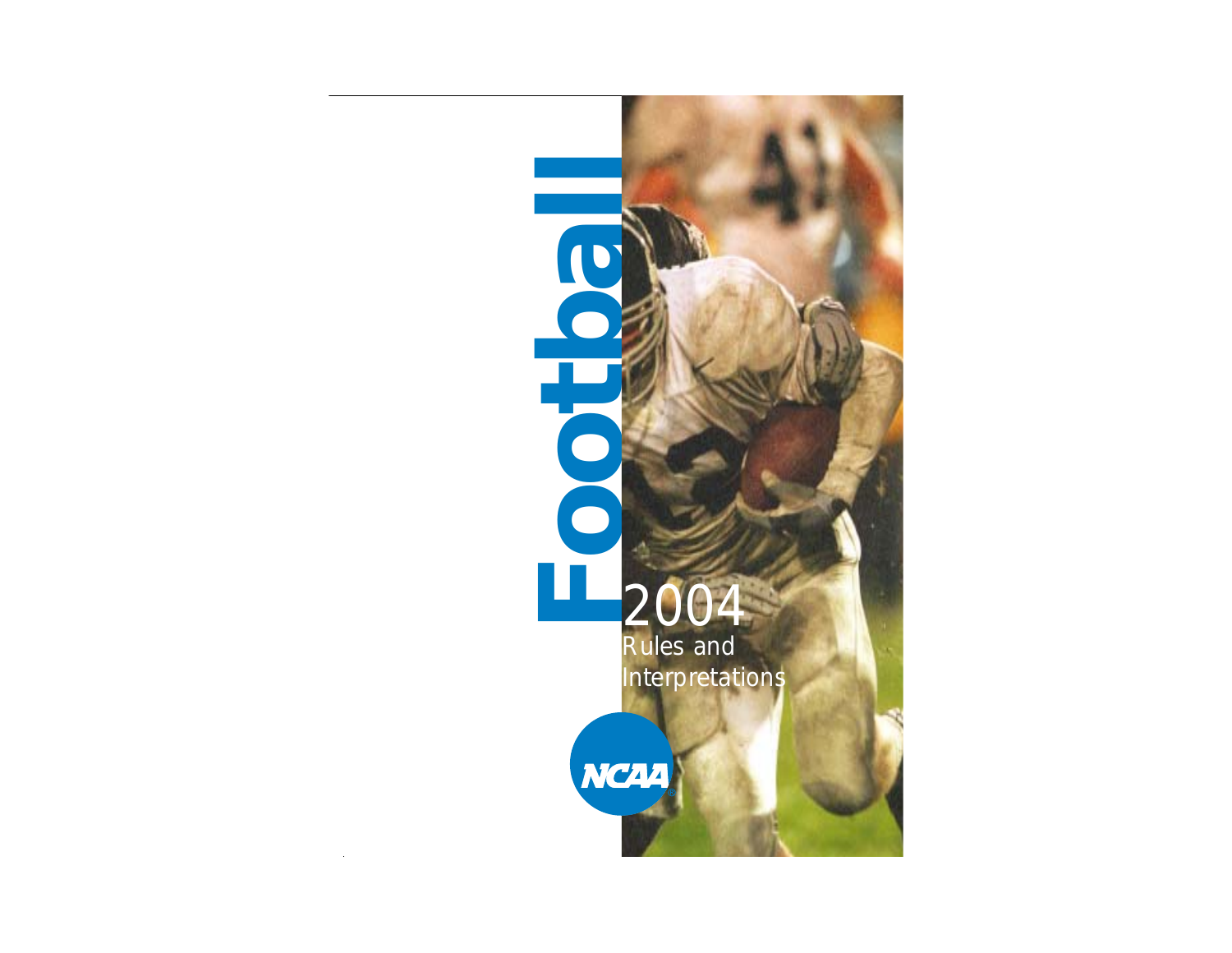# **2004 NCAA FOOTBALL RULES AND INTERPRETATIONS**

**NATIONAL COLLEGIATE ATHLETIC ASSOCIATION**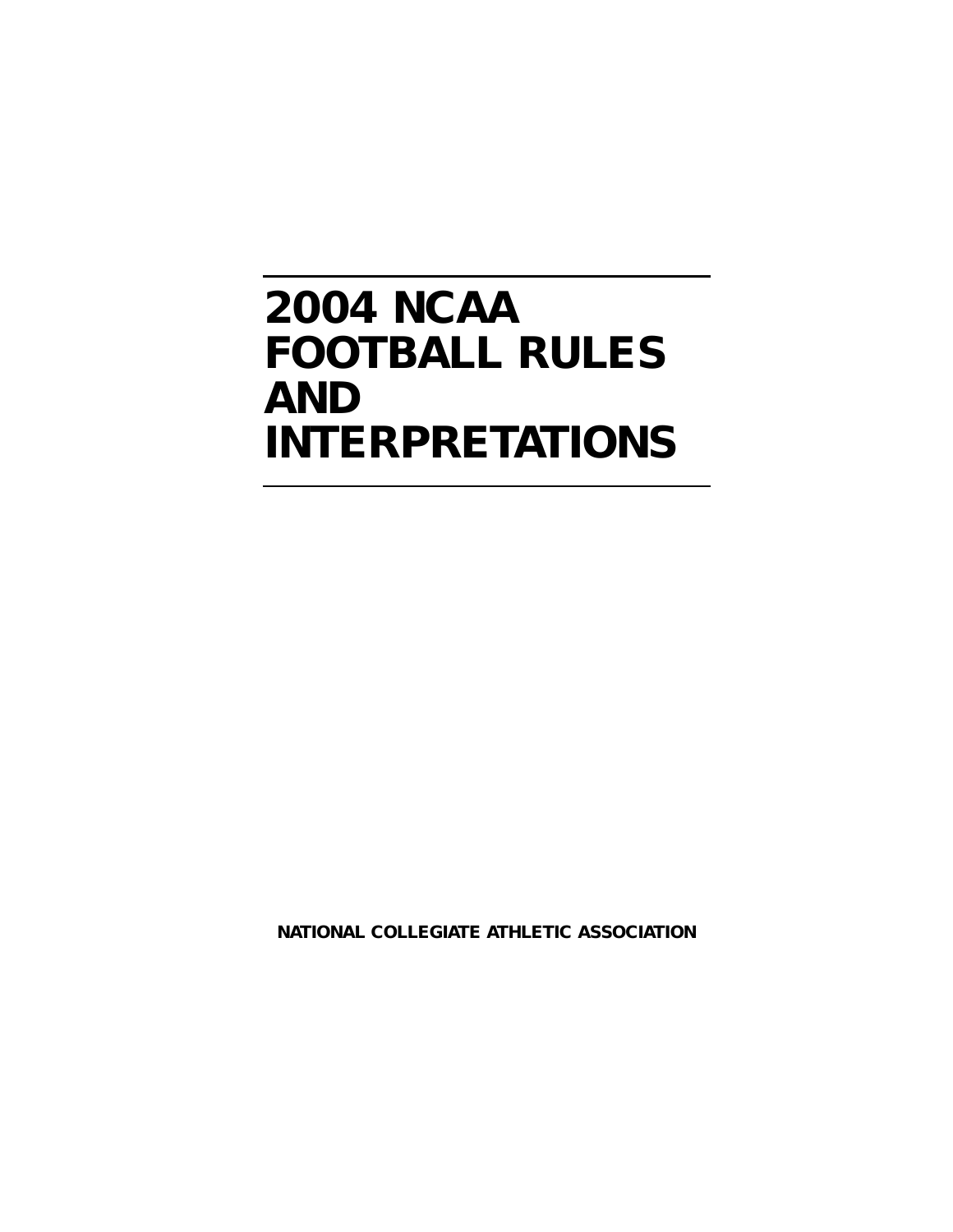

#### [ISSN 0736-5144]

#### THE NATIONAL COLLEGIATE ATHLETIC ASSOCIATION

P.O. Box 6222 Indianapolis, Indiana 46206-6222 317/917-6222 May 2004 www.ncaa.org

**Manuscript Prepared By:** John R. Adams, Secretary-Rules Editor, NCAA Football Rules **Committee** 

**Edited By:** Scott Deitch, Assistant Director of Publishing.

**Production/Design By:** Toi Davis, Production Designer II.

NCAA, NCAA logo and NATIONAL COLLEGIATE ATHLETIC ASSOCIATION are registered marks of the Association and use in any manner is prohibited unless prior approval is obtained from the Association.

COPYRIGHT, 1974, BY THE NATIONAL COLLEGIATE ATHLETIC ASSOCIATION REPRINTED: 1975, 1976, 1977, 1978, 1979, 1980, 1981, 1982, 1983, 1984, 1985, 1986, 1987, 1988, 1989, 1990, 1991, 1992, 1993, 1994, 1995, 1996, 1997, 1998, 1999, 2000, 2001, 2002, 2003, 2004 PRINTED IN THE UNITED STATES OF AMERICA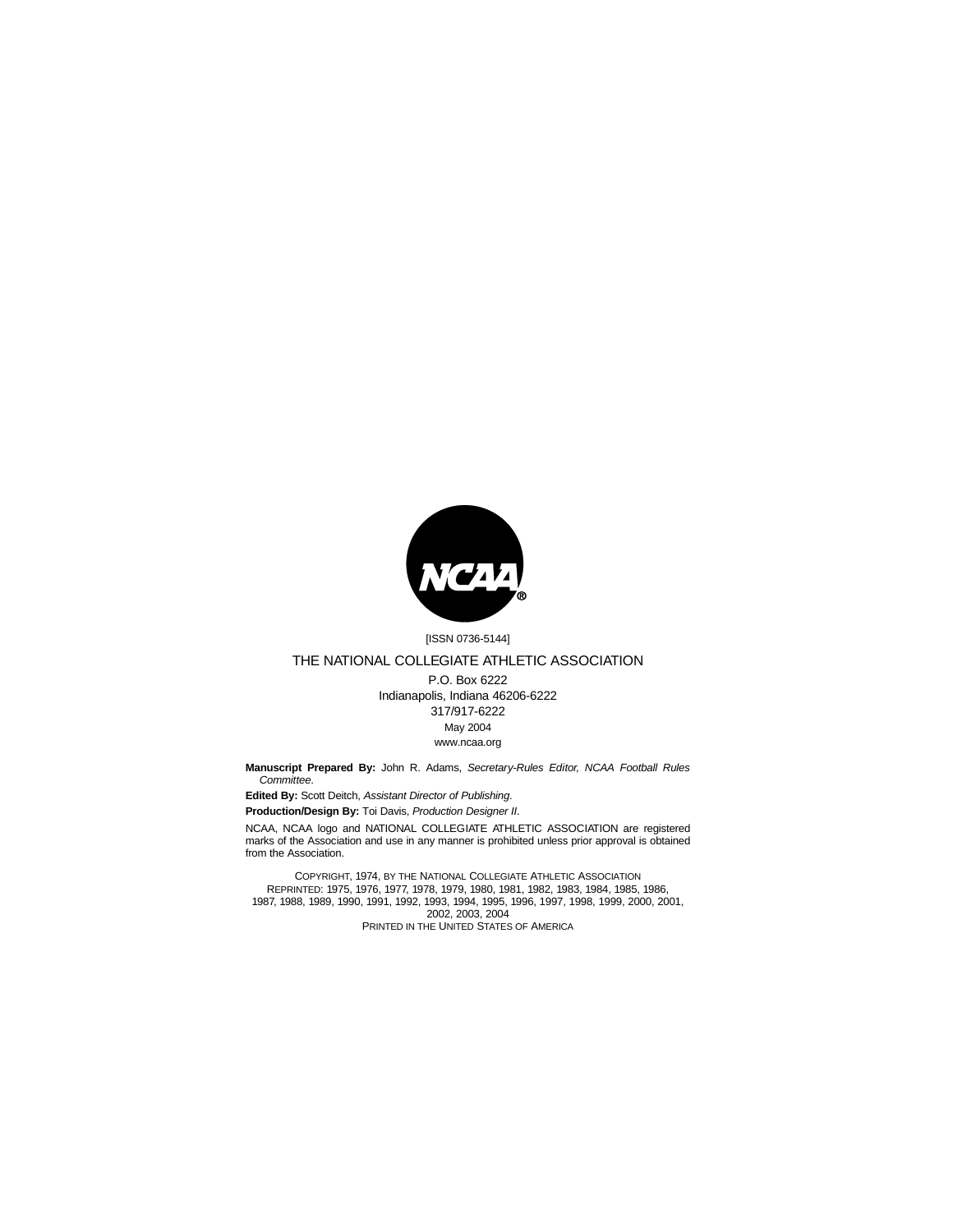# **Contents**

|                                                             | page         |
|-------------------------------------------------------------|--------------|
|                                                             |              |
|                                                             | $\mathcal I$ |
|                                                             | 8            |
|                                                             |              |
|                                                             |              |
|                                                             | -16          |
|                                                             |              |
|                                                             |              |
| Rule 1-The Game, Field, Players and Equipment  FR- 21       |              |
|                                                             |              |
|                                                             |              |
|                                                             |              |
|                                                             |              |
|                                                             |              |
|                                                             |              |
|                                                             |              |
| Rule 9-Conduct of Players and Others Subject to RulesFR-107 |              |
|                                                             |              |
|                                                             |              |
|                                                             |              |
|                                                             |              |
|                                                             |              |
|                                                             |              |
|                                                             |              |
|                                                             |              |
|                                                             |              |
|                                                             |              |
|                                                             |              |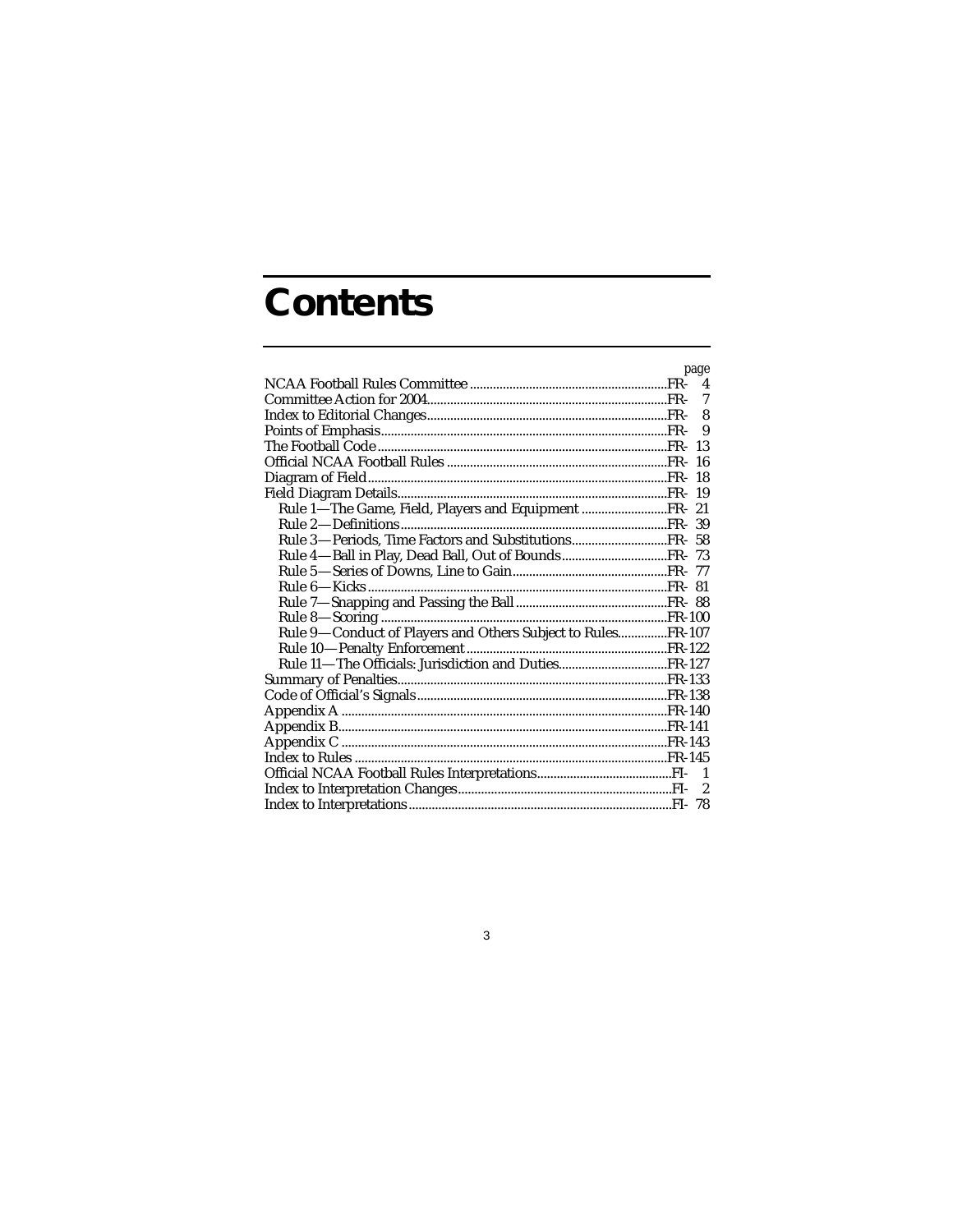# **NCAA Football Rules Committee**



Charles Broyles John R. Adams Frank Beamer Lloyd Carr









Michael Clark Eric Hamilton







Ronald Randleman

| Div.         |                                                                                                          | <b>Term Expires</b> |
|--------------|----------------------------------------------------------------------------------------------------------|---------------------|
| $\mathbf{I}$ |                                                                                                          | $9 - 1 - 06*$       |
|              | Pittsburg State University, Pittsburg, Kansas 66762-7504                                                 |                     |
| I            | Western Athletic Conference, Englewood, Colorado 80112                                                   | **                  |
| $I-A$        | Frank Beamer.<br>Virginia Polytechnic Institute and State University, Blacksburg,<br>Virginia 24061-0502 | $9 - 1 - 06*$       |
| $I-A$        | Lloyd Carr<br>University of Michigan, Ann Arbor, Michigan 48109-2201                                     | $9 - 1 - 0.5*$      |
| Ш            | Michael Clark                                                                                            | $9 - 1 - 08*$       |
|              | Bridgewater College (Virginia), Bridgewater, Virginia 22812                                              |                     |
| Ш            | Eric W. Hamilton<br>The College of New Jersey, Ewing, New Jersey 08628-0718                              | $9 - 1 - 08*$       |
|              | * Not eligible for reelection. ** Reelected without restriction.                                         |                     |

4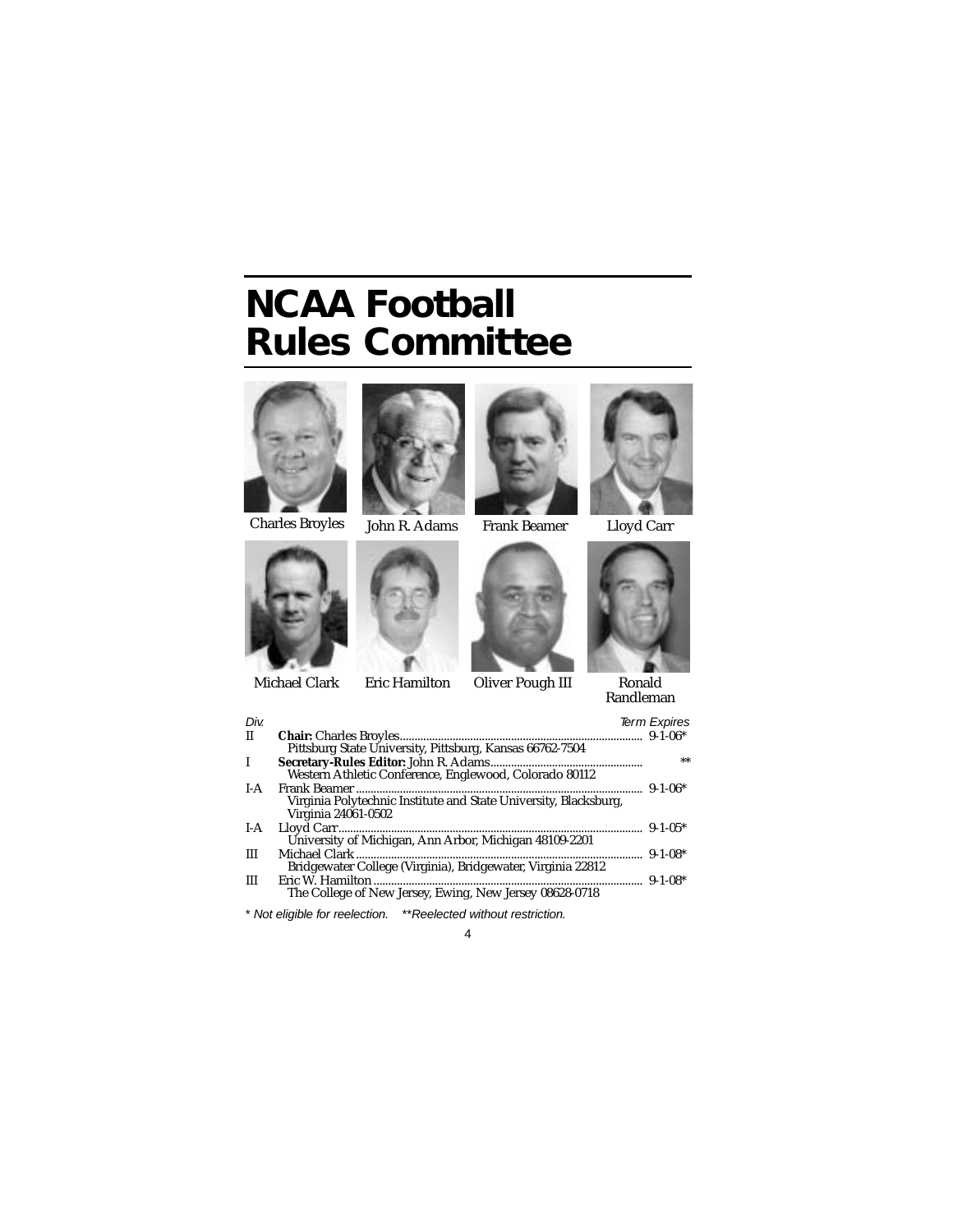### NCAA FOOTBALL RULES COMMITTEE 5



Nick L. Saban



Eugene D. Smith



Kenneth Sparks



Michael Storey

| Div.         |                                                                   | <b>Term Expires</b> |
|--------------|-------------------------------------------------------------------|---------------------|
|              |                                                                   |                     |
|              | South Carolina State University, Orangeburg, South Carolina 29117 |                     |
|              | I-AA Ronald Randleman.                                            |                     |
|              | Sam Houston State University, Huntsville, Texas 77341             |                     |
| $I-A$        | Nick L. Saban                                                     |                     |
|              | Louisiana State University, Baton Rouge, Louisiana 70894          |                     |
| $I-A$        | Eugene D. Smith.                                                  |                     |
|              | Arizona State University, Tempe, Arizona 85287-2505               |                     |
| $\mathbf{I}$ |                                                                   |                     |
|              | Carson-Newman College, Jefferson City, Tennessee 37760            |                     |
| Ш            |                                                                   |                     |
|              | Bridgewater State College, Bridgewater, Massachusetts 02325       |                     |
|              | Term expires August 31, 2004:                                     |                     |
| $I-A$        | Herb Deromedi                                                     |                     |
|              | Central Michigan University                                       |                     |
| Ш            | Robert G. Bierie                                                  |                     |
|              | Loras College                                                     |                     |
| Ш            | <b>Richard Lackner</b>                                            |                     |
|              | Carnegie Mellon University                                        |                     |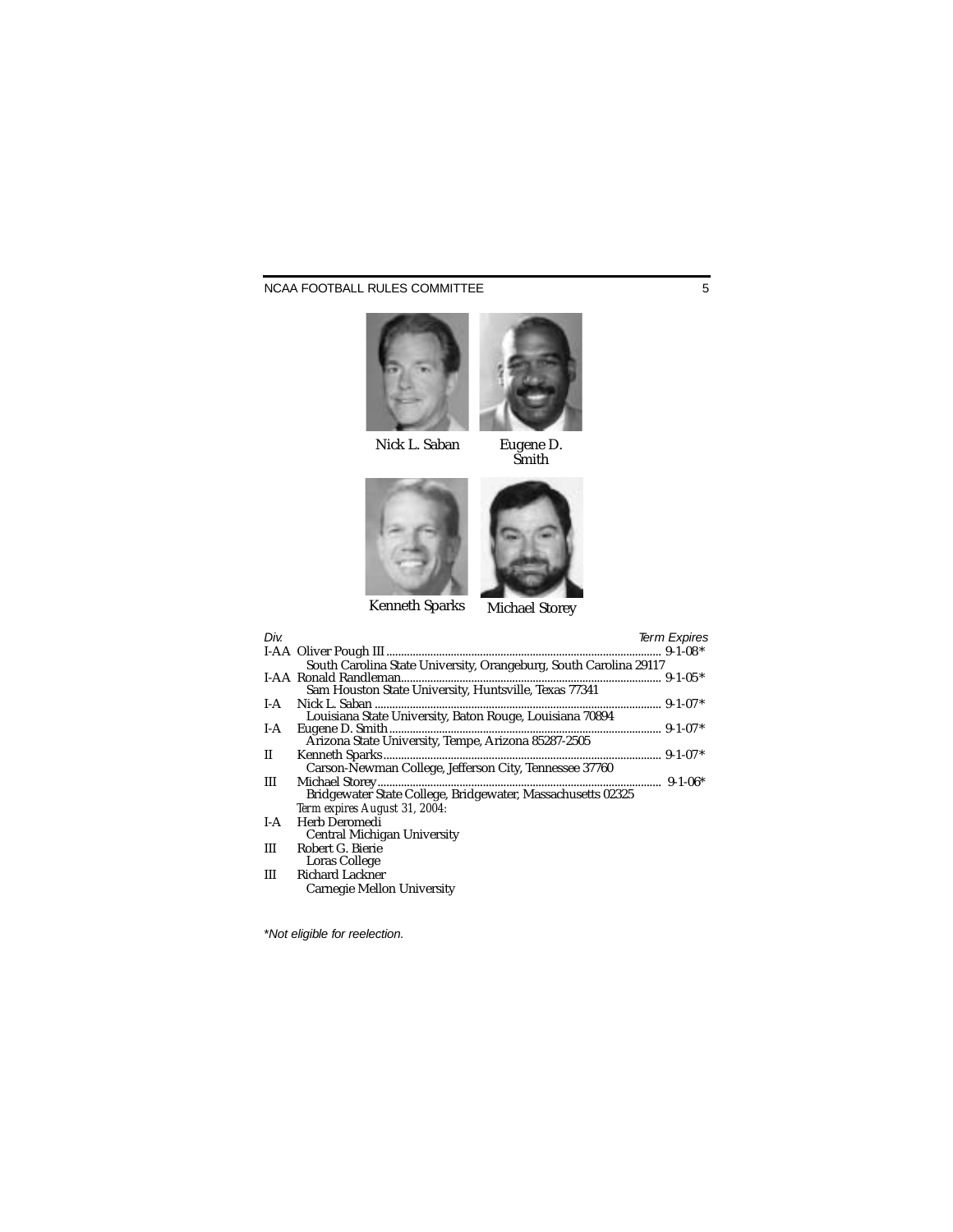### NCAA FOOTBALL RULES COMMITTEE

*Resigned from committee after 2004 annual meeting:* II Dennis Darnell East Central University *Note: One vacancy, in Division II, existed at time of printing.*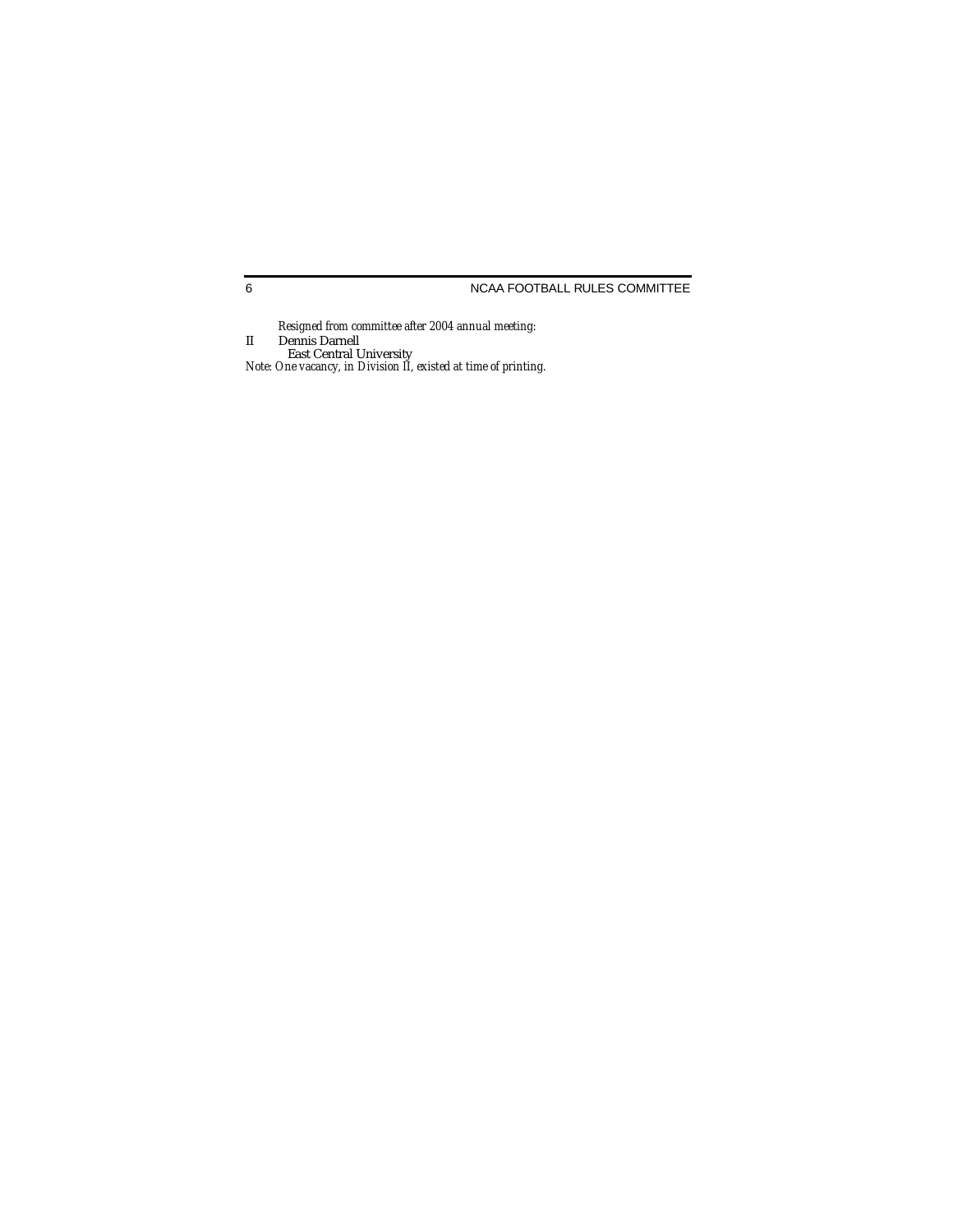# **Committee Action for 2004**

The numbers and letters in the left column refer to rule, section and article, respectively. Changed or altered items are identified in the rules by a shaded background, unless the change results in the deletion of the entire segment containing the change.

#### **RULES CHANGES**

| $1 - 4 - 5 - m$                                                    | A glove may not have any additional material that<br>34                                                     |
|--------------------------------------------------------------------|-------------------------------------------------------------------------------------------------------------|
| $1-4-9-c$<br><b>Exception 3</b>                                    | A camera, with no audio component, may be attached<br>37                                                    |
| $3 - 3 - 4$                                                        | An official shall allow a charged team timeout when<br>68                                                   |
| $3-5-2-e$                                                          | Snapping the ball no longer necessary when Team A<br>rushes quickly to line of scrimmage to create a<br>72  |
| $6 - 1 - 2 - a$<br>Penalty and<br>$10-2-2-e$<br><b>Exception 5</b> | Team B has option of assessing Team A encroachment<br>on free kick from end of Team B's run81, 125          |
| $7 - 3 - 8 - c - 4$                                                | Delete possibility for Team B pass interference when                                                        |
| $9-1-2-0$                                                          | Exempt Team B player who is blocked into passer<br>from being penalized for roughing the passer 109         |
| $9-1-2-q$                                                          | No Team B player who runs forward and leaps in an<br>obvious attempt to block a field goal or try, may land |
| $11-2-1-d$                                                         | The referee, if equipped with microphone, shall<br>announce number of player committing foul  128           |

#### **Experimental Rule**

Allow the use of video replay to review officials' calls only in games played at Big Ten Conference stadiums in 2004.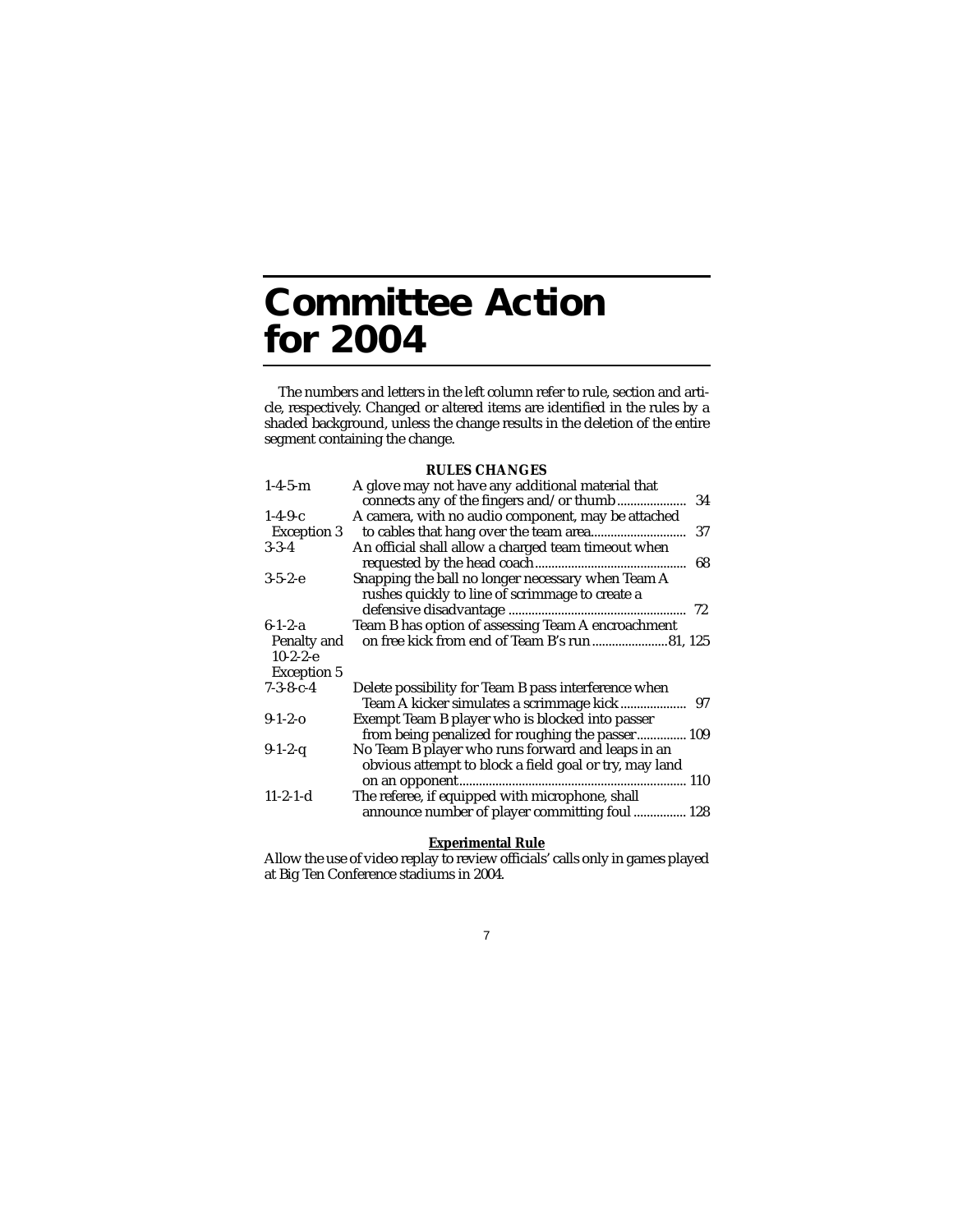# **Index to Editorial Changes**

The following are editorial changes to the playing rules. Although the editorial changes are not shaded, they are very important in rule interpretation.

### **2004 EDITORIAL CHANGES**

| $FR-16$            | $6 - 1 - 2 - b$     | $9-2-2-b$                   |
|--------------------|---------------------|-----------------------------|
| $1 - 1 - 3$        | $6-1-2-d$           | $9-3-3-d-1$                 |
| $1 - 2 - 9$        | $6 - 2 - 1$         | $10-2-2-e$                  |
|                    | $7-1-5-a-4$         | 10-2-2-e Exception 5        |
| $1 - 2 - 7 - a$    | $7 - 2 - 2 - a$     | $11-4-1-a$                  |
| $1 - 2 - 7 - b$    | 7-3-2-f Exception 1 | $11 - 7 - 1 - a$            |
| 1-2-9 Title        | 7-3-2-f Exception 2 | $11-8-1-a$                  |
| 1-2-9-a Penalty    | 7-3-2-f Penalty     |                             |
| $1 - 3 - 1 - i$    | $7 - 3 - 7 - a$     | <b>Summary of Penalties</b> |
| 1-4-5-p Exceptions | $7 - 3 - 8 - b$     | <b>Loss of Five Yards -</b> |
| $1-4-9-a$          | $7 - 3 - 8 - c$     | Alteration of playing       |
| $1-4-9-b$          | $7 - 3 - 10$        | surface for advantage       |
| 2-25-9 Exception 2 | 7-3-10 Exception 1  | Loss of 15 Yards –          |
| $3-1-3-h$          | $8-3-3-b-2$         | Intentionally contact-      |
| $3 - 2 - 4 - a$    | $8-5-1-a$           | ing an official             |
| $3-3-4-d$          | 8-5-1-b Exception 3 | <b>Referee's Discretion</b> |
| $3-3-4-e$          | $8 - 7 - 2 - a$     |                             |
| $3 - 3 - 6$        | $9-1-2-e-2$         | - Field Improvement         |
| $3-3-7-a$          | $9-2-1-a-1$         | necessary deleted           |
| $3-4-2-b-2$        | $9-2-1-a-1-(a)$     | Appendix C                  |
| 3-5-2-e Penalty    | $9-2-1-a-1-(b)$     | <b>Index to Rules</b>       |
| 4-1-4 Penalty      | $9-2-1-a-1-(e)$     |                             |
| $5 - 2 - 10$       | $9-2-1-a-2-(a)$     |                             |
| $6-1-2-a$          | $9-2-1-a-2-(b)$     |                             |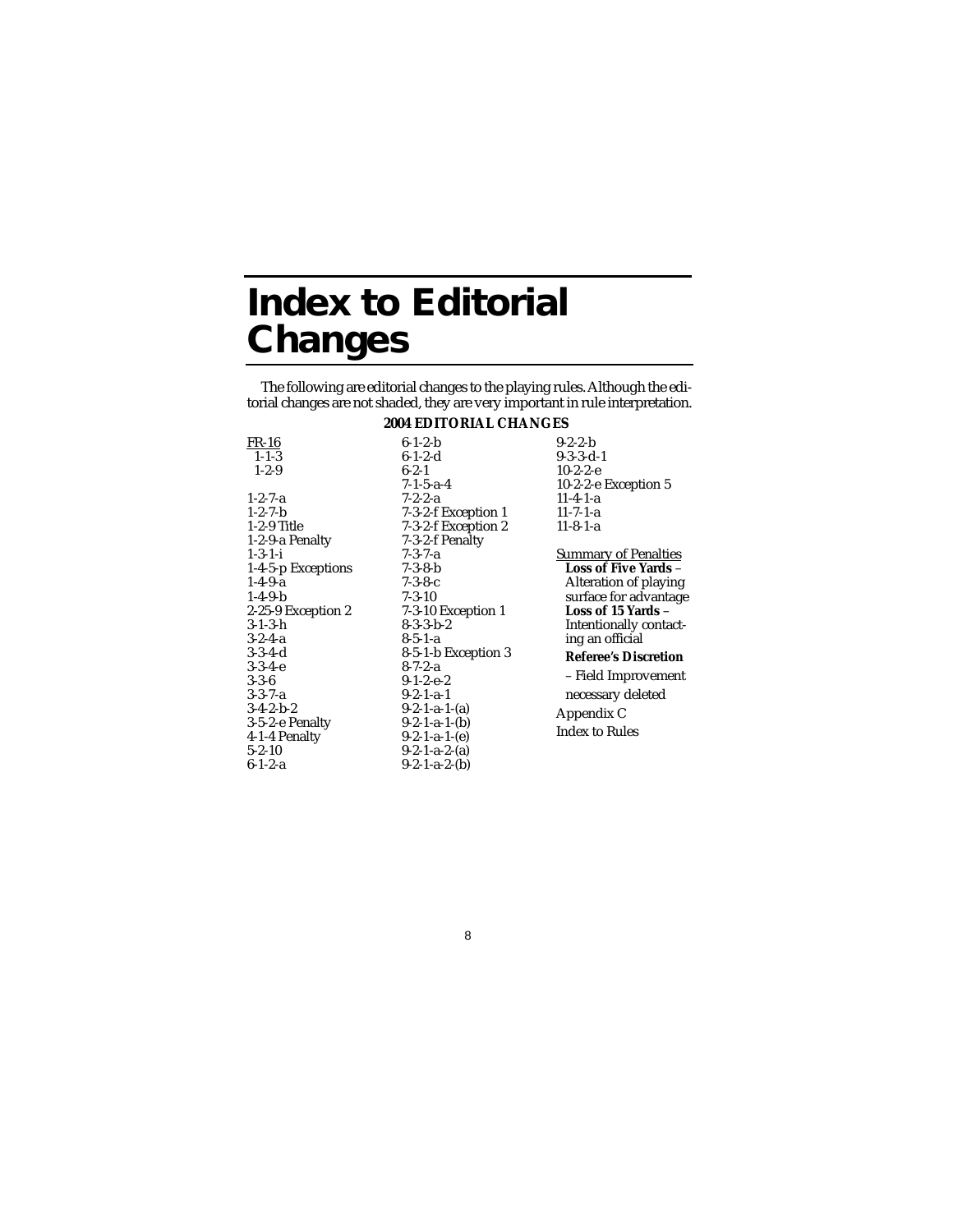# **Points of Emphasis**

The NCAA Football Rules Committee has extraordinary pride in the Football Code, which was introduced in 1916 and has been updated several times. These guidelines form a harmony of agreement between coaches, players, game officials and administrators that places each contest in an environment of fairness and sportsmanship. Every participant in the collegiate football scene shares a responsibility for ethical conduct that enhances the future of this American tradition. The 2004 committee expresses concerns in the following areas:

**SUBSTITUTION RULES—**The basic principle of intercollegiate football is that all players have the right to compete on an equal basis. With this in mind, it is obvious that offensive and defensive teams must maintain a balance so that neither phase of the game gains an advantage when the ball is snapped. The NCAA Football Rules Committee has received many comments that the substitution of skilled offensive players is timed so closely to the snap that the defense has little or no chance to place personnel in proper positions.

The previous rule prohibiting 'late substitution(s) and snapping the ball with an obvious attempt to create a defensive disadvantage' has been changed for 2004 to allow the defense time to place its personnel without having to request a charged team timeout or being penalized for having too many players on the field.

**SIDELINE CONTROL**—NCAA member institutions and conferences are strongly encouraged to develop plans to enforce the rules regarding the team area and coaching box (Rule 1-2-4-a, back of the limit lines between the 25-yard lines), and the space between the limit lines (Rules 1-2-3-a and b, 12 feet outside the sidelines and the end line) and the sidelines. These plans should focus on keeping these field-level positions clear of persons who have no game responsibilities.

Each team is limited to 60 persons in its team area, not including squad members in full uniform, who shall be wearing a "team" credential. These persons should only be those who are directly involved in the game.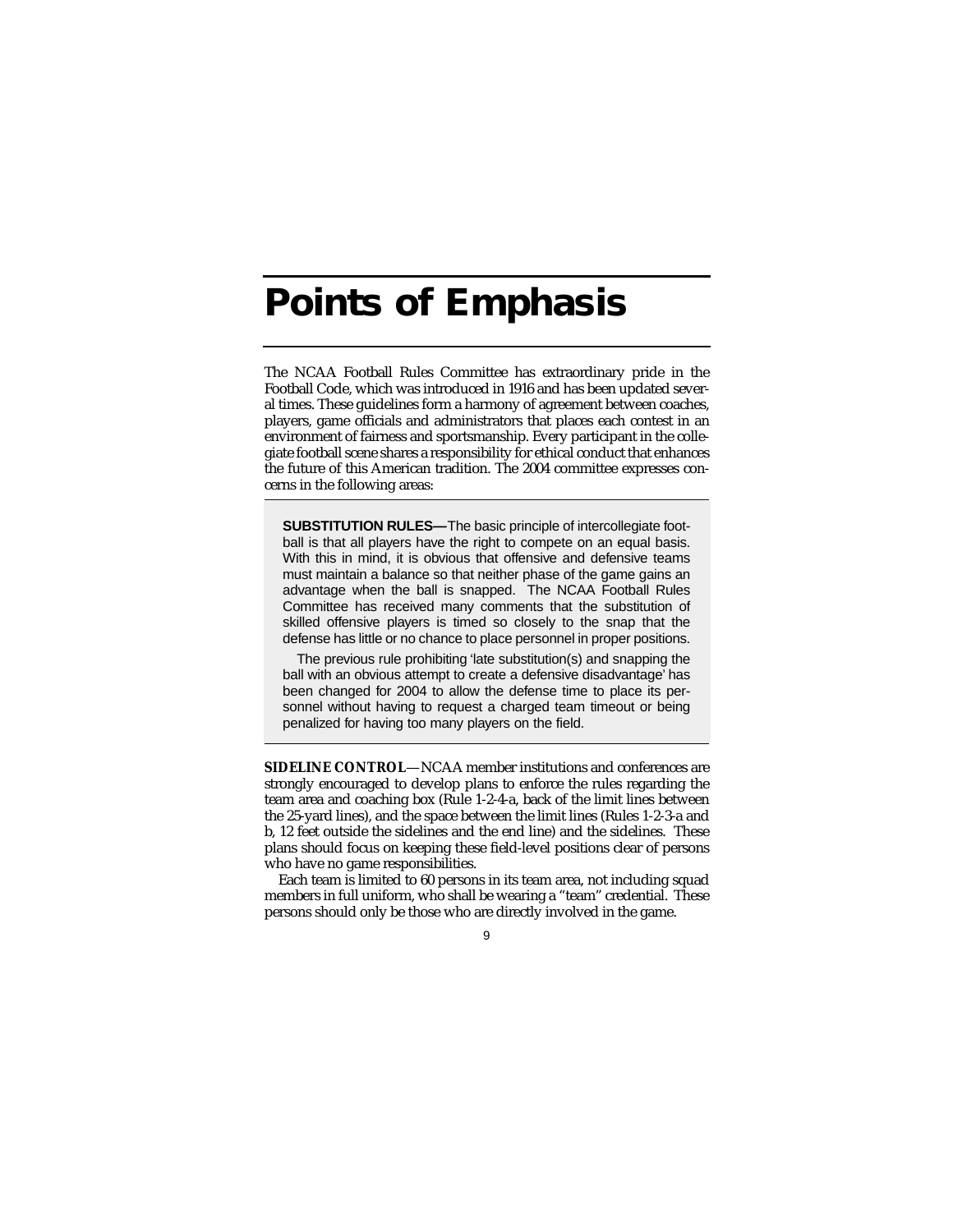The credentials should be numbered 1 through 60. No other credential should be valid for the team area.

Persons who are directly involved in the game include, but may not be limited to: coaches, team managers, medical and athletic training staff members, athletics communications staff members, and game operations staff members (e.g., chain crew, ball persons, official media liaisons, technicians responsible for coach-to-press box communications).

The area from the limit lines outward to the stadium seating, outside the team area, should be restricted, while the game is in progress, to credentialed media camera operators and on-air personnel, cheer team members in uniform, and stadium security personnel in uniform.

These guidelines are intended to reduce the increasing number of disturbing, and potentionally dangerous, incidents that occur at field level, between persons who need to be at field level and those who do not.

The field level is for those who are performing a service associated with action on the field of play and for administration of the game; it is not for spectators.

Please consider the following points when developing a plan regarding field-level access:

- violation encourages persons in stadium seats to join spectators in the restricted area;
- persons on the sidelines are subject to injury at the end of plays when players enter the restricted area out of control. Conversely, they may be responsible for injury to players and game officials in similar circumstances;
- spectators on the sideline can verbally or physically abuse players and game officials;
- spectators at field level are in a prime position to rush onto the field of play following the game;
- persons with vicious intent may be in sideline groups; and
- the view of spectators in the first few rows of seats who have paid admission to the game might be restricted. In addition, the view from television and team video cameras of plays near the sidelines may be hindered.

It is the responsibility of NCAA member institutions and conferences to provide an environment both on the field of play and in the areas immediately surrounding it that allows the teams, officials and persons mentioned above to perform without distractions.

**UNIMPEDED OPPORTUNITY TO CATCH A KICK**—Players positioned to receive kicks who are concentrating on the downward flight of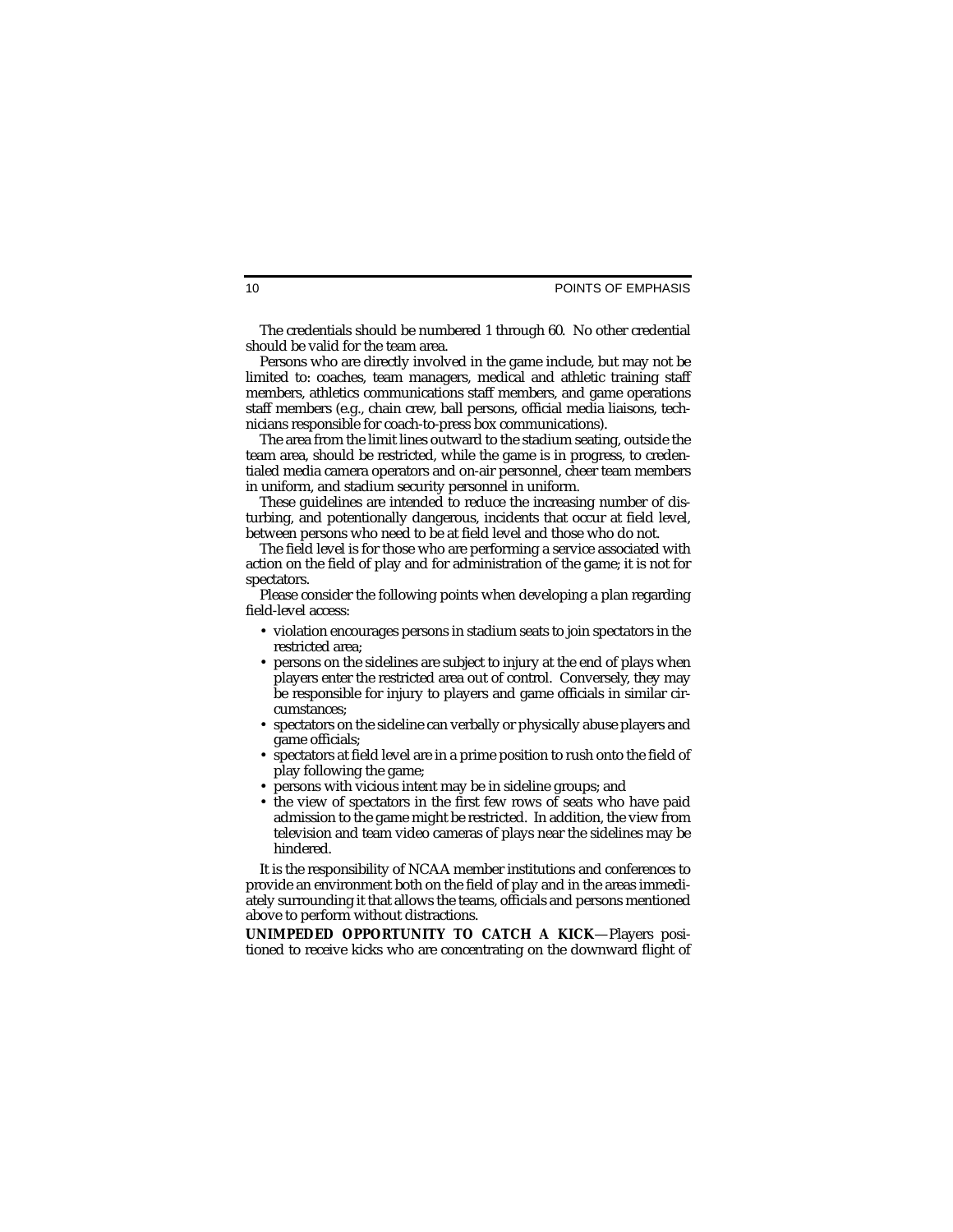#### POINTS OF EMPHASIS

the ball are in the most unprotected and defenseless position on the field. These players are protected from being contacted by rules and should not have to be concerned about getting hit while waiting to catch the kick.

Because of the deletion of the two-yard restricted area, the unimpeded opportunity to catch a kick provided by Rule 6-4-1 must be carefully and diligently observed. This gives players protection from dangerous contact before the catch, and the opportunity to become a runner.

Once returners have signaled for a fair catch (Rule 6-5), using a valid signal, neither team can advance the ball. The receiver cannot run with the ball after a catch, and neither team can run with the ball after a muff or recovery.

Consequently, kicking team members have no reason to consider violation of the rule permitting unimpeded opportunity to catch a kick once a receiving team member has made a valid signal.

The penalty for any interference with the opportunity to catch a kick is 15 yards from the spot of the foul.

Of course, the additional penalty of disqualification for flagrant fouls while denying a player an unimpeded opportunity to catch a kick still exists.

**PROTECTION OF DEFENSELESS PLAYERS**—Football players are wellconditioned, skilled athletes involved in aggressive, contested competition. Players also have responsibilities to their teams and their opponents to play within the rules.

Due to the combative nature of the game, players usually are alert and aware of legal contacts by opponents. Therefore, injuries are minimized.

However, certain aspects of play require a higher level of concentration. The resulting vulnerability places players involved in these aspects in an unprotected (defenseless) status.

The following are situations in which defenseless players are susceptible to serious injury:

- the quarterback moving down the line of scrimmage who has handed or pitched the ball to a teammate, and then makes no attempt to participate further in the play;
- the kicker who is in the act of kicking the ball, or who has not had a reasonable length of time to regain his balance following the kick;
- the passer who is in the act of throwing the ball, or who has not had a reasonable length of time to participate in the play again after releasing the ball;
- the pass receiver whose concentration is on the ball;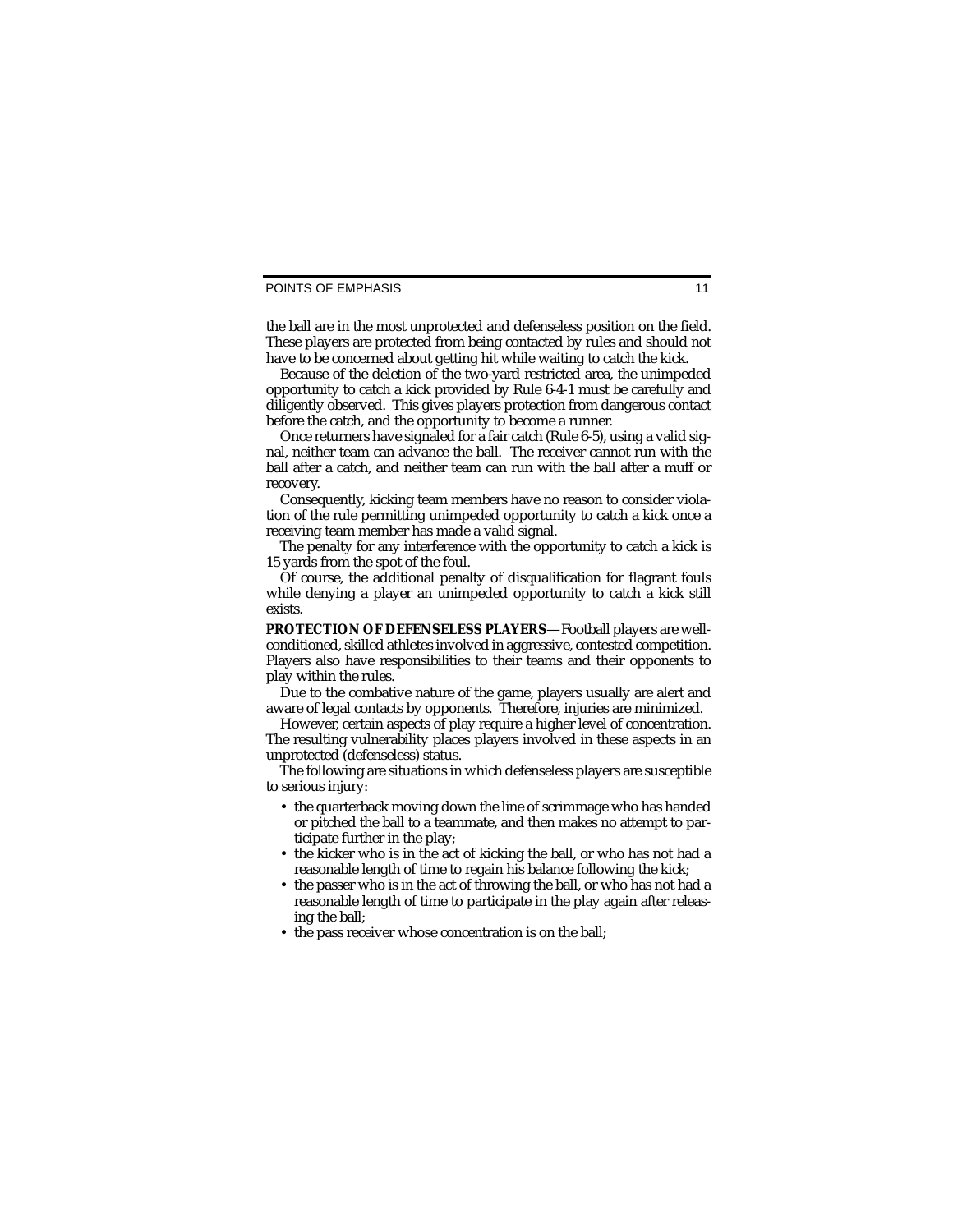- the pass receiver who has clearly relaxed when the pass is no longer catchable;
- the kick receiver whose attention is on the downward flight of the ball;
- the kick receiver who has just touched the ball:
- the player who has relaxed once the ball has become dead; and
- the player who is obviously out of the play.

These players are protected by rules that have been in place for many years. It is of the utmost importance that participants, coaches and game officials carefully and diligently observe safety rules.

Intentional helmet-to-helmet contact is never legal, nor is any other blow directed toward an opponent's head. Flagrant offenders shall be disqualified.

**SPORTSMANSHIP AND PENALTY ENFORCEMENT OF UNSPORTSMANLIKE ACTS**—For over 50 years after the introduction of the Football Code, the only rule pertaining to unsportsmanlike conduct was directed at penalizing "abusive or insulting language to opponents or officials." This statement was replaced 10 years ago by "obscene or vulgar language or gestures, or acts that provoke ill will or are demeaning to opponents or game officials."

As the trend toward individuals drawing attention to themselves grew in the late 1960s, rather than celebrating with teammates, a rule was added requiring a player in possession of the ball to return it to an official immediately after a score.

It has been with great reluctance that subsequent rules committees have had to add specific violations and severe penalties to these rules, but it has been the result of changing attitudes of players and their negative actions on the field. The rules committee remains steadfast to its goal of preserving the integrity of one of our nation's marvelous traditions and greatest team games.

Those who find it necessary to write to the editor for interpretations of rules or play situations will receive prompt replies if they send their requests in duplicate, number their questions, leave space after each for the reply, and enclose an addressed, stamped envelope. Requests should be sent to:

> **John R. Adams** Secretary-Rules Editor NCAA Football Rules Committee c/o Western Athletic Conference 9250 East Costilla Avenue, Suite 300 Englewood, Colorado 80112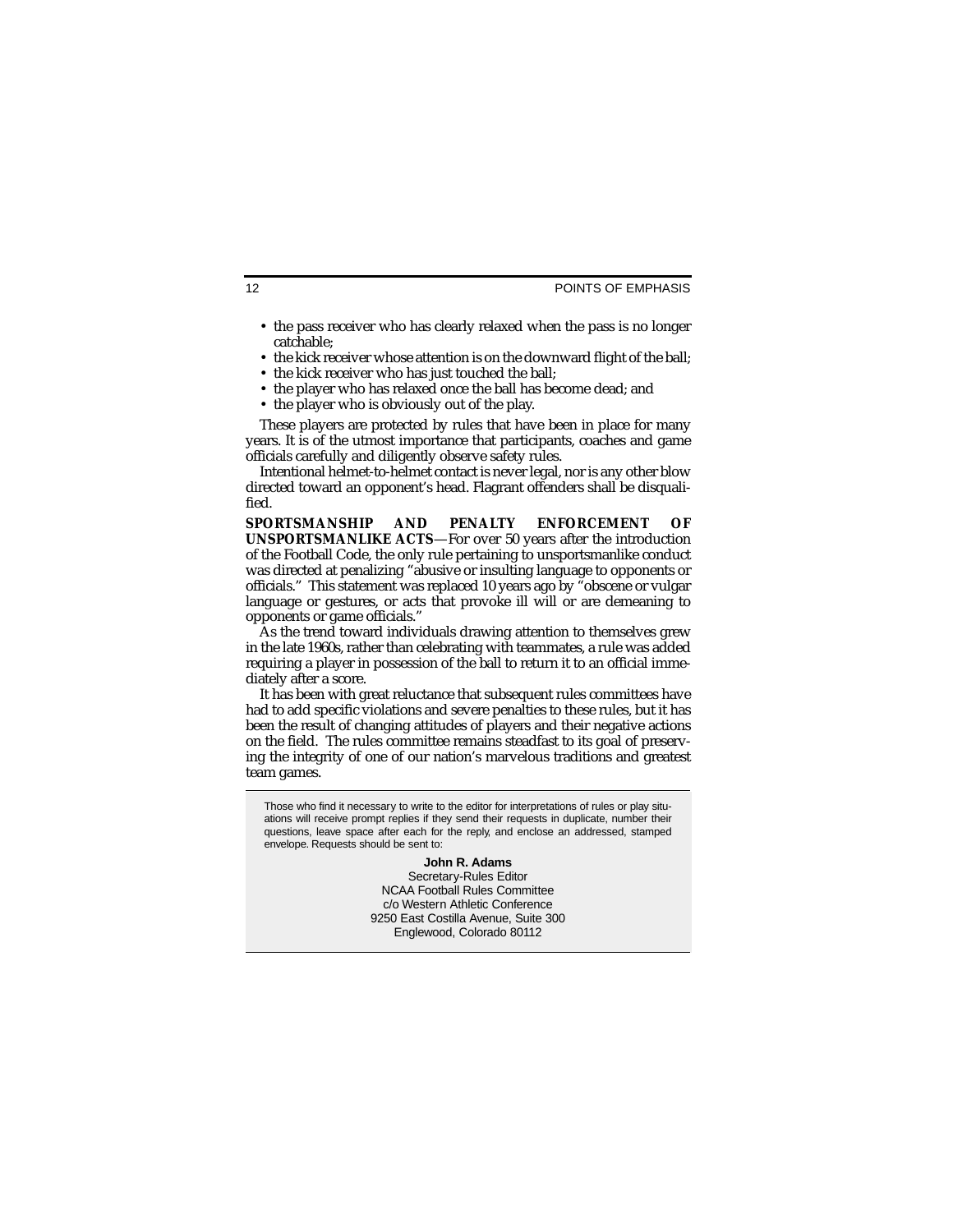# **The Football Code**

Football is an aggressive, rugged contact sport. Only the highest standards of sportsmanship and conduct are expected of players, coaches and others associated with the game. There is no place for unfair tactics, unsportsmanlike conduct or maneuvers deliberately designed to inflict injury.

The American Football Coaches Association (AFCA) Code of Ethics states:

- a. The Football Code shall be an integral part of this code of ethics and should be carefully read and observed.
- b. To gain an advantage by circumvention or disregard for the rules brands a coach or player as unfit to be associated with football.

Through the years, the rules committee has endeavored by rule and appropriate penalty to prohibit all forms of unnecessary roughness, unfair tactics and unsportsmanlike conduct. But rules alone cannot accomplish this end. Only the continued best efforts of coaches, players, officials and all friends of the game can preserve the high ethical standards that the public has a right to expect in America's foremost collegiate sport. Therefore, as a guide to players, coaches, officials and others responsible for the welfare of the game, the committee publishes the following code:

# **Coaching Ethics**

Deliberately teaching players to violate the rules is indefensible. The coaching of intentional holding, beating the ball, illegal shifting, feigning injury, interference, illegal forward passing or intentional roughing will break down rather than aid in the building of the character of players. Such instruction is not only unfair to one's opponent but is demoralizing to the players entrusted to a coach's care and has no place in a game that is an integral part of an educational program.

The following are unethical practices:

- a. Changing numbers during the game to deceive the opponent.
- b. Using the football helmet as a weapon. The helmet is for the protection of the player.
- c. Using a self-propelled mechanical apparatus in the teaching of blocking and tackling.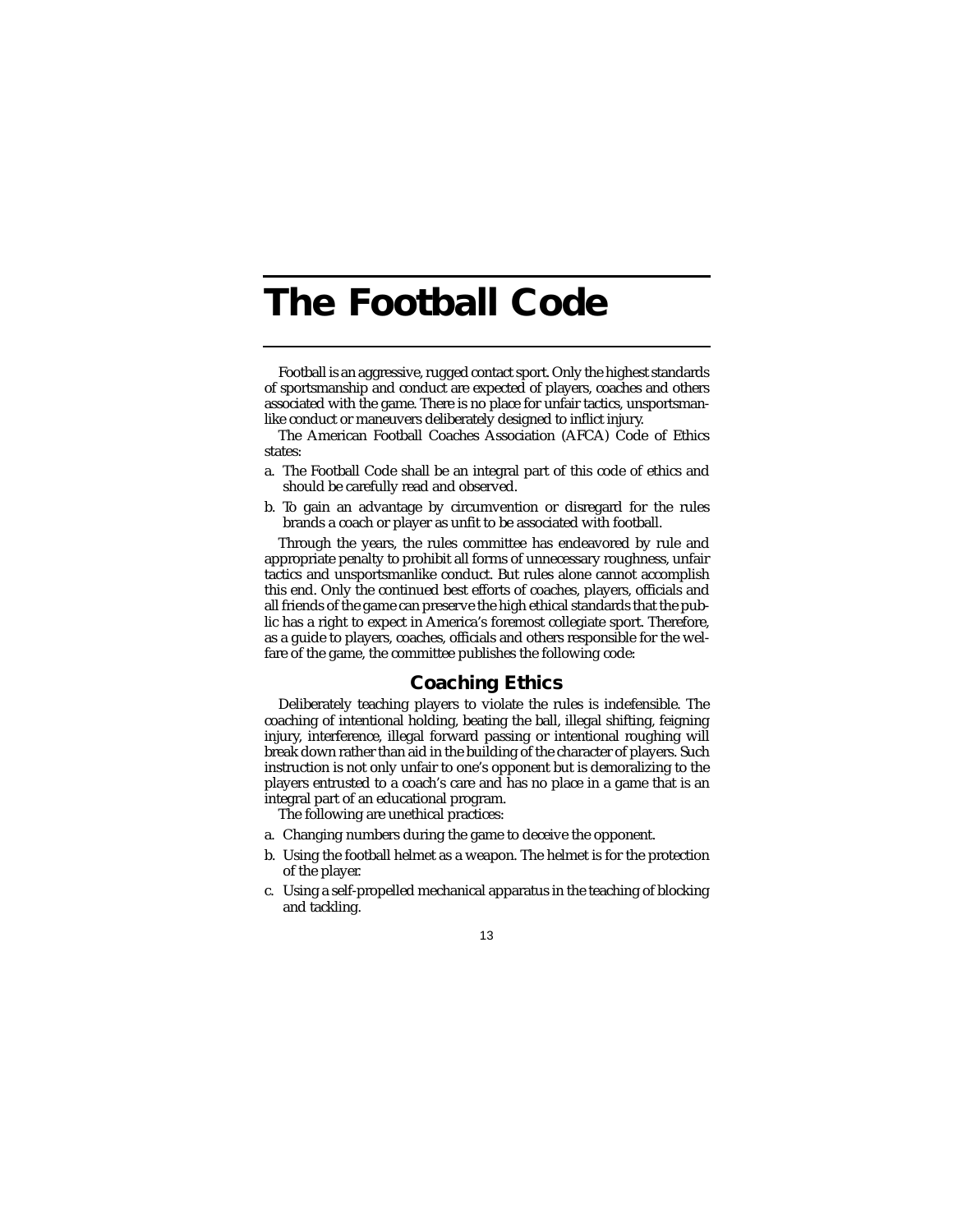- d. Spearing. Players, coaches and officials should emphasize the elimination of spearing.
- e. Using nontherapeutic drugs in the game of football. This is not in keeping with the aims and purposes of amateur athletics and is prohibited.
- f. "Beating the ball'' by an unfair use of a starting signal. This is nothing less than deliberately stealing an advantage from the opponent. An honest starting signal is needed, but a signal that has for its purpose starting the team a fraction of a second before the ball is put in play, in the hope that it will not be detected by the officials, is illegal. It is the same as if a sprinter in a 100-meter dash had a secret arrangement with the starter to give him a tenth-of-a-second warning before firing the pistol.
- g. Shifting in a way that simulates the start of a play or employing any other unfair tactic for the purpose of drawing one's opponent offside. This can be construed only as a deliberate attempt to gain an unmerited advantage.
- h. Feigning an injury for the purpose of gaining additional, undeserved time for one's team. An injured player must be given full protection under the rules, but feigning injury is dishonest, unsportsmanlike and contrary to the spirit of the rules. Such tactics cannot be tolerated among sportsmen of integrity.

# **Talking to an Opponent**

Talking to an opponent in any manner that is demeaning, vulgar, abusive or "trashy'' or intended to incite a physical response or verbally put an opponent down is illegal. Coaches are urged to discuss this conduct frequently and support all officials' actions to control it.

# **Talking to Officials**

When an official imposes a penalty or makes a decision, he simply is doing his duty as he sees it. He is on the field to uphold the integrity of the game of football, and his decisions are final and conclusive and should be accepted by players and coaches.

The AFCA Code of Ethics states:

- a. On- and off-the-record criticism of officials to players or to the public shall be considered unethical.
- b. For a coach to address, or permit anyone on his bench to address, uncomplimentary remarks to any official during the progress of a game, or to indulge in conduct that might incite players or spectators against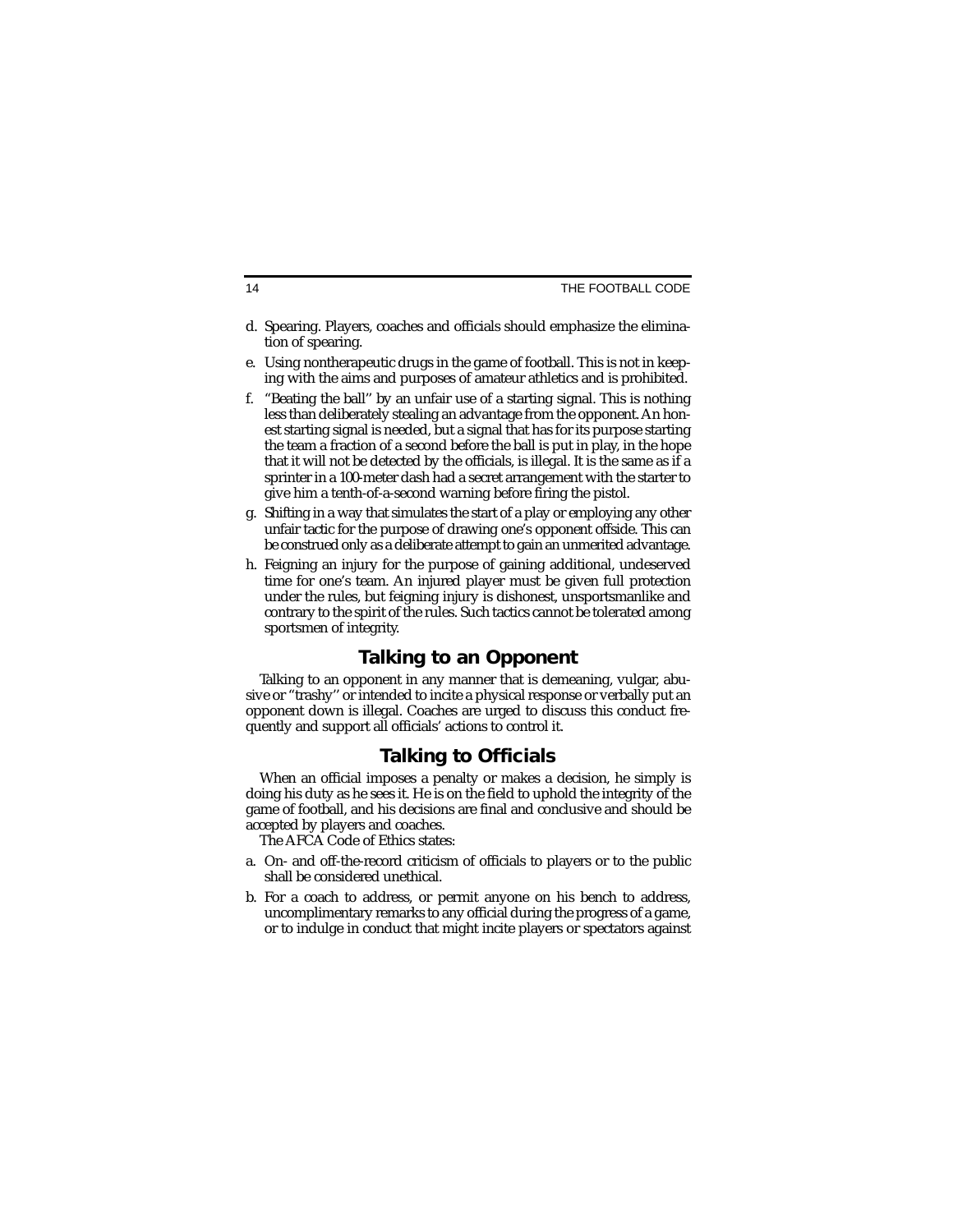THE FOOTBALL CODE 15

the officials, is a violation of the rules of the game and must likewise be considered conduct unworthy of a member of the coaching profession.

# **Holding**

Illegal use of the hand or arm is unfair play, eliminates skill and does not belong in the game. The object of the game is to advance the ball by strategy, skill and speed without illegally holding your opponent. All coaches and players should thoroughly understand the rules for proper offensive and defensive use of the hands. Holding is a frequently called penalty; it is important to emphasize the severity of the penalty.

# **Sportsmanship**

The football player who intentionally violates a rule is guilty of unfair play and unsportsmanlike conduct; and whether or not he escapes being penalized, he brings discredit to the good name of the game, which is his duty as a player to uphold.

NCAA FOOTBALL RULES COMMITTEE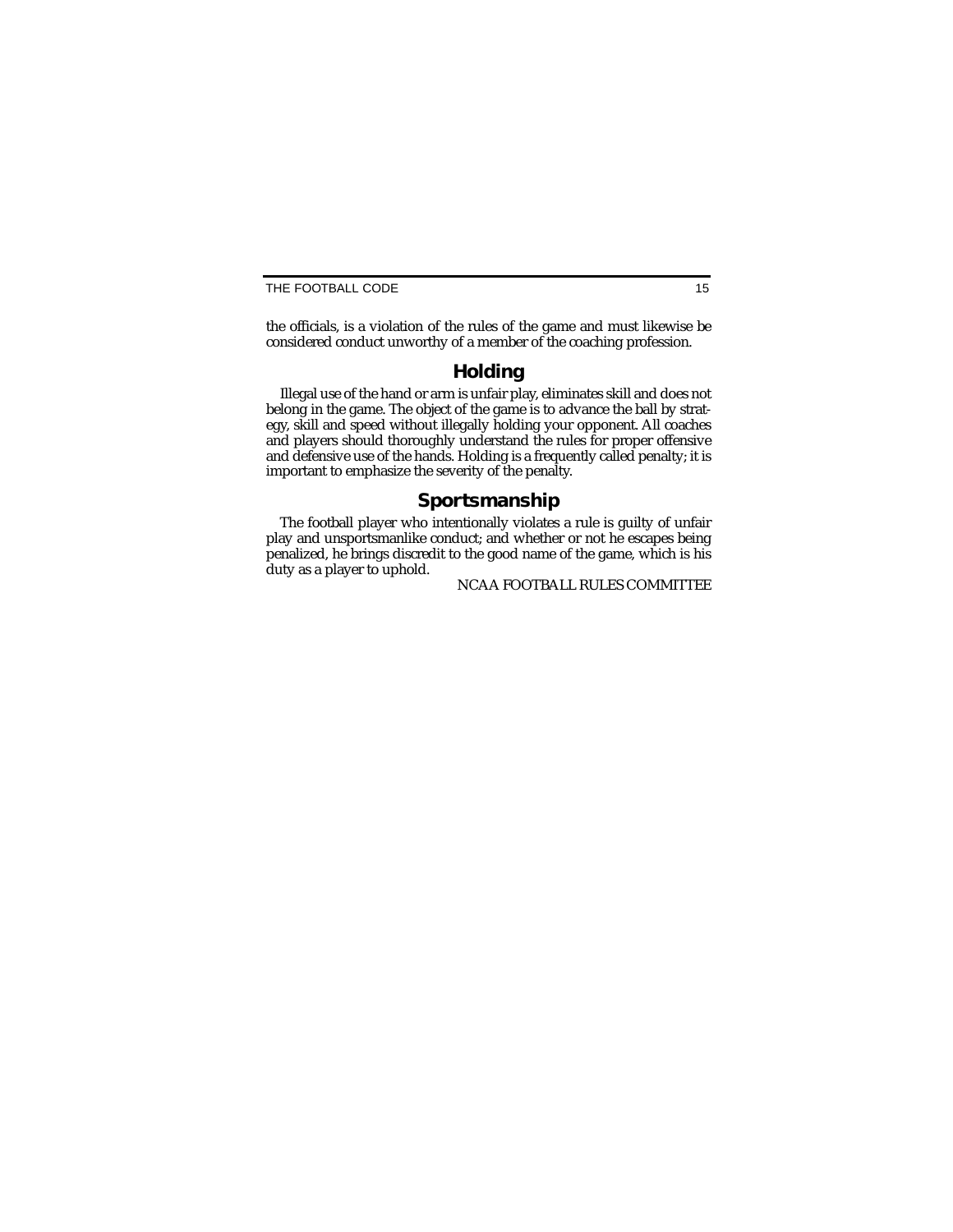# **Part I:**

# **The Rules**

NCAA Football Rules and Interpretations have been designated as either administrative rules or conduct rules. Typically, administrative rules are those dealing with preparation for the contest. Conduct rules are those that have to do directly with the playing of the contest. Some administrative rules (as indicated) may be altered by the mutual consent of the competing institutions. Others (as indicated) are unalterable. No conduct rule may be changed by mutual consent. All NCAA member institutions are required to conduct their intercollegiate contests according to these rules.

In 2004 NCAA Football Rules and Interpretations, administrative rules that may be altered by mutual consent of the institutions include:

| $1 - 1 - 4 - a$ | $3-2-2-a$       |
|-----------------|-----------------|
| $1 - 2 - 7 - a$ | $3-3-3-c$ and d |
| $3-2-1-c$       | $11 - 1 - 2$    |

Administrative rules that may not be altered include:

| $1-2-7-a$ , b, e and f |
|------------------------|
| $1 - 2 - 8$            |
| $1-2-9$ -a and b       |
| $1 - 3 - 1$            |
| $1 - 3 - 1 - a - k$    |
| $1-3-2-b$ , c, e and f |
| 1-3-2-d Exception      |
| 1-4-3-a and d          |
| $1 - 4 - 7$            |
| $1 - 4 - 7 - a - d$    |
| $1 - 4 - 9 - a - f$    |
| $3-2-4-h$              |
| $3-3-3-e$              |
| $11 - 1 - 1$           |
|                        |
|                        |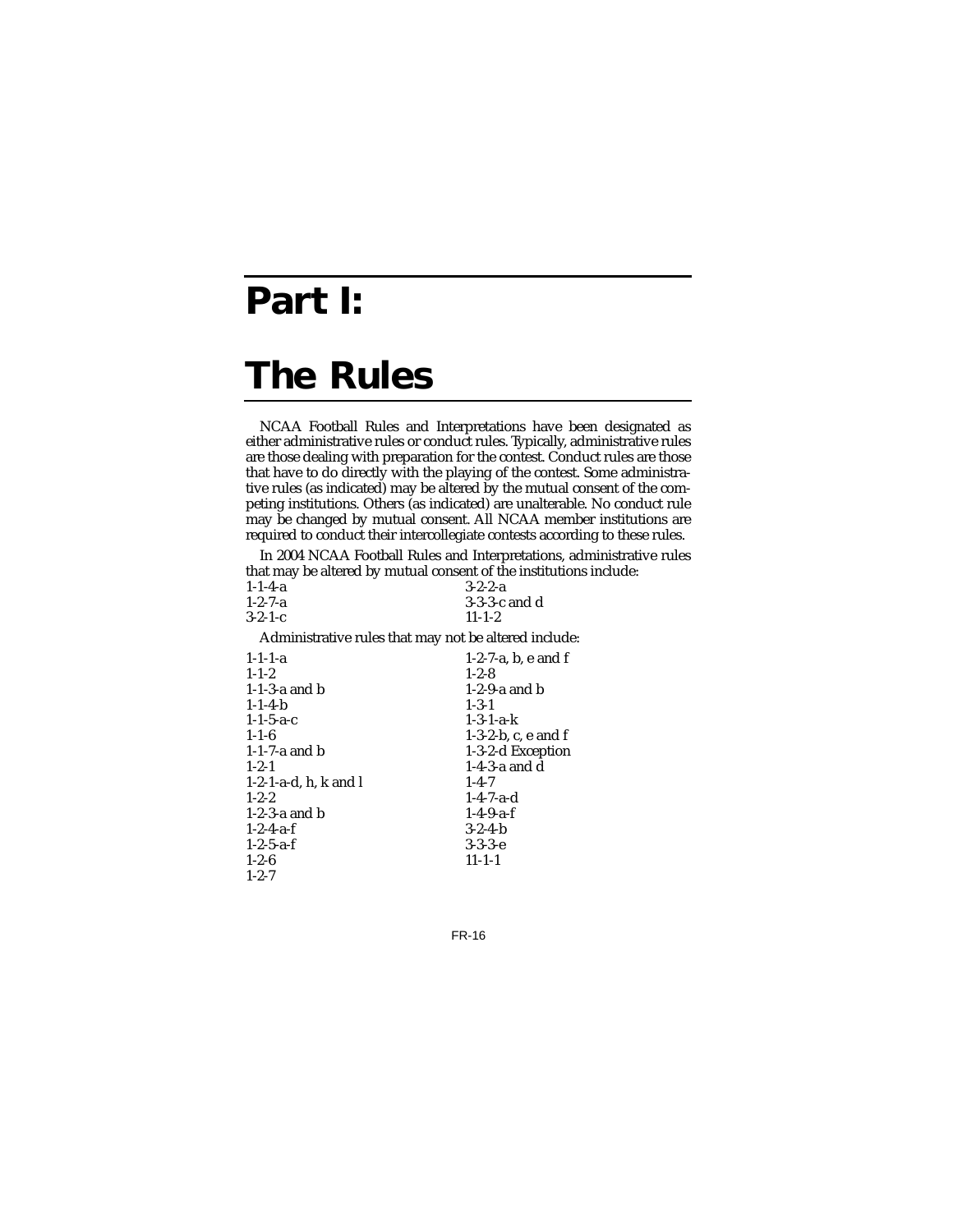PART I: THE RULES

Administrative rules that may be altered by game management without mutual consent include:

| 1-2-1-a Exception     | 1-2-7-c and $d$                                           |
|-----------------------|-----------------------------------------------------------|
| $1-2-1-e-g$ , i and j | $1-3-2-d$                                                 |
| $1 - 2 - 4 - g$       | 3-2-4-a and b Exception                                   |
| 1-2-5-c Exception     |                                                           |
|                       | All other rules are conduct rules and may not be altered. |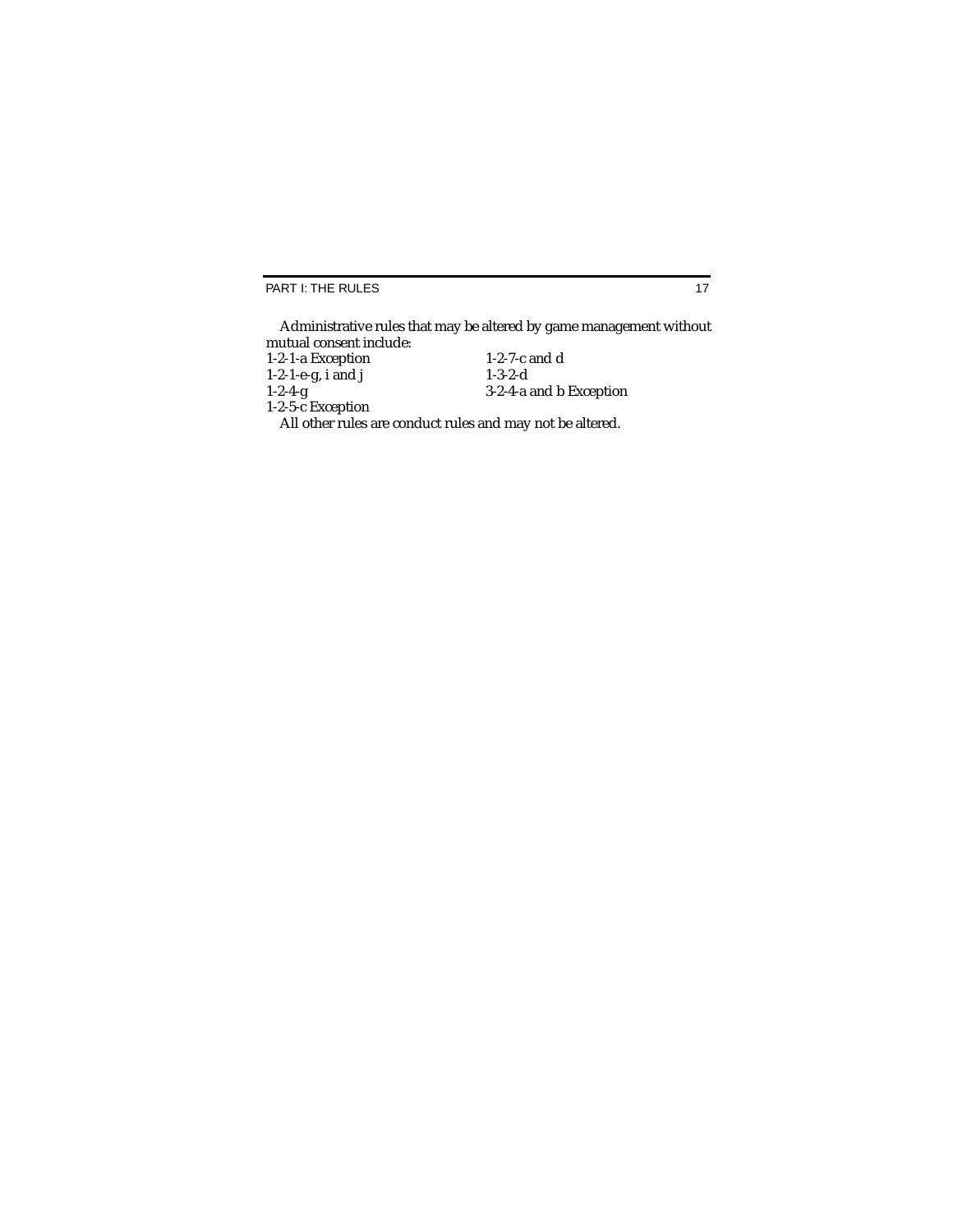18 **PART I: THE RULES** 

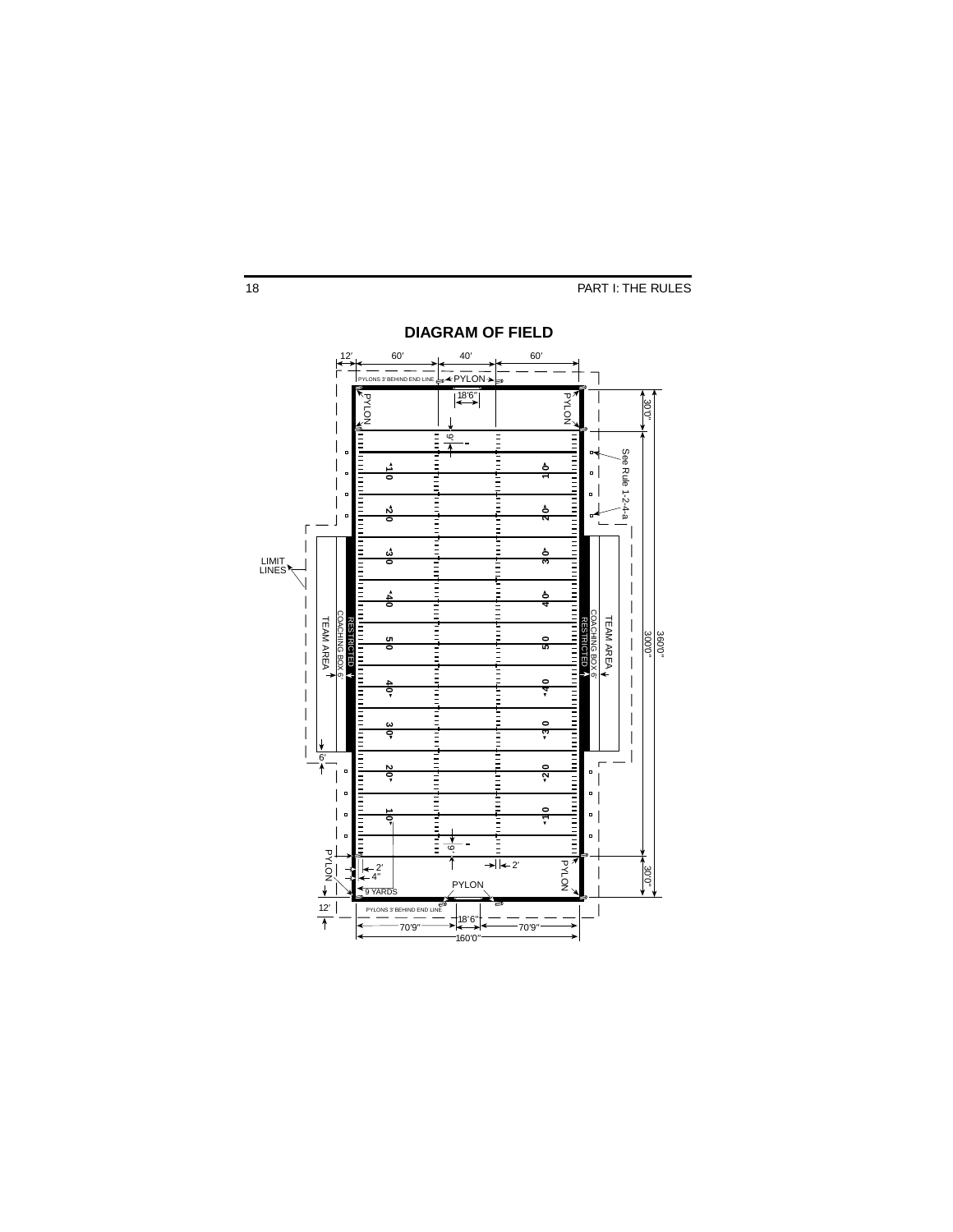# **FIELD DIAGRAM DETAILS**

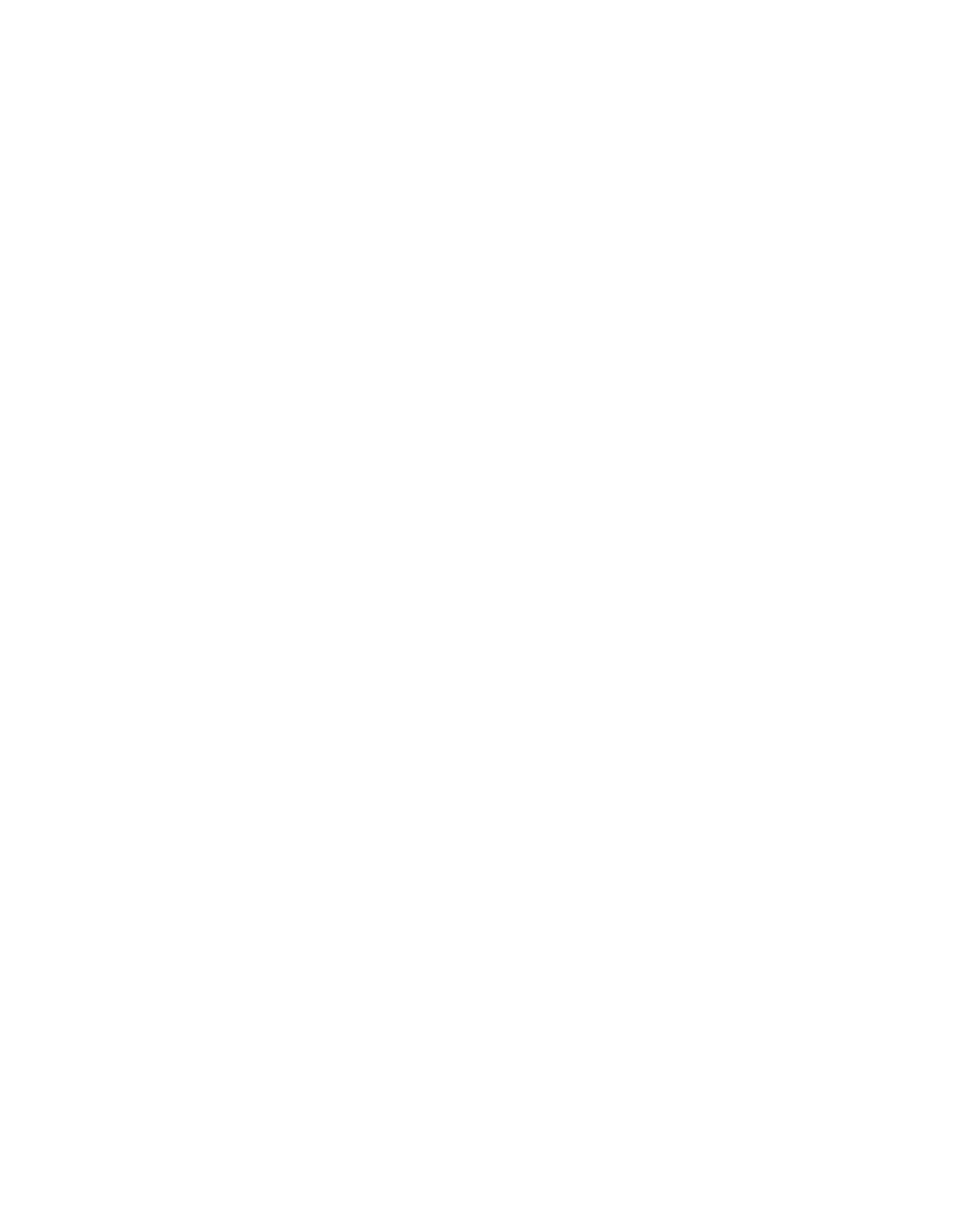# **RULE 1**

# **The Game, Field, Players and Equipment**

# **SECTION 1. General Provisions**

# **The Game**

- ARTICLE 1. a. The game shall be played between two teams of no more than 11 players each, on a rectangular field and with an inflated ball having the shape of a prolate spheroid.
- b. A team legally may play with fewer than 11 players but is penalized if the following requirements are not met:
	- 1. At least four Team A players are on either side of the kicker when the ball is free-kicked (Rule 6-1-2-c).
	- 2. At the snap, at least seven men are on the offensive scrimmage line, with not less than five numbered 50 through 79 (Rules 2-21-2, 2-27-4 and 7-1-3-b-1) (*Exception:* Rule 1-4-2-b) (A.R. 1-4-2-I-V).

# **Goal Lines**

ARTICLE 2. Goal lines, one for each team, shall be established at opposite ends of the field of play, and each team shall be allowed opportunities to advance the ball across the other team's goal line by running, passing or kicking it.

# **Winning Team and Final Score**

- ARTICLE 3. a. The teams shall be awarded points for scoring according to rule and, unless the game is forfeited, the team having the larger score at the end of the game, including extra periods, shall be the winning team.
- b. The game is ended and the score is final when the referee so declares.

# **Supervision**

ARTICLE 4. a. The game shall be played under the supervision of either four, five, six or seven officials: a referee, an umpire, a linesman, a line judge, a back judge, a field judge and a side judge. The use of a back judge, field judge and side judge is optional.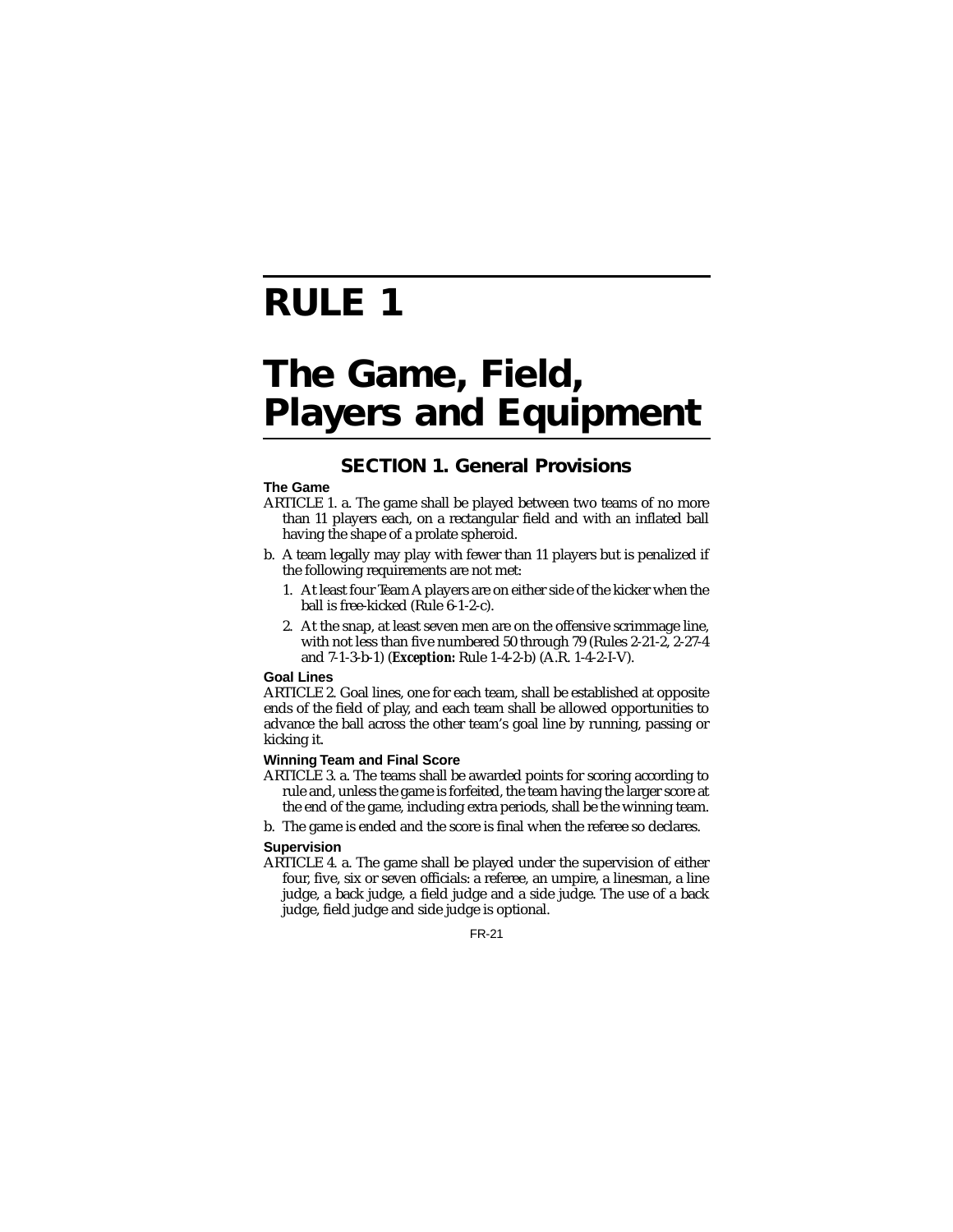b. Officiating crews will be assigned from the same officiating organization.

# **Team Captains**

- ARTICLE 5. a. Each team shall designate to the referee no more than four players as its field captain(s), and one player at a time shall speak for his team in all dealings with the officials. There shall be no more than four captains from each team at the coin toss.
- b. A field captain's first announced choice of any options offered his team shall be irrevocable.
- c. Any player may request a team charged timeout.

# **Persons Subject to the Rules**

ARTICLE 6. All players, substitutes, replaced players, coaches, trainers, cheerleaders in uniform, band members in uniform, mascots in uniform, commercial mascots, public-address announcers, audio and video system operators, and other persons affiliated with the teams or institutions are subject to the rules and shall be governed by the decisions of the officials. Affiliated persons are those authorized within the team area.

# **Member Institutions Subject to the Rules**

- ARTICLE 7. a. NCAA member institutions and affiliated officiating organizations shall conduct all contests under the official football-playing rules of the Association.
- b. NCAA-affiliated officiating organizations shall use the current Football Officials Manual published by the Collegiate Commissioners **Association**
- c. NCAA member institutions and affiliated officiating organizations not complying with NCAA football-playing rules that do not have a designated penalty are subject to NCAA sanctions.

# **SECTION 2. The Field**

# **Dimensions**

ARTICLE 1. The field shall be a rectangular area with dimensions, lines, zones, goals and pylons as indicated and titled in the diagrams on pages FR-15-16.

a. All field-dimension lines shown must be marked 4 inches in width with a white, nontoxic material that is not injurious to the eyes or skin (*Exceptions:* Sidelines and end lines may exceed 4 inches in width, and Rule 1-2-1-g).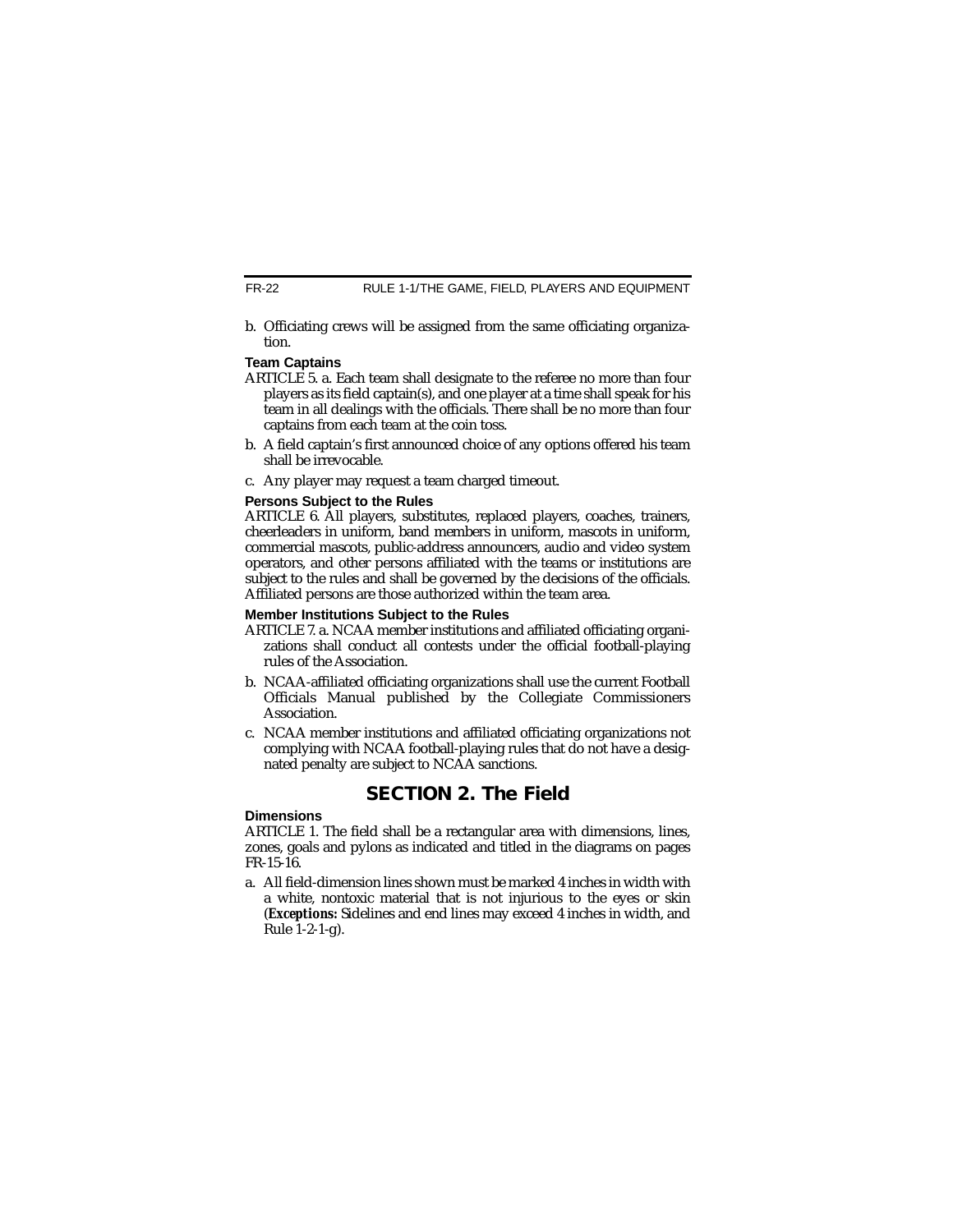RULE 1-2/THE GAME, FIELD, PLAYERS AND EQUIPMENT FR-23

- b. Twenty-four inch short yard-line extensions, four inches inside the sidelines and at the inbounds lines, are mandatory; and all yard lines shall be four inches from the sidelines (Rule 2-11-4).
- c. A solid white area between the sideline and the coaching line is mandatory.
- d. White field markings or contrasting decorative markings (e.g., logos, team names, emblems, event, etc.) are permissible in the end zones but shall not be closer than four feet to any line.
- e. Contrasting coloring in the end zones may abut any line.
- f. Contrasting decorative markings are permissible within the sidelines and between the goal lines but shall not obliterate yard lines, goal lines or sidelines.
- g. Goal lines may be of one contrasting color from the white lines.
- h. Advertising is prohibited on the field [*Exceptions:* (1) Permitted for any game not played in-season when the sponsor is associated with the name of that game, and (2) NCAA Football logo].
- i. White field yard-line numbers no larger than 6 feet in height and 4 feet in width, with the tops of the numbers nine yards from the sidelines, are recommended.
- j. White directional arrows next to the field numbers (except the 50) indicating the direction toward the nearest goal line are recommended. The arrow is a triangle with an 18-inch base and two sides that are 36 inches each.
- k. The two inbounds lines (hash marks) are 60 feet from the sidelines. Inbounds lines and short yard-line extensions shall measure 24 inches in length.
- l. Nine-yard marks 12 inches in length, every 10 yards, shall be located nine yards from the sidelines. They are not required if the field is numbered according to Rule 1-2-1-i.

### **Marking Boundary Areas**

ARTICLE 2. Measurements shall be from the inside edges of the boundary markings. The entire width of each goal line shall be in the end zone.

# **Limit Lines**

ARTICLE 3. a. Limit lines shall be marked with 12-inch lines and at 24-inch intervals 12 feet outside the sidelines and the end lines, except in stadiums where total field surface does not permit. In these stadiums, the limit lines shall not be less than six feet from the sidelines and end lines.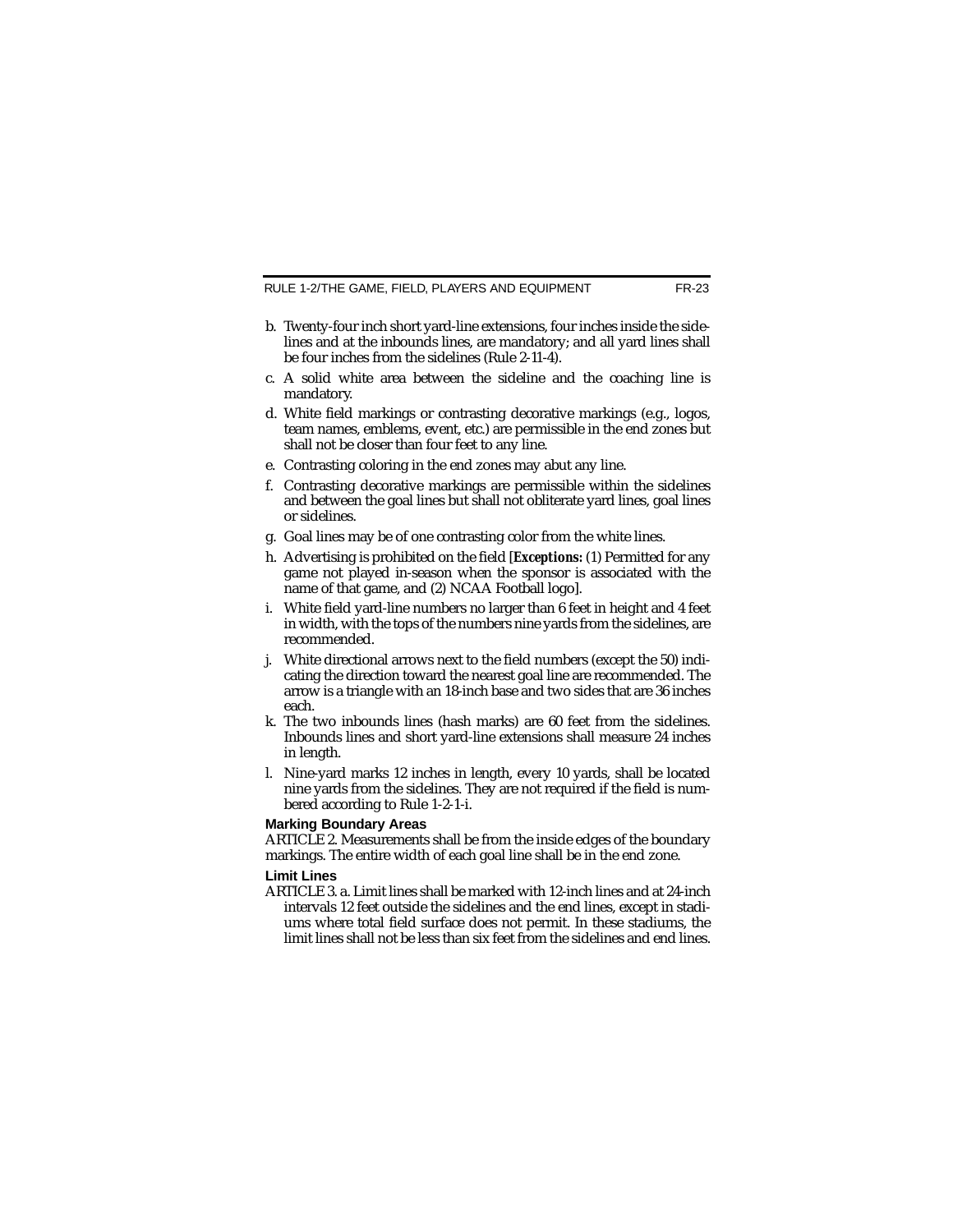Limit lines shall be 4 inches in width and may be yellow. Limit lines designating team areas shall be solid lines. No person outside the team area shall be within the limit lines.

b. Limit lines shall also be marked six feet from the team area around the side and back of the team area, if the stadium permits.

# **Team Area and Coaching Box**

- ARTICLE 4. a. On each side of the field, a team area in back of the limit line and between the 25-yard lines shall be marked for the exclusive use of substitutes, trainers and other persons affiliated with the team. The front of the coaching box shall be marked with a solid line six feet outside the sideline between the 25-yard lines. The area between the coaching line and the limit line between the 25-yard lines shall contain white diagonal lines or be marked distinctly for use of coaches (Rule 9-1-5-a). A 4-inch-by-4-inch mark is mandatory at each five-yard line extended between the goal lines as an extension of the coaching line for line-togain and down indicator six-foot reference points.
- b. The team area shall be limited to squad members in full uniform and a maximum of 60 other individuals directly involved in the game. The 60 individuals not in full uniform shall wear special team area credentials numbered 1 through 60. No other credential is valid for the team area.
- c. Coaches are permitted in the area between the limit line and coaching line between the 25-yard lines. This area is the coaching box.
- d. Marking the team areas from the 25-yard lines is a game management requirement.
- e. No media personnel, including journalists, radio and television personnel, or their equipment, shall be in the team area or coaching box, and no media personnel shall communicate in any way with persons in the team area or coaching box.
- f. Game management shall remove all persons not authorized by rule.
- g. Practice kicking nets are not permitted outside the team area (*Exception:* In stadiums where playing enclosures are limited in size, nets, holders and kickers are permitted outside the team area and outside the limit line) (Rule 9-2-1-b-1).

# **Goals**

ARTICLE 5. a. Each goal shall consist of two white or yellow uprights extending at least 30 feet above the ground with a connecting white or yellow horizontal crossbar, the top of which is 10 feet above the ground.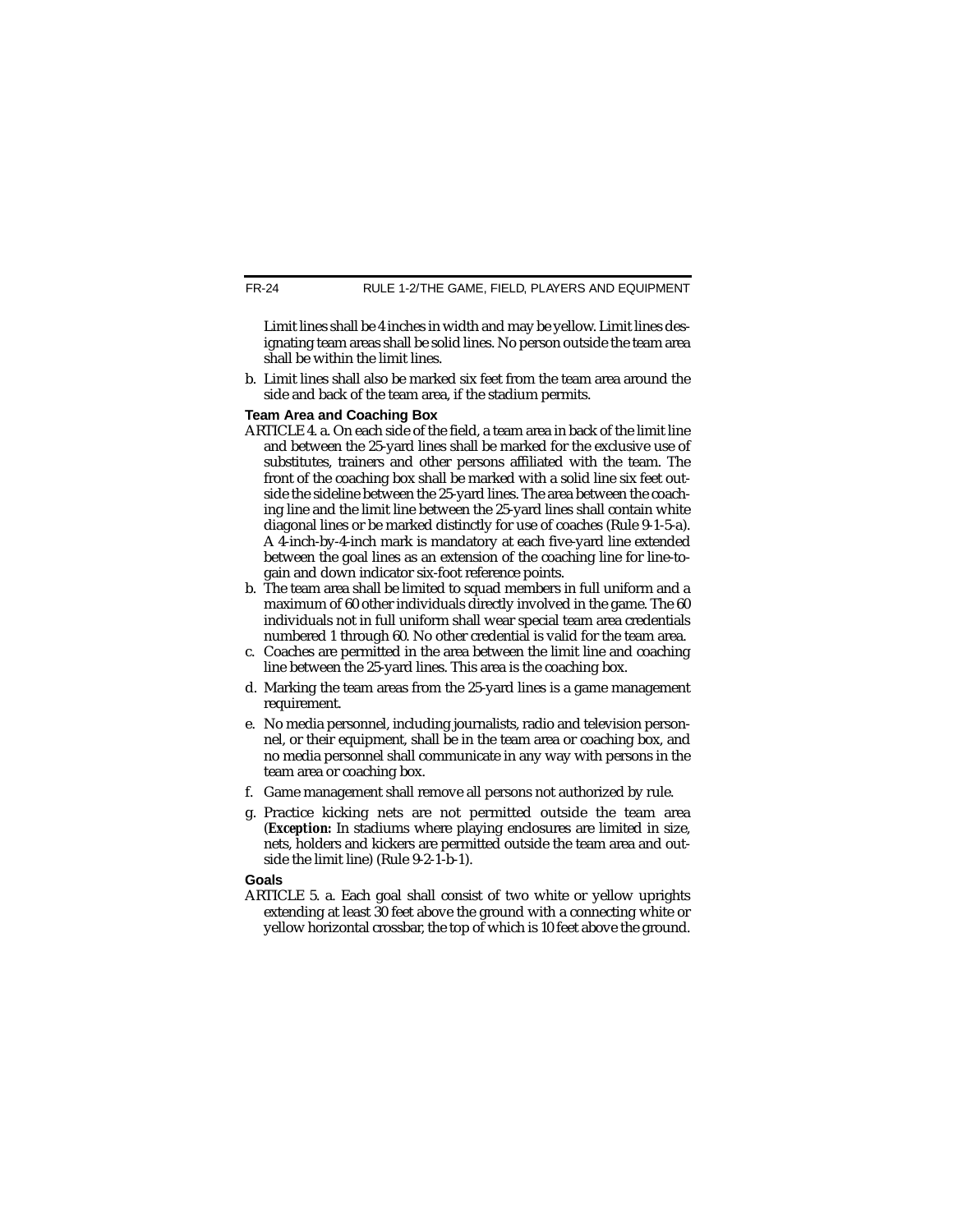The inside of the uprights and crossbar shall be in the same vertical plane as the inside edge of the end line.

- b. Above the crossbar, the uprights shall be white or yellow and 18 feet, six inches apart inside to inside.
- c. The designated uprights and crossbar shall be free of decorative material (*Exception:* 4-inch-by-42-inch orange or red wind directional streamers at the top of the uprights are permitted).
- d. The height of the crossbar shall be measured from the top of each end of the crossbar to the ground directly below.
- e. Goal posts shall be padded with resilient material from the ground to a height of at least six feet. "Offset uprights" may be used.

Advertising is prohibited on the goals. One manufacturer's logo or trademark is permitted on each goal post pad.

f. The following procedure is recommended when one or both goals have been taken down and the original goals are not available for a try or field goal attempt:

A team is entitled to a kicking try and is not required to attempt a two-point play if the goals are not in position or complying with the dimensions required by Rule 1-2-5. A team also is entitled to a field goal attempt under the same conditions.

Kicking tries and field goal attempts must be made in the direction of the goal the team was attacking when it elected to make the kick.

The home team is responsible for the availability of a portable goal if original goals are removed during the game for any reason. The portable goal shall be erected or held in place for the kicks.

### **Pylons**

ARTICLE 6. Soft, flexible four-sided pylons 4 inches by 4 inches with an overall height of 18 inches, which may include a 2-inch space between the bottom of the pylon and the ground, are required. They shall be red or orange in color and placed at the inside corners of the eight intersections of the sidelines with the goal lines and end lines. The pylons marking the intersections of the end lines and inbounds lines extended shall be placed three feet off the end lines.

#### **Line-to-Gain and Down Indicators**

ARTICLE 7. The official line-to-gain and down indicators shall be operated approximately six feet outside the sideline opposite the press box, except in stadiums where the total playing enclosure does not permit.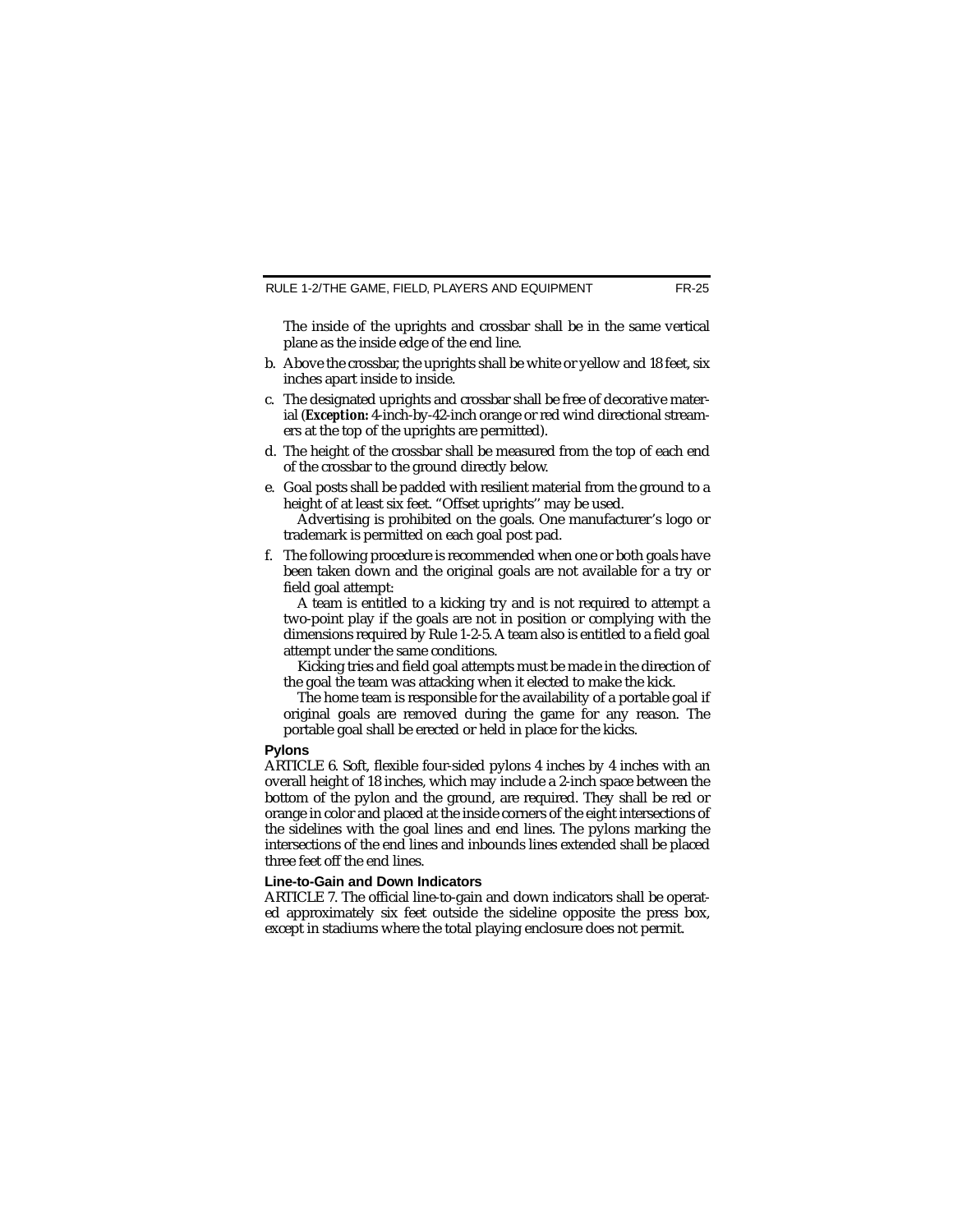FR-26 RULE 1-2/THE GAME, FIELD, PLAYERS AND EQUIPMENT

a. If a yardage chain is used, it shall join two rods not less than 5 feet high, the rods' inside edges being exactly 10 yards apart when the chain is fully extended.

Any other line-to-gain indicator that accurately measures the line to gain is permitted outside the sideline opposite the press box when teams mutually agree. Before the game, the linesman shall test and approve all line-to-gain indicators for accuracy and security.

- b. The down indicator shall be mounted on a rod not less than 5 feet high operating approximately six feet outside the sideline opposite the press box.
- c. An unofficial auxiliary line-to-gain indicator and an unofficial down indicator six feet outside the other sideline are recommended.
- d. Unofficial red or orange nonslip line-to-gain ground markers positioned off the sidelines on both sides of the field are recommended. Markers are rectangular, weighted material 10 inches by 32 inches. A triangle with an altitude of 5 inches is attached to the rectangle at the end toward the sideline.
- e. All line-to-gain and down-indicator rods shall have flat ends.
- f. Advertising and institutional or conference identification are prohibited on the down and line-to-gain indicators. One manufacturer's logo or trademark is permitted on each indicator.

# **Markers or Obstructions**

- ARTICLE 8. a. All markers and obstructions within the playing enclosure shall be placed or constructed in such a manner as to avoid any possible hazard to players. This includes anything dangerous to anyone at the limit lines. The referee shall order removed any hazardous obstructions or markers located inside the limit lines.
- b. Any markers or obstructions within the playing enclosure but outside the limit lines constituting a hazard shall be reported to game management by the referee. Final determination of corrective action shall be the responsibility of game management.

# **Field Areas**

ARTICLE 9. a. No material or device shall be used to improve or degrade the playing surface or other conditions and give one player or team an advantage (*Exceptions:* Rules 2-15-4-b and c).

**PENALTY—Live-ball foul. Five yards from the previous spot [S27].**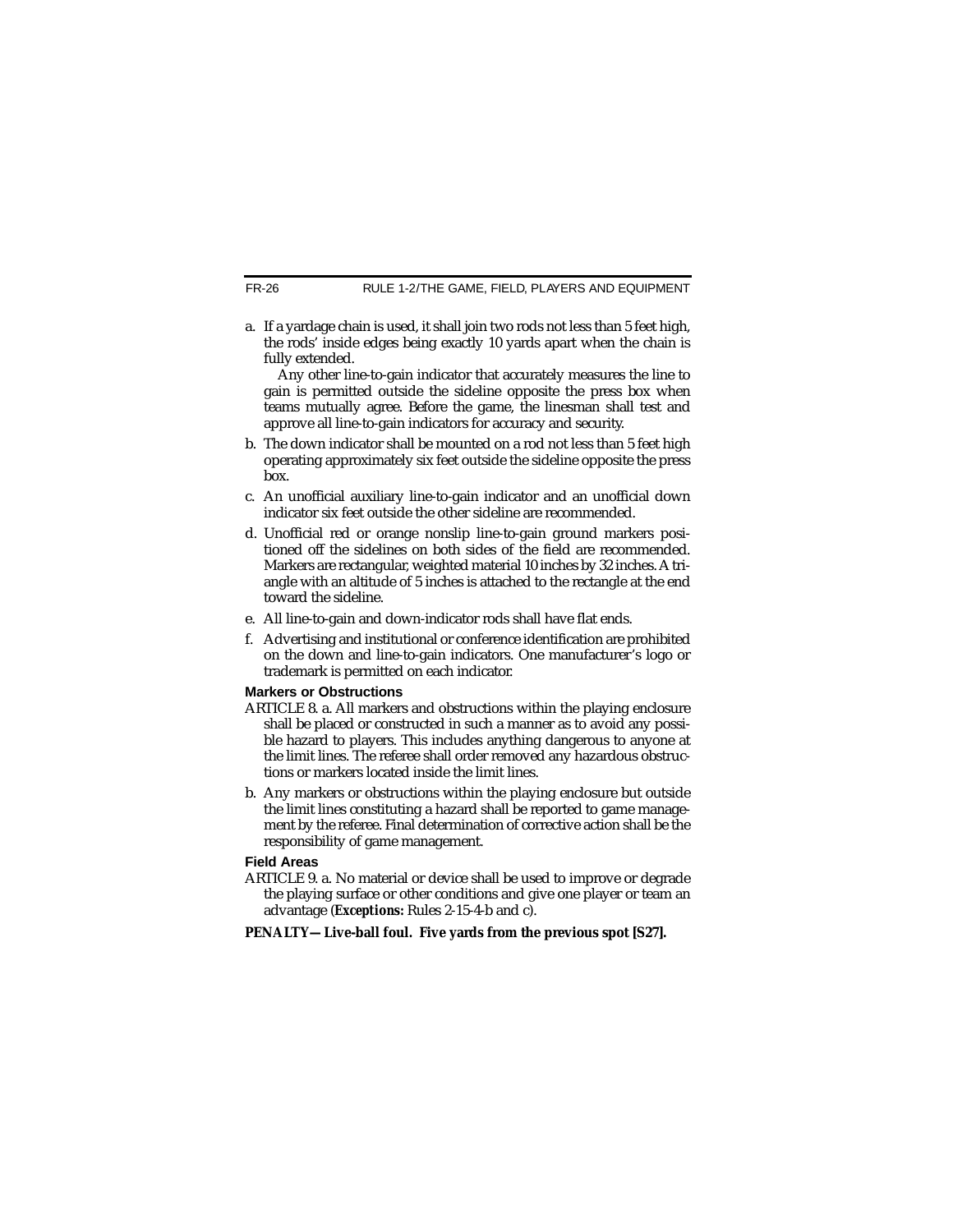RULE 1-2/THE GAME, FIELD, PLAYERS AND EQUIPMENT

b. The referee may require any improvement in the field necessary for proper and safe game administration.

# **SECTION 3. The Ball**

#### **Specifications**

ARTICLE 1. The ball shall meet the following specifications:

- a. New or nearly new. (A nearly new ball is a ball that has not been altered and retains the properties and qualities of a new ball.)
- b. Cover consisting of four panels of pebble-grained leather without corrugations other than seams.
- c. One set of eight equally spaced lacings.
- d. Natural tan color.
- e. Two 1-inch white stripes that are three to three and one-quarter inches from the end of the ball and located only on the two panels adjacent to the laces.
- f. Conforms to maximum and minimum dimensions and shape indicated in the accompanying diagram.
- g. Inflated to the pressure of  $12\frac{1}{2}$  to 13½ pounds per square inch (psi).
- h. Weight of 14 to 15 ounces.



Diagram showing the longitudinal cross section of the standard ball. Maximum and minimum dimensions are used. This diagram is printed in order to secure uniformity in manufacture.

- i. The ball may not be altered. This includes the use of any ball-drying substance. Mechanical ball-drying devices are not permitted near the sidelines or in the team area.
- j. Professional football league logos are prohibited.
- k. Advertising is prohibited on the ball [Exceptions: (1) Ball manufacturer's name or logo, and (2) AFCA].

#### **Administration and Enforcement**

ARTICLE 2. a. The referee shall test and be sole judge of no more than six balls offered for play by each team before and during the game. The referee may approve additional balls if warranted by conditions (A.R.  $1-3-2-I$ ).

FR-27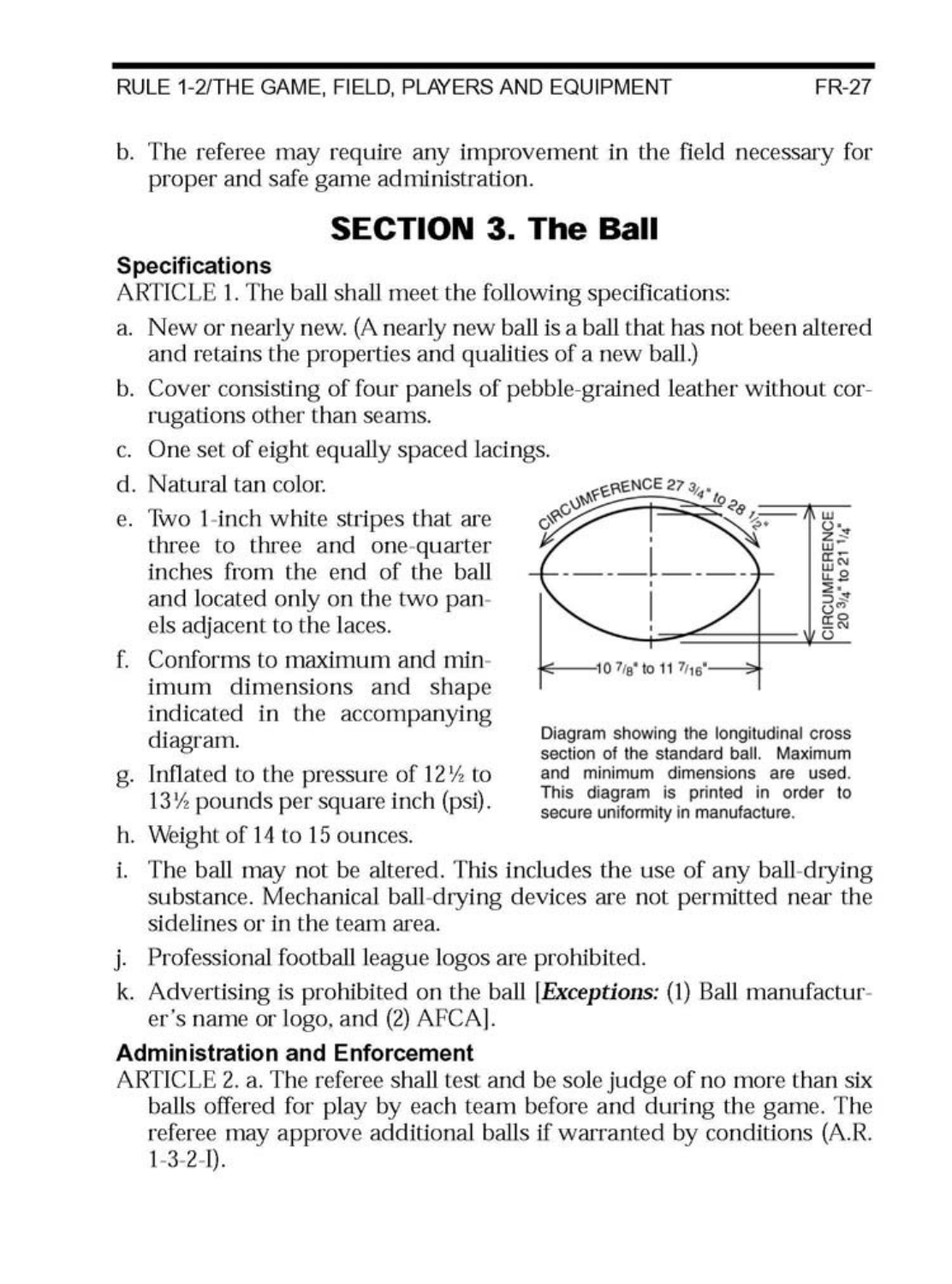#### FR-28 RULE 1-3/THE GAME, FIELD, PLAYERS AND EQUIPMENT

- b. Home management shall provide a pressure pump and measuring device.
- c. The home team is responsible for providing legal balls and should notify the opponent of the ball to be used.
- d. During the entire game, either team may use a new or nearly new ball of its choice when it is in possession, providing the ball meets the required specifications and has been measured and tested according to rule (*Exception:* The official NCAA football shall be used for the Divisions I-AA, II and III championships).
- e. The visiting team is responsible for providing the legal balls it wishes to use while it is in possession if the balls provided by the home team are not acceptable.
- f. All balls to be used must be presented to the referee for testing 60 minutes before the start of the game.
- g. When the ball becomes dead nearer the sideline than the inbounds line (hash mark), is unfit for play, is subject to measurement in a side zone or is inaccessible, a replacement ball shall be obtained from a ball person (A.R. 1-3-2-I).
- h. The referee or umpire shall determine the legality of each ball before it is put in play.
- i. The following procedures shall be used when measuring a ball:
	- 1. All measurements shall be made after the ball is legally inflated.
	- 2. The long circumference shall be measured around the ends of the ball but not over the laces.
	- 3. The long diameter shall be measured with calipers from end to end but not in the nose indentation.
	- 4. The short circumference shall be measured around the ball, over the valve and over the lace but not over the cross lace.

### **Marking Balls**

ARTICLE 3. Marking a ball indicating a preference for any player or any situation is prohibited.

**PENALTY—Live-ball foul. 15 yards from the previous spot [S27].**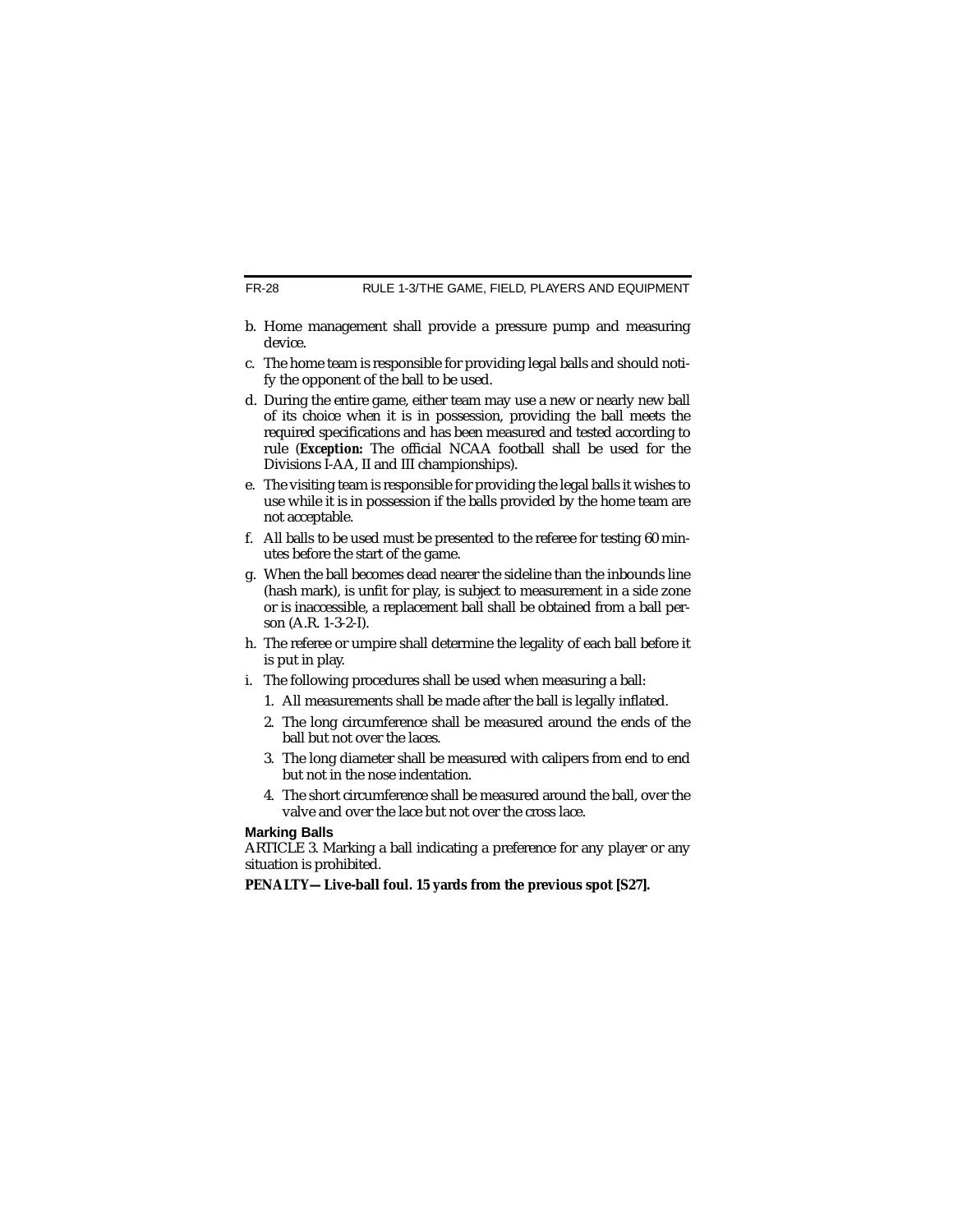# **SECTION 4. Players and Playing Equipment**

#### **Recommended Numbering**

ARTICLE 1. It is strongly recommended that offensive players be numbered according to the following diagram that shows one of many offensive formations (Rule 1-4-2-b):



#### **Players' Numbering**

- ARTICLE 2. a. All players shall be numbered 1 through 99. Any number preceded by zero  $(^{6}0"$ ) is illegal [S23].
- b. On a scrimmage down, at least five offensive players on the scrimmage line shall be numbered 50 through 79 (*Exception:* During a scrimmage kick formation, a player, who by his initial position on the line of scrimmage, is an exception to the 50-79 mandatory numbering remains an ineligible receiver during the down until a legal forward pass is touched by a Team B player or an official. He must be positioned on the line of scrimmage and between the end players on the line of scrimmage. The ineligible receivers (interior linemen) are identified when the snapper assumes his position and touches or simulates (hand[s] at or below his knees) touching the ball. A player remains an ineligible receiver and is an exception to the 50-79 mandatory numbering until the down is over, a timeout is charged to a team or the referee, or a period ends.) (A.R. 1-4-2-I, IV and V) [S19].
- c. No two players of the same team shall participate in the same down wearing identical numbers (A.R. 1-4-2-II) [S23].
- d. Markings in the vicinity of the numbers are not permitted (A.R. 1-4-2-III) [S23].
- **PENALTY—Live-ball foul. Five yards from the previous spot [S19 or S23].**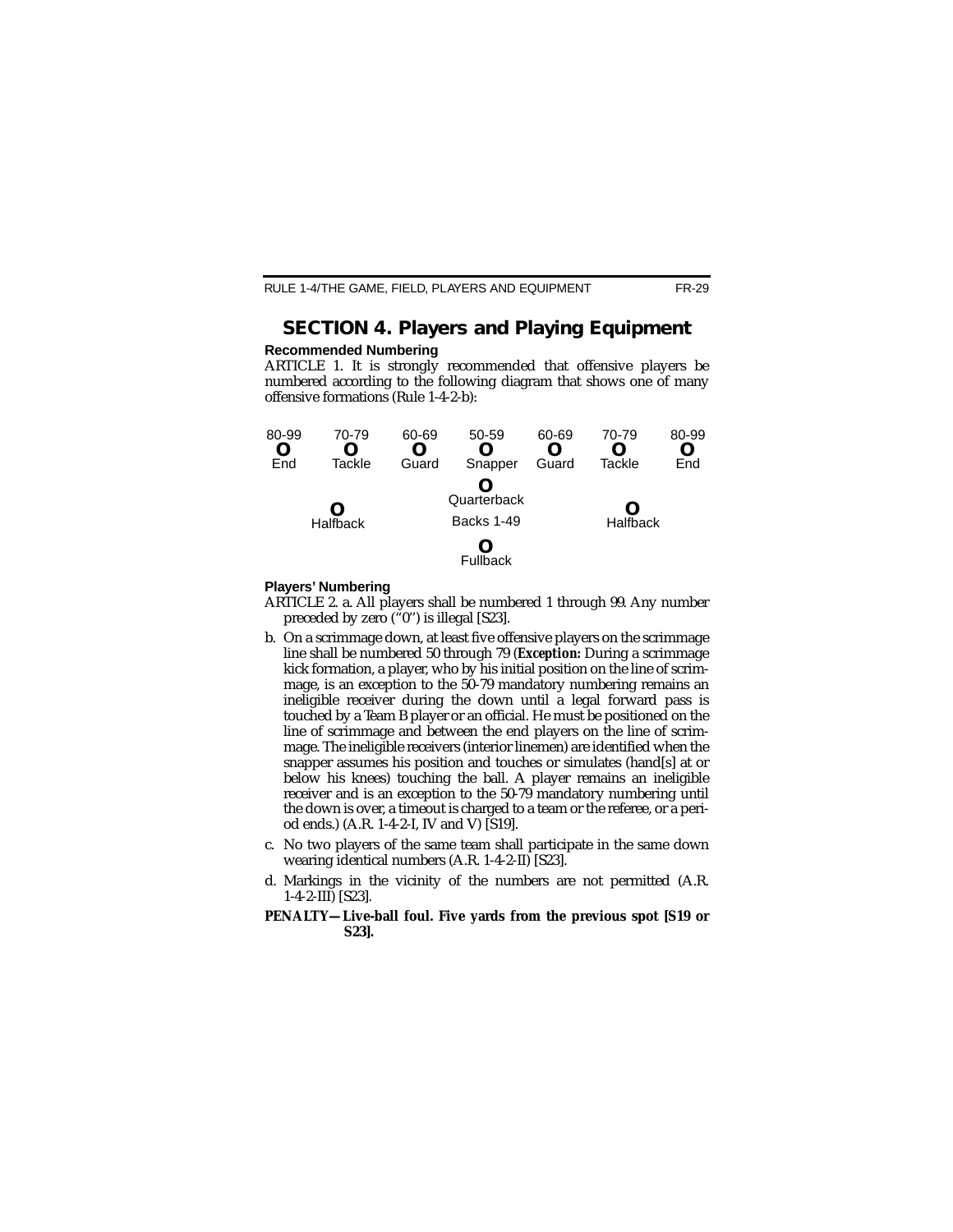RULE 1-4/THE GAME, FIELD, PLAYERS AND EQUIPMENT

e. Numbers shall not be changed during the game to deceive opponents [S27].

#### **PENALTY—Live-ball foul. 15 yards from the previous spot [S27]. Flagrant offenders shall be disqualified [S47].**

### **Contrasting Colors**

ARTICLE 3. a. Players of opposing teams shall wear jerseys of contrasting colors, and the visiting team shall wear white jerseys. White jerseys may be worn by the home team when the teams have agreed before the season. Players of a team shall wear jerseys of the same color and design.

- b. A white jersey is one with only contrasting playing numbers, player's name, school name, NCAA Football logo, school insignia, conference insignia, mascot insignia, game insignia, memorial insignia or the American flag attached. An insignia must not exceed 16 square inches in area (i.e., rectangle, square, parallelogram), including any additional material (e.g., patch). Stripes may be placed on the sleeves. A border no more than 1 inch wide around the collar and cuffs is permissible, as is a maximum 4-inch stripe along the side seam (insert from the underarm to pants top).
- c. If a colored jersey contains white, it may appear only as a number, border of a number, player's name, school name, stripes on the sleeves, a border no more than 1 inch wide around the collar and cuffs, a maximum 4-inch stripe along the side seam (insert from the underarm to pants top), or as part of a legal insignia (Rule 1-4-3-b).
- d. If worn, gloves or hand pads must be gray in color. The recommended shades of gray are Pantone Cool Gray 8C, Cool Gray 9C, 423C and 430C.

# **Mandatory Equipment**

ARTICLE 4. All players shall wear the following mandatory equipment, which shall be professionally manufactured and not altered to decrease protection:

- a. Soft knee pads at least 1 ⁄2-inch thick that must cover the knees and covered by pants. No pads or protective equipment may be worn outside the pants. Players of a team shall wear pants of the same color and design.
- b. Face masks and helmets with a secured four- or six-point chin strap. If a chin strap is not secured, it is a violation. Officials should inform players when all snaps are not secured without charging a timeout unless

FR-30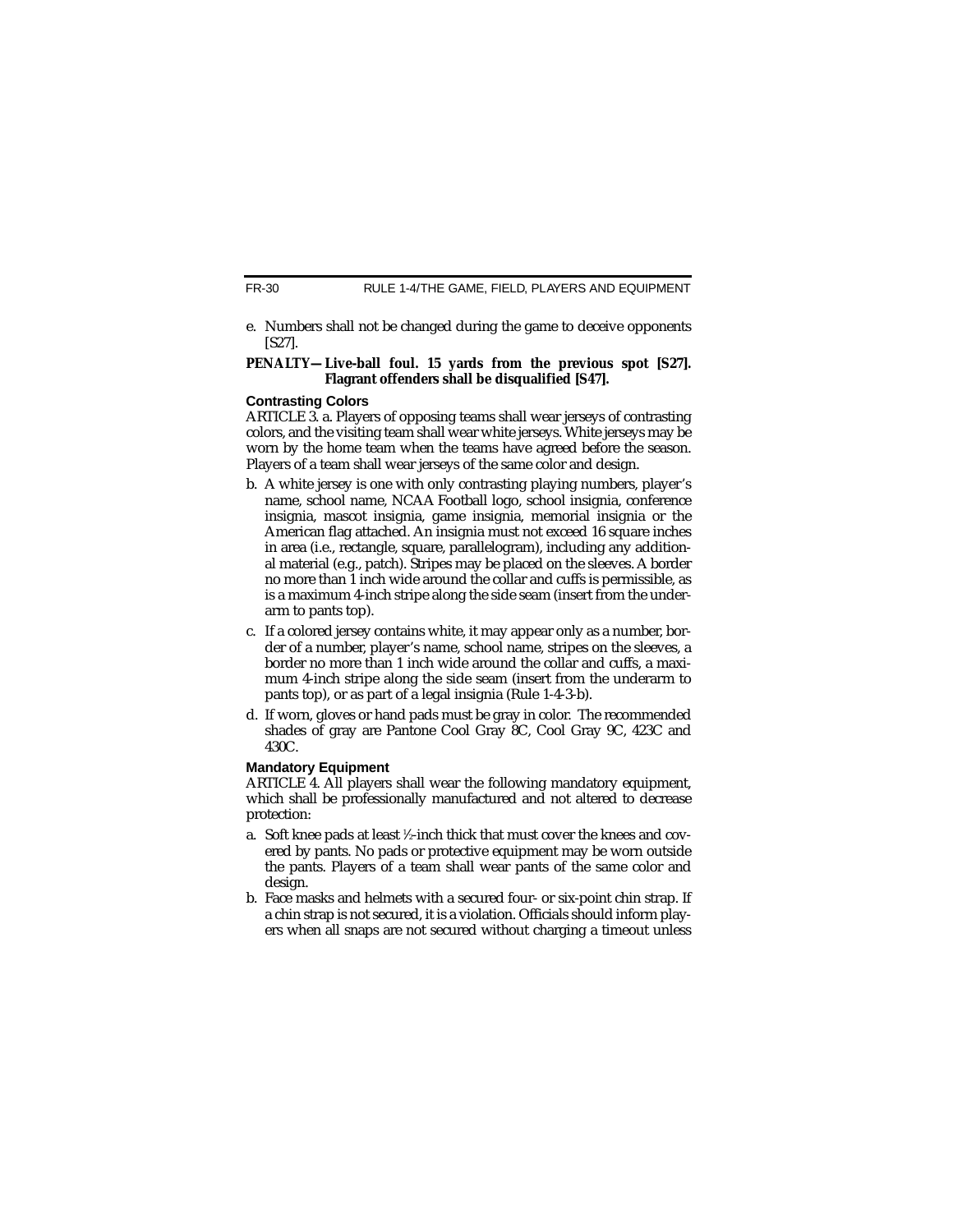the player ignores the warning. Players of a team shall wear helmets of the same color and design, and facemasks of the same color.

- c. Shoulder pads, hip pads with tailbone protector and thigh guards.
- d. An intra-oral mouthpiece of any readily visible color (not white or transparent) with FDA-approved base materials (FDCS) that covers all upper teeth. It is recommended that the mouthpiece be properly fitted.
- e. One jersey, with sleeves that completely cover the shoulder pads, that is not altered or designed to tear and conforms with Rule 1-4-4-f. The jersey must be full-length and tucked into the pants. Vests and/or a second jersey worn concurrently during the game are prohibited.
- f. Clearly visible, permanent Arabic numerals on one jersey at least 8 and 10 inches in height front and back, respectively, of a color(s) in distinct contrast with the jersey. All players of a team shall have the same color and style numbers front and back. The individual bars must be approximately 11 ⁄2 inches wide.
- g. Numbers on any part of the uniform shall correspond with the mandatory front and back jersey numbers. In the case of death or catastrophic injury or illness, a person may be memorialized by an insignia not greater than 1½ inches diameter that displays the number, name or initials of the individual on the uniform or helmet.
- h. All squad members must wear visible socks or leg coverings that are identical in color, design and length (*Exceptions:* Unaltered knee braces, tape or a bandage to protect or prevent an injury; and barefoot kickers) (A.R. 1-4-4-I).

*Note:* If a player is not wearing mandatory equipment in compliance in all respects with Rule 1-4-4, the team shall be charged a timeout and the player shall not be permitted to play until he complies. **VIOLATION— Rules 3-3-6 and 3-4-2-b-2 [S23, S3 or S21].**

NOCSAE\*: All players shall wear helmets that carry a warning label regarding the risk of injury and a manufacturer's or reconditioner's certification indicating satisfaction of NOCSAE test standards. All such reconditioned helmets shall show recertification to indicate satisfaction with the NOCSAE test standard.

\*National Operating Committee on Standards for Athletic Equipment.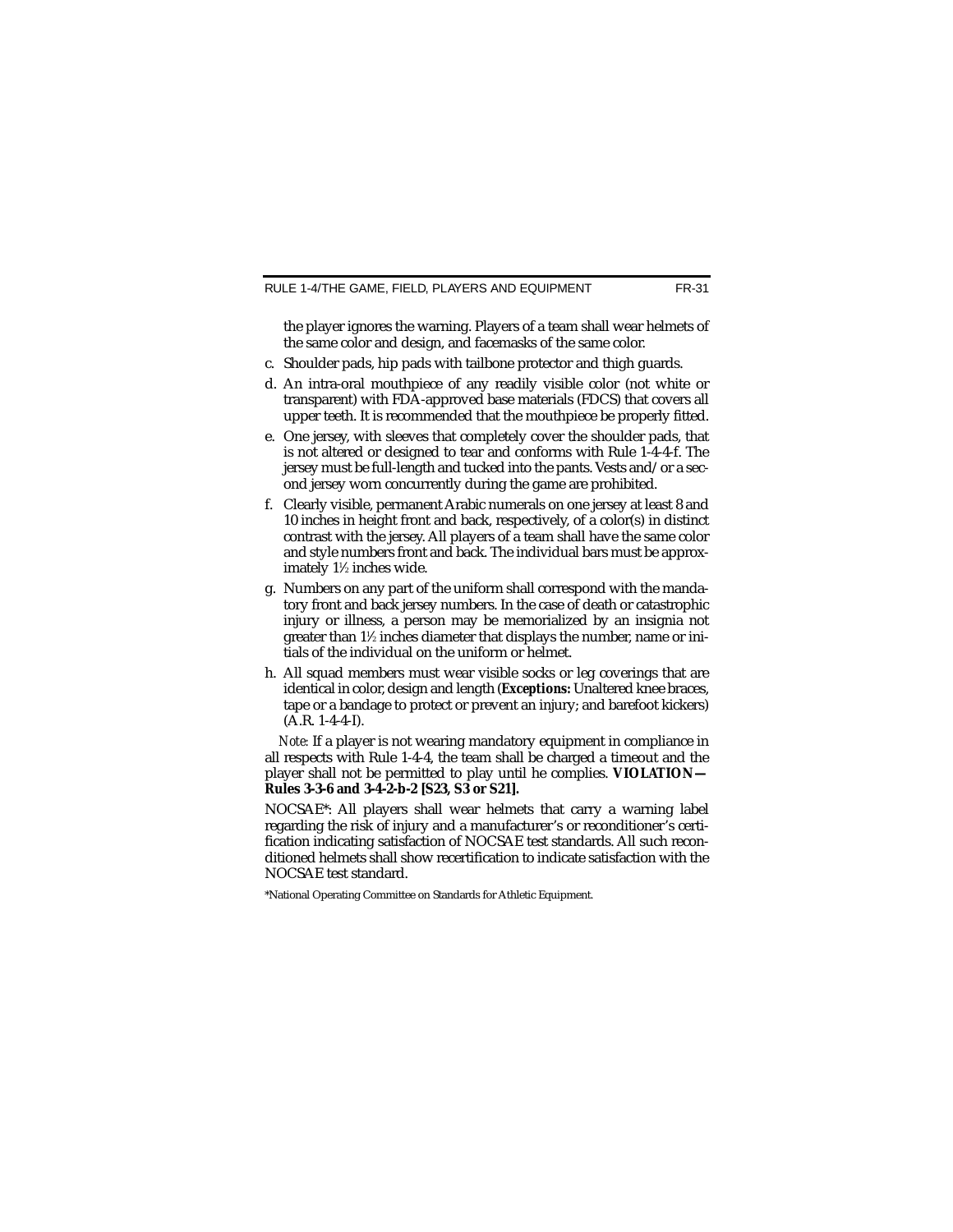### **Illegal Equipment**

ARTICLE 5. No player wearing illegal equipment shall be permitted to play. Any question as to the legality of a player's equipment shall be decided by the umpire. Illegal equipment includes the following (A.R. 1-4-5-I):

- a. Equipment worn by a player, including artificial limbs, that would endanger other players. An artificial limb must not give the wearer any advantage in competition. If necessary, the artificial limb should be padded to rebound as a natural limb.
- b. Hard, abrasive or unyielding substances on the hand, wrist, forearm or elbow of any player, unless covered on all exterior sides and edges with closed-cell, slow-recovery foam padding no less than 1 ⁄2-inch thick or an alternate material of the same minimum thickness and similar physical properties. Hard or unyielding substances are permitted, if covered, only to protect an injury. Hand and arm protectors (covered casts or splints) are permitted only to protect a fracture or dislocation.
- c. Thigh guards of any hard substances, unless all surfaces are covered with material such as closed-cell vinyl foam that is at least 1 ⁄4-inch thick on the outside surface and at least 3 ⁄8-inch thick on the inside surface and the overlaps of the edges; shin guards not covered on both sides and all edges with closed-cell, slow-recovery foam padding at least 1 ⁄2-inch thick, or an alternate material of the same minimum thickness having similar physical properties; and therapeutic or preventive knee braces, unless worn under the pants and entirely covered from direct external exposure.
- d. Projection of metal or other hard substance from a player's person or clothing.
- e. Shoe cleats (Rule 9-2-2-d)—detachable:
	- 1. More than  $\frac{1}{2}$ -inch in length (measured from tip of cleat to the shoe) (*Exception:* If attached to a 5 ⁄32-inch or less raised platform wider than the base of the cleat and extended across the width of the shoe to within <sup>1</sup> ⁄4-inch or less of the outer edges of the sole. A single toe cleat does not require a raised platform that extends across the width of the sole. The raised platform of the toe cleat is limited to ½:inch or less. The 5 ⁄32-inch or less is measured from the lowest point of the platform to the sole of the shoe).
	- 2. Made of any material that chips or fractures.
	- 3. Without an effective locking device.
	- 4. With concave sides.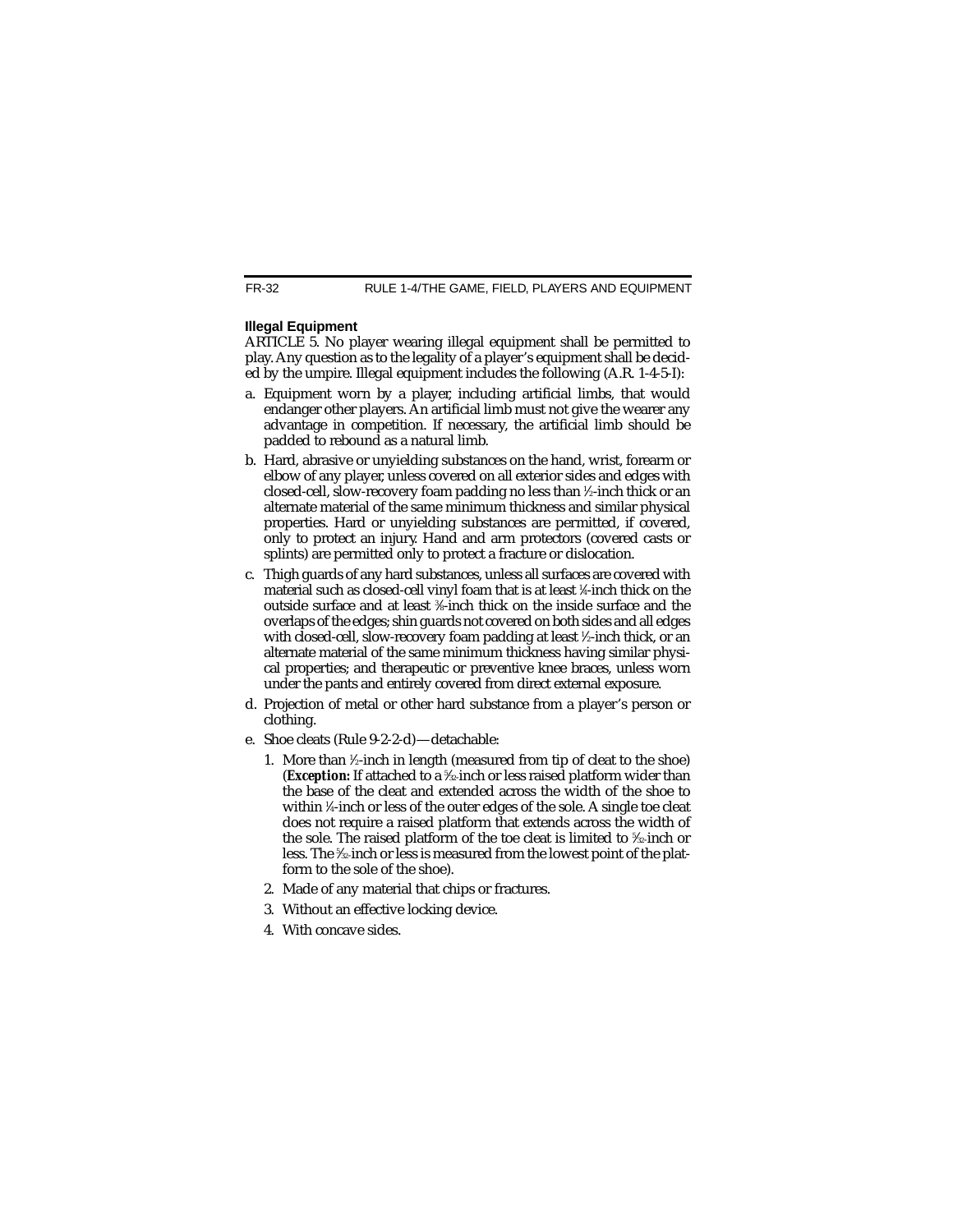RULE 1-4/THE GAME, FIELD, PLAYERS AND EQUIPMENT FR-33

- 5. Conical cleats with flat free ends not parallel to their bases or less than <sup>3</sup> ⁄8-inch in diameter or with rounded free ends having arcs greater than 7 ⁄16-inch.
- 6. Oblong cleats with free ends not parallel with bases or that measure less than 1 ⁄4-inch by 3 ⁄4-inch.
- 7. Circular or ring cleats without rounded edges and a wall less than 3 ⁄16-inch thick.
- 8. Steel-tipped cleats without steel tipped with low carbon steel of 1006 material, case hardened to .005-.008 depth and drawn to Rockwell hardness of approximately C55.
- f. Shoe cleats (Rule 9-2-2-d)—nondetachable:
	- 1. More than 1 ⁄2-inch in length (measured from tip of cleat to sole of shoe).
	- 2. Made of any material that burrs, chips or fractures.
	- 3. With abrasive surfaces or cutting edges.
	- 4. Made of any metallic material.
- g. Tape or any bandage on a hand, wrist, forearm or elbow, unless used to protect an injury and specifically sanctioned by the umpire.
- h. Helmets, jerseys or attachments that tend to conceal the ball by closely resembling it in color.
- i. Adhesive material, paint, grease or any other slippery substance applied to equipment or on a player's person, clothing or attachment that affects the ball or an opponent (*Exception:* Eye shade).

Jerseys, undershirts and the exterior of arm covers/pads that enhance contact with a football or an opponent.

- j. Any face mask except those constructed of nonbreakable material with rounded edges covered with resilient material designed to prevent chipping, burrs or an abrasiveness that would endanger players.
- k. Shoulder pads with the leading edge of the epaulet rounded with a radius more than one-half the thickness of the material used.
- l. Anything on the uniform other than a player's numbers; a player's name; NCAA Football logo; memorial recognition; the American flag; or institution, conference or game identification. No other words, numbers or symbols are permitted on a player's person or tape (*Exception:* Game information on a player's wrist or arm).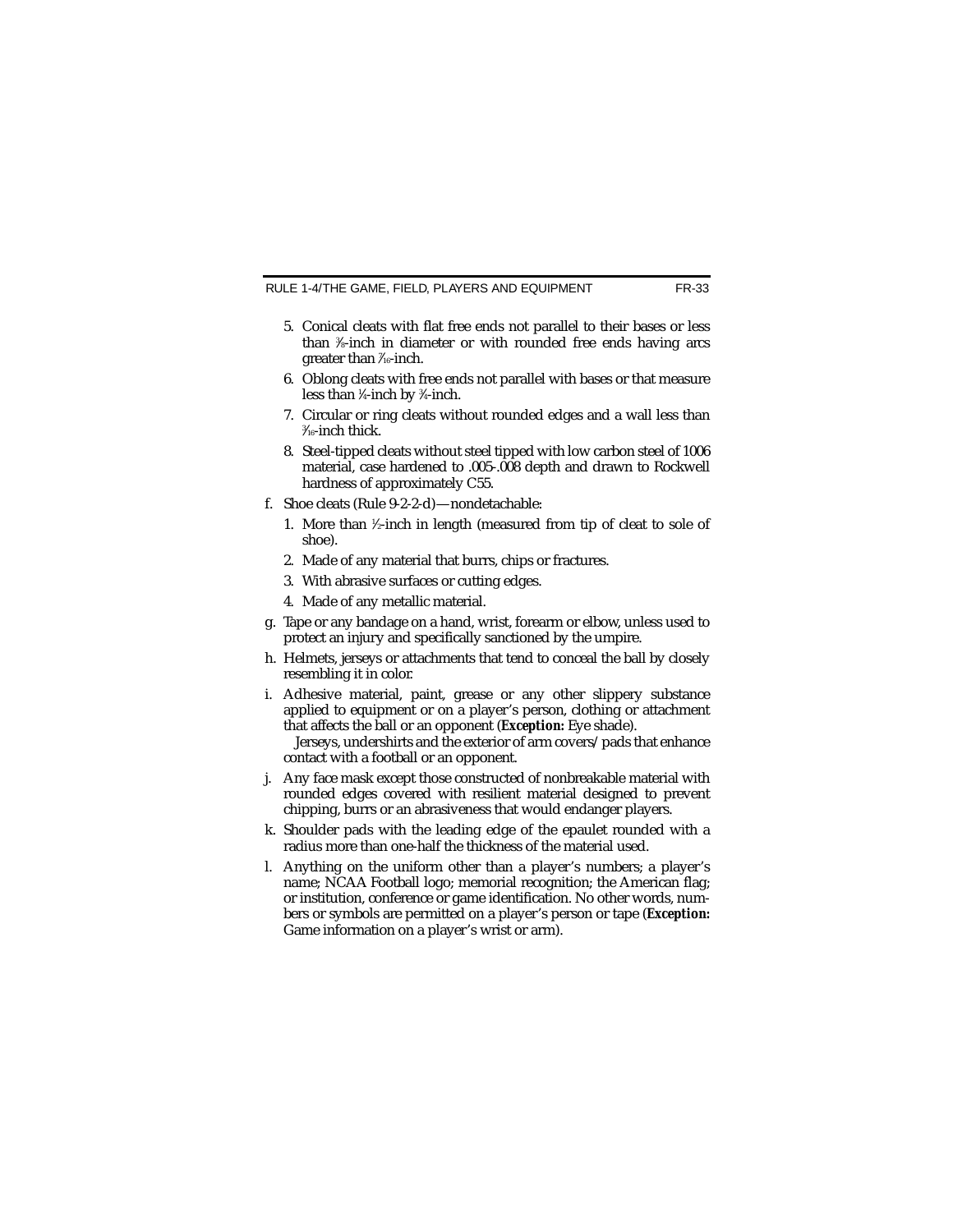Uniforms and all other items of apparel (e.g., warm-ups, socks, headbands, T-shirts, wristbands, visors, hats, towels or gloves) may bear only a single manufacturer's or distributor's normal label or trademark (regardless of the visibility of the label or trademark) not to exceed 21 ⁄4 square inches in area (i.e., rectangle, square, parallelogram) including any additional material (e.g., patch) surrounding the normal trademark or logo. No sizing, garment-care or other non-logo labels shall be on the outside of the uniform. Professional league logos are prohibited.

- m. Gloves or hand pads that are not gray in color or not in conformance with Rule 1-4-5-b. A glove is a fitted covering for a hand having separate sections for each finger and thumb, without any additional material that connects any of the fingers and/or thumb, and that completely covers each finger and thumb.
- n. Gloves that do not have a securely attached label or stamp ("NF/NCAA Specifications") indicating voluntary compliance with test specifications on file with the Sporting Goods Manufacturers Association, unless made of unaltered plain cloth.
- o. Jerseys that have been taped or tied in any manner.
- p. Uniform attachments [*Exceptions:* (1) On scrimmage plays, one white moisture-absorbing towel without markings may be worn by one interior offensive lineman, one offensive backfield player and a maximum of two defensive players. The towels of the offensive backfield and defensive players must be 4-inches by 12-inches and must be worn on the front or side belt. There are no restrictions on the size or location of the towel worn by the offensive lineman; (2) On free kicks, one white moistureabsorbing towel without markings may be worn by a maximum of two Team A and two Team B players. The towels worn on free kicks must be 4-inches by 12-inches and must be worn on the front or side belt; and (3) Hand warmers worn during inclement weather].
- q. Rib pads, shoulder pad attachments and back protectors not totally covered.
- r. Visible bandannas worn on the field of play or end zones (A.R. 1-4-5-II).
- s. Eye shields that are not clear and made from molded or rigid material. Exceptions must be documented by an opthalmologist with the request signed by the player's head trainer, athletics director and the player's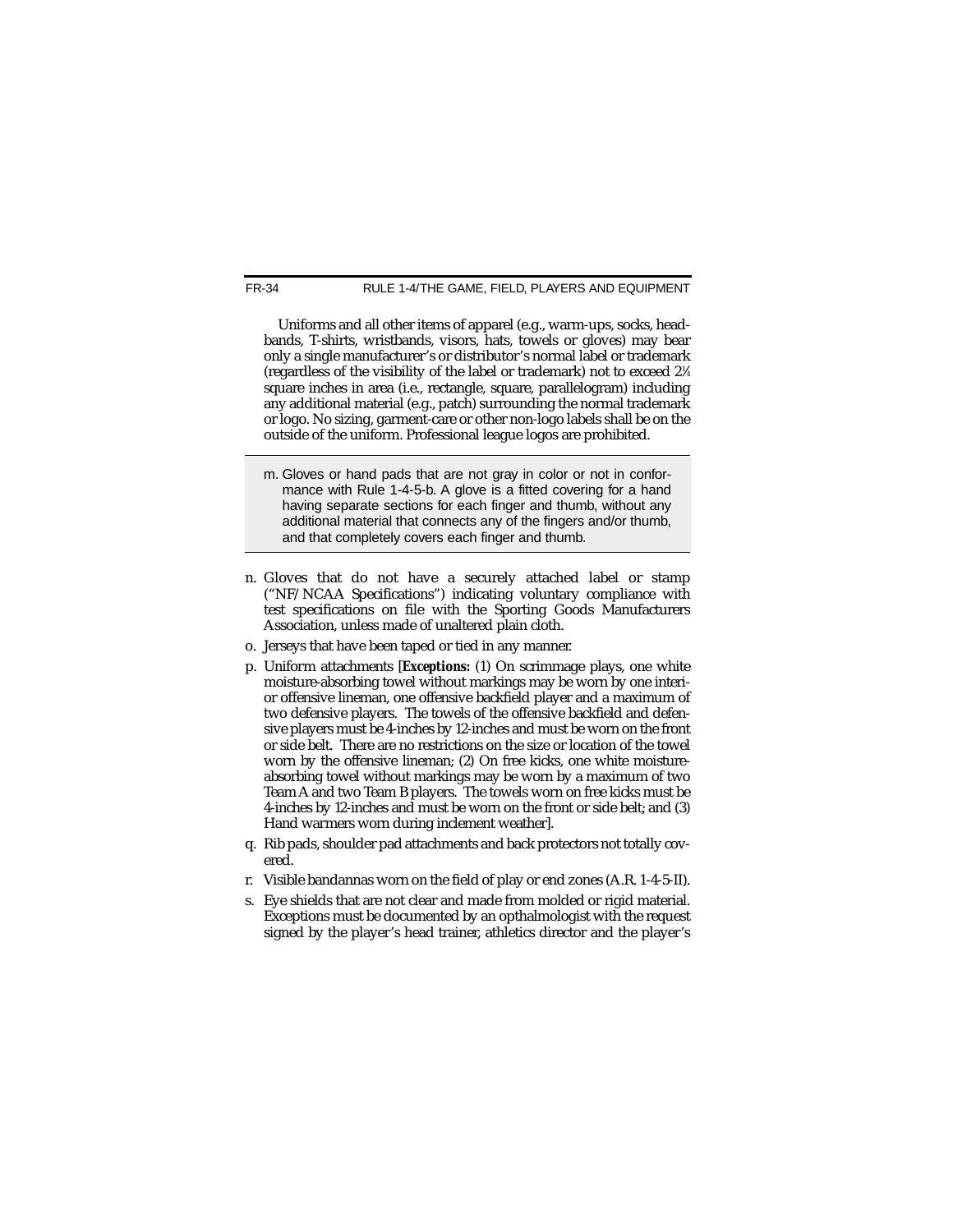parents or guardians if the player is under 21 years of age. The request is then submitted to a medical doctor designated by the NCAA Committee on Competitive Safeguards and Medical Aspects of Sports for review (Refer to Appendix  $\overline{B}$  [page FR-141] for the procedure to apply for an exception).

*Note:* No player wearing illegal equipment shall be permitted to play. If illegal equipment is discovered by an official, the team shall be charged a team timeout. **VIOLATION—Rules 3-3-6 and 3-4-2-b-2 [S23, S3 or S21].**

*Exception:* If equipment in Rule 1-4-5 becomes illegal through play, the player must leave the game until the illegal equipment is corrected but will not be charged a team timeout.

#### **Mandatory and Illegal Equipment Enforcement**

ARTICLE 6. Failure to wear mandatory equipment or the use of illegal equipment is enforced as follows:

- a. Each of the first three infractions for failure to wear mandatory equipment or wearing illegal equipment requires a charged timeout. The fourth infraction in a half requires a five-yard penalty. The delay penalty for the fourth timeout could be the first violation for not wearing mandatory equipment or wearing illegal equipment. The first three timeouts could have been taken by the team as charged team timeouts.
	- 1. The timeouts are granted.
	- 2. There is no offset for the first three violations when an opponent has fouled.
	- 3. When timeouts are exhausted, the next violation is a dead-ball delay penalty at the succeeding spot.
	- 4. A timeout is called, the offending team is indicated by the referee, and the captain and coaches are notified through the officials nearest the sidelines.
- b. Officials should ascertain before the ready-for-play signal if players are not wearing mandatory equipment or are wearing illegal equipment. Only in an emergency should the 25-second clock be interrupted. Examples: A player(s) not wearing a helmet or a mouthpiece (A.R. 1-4- 6-I). The team will be charged a timeout or a delay penalty if all timeouts have been used. **VIOLATION—Rules 3-3-6 and 3-4-2-b-2 [S23, S3 or S21]**.
- c. No jersey may be changed on the field of play, and such changes must be made in the team area of the player making the change. When it is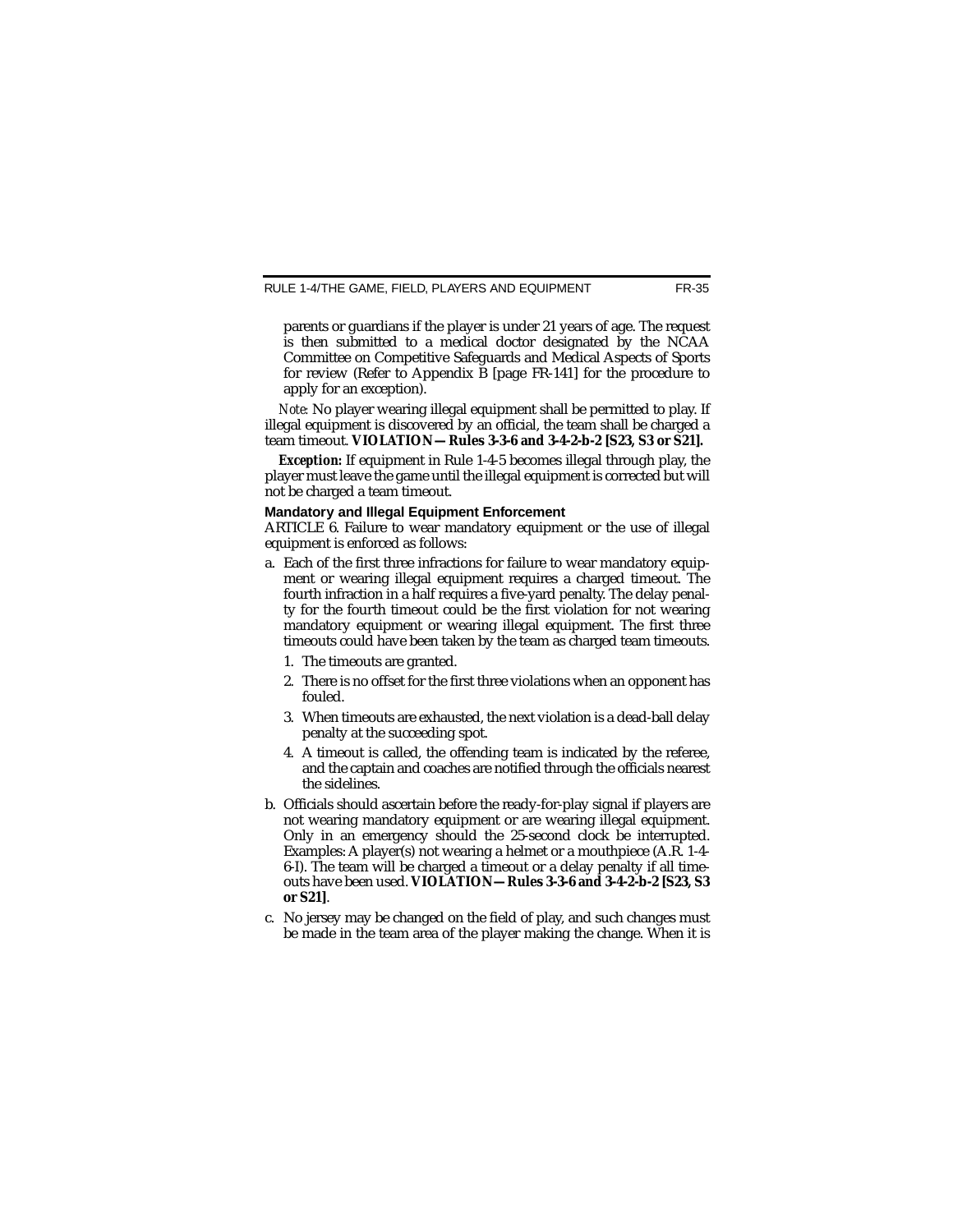determined that a jersey does not comply with Rule 1-4-4-e and/or f, a team timeout will be charged to that team at the succeeding spot. If the team has expended its three timeouts, a delay will be charged under Rule 3-4-2-b-2. Players may change torn jerseys during team timeouts and return to play. A player may change a jersey and return during a delay penalty only if the game is not further delayed by that action.

d. Tape may not cover or partially cover a glove. Tape may be used to secure glove fasteners.

#### **Coaches' Certification**

ARTICLE 7. The head coach or his designated representative shall certify to the umpire before the game that all players:

- a. Have been informed what equipment is mandatory by rule and what constitutes illegal equipment.
- b. Have been provided the equipment mandated by rule.
- c. Have been instructed to wear and how to wear mandatory equipment during the game.
- d. Have been instructed to notify the coaching staff when equipment becomes illegal through play during the game.

#### **Prohibited Signal Devices**

ARTICLE 8. Players are prohibited from being equipped with any electronic, mechanical or other signal devices for the purpose of communicating with any source (*Exception:* A medically prescribed hearing aid of the sound-amplifier type for hearing-impaired players).

#### **PENALTY—15 yards and disqualification of the player. Penalize as a dead-ball foul at the succeeding spot [S7, S27 and S47].**

#### **Prohibited Field Equipment**

- ARTICLE 9. a. Television replay or monitor equipment is prohibited at the sidelines, press box or other locations within the playing enclosure for coaching or officiating purposes during the game. Motion pictures, any type of film, facsimile machines, videotapes, photographs, writingtransmission machines and computers are prohibited for coaching purposes anytime during the game or between periods.
- b. Only voice communication between the press box and team area is permitted. Where press-box space is not adequate, only voice communication may originate from any area in the stands between the 25-yard lines extended to the top of the stadium. No other communication for coaching purposes is permitted anywhere else.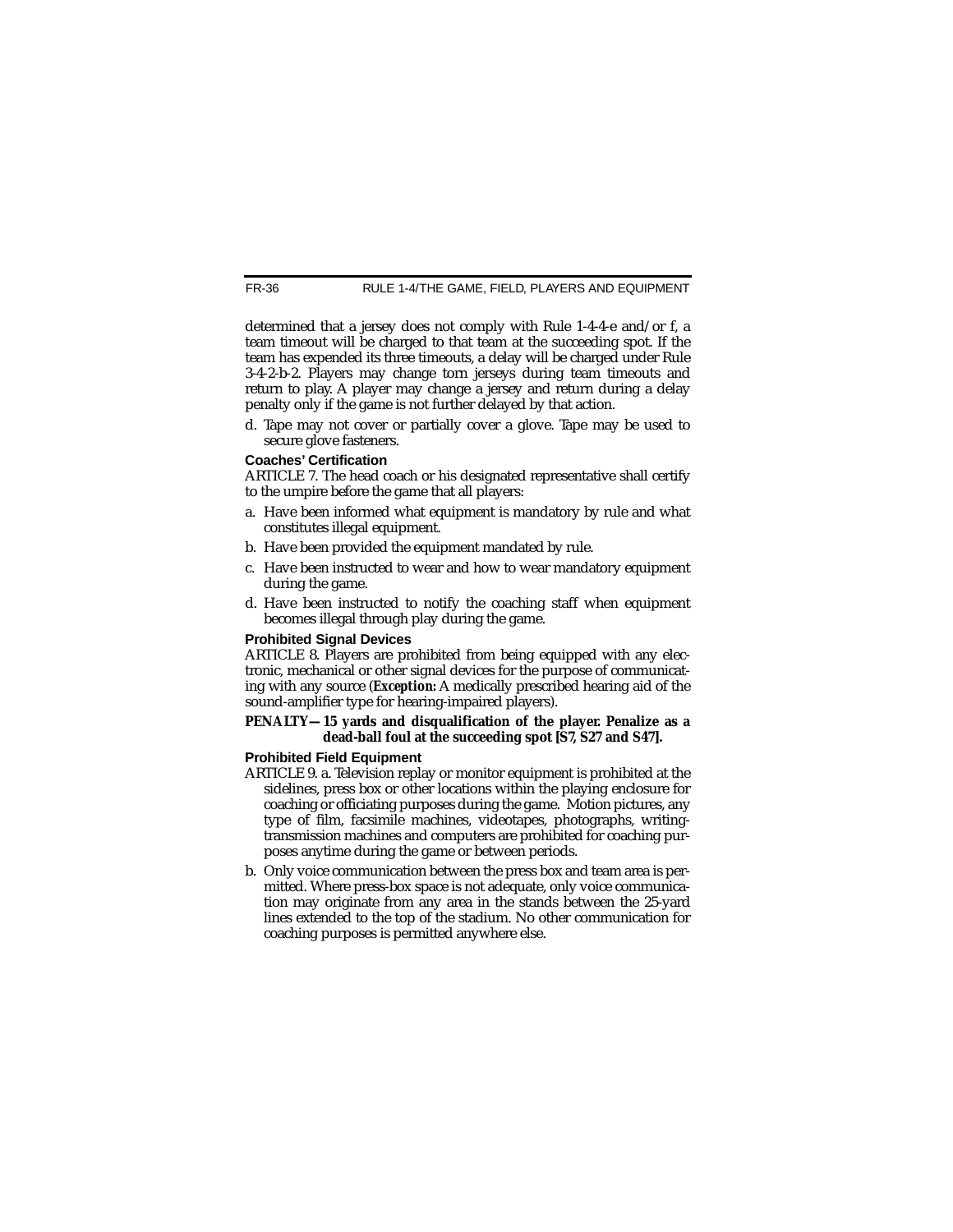RULE 1-4/THE GAME, FIELD, PLAYERS AND EQUIPMENT FR-37

c. Media communication equipment, including cameras, sound devices and microphones, is prohibited on or above the field, or in or above the team area (Rule 2-31-1).

### *Exceptions:*

- 1. Camera equipment attached to a goal support behind the uprights and crossbar.
- 2. A camera, with no audio component, may be attached to the cap of the umpire with prior approval of the umpire and the participating institutions.
	- 3. A camera, with no audio component, may be attached to cables that extend over the team area.
- d. Microphones, provided by home management, are strongly recommended on referees. They may be used only on referees for penalty or other game announcements, if controlled by the referee, and may not be open at other times. Microphones on other officials are prohibited.
- e. Microphones attached to coaches during the game for media transmission are prohibited. Team personnel may not be interviewed from the start of the first period until the referee declares the game ended (*Exception:* Only coaches may be interviewed between the conclusion of the second period and the beginning of the third period).
- f. No one in the team area or coaching box may use any artificial sound amplification to communicate with players on the field.

#### **Coaches' Phones**

ARTICLE 10. Coaches' phones and headsets are not subject to the rules before or during the game.

#### **Use of Tobacco**

ARTICLE 11. Players, squad members and game personnel (e.g., coaches, trainers, managers and game officials) are prohibited from using tobacco products from the time the officials assume jurisdiction until the referee declares the game over.

#### **PENALTY—Disqualification. On-the-field violations will be penalized as a dead-ball foul at the succeeding spot [S47].**

#### **New Equipment**

ARTICLE 12. The NCAA Football Rules Committee is responsible for formulating the official playing rules for the sport. The committee is not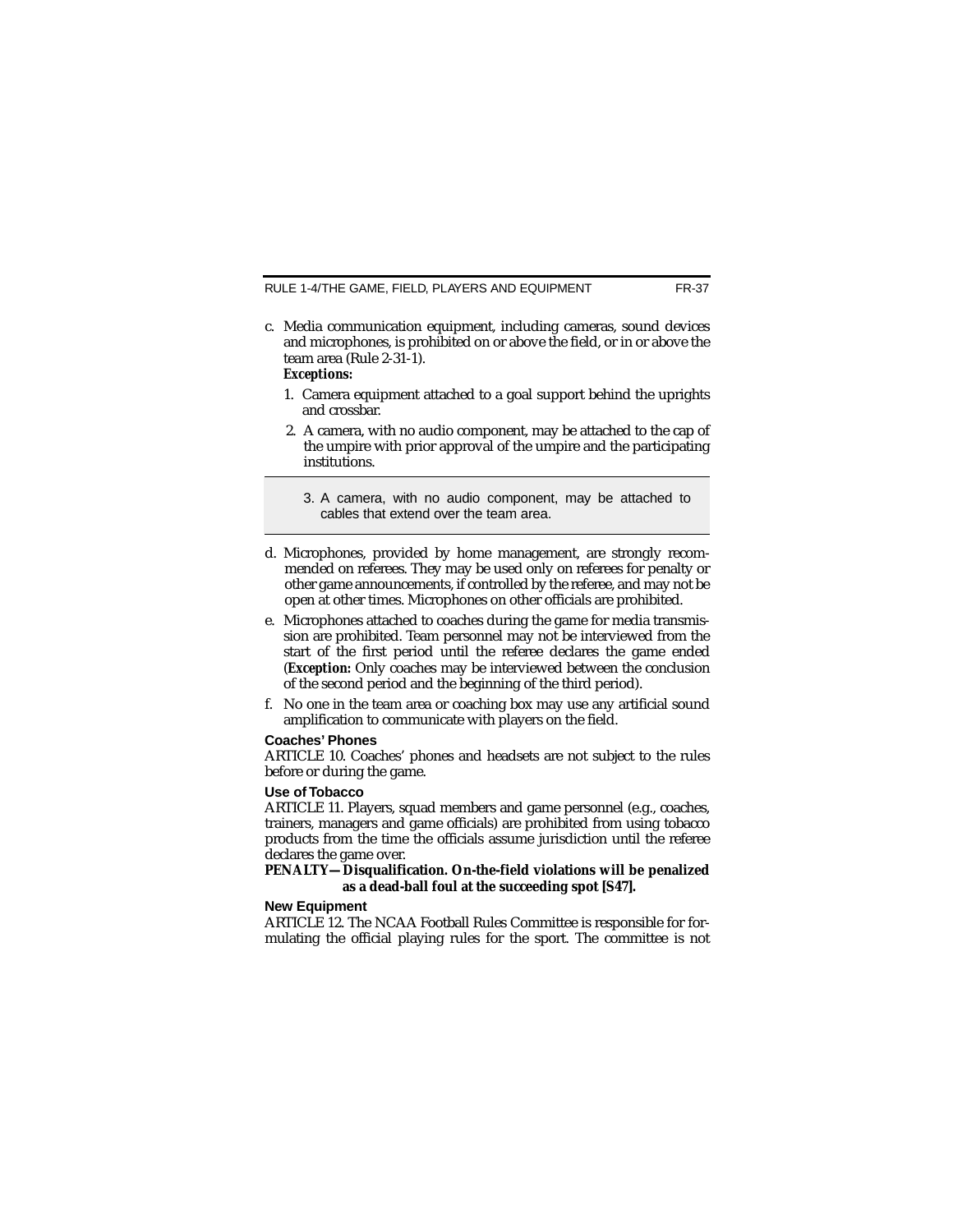RULE 1-4/THE GAME, FIELD, PLAYERS AND EQUIPMENT

responsible for testing or approving playing equipment for use in intercollegiate football.

Equipment manufacturers have undertaken the responsibility for the development of playing equipment that meets the specifications established by the committee. The NCAA urges manufacturers to work with the various independent testing agencies to ensure the production of safe products. Neither the NCAA nor the NCAA Football Rules Committee certifies the safety of any football equipment. Only equipment that meets the dimensions and specifications in the NCAA Football Rules and Interpretations may be used in intercollegiate competition.

While the committee does not regulate the development of new equipment and does not set technical or scientific standards for testing equipment, the committee may, from time to time, provide manufacturers with guidelines as to the equipment-performance levels it considers consistent with the integrity of the game. The committee reserves the right to intercede to protect and maintain that integrity.

The NCAA Football Rules Committee suggests that manufacturers planning innovative changes in football equipment submit the equipment to the NCAA Football Rules Committee for review before production.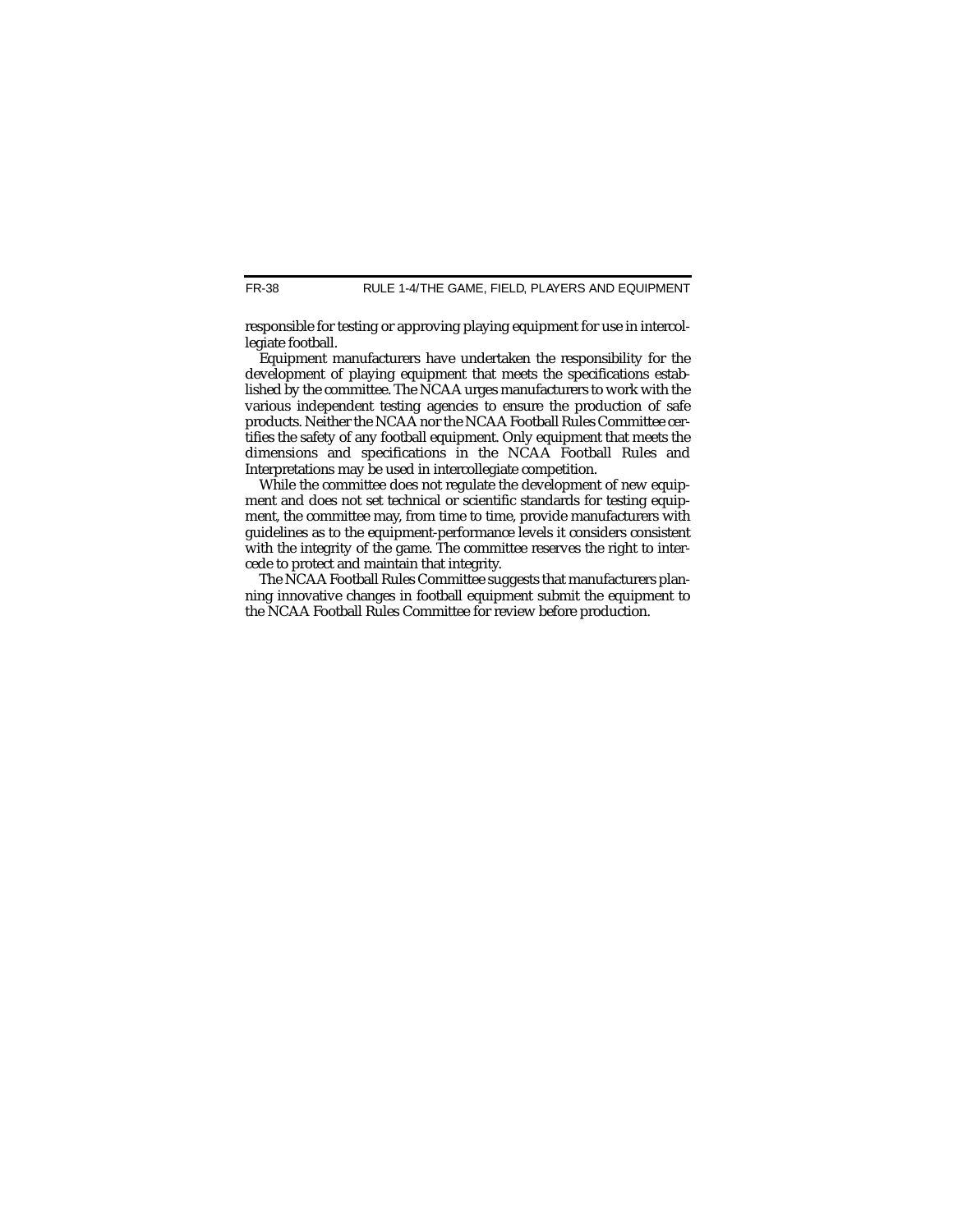# **RULE 2**

# **Definitions**

## **SECTION 1. Approved Rulings and Official's Signals**

- ARTICLE 1. a. An approved ruling (A.R.) is an official decision on a given statement of facts. It serves to illustrate the spirit and application of the rules. The relationship between the rules and an approved ruling is analogous to that between statutory law and a decision of the Supreme Court. If there is a conflict between the official rules and approved rulings, the rules take precedence.
- b. An official's signal [S] refers to the Official Football Signals 1 through 47.

## **SECTION 2. The Ball: Live, Dead, Loose**

#### **Live Ball**

ARTICLE 1. A live ball is a ball in play. A pass, kick or fumble that has not yet touched the ground is a live ball in flight.

#### **Dead Ball**

ARTICLE 2. A dead ball is a ball not in play.

#### **Loose Ball**

ARTICLE 3. a. A loose ball is a live ball not in player possession during:

- 1. A running play.
- 2. A scrimmage or free kick before possession is gained or regained or the ball is dead by rule.
- 3. The interval after a legal forward pass is touched and before it becomes complete, incomplete or intercepted. (*Note:* This interval is during a forward pass play, and the ball may be batted in any direction by a player eligible to touch it.)
- b. All players are eligible to touch, catch or recover a ball that is loose from a fumble (*Exceptions:* Rules 7-2-2-a-2, 7-2-2-b-2 and 8-3-2-d-5) or a backward pass, but eligibility to touch a ball loose from a kick is governed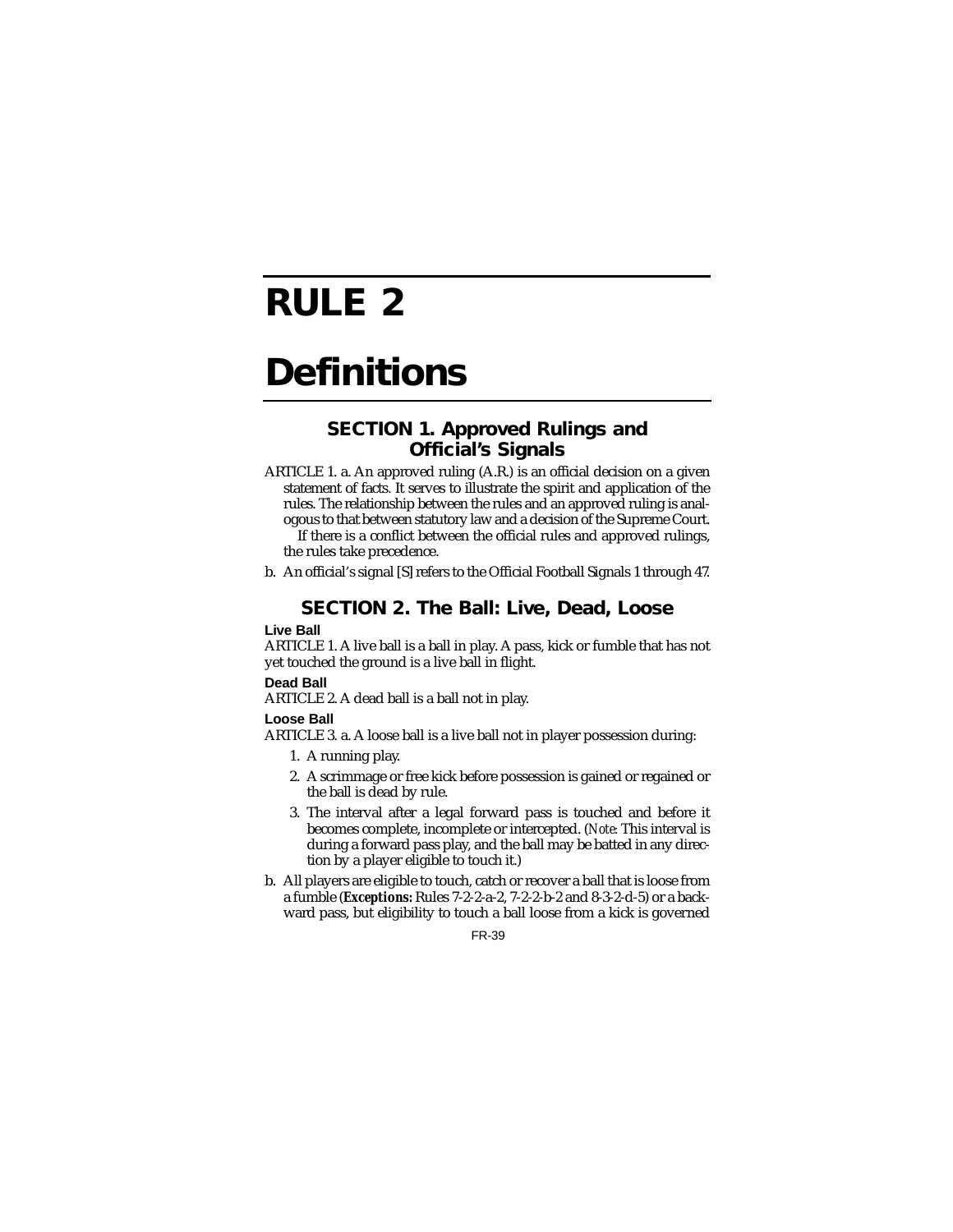by kick rules (Rule 6) and eligibility to touch a forward pass is governed by pass rules (Rule 7).

#### **When Ball Is Ready for Play**

ARTICLE 4. A dead ball is ready for play when the referee:

- a. If time is in, sounds his whistle and signals ready for play.
- b. If time is out, sounds his whistle and signals either "start the clock'' or "ball ready for play'' [*Exceptions:* Rules 3-3-3-f-4-(c) and (f)] (A.R. 4-1-4-I and II).

#### **In Possession**

ARTICLE 5. "In possession'' is an abbreviation meaning the holding or controlling of a live ball or a ball to be free-kicked.

- a. A player "gains possession'' when he is firmly holding or controlling the ball while contacting the ground inbounds.
- b. A team is "in possession'' when one of its players is "in possession'' or attempting a punt, drop kick or place kick; while a forward pass thrown by one of its players is in flight; or one of its players was last in possession during a loose ball.

#### **Belongs To**

ARTICLE 6. "Belongs to,'' as contrasted with "in possession,'' denotes temporary custody of a dead ball. Legality of such custody is immaterial because the ball must next be put in play in accordance with rules governing the existing situation.

#### **Catch, Interception, Recovery**

ARTICLE 7. A catch is an act of establishing player possession of a live ball in flight.

- a. A catch of an opponent's fumble or pass is an interception.
- b. Securing player possession of a live ball after it strikes the ground is "recovering it.''
- c. To catch, intercept or recover a ball, a player who leaves his feet to make a catch, interception or recovery must have the ball in his possession when he first returns to the ground inbounds or is so held that the deadball provisions of Rule 4-1-3-p apply (A.R. 2-2-7-I-V and A.R. 7-3-6-IV).
	- 1. If one foot first lands inbounds and the receiver has possession and control of the ball, it is a catch or interception even though a subsequent step or fall takes the receiver out of bounds.
	- 2. Loss of ball simultaneous to returning to the ground is not a catch, interception or recovery.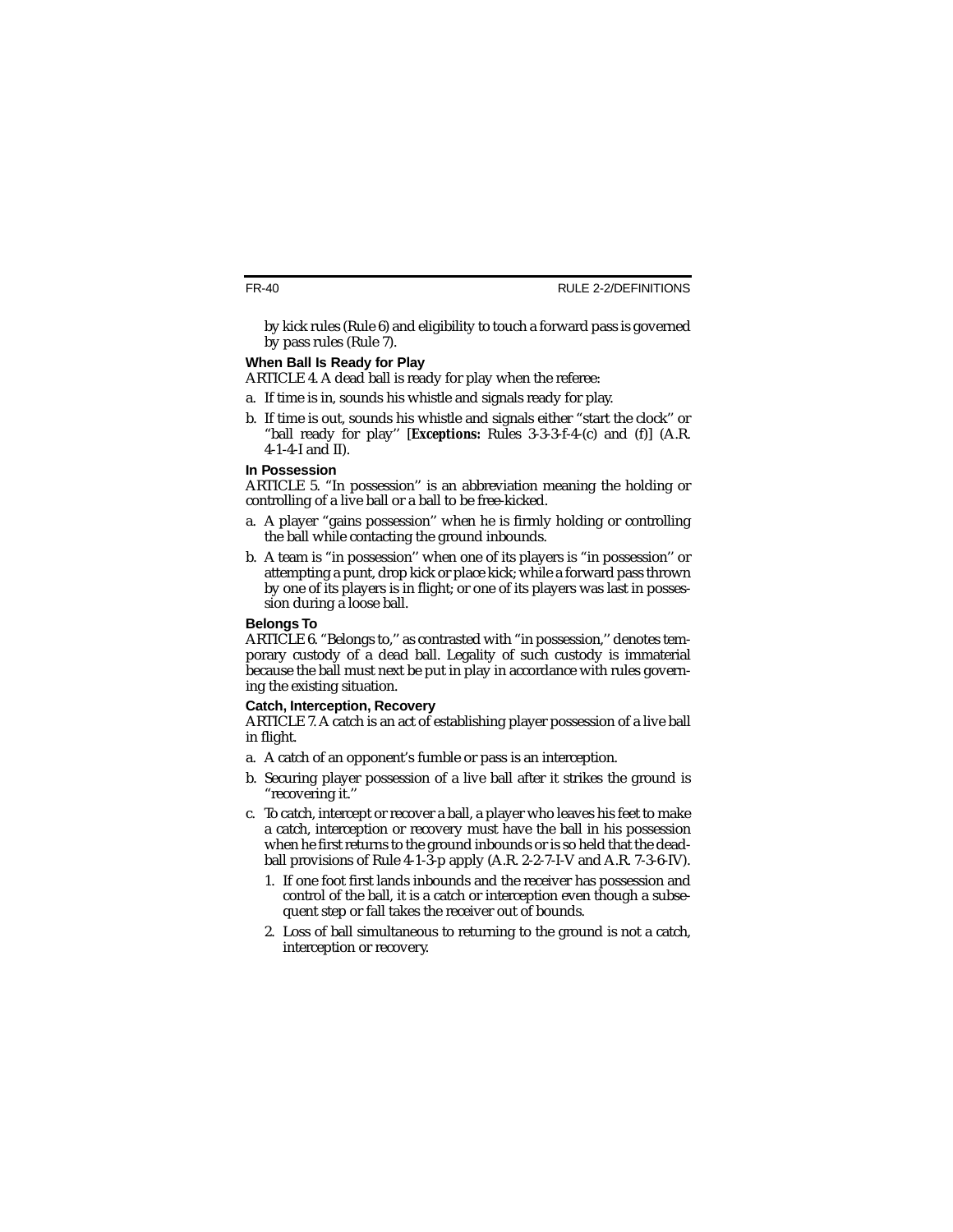- d. A catch by any kneeling or prone inbounds player is a completion or interception (Rules 7-3-1 and 2 and 7-3-6 and 7).
- e. When in question, the catch, recovery or interception is not completed.

#### **Simultaneous Catch or Recovery**

ARTICLE 8. A simultaneous catch or recovery is a catch or recovery in which there is joint possession of a live ball by opposing players inbounds (A.R. 7-3-6-II and III).

## **SECTION 3. Blocking**

#### **Blocking**

- ARTICLE 1. a. Blocking is obstructing an opponent by contacting him with any part of the blocker's body.
- b. Pushing is blocking an opponent with open hands.

#### **Below Waist**

- ARTICLE 2. a. Blocking below the waist is the initial contact below the waist with any part of the blocker's body against an opponent, other than the runner. When in question, the contact is below the waist (Rule  $9-1-2-e$ ).
- b. Blocking below the waist applies to the initial contact by a blocker against an opponent who has one or both feet on the ground. A blocker who makes contact above the waist and then slides below the waist has not blocked below the waist. If the blocker first contacts the opposing player's hands at the waist or above, it is a legal "above the waist'' block (Rule 9-1-2-e).

#### **Chop Block**

ARTICLE 3. A chop block is:

- a. An obviously delayed block at the thigh or below against an opponent (except the runner) who is in contact with a teammate of the blocker, is in the act of disengaging from the first blocker or has just disengaged from the first blocker but is still confronting him. When in question, the contact is at the thigh or below (A.R. 2-3-3-I and II).
- b. A high-low, low-high or low-low combination block by two nonadjacent linemen with or without a delay between contacts occurring in the neutral zone.
- c. A high-low, low-high or low-low combination block by any two offensive players with or without a delay between contacts when the initial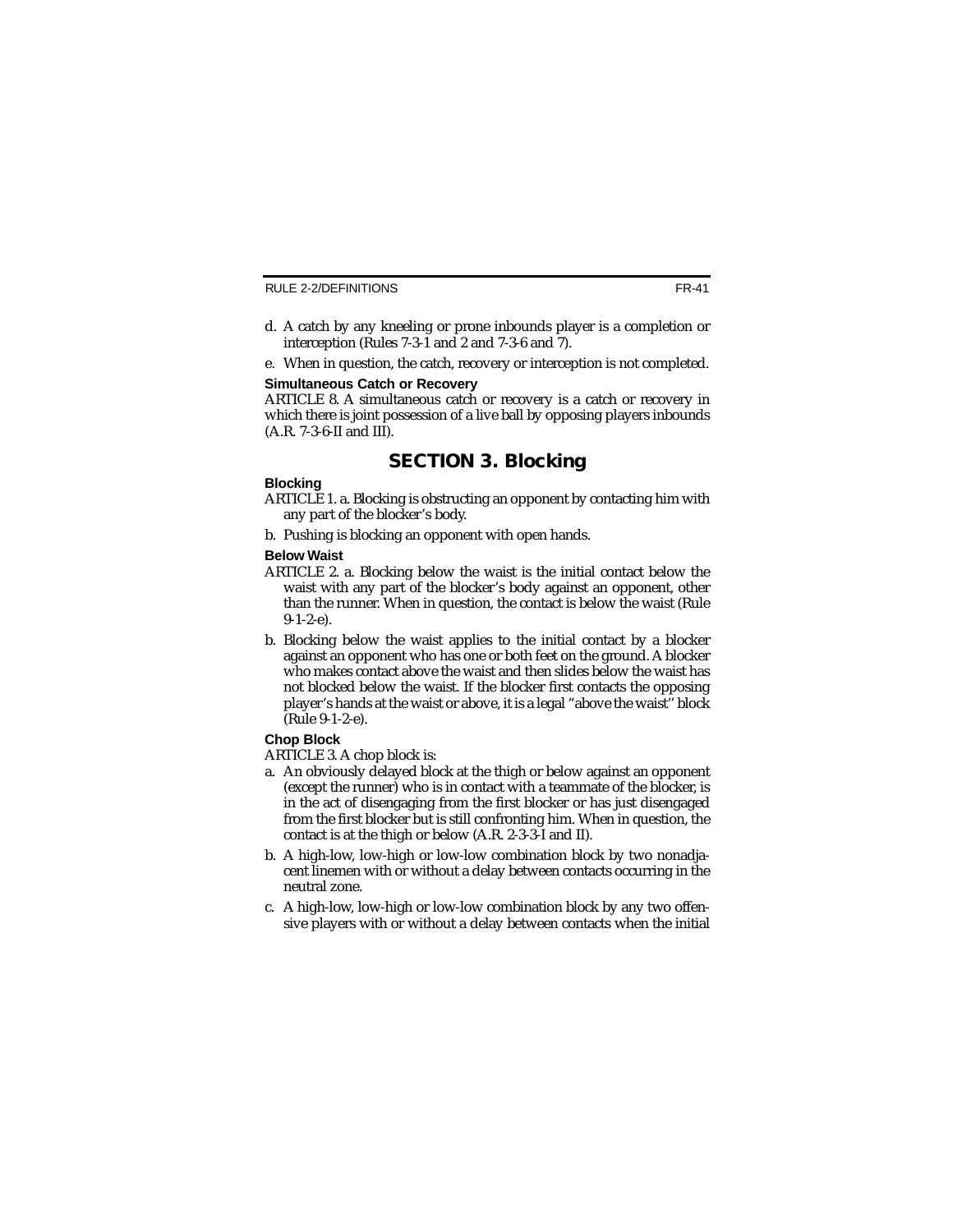contact clearly occurs beyond the neutral zone (i.e., all involved players are beyond the neutral zone) (A.R. 2-3-3-III and IV).

#### **Block in the Back**

- ARTICLE 4. a. A block in the back is contact against an opponent occurring when the force of the initial contact is from behind and above the waist (*Exception:* Against the runner). When in question, the contact is below the waist (Rule 9-3-3-c) (A.R. 9-1-2-XX and XXI, A.R. 9-3-3-VII, and A.R. 10-2-2-XXXIV).
- b. The position of the blocker's head or feet does not necessarily indicate the point of initial contact.

#### **Frame (of the Body)**

ARTICLE 5. The frame of the opponent's body is at the shoulders or below other than the back [Rule 9-3-3-a-1-(c) Exception].

# **SECTION 4. Clipping**

- ARTICLE 1. a. Clipping is a block against an opponent occurring when the force of the initial contact is from behind and at or below the waist (*Exception:* Against the runner) (Rule 9-1-2-d).
- b. The position of the blocker's head or feet does not necessarily indicate the point of initial contact.

# **SECTION 5. Deliberate Dead-Ball Advance**

ARTICLE 1. Deliberately advancing a dead ball is an attempt by a player to advance the ball after any part of his person, other than a hand or foot, has touched the ground or after the ball has been declared dead by rule (*Exception:* Rule 4-1-3-b Exception).

# **SECTION 6. Down and Between Downs**

ARTICLE 1. A down is a unit of the game that starts with a legal snap or legal free kick after the ball is ready for play and ends when the ball next becomes dead. Between downs is the interval during which the ball is dead.

# **SECTION 7. Fair Catch**

#### **Fair Catch**

ARTICLE 1. a. A fair catch of a scrimmage kick is a catch beyond the neutral zone by a player of Team B who has made a valid signal during a scrimmage kick that is untouched beyond the neutral zone.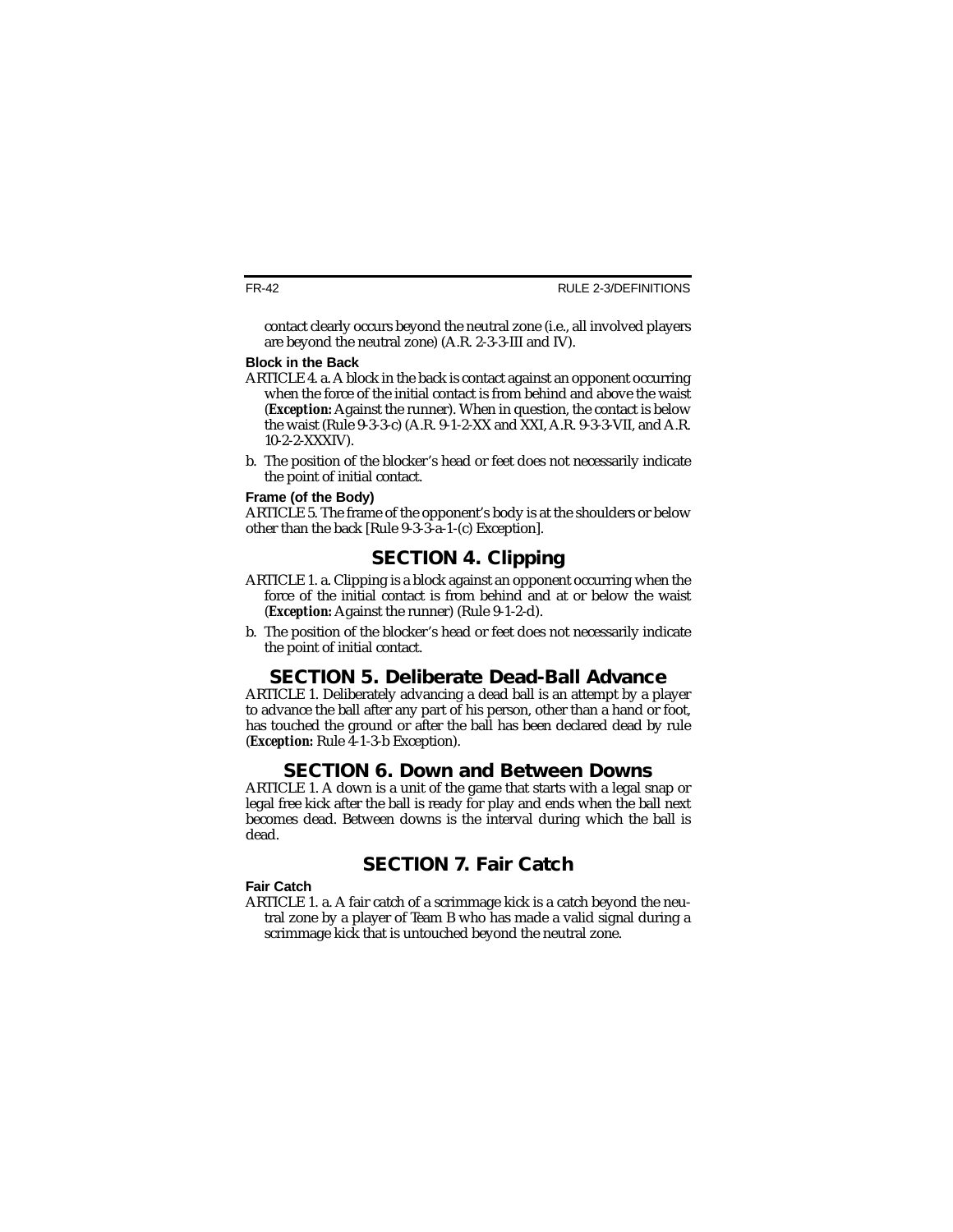- b. A fair catch of a free kick is a catch by a player of Team B who has made a valid signal during an untouched free kick.
- c. A valid or invalid fair catch signal deprives the receiving team of the opportunity to advance the ball, and the ball is declared dead at the spot of the catch or recovery or at the spot of the signal if the catch precedes the signal (Rule 6-5-1-a Exception).
- d. If the receiver shades his eyes from the sun, the ball is live and may be advanced.

#### **Valid Signal**

ARTICLE 2. A valid signal is a signal given by a player of Team B who has obviously signalled his intention by extending one hand only clearly above his head and waving that hand from side to side of his body more than once.

#### **Invalid Signal**

ARTICLE 3. An invalid signal is any signal by a player of Team B that does not meet the requirements of a valid signal (Rule 6-5-3).

### **SECTION 8. Forward, Beyond and Forward Progress**

#### **Forward, Beyond**

ARTICLE 1. Forward, beyond or in advance of, as related to either team, denotes direction toward the opponent's end line. Converse terms are backward or behind.

#### **Forward Progress**

ARTICLE 2. Forward progress is a term indicating the end of advancement by the runner or airborne pass receiver of either team and applies to the position of the ball when it became dead by rule (Rules 4-1-3-a, b and p; Rules 4-2-1 and 4; and Rule 5-1-3-a Exception) (A.R. 5-1-3-I-VI and A.R. 8-  $2 - 1 - I - IV$ ).

## **SECTION 9. Foul and Violation**

ARTICLE 1. A foul is a rule infraction for which a penalty is prescribed. A flagrant personal foul is a rule infraction so extreme or deliberate that it places an opponent in danger of catastrophic injury. A violation is a rule infraction for which no penalty is prescribed and does not offset the penalty for a foul.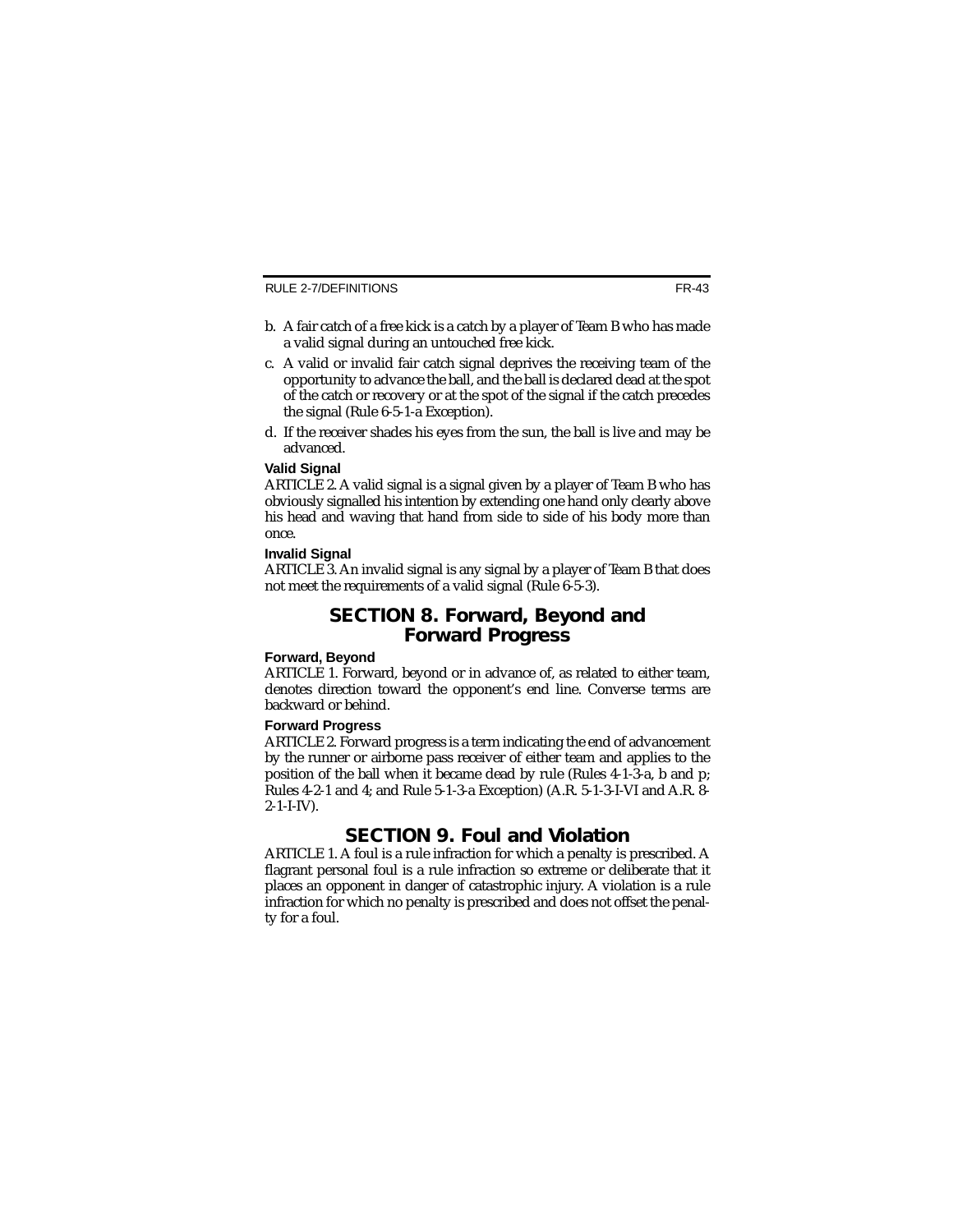### **SECTION 10. Fumbling, Muffing, Batting, Touching or Blocking a Kick**

#### **Fumble**

ARTICLE 1. A fumble is any act other than passing, kicking or successful handing that results in loss of player possession (A.R. 2-19-2-I, A.R. 4-1-3-I and A.R. 7-2-2-I).

#### **Muff**

ARTICLE 2. A muff is an unsuccessful attempt to catch or recover a ball that is touched in the attempt.

#### **Batting**

ARTICLE 3. Batting the ball is intentionally striking it or intentionally changing its direction with a hand or arm.

#### **Touching**

ARTICLE 4. Touching of a ball not in player possession denotes any contact with the ball (*Exceptions:* Rules 6-1-4-a and b and 6-3-4-a and b). It may be intentional or unintentional, and it always precedes possession and control. Intentional touching is deliberate or intended touching. When in question, a ball has not been touched on a kick or forward pass.

#### **Blocking a Scrimmage Kick**

ARTICLE 5. Blocking a scrimmage kick is touching the ball by an opponent of the kicking team in an attempt to prevent the ball from advancing beyond the neutral zone (Rule 6-3-1-b).

## **SECTION 11. Lines**

#### **Goal Lines**

ARTICLE 1. Each goal line is part of a vertical plane separating an end zone from the field of play when the ball is touched or is in player possession. The plane extends beyond the sidelines (*Exception:* Rule 4-2-4-e). A team's goal line is that which it is defending (A.R. 2-11-1-I).

#### **Restraining Lines**

ARTICLE 2. A restraining line is part of a vertical plane when a ball is touched or is in possession. The plane extends beyond the sidelines (A.R. 2-11-2-I).

#### **Yard Lines**

ARTICLE 3. A yard line is any line in the field of play parallel to the end lines. A team's own yard lines, marked or unmarked, are numbered consecutively from its own goal line to the 50-yard line.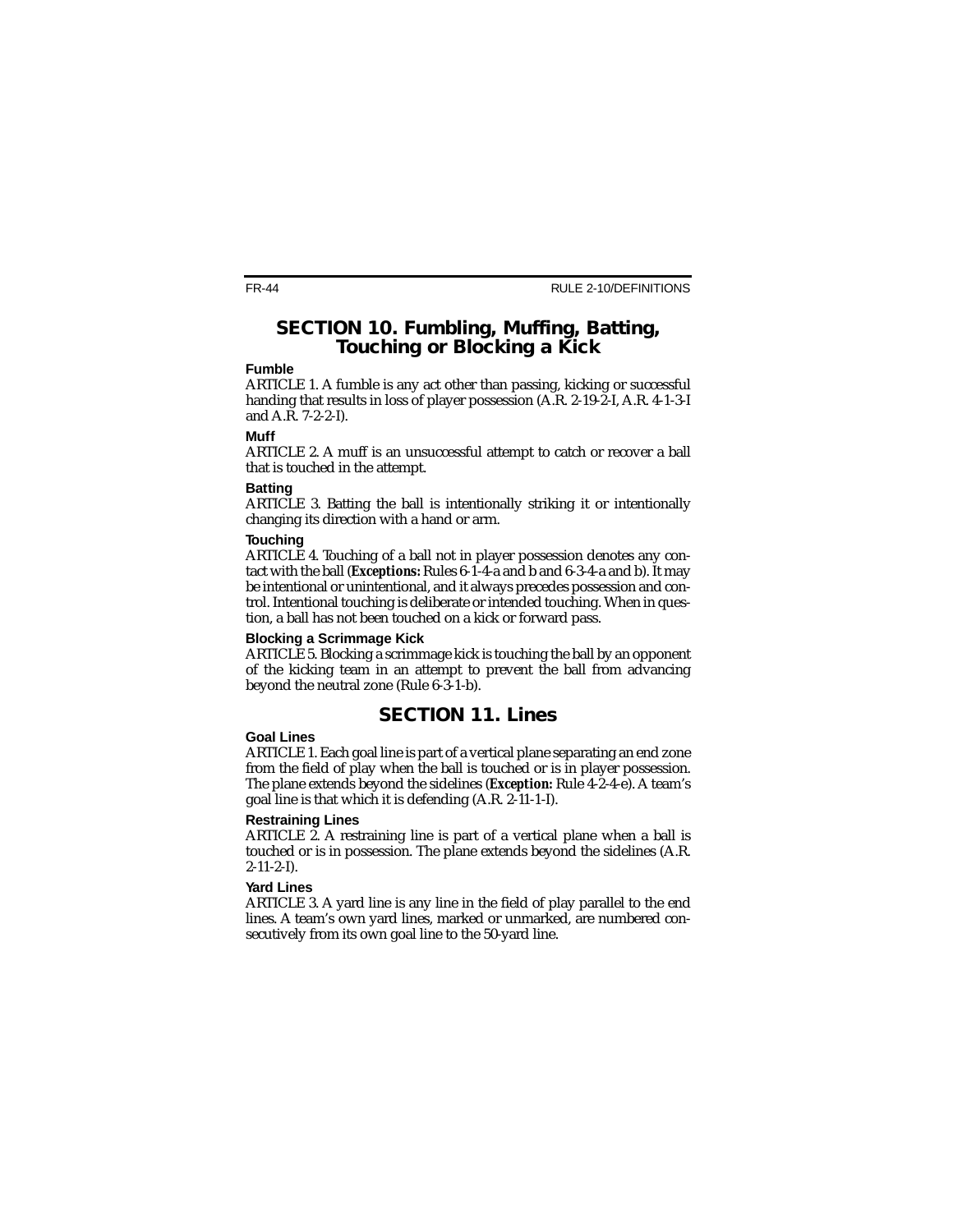#### **Inbounds Lines (Hash Marks)**

ARTICLE 4. The two inbounds lines are  $60$  feet from the sidelines. Inbounds lines and short yard-line extensions shall measure 24 inches in length.

#### **Out of Bounds Lines**

ARTICLE 5. The area enclosed by the sidelines and end lines is "in bounds,'' and the area surrounding and including the sidelines and end lines is "out of bounds."

#### **Nine-Yard Marks**

ARTICLE 6. Nine-yard marks 12 inches in length, every 10 yards, shall be located nine yards from the sidelines. They are not required if the field is numbered according to Rule 1-2-1-i.

# **SECTION 12. Handing the Ball**

- ARTICLE 1. a. Handing the ball is transferring player possession from one teammate to another without throwing, fumbling or kicking it.
- b. Except when permitted by rule, handing the ball forward to a teammate is illegal.
- c. Loss of player possession by unsuccessful execution of attempted handing is a fumble [*Exception:* The snap (Rule 2-23-1-c)].
- d. A backward handoff occurs when the runner releases the ball before it is beyond the yard line where the runner is positioned.

# **SECTION 13. Huddle**

ARTICLE 1. A huddle is two or more players grouped together after the ready-for-play signal and before a snap or a free kick.

# **SECTION 14. Hurdling**

- ARTICLE 1. a. Hurdling is an attempt by a player to jump with one or both feet or knees foremost over an opponent who is still on his feet (*Exception*: The runner) (Rule 9-1-2-i).
- b. "On his feet'' means that no part of the opponent's body other than one or both feet is in contact with the ground.
- c. Hurdling an offensive player before the snap is a dead-ball foul. This includes offensive players in a three- or four-point stance.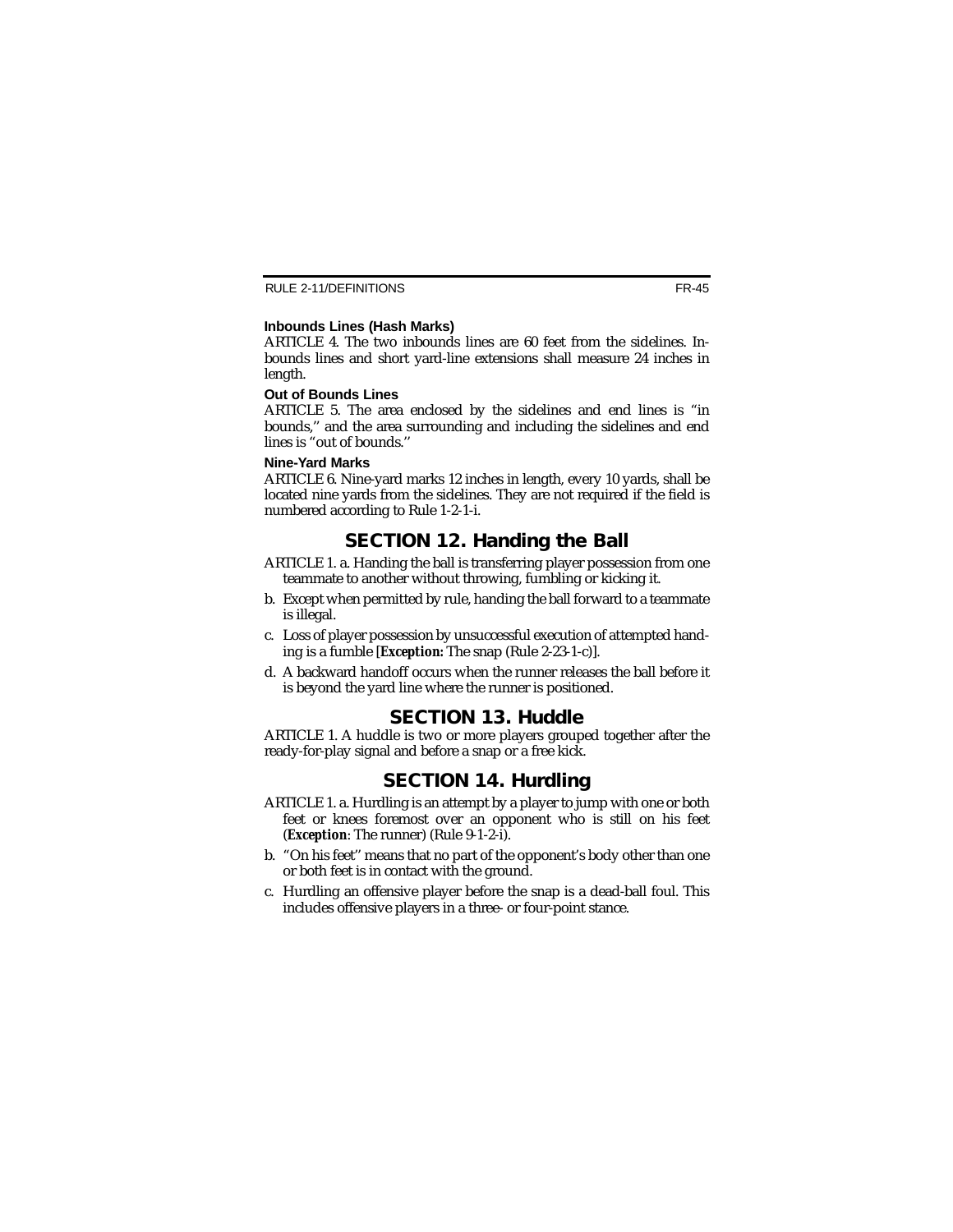# **SECTION 15. Kicks**

#### **Legal and Illegal Kicks**

ARTICLE 1. Kicking the ball is intentionally striking the ball with the knee, lower leg or foot.

When in question, a ball is accidentally touched rather than intentionally kicked.

- a. A legal kick is a punt, drop kick or place kick made according to the rules by a player of Team A before a change of team possession. Kicking the ball in any other manner is illegal (A.R. 6-1-2-I).
- b. Any free kick or scrimmage kick continues to be a kick until it is caught or recovered by a player or becomes dead.

#### **Punt**

ARTICLE 2. A punt is a kick by a player who drops the ball and kicks it before it strikes the ground.

#### **Drop Kick**

ARTICLE 3. A drop kick is a kick by a player who drops the ball and kicks it as it touches the ground.

#### **Place Kick**

- ARTICLE 4. a. A field goal place kick is a kick by a player of the team in possession while the ball is controlled on the ground by a teammate.
- b. A free kick place kick is a kick by a player of the team in possession while the ball is positioned on a tee or the ground. It may be controlled by a teammate.
- c. A tee is a device that elevates the ball for kicking purposes. It may not elevate the ball's lowest point more than two inches above the ground (A.R. 2-15-4-I).

#### **Free Kick**

ARTICLE 5. A free kick is a kick by a player of the team in possession made under restrictions specified in Rules 4-1-4, 6-1-1 and 6-1-2.

#### **Kickoff**

ARTICLE 6. A kickoff is a free kick that starts each half and follows each try or field goal (*Exception:* Extra periods). It must be a place kick or a drop kick.

#### **Scrimmage Kick**

ARTICLE 7. A scrimmage kick made in or behind the neutral zone is a legal kick by Team A during a scrimmage down before team possession changes. A scrimmage kick has crossed the neutral zone when it touches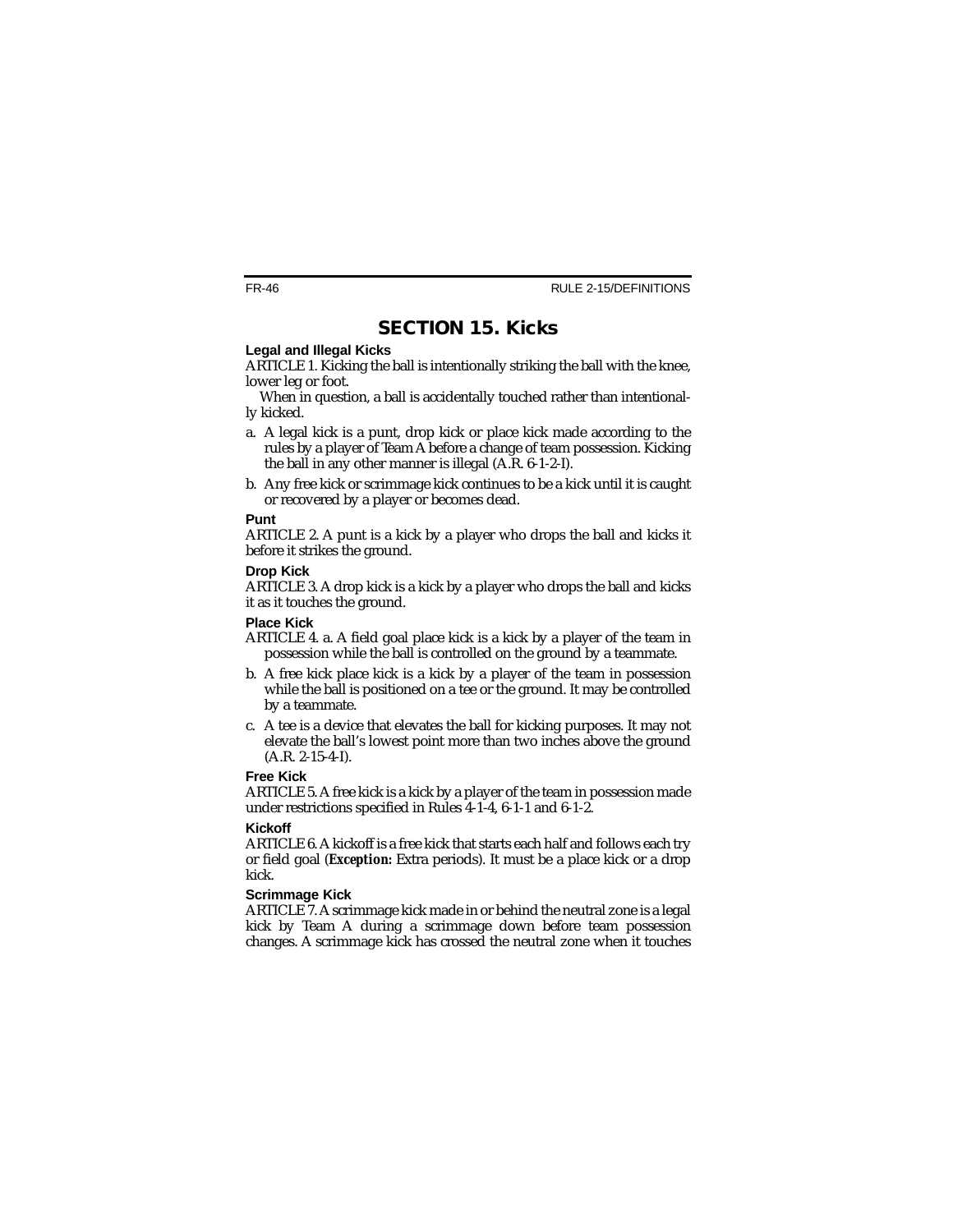the ground, a player, an official or anything beyond the neutral zone (*Exception*: Rule 6-3-1-b) (A.R. 6-3-1-I-V).

#### **Return Kick**

ARTICLE 8. A return kick is a kick by a player of the team in possession after change of team possession during a down and is an illegal kick. It is a live-ball foul, and the ball becomes dead.

#### **Field Goal Attempt**

ARTICLE 9. A field goal attempt is any place kick or drop kick from scrimmage.

#### **Scrimmage Kick Formation**

ARTICLE 10. A scrimmage kick formation is a formation with at least one player seven yards or more behind the neutral zone, no player in position to receive a hand-to-hand snap from between the snapper's legs, and it is obvious that a kick may be attempted (A.R. 1-4-2-I and A.R. 9-1-2-XXII-XXIV).

# **SECTION 16. Loss of a Down**

ARTICLE 1. "Loss of a down'' is an abbreviation meaning "loss of the right to repeat a down.''

# **SECTION 17. The Neutral Zone**

ARTICLE 1. The neutral zone is the space between the two lines of scrimmage extended to the sidelines and is the length of the ball. The neutral zone is established when the ball is ready for play and is resting on the ground with its long axis at right angles to the scrimmage line and parallel to the sidelines.

# **SECTION 18. Encroachment and Offside**

#### **Encroachment**

- ARTICLE 1. a. After the ball is ready for play, encroachment occurs when an offensive player is in or beyond the neutral zone after the snapper touches or simulates (hand[s] at or below his knees) touching the ball before the snap (*Exception:* When the ball is put in play, the snapper is not encroaching when he is in the neutral zone).
- b. Encroachment occurs when players of the kicking team are not behind their restraining line when the ball is legally free-kicked (*Exception:* The kicker and holder are not encroaching when they are beyond their restraining line).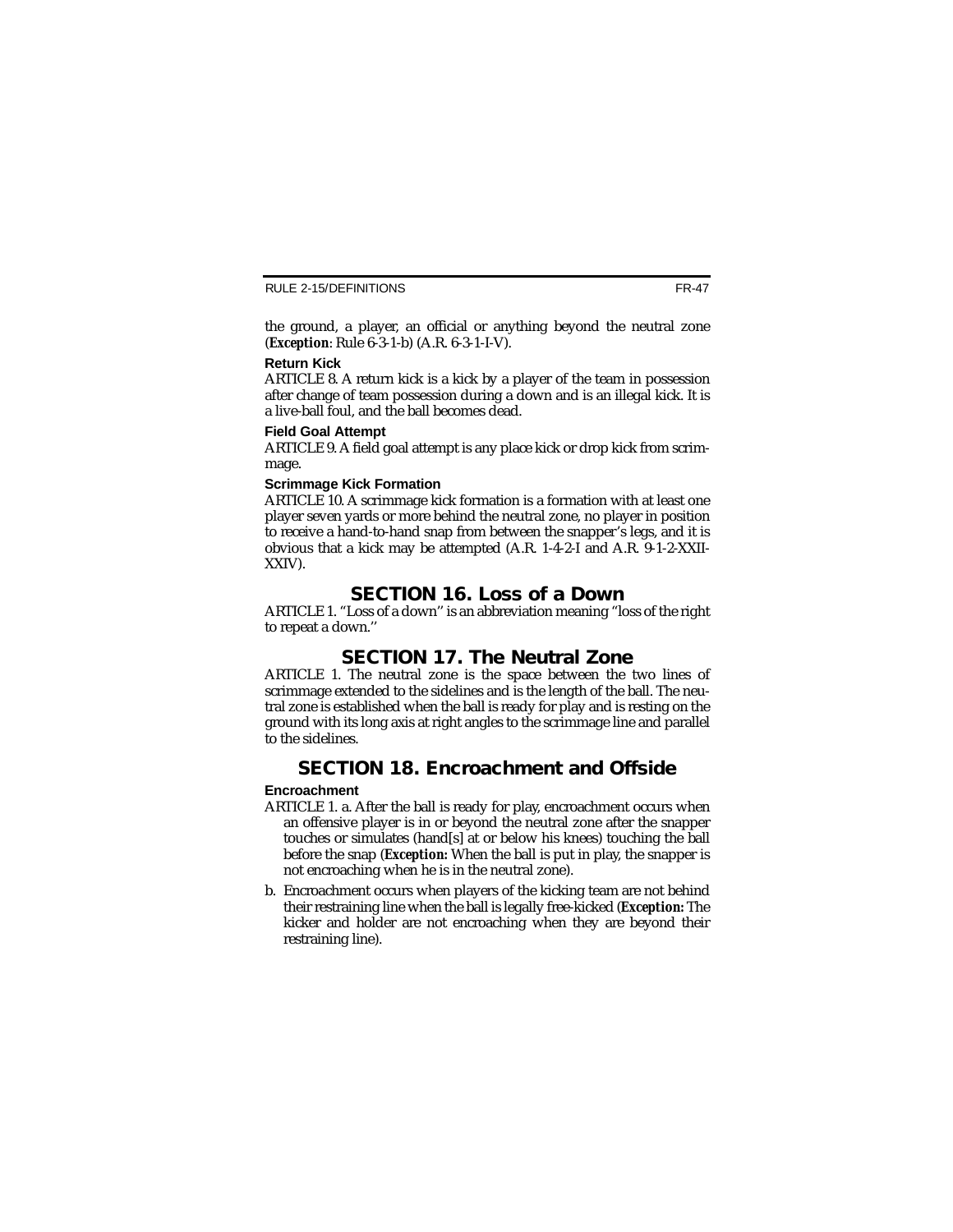#### **Offside**

ARTICLE 2. After the ball is ready for play, offside occurs when a defensive player is in or beyond the neutral zone when the ball is legally snapped, contacts an opponent beyond the neutral zone before the ball is snapped, contacts the ball before it is snapped, threatens an offensive lineman (who immediately reacts) before the ball is snapped, or is not behind his restraining line when the ball is legally free-kicked (Rule 7-1-5-a-2) (A.R. 7-1-3-VIII Note).

## **SECTION 19. Passes**

#### **Passing**

ARTICLE 1. Passing the ball is throwing it. A pass continues to be a pass until it is caught or intercepted by a player or the ball becomes dead.

#### **Forward and Backward Pass**

- ARTICLE 2. a. A forward pass is determined by the point where the ball first strikes the ground, a player, an official or anything beyond the spot of the pass. All other passes are backward passes. When in question, it is a forward pass rather than a backward pass when thrown in or behind the neutral zone.
- b. When a Team A player is holding the ball to pass it forward toward the neutral zone, any intentional forward movement of his arm starts the forward pass. If a Team B player contacts the passer or ball after forward movement begins and the ball leaves the passer's hand, a forward pass is ruled regardless of where the ball strikes the ground or a player (A.R. 2-19-2-I).
- c. When in question, the ball is passed and not fumbled during an attempted forward pass.
- d. A snap becomes a backward pass when the snapper releases the ball (A.R. 2-23-1-I).

#### **Crosses Neutral Zone**

- ARTICLE 3. a. A legal forward pass has crossed the neutral zone when it first strikes the ground, a player, an official or anything beyond the neutral zone inbounds. It has not crossed the neutral zone when it first strikes the ground, a player, an official or anything in or behind the neutral zone inbounds.
- b. A passer has crossed the neutral zone when any part of his body is beyond the neutral zone when the ball is released.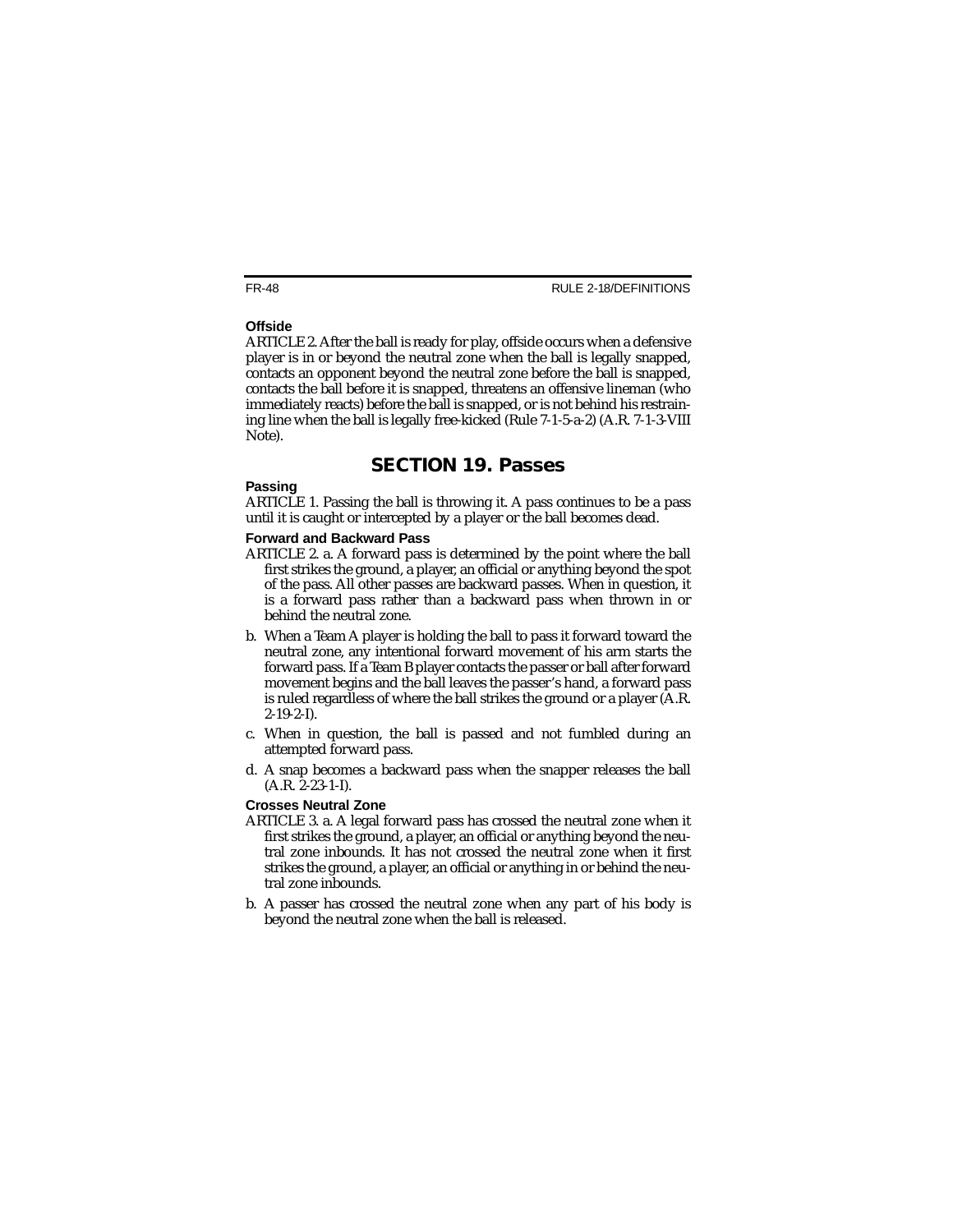c. A legal forward pass is beyond or behind the neutral zone where it crosses the sideline.

#### **Catchable Forward Pass**

ARTICLE 4. A catchable forward pass is an untouched legal forward pass beyond the neutral zone to an eligible Team A player who has a reasonable opportunity to catch the ball. When in question, a legal forward pass is catchable (A.R. 2-19-4-I and II and A.R. 7-3-8-XVIII).

## **SECTION 20. Penalty**

ARTICLE 1. A penalty is a result imposed by rule against a team that has committed a foul and may include one or more of the following: loss of yardage, loss of down, automatic first down or disqualification.

## **SECTION 21. Scrimmage**

#### **Scrimmage**

ARTICLE 1. A scrimmage play is the action between the two teams during a down that begins with a legal snap.

#### **Scrimmage Line**

ARTICLE 2. The scrimmage line for each team when the ball is ready for play is the yard line and its vertical plane that passes through the point of the ball nearest its own goal line and extends to the sidelines.

## **SECTION 22. Shift**

ARTICLE 1. A shift is a simultaneous change of position by two or more offensive players after the ball is ready for play for a scrimmage and before the next snap (A.R. 7-1-3-II and III and A.R. 7-1-4-I-IV).

## **SECTION 23. Snapping the Ball**

- ARTICLE 1. a. Legally snapping the ball (a snap) is handing or passing it backward from its position on the ground with a quick and continuous motion of the hand or hands, the ball actually leaving the hand or hands in this motion (Rule 4-1-4).
- b. The snap starts when the ball is moved legally and ends when the ball leaves the snapper's hands (A.R. 7-1-5-I-II).
- c. If, during any backward motion of a legal snap, the ball slips from the snapper's hand, it becomes a backward pass and is in play (Rule 4-1-1).
- d. While resting on the ground and before the snap, the long axis of the ball must be at right angles to the scrimmage line (Rule 7-1-3-a-1).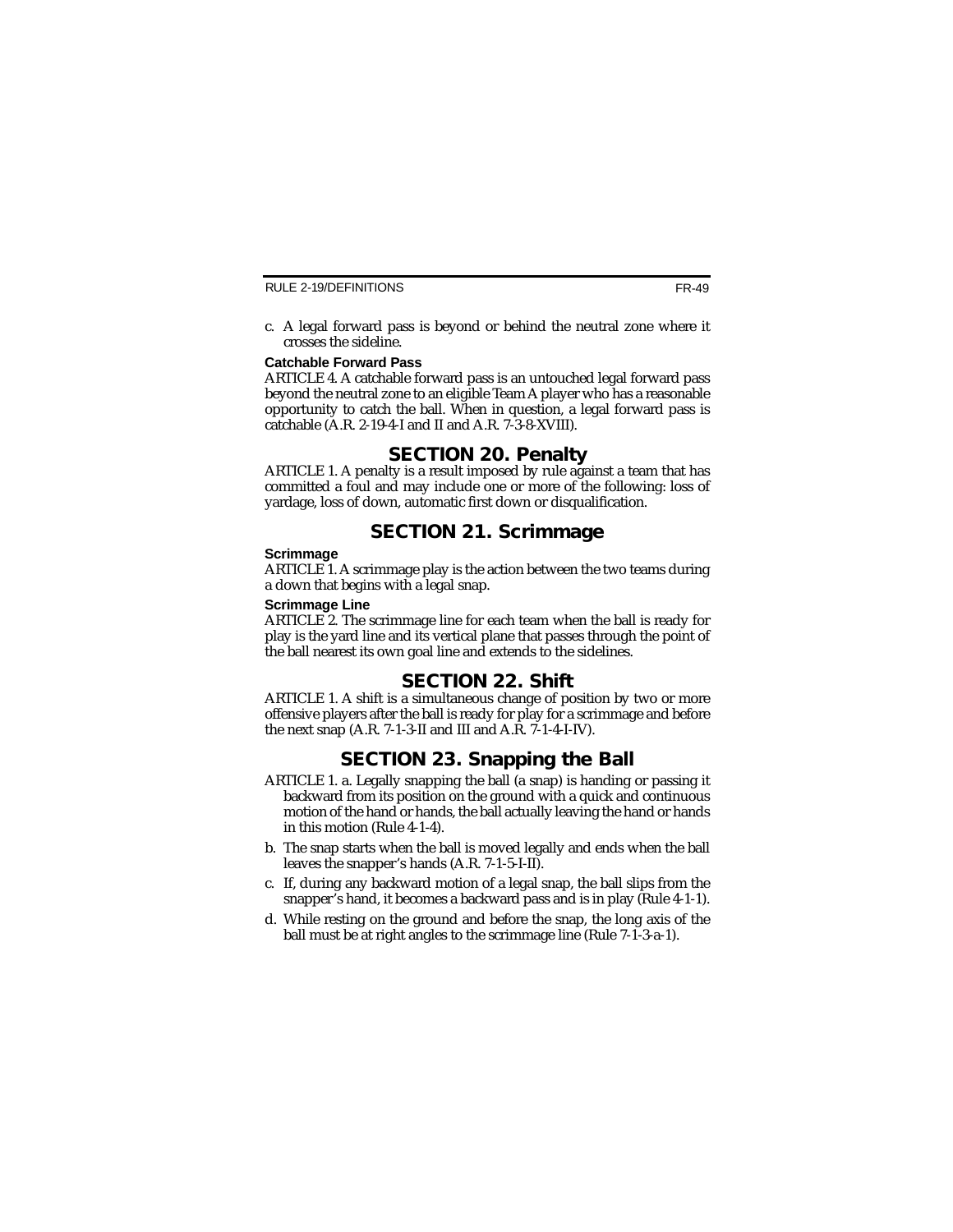- e. Unless moved in a backward direction, the movement of the ball does not start a legal snap. It is not a legal snap if the ball is first moved forward or lifted.
- f. If the ball is touched by Team B during a legal snap, the ball remains dead and Team B is penalized. If the ball is touched by Team B during an illegal snap, the ball remains dead and Team A is penalized (A.R. 7-  $1 - 5 - I - II$ ).
- g. The snap need not be between the snapper's legs; but to be legal, it must be a quick and continuous backward motion.
- h. The ball must be snapped on or between the inbounds lines.
- i. The position of the ball at the snap (Rule 9-1-2-e) refers to an imaginary line through the ball parallel to the sidelines from end line to end line (A.R. 9-1-2-IV-XI).

## **SECTION 24. Spearing**

ARTICLE 1. Spearing is the intentional use of the helmet (including the face mask) in an attempt to punish an opponent.

# **SECTION 25. Spots**

#### **Enforcement Spot**

ARTICLE 1. An enforcement spot is the point from which the penalty for a foul or violation is enforced.

#### **Previous Spot**

ARTICLE 2. The previous spot is the point from which the ball was last put in play.

#### **Succeeding Spot**

ARTICLE 3. The succeeding spot is the point at which the ball is next to be put in play.

#### **Dead-Ball Spot**

ARTICLE 4. The dead-ball spot is the point at which the ball became dead.

#### **Spot of the Foul**

ARTICLE 5. The spot of the foul is the point at which that foul occurs. If out of bounds between the goal lines, it shall be the intersection of the nearer in-bounds line and the yard line extended through the spot of the foul. If out of bounds between the goal line and the end line or behind the end line, the foul is in the end zone.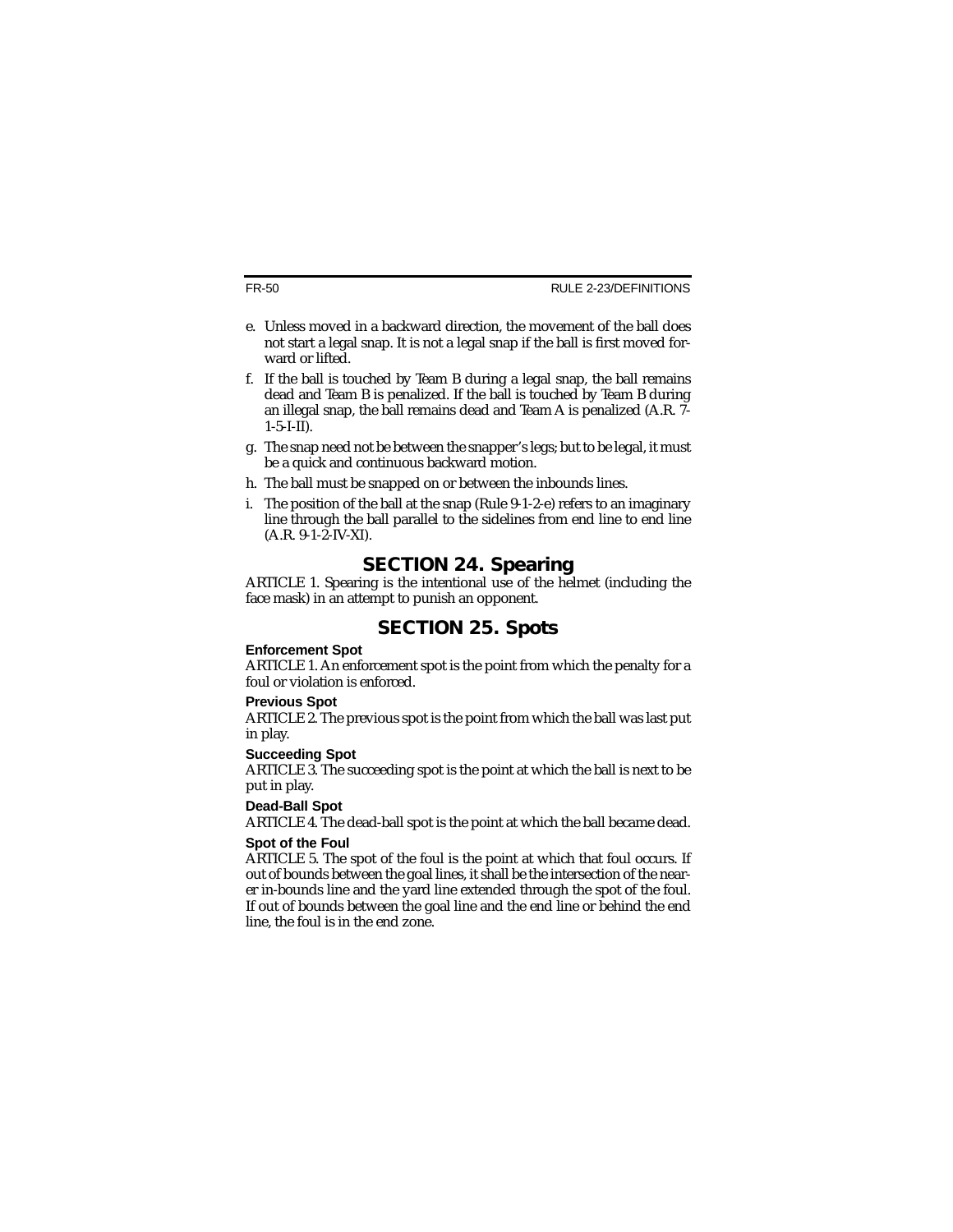#### RULE 2-25/DEFINITIONS

#### **Out-of-Bounds Spot**

ARTICLE 6. The out-of-bounds spot is the point at which, according to the rule, the ball becomes dead because of going or being declared out of bounds.

#### **Inbounds Spot**

ARTICLE 7. The inbounds spot is the intersection of the nearer inbounds line and the yard line passing through the dead-ball spot, or the spot where the ball is left between an inbounds line and a sideline by a penalty.

#### **Spot Where Run Ends**

ARTICLE 8. The spot where the run ends is at that point:

- a. Where the ball is declared dead in player possession.
- b. Where player possession is lost on a fumble.
- c. Where a legal (or illegal) handing of the ball occurs.
- d. Where an illegal forward pass is thrown.
- e. Where a backward pass is thrown.
- f. Where an illegal scrimmage kick is made beyond the line of scrimmage.
- g. Where a return kick occurs.

#### **Spot Where Kick Ends**

ARTICLE 9. A scrimmage kick that crosses the neutral zone ends at the spot where possession is gained or regained or the ball is declared dead by rule.

#### *Exceptions:*

- 1. When a kick ends in Team B's end zone, the postscrimmage kick spot is Team B's 20-yard line.
- 2. On an unsuccessful field goal attempt that has crossed the neutral zone and is untouched by Team B after crossing the neutral zone and declared dead beyond the neutral zone, the postscrimmage kick spot is the previous spot. If the previous spot is between Team B's 20-yard line and the goal line, and the unsuccessful field goal attempt that has crossed the neutral zone and is untouched by Team B after crossing the neutral zone, and is declared dead beyond the neutral zone, the spot where the kick ends is the 20-yard line (A.R. 10-2-2-XXV).
- 3. When Rule 6-3-11 is in effect, the postscrimmage kick spot is the 20-yard line.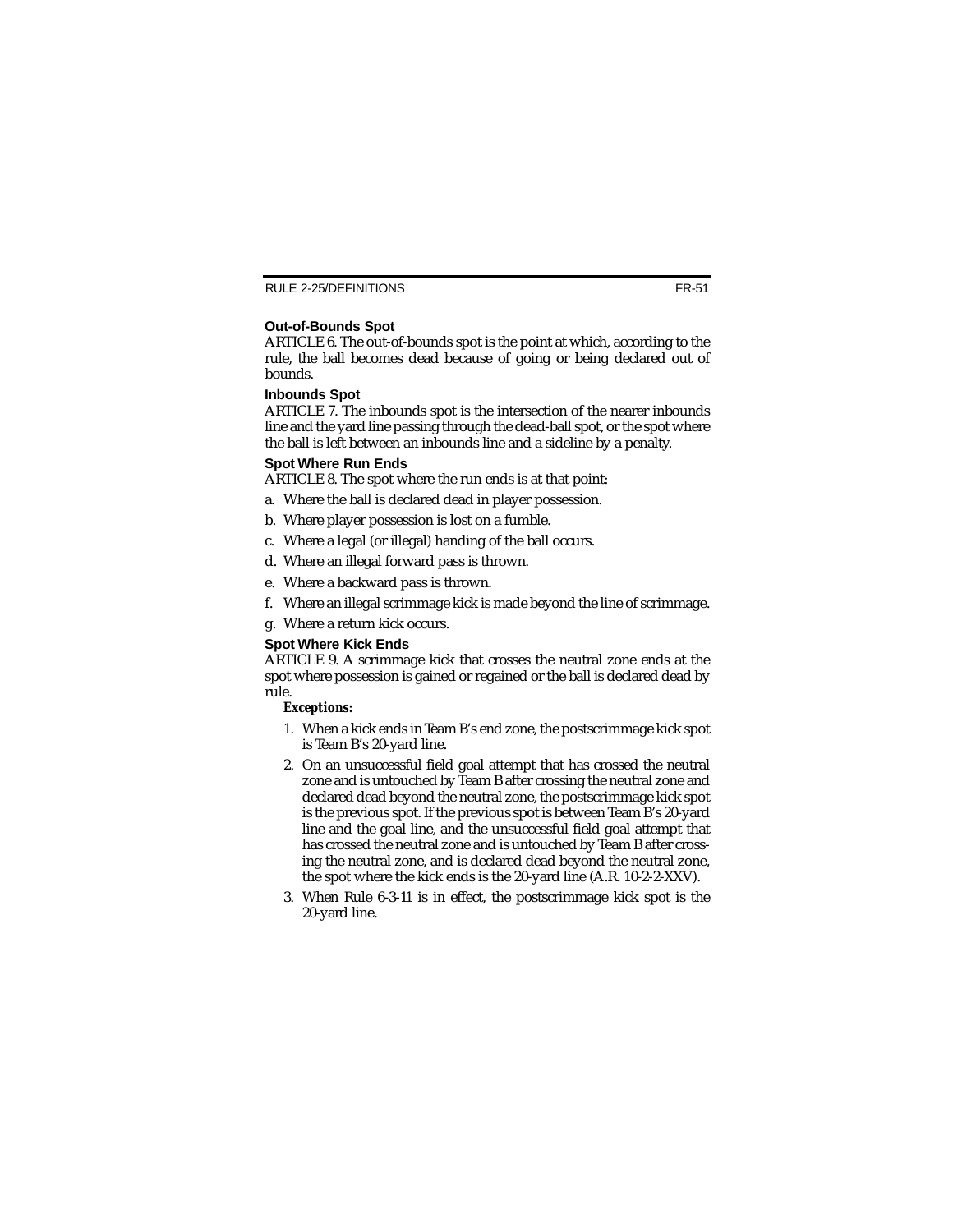#### **Basic Spot**

ARTICLE 10. When "basic spot'' is stated in a penalty, fouls during a running play, a legal pass play or a legal kick play are penalized from the "basic spot.'' Fouls by the offensive team behind the "basic spot'' are enforced from the spot of the foul.

The following are the basic spots for enforcement on running plays, forward pass plays and legal kick plays:

- a. The basic spot on running plays when the run ends beyond the neutral zone is **the spot where the related run ends**, and fouls by the offensive team behind the basic spot are **spot fouls** (Rules 2-30-4 and 10-2-2-c-1) (*Exceptions*: Offensive team facemask, illegal use of hands, holding, illegal block and personal fouls, behind the neutral zone, are enforced from the previous spot. Safety if the foul occurs behind Team A's goal line).
- b. The basic spot on running plays when the run ends behind the neutral zone is the previous spot, and fouls by the offensive team behind the basic spot are spot fouls (Rules 2-30-4 and 10-2-2-c-2) (*Exceptions*: Offensive team facemask, illegal use of hands, holding, illegal block and personal fouls, behind the neutral zone, are enforced from the previous spot. Safety if the foul occurs behind Team A's goal line).
- c. The basic spot on running plays that occur when there is no neutral zone (interception runbacks, kick runbacks, fumble advances, etc.) is **the spot where the related run ends**, and fouls by the offensive team behind the basic spot are **spot fouls** (Rules 2-30-4 and 10-2-2-c-3) (*Exceptions:* Rule 8-5-1 Exceptions).
- d. The basic spot on legal forward pass plays is the previous spot, and fouls by the offensive team behind the basic spot are spot fouls (Rules 2-30-1 and 10-2-2-d).

#### *Exceptions:*

- 1. Defensive pass interference may be a spot foul.
- 2. Enforce roughing the passer on a completed forward pass from the end of the last run when it ends beyond the neutral zone and there is no change of team possession during the down (A.R. 2-30-4-I and II).
- 3. Enforce illegal-touching fouls from the previous spot.
- 4. Enforce offensive team facemask, illegal use of hands, holding, illegal block and personal fouls, behind the neutral zone, from the previous spot (*Exception:* Safety if the foul occurs behind Team A's goal line).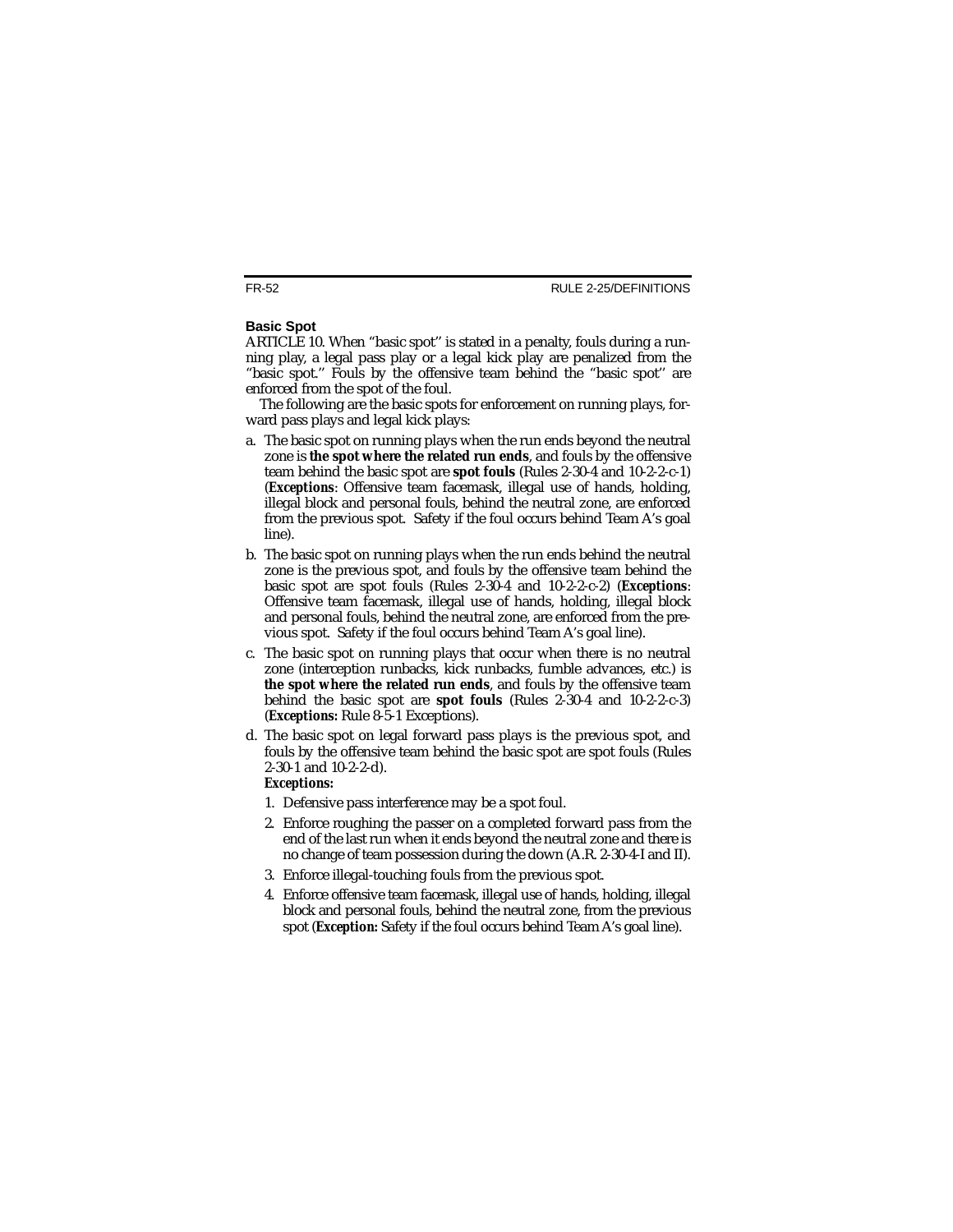e. The basic spot on legal kick plays before a change of possession is the previous spot, and fouls by the offensive team behind the basic spot are spot fouls (*Exceptions*: Offensive team facemask, illegal use of hands, holding, illegal block and personal fouls, behind the neutral zone, are enforced from the previous spot. Safety if the foul occurs behind Team A's goal line) (Rules 2-30-2 and 3 and 10-2-2-e) (Rule 9-1-3-b on scrimmage kicks).

#### **Postscrimmage Kick Spot**

ARTICLE 11. The postscrimmage kick spot is the spot where the kick ends. Team B retains the ball after penalty enforcement from the postscrimmage kick spot. Team B fouls behind the postscrimmage kick spot are spot fouls (Rule 10-2-2-e Exception 3).

## **SECTION 26. Tackling**

ARTICLE 1. Tackling is grasping or encircling an opponent with a hand(s) or arm(s).

# **SECTION 27. Team and Player Designations**

#### **Teams A and B**

ARTICLE 1. Team A is the team that is designated to put the ball in play, and it retains that designation until the ball is next declared ready for play. Team B designates the opponent.

#### **Offensive and Defensive Teams**

ARTICLE 2. The offensive team is the team in possession or the team to which the ball belongs; the defensive team is the opposing team.

#### **Kicker and Holder**

- ARTICLE 3. a. The kicker is any player who punts, drop kicks or place kicks according to rule. He remains the kicker until he has had a reasonable time to regain his balance.
- b. A holder is a player who controls the ball on the ground or on a kicking tee. During a scrimmage-kick play, he remains the holder until no player is in position to make the kick or, if the ball is kicked, until the kicker has had a reasonable time to regain his balance.

#### **Lineman and Back**

- ARTICLE 4. a. Any Team A player in one of the following positions is a lineman.
	- 1. A lineman is any Team A player legally on his scrimmage line when the ball is snapped. An interior lineman is any Team A player legal-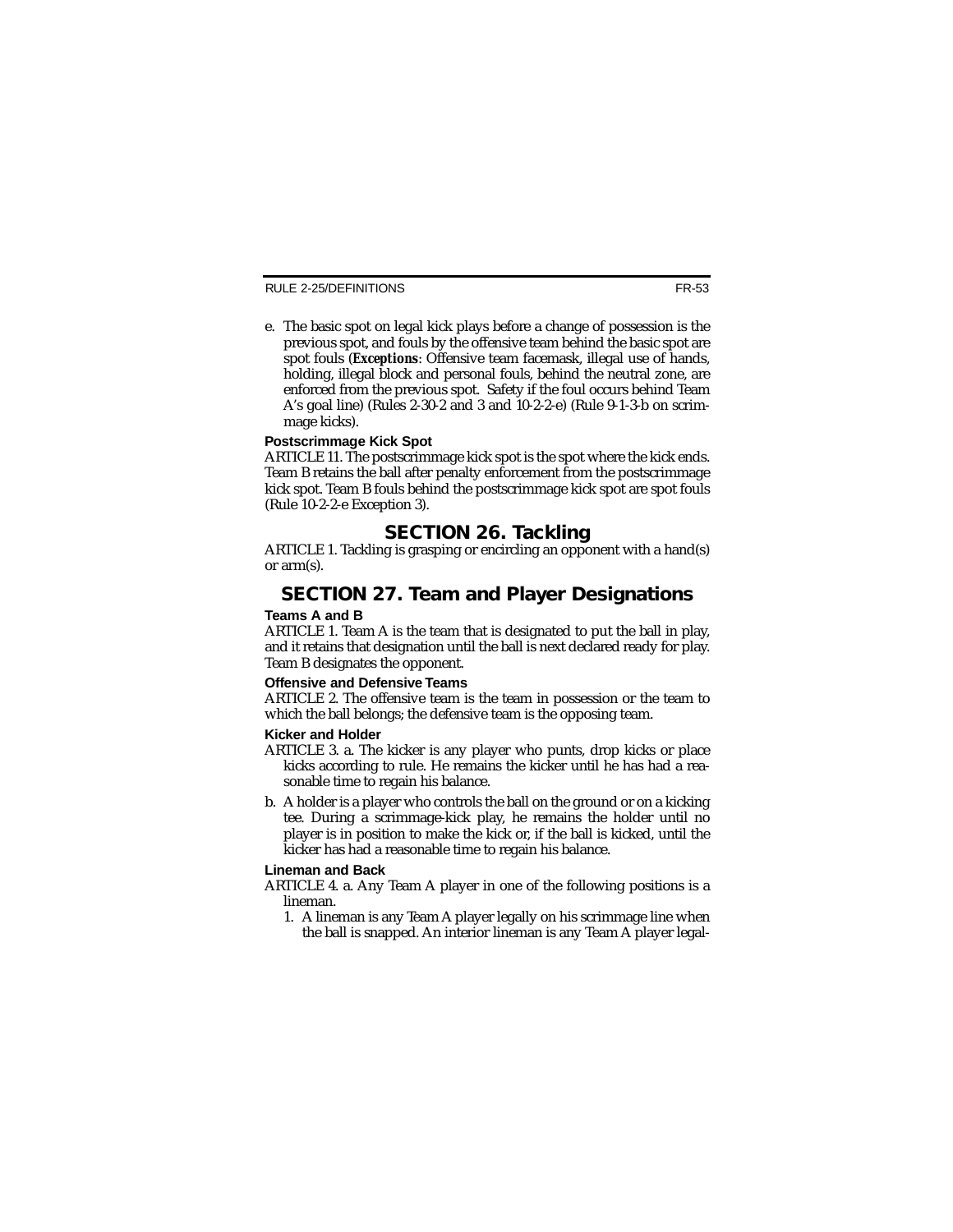ly on his scrimmage line and positioned between the end Team A players who are also on the line of scrimmage at the snap. An ineligible pass receiver of Team A is "on his scrimmage line'' at the snap when he faces his opponent's goal line with the line of his shoulders parallel thereto and his head breaking the plane of the line drawn through the waistline of the snapper.

- 2. An eligible pass receiver of Team A is "on his scrimmage line'' at the snap when he faces his opponent's goal line with the line of his shoulders approximately parallel thereto and his head breaking the plane of the line drawn through the waistline of the snapper.
- 3. A Team A player also is a lineman when, after the ball is ready for play and the snapper touches or simulates (hand[s] at or below his knees) touching the ball, his head breaks the plane of the line drawn through the waistline of the snapper (*Exception:* Rule 7-1-3-b-1).
- b. Aback is any Team Aplayer whose head or body does not break the plane of the line drawn through the rear-most part, other than the legs or feet, of the nearest Team A player (except the snapper) on the line of scrimmage when the ball is snapped. Alineman becomes a back before the snap when he moves to a position as a back and stops (A.R. 2-27-4-I).

#### **Passer**

ARTICLE 5. The passer is the player who throws a legal forward pass. He is a passer from the time he releases the ball until it is complete, incomplete or intercepted or he moves to participate in the play (A.R. 10-2-2-XXXIII).

#### **Player**

- ARTICLE 6. a. A player is any one of the participants in the game who is not a substitute or a replaced player and is subject to the rules when inbounds or out of bounds.
- b. An airborne player is a player not in contact with the ground.

#### **Runner**

ARTICLE 7. The runner is a player in possession of a live ball or simulating possession of a live ball. Rules 4-1-3-a, b, o and q apply only to a runner in possession of a live ball.

#### **Snapper**

ARTICLE 8. The snapper is the player who snaps the ball. He becomes the snapper when he assumes his position and touches or simulates (hand[s] at or below his knees) touching the ball (Rule 7-1-3-a-1).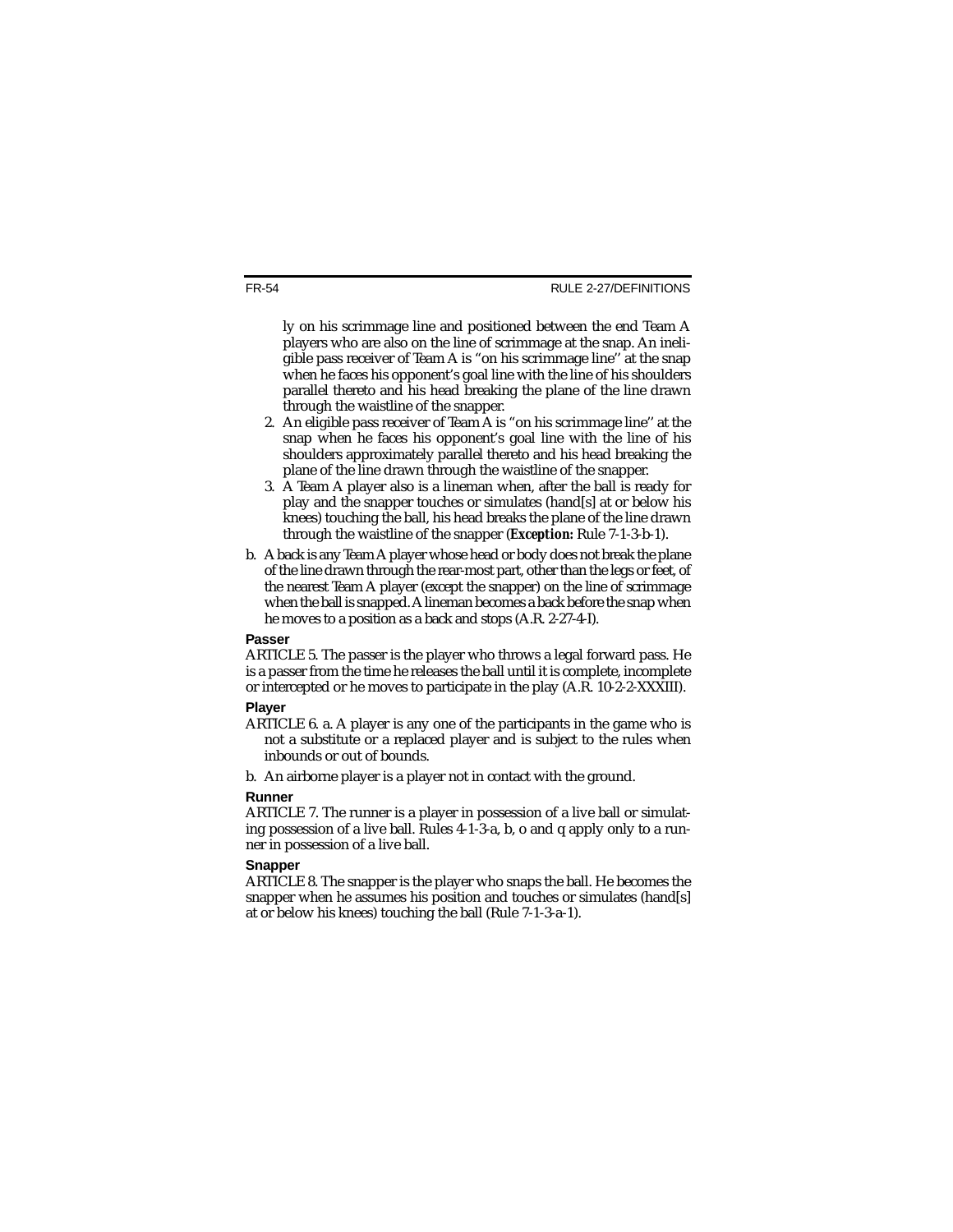#### **Substitute**

- ARTICLE 9. a. A legal substitute is a replacement for a player or a player vacancy during the interval between downs.
- b. A legal incoming substitute becomes a player when he enters the field of play or end zones and communicates with a teammate or an official, enters the huddle, is positioned in an offensive or a defensive formation, or participates in a play.

#### **Replaced Player**

ARTICLE 10. A replaced player is one who participated during the previous down, has been replaced by a substitute and has left the field of play and the end zones.

#### **Player Vacancy**

ARTICLE 11. A player vacancy occurs when a team has fewer than 11 players in the game.

#### **Disqualified Player**

ARTICLE 12. A disqualified player is one who is declared ineligible for further participation in the game.

#### **Squad Member**

ARTICLE 13. A squad member is part of a group of potential players, in uniform, organized for participation in the ensuing football game or football plays.

# **SECTION 28. Tripping**

ARTICLE 1. Tripping is intentionally using the lower leg or foot to obstruct an opponent (except the runner) below the knees.

# **SECTION 29. Timing Devices**

#### **Game Clock**

ARTICLE 1. The game clock is any device under the direction of the appropriate official used to time the 60 minutes of the game.

#### **25-Second Clock**

ARTICLE 2. The 25-second clock is any device under the direction of the appropriate official used to time the 25 seconds between the ready-for-play signal and the ball being put in play. The type of device is determined by the game management.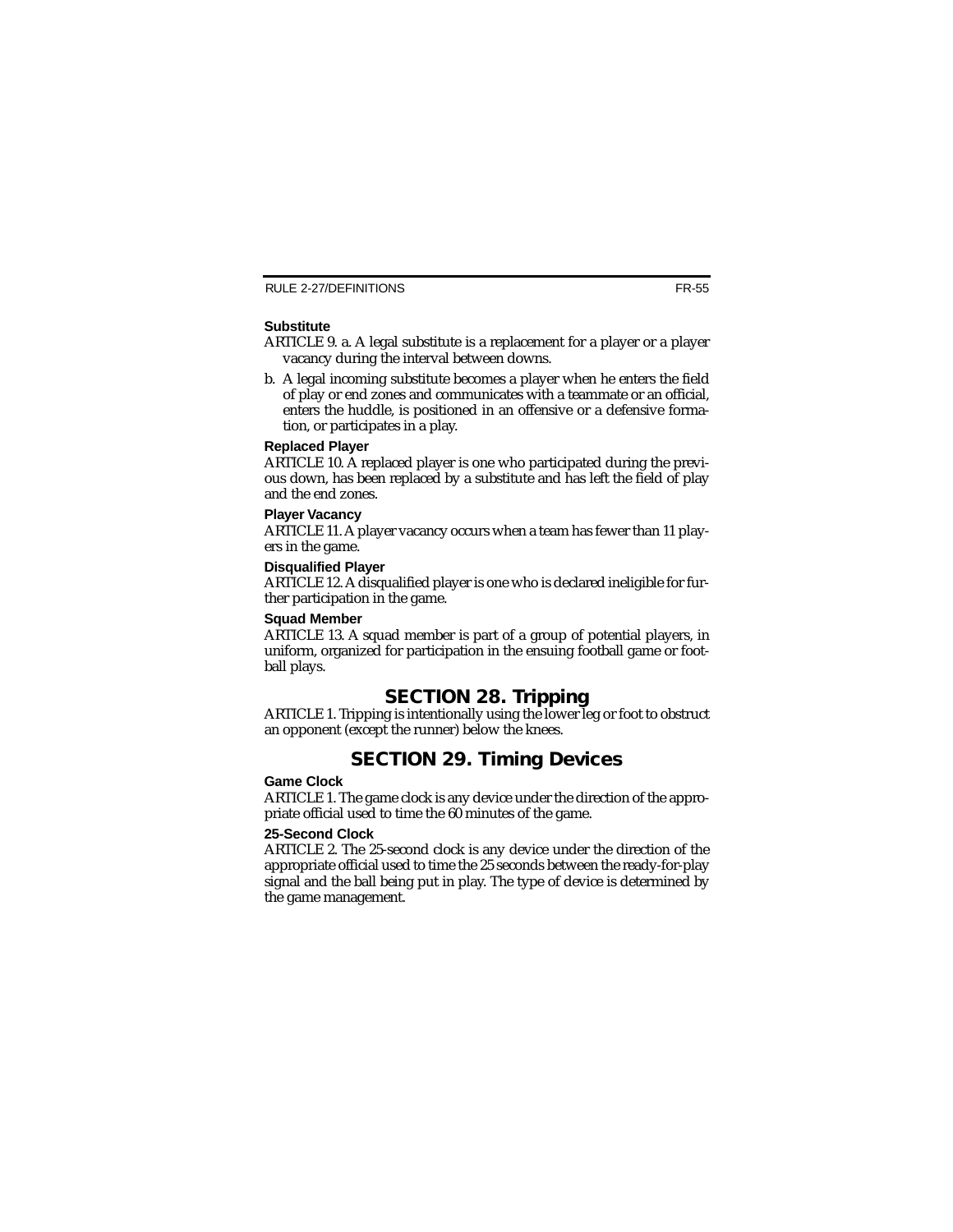# **SECTION 30. Play Classification**

#### **Forward Pass Play**

ARTICLE 1. A legal forward pass play is the interval between the snap and when a legal forward pass is complete, incomplete or intercepted.

#### **Free Kick Play**

ARTICLE 2. A free kick play is the interval from the time the ball is legally kicked until it comes into player possession or is declared dead by rule.

#### **Scrimmage Kick Play and Field Goal Play**

ARTICLE 3. A scrimmage kick play or field goal play is the interval between the snap and when a scrimmage kick comes into player possession or the ball is declared dead by rule.

#### **Running Play**

ARTICLE 4. A running play is any live-ball action other than that which occurs before player possession is reestablished during a free kick play, a scrimmage kick play or a legal forward pass play.

- a. A running play includes the spot where the run ends and the interval of any subsequent fumble or backward or illegal pass from the time the run ends until possession is gained or regained or the ball is declared dead by rule (A.R. 2-30-4-I and II).
	- 1. There may be more than one running play during a down if player possession is gained or regained beyond the neutral zone.
	- 2. There may not be more than one running play behind the neutral zone if no change of team possession occurs.
- b. A run is that segment of a running play before player possession is lost.

# **SECTION 31. Field Areas**

#### **The Field**

ARTICLE 1. The field is the area within the limit lines and includes the limit lines and team areas, and the space above it (*Exception:* Enclosures over the field).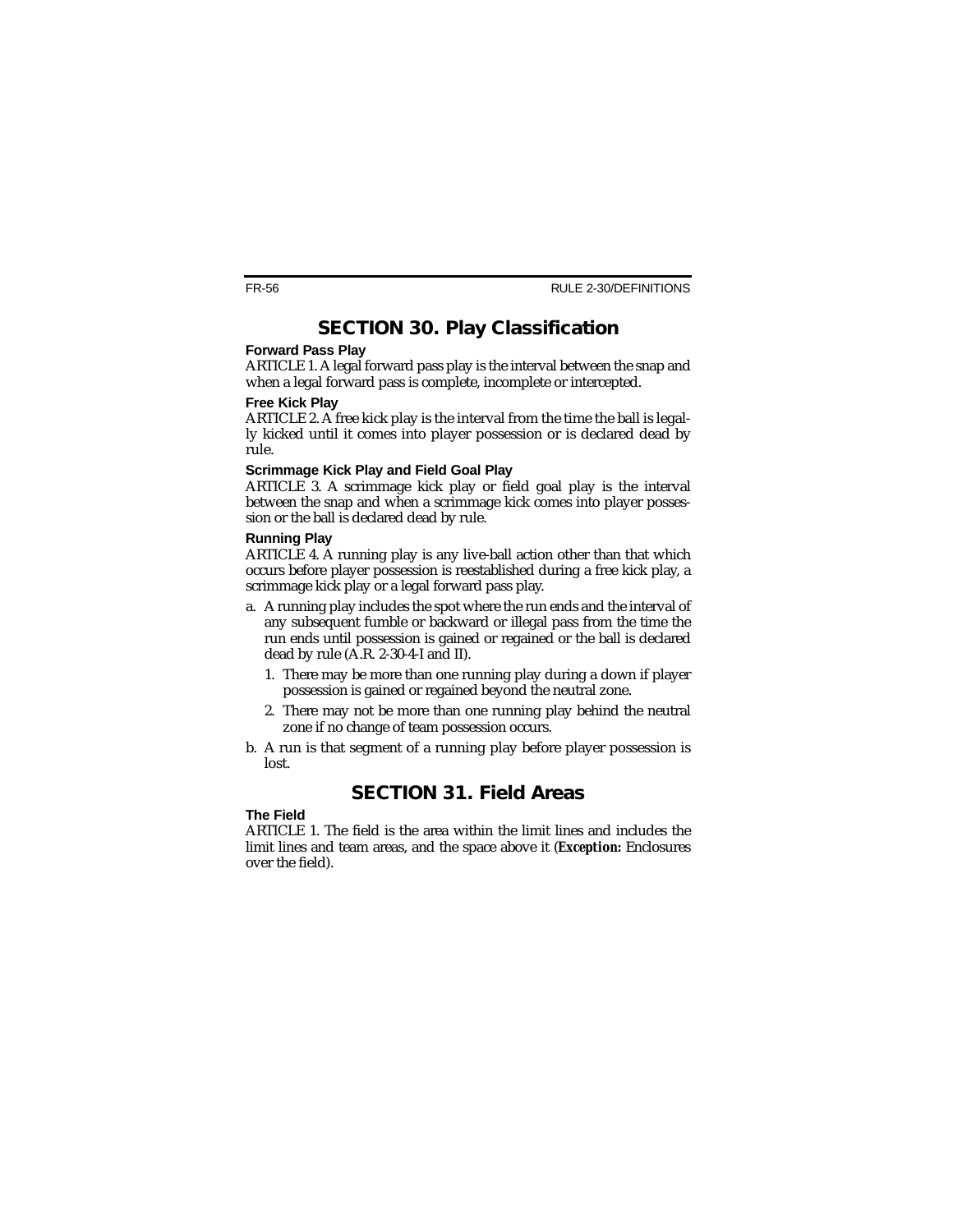#### **Field of Play**

ARTICLE 2. The field of play is the area within the boundary lines other than the end zones.

#### **End Zones**

ARTICLE 3. The end zones are the 10-yard areas at both ends of the field between the end lines and the goal lines. The goal lines and goal line pylons are in the end zone, and a team's end zone is the one it is defending  $(A.R. 8-5-1-X$  and  $A.R. 8-6-1-I$ ).

#### **Playing Surface**

ARTICLE 4. The playing surface is the material or substance within the field.

#### **Playing Enclosure**

ARTICLE 5. The playing enclosure is that area bounded by the stadium, dome, stands, fences or other structures (*Exception:* Scoreboards are not considered within the playing enclosure).

## **SECTION 32. Fighting**

ARTICLE 1. Fighting is any attempt by a player, coach or squad member in uniform to strike an opponent in a combative manner unrelated to football. Such acts include, but are not limited to:

- a. An attempt to strike an opponent with the arm(s), hand(s), leg(s) or foot (feet), whether or not there is contact.
- b. An unsportsmanlike act toward an opponent that causes an opponent to retaliate by fighting (Rules 9-2-1-a and 9-5-1-a-c).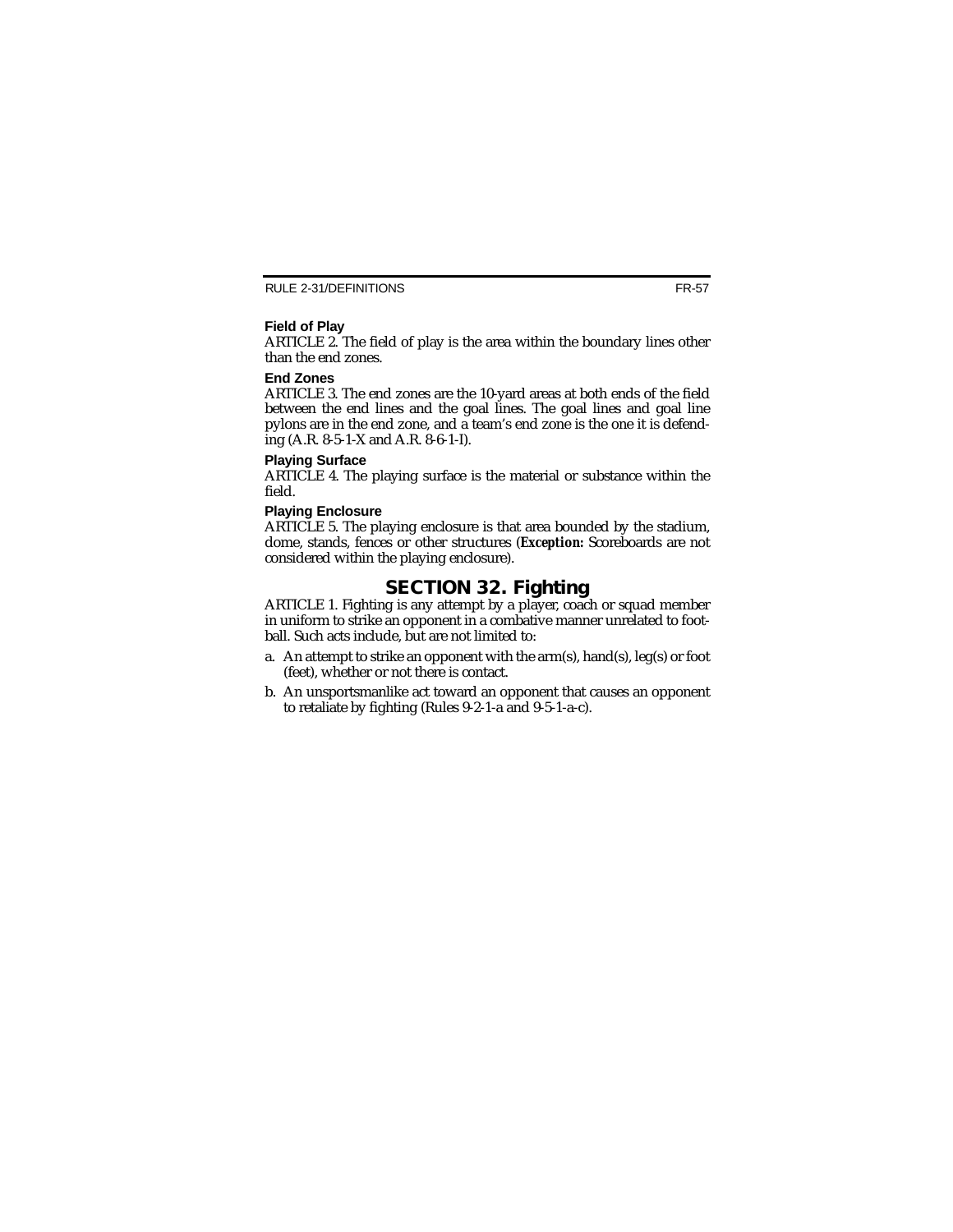# **RULE 3**

# **Periods, Time Factors and Substitutions**

## **SECTION 1. Start of Each Period**

#### **First and Third Periods**

ARTICLE 1. Each half shall start with a kickoff. Three minutes before the scheduled starting time, the referee shall toss a coin at midfield in the presence of no more than four field captains from each team and another game official, first designating the field captain of the visiting team to call the coin toss.

During the coin toss, each team shall remain in the area between the nine-yard marks and its sideline or in the team area. The coin toss begins when the field captains leave the nine-yard marks and ends when the referee has finished indicating the teams' choices.

#### **PENALTY—Five yards from the succeeding spot [S19].**

- a. The winner of the toss shall choose one of the following options for the first or second half at the beginning of the half selected:
	- 1. To designate which team shall kick off.
	- 2. To designate which goal line his team shall defend.
- b. The loser shall choose one of the above options for the half the winner of the toss did not select.
- c. The team not having the choice of options for a half shall exercise the option not chosen by the opponent.
- d. If the winner of the toss selects the second-half option, the referee shall use [S10].

#### **Second and Fourth Periods**

ARTICLE 2. Between the first and second periods and also between the third and fourth periods, the teams shall defend opposite goal lines.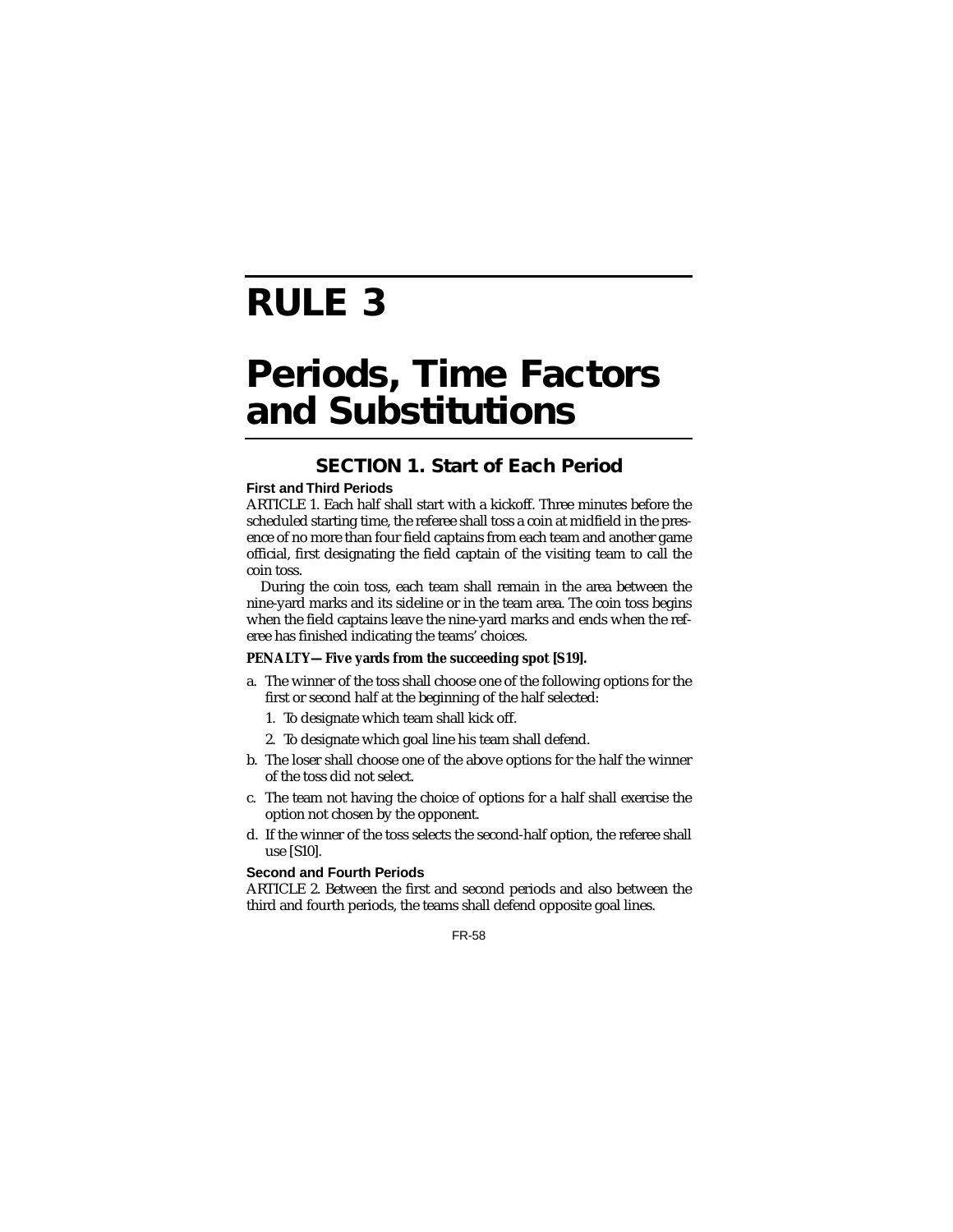RULE 3-1/PERIODS, TIME FACTORS AND SUBSTITUTIONS

- a. The ball shall be relocated at a spot corresponding exactly, in relation to goal lines and sidelines, to its location at the end of the preceding period.
- b. Possession of the ball, the number of the down and the distance to be gained shall remain unchanged.

#### **Extra Periods**

ARTICLE 3. The NCAA tiebreaker system will be used when a game is tied after four periods. NCAA football-playing rules apply, with the following exceptions:

- a. Immediately after the conclusion of the fourth quarter, officials will instruct both teams to retire to their respective team areas. The officials will assemble at the 50-yard line and review the tiebreaker procedures.
- b. The officials will escort the captains (Rule 3-1-1) to the center of the field for the coin toss. The referee shall toss a coin at midfield in the presence of no more than four field captains from each team and another game official, first designating the field captain of the visiting team to call the coin toss. The winner of the toss shall choose one of the following options:
	- 1. Offense or defense, with the offense at the opponent's 25-yard line to start the first series.
	- 2. Which end of the field shall be used for both series of that overtime period.

*Note:* The winner of the toss may not defer his choice.

- c. The loser of the toss shall exercise the remaining option for the first extra period and shall have the first choice of the two options for subsequent even-numbered extra periods.
- d. **Extra periods:**An extra period shall consist of two series with each team putting the ball in play by a snap on or between the inbounds lines on the designated 25-yard line, which becomes the opponent's 25-yard line. The snap shall be from midway between the inbounds lines on the 25-yard line, unless a different position on or between the inbounds lines is selected before the ready-for-play signal. After the ready-forplay signal, the ball may be relocated after a charged team timeout, unless preceded by a Team A foul or offsetting penalties.
- e. **Team series:** Each team retains the ball during a series until it scores or fails to make a first down. The ball remains alive after a change of team possession until it is declared dead. However, Team A may not have a first and 10 if it again possesses the ball after a change of team possession. Team A and B designations are the same as defined in Rule 2-27-1.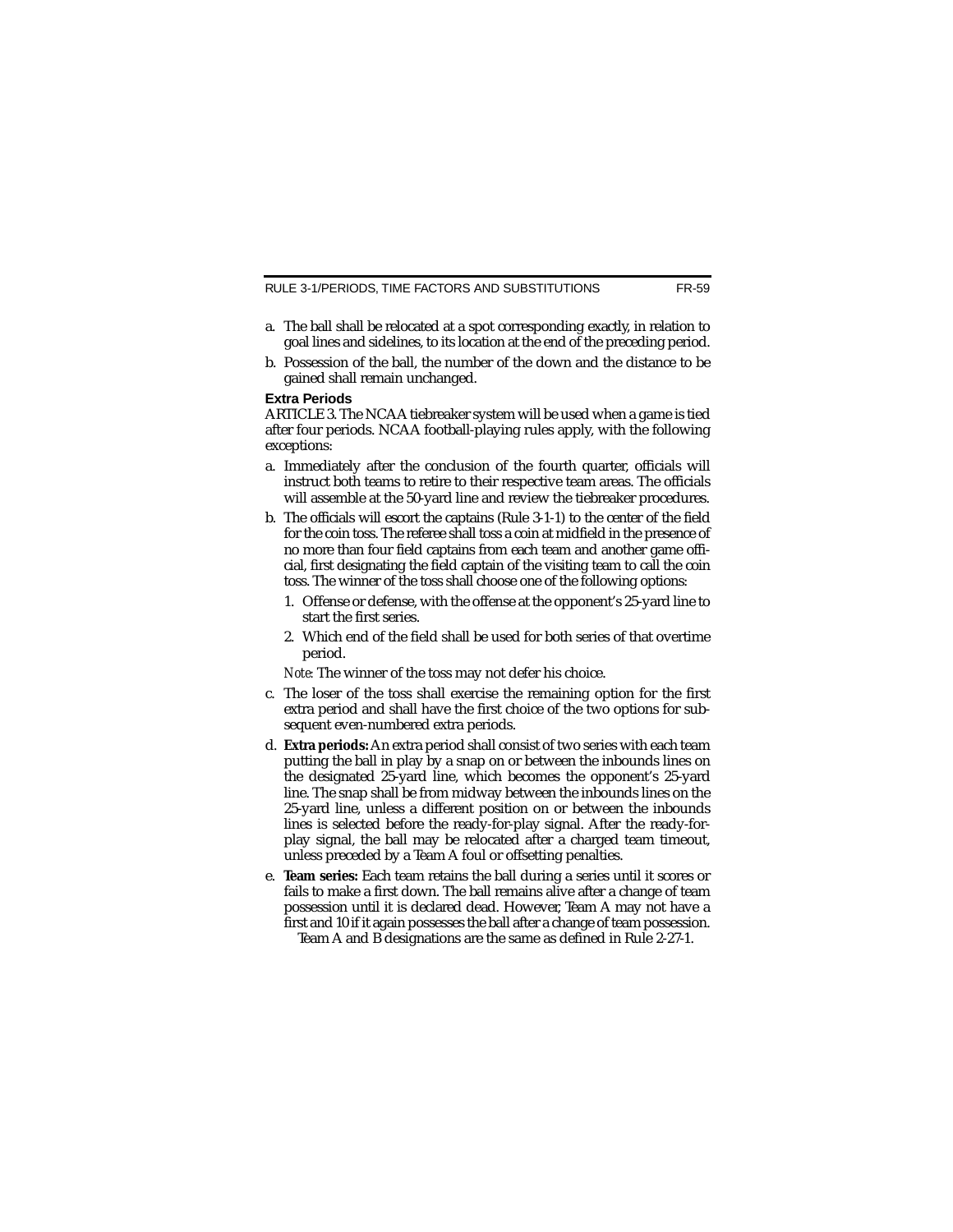#### **EXAMPLES:**

- 1. After each team has put the ball in play by snap at the beginning of its series, the score is tied or there has been no score. RULING: Begin the second extra period with the loser of the toss at the beginning of the first extra period having the choice of the two options.
- 2. Other than on the try, Team B intercepts a pass or fumble for a touchdown or recovers a fumble or a backward pass and scores a touchdown. RULING: Period and game are ended, and Team B is the winner.
- 3. During the first series of a period, Team B intercepts a pass or fumble or recovers a fumble or a backward pass and does not score a touchdown. RULING: Team A series is ended and Team B, which becomes Team A, starts its series of that period.
- 4. During the first series of a period, Team A attempts a field goal and the kick is blocked. Team A recovers the kick, which never was beyond the neutral zone, and runs for a touchdown. RULING: Six points for Team A, and Team B begins its series of the period after the try.
- 5. Team A attempts a field goal and the kick is blocked. Team A recovers the kick, which never was beyond the neutral zone, and runs for a first down. RULING: Team A's ball, first and 10.
- 6. Team A attempts a field goal on first, second or third down, and the kick is blocked. Team A recovers the kick, which never crossed the neutral zone, and does not gain a first down. RULING: Team A's ball, next down.
- 7. Team A attempts a field goal and the kick is blocked. Team B recovers the kick and runs it into Team A's end zone. RULING: Touchdown, game is ended.
- 8. During the first series of a period, Team B—after gaining possession—loses possession to Team A, which scores a touchdown. RULING: The score counts, and Team B begins its series of the period after the try.
- 9. During the first series of a period, Team B—after gaining possession—loses possession to Team A, which fails to score a touchdown. RULING: Team A series is ended, and Team B begins its series of that period.
- 10. During the first series of a period, Team A fumbles into Team B's end zone on second down of a series. Team B recovers and downs the ball in its end zone. RULING: Team A series of that period is ended. Team B series of the period begins.
- 11. During the first series of a period, B10 intercepts a forward pass on his three-yard line and downs the ball in his end zone (no momentum involved). RULING: Score two points for Team A. Team A's series is over. Team B will put the ball in play, first and 10 on the 25-yard line at the same end of the field.
- 12. Team A's field-goal attempt is untouched beyond the neutral zone until it is muffed by B17 at the five-yard line. A75 recovers at the three-yard line. RULING: First down for Team A at the three-yard line.
- f. **Scoring:** The team scoring the greater number of points during the regulation and extra periods shall be declared the winner. There shall be an equal number of series, as defined in (e) above, in each extra period, except if Team B scores during a period other than on the try. Beginning with the third extra period, teams scoring a touchdown must attempt a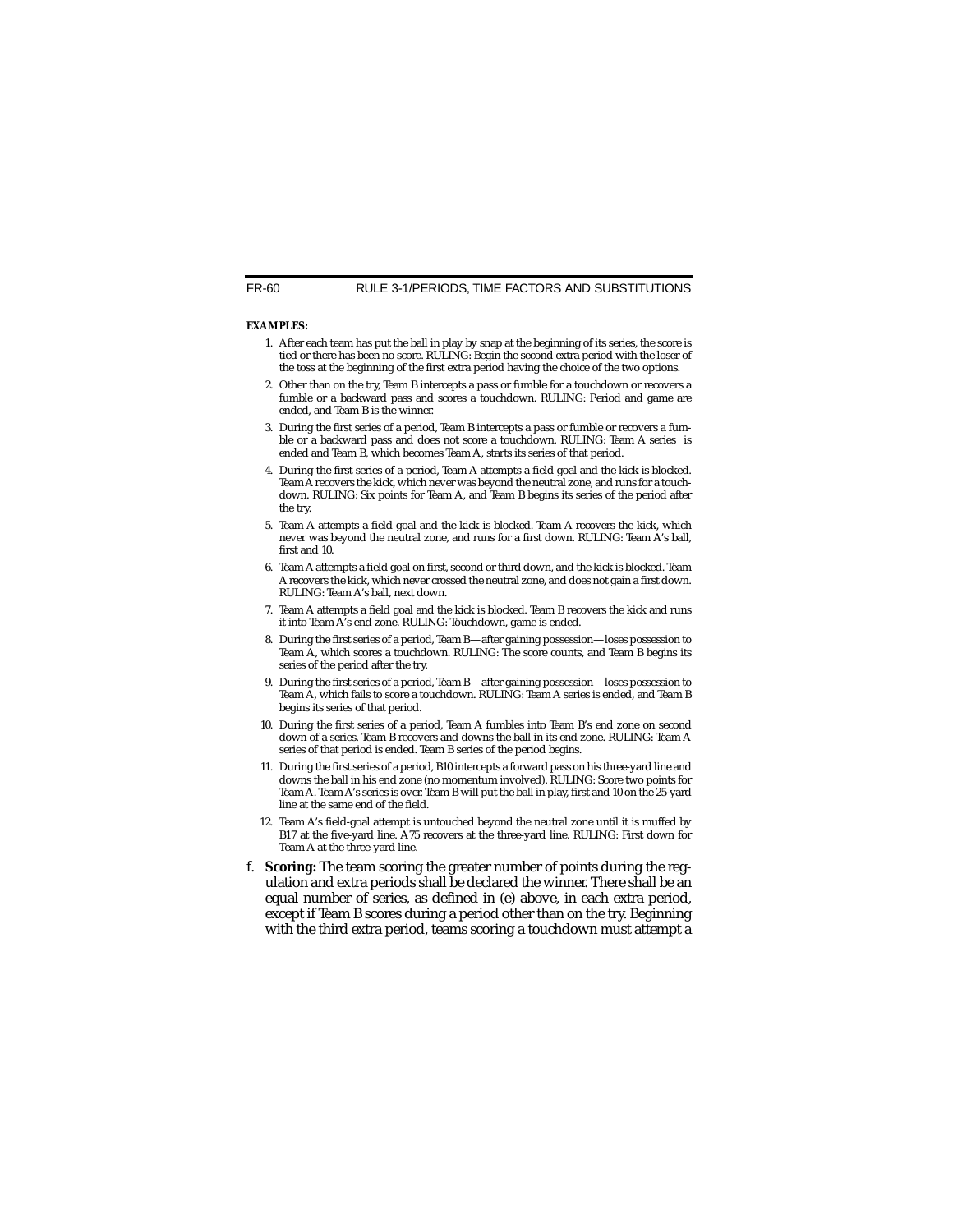two-point try. A one-point try by Team A (although not illegal) will not score a point.

#### **EXAMPLES:**

- 1. On the first possession of a period, Team A scores a touchdown. On the try, Team B intercepts a pass and returns it for a two-point touchdown. RULING: Team B is awarded the ball on the 25-yard line to start its series of the period with the overtime score 6-2.
- 2. If a touchdown is scored that determines the winning team in an extra period, the try is canceled.

#### g. **Fouls after Team B possession:**

- 1. Distance penalties by either team are declined by rule in extra periods (*Exceptions:* Dead-ball fouls, live-ball fouls penalized as deadball fouls and flagrant personal fouls are enforced on the succeeding play).
- 2. Scores by fouling teams are canceled.
- 3. If there are offsetting fouls, whether one or both occur after Team B possession, the down is not replayed.

#### **EXAMPLES:**

- 1. After the end of the first series of a period by Team A, Team B commits a dead-ball foul. RULING: Team B starts its series on the 40-yard line, first and 10.
- 2. During the first series of a period, Team A passes and a Team A back is illegally in motion during the down. The pass is intercepted, and Team B commits a foul before scoring a touchdown. RULING: Score not allowed. The series is ended, and Team B begins its series on the 25-yard line.
- 3. During the second series of a period, Team B intercepts a pass and runs for a touchdown. During the run, Team B clips at midfield. RULING: Nullify the score, and if the score is tied, the next period will start with first and 10 at the 25-yard line.
- h. **Timeouts:** Each team shall be allowed one timeout for each extra period. Timeouts not used during the regulation periods may not be carried over into the extra period(s). Unused extra-period timeouts may not be carried over to other extra periods. Timeouts between periods shall be charged to the succeeding period.

Radio and television timeouts are permitted only between extra periods (first and second, second and third, etc.). Charged team timeouts may not be extended for radio and television purposes. The extra period(s) begins when the ball is first snapped.

## **SECTION 2. Playing Time and Intermissions**

#### **Length of Periods and Intermissions**

ARTICLE 1. The total playing time in a collegiate game shall be 60 minutes, divided into four periods of 15 minutes each, with one-minute intermis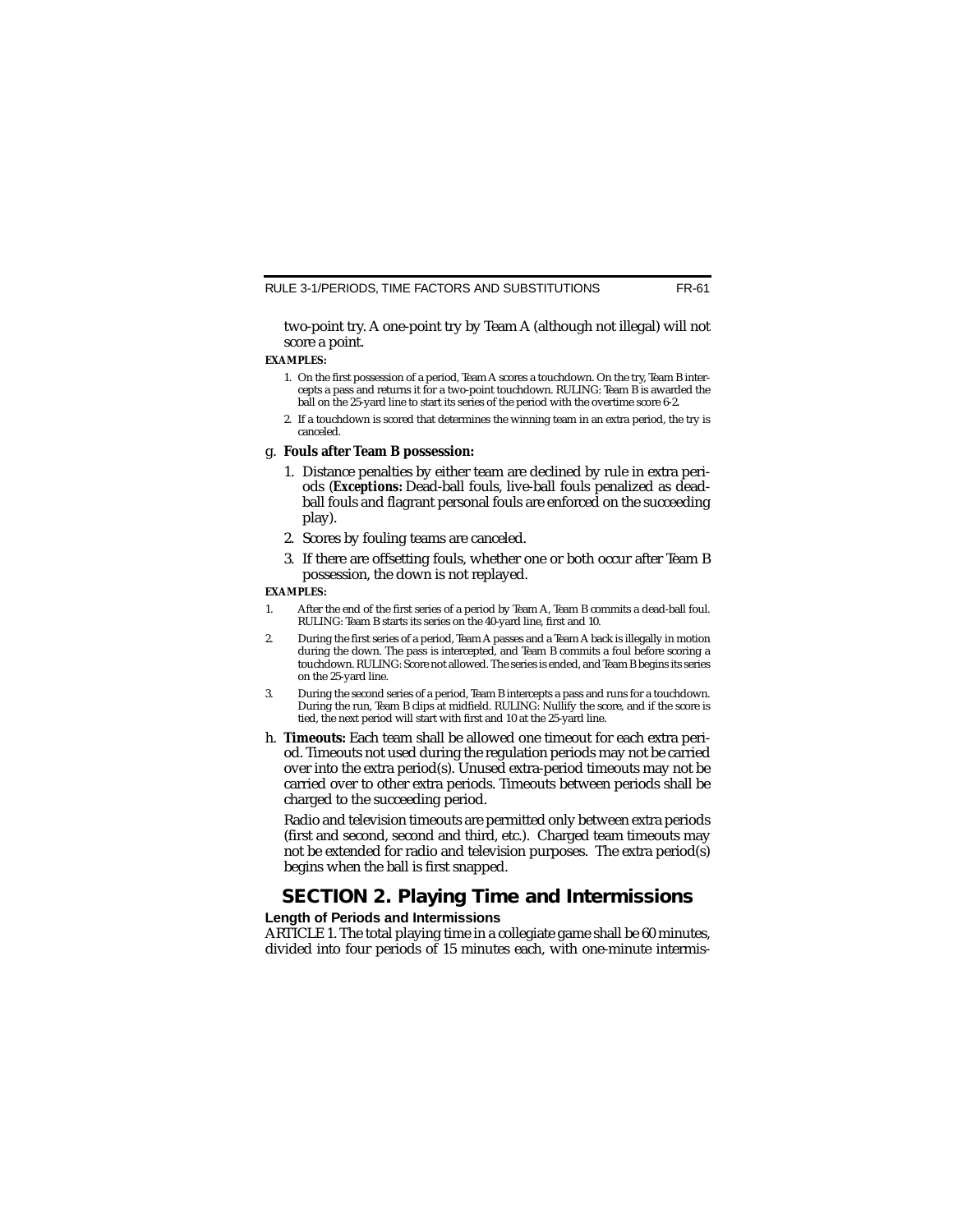sions between the first and second periods (first half) and between the third and fourth periods (second half) (*Exception:* A one-minute intermission between the first and second and the third and fourth periods may be extended for radio and television timeouts).

- a. No period shall end until the ball is dead and the referee declares the period ended [S14].
- b. The intermission between halves, which begins when the field is clear of all players and coaches, shall be 20 minutes.
- c. The 20-minute intermission between halves may start immediately after the second period ends if dictated by conference policy when both teams are in the same conference, or by mutual agreement of the competing teams.

#### **Timing Adjustments**

ARTICLE 2. Before the game starts, playing time and the intermission between halves may be shortened by the referee if he is of the opinion that darkness may interfere with the game. The four periods must be of equal length if the game is shortened before its start.

- a. Any time during the game, the playing time of any remaining period or periods and the intermission between halves may be shortened by mutual agreement of the opposing head coaches and the referee.
- b. Timing errors on the game clock may be corrected but shall be corrected only in the period in which they occur.
- c. If the referee has positive knowledge of the elapsed time, he will reset and appropriately start the game clock.
- d. Timing errors on a 25-second clock may be corrected by the referee. The 25-second clock shall start again.
- e. When the 25-second count is interrupted by circumstances beyond the control of either team, a new 25-second count shall be started and the game clock shall start on the snap.
- f. The 25-second clock is not started when the game clock is running with fewer than 25 seconds in a period.
- g. The game clock should not be stopped if the 25-second clock is started in conflict with Rule 3-2-2-f.

#### **Extension of Periods**

ARTICLE 3. A period shall be extended until a down (other than a try), free from live-ball fouls not penalized as dead-ball fouls, has been played when: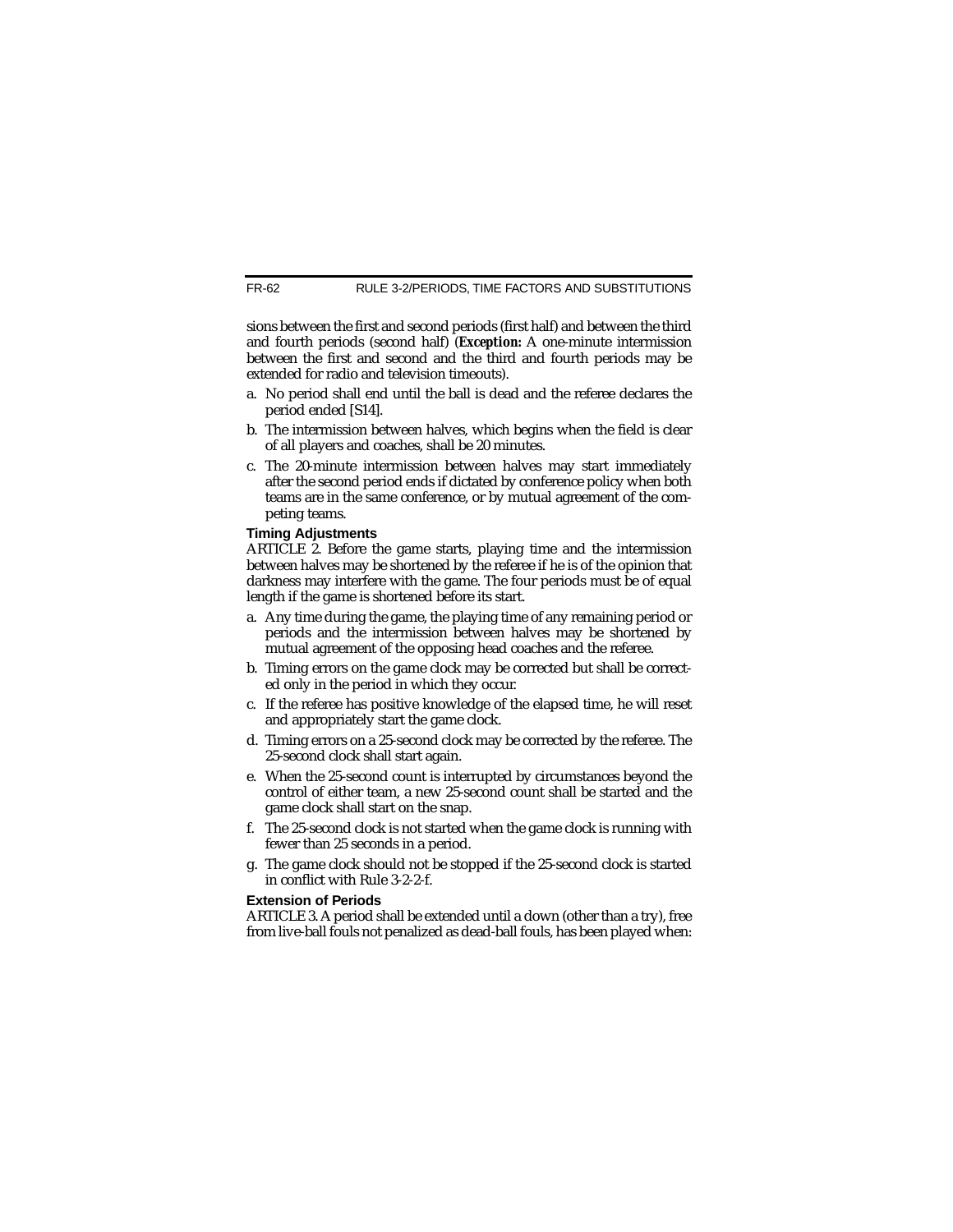RULE 3-2/PERIODS, TIME FACTORS AND SUBSTITUTIONS

- a. A penalty is accepted for a live-ball foul(s) not penalized as a dead-ball foul that occurs during a down in which time expires (*Exception:* Rule 10-2-2-g-1) (A.R. 3-2-3-I-VIII).
- b. Offsetting fouls occur during a down in which time expires.
- c. An inadvertent whistle is sounded or an official signals the ball dead during a down in which time expires.

#### **Timing Devices**

- ARTICLE 4. a. Playing time shall be kept with a game clock that may be either a stop watch operated by the line judge, back judge, field judge or side judge, or a game clock operated by an assistant under the direction of the appropriate judge. The type of game clock shall be determined by the game management.
- b. The 25 seconds between the ready-for-play signal and the ball being put in play shall be timed with a watch operated by the appropriate official or with 25-second clocks at each end of the playing enclosure operated by an assistant under the direction of the appropriate official. Visual 25-second clocks are mandatory (*Exception:* Visual 25-second clocks are not mandatory for games played on the home field of an NCAA Division III institution).
- c. If a visual 25-second timing device becomes inoperative, both coaches shall be notified by the referee immediately and both clocks shall be turned off.

#### **When Clock Starts**

ARTICLE 5. When the ball is free-kicked, the game clock shall be started when the ball is touched legally in the field of play or crosses the goal line after being touched legally by Team B in its end zone. On a scrimmage down, the game clock shall be started when the ball is snapped legally or on prior signal by the referee. The game clock shall not run during a try, during an extension of a period or during an extra period (A.R. 3-2-5-I-IV).

- a. When the clock has been stopped, the referee shall declare the ball ready for play (Rule 11-2-1-c) and the clock shall start on the snap unless it was stopped because of one of the following situations (A.R. 7-3-2-I and A.R. 7-3-7-II):
	- 1. When Team A is awarded a first down (*Exception:* After a legal kick).
	- 2. For a referee's timeout for an injured player or official, or when the runner's helmet comes off, or for an extended timeout for radio or television.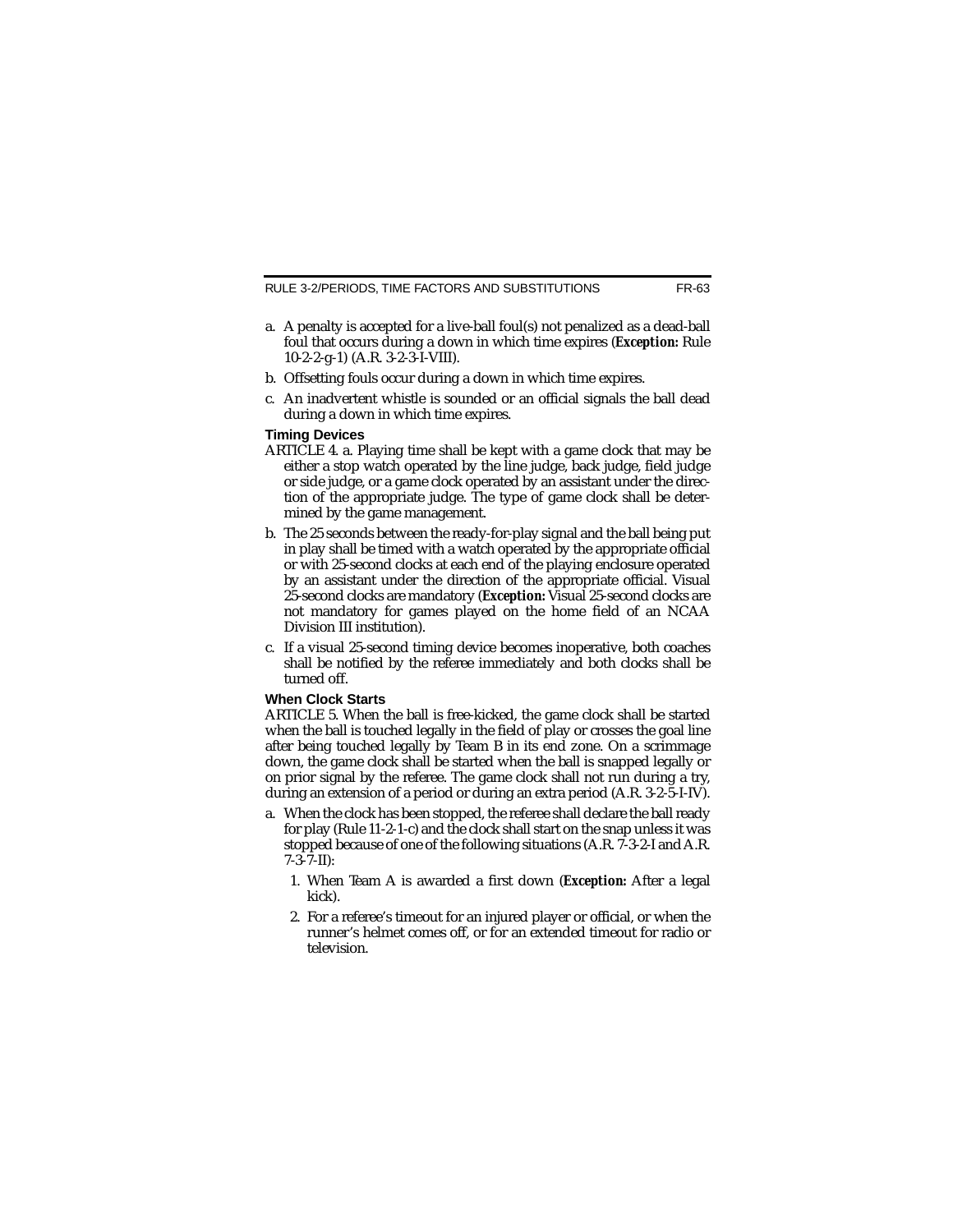#### FR-64 RULE 3-2/PERIODS, TIME FACTORS AND SUBSTITUTIONS

- 3. At the referee's discretion (Rules 3-2-2-c and 3-4-3) (A.R. 3-3-2-II-IV).
- 4. To complete a penalty (*Exception:* After a delay foul by Team A while in scrimmage-kick formation).
- 5. For an inadvertent whistle (*Exception:* During a legal kick).
- 6. For a head coach's conference.
- 7. For a sideline warning.
- 8. For an illegal pass to conserve time (A.R. 7-3-2-II-VIII).
- 9. For a measurement.
- 10. For a ball in an official's possession.
- 11. For a fumble out of bounds in advance of the spot of the fumble (*Exceptions:* On legal kick downs and when Team B is awarded a first down).
- b. If the clock was stopped for incidents 1 through 11, it shall be started on the ready-for-play signal.
- c. If incidents 1 through 11 occur in conjunction with any other situation that starts the clock on the snap, the clock will start on the snap.
- d. The clock stops at the end of a legal kick down and starts on the snap (*Exception:* When the next play is a free kick or a try).
- e. When Team B is awarded a first down, the clock will be stopped and will start on the snap.

#### **When Clock Stops**

ARTICLE 6. The game clock shall be stopped when each period ends. An official shall signal timeout when the rules provide for stopping the clock or when a timeout is charged to a team or to the referee (*Exception:* Rule 3-3-2-b). Other officials should repeat timeout signals (A.R. 3-2-6-I).

# **SECTION 3. Timeouts**

#### **How Charged**

- ARTICLE 1. a. The referee shall declare a timeout when he suspends play for any reason. Each timeout shall be charged to one of the teams or designated as a referee's timeout.
- b. When a team's timeouts are exhausted and it requests a timeout, the official should not acknowledge the request.
- c. During a timeout, players shall not practice with a ball on the field of play or the end zones (*Exception:* During the half-time intermission).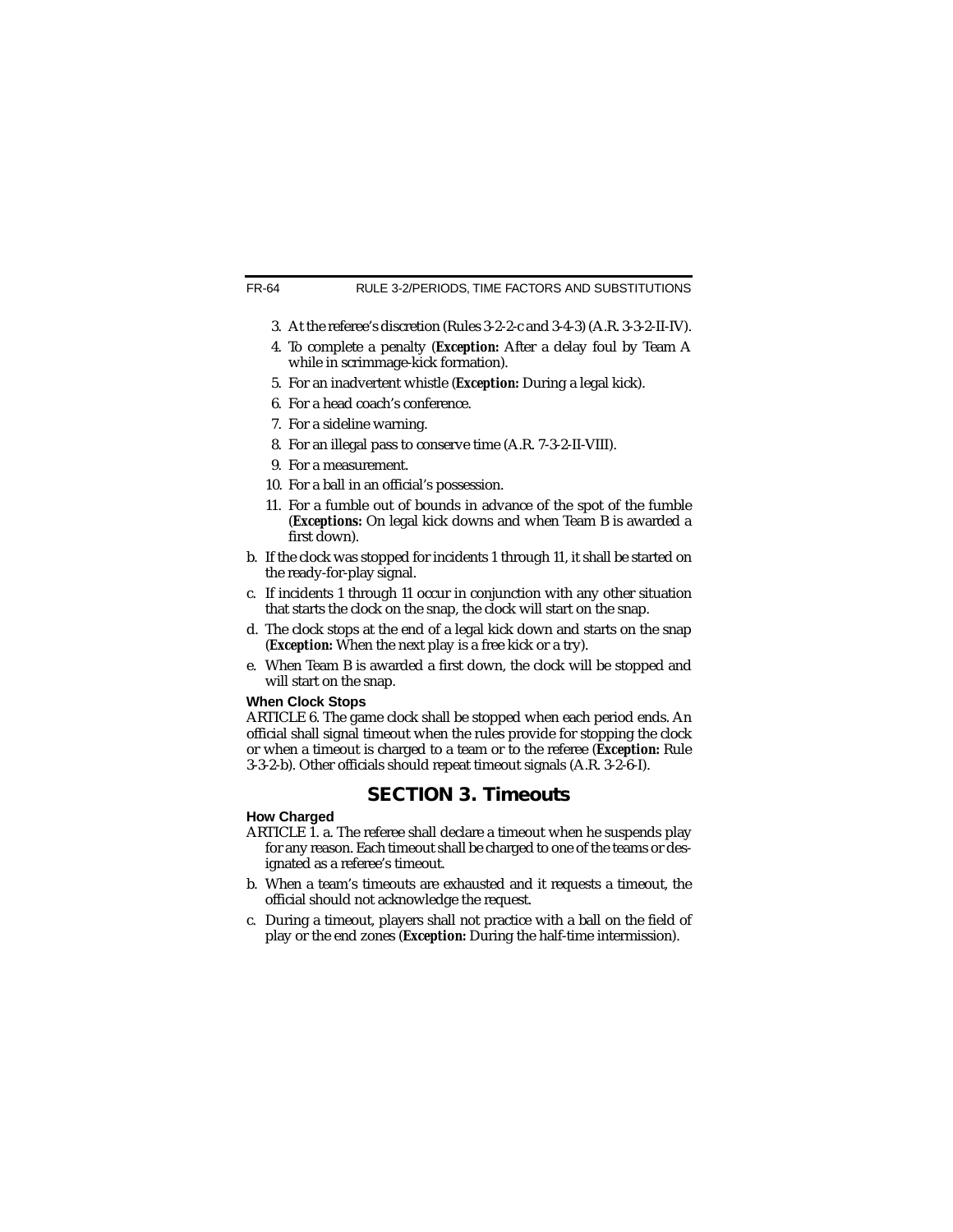#### **Timeout**

ARTICLE 2. a. An official shall declare a referee's timeout:

- 1. When there is a touchdown, field goal, touchback or safety.
- 2. When an injury timeout is allowed for one or more players or an official (A.R. 3-3-2-I and A.R. 3-3-5-I-V).
- 3. When the clock is stopped to complete a penalty.
- 4. When a live ball goes out of bounds or is declared out of bounds.
- 5. When a forward pass becomes incomplete.
- 6. When Team A or Team B is awarded a first down.
- 7. When an inadvertent whistle is sounded.
- 8. When there is a possible first-down measurement.
- 9. When a delay is caused by both teams (A.R. 3-3-2-II and IV).
- 10. When a charged timeout is granted (A.R. 3-3-4-I-IV).
- 11. When there is a sideline warning.
- 12. When the ball becomes illegal.
- 13. When the ball is in possession of an official.
- 14. When there is a mandatory equipment (Rule 1-4-4) or an illegal equipment (Rule 1-4-5) violation.
- 15. When a legal kick down ends.
- 16. When a return kick is made.
- 17. When a scrimmage kick is made beyond the neutral zone.
- 18. When the 25-second count is interrupted by circumstances beyond the control of either team.
- 19. When the runner's helmet comes off.
- b. The referee only shall declare a timeout:
	- 1. When a head coach's conference is requested.
	- 2. When an unfair-noise timeout is required.
	- 3. When a radio or television timeout is allowed.
	- 4. When a discretionary timeout is declared.

#### **Referee's Discretionary Timeout**

ARTICLE 3. a. The referee may suspend the game temporarily when conditions warrant such action. The referee may declare and charge himself with a timeout for any contingency not elsewhere covered by the rules (A.R. 3-3-3-I and II).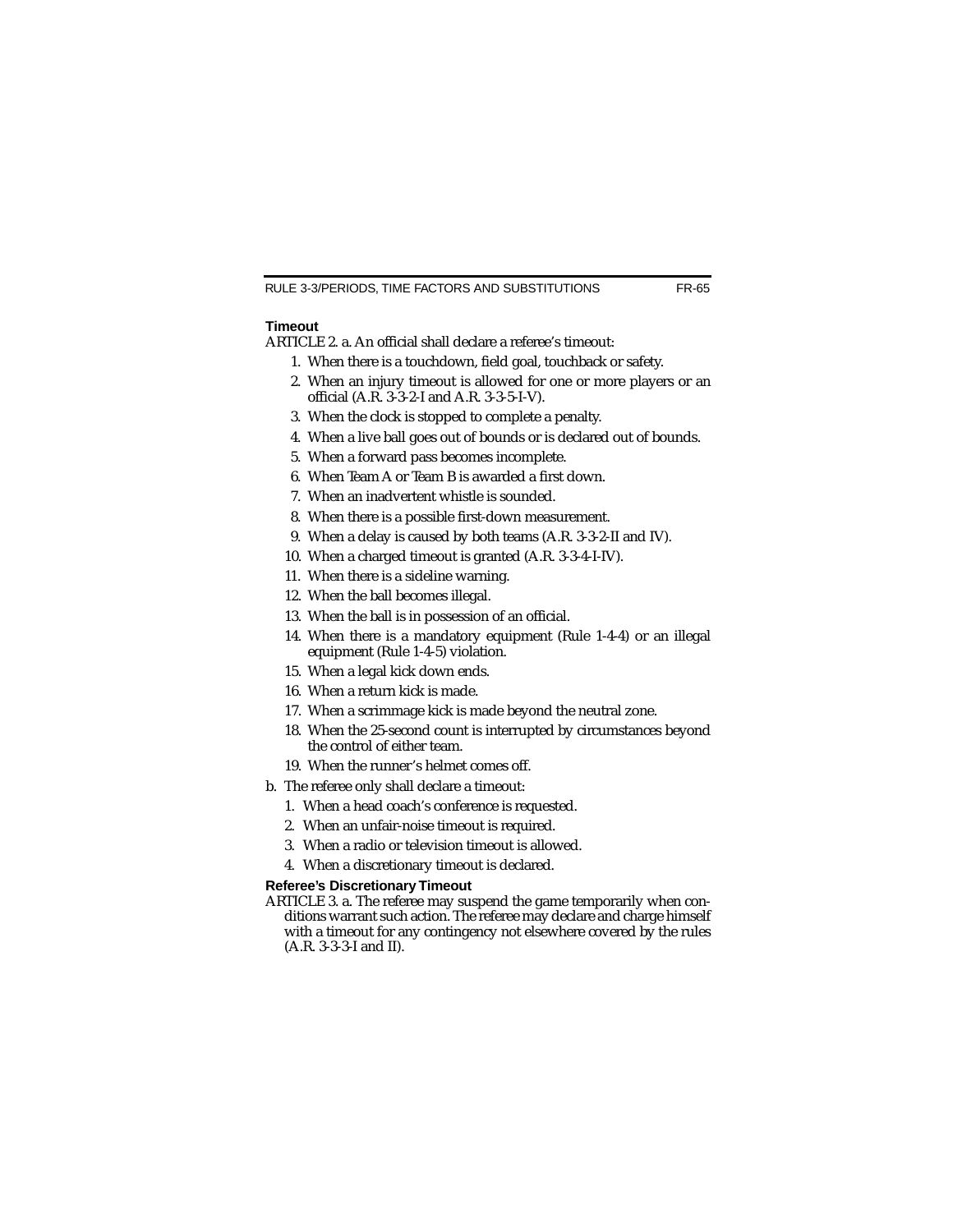- b. When the game is stopped by actions of a person(s) not subject to the rules or for any other reasons not in the rules and cannot continue, the referee shall:
	- 1. Suspend play and direct the players to their team areas.
	- 2. Refer the problem to those responsible for the game's management.
	- 3. Resume the game when he determines conditions are satisfactory.
- c. If a game is suspended under Rules 3-3-3-a and b before the end of the fourth period and cannot be resumed, conference policy shall determine whether the game will be resumed at a later date, terminated or forfeited (and the final score). If no conference policy is applicable to both teams, the directors of athletics at the participating institutions or designates, in consultation with the coaches, shall determine whether the game will be resumed at a later date, terminated or forfeited (and the final score).
- d. If a game is suspended under Rules 3-3-3-a and b after four periods of play and cannot be resumed, the game shall be ruled a tie. The final score shall be the score at the end of the last completed period. (*Note:* If a winner must be determined in a conference playoff game, conference policy shall determine when and where the game will be resumed.)
- e. A suspended game, if resumed, will begin with the same time remaining and under the identical conditions of down, distance, field position and player eligibility.
- f. The referee's discretionary timeout also applies to the following situations:
	- 1. When there is undue delay by officials in placing the ball for the next snap (A.R. 3-3-3-I).
	- 2. When there is a consultation with team captains.
	- 3. When conditions warrant temporary suspension.
	- 4. When the offensive team believes it is unable to communicate its signals to teammates other than players positioned more than seven yards from the middle lineman of the offensive formation because of crowd noise. Following are administrative procedures for unfair noise (Rule 3-4-2-b-3):
		- (a) When the signal caller believes he is unable to communicate signals to teammates because of crowd noise, he may raise his hands and look to the referee to request a legal delay.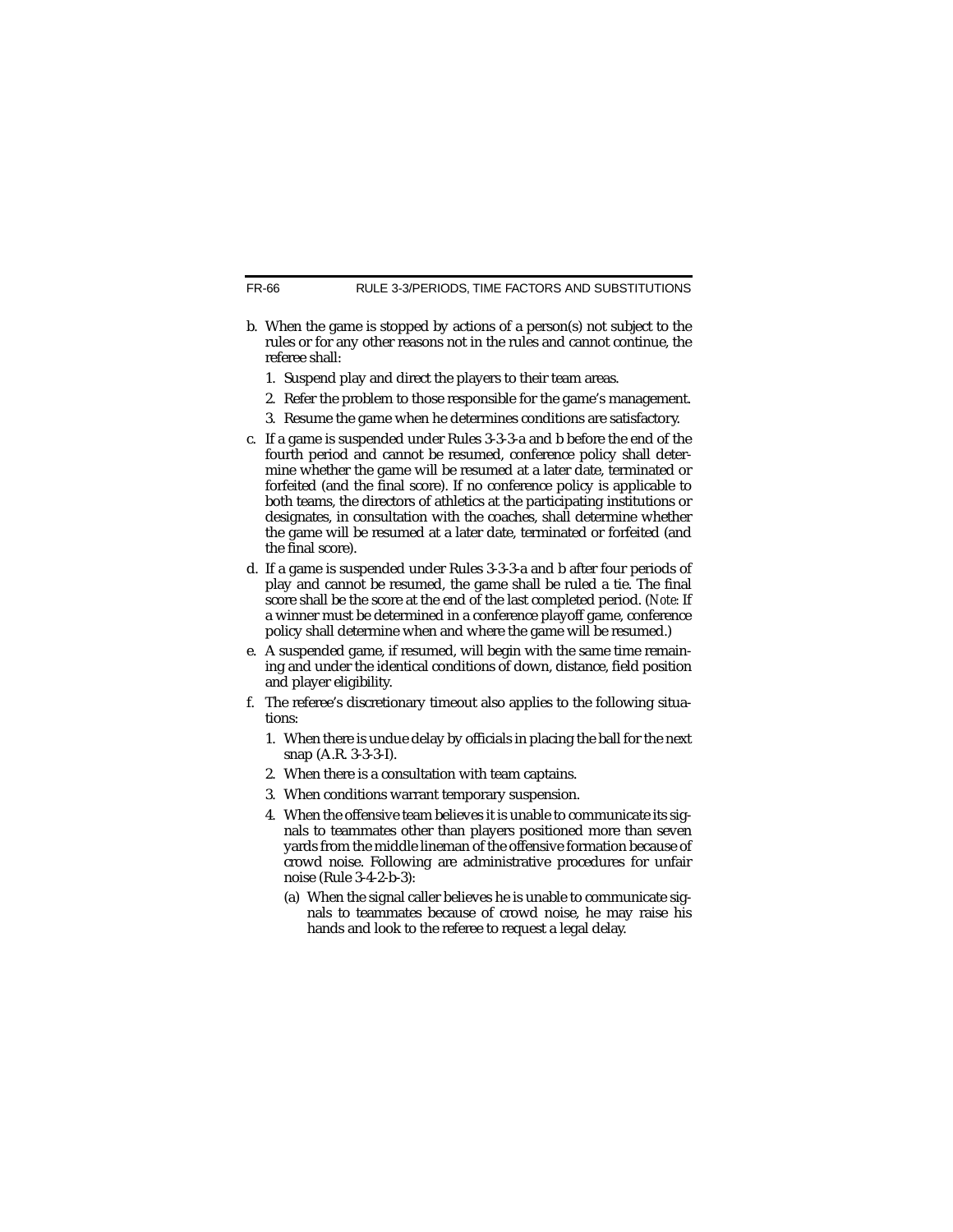RULE 3-3/PERIODS, TIME FACTORS AND SUBSTITUTIONS

- (b) The referee may deny the request by pointing toward the defensive team's goal line or may charge himself with a timeout and the offensive team may huddle.
- (c) When the offensive team returns to the line of scrimmage, the game clock will start on the snap. The referee shall declare the ball ready for play by sounding his whistle with no hand signal. The 25-second clock is not in operation (Rule 3-4-2-b-3).
- (d) Should the signal caller then, or later in the game, request a second legal delay by raising his hands and looking to the referee, the referee will charge himself with a timeout again if, in his opinion, the crowd noise makes it impossible to hear offensive signals.
- (e) The referee then will request the defensive captain to ask the crowd for quiet. This signals the public-address announcer to request cooperation and courtesy to the offensive team. The announcer will state that the defensive team will be charged a timeout, or be penalized five yards if timeouts are exhausted, for the next crowd-noise infraction.
- (f) When the offensive team returns to the line of scrimmage, the game clock will start on the snap. The referee shall declare the ball ready for play by sounding his whistle with no hand signal. The 25-second clock is not in operation (Rule 3-4-2-b-3).
- (g) If the signal caller again during the game indicates by raising his hands and looking to the referee to request a legal crowd-noise delay and the referee agrees, a team timeout will be charged to the defensive team. If the defensive team has exhausted its allotment of timeouts, a five-yard penalty is assessed.
- (h) After this timeout or the penalty, the defensive team will be penalized five yards for each unsuccessful attempt to start a play. **VIOLATION—Rules 3-3-6 and 3-4-2-b [S3 or S21].**

#### **Summary of crowd-noise procedures:**

Step No. 1—Referee's timeout.

- Step No. 2—Referee's timeout plus captain's notification and publicaddress announcement.
- Step No. 3—Timeout or five-yard penalty if timeouts are exhausted.
- Step No. 4—Five-yard penalty for each additional infraction.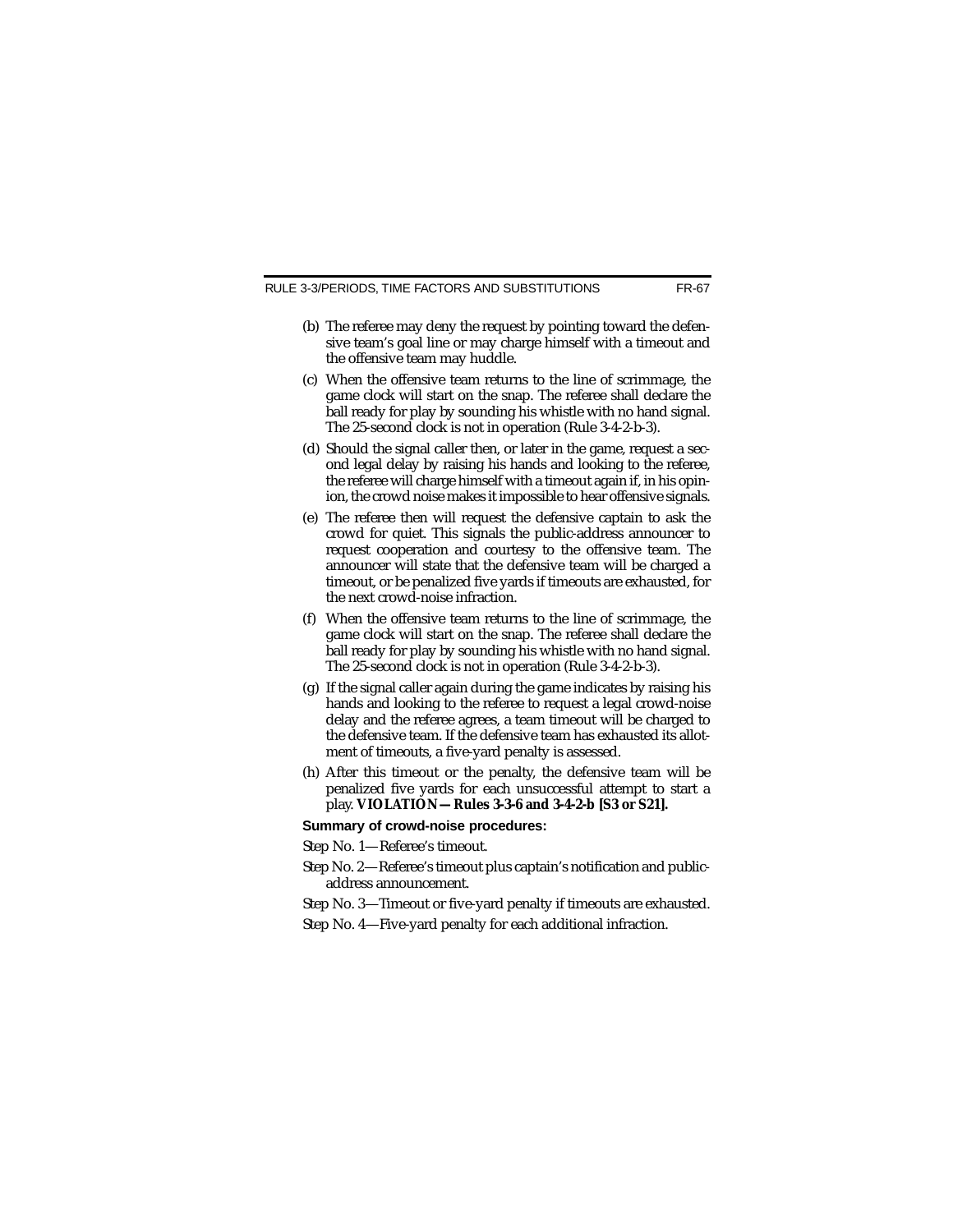#### **Charged Team Timeouts**

ARTICLE 4. When timeouts are not exhausted, an official shall allow a charged team timeout when requested by any player or head coach when the ball is dead (A.R. 3-3-4-I and II).

- a. Each team is entitled to three charged team timeouts during each half.
- b. After the ball is declared dead and before the snap, a legal substitute may request a timeout if he is between the nine-yard marks (A.R. 3-3-4-III and IV).
- c. A player who participated during the previous down may request a timeout between the time the ball is declared dead and the snap without being between the nine-yard marks (A.R. 3-3-4-I and II).
- d. A head coach who is in, or in the vicinity of, his team area or coaching box may request a timeout between the time the ball is declared dead and the next snap.
- e. A player, incoming substitute or head coach may request a head coach's conference with the referee, if the coach believes a rule has been enforced improperly. If the rule enforcement is not changed, the coach's team will be charged a timeout, or a delay penalty if all timeouts have been used.
	- 1. Only the referee may stop the clock for a head coach's conference.
	- 2. A request for a head coach's conference must be made before the ball is snapped or free-kicked for the next play and before the end of the second or fourth period (Rules 5-2-10 and 11-1-1).
	- 3. After a head coach's conference, the full team timeout is granted if charged by the referee.

#### **Injury Timeout**

ARTICLE 5. a. In the event of an injured player(s):

- 1. The referee may charge himself a timeout provided the player(s) for whom the timeout is taken is removed from the game for at least one down.
- 2. The player(s) may remain in the game if his team is charged a timeout in the interval between downs or the period ends.
- 3. After a team's charged timeouts have been exhausted, the injured player(s) must leave for one down.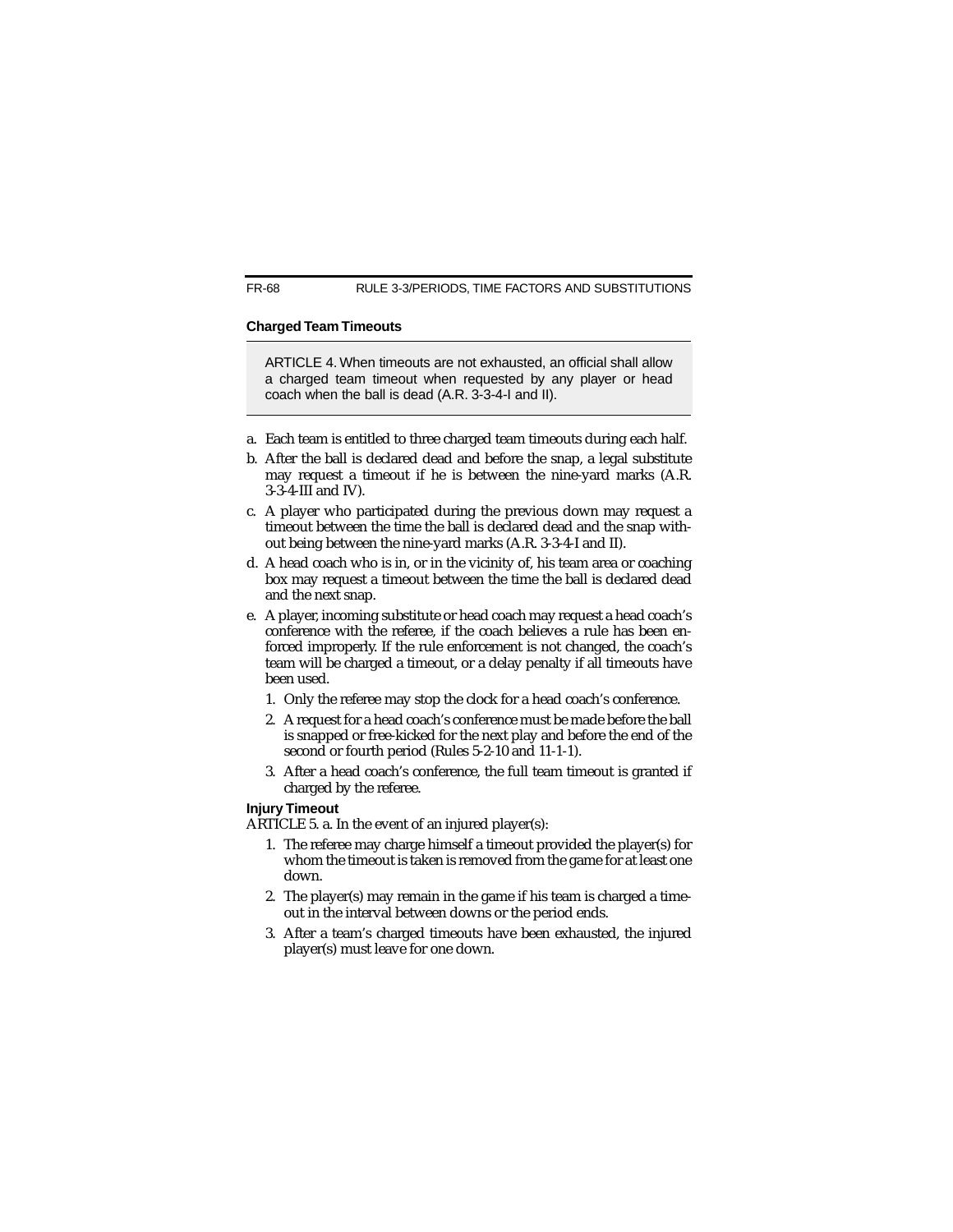RULE 3-3/PERIODS, TIME FACTORS AND SUBSTITUTIONS

- 4. Whenever a participant suffers a laceration or wound where oozing or bleeding occurs, the player or game official shall go to the team area and be given appropriate medical treatment. He may not return to the game without approval of medical personnel (A.R. 3-3-5-I-VII).
- b. Any official may stop the clock for an injured player(s). When in question, the clock shall be stopped for an injured player.
- c. To curtail a possible time-gaining advantage by feigning injuries, attention is directed to the strongly worded statement (page FR-14) in The Football Code concerning the feigning of any injury.
- d. An injury timeout may follow a charged team timeout.
- e. The referee may charge himself with a timeout for an injured official.

#### **Violation Timeouts**

ARTICLE 6. For noncompliance with Rules 1-4-4, 1-4-5 or 9-2-2-d during a down, or noncompliance with Rules 1-4-5-r, 1-4-6-b, 3-3-3-f-4-(g) or 3-3-4-e while the ball is dead, a timeout shall be charged to a team at the succeeding spot (Rule 3-4-2-b).

#### **Length of Timeouts**

- ARTICLE 7. a. A charged team timeout requested by any player or head coach shall not exceed one minute, 30 seconds (*Exception:* Rule 3-3-4-e-3). Any charged team timeout shall be 30 seconds in duration upon a visual signal of the hands touching the shoulders, made by the head coach of the team requesting the timeout. The signal must be made promptly after the timeout is requested. Other timeouts shall be no longer than the referee deems necessary to fulfill the purpose for which they are declared, including a radio or TV timeout, but any timeout may be extended by the referee for the benefit of an injured player (Refer to Appendix A [page FR-140] for the guidelines for game officials to use during a serious on-field player injury).
- b. If the team charged with a one-minute, 30-second team timeout wishes to resume play before the expiration of one minute and its opponent indicates readiness, the referee will declare the ball ready for play.
- c. The length of a referee's timeouts depends on the circumstances of each timeout.
- d. The field captain must exercise his penalty option before he or a teammate consults with his coach on a sideline during a timeout.
- e. The intermission after a safety, try or successful field goal shall be no more than one minute. It may be extended for radio or television.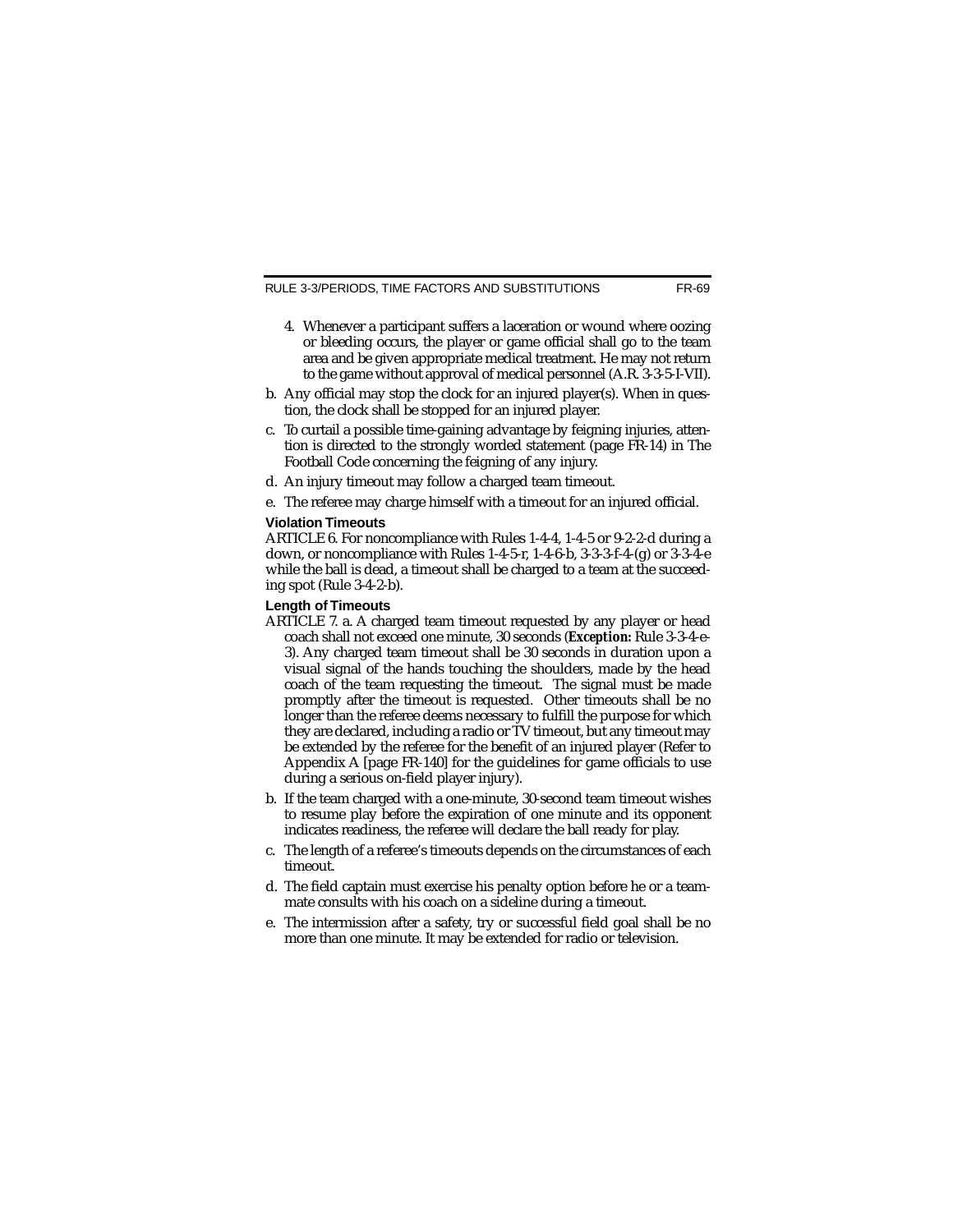#### **Referee's Notification**

ARTICLE 8. The referee shall notify both teams 30 seconds before a charged team timeout expires and five seconds later shall declare the ball ready for play.

- a. When a third timeout is charged to a team in either half, the referee shall notify the field captain and head coach of that team.
- b. Unless a visual game clock is the official timepiece, the referee also shall inform each field captain and head coach when approximately two minutes of playing time remain in each half. He may order the clock stopped for that purpose.
	- 1. The 25-second count is not interrupted.
	- 2. The clock starts on the snap after the two-minute notification.
- c. If a visual game clock is not the official timing device during the last two minutes of each half, the referee or his representative shall notify each captain and head coach of the time remaining each time the clock is stopped by rule. Also, a representative may leave the team area along the limit line to relay timing information under these conditions.

# **SECTION 4. Delays**

#### **Delaying the Start of a Half**

ARTICLE 1. a. Each team shall have its players on the field for the opening play at the scheduled time for the beginning of each half. When both teams refuse to enter the field first for the start of either half, the home team must be the first to enter.

#### **PENALTY—15 yards from the succeeding spot [S7 and S21].**

b. The home management is responsible for clearing the field of play and end zones at the beginning of each half so the periods may start at the scheduled time. Bands, speeches, presentations, homecoming and similar activities are under the jurisdiction of home management, and a prompt start of each half is mandatory.

#### **PENALTY—10 yards from the succeeding spot [S7 and S21].**

*Exception:* The referee may waive the penalty for circumstances beyond the control of the home management.

#### **Illegal Delay of the Game**

ARTICLE 2. a. The ball shall be declared ready for play consistently throughout the game by the referee when the officials are in position. Consuming more than 25 seconds to put the ball in play after it is declared ready for play is an illegal delay.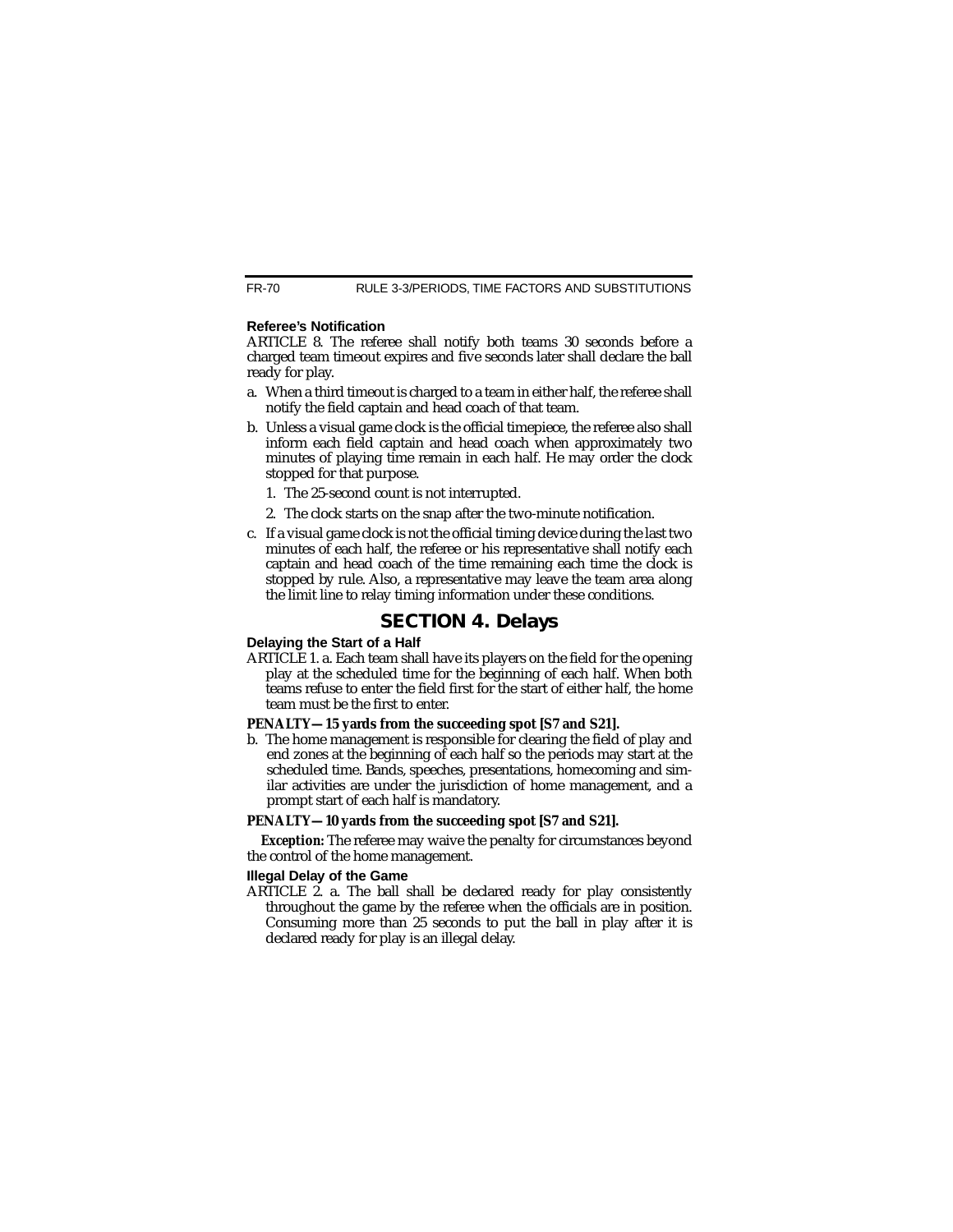- b. Illegal delay also includes:
	- 1. Deliberately advancing the ball after it is dead.
	- 2. When a team has expended its three timeouts and commits a Rule 1-4-4, 1-4-5, 1-4-6-b, 3-3-3-f-4-(g), 3-3-4-e or 9-2-2-d infraction.
	- 3. When a team is not ready to play after an intermission between periods (other than the half), after a score, after a radio/television/team timeout or any time the referee orders the ball put in play (A.R. 3-4-2-I).
	- 4. Defensive verbal tactics that disconcert offensive signals (Rule 7-1-5 a-3).
	- 5. Defensive actions designed to cause a false start (Rule 7-1-5-a-4).

#### **PENALTY—Five yards from the succeeding spot [S7 and S21].**

#### **Unfair Game-Clock Tactics**

ARTICLE 3. The referee shall order the game clock started or stopped whenever either team conserves or consumes playing time by tactics obviously unfair. This includes starting the clock on the snap if the foul is by the team ahead in the score. The clock will start on the ready-for-play signal after an illegal forward or backward pass that conserves time for Team A(A.R. 3-4-3-I-IV).

## **SECTION 5. Substitutions**

#### **Substitution Procedures**

ARTICLE 1. Any number of legal substitutes for either team may enter the game between periods, after a score or try, or during the interval between downs only for the purpose of replacing a player(s) or filling a player vacancy(ies).

#### **Legal Substitutions**

ARTICLE 2. A legal substitute may replace a player or fill a player vacancy provided none of the following restrictions is violated:

- a. No incoming substitute shall enter the field of play or an end zone while the ball is in play (live-ball foul) [S22].
- b. No player, in excess of 11, shall leave the field of play or an end zone while the ball is in play (A.R. 3-5-2-I) (live-ball foul) [S22].
- c. An incoming legal substitute must enter the field of play directly from his team area, and a substitute, player or replaced player leaving must depart at the sideline nearest his team area and proceed to his team area. A player who is replaced must immediately leave the field of play, including the end zones. A departing player who leaves the huddle or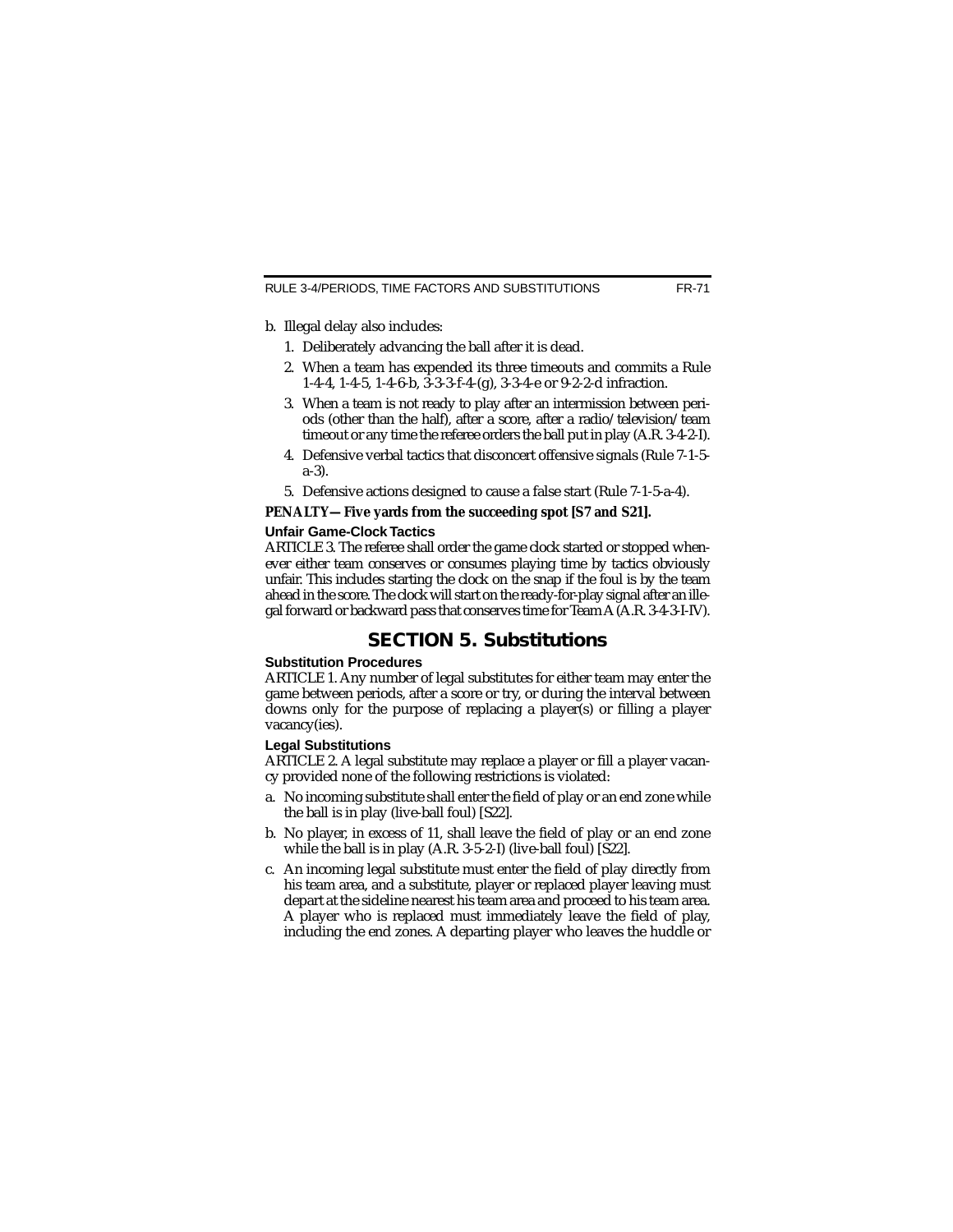his position within three seconds, after a substitute becomes a player, is considered to have left immediately. Team A may not break its huddle with 12 or more players (A.R. 3-5-2-II-VIII, A.R. 9-1-4-VI-VIII and A.R. 9-2-2-IV) (dead-ball foul) [S7 and S22].

- d. Substitutes who become players must remain in the game for one play and replaced players must remain out of the game for one play, except during the interval between periods, after a score, or when a timeout is charged to a team or to the referee with the exception of a live-ball out of bounds or an incomplete forward pass (A.R. 3-5-2-VI) (live-ball foul) [S22].
- **PENALTY—If the ball is dead: Five yards from the succeeding spot [S7 and S22]; otherwise, five yards from the previous spot [S22].**
	- e. While in the process of substitution or simulated substitution, Team A is prohibited from rushing quickly to the line of scrimmage with the obvious attempt of creating a defensive disadvantage. If the ball has been declared ready for play, the game officials will not permit the ball to be snapped until Team B has placed substitutes in position and replaced players have left the field of play. Team B must react promptly with its substitutes.
	- **PENALTY—Dead-ball foul. Delay of game on Team B for not completing its substitutions promptly, or delay of game on Team A for causing the 25-second clock to expire. Five yards from the previous spot [S7 and S21]. The referee will then notify the head coach that any further use of this tactic will result in an unsportsmanlike conduct foul.**
	- **PENALTY—Dead-ball foul. An official will sound his whistle immediately. 15 yards from the succeeding spot [S7 and S27].**

FR-72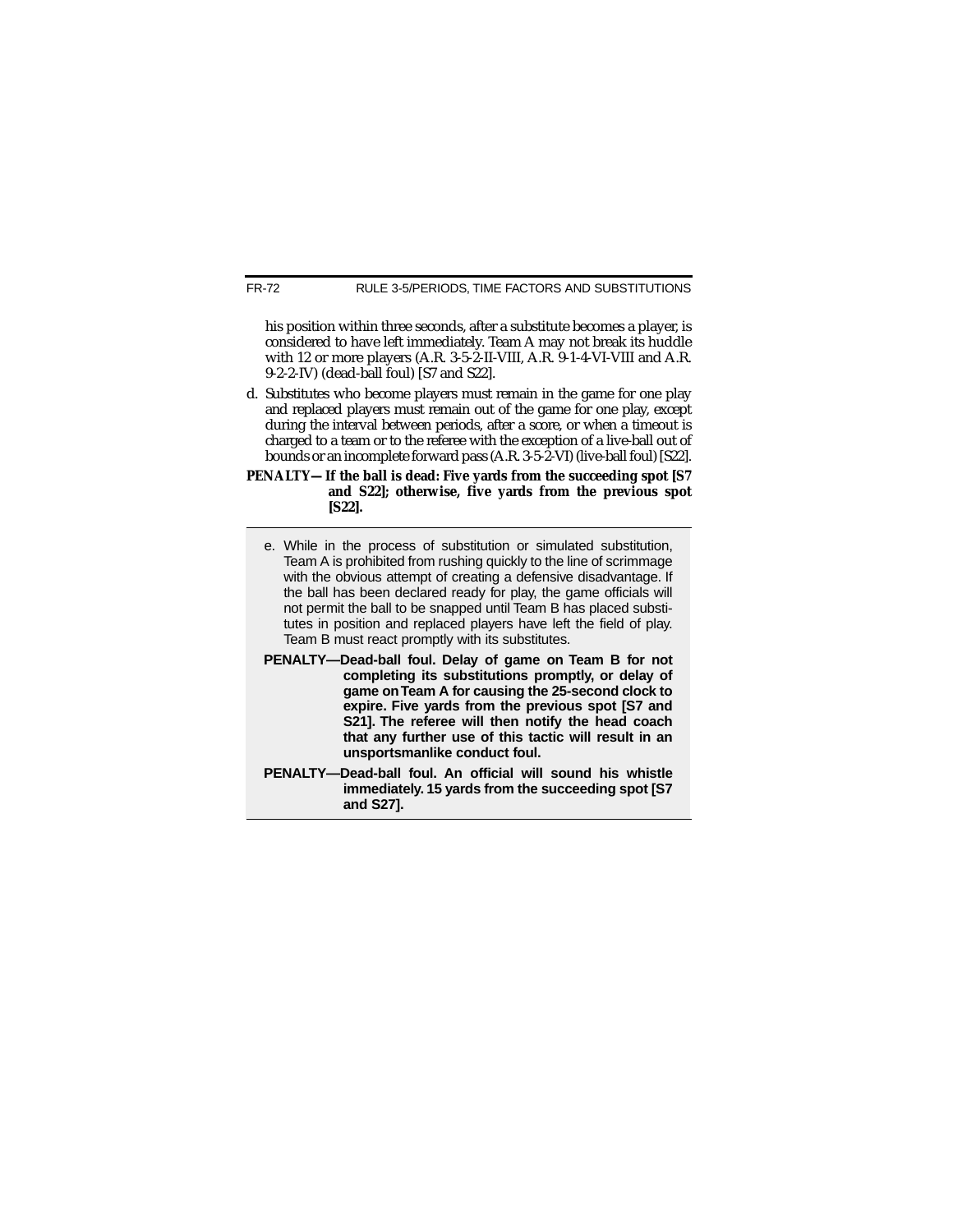## **RULE 4**

## **Ball in Play, Dead Ball, Out of Bounds**

## **SECTION 1. Ball in Play—Dead Ball**

#### **Dead Ball Becomes Alive**

ARTICLE 1. After a dead ball has been declared ready for play, it becomes a live ball when it is legally snapped or legally free-kicked. A ball snapped or free-kicked before the ready for play remains dead (A.R. 2-15-4-I, A.R. 3- 2-6-I, A.R. 4-1-4-I and II, A.R. 7-1-3-VI, and A.R. 7-1-5-I and II).

#### **Live Ball Becomes Dead**

- ARTICLE 2. a. A live ball becomes a dead ball as provided in the rules or when an official sounds his whistle (even though inadvertently) or otherwise signals the ball dead (A.R. 4-2-1-II and A.R. 4-2-4-I).
- b. If an official sounds his whistle inadvertently or otherwise signals the ball dead during a down (Rules 4-1-3-k and m):
	- 1. When the ball is in player possession, then the team in possession may elect to put the ball in play where declared dead or replay the down.
	- 2. When the ball is loose from a fumble, backward pass or illegal pass, then the team in possession may elect to put the ball in play where possession was lost or replay the down.
	- 3. During a legal forward pass or a free or scrimmage kick, then the ball is returned to the previous spot and the down replayed.
	- 4. After Team B gains possession on the try or during an extra period, then the try is over or the extra-period series is ended.
- c. If a foul occurs during any of the above downs, the penalty shall be administered as in any other play situation if not in conflict with other rules (A.R. 4-1-2-I and II).

#### **Ball Declared Dead**

ARTICLE 3. A live ball becomes dead and an official shall sound his whistle or declare it dead: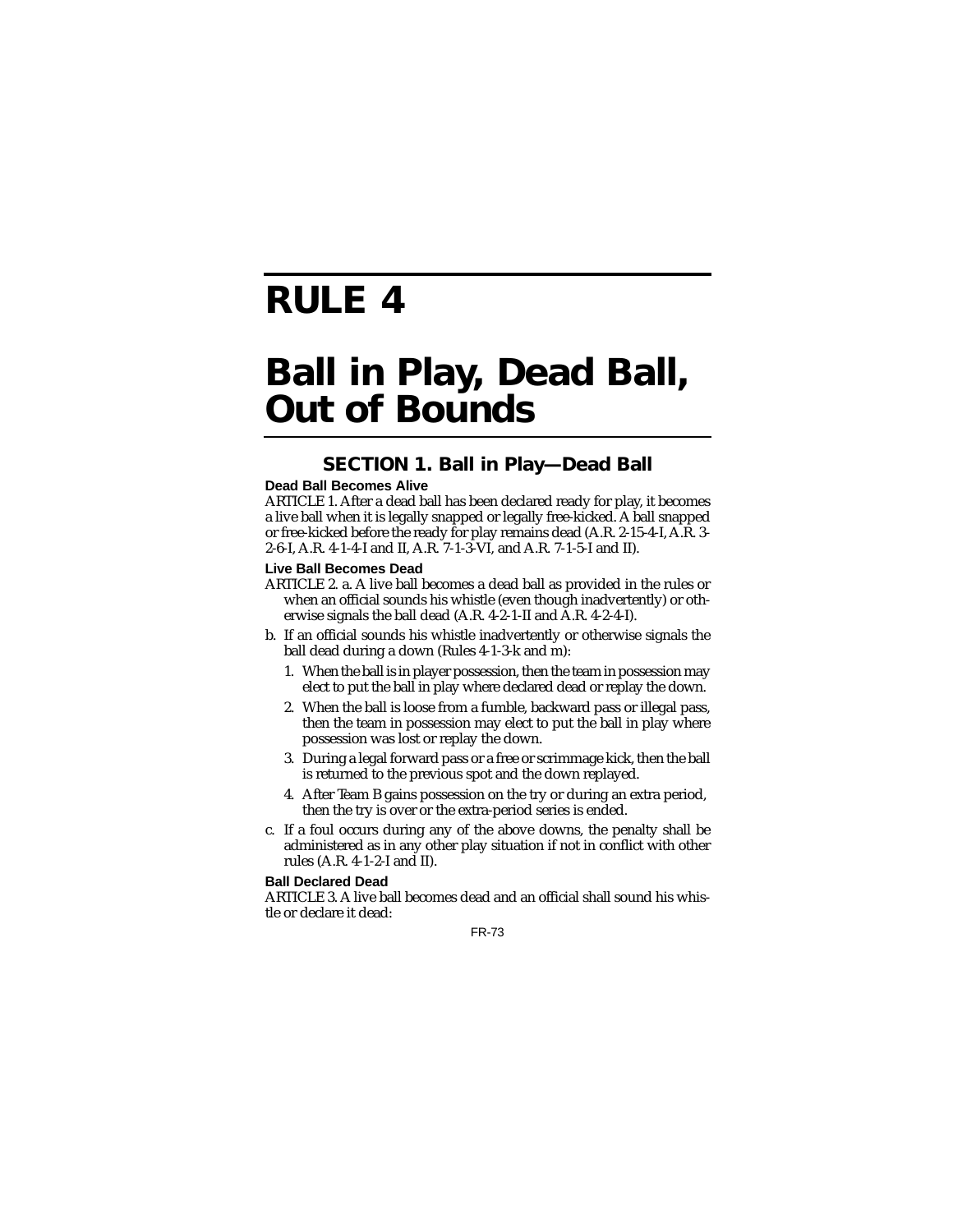RULE 4-1/BALL IN PLAY, DEAD BALL, OUT OF BOUNDS

- a. When it goes out of bounds other than a kick that scores a field goal after touching the uprights or crossbar, when a runner is out of bounds, or when a runner is so held that his forward progress is stopped. When in question, the ball is dead (A.R. 4-2-1-II).
- b. When any part of the runner's body, except his hand or foot, touches the ground or when the runner is tackled or otherwise falls and loses possession of the ball as he contacts the ground with any part of his body. except his hand or foot. (*Exception:* The ball remains alive when an offensive player has simulated a kick or is in position to kick the ball held for a place kick by a teammate. The ball may be kicked, passed or advanced by rule) (A.R. 4-1-3-I).
- c. When a touchdown, touchback, safety, field goal or successful try occurs; when Team A completes an illegal forward pass in Team B's end zone; when Team A completes a forward pass to an ineligible player in Team B's end zone; or when an unsuccessful field goal attempt that has crossed the neutral zone and is then untouched by Team B, lands in Team B's end zone or out of bounds (A.R. 6-3-9-I).
- d. When, during a try, a dead-ball rule applies.
- e. When a player of the kicking team catches or recovers any free kick or a scrimmage kick that has crossed the neutral zone (A.R. 4-1-3-II).
- f. When a free kick, scrimmage kick or any other loose ball comes to rest and no player attempts to secure it.
- g. When a free kick or scrimmage kick (beyond the neutral zone) is caught or recovered by any player after a valid or invalid fair-catch signal; or when an invalid fair-catch signal is made after a catch or recovery by Team B (Rules 2-7-1, 2-7-2 and 2-7-3).
- h. When a return kick or scrimmage kick beyond the neutral zone is made.
- i. When a forward pass strikes the ground.
- j. When, on fourth down before a change of team possession, a Team A fumble is caught or recovered by a Team A player other than the fumbler (Rules 7-2-2-a and b).
- k. When a live ball not in player possession touches anything inbounds other than a player, a player's equipment, an official, an official's equipment or the ground (inadvertent-whistle provisions apply).
- l. When a simultaneous catch or recovery of a live ball occurs.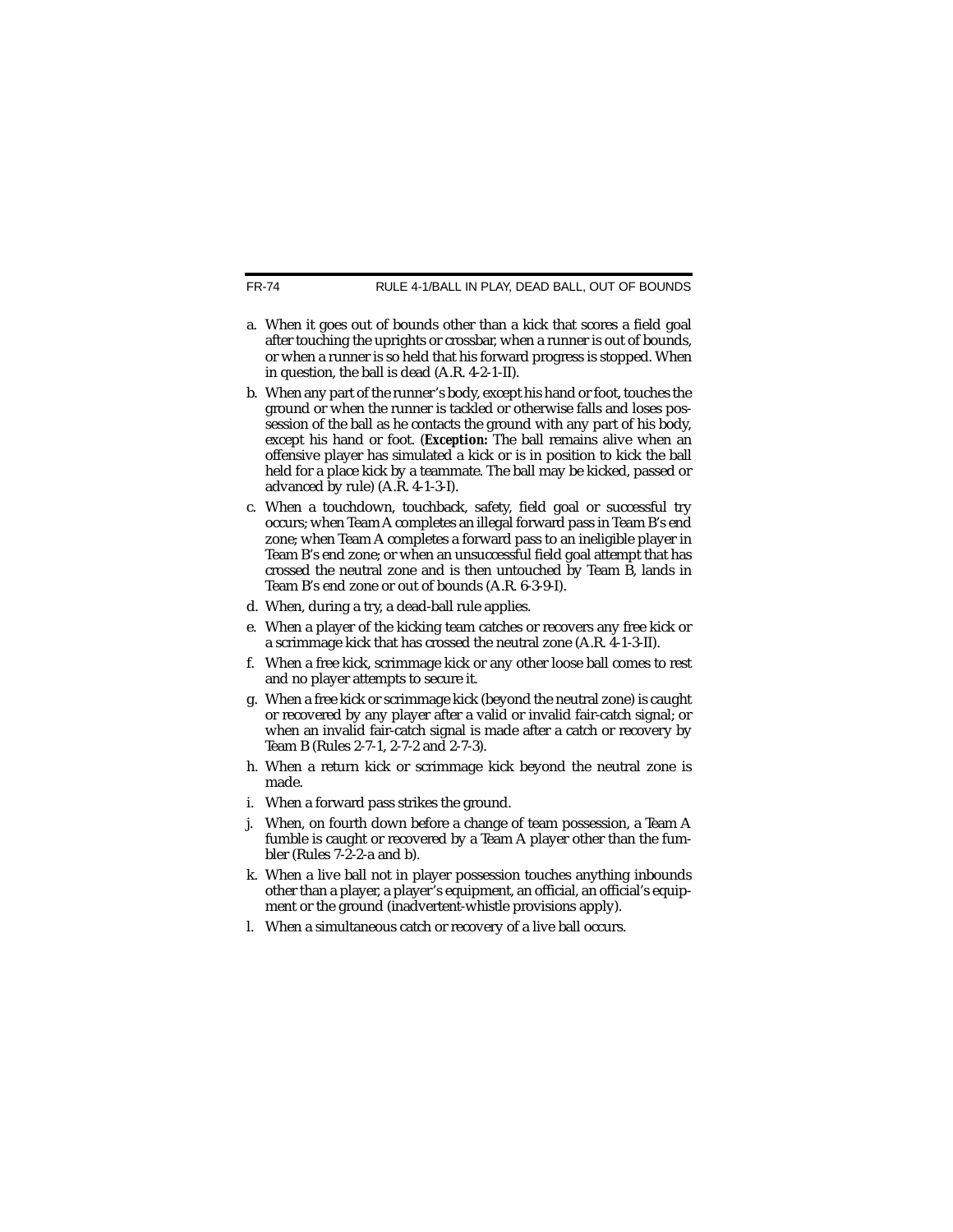- m. When the ball becomes illegal while in play (inadvertent-whistle provisions apply).
- n. When the ball is in possession of an official.
- o. When a runner simulates placing his knee on the ground.
- p. When an airborne pass receiver from either team is so held and subsequently carried that he is prevented from immediately returning to the ground (A.R. 7-3-6-IV).
- q. When a runner's helmet comes completely off. The ball belongs to the runner's team at that spot.

#### **Ball Ready for Play**

ARTICLE 4. No player shall put the ball in play until it is declared ready for play  $(A.R. 4-1-4-1$  and II).

#### **PENALTY—Dead-ball foul. Five yards from the succeeding spot [S7 and S21].**

#### **25-Second Count**

ARTICLE 5. The ball shall be put in play within 25 seconds after it is declared ready for play, unless, during that interval, play is suspended. If play is suspended, the 25-second count will start again (*Exception:* Unfair crowd-noise situations).

#### **PENALTY—Dead-ball foul. Five yards from the succeeding spot [S7 and S21].**

## **SECTION 2. Out of Bounds**

#### **Player Out of Bounds**

- ARTICLE 1. a. A player or an airborne player is out of bounds when any part of his person touches anything, other than another player or game official, on or outside a boundary line (A.R. 4-2-1-I and II).
- b. A player or an airborne player who touches a pylon is out of bounds.

#### **Held Ball Out of Bounds**

ARTICLE 2. A ball in player possession is out of bounds when either the ball or any part of the runner touches the ground or anything else that is on or outside a boundary line except another player or game official.

#### **Ball Out of Bounds**

ARTICLE 3. a. A ball not in player possession, other than a kick that scores a field goal, is out of bounds when it touches the ground, a player, a game official or anything else that is on or outside a boundary line.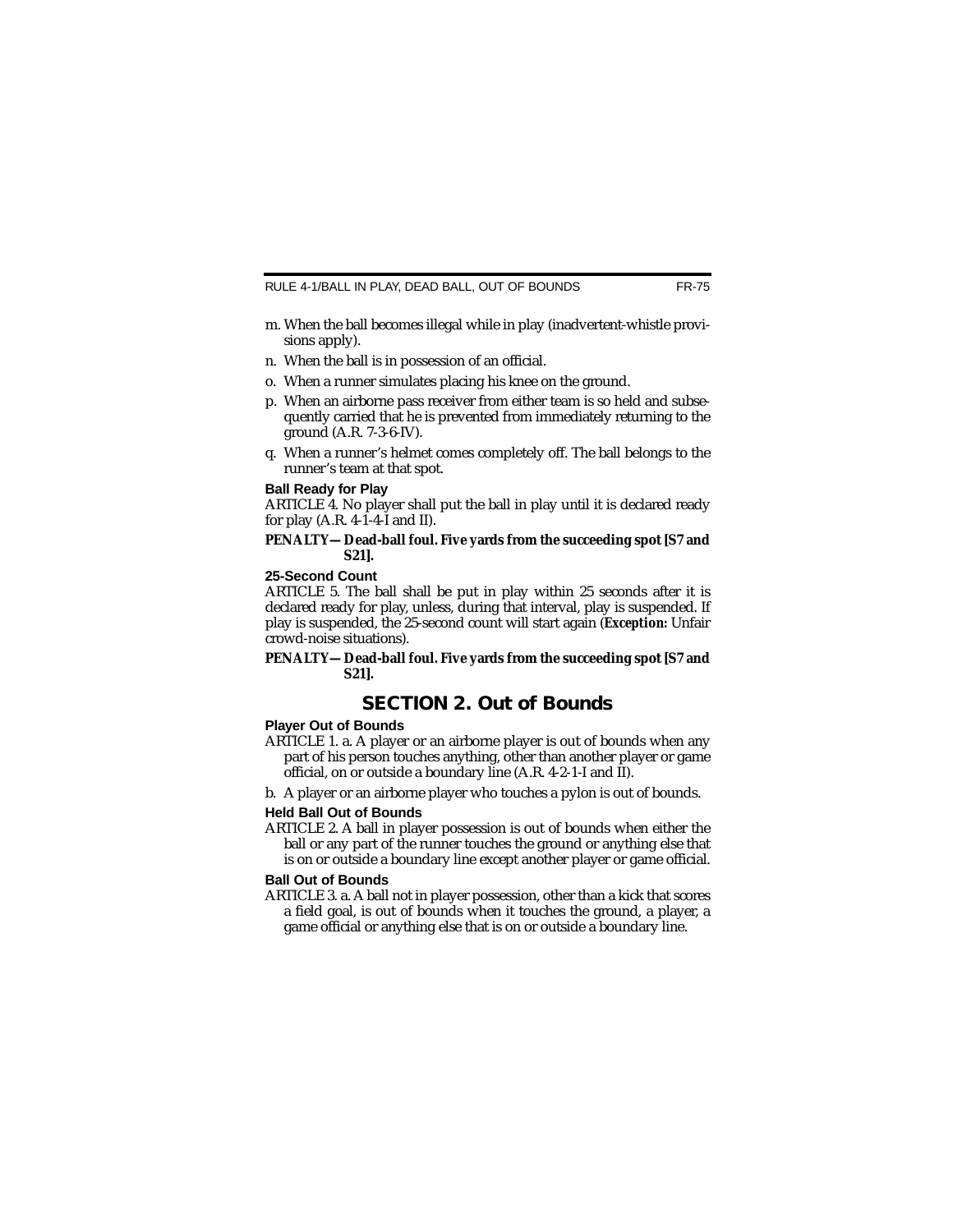- b. A ball that touches a pylon is out of bounds behind the goal line.
- c. If a live ball not in player possession crosses a boundary line and then is declared out of bounds, it is out of bounds at the crossing point.

#### **Out of Bounds at Forward Point**

- ARTICLE 4. a. If a live ball is declared out of bounds and the ball does not cross a boundary line, it is out of bounds at the ball's most forward point when it was declared dead (A.R. 4-2-4-I).
- b. A touchdown may be scored if the ball is inbounds and has broken the plane of the goal line before or simultaneous to the runner going out of bounds.
- c. A receiver who is in the opponent's end zone and contacting the ground is credited with a completion if he reaches over the sideline or end line and catches a legal pass.
- d. The most forward point of the ball when declared out of bounds between the end lines is the point of forward progress (A.R. 8-2-1-II and A.R. 8-5-1-X).
- e. When a runner dives or jumps toward the sideline and is airborne as he crosses the sideline, forward progress is determined by the position of the ball as it crosses the sideline (A.R. 8-2-1-III and IV).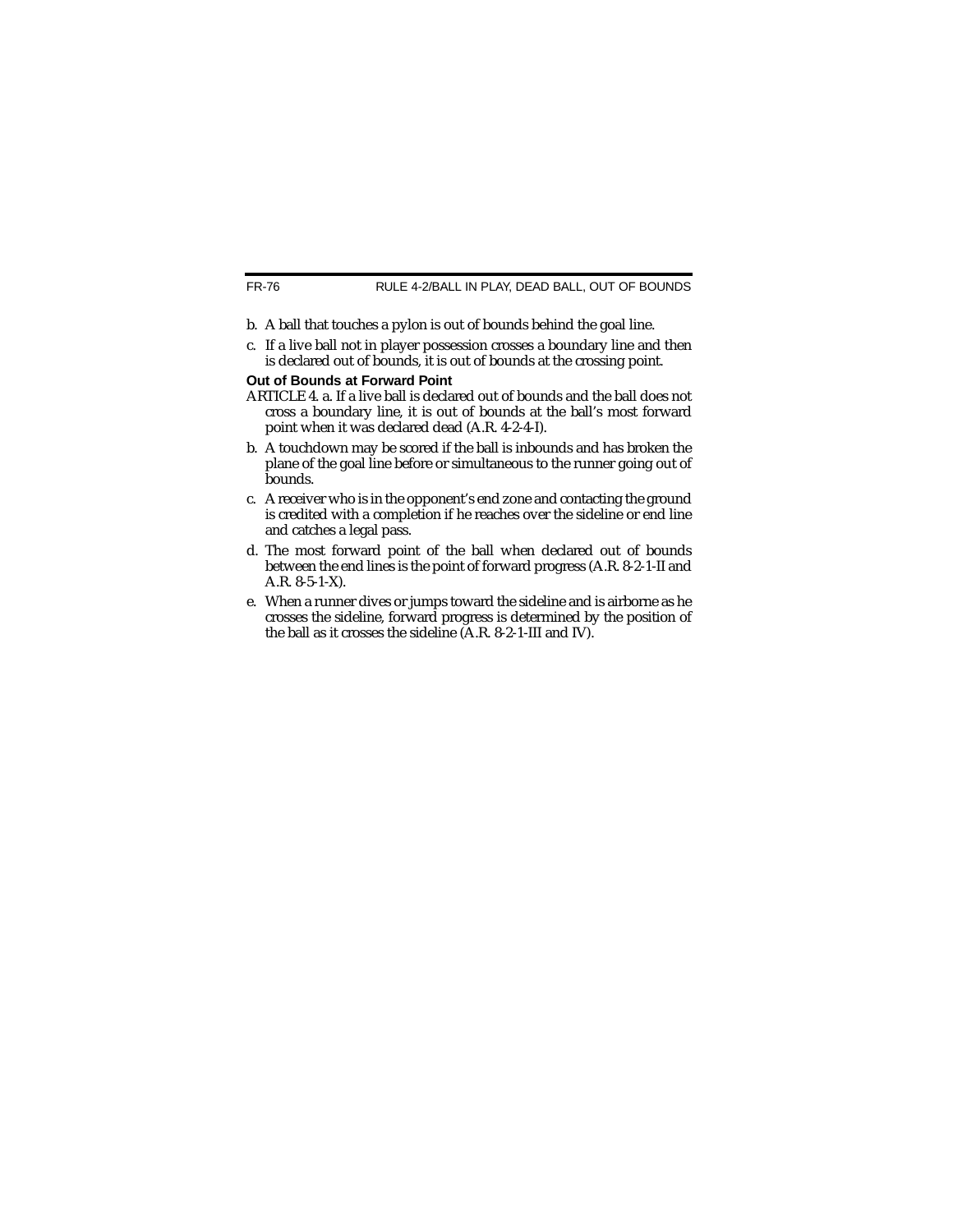## **RULE 5**

## **Series of Downs, Line to Gain**

### **SECTION 1. A Series: Started, Broken, Renewed**

#### **When to Award Series**

- ARTICLE 1. a. A series of four consecutive scrimmage downs shall be awarded to the team that is next to put the ball in play by a snap after a free kick, touchback, fair catch or change in team possession.
- b. A new series shall be awarded to Team A if it is in legal possession of the ball on or beyond its line to gain when the ball is declared dead.
- c. A new series shall be awarded to Team B if, after fourth down, Team A has failed to earn a first down (A.R. 5-1-1-I and A.R. 10-1-5-III).
- d. A new series shall be awarded to Team B if Team A's scrimmage kick goes out of bounds or comes to rest and no player attempts to secure it (*Exception:* Rule 8-5-1-a) (A.R. 8-5-1-II).
- e. A new series shall be awarded to the team in legal possession:
	- 1. If a change of team possession occurs during the down.
	- 2. If a player of Team B first touches a scrimmage kick that has crossed the neutral zone (*Exception:* When the down is replayed).
	- 3. If an accepted penalty awards the ball to the offended team.
	- 4. If an accepted penalty mandates a first down.
- f. A new series shall be awarded to Team B whenever Team B, after a scrimmage kick, elects to take the ball at a spot of illegal touching (*Exception:* When the down is replayed) (Rules 6-3-2-a and b).

#### **Line to Gain**

ARTICLE 2. The line to gain for a series shall be established 10 yards in advance of the most forward point of the ball; but if this line is in the opponent's end zone, the goal line becomes the line to gain.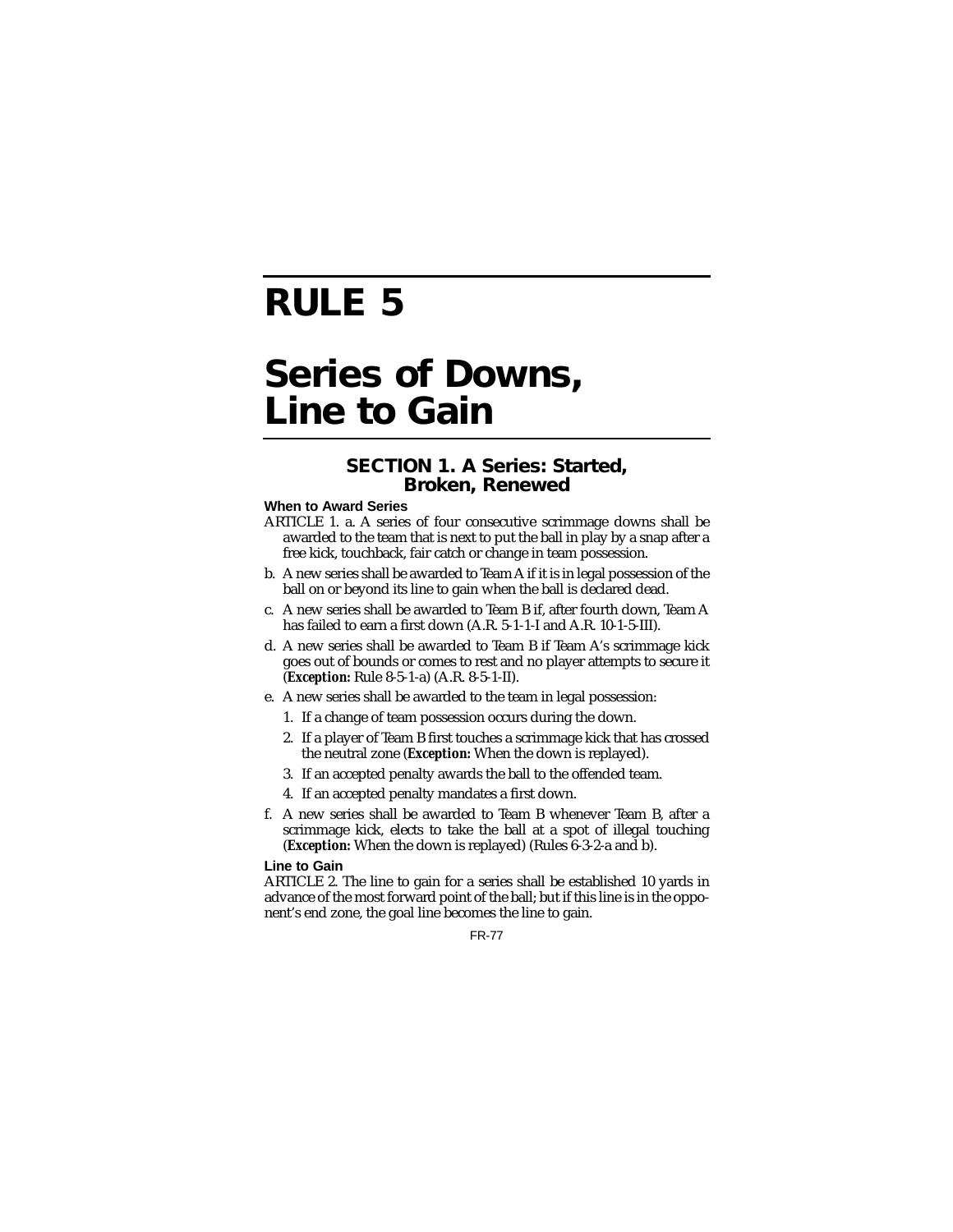#### **Forward Progress**

- ARTICLE 3. a. The most forward point of the ball when declared dead between the end lines shall be the determining point in measuring distance gained or lost by either team during any down. The ball always shall be placed with its length axis parallel to the sideline before measuring (A.R. 8-2-1-I-IV) (*Exception:* When an airborne pass receiver of either team completes a catch inbounds after an opponent has driven him backward and the ball is declared dead at the spot of the catch, the forward progress is where the player received the ball) (Rule 4-1-3-p) (A.R. 5-1-3-I, III, IV and VI, and A.R. 7-3-6-VI).
- b. Questionable distance for a first down should be measured without request. Unnecessary measurements to determine first downs shall not be granted.
- c. No request for a measurement shall be granted after the ball is declared ready for play.

#### **Continuity of Downs Broken**

ARTICLE 4. The continuity of a series of scrimmage downs is broken when:

- a. Team possession of the ball changes during a down.
- b. A player of Team B first touches a scrimmage kick that has crossed the neutral zone.
- c. A kick goes out of bounds.
- d. A kick comes to rest and no player attempts to secure it.
- e. At the end of a down, Team A has earned a first down.
- f. After fourth down, Team A has failed to earn a first down (A.R. 8-7-2-VIII and IX and A.R. 10-1-6-II).
- g. An accepted penalty mandates a first down.
- h. There is a score.
- i. A touchback is awarded to either team.
- j. The second period ends.
- k. The fourth period ends.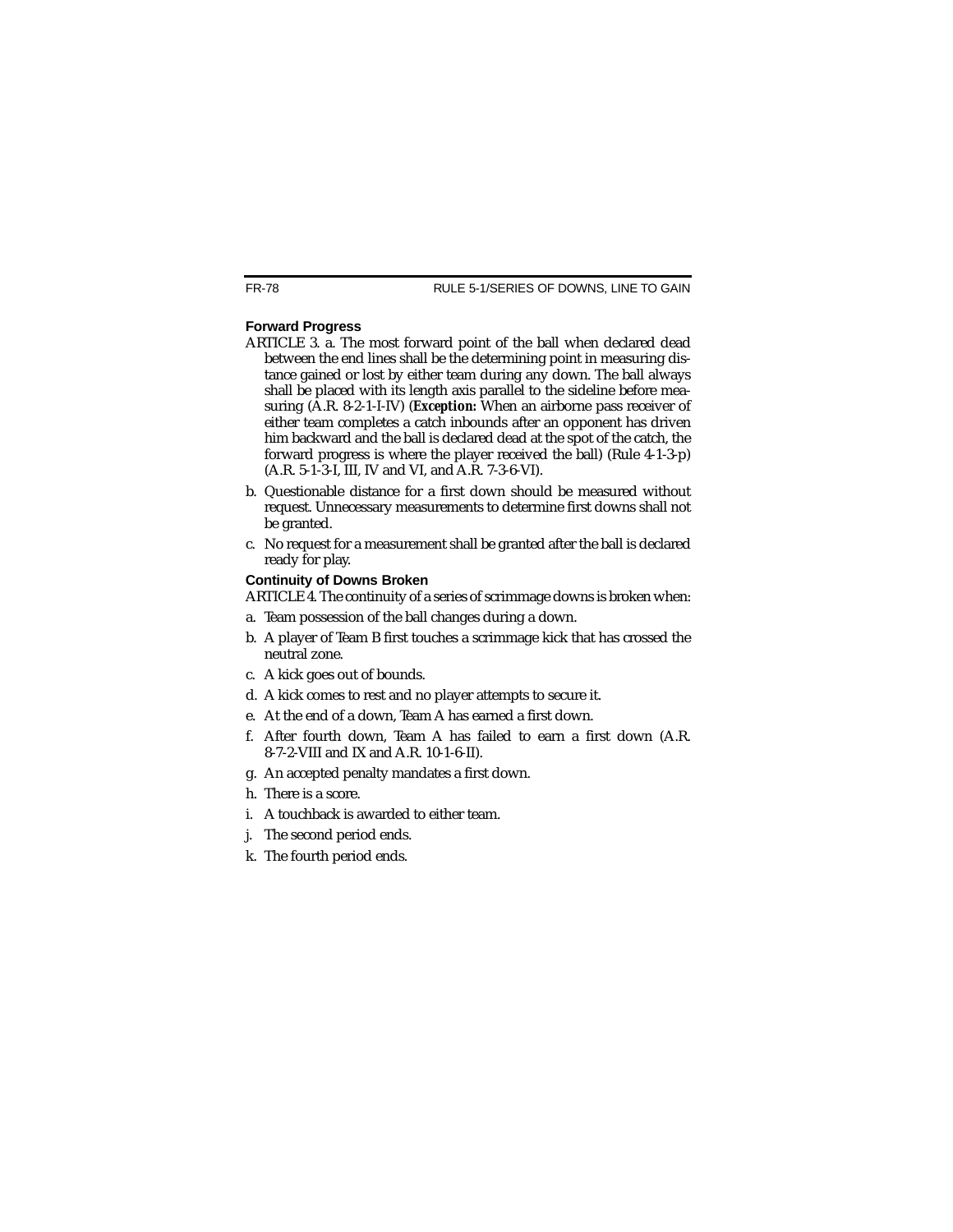### **SECTION 2. Down and Possession After a Penalty**

#### **Foul During Free Kick Down**

ARTICLE 1. When a scrimmage follows the penalty for a foul committed during a free kick down, the down and distance established by that penalty shall be first down with a new line to gain.

#### **Penalty Resulting in First Down**

ARTICLE 2. It is a first down with a new line to gain:

- a. After a penalty that leaves the ball in possession of Team A beyond its line to gain.
- b. When a penalty mandates a first down (A.R. 5-2-2-I).

#### **Foul Before Change of Team Possession**

ARTICLE 3. After a distance penalty between the goal lines incurred during a scrimmage down and before any change of team possession during that down, the ball belongs to Team A and the down shall be repeated, unless the penalty also involves loss of a down, mandates a first down, or leaves the ball on or beyond the line to gain (*Exceptions:* Rules 10-2-2-e Exception 3 and 10-2-2-g).

If the penalty involves loss of a down, the down shall count as one of the four in that series (A.R. 5-2-3-I and II, A.R. 10-1-6-IV, and A.R. 10-2-2-IX).

#### **Foul After Change of Team Possession**

ARTICLE 4. If a distance penalty is accepted for a foul incurred during a down after change of team possession, the ball belongs to the team in possession when the foul occurred. The down and distance established by any distance penalty incurred after change of team possession during that down shall be first down with a new line to gain (*Exception:* Rule 10-2-2 g-1) (A.R. 5-2-4-I).

#### **Penalty Declined**

ARTICLE 5. If a penalty is declined, the number of the next down shall be whatever it would have been if that foul had not occurred.

#### **Foul Between Downs**

ARTICLE 6. After a distance penalty incurred between downs, the number of the next down shall be the same as that established before the foul occurred, unless enforcement for a foul by Team B leaves the ball on or beyond the line to gain or a penalty mandates a first down (Rules 9-1-1 and 9-1-2) (A.R. 5-2-6-I and II and A.R. 10-1-5-I-VI).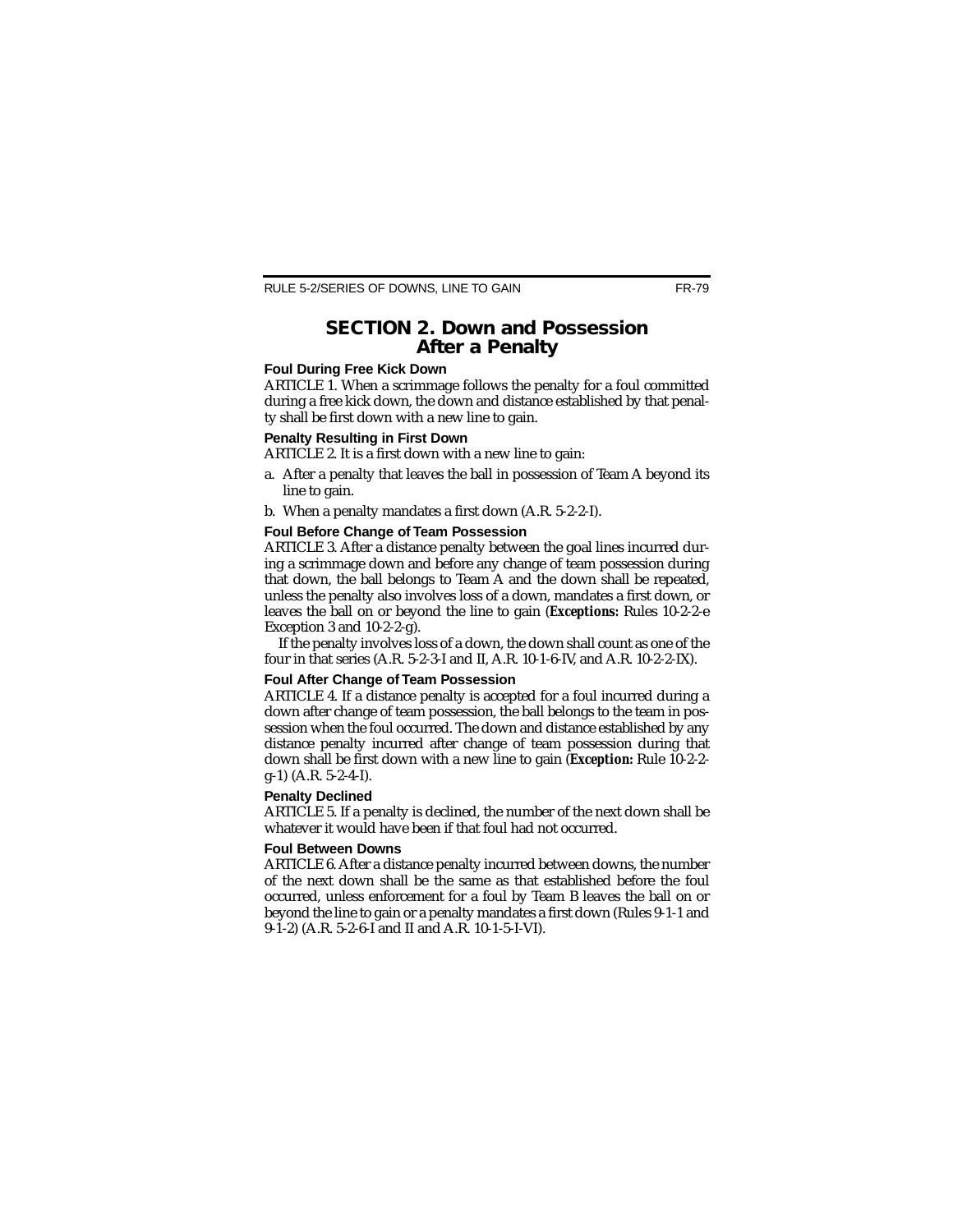#### **Foul Between Series**

ARTICLE 7. The penalty for any dead-ball foul (including live-ball fouls penalized as dead-ball fouls and fouls after a free kick down) incurred after a series ends and before the next ready-for-play signal shall be enforced before the line to gain is established. The penalty for any dead-ball foul incurred after the ready-for-play signal shall be enforced after the line to gain is established (A.R. 5-2-7-I-VI).

#### **Fouls by Both Teams**

ARTICLE 8. If offsetting fouls occur during a down, that down shall be repeated (Rule 10-1-4 Exceptions) (A.R. 10-1-4-II-X).

#### **Fouls During a Loose Ball**

ARTICLE 9. Live-ball fouls not penalized as dead-ball fouls when the ball is loose shall be penalized from the basic or previous spot (*Exception:* Rule 10-2-2-g-1) (Rules 10-2-2-c, d, e and f) (A.R. 10-2-2-IV-IX).

#### **Rule Decisions Final**

ARTICLE 10. No rule decision may be changed after the ball is next legally snapped, legally free-kicked or the second or fourth periods have ended (Rules 3-2-1-a, 3-3-4-e-2 and 11-1-1).

FR-80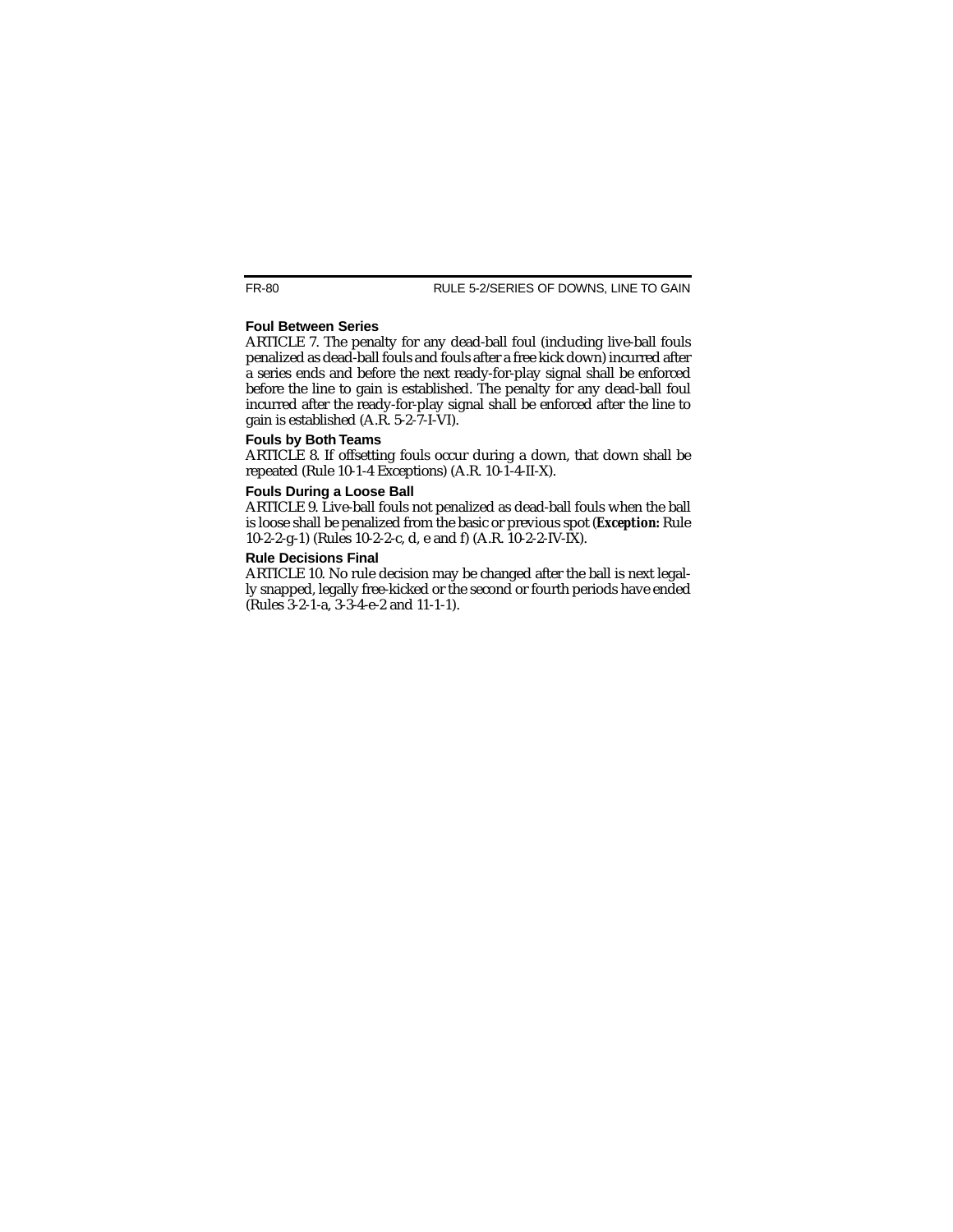## **RULE 6**

## **Kicks**

## **SECTION 1. Free Kicks**

#### **Restraining Lines**

ARTICLE 1. For any free kick formation, the kicking team's restraining line shall be the yard line through the most forward point from which the ball shall be kicked, and the receiving team's restraining line shall be the yard line 10 yards beyond that point. Unless relocated by a penalty, the kicking team's restraining line on a kickoff shall be its 35-yard line, and for a free kick after a safety, its 20-yard line.

#### **Free Kick Formation**

ARTICLE 2. A ball from a free kick formation must be kicked legally and from some point on Team A's restraining line and on or between the inbounds lines. After the ball is ready for play and for any reason it falls from the tee, Team A shall not kick the ball and the official shall sound his whistle immediately. When the ball is kicked (A.R. 6-1-2-I-IV):

a. Each Team A player, except the holder and kicker of a place kick, must be behind the ball (A.R. 6-1-2-V and VI) [S19].

**PENALTY—Live-ball foul. Five yards from the previous spot, five yards from the spot where the dead ball belongs to Team B after Team B's run, or the spot where the ball is placed after a touchback [S19].**

- b. All players of each team must be inbounds [S18 or S19].
- c. At least four Team A players must be on each side of the kicker [S19].
- d. After a safety, when a punt or drop kick is used, the ball may be kicked from behind the kicking team's restraining line. If a yardage penalty for a live-ball foul is enforced from the previous spot, administration is from the 20-yard line, unless the kicking team's restraining line has been relocated by a previous penalty [S19].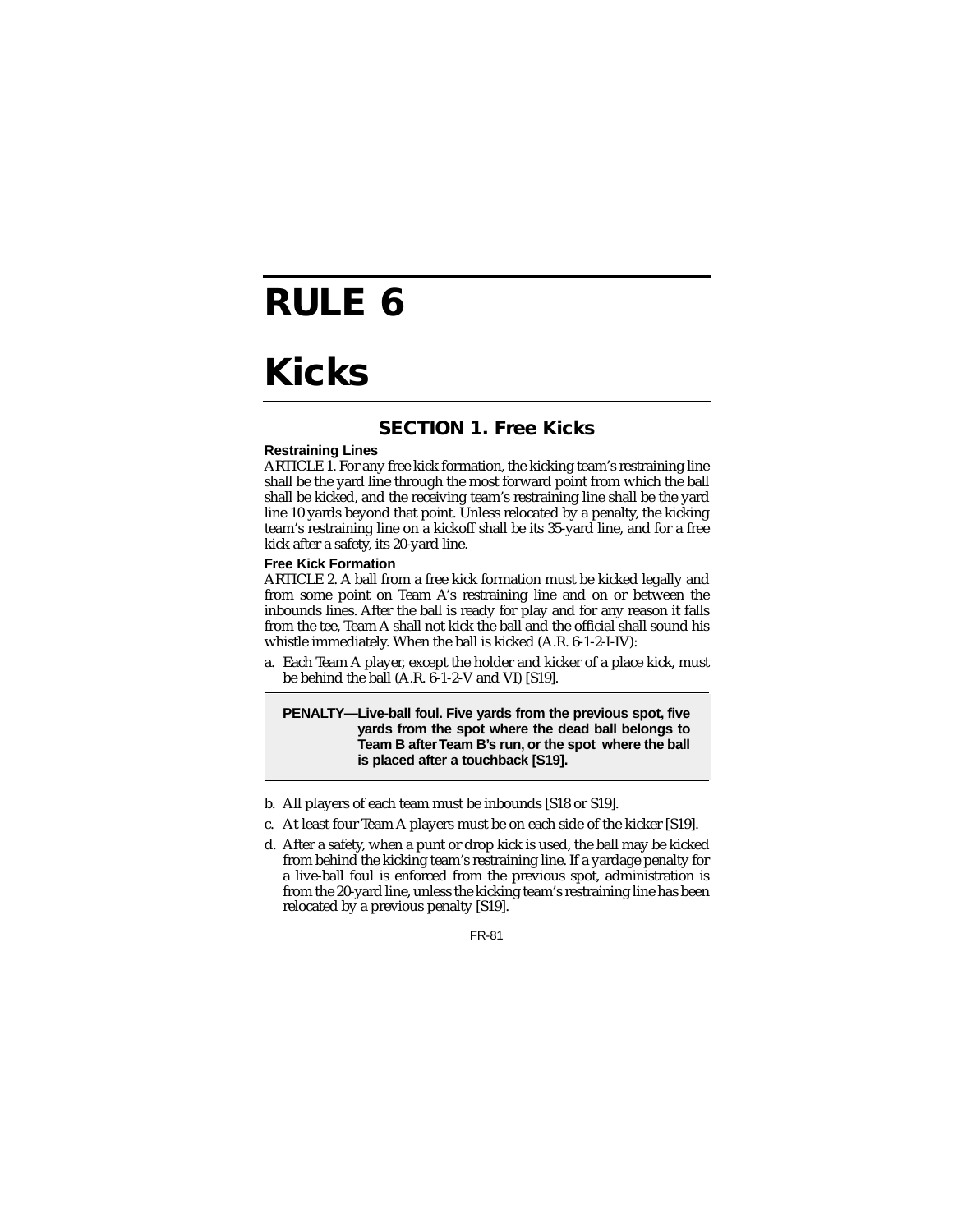- e. All Team B players must be behind their restraining line [S18].
- f. All players of Team A must have been between the nine-yard marks after the ready-for-play signal [S19].
- g. A Team A player who goes out of bounds during a free kick down may not return inbounds during the down (*Exception:* This does not apply to a Team A player who is blocked out of bounds and attempts to return inbounds immediately) [S19].
- h. No Team A player may block an opponent until Team A is eligible to touch a free-kicked ball [S19].

#### **PENALTY—Live-ball foul. Five yards from the previous spot [S18 or S19].**

#### **Free Kick Recovery**

ARTICLE 3. A Team A player may touch a free-kicked ball:

- a. After it touches a Team B player (*Exception:* Rule 6-1-4).
- b. After it breaks the plane of and remains beyond Team B's restraining line (*Exception:* Rule 6-4-1) (A.R. 2-11-2-I).
- c. After it touches any player, the ground, an official or anything beyond Team B's restraining line.

Thereafter, all players of Team A become eligible to touch, recover or catch the kick. Illegal touching of a free kick is a violation that, when the ball becomes dead, gives the receiving team the privilege of taking the ball at the spot of the violation. However, if there are offsetting fouls or if a penalty incurred by either team before the ball becomes dead is enforced, this privilege is canceled (A.R. 6-1-3-I).

#### **Forced Touching Disregarded**

- ARTICLE 4. a. A player blocked by an opponent into a free kick is not, while inbounds, deemed to have touched the kick.
- b. An inbounds player touched by a ball batted by an opponent is not deemed to have touched the ball.

#### **Free Kick at Rest**

ARTICLE 5. If a free kick comes to rest inbounds and no player attempts to secure it, the ball becomes dead and belongs to the receiving team at the dead-ball spot.

#### **Free Kick Caught or Recovered**

ARTICLE 6. a. If a free kick is caught or recovered by a player of the receiving team, the ball continues in play (*Exceptions:* Rules 4-1-3-g, 6-1-7, and 6-5-1 and 2). If caught or recovered by a player of the kicking team, the ball becomes dead (A.R. 4-1-3-II and A.R. 6-1-6-I).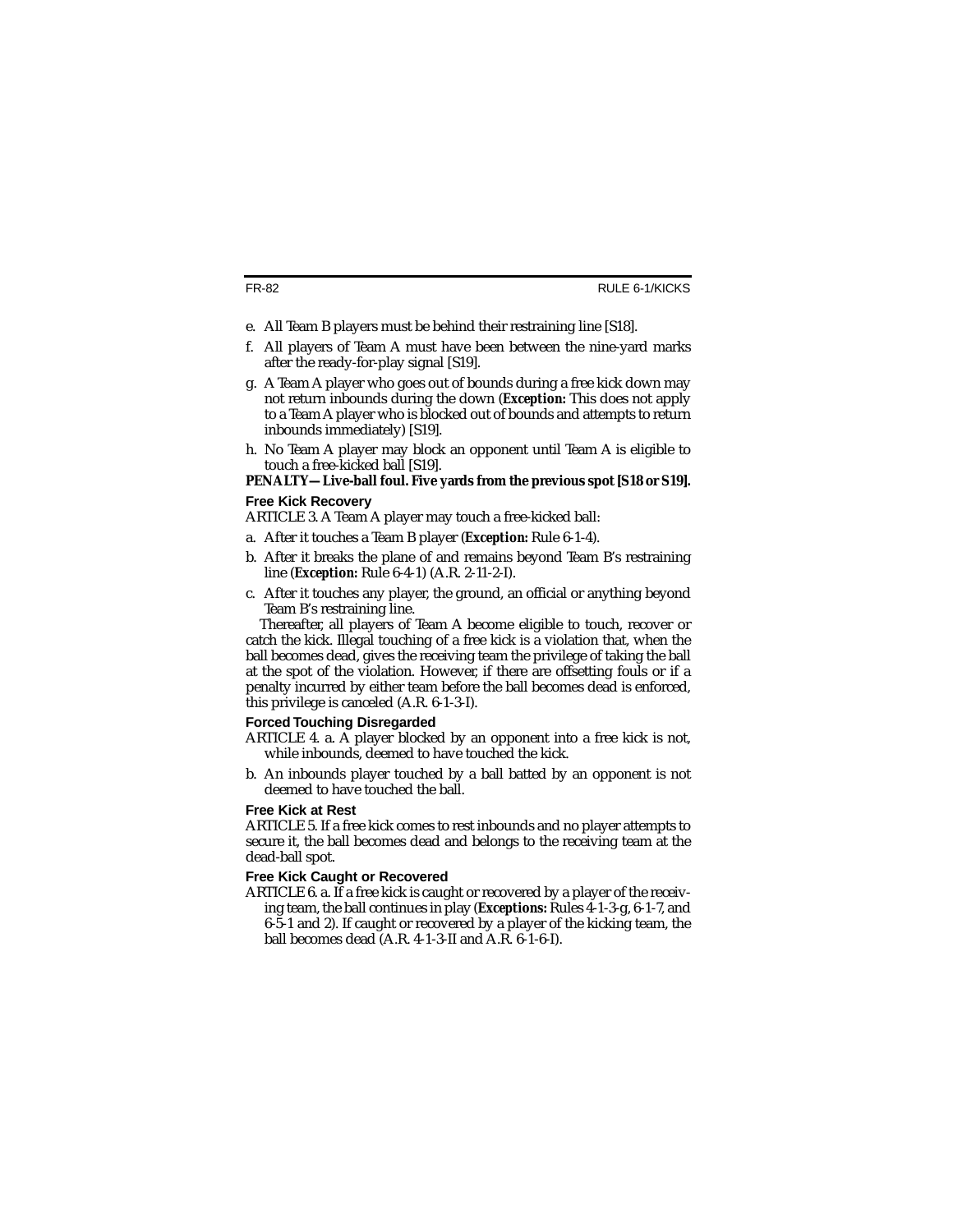b. When opposing players, each eligible to touch the ball, simultaneously recover a rolling kick or catch a free kick, the simultaneous possession makes the ball dead. A kick declared dead in joint possession is awarded to the receiving team.

#### **Touching Ground On or Behind Goal Line**

ARTICLE 7. The ball becomes dead and belongs to the team defending its goal line when a free kick is untouched by Team B before touching the ground on or behind Team B's goal line.

## **SECTION 2. Free Kick Out of Bounds**

#### **Kicking Team**

ARTICLE 1. A free kick out of bounds between the goal lines untouched by an inbounds player of Team B is a foul (A.R. 6-2-1-I-IV).

#### **PENALTY—Live-ball foul. Five yards from the previous spot or the receiving team may put the ball in play 30 yards beyond Team A's restraining line at the inbounds spot [S19].**

#### **Receiving Team**

ARTICLE 2. When a free kick goes out of bounds between the goal lines, the ball belongs to the receiving team at the inbounds spot. When a free kick goes out of bounds behind the goal line, the ball belongs to the team defending that goal line (A.R. 6-2-2-I-IV).

## **SECTION 3. Scrimmage Kicks**

#### **Behind the Neutral Zone**

- ARTICLE 1. a. A scrimmage kick that fails to cross the neutral zone continues in play. All players may catch or recover the ball behind the neutral zone and advance it (A.R. 6-3-1-I-III).
- b. The blocking of a scrimmage kick by an opponent of the kicking team who is no more than three yards beyond the neutral zone is considered to have occurred within or behind that zone (Rule 2-10-5).

#### **Beyond the Neutral Zone**

- ARTICLE 2. a. No inbounds player of the kicking team shall touch a scrimmage kick that has crossed the neutral zone before it touches an opponent. Such illegal touching is a violation that, when the ball becomes dead, gives the receiving team the privilege of taking the ball at the spot of the violation (*Exception:* Rule 6-3-4) (A.R. 2-11-1-I and A.R. 6-3-2-I).
- b. If a penalty incurred by either team before the ball becomes dead is enforced or there are offsetting fouls, the privilege is canceled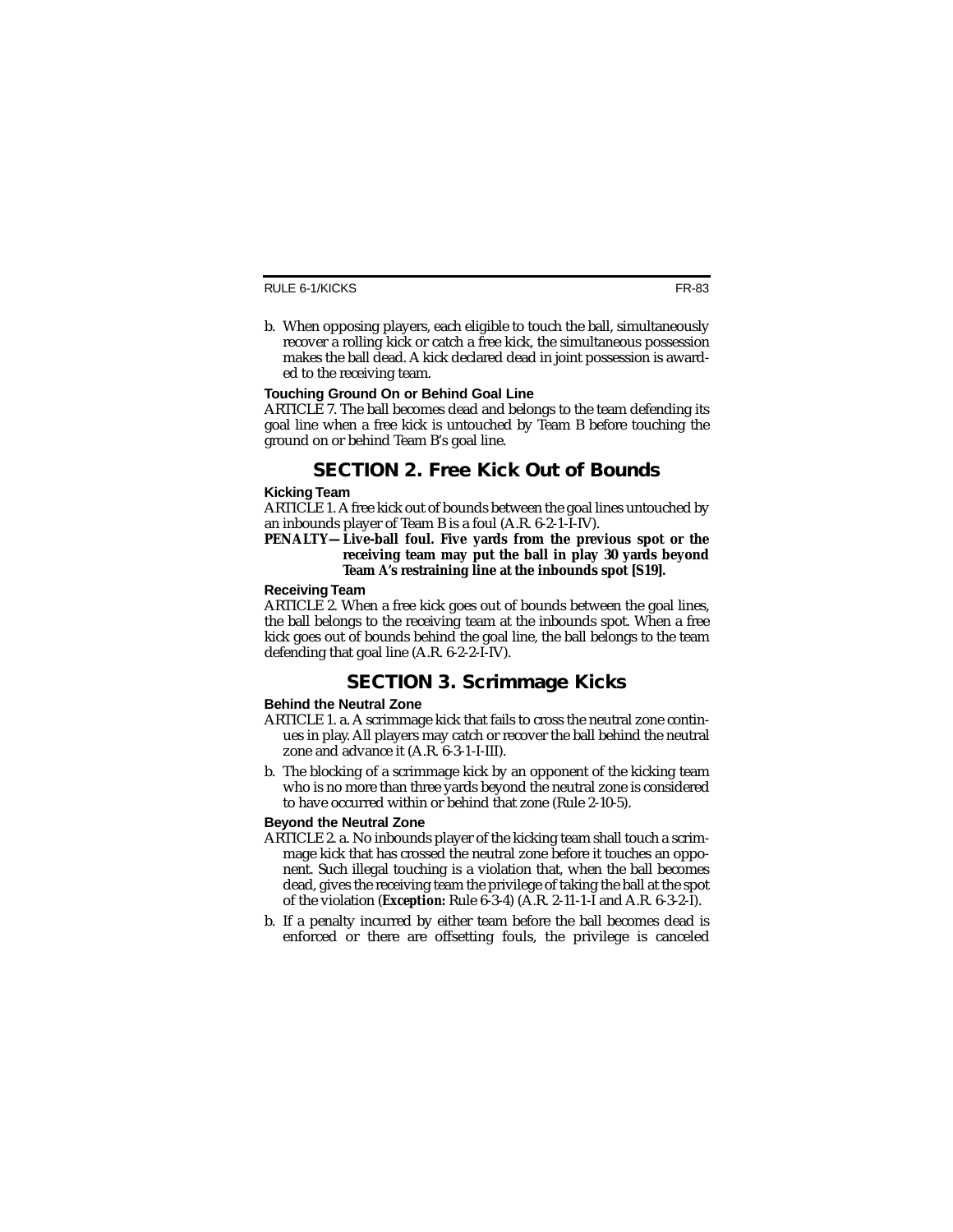(*Exceptions:* Rules 6-3-11 and 8-4-2-b) (A.R. 6-3-2-I-VI, A.R. 6-3-11-I and A.R. 10-1-4-VIII).

c. Illegal touching in Team A's end zone is ignored.

#### **All Become Eligible**

ARTICLE 3. When a scrimmage kick that has crossed the neutral zone touches a player of the receiving team who is inbounds, any player may catch or recover the ball (Rule 6-3-1-b) (*Exception:* Rule 6-3-4).

#### **Forced Touching Disregarded**

- ARTICLE 4. a. A player blocked by an opponent into a scrimmage kick that has crossed the neutral zone shall not, while inbounds, be deemed to have touched the kick (A.R. 6-3-4-I, II and IV).
- b. An inbounds player touched by a ball batted by an opponent is not deemed to have touched the ball (A.R. 6-3-4-III).

#### **Catch or Recovery by Receiving Team**

ARTICLE 5. If a scrimmage kick is caught or recovered by a player of the receiving team, the ball continues in play (*Exceptions:* Rules 4-1-3-g, 6-3-9, and 6-5-1 and 2) (A.R. 8-4-2-IX).

#### **Catch or Recovery by Kicking Team**

- ARTICLE 6. a. If a player of the kicking team catches or recovers a scrimmage kick that has crossed the neutral zone, the ball becomes dead  $(A.R. 6-3-1-V).$
- b. When opposing players, each eligible to touch the ball, simultaneously recover a rolling kick or catch a scrimmage kick, the simultaneous possession makes the ball dead. A kick declared dead in joint possession of opposing players is awarded to the receiving team (Rules 2-2-8 and 4-1- 3-l).

#### **Out of Bounds Between Goal Lines or at Rest Inbounds**

ARTICLE 7. If a scrimmage kick goes out of bounds between the goal lines or comes to rest inbounds and no player attempts to secure it, the ball becomes dead and belongs to the receiving team at the dead-ball spot (*Exception:* Rule 8-4-2-b).

#### **Out of Bounds Behind Goal Line**

ARTICLE 8. If a scrimmage kick (other than one that scores a field goal) goes out of bounds behind a goal line, the ball becomes dead and belongs to the team defending that goal line (Rule 8-4-2-b).

FR-84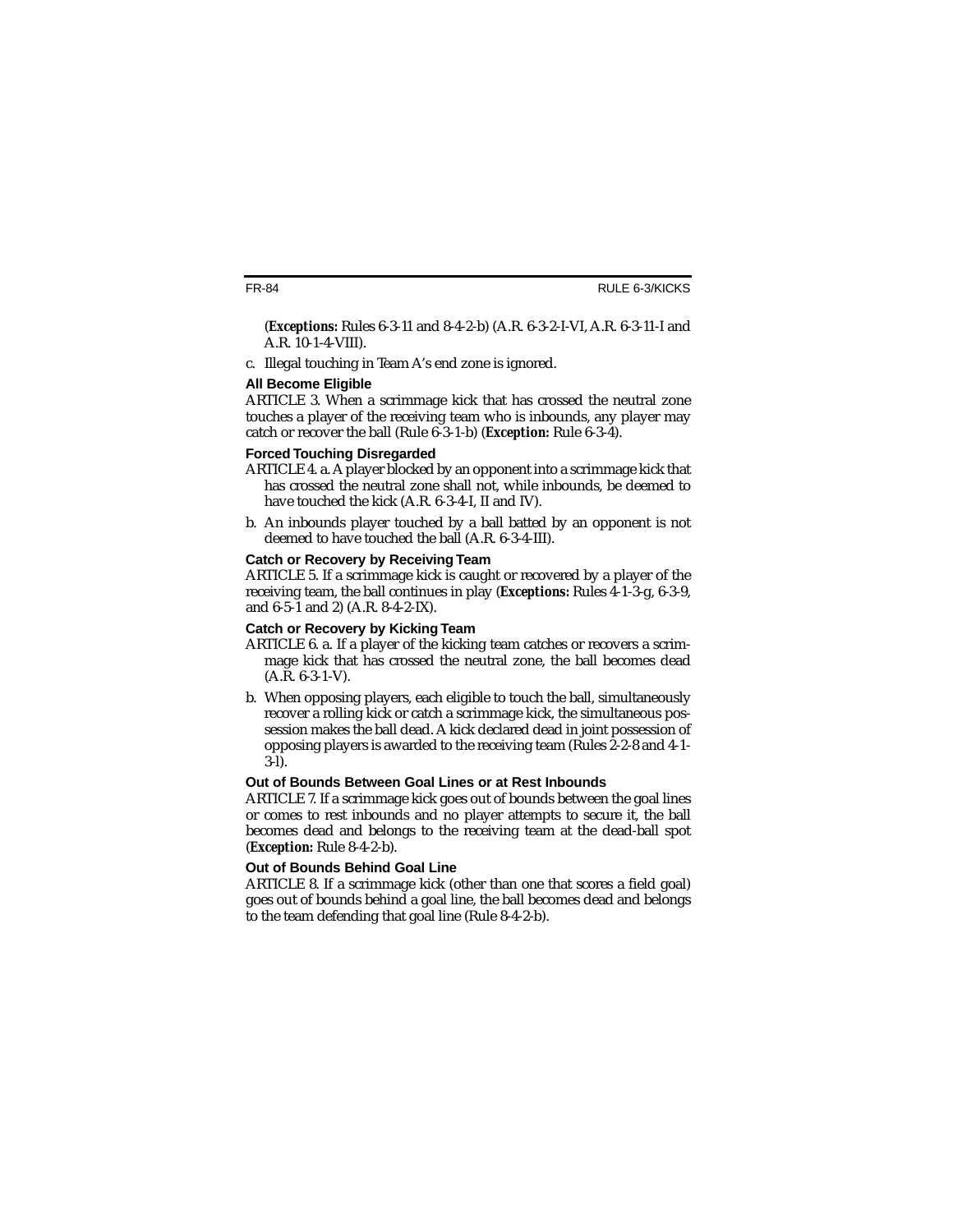#### **Touching Ground On or Behind Goal Line**

ARTICLE 9. The ball becomes dead and belongs to the team defending its goal line when a scrimmage kick that has crossed the neutral zone is subsequently untouched by Team B before touching the ground on or behind Team B's goal line (Rule 8-4-2-b) (A.R. 6-3-9-I-III and A.R. 8-4-2-IV).

#### **Legal and Illegal Kicks**

ARTICLE 10. a. A legal scrimmage kick is a punt, drop kick or place kick made according to rule.

b. A return kick is an illegal kick and a live-ball foul that causes the ball to become dead.

#### **PENALTY—For a return kick (live-ball foul): Five yards from the spot of the foul [S31].**

- c. A scrimmage kick beyond the neutral zone is a live-ball foul that causes the ball to become dead.
- **PENALTY—For an illegal kick beyond the neutral zone (live-ball foul): Five yards from the previous spot and loss of down [S31 and S9].**
- d. Any device or material used to mark the spot of a scrimmage place kick or elevate the ball makes the kick illegal.

#### **PENALTY—For an illegal kick (live-ball foul): Five yards from the previous spot [S31].**

#### **Loose Behind the Goal Line**

ARTICLE 11. If a Team A player bats a scrimmage kick in Team B's end zone that was untouched by Team B after the kick crossed the neutral zone, it is a violation. Team B may elect a touchback when the ball is declared dead (A.R. 6-3-11-I). **VIOLATION—Touchback [S16 and S7]** (*Exception:* Rule 8-4-2-b) (A.R. 2-11-1-I).

#### **Out-of-Bounds Player**

ARTICLE 12. No Team A player who goes out of bounds during a scrimmage kick down may return inbounds during the down (*Exception:* This does not apply to a Team A player who is blocked out of bounds and attempts to return inbounds immediately).

**PENALTY—Live-ball foul. Five yards from the previous spot [S19].**

## **SECTION 4. Opportunity to Catch a Kick**

#### **Interference With Opportunity**

ARTICLE 1. A player of the receiving team within the boundary lines attempting to catch a kick, and so located that he could have caught a free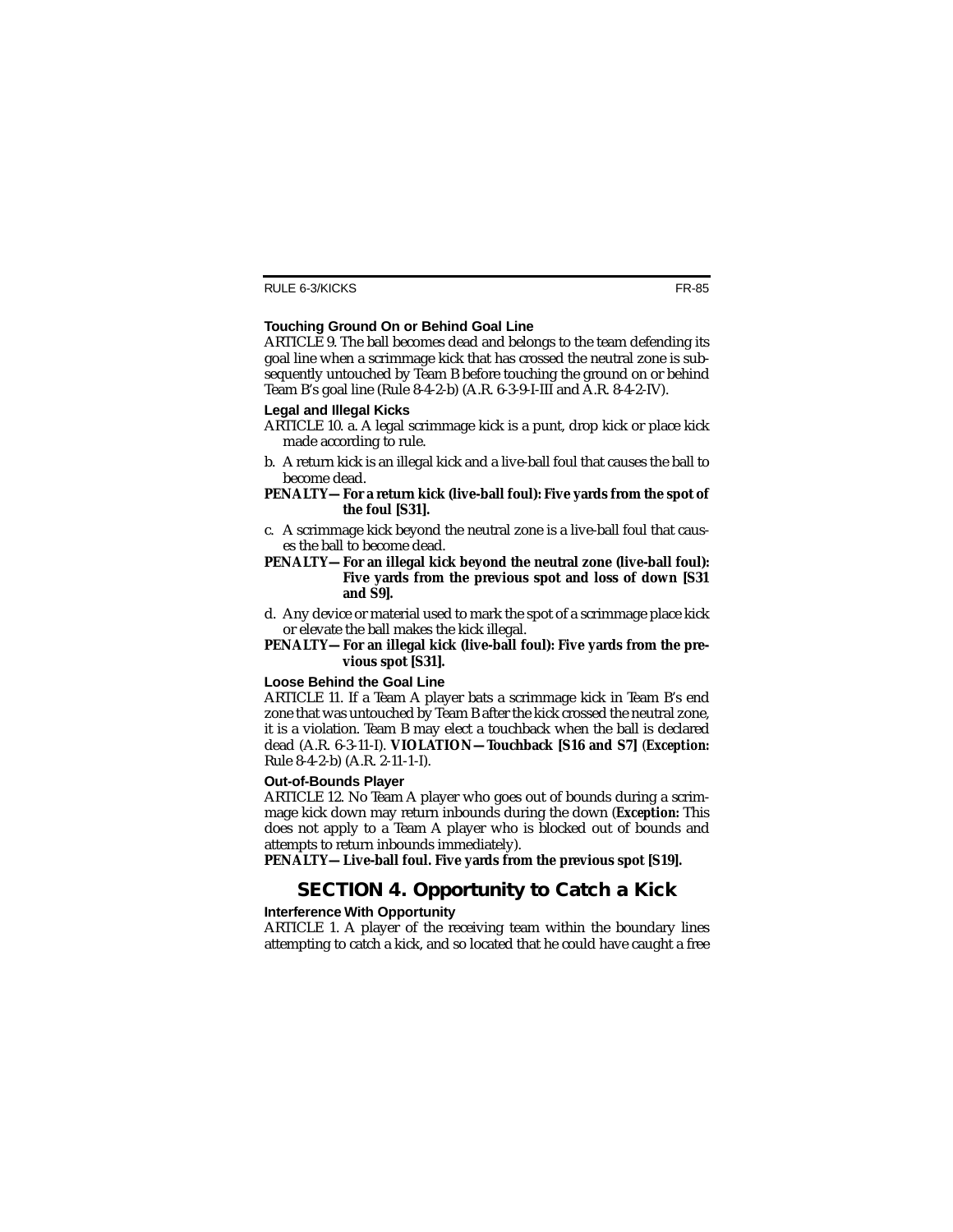kick or a scrimmage kick that is beyond the neutral zone, must be given an unimpeded opportunity to catch the kick (A.R. 6-3-1-III, A.R. 6-4-1-V and A.R. 6-4-1-X).

- a. This protection terminates when the kick touches the ground or is touched by any player of Team B beyond the neutral zone (Rule 6-5-1 a) (A.R. 6-4-1-IV).
- b. If interference with a potential receiver is the result of a player being blocked by an opponent, it is not a foul.
- c. It is an interference foul if the kicking team contacts the potential receiver before, or simultaneous to, his first touching the ball (A.R. 6-4-1-II, III, VII and IX). When in question, it is an interference foul.
- **PENALTY—For foul between the goal lines: Receiving team's ball, first down, 15 yards beyond the spot of the foul for an interference foul [S33]. For foul behind the goal line: Award a touchback and penalize from the succeeding spot. Flagrant offenders shall be disqualified [S47].**

### **SECTION 5. Fair Catch**

#### **Dead Where Caught**

- ARTICLE 1. a. When a Team B player makes a fair catch, the ball becomes dead where caught and belongs to Team B at that spot (*Exception:* When a valid fair catch signal is made, the unimpeded opportunity to catch a free or scrimmage kick is extended to a player who muffs the kick and still has an opportunity to complete the catch. This protection terminates when the kick touches the ground. If the player subsequently catches the kick, the ball is placed where it was first touched) (A.R. 6-  $5-1-I-IV$ ).
- b. Rules pertaining to a fair catch apply only when a scrimmage kick crosses the neutral zone or during free kicks.
- c. The purpose of the fair catch provision is to protect the receiver who, by his fair catch signal, agrees he or a teammate will not advance after the catch (A.R. 6-5-5-III).
- d. The ball shall be put in play by a snap by the receiving team at the spot of the catch if the ball is caught (*Exceptions:* Rules 6-5-1-a Exception, 7- 1-2 and 8-6-1-b).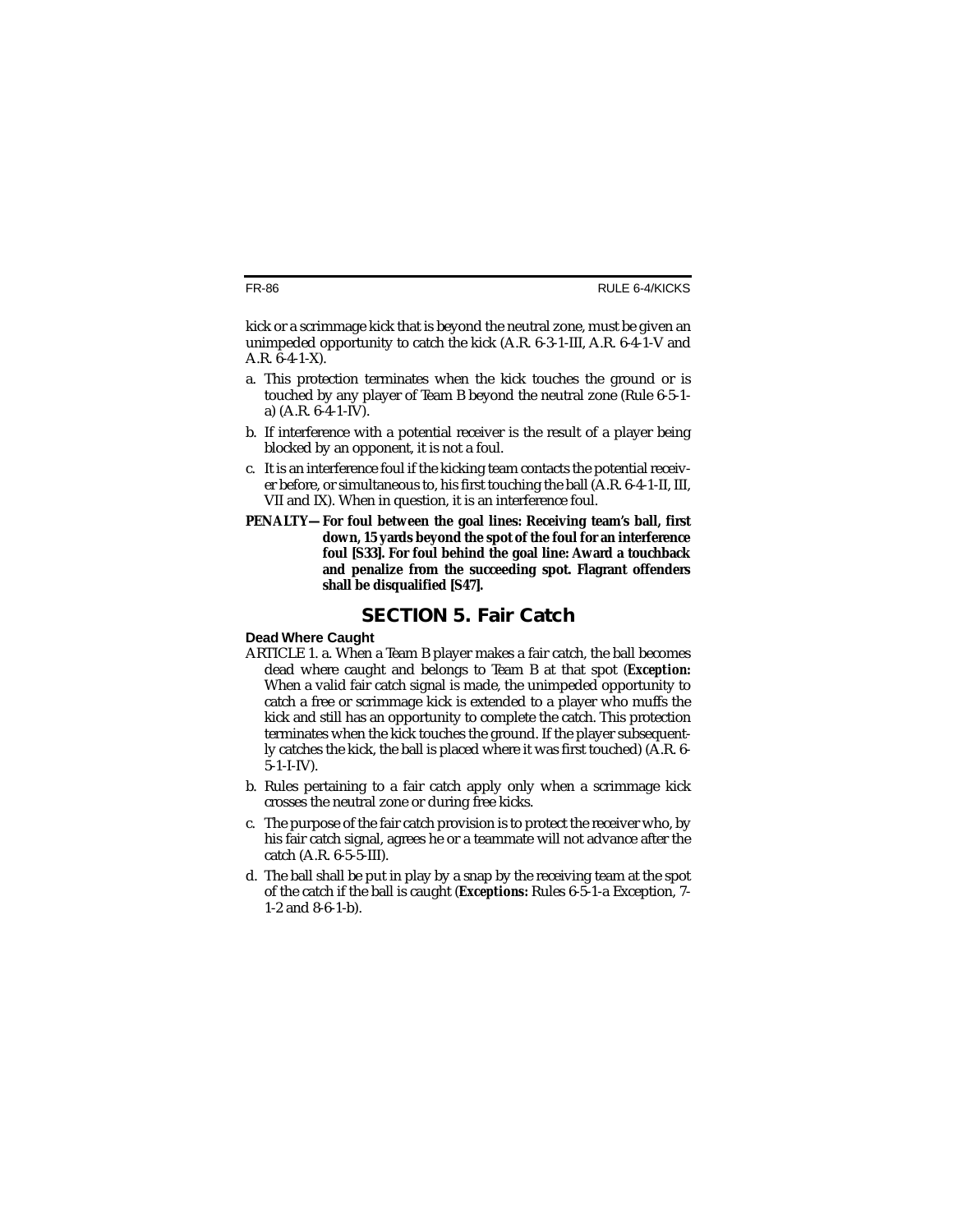#### **No Advance**

ARTICLE 2. No Team B player shall carry a caught or recovered ball more than two steps in any direction after a valid or invalid fair catch signal by any Team B player (A.R. 6-5-2-I-IV and A.R. 10-1-5-II).

#### **PENALTY—Dead-ball foul. Five yards from the succeeding spot [S7 and S21].**

#### **Invalid Signals**

- ARTICLE 3. a. During a down in which a kick is made, no player of Team B shall make any invalid fair catch signal during a free kick or beyond the neutral zone during a scrimmage kick. Any signal is invalid after a scrimmage kick is caught beyond the neutral zone, strikes the ground or touches another player beyond the neutral zone. A signal is invalid after a free kick is caught, strikes the ground or touches another player (A.R. 6-5-3-IV-VI).
- b. A catch after an invalid signal is not a fair catch, and the ball is dead where caught. If the signal follows a catch, the ball is dead when the signal is first given (A.R. 6-5-1-II).
- c. Invalid signals beyond the neutral zone apply only to Team B (A.R. 6-5- 3-II).
- d. An invalid signal beyond the neutral zone is possible only when the ball has crossed the neutral zone (Rule 2-15-7) (A.R. 6-5-3-I).

#### **Illegal Block or Contact**

ARTICLE 4. A player of Team B who has made a valid or invalid signal for a fair catch and does not touch the ball shall not block or foul an opponent during that down (A.R. 6-5-4-I and II).

**PENALTY—Free kick: Receiving team's ball 15 yards from the spot of the foul (Rule 10-2-2-e) [S40]. Scrimmage kick: 15-yard penalty, postscrimmage kick enforcement or basic spot enforcement (Rule 10-2-2-e) [S40].**

#### **No Tackling**

ARTICLE 5. No player of the kicking team shall tackle or block an opponent who has completed a fair catch. Only the player making a fair catch signal has this protection (A.R. 6-5-5-I and III).

#### **PENALTY—Dead-ball foul. Receiving team's ball 15 yards from the succeeding spot [S7 and S38].**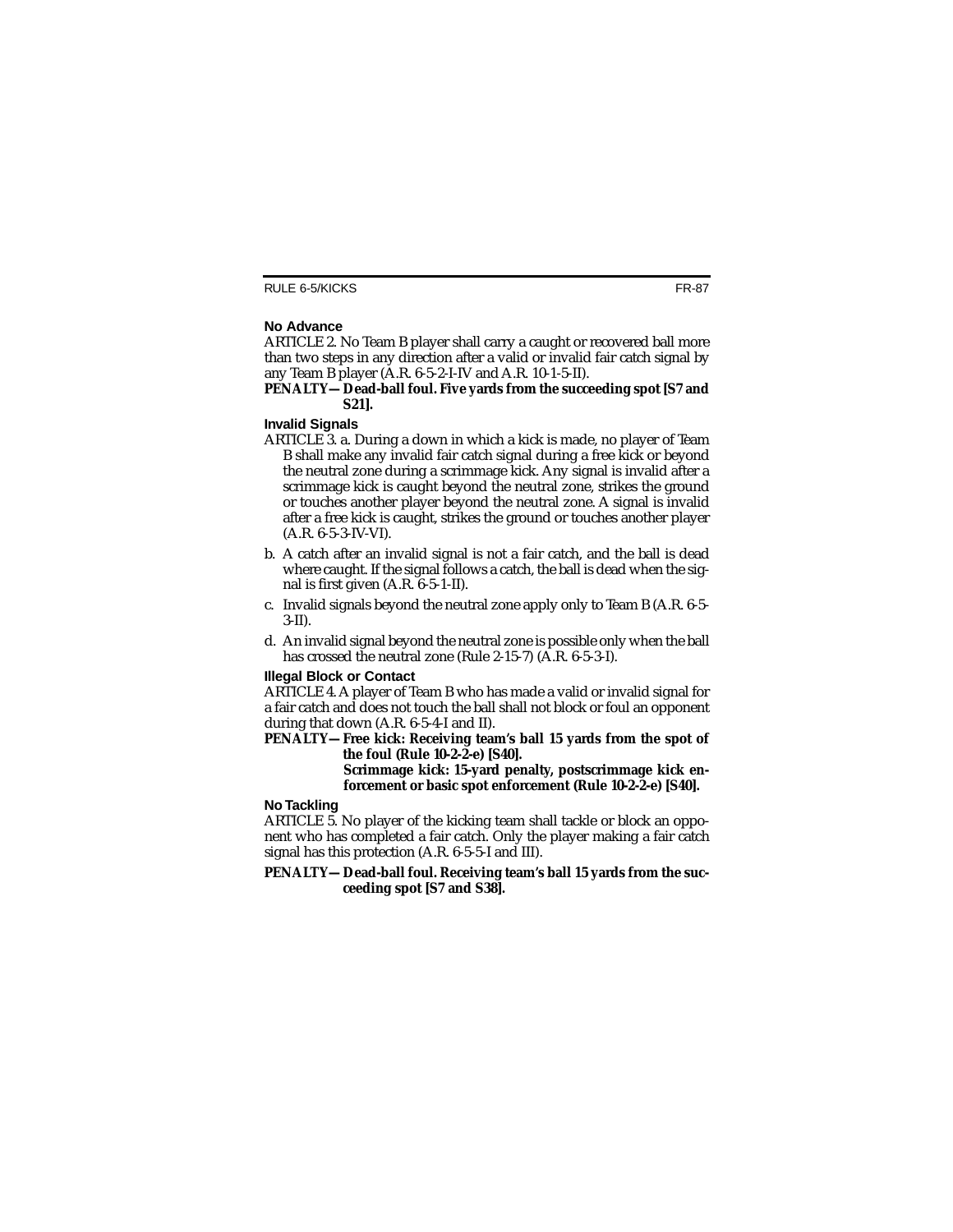# **RULE 7**

## **Snapping and Passing the Ball**

## **SECTION 1. The Scrimmage**

#### **Starting With a Snap**

ARTICLE 1. The ball shall be put in play by a legal snap unless the rules provide for a legal free kick (A.R. 4-1-4-I and II).

#### **PENALTY—Dead-ball foul. Five yards from the succeeding spot [S7 and S19].**

#### **Not Outside an Inbounds Line**

ARTICLE 2. The ball may not be snapped between an inbounds line and the nearer sideline. If the starting point for any scrimmage down is between an inbounds line and the nearer sideline, it shall be transferred to the inbounds spot.

#### **Offensive Team Requirements**

ARTICLE 3. The offensive team requirements are as follows:

#### a. **After the ball is ready for play and before the ball is snapped:**

- 1. (a) The snapper, after assuming his position for the succeeding snap and touching or simulating (hand[s] at or below his knees) touching the ball, may not move to a different position.
	- (b) The snapper may not lift the ball, move it beyond the neutral zone or simulate the start of a play.
	- (c) The snapper may take his hand(s) off the ball if it does not simulate the start of a play.
	- (d) Infractions of (a), (b) and (c) may be penalized whether or not the ball is snapped, and the penalty for any resulting offside by an opponent shall be canceled [S7 and S19] (A.R. 7-1-3-V and VI).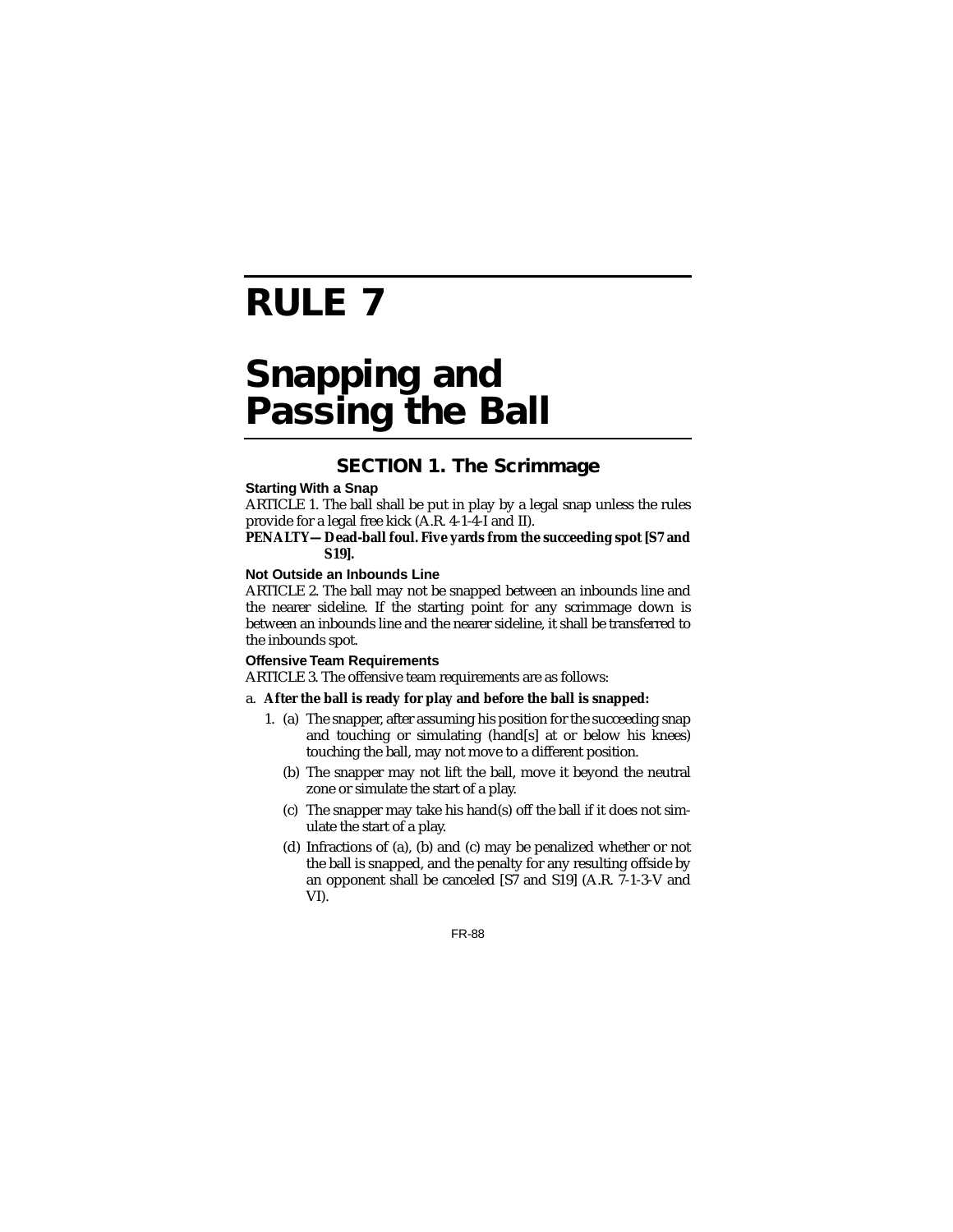RULE 7-1/SNAPPING AND PASSING THE BALL

- 2. (a) Each substitute of Team A shall have been between the nine-yard marks. Team A players who participated in the previous down shall have been between the nine-yard marks after the previous down and before the next snap (A.R. 3-3-4-III and IV) [S19].
	- (b) All Team A players shall have been between the nine-yard marks after a team timeout, an injury timeout, a radio timeout, a television timeout or the end of a period [S19].
- 3. No player of the offensive team shall be in or beyond the neutral zone after the snapper touches or simulates (hand[s] at or below his knees) touching the ball [*Exceptions:* (1) Substitutes and departing players; and (2) offensive players in a scrimmage kick formation who, after the snapper touches the ball, point at opponents and break the neutral zone with their hand(s)] [S7 and S19].
- 4. No offensive player shall contact an opponent or make a false start, which includes (A.R. 7-1-3-IV) [S7 and S19]:
	- (a) Feigning a charge.
	- (b) A shift or movement that simulates the beginning of a play. This includes the snapper who, after assuming a position for the succeeding snap and touching or simulating (hand[s] at or below his knees) touching the ball, moves to another position.
	- (c) A lineman between the snapper and the player on the end of the line, after having placed a hand(s) on or near the ground (below the knees), moving his hand(s) or making any quick movement; or a lineman other than the snapper wearing number 50 through 79, after having placed a hand(s) on or near the ground (below the knees), moving his hand(s) or making any quick movement (A.R. 7-1-3-VII, VIII, X and XI).

*Exception:* It is not a false start if any player on the line of scrimmage immediately reacts when threatened by a Team B player in the neutral zone (Rule 7-1-5-a-2) (A.R. 7-1-3-VIII and  $IX$ ).

- (d) An offensive player between the snapper and the player on the end of the line, neither legally in the backfield nor legally on the line of scrimmage, after having placed a hand(s) on or near the ground (below the knees), moving his hand(s) or making any quick movement.
- 5. An official shall sound his whistle when (A.R. 4-1-4-I):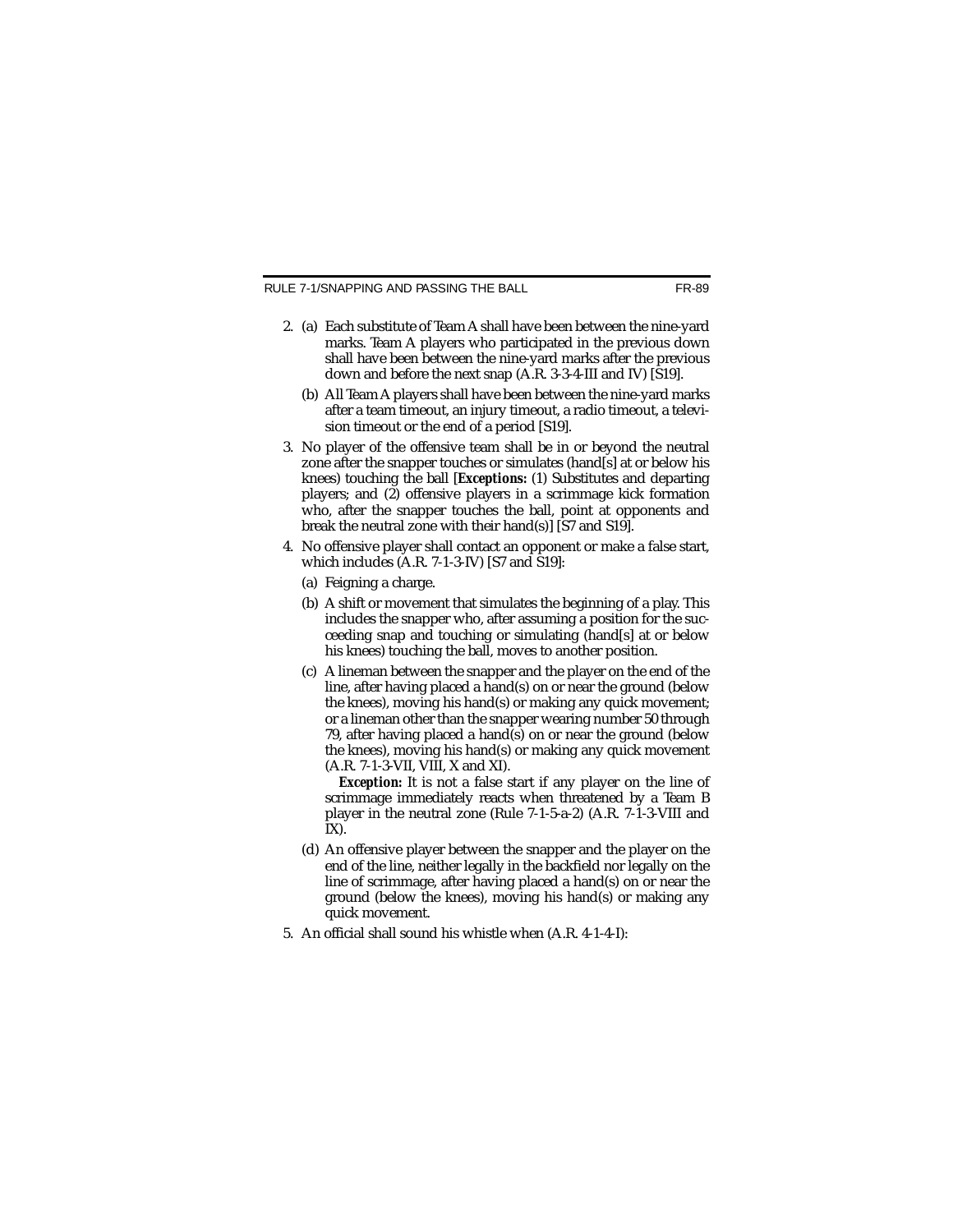- (a) There is a false start (A.R. 3-2-6-I and A.R. 7-1-3-VII-IX).
- (b) An offensive player is in or beyond the neutral zone after the snapper touches or simulates (hand[s] at or below his knees) touching the ball.

*Note:* An infraction of this rule may be penalized whether or not the ball is snapped, and the penalty for any resulting offside by an opponent shall be canceled [S7 and S19].

- b. **When the snap starts:** The offensive team must be in a formation that meets these requirements:
	- 1. At least seven players legally on their scrimmage line, not less than five of whom shall be numbered 50 through 79. The remaining players must be either on their scrimmage line or legally positioned as a back (A.R. 2-27-4-I) [S19].

#### *Exceptions:*

- 1. Rule 1-4-2-b (A.R. 1-4-2-I).
- 2. One player may be between his scrimmage line and the backs if in a position to receive a hand-to-hand snap from between the snapper's legs. When in such position, that player may receive the snap himself or it may go directly to any player legally a back [S19].
- 2. The player on each side of and next to the snapper may lock legs with the snapper, but any other lineman must have both feet outside the outside foot of the player next to him when the ball is snapped [S19].
- 3. All players must be inbounds, and only the snapper may be encroaching on the neutral zone; but no part of his person may be beyond the neutral zone, and his feet must be stationary behind the ball [S19].
- 4. One player may be in motion, but not in motion toward his opponent's goal line. A lineman may not be in motion at the snap. Other players must be stationary in their positions without movement of the feet, body, head or arms [S20] (A.R. 7-1-3-I, III and XII-XIV).

#### **PENALTY—For dead-ball fouls: Five yards from the succeeding spot. For live-ball fouls: Five yards from the previous spot [S7, S19 or S20].**

#### **Shifts and False Starts**

ARTICLE 4. a. If a snap is preceded by a huddle or shift, all players of the offensive team must come to an absolute stop and remain stationary in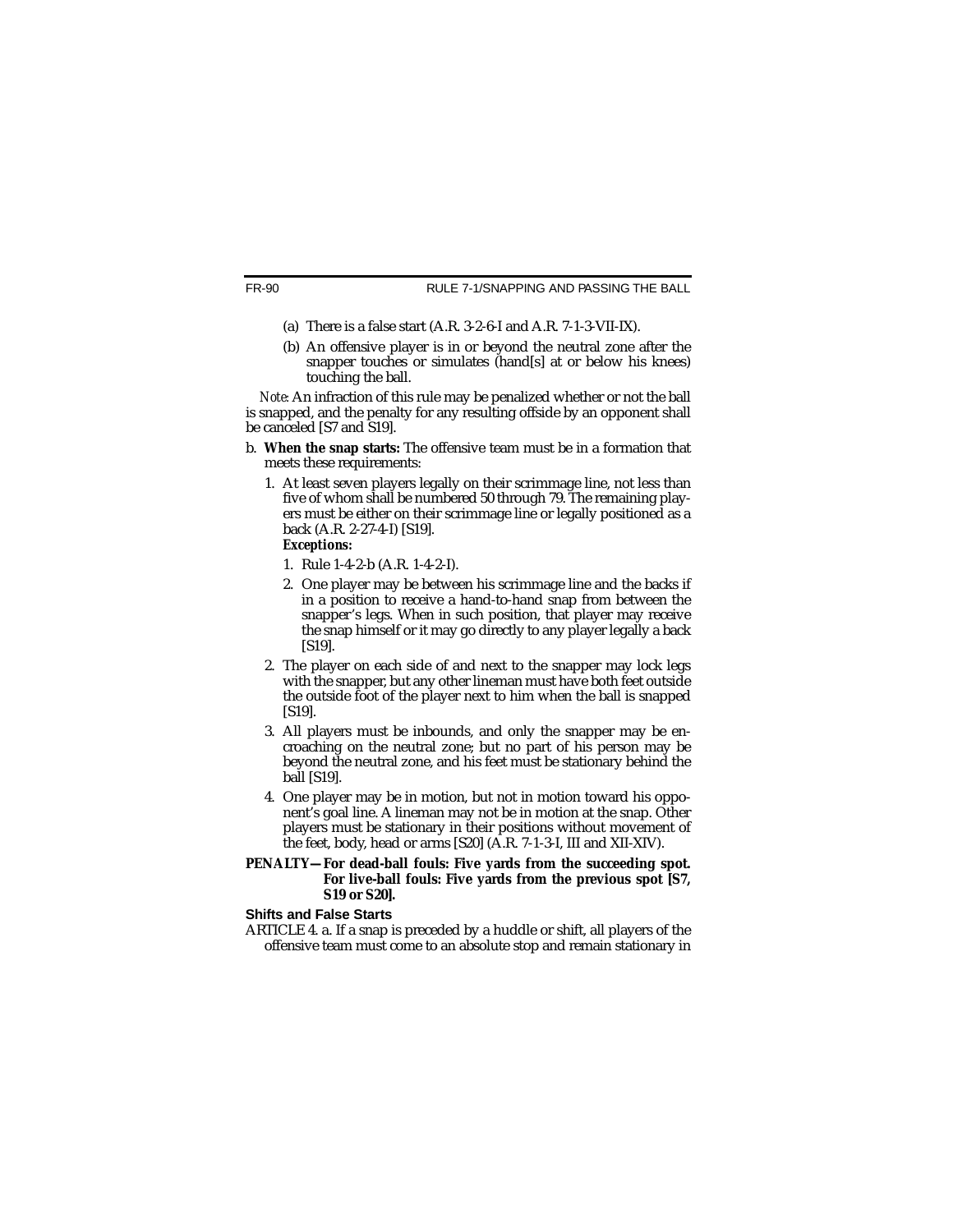their positions, without movement of the feet, body, head or arms, for at least one full second before the ball is snapped (A.R. 7-1-4-I) [S20].

- b. It is not intended that Rule 7-1-4-a should prohibit smooth, rhythmical shifts if properly executed. A smooth cadence shift or unhurried motion is not an infraction. However, it is the responsibility of an offensive player who moves before the snap to do so in a manner that in no way simulates the beginning of a play. After the ball is ready for play and all players are in scrimmage formation, no offensive player shall make a quick, jerky movement before the snap, including but not limited to  $(A.R. 7-1-4-II-IV)$ :
	- 1. A lineman moving his foot, shoulder, arm, body or head in a quick, jerky motion in any direction [S19].
	- 2. The snapper shifting or moving the ball or moving his thumb or fingers, flexing his elbows, jerking his head, or dipping his shoulders or buttocks [S19].
	- 3. The quarterback "chucking'' his hands at the snapper, flexing his elbows under the snapper, jerking his head or dropping his shoulders quickly just before the snap [S19].
	- 4. A player, before the snap, simulating receiving the ball by "chucking'' his hands toward the snapper or quarterback or making any quick, jerky movement that simulates the beginning of a play [S19].

#### **PENALTY—For fouls before the ball is snapped: Five yards from the succeeding spot. For fouls when the ball is snapped: Five yards from the previous spot [S7, S19 or S20].**

#### **Defensive Team Requirements**

ARTICLE 5. The defensive team requirements are as follows:

#### a. **After the ball is ready for play and before the ball is snapped:**

- 1. No player may touch the ball except when moved illegally as in Rule 7-1-3-a-1, nor may any player contact an opponent or in any other way interfere with him. An official shall sound his whistle immediately (A.R. 7-1-5-I-III) [S7 and S18].
- 2. No player may enter the neutral zone causing an offensive lineman to react immediately. An official shall sound his whistle immediately [Rules 2-18-2 and 7-1-3-a-4-(c) Exception] (A.R. 7-1-3-VIII and IX) [S7 and S18].
- 3. No player shall use words or signals that disconcert opponents when they are preparing to put the ball in play. No player may call defensive signals that simulate the sound or cadence of (or otherwise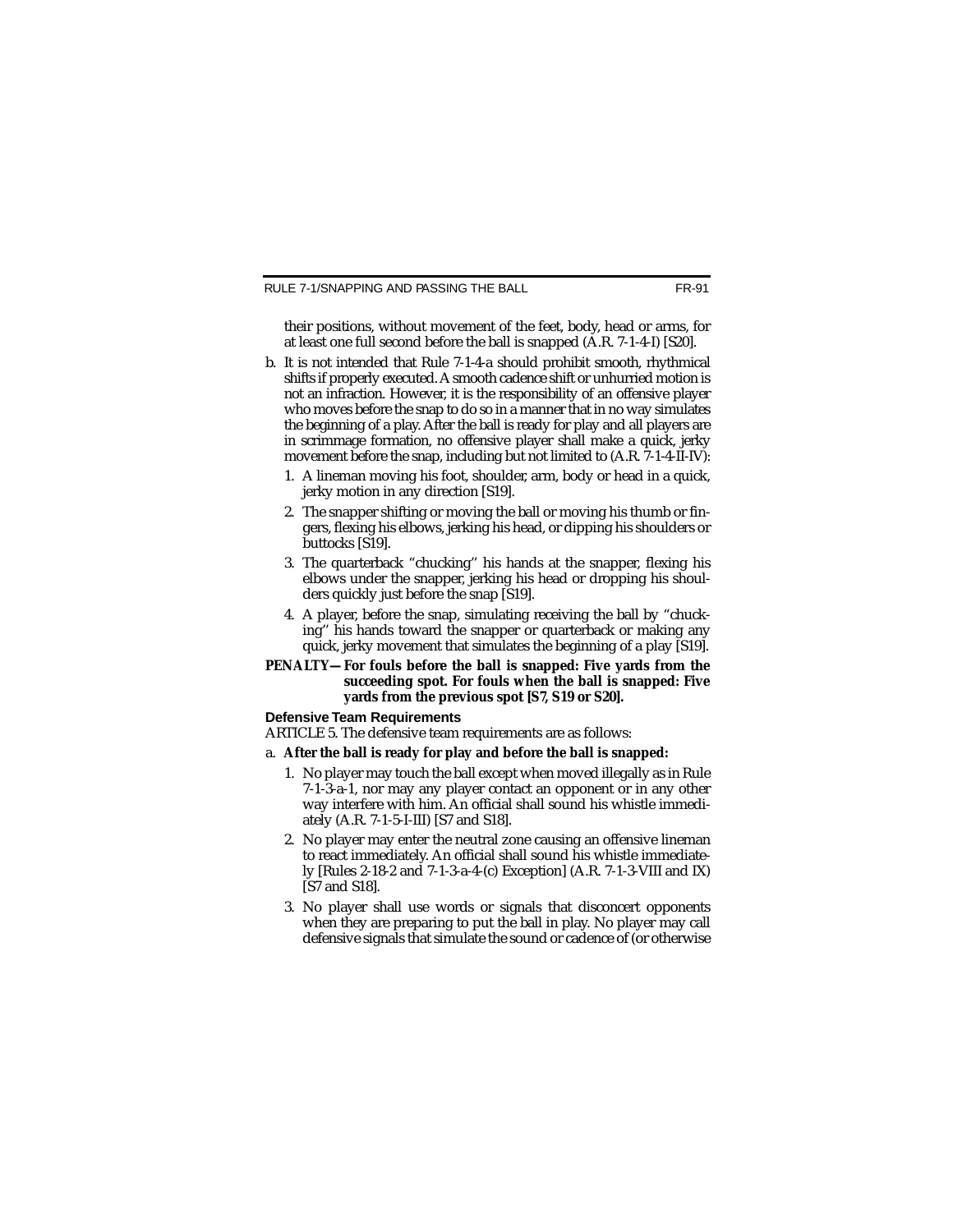interfere with) offensive starting signals. An official shall sound his whistle immediately [S7 and S21].

4. Player(s) aligned in a stationary position within one yard of the line of scrimmage may not make quick or abrupt actions that are not part of normal defensive player movement in an obvious attempt to cause an offensive player(s) to foul (false start). An official shall sound his whistle immediately [S7 and S21].

#### **PENALTY—Dead-ball foul. Five yards from the succeeding spot [S7, S18 or S21].**

#### b. **When the snap starts:**

- 1. No player may be in or beyond the neutral zone at the snap.
- 2. All players must be inbounds.

#### **PENALTY—Live-ball foul. Five yards from the previous spot [S18].**

#### **Handing the Ball Forward**

ARTICLE 6. No player may hand the ball forward except during a scrimmage down as follows:

- a. A Team A player who is behind his scrimmage line may hand the ball forward to a backfield teammate who is also behind that line.
- b. A Team A player who is behind his scrimmage line may hand the ball forward to a teammate who was on his scrimmage line when the ball was snapped, provided that teammate left his line position by a movement of both feet that faced him toward his own end line and was at least two yards behind his scrimmage line when he received the ball (A.R. 7-1-6-I).
- **PENALTY—Five yards from the spot of the foul; also loss of a down if by Team A before team possession changes during a scrimmage down [S35 and S9].**

#### **Planned Loose Ball**

ARTICLE 7. A Team A player may not advance a planned loose ball in the vicinity of the snapper.

**PENALTY—Five yards from the previous spot and loss of down [S19 and S9].**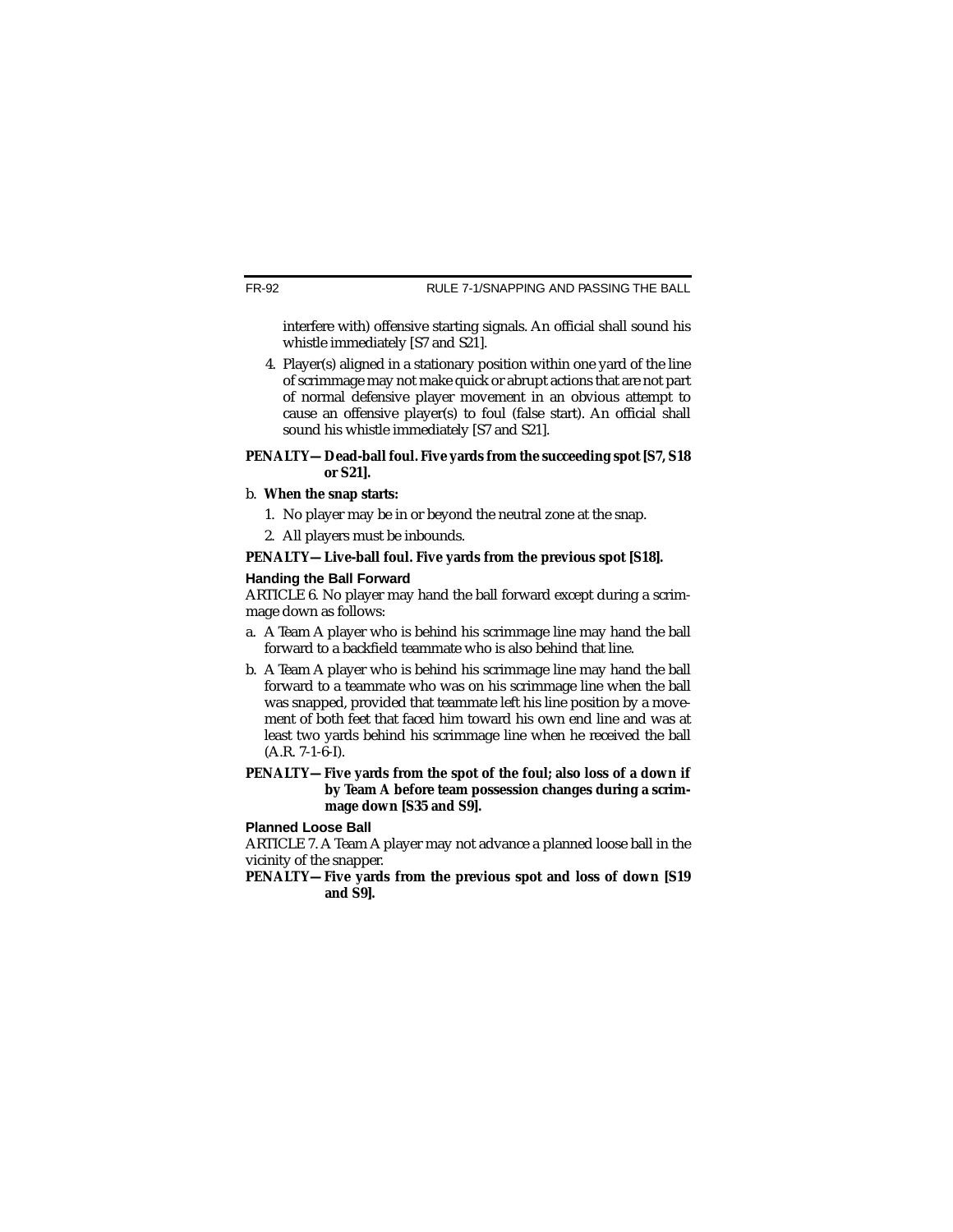## **SECTION 2. Backward Pass and Fumble**

#### **During Live Ball**

ARTICLE 1. A runner may hand or pass the ball backward at any time, except to throw the ball intentionally out of bounds to conserve time.

#### **PENALTY—Five yards from the spot of the foul; also loss of down if by Team A before team possession changes during a scrimmage down (A.R. 3-4-3-III) [S35 and S9].**

#### **Caught or Recovered**

ARTICLE 2. A backward pass or fumble may be caught or recovered by any inbounds player.

a. If caught, the ball continues in play (A.R. 7-2-2-I and II).

#### *Exceptions:*

- 1. Rule 8-3-2-d-5.
- 2. When on fourth down, before a change of team possession, a Team A fumble is caught in advance of the fumble by a Team A player other than the fumbler, the ball is dead and returned to the spot of the fumble. If the fumble is caught behind the spot of the fumble by a Team A player other than the Team A fumbler, the ball is dead at that spot.
- b. If recovered by the fumbling or passing team, the ball continues in play (A.R. 2-23-1-I).

#### *Exceptions:*

- 1. Rule 8-3-2-d-5.
- 2. When on fourth down, before a change of team possession, a Team A fumble is recovered in advance of the fumble by a Team A player other than the fumbler, the ball is dead and returned to the spot of the fumble. If the fumble is recovered behind the spot of the fumble by a Team A player other than the Team A fumbler, the ball is dead at that spot.
- c. If recovered by an opponent of the fumbling team, the ball continues in play.
- d. If recovered by an opponent of the passing team, the ball continues in play.
- e. If a backward pass or fumble is caught or recovered simultaneously by opposing players, the ball becomes dead and belongs to the team last in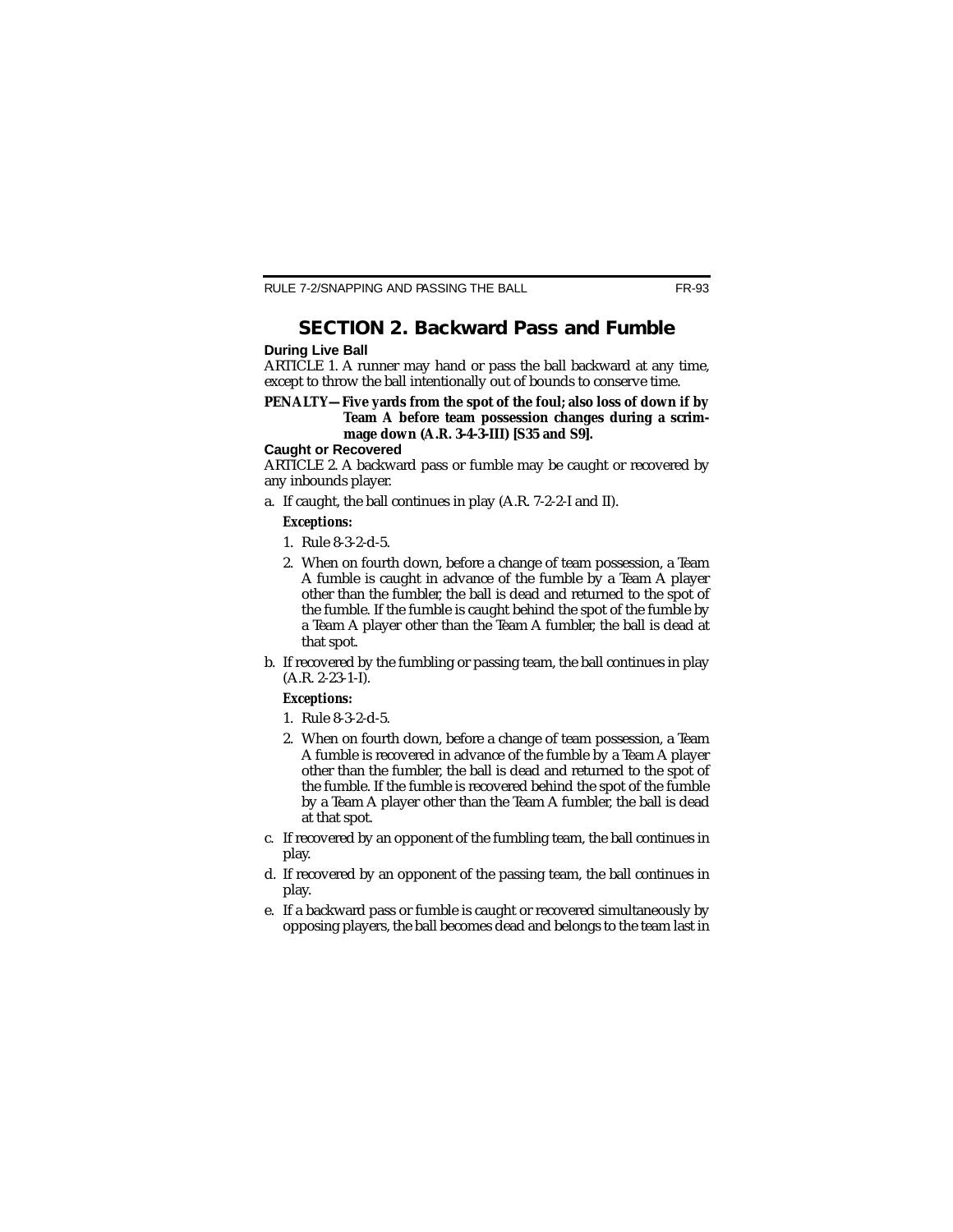possession (*Exceptions:* Rules 7-2-2-a Exception 2, 7-2-2-b Exception 2 and 8-3-2-d-5).

#### **After the Ball Is Snapped**

ARTICLE 3. No offensive lineman may receive a hand-to-hand snap.

#### **PENALTY—Live-ball foul. Five yards from the previous spot [S19].**

#### **Out of Bounds**

- ARTICLE 4. a. When a backward pass goes out of bounds between the goal lines, the ball belongs to the passing team at the out-of-bounds spot; if out of bounds behind a goal line, it is a touchback or a safety.
- b. When a fumble is out of bounds in advance of the spot of the fumble, the ball is returned to the fumbling team at the spot of the fumble. Fumbles out of bounds behind the spot of the fumble belong to the fumbling team at the out-of-bounds spot. If a fumble is out of bounds behind a goal line, it is a touchback or a safety (Rules 8-5-1 and 8-6-1) (A.R. 7-2-4-I, A.R. 8-6-1-I and A.R. 8-7-2-VIII-IX).

#### **At Rest**

ARTICLE 5. When a backward pass or fumble comes to rest inbounds and no player attempts to secure it, the ball becomes dead and belongs to the passing or fumbling team at the dead-ball spot.

## **SECTION 3. Forward Pass**

#### **Legal Forward Pass**

ARTICLE 1. Team A may make one forward pass during each scrimmage down before team possession changes, provided the pass is thrown from a point in or behind the neutral zone.

### **Illegal Forward Pass**

ARTICLE 2. A forward pass is illegal:

- a. If thrown by a Team A player who is beyond the neutral zone [S35 and S9].
- b. If thrown by a Team B player or if thrown by a Team A player after team possession has changed during the down [S35].
- c. If it is the second forward pass by Team A during the same down [S35 and S9].
- d. If, to conserve time, the pass is not thrown immediately after the ball is first controlled after the snap or is thrown after the ball has touched the ground. If, to conserve time, the pass is thrown where no eligible Team

FR-94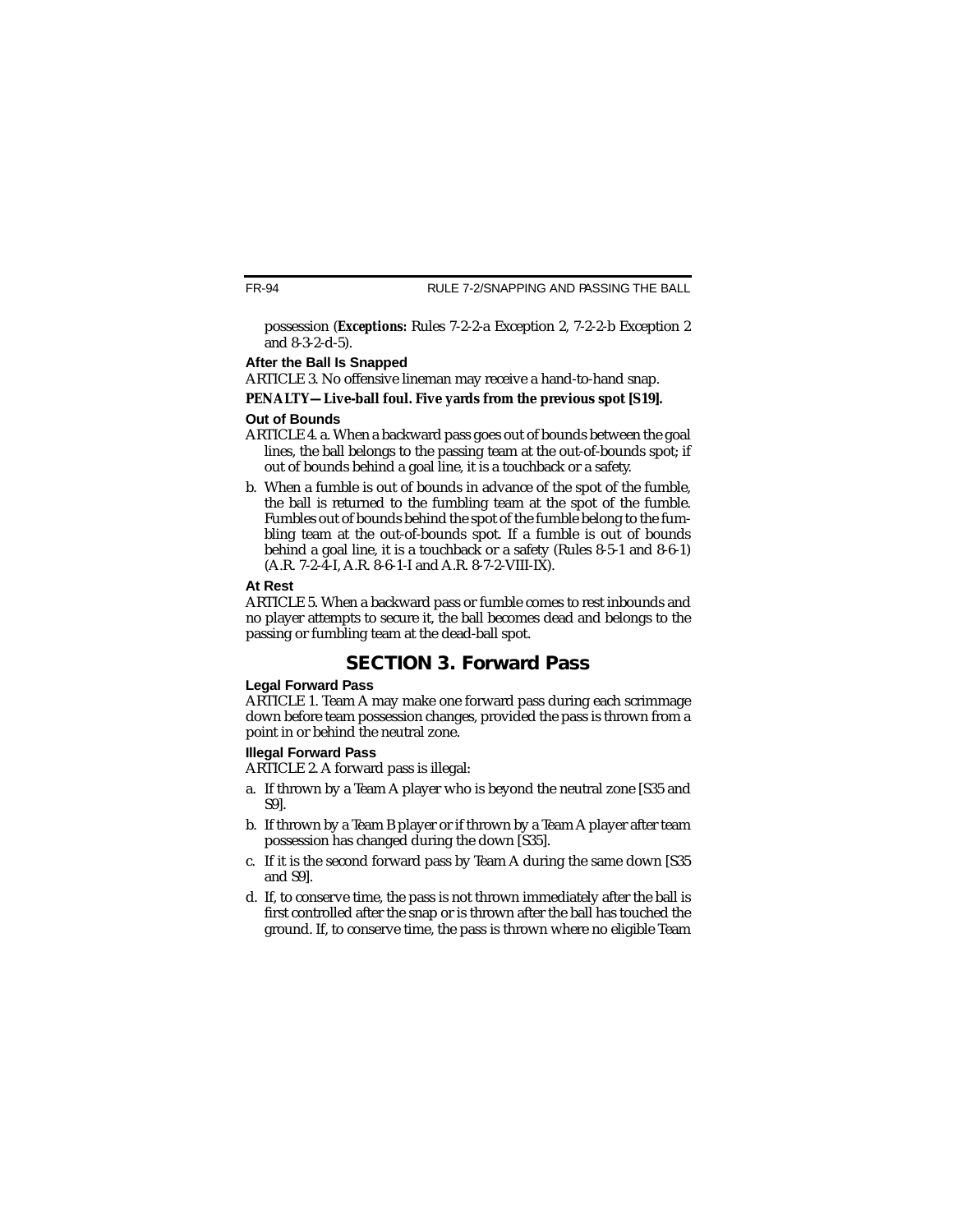A player has a reasonable opportunity to catch it (A.R. 7-3-2-II-VIII) [S35 and S9].

e. If thrown from in or behind the neutral zone after a runner in possession of the ball has gone beyond the neutral zone [S35 and S9].

#### **PENALTY—Five yards from the spot of the foul; also loss of down if by Team A before team possession changes during a scrimmage down (A.R. 3-4-3-IV and A.R. 7-3-2-II) [S35 and S9].**

f. If, to save loss of yardage, a forward pass is thrown where no eligible Team A player has a reasonable opportunity to catch it. When in question, the Team A player has a reasonable opportunity to catch the pass (A.R. 7-3-2-I) [S36 and S9].

#### *Exceptions:*

- 1. It is not a foul when the passer, who is five or more yards toward a sideline from the position of the ball at the snap, throws the ball so that it lands in or out of bounds beyond the neutral zone. (A.R. 7-3-  $2-IX$ ).
- 2. It is not a foul when the passer, who is five or more yards toward a sideline from the position of the ball at the snap, throws the ball so that it touches a player, an official, or anything beyond the neutral zone.

#### **PENALTY—Loss of down at the spot of the foul [S36 and S9]. Eligibility to Touch Legal Pass**

ARTICLE 3. Eligibility rules apply during a down when a legal forward pass is thrown. All Team B players are eligible to touch or catch a pass. When the ball is snapped, the following Team A players are eligible:

- a. Each player who is in an end position on his scrimmage line and who is wearing a number other than 50 through 79 (A.R. 7-3-3-I).
- b. Each player who is legally positioned as a back wearing a number other than 50 through 79.
- c. A player wearing a number other than 50 through 79 in position to receive a hand-to-hand snap from between the snapper's legs.

#### **Eligibility Lost by Going Out of Bounds**

ARTICLE 4. No eligible offensive player who goes out of bounds during a down shall touch a legal forward pass in the field of play or end zones or while airborne until it has been touched by an opponent or official (A.R. 7- 3-4-I-III).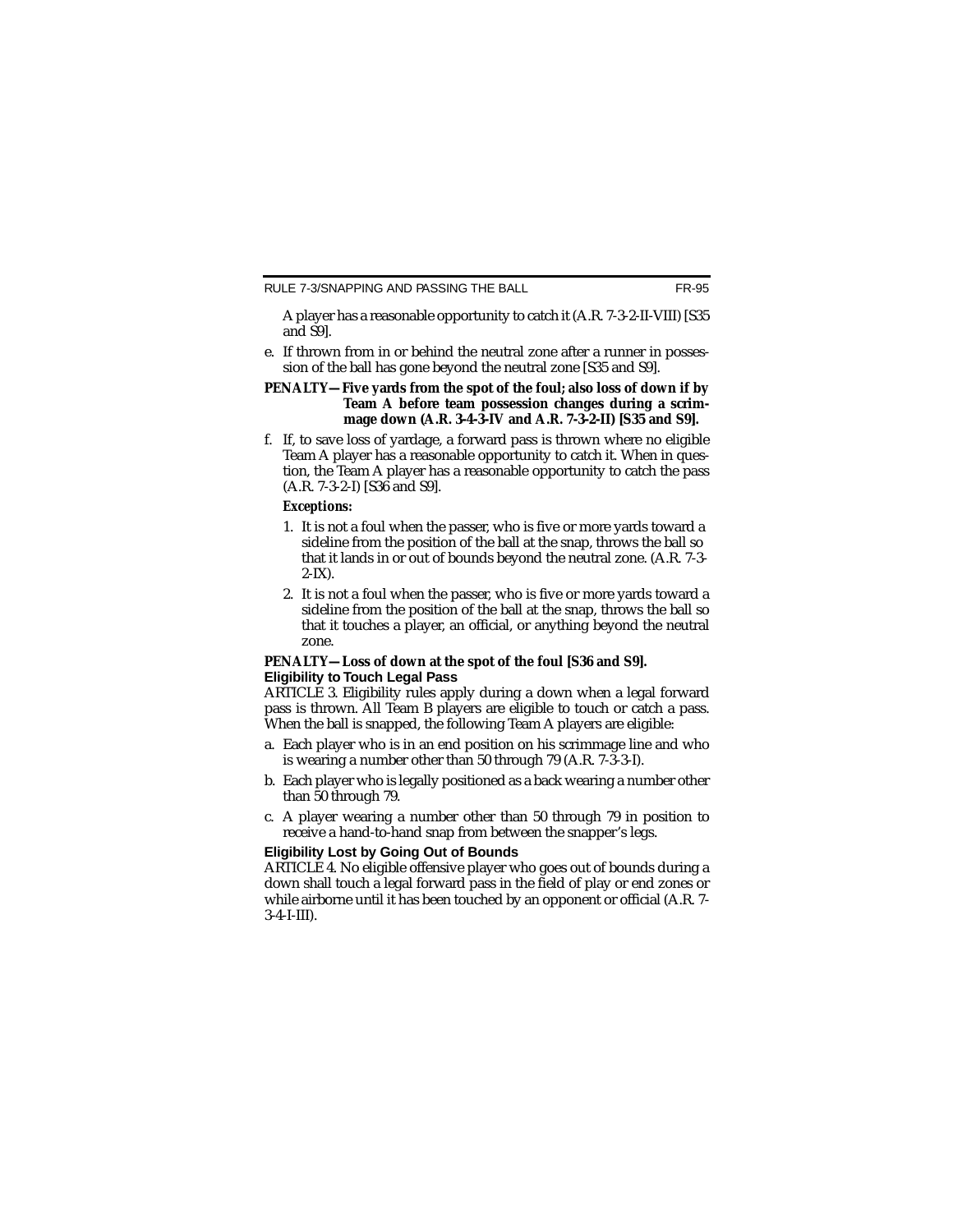FR-96 RULE 7-3/SNAPPING AND PASSING THE BALL

**Exception:** This does not apply to an eligible offensive player who attempts to return inbounds immediately after being blocked out of bounds by an opponent (A.R. 7-3-4-IV).

#### **PENALTY—Loss of down at the previous spot [S16 and S9].**

#### **Eligibility Gained or Regained**

ARTICLE 5. When a Team B player or an official touches a legal forward pass, all players become eligible (A.R. 7-3-5-I).

#### **Completed Pass**

ARTICLE 6. Any forward pass is completed when caught by a player of the passing team who is inbounds, and the ball continues in play unless completed in the opponent's end zone or the pass has been caught simultaneously by opposing players. If a forward pass is caught simultaneously by opposing players inbounds, the ball becomes dead and belongs to the passing team (Rule 2-2-7) (A.R. 2-2-7-III and A.R. 7-3-6-I-IX).

#### **Incompleted Pass**

- ARTICLE 7. a. Any forward pass is incomplete when the pass touches the ground or is out of bounds by rule. It also is incomplete when a player leaves his feet and receives the pass but first lands on or outside a boundary line, unless his progress has been stopped in the field of play or end zone (Rule 4-1-3-p) (A.R. 2-2-7-III and A.R. 7-3-7-I).
- b. When a legal forward pass is incomplete, the ball belongs to the passing team at the previous spot.
- c. When an illegal forward pass is incomplete, the ball belongs to the passing team at the spot of the pass (*Exception:* If any illegal pass is thrown from the end zone, the offended team may accept a safety or decline the penalty and accept the result of the play) (A.R. 7-3-7-II-IV).

#### **Illegal Contact and Pass Interference**

- ARTICLE 8. a. During a down in which a legal forward pass crosses the neutral zone, illegal contact by Team A and Team B players is prohibited from the time the ball is snapped until it is touched by any player or an official (A.R. 7-3-8-II and III).
- b. Offensive pass interference by a Team A player beyond the neutral zone during a legal forward pass play in which a forward pass crosses the neutral zone is contact that interferes with a Team B eligible player. It is the responsibility of the offensive player to avoid the opponents. It is not offensive pass interference (A.R. 7-3-8-VI, VII, XIII, XVIII and XIX):
	- 1. When, after the snap, a Team A ineligible player immediately charges and contacts an opponent at a point not more than one yard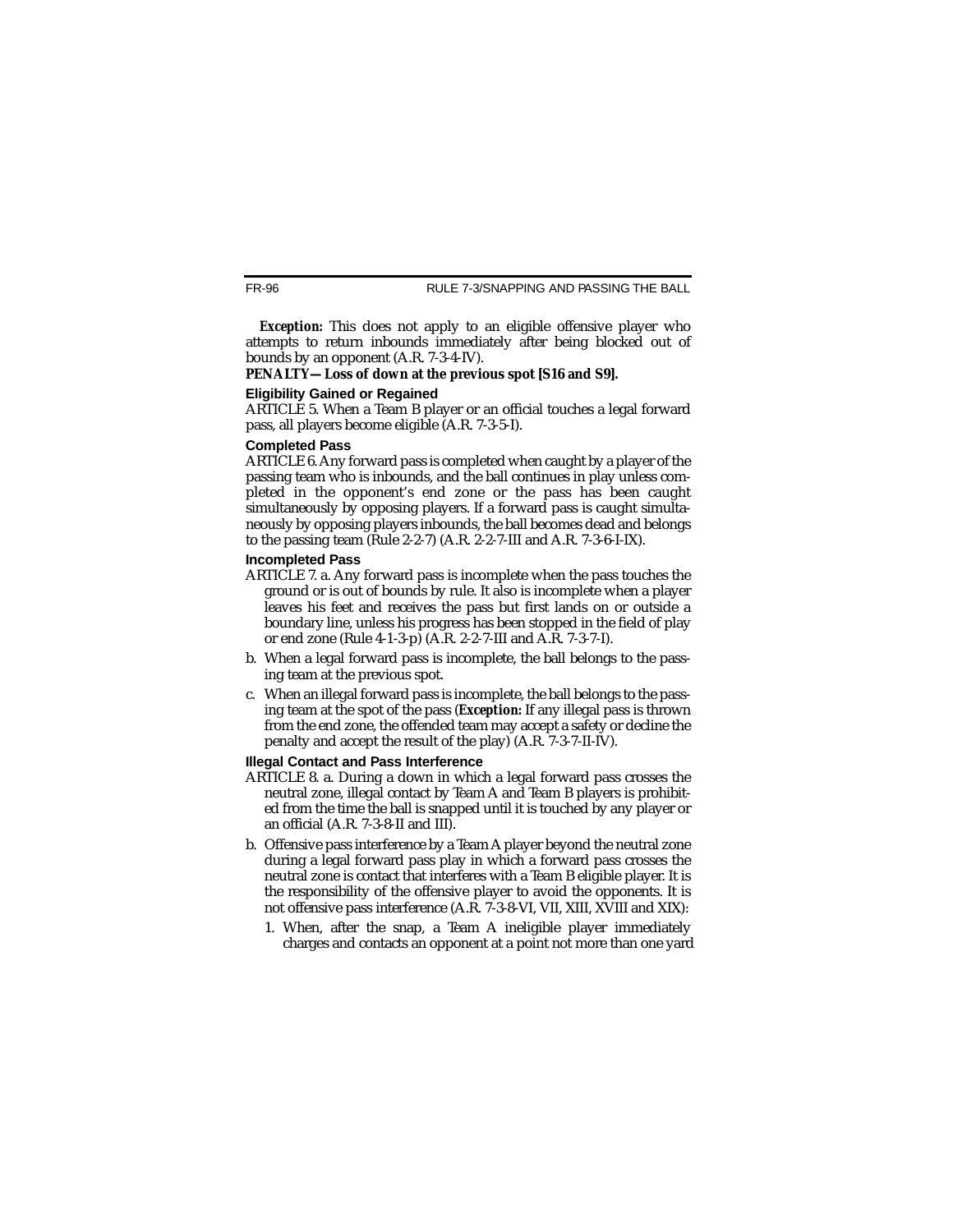beyond the neutral zone and does not continue the contact more than three yards beyond the neutral zone.

- 2. When two or more eligible players are making a simultaneous and bona fide attempt to reach, catch or bat the pass. Eligible players of either team have equal rights to the ball (A.R. 7-3-8-XII).
- 3. When the pass is in flight and two or more eligible players are in the area where they might receive or intercept the pass and an offensive player in that area impedes an opponent, and the pass is not catchable.
- c. Defensive pass interference is contact beyond the neutral zone by a Team B player whose intent to impede an eligible opponent is obvious and it could prevent the opponent the opportunity of receiving a catchable forward pass. When in question, a legal forward pass is catchable. Defensive pass interference occurs only after a legal forward pass is thrown. It is not defensive pass interference (A.R. 7-3-8-I, IV, V, IX-XI, XIV and XV):
	- 1. When, after the snap, opposing players immediately charge and establish contact with opponents at a point that is within one yard beyond the neutral zone.
	- 2. When two or more eligible players are making a simultaneous and bona fide attempt to reach, catch or bat the pass. Eligible players of either team have equal rights to the ball (A.R. 7-3-8-XII).
	- 3. When a Team B player legally contacts an opponent before the pass is thrown (A.R. 7-3-8-XIII).
		- 4. When a Team A potential kicker, from scrimmage kick formation, simulates a scrimmage kick by throwing the ball high and deep, and contact by a Team B player occurs.
- **PENALTY—Pass interference by Team A: 15 yards from the previous spot [S33].**

**Pass interference by Team B: Team A's ball at the spot of the foul, first down, if the foul occurs less than 15 yards beyond the previous spot. If the foul occurs 15 or more yards beyond the previous spot, Team A's ball, first down, 15 yards from the previous spot [S33].**

**When the ball is snapped between the Team B 17-yard line and the Team B two-yard line and the spot of the foul is**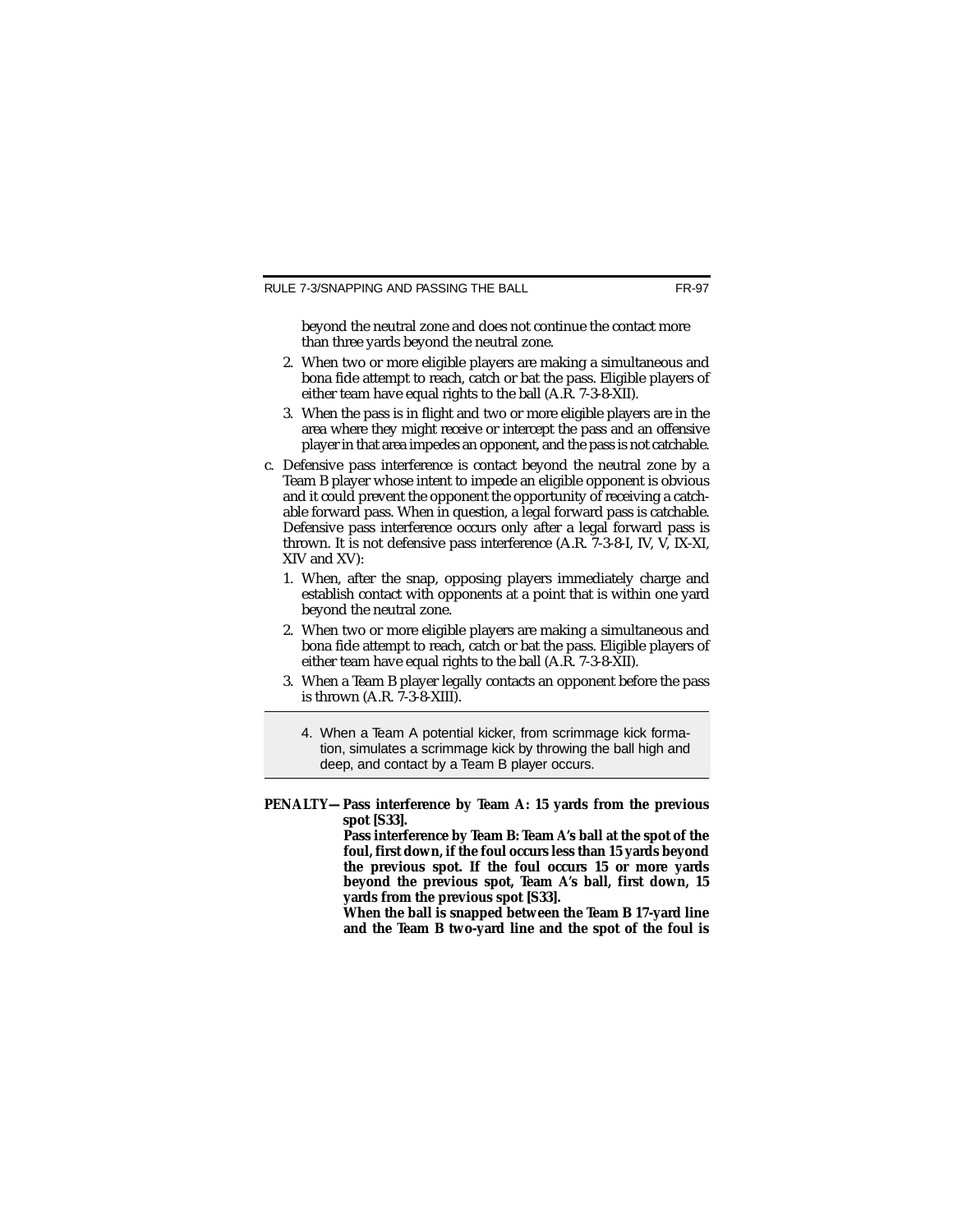**beyond the two-yard line, the penalty from the previous spot shall place the ball at the two-yard line, first down (A.R. 7-3-8-XVII).**

**No penalty enforced from outside the two-yard line may place the ball inside the two-yard line (***Exception:* **Rule 10-2-2-g-2).**

**If the previous spot was on or inside the two-yard line, first down halfway between the previous spot and the goal line (Rule 10-2-3 Exception).**

#### **Contact Interference**

- ARTICLE 9. a. Either Team A or Team B legally may interfere with opponents behind the neutral zone.
- b. Players of either team legally may interfere beyond the neutral zone after the pass has been touched (A.R. 7-3-9-II).
- c. Defensive players legally may contact opponents who have crossed the neutral zone if the opponents are not in a position to receive a catchable forward pass.
	- 1. Those infractions that occur during a down when a forward pass crosses the neutral zone are pass interference infractions only if the receiver had the opportunity to receive a catchable forward pass.
	- 2. Those infractions that occur during a down when a forward pass does not cross the neutral zone are Rule 9-3-4 infractions and are penalized from the previous spot.
- d. Pass interference rules apply only during a down in which a legal forward pass crosses the neutral zone (Rules 2-19-3 and 7-3-8-a and c) (A.R. 10-2-2-XXXVII).
- e. Contact by Team B with an eligible receiver involving a personal foul that interferes with the reception of a catchable pass may be penalized either as pass interference or as a 15-yard personal foul enforced from the previous spot. Rule 7-3-8 is specific about contact during a pass. However, if the interference involves an act that ordinarily would result in disqualification, the fouling player must leave the game.
- f. Physical contact is required to establish interference.
- g. Each player has territorial rights, and incidental contact is ruled under "attempt to reach…the pass'' in Rule 7-3-8. If opponents who are beyond the line collide while moving toward the pass, a foul by one or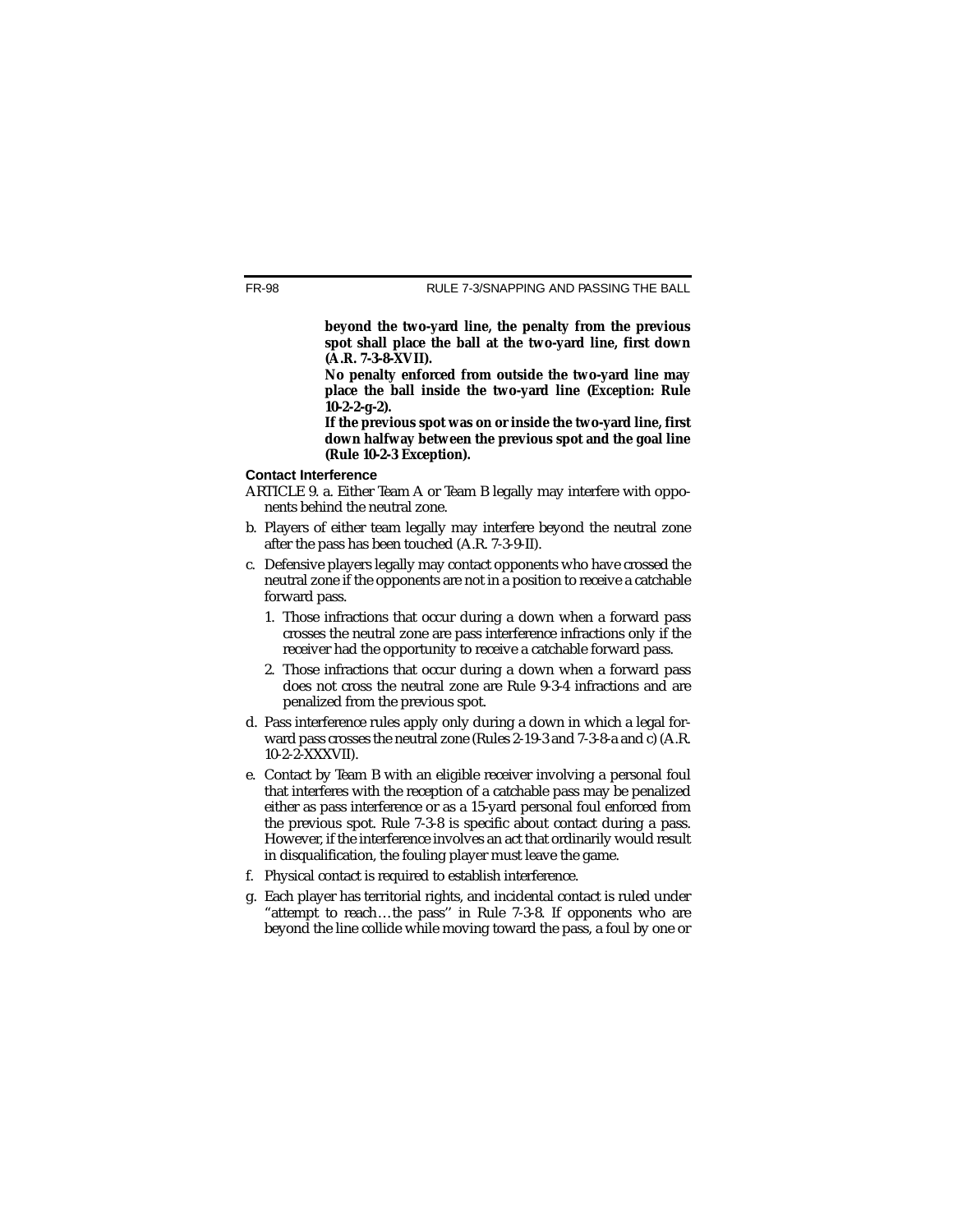both players is indicated only if intent to impede the opponent is obvious. It is pass interference only if a catchable forward pass is involved (A.R. 7-3-9-I).

- h. Pass interference rules do not apply after the pass has been touched anywhere inbounds by an inbounds player or has touched an official. If an opponent is fouled, the penalty is for the foul and not pass interference (A.R. 7-3-9-II).
- i. After the pass has been touched, any player may execute a legal block during the remaining flight of the pass.
- j. Tackling or grasping a receiver or any other intentional contact before he touches the pass is evidence that the tackler is disregarding the ball and is therefore illegal.
- k. Tackling or running into a receiver when a forward pass obviously is underthrown or overthrown is disregarding the ball and is illegal. This is not pass interference but a violation of Rule 9-1-2-f and is penalized 15 yards from the previous spot plus a first down. Flagrant offenders shall be disqualified.

#### **Ineligibles Downfield**

ARTICLE 10. No originally ineligible receiver shall be or have been beyond the neutral zone until a legal forward pass that crosses the neutral zone has been thrown (A.R. 7-3-10-I and II).

#### *Exceptions:*

- 1. When, after the snap, a Team A ineligible receiver immediately charges and contacts an opponent at a point not more than one yard beyond the neutral zone and does not continue the contact more than three yards beyond the neutral zone.
- 2. When contact that has driven an opponent no more than three yards from the neutral zone is lost by a player who was ineligible at the snap, he must remain stationary at that spot until the pass is thrown.

#### **PENALTY—Five yards from the previous spot [S37].**

#### **Illegal Touching**

ARTICLE 11. No originally ineligible player while inbounds shall intentionally touch a legal forward pass until it has touched an opponent or an official (A.R. 5-2-3-I and A.R. 7-3-11-I-III).

#### **PENALTY—Five yards from the previous spot [S16].**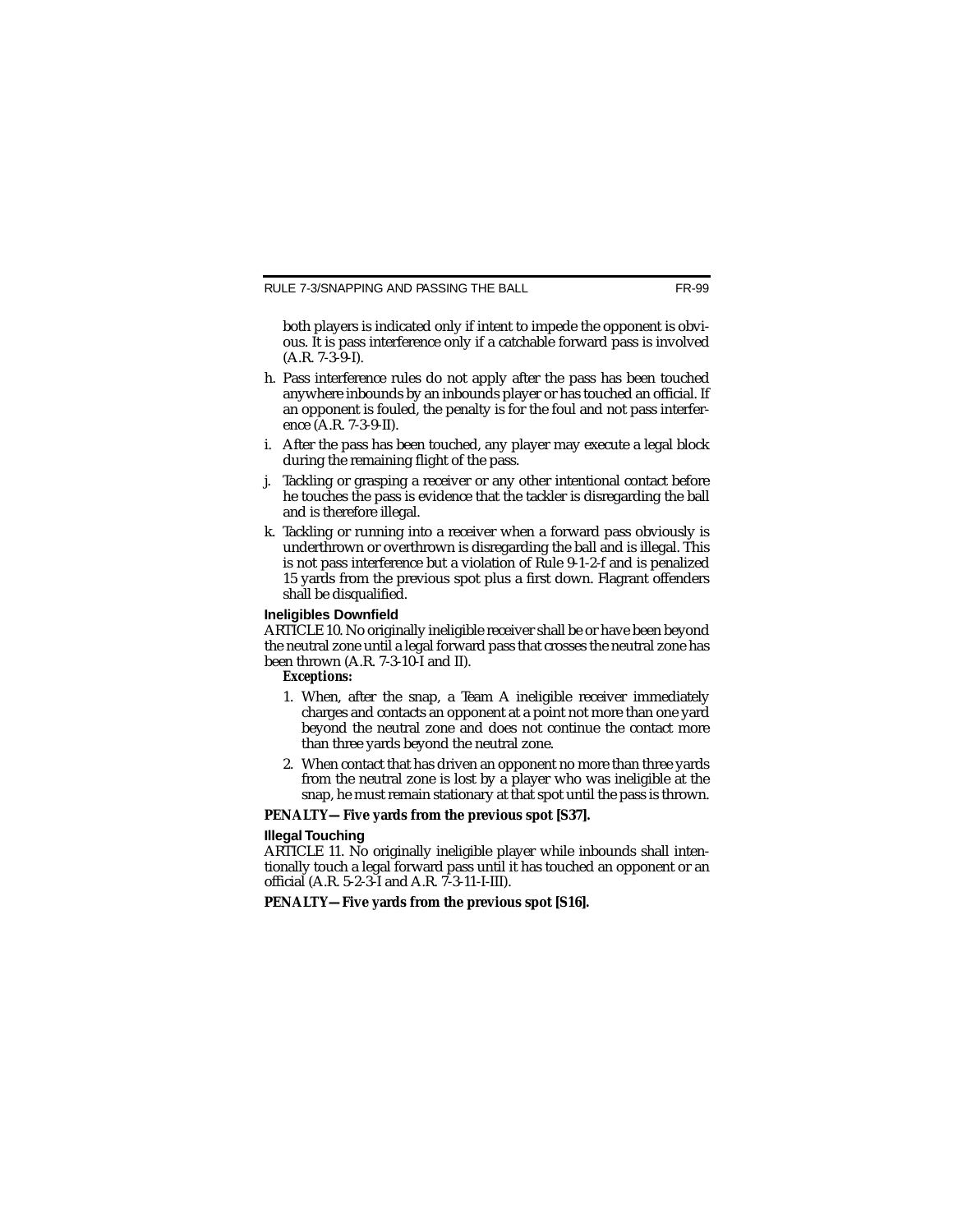## **RULE 8**

## **Scoring**

## **SECTION 1. Value of Scores**

#### **Scoring Plays**

| ARTICLE 1. The point value of scoring plays shall be: |                                              |
|-------------------------------------------------------|----------------------------------------------|
|                                                       |                                              |
|                                                       |                                              |
|                                                       |                                              |
|                                                       |                                              |
|                                                       |                                              |
|                                                       | Safety (points awarded to opponent) 2 Points |

#### **Forfeited Games**

ARTICLE 2. The score of a forfeited game, or a suspended game that later results in a forfeiture, shall be: Offended Team—1, Opponent—0. If the offended team is ahead at the time of forfeit, the score stands (Rules 3-3-3 a and b, and Rules 9-2-3-a and b).

### **SECTION 2. Touchdown**

#### **How Scored**

ARTICLE 1. A touchdown shall be scored when:

- a. A runner advancing from the field of play is legally in possession of a live ball when it penetrates the opponent's goal line (plane) (*Exception:* Rule 4-2-4-e) (A.R. 2-23-1-I and A.R. 8-2-1-I-IV).
- b. An eligible receiver catches a legal forward pass in the opponent's end zone (A.R. 5-1-3-I and II).
- c. A fumble or backward pass is recovered, caught, intercepted or awarded in the opponent's end zone (*Exceptions:* Rules 7-2-2-a Exception 2, 7-2-2-b Exception 2 and 8-3-2-d-5) (A.R. 7-2-4-I).
- d. A free kick is legally caught or recovered in the opponent's end zone.
- e. A scrimmage kick is legally caught or recovered in the opponent's end zone (A.R. 6-3-9-VI).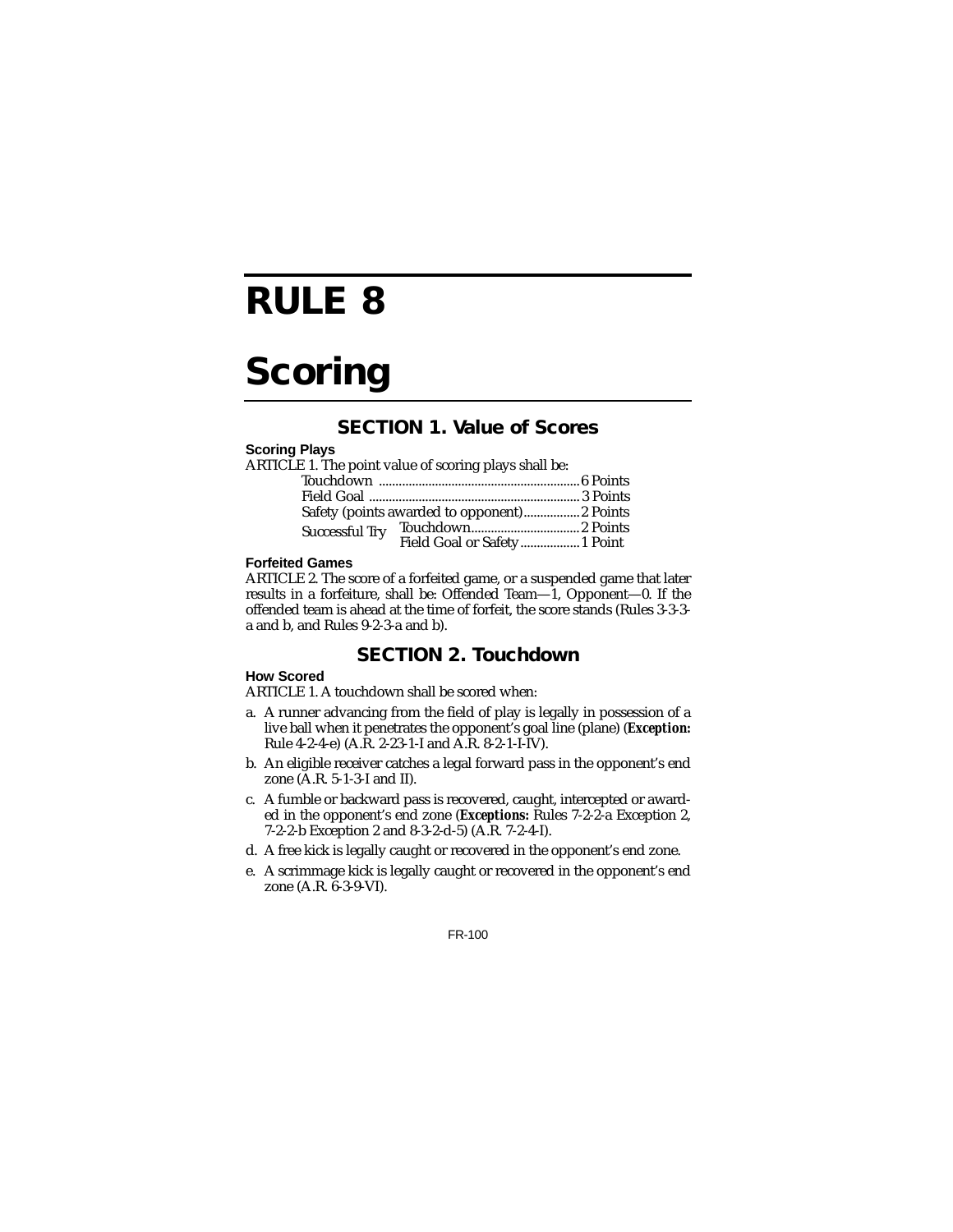RULE 8-2/SCORING

f. The referee awards a touchdown under the provisions of Rule 9-1-4 Penalty or Rule 9-2-3 Penalty.

### **SECTION 3. Try Down**

#### **How Scored**

ARTICLE 1. The point or points shall be scored according to the point values in Rule 8-1-1 if the try results in what would be a touchdown, safety (*Exception:* Rule 8-3-4-a) or field goal under rules governing play at other times (A.R. 8-3-1-I-III; A.R. 8-3-2-I-III, V and VIII; and A.R. 10-1-7-XII-XXI).

#### **Opportunity to Score**

ARTICLE 2. A try is an opportunity for either team to score one or two points while the game clock is stopped and is a special interval in a game which, for purposes of penalty enforcement only, includes both a down and the "ready'' period that precedes it.

- a. The ball shall be put in play by the team that scored a six-point touchdown. If a touchdown is scored during a down in which time in the fourth period expires, the try is mandatory unless the team behind in the score leaves the field of play.
- b. The try, which is a scrimmage down, begins when the ball is ready for play.
- c. The snap will be midway between the inbounds lines on the opponent's three-yard line or from any other point on or between the inbounds lines on or behind the opponent's three-yard line if the position of the ball is selected by the team designated to put the ball in play before the ready-for-play signal. The ball may be relocated after a charged timeout to either team unless preceded by a Team A foul or offsetting penalties (Rules 8-3-3-a and 8-3-3-c-1).
- d. The try ends when:
	- 1. Either team scores.
	- 2. The ball is dead by rule (A.R. 8-3-2-IV and VI).
	- 3. An accepted penalty results in a score.
	- 4. A Team A loss-of-down penalty is accepted (Rule 8-3-3-c-2).
	- 5. Before a change of team possession, a Team A player fumbles and the ball is caught or recovered by any Team A player other than the fumbler. There is no Team A score (A.R. 8-3-2-IX-XI).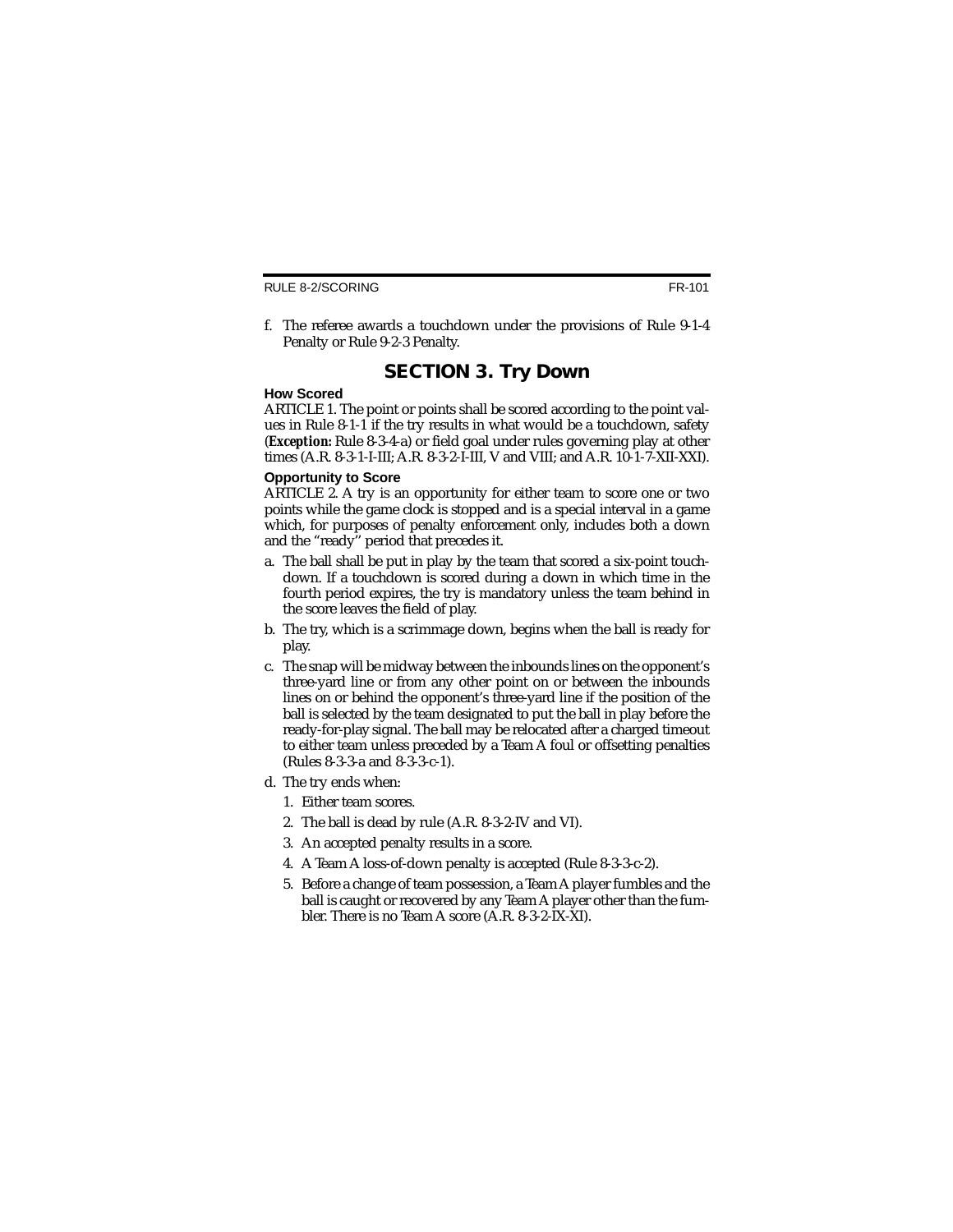#### **Fouls During a Try Before Team B Possession**

- ARTICLE 3. a. **Offsetting fouls:** The down shall be replayed if offsetting fouls occur. Any replay after offsetting penalties must be from the previous spot (A.R. 8-3-3-II and A.R. 10-1-7-XVI).
- b. **Fouls by Team B on a try:**
	- 1. Team A shall have the option of declining the score and repeating the try after enforcement, or declining the penalty(ies) and accepting the score. Team A may accept the score with personal fouls against the snapper (in a scrimmage kick formation), holder, kicker or passer enforced on the succeeding kickoff or from the succeeding spot in extra periods (A.R. 3-2-3-VII; A.R. 8-3-2-II; A.R. 8-3-3-I; and A.R. 10-1- 7-XIV, XV and XVII).
	- 2. A replay after a penalty against Team B may be from any point on or between the inbounds lines on or behind the yard line where the penalty leaves the ball.

#### c. **Fouls by Team A on a try:**

- 1. After a foul by Team A on a successful try, the ball shall be put in play at the spot where the penalty leaves it (A.R. 8-3-3-I and III).
- 2. Penalties against Team A on a try, which include loss of down only or loss of down and yardage, nullify the score and any yardage is not penalized on the succeeding kickoff or from the succeeding spot in extra periods.
- 3. If a player of Team A fouls before Team B gains possession and there is no other change of team possession during the down, the penalty is declined or becomes an offsetting foul.

#### d. **Dead-ball enforcement:**

- 1. Fouls occurring after the ready-for-play signal and before the snap are penalized before the next snap.
- 2. Live-ball fouls penalized as dead-ball fouls occurring during the try down are penalized on the succeeding kickoff or from the succeeding spot in extra periods (A.R. 3-2-3-VIII).
- e. **Roughing or running into kicker or holder:** Roughing or running into the kicker or holder is a live-ball foul.
- f. **Kick-catch interference:** The penalty for interference with a kick catch is declined or becomes an offsetting foul (a score by Team A is canceled).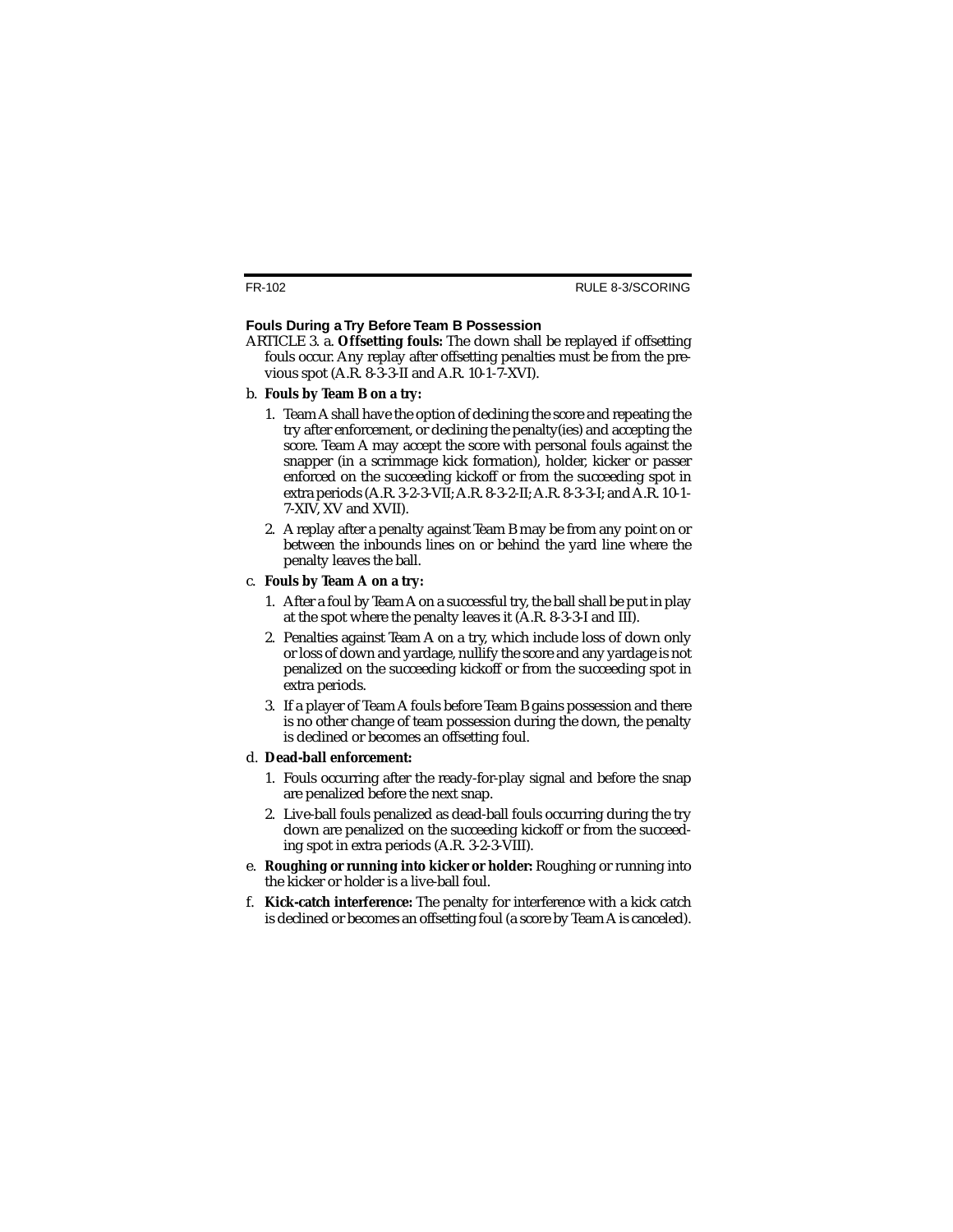#### **Fouls During a Try After Team B Possession**

- ARTICLE 4. a. Distance penalties against either team are declined by rule (*Exception:* Rule 8-3-3-d-2) (A.R. 8-3-4-I and II).
- b. Scores by fouling teams are canceled (A.R. 8-3-2-VII).
- c. If there are offsetting fouls, whether one or both occur after Team B possession, the down is not replayed.

#### **Fouls After a Try**

ARTICLE 5. Fouls after a try are enforced on the succeeding kickoff or from the succeeding spot in extra periods (*Exception:* Rule 10-1-6) (A.R. 10-1-7- XIX and XX).

#### **Next Play**

ARTICLE 6. After a try, the ball shall be put in play by a kickoff or at the succeeding spot in extra periods. The team scoring the six-point touchdown shall kick off.

## **SECTION 4. Field Goal**

#### **How Scored**

- ARTICLE 1. a. A field goal shall be scored for the kicking team if a drop kick or place kick passes over the crossbar between the uprights of the receiving team's goal before it touches a player of the kicking team or the ground. The kick shall be a scrimmage kick but may not be a free kick.
- b. If a legal field goal attempt passes over the crossbar between the uprights and is dead beyond the end line or is blown back but does not return over the crossbar and is dead anywhere, it shall score a field goal. The crossbar and uprights are treated as a **line**, not a **plane**, in determining forward progress of the ball.

#### **Next Play**

- ARTICLE 2. a. After a field goal is scored, the ball shall be put in play by a kickoff or at the succeeding spot in extra periods. The team scoring the field goal shall kick off.
- b. After an unsuccessful field goal attempt that has crossed the neutral zone, the ball, untouched by Team B after it crossed the neutral zone and subsequently declared dead beyond the neutral zone, will next be put in play at the previous spot, or extra-period rules govern. If the previous spot was between Team B's 20-yard line and the goal line, the ball shall next be put in play at Team B's 20-yard line on or between the inbounds lines by a snap, or extra-period rules govern. The snap shall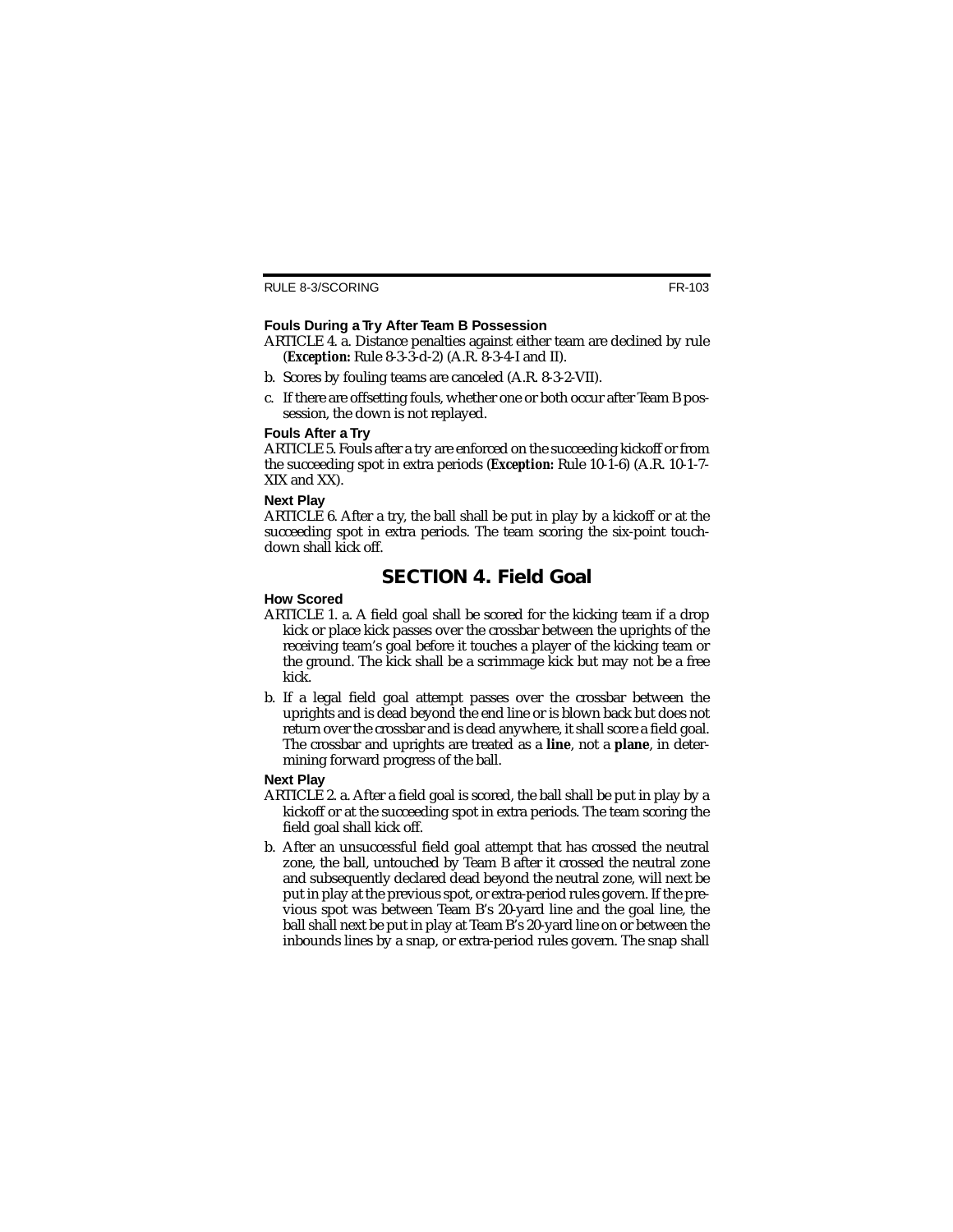RULE 8-4/SCORING

be from midway between the inbounds lines on the 20-yard line, unless a different position on or between the inbounds lines is selected by Team B before the ready-for-play signal. After the ready-for-play signal, the ball may be relocated after a charged team timeout, unless preceded by a Team A foul or offsetting penalties. Otherwise, all rules pertaining to scrimmage kicks apply  $(A.R. 6-3-4-III, A.R. 8-4-2-I-X)$  and A.R. 10-2-2-XXV).

## **SECTION 5. Safety**

#### **How Scored**

ARTICLE 1. It is a safety when:

a. The ball becomes dead out of bounds behind a goal line, except from an incompleted forward pass, or becomes dead in the possession of a player on, above or behind his own goal line (or becomes dead by rule), and the defending team is responsible for the ball being there (A.R. 6-3-1-IV and V; A.R. 7-2-4-I; A.R. 8-5-1-I-III, VIII and XI; A.R. 8-7-2-V; and A.R. 9-  $4 - 1 - IX$ ).

When in question, it is a touchback, not a safety.

b. An accepted penalty for a foul leaves the ball on or behind the offending team's goal line (*Exception:* Rule 8-3-4) (A.R. 8-5-1-IV and A.R. 10- 2-2-XIII and XIV).

#### *Exceptions:*

- 1. When a Team B player intercepts a forward pass, fumble or backward pass or catches a scrimmage or free kick between his five-yard line and the goal line and the runner's original momentum carries him into the end zone, where the ball is declared dead in his team's possession, the ball belongs to Team B at the spot where the pass or fumble was intercepted or the kick was caught (A.R. 8-5-1-V-VII).
- 2. When a Team B player recovers an opponent's fumble, backward pass, scrimmage kick or free kick between his five-yard line and the goal line and the runner's original momentum carries him into the end zone, where the ball is declared dead in his team's possession, the ball belongs to Team B at the spot where the fumble, backward pass or kick was recovered (A.R. 8-5-1-V).
- 3. When, following a change of team possession, a Team A player intercepts an illegal forward pass, or intercepts or recovers a fumble or backward pass between Team A's five-yard line and the goal line, and the runner's original momentum carries him into the end zone, where the

FR-104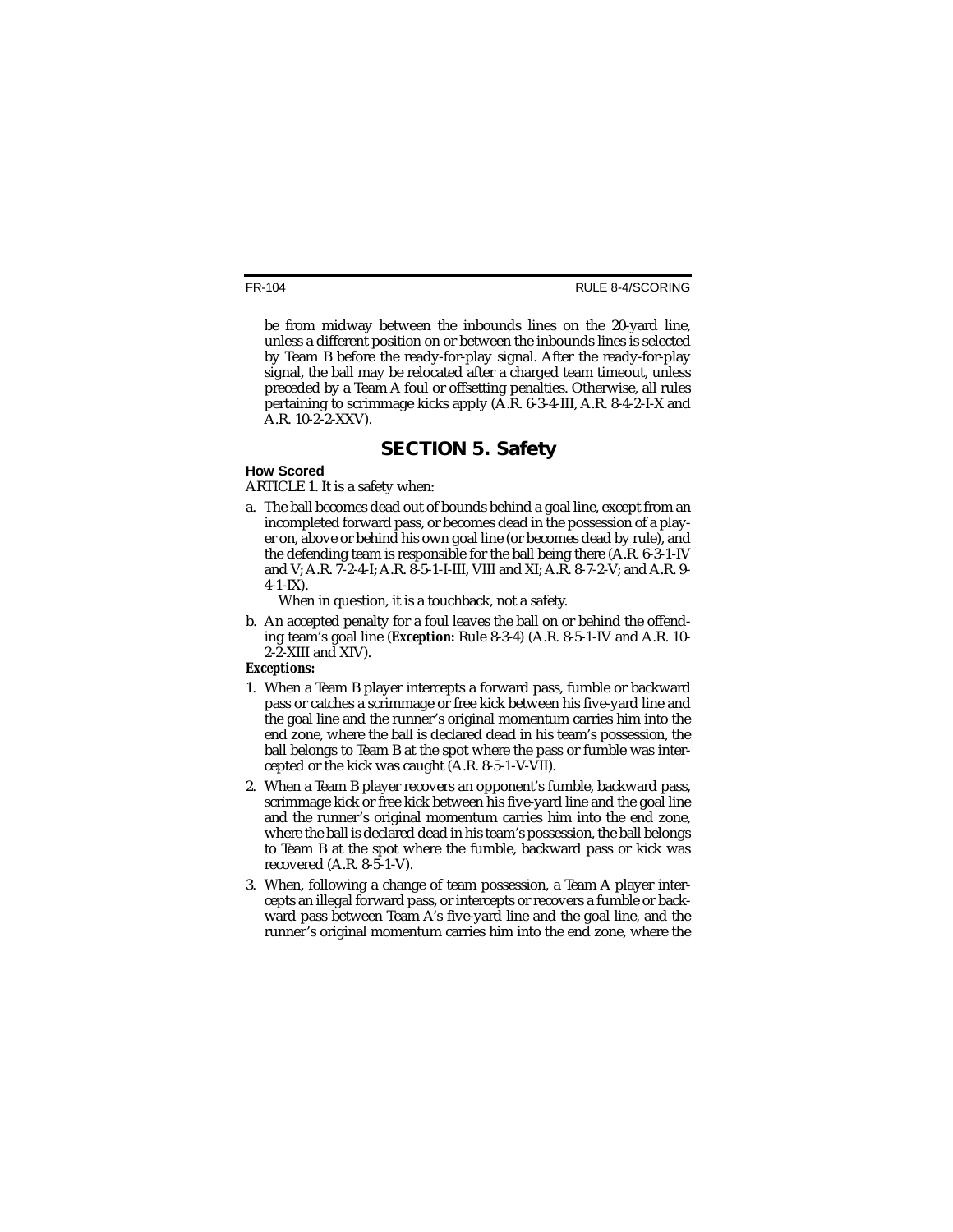FR-105

ball is declared dead in his team's possession, the ball belongs to Team A at the spot where the illegal forward pass, fumble or backward pass was intercepted or recovered.

#### **Kick After Safety**

ARTICLE 2. After a safety is scored, the ball belongs to the defending team at its own 20-yard line, and that team shall put the ball in play on or between the inbounds lines by a free kick that may be a punt, drop kick or place kick (*Exception:* Extra-period rules).

## **SECTION 6. Touchback**

#### **When Declared**

ARTICLE 1. It is a touchback when:

- a. The ball becomes dead out of bounds behind a goal line, except from an incompleted forward pass, or becomes dead in the possession of a player on, above or behind his own goal line and the attacking team is responsible for the ball being there (A.R. 6-3-9-IV, A.R. 7-2-4-I, A.R. 8-6- 1-I and II, and A.R. 10-2-2-XXXIX) (Rules 7-2-4-a and b).
- b. A kick becomes dead by rule behind the defending team's goal line and the attacking team is responsible for the ball being there (*Exception:* Rule 8-4-2-b) (A.R. 6-3-4-IV).
- c. A violation by the kicking team occurs in the receiving team's end zone.

#### **Snap After a Touchback**

ARTICLE 2. After a touchback is declared, the ball belongs to the defending team at its own 20-yard line, and that team shall put the ball in play on or between the inbounds lines by a snap (*Exception:* Extra-period rules). The snap shall be from midway between the inbounds lines on the 20-yard line, unless a different position on or between the inbounds lines is selected by the team designated to put the ball in play before the ready-for-play signal. After the ready-for-play signal, the ball may be relocated after a charged team timeout, unless preceded by a Team A foul or offsetting penalties.

### **SECTION 7. Responsibility and Impetus**

#### **Responsibility**

ARTICLE 1. The team responsible for the ball being out of bounds behind a goal line or being dead in the possession of a player on, above or behind a goal line is the team whose player carries the ball or imparts an impetus to it that forces it on, above or across the goal line, or is responsible for a loose ball being on, above or behind the goal line (A.R. 6-3-4-I).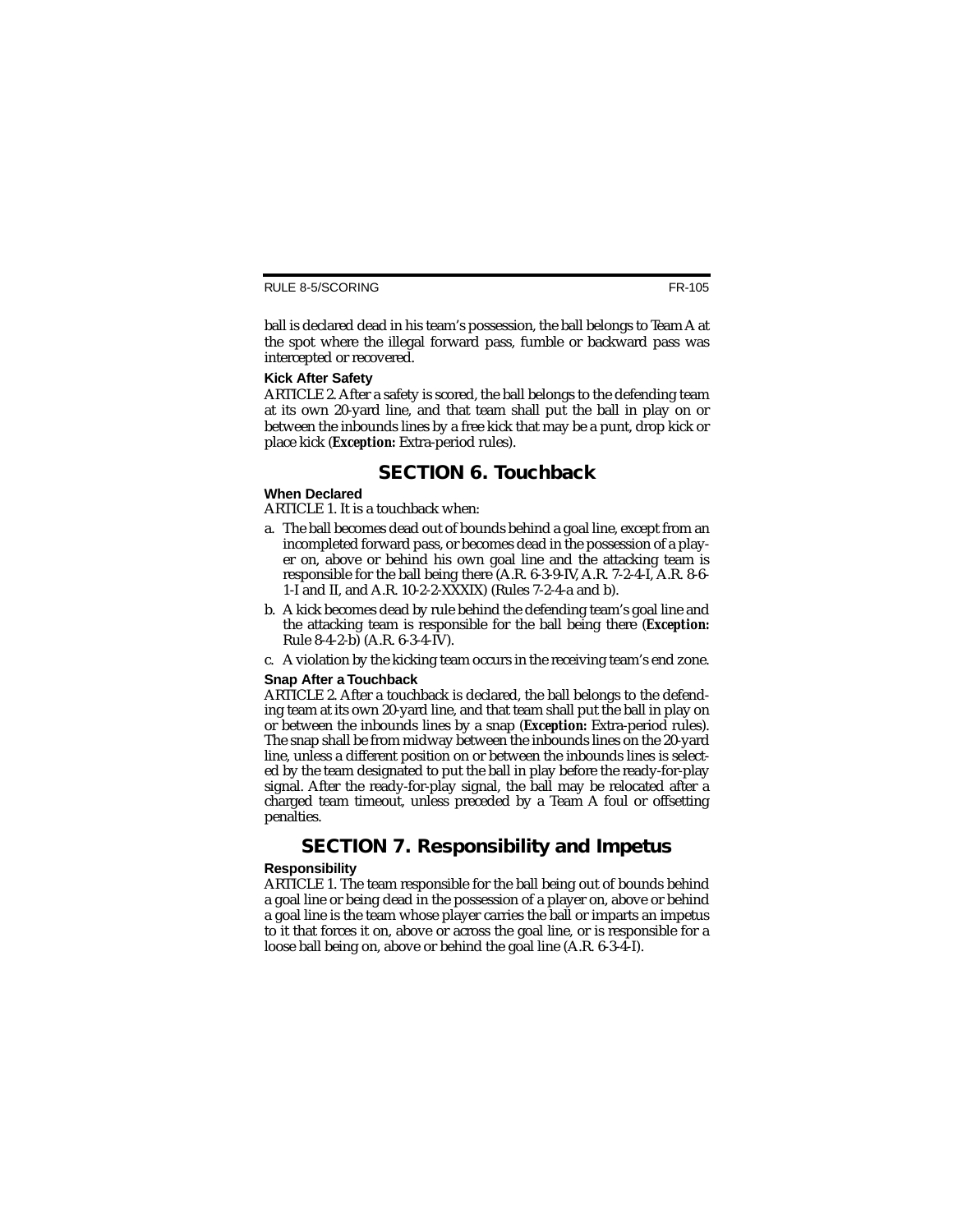#### **Initial Impetus**

- ARTICLE 2. a. The impetus imparted by a player who kicks, passes, snaps or fumbles the ball shall be considered responsible for the ball's progress in any direction even though its course is deflected or reversed after striking the ground or after touching an official or a player of either team (A.R. 6-3-4-IV; A.R. 8-5-1-II, III, VIII, IX and XI; and A.R. 8-7-2-I-IX).
- b. Initial impetus is considered expended and the responsibility for the ball's progress is charged to a player:
	- 1. If he kicks a ball not in player possession or bats a loose ball after it strikes the ground (*Exception:* The original impetus is not changed when a loose ball is batted or kicked in the end zone) (A.R. 8-7-2-V).
	- 2. If the ball comes to rest and he gives it new impetus by any contact with it.

#### *Exceptions:*

- 1. Rules 6-1-4-a and 6-3-4-a (A.R. 6-3-4-I-IV).
- 2. The original impetus is not changed when a ball at rest in the end zone is moved when touched by an official or a player.
- c. A loose ball retains its original status when there is new impetus.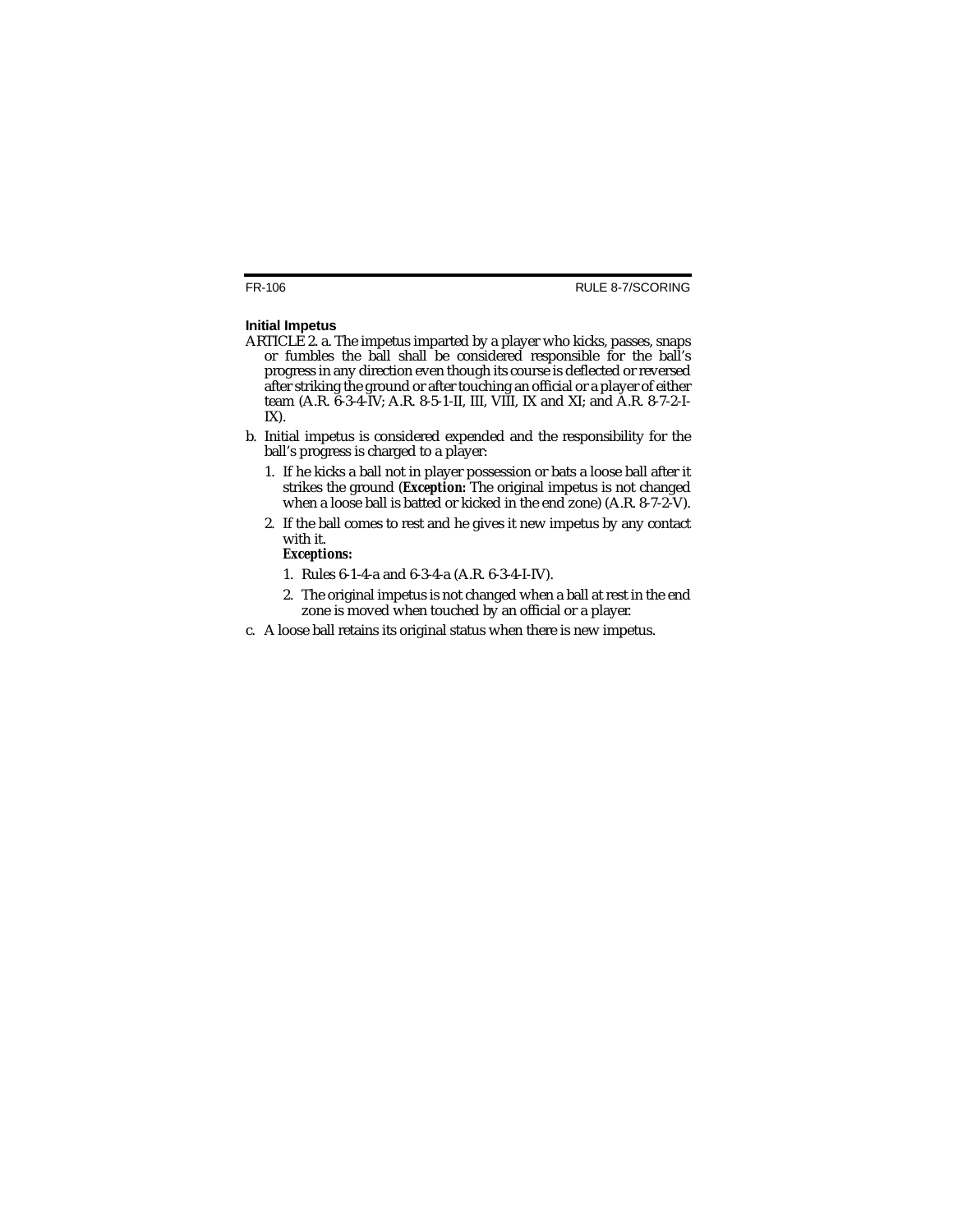## **RULE 9**

## **Conduct of Players and Others Subject to Rules**

## **SECTION 1. Contact and Interference Fouls**

#### **Flagrant Fouls**

ARTICLE 1. Before the game, during the game and between periods, all flagrant fouls require disqualification. Team B disqualification personal fouls require first downs if not in conflict with other rules.

#### **Persons Subject to the Rules Restrictions**

ARTICLE 2. No person subject to the rules shall commit a personal foul before the game, during the game or between the periods. Any act prohibited hereunder or any other act of unnecessary roughness is a personal foul.

- a. No person subject to the rules shall strike an opponent with the knee; strike an opponent's helmet (including the face mask), neck, face or any other part of the body with an extended forearm, elbow, locked hands, palm, fist, or the heel, back or side of the open hand; or gouge an opponent (A.R. 9-1-2-I and II).
- b. No person subject to the rules shall strike an opponent with his foot or any part of his leg that is below the knee.
- c. There shall be no *tripping* (*Exception:* Against the runner).
- d. There shall be no *clipping* (A.R. 9-1-2-III).

#### *Exceptions:*

1. When offensive players are on the line of scrimmage at the snap within a rectangular area centered on the middle lineman of the offensive formation and extending five yards laterally and three yards longitudinally in each direction, they legally may clip in the rectangular area.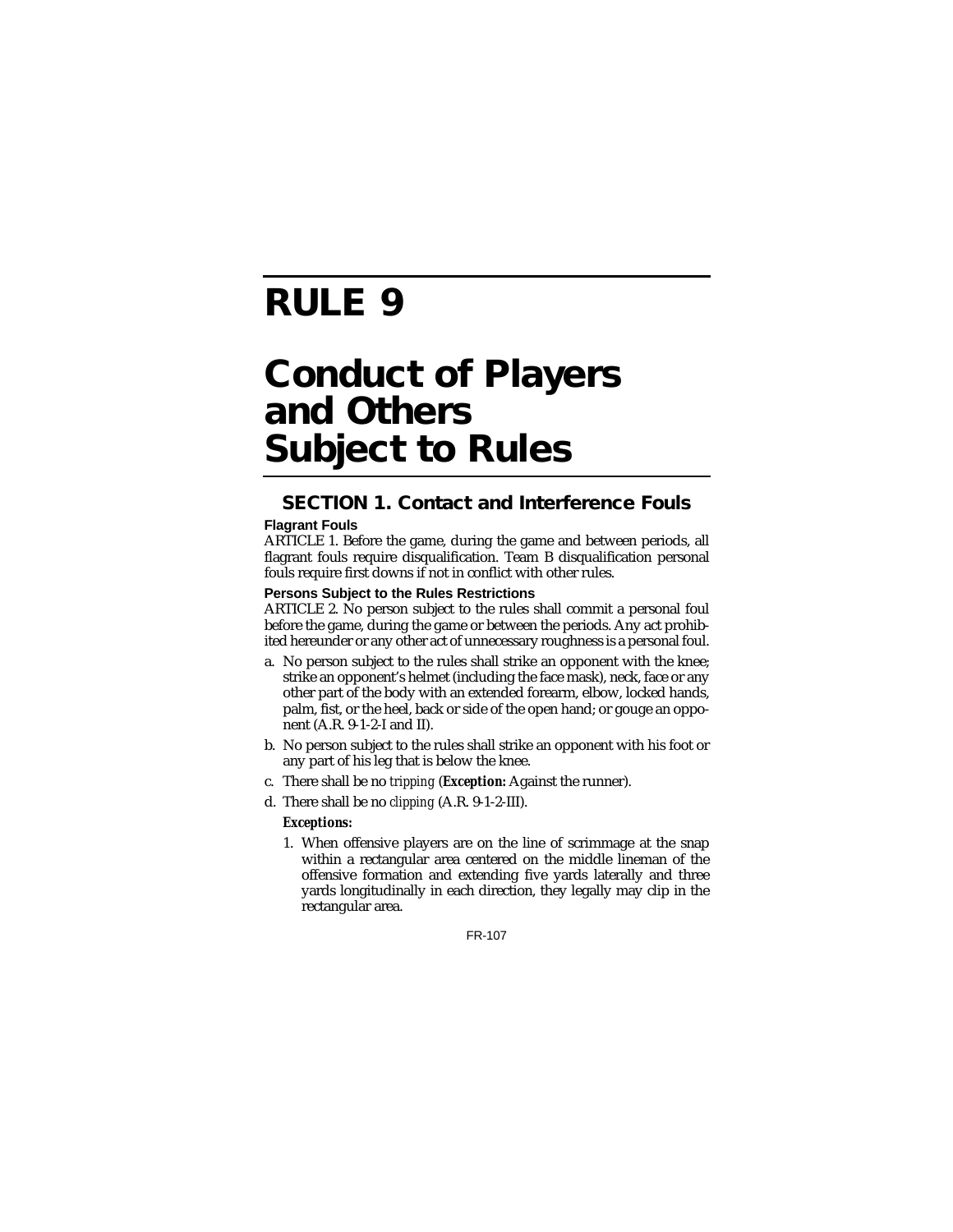- (a) A player on the line of scrimmage within the legal clipping zone may not leave the zone and return and legally clip.
- (b) The legal clipping zone exists until the ball is touched outside the legal clipping zone or the ball is outside the legal clipping zone after a fumble or muff from inside the clipping zone.
- 2. When a player turns his back to a potential blocker who has committed himself in intent and direction or movement.
- 3. When a player attempts to reach a runner or legally attempts to recover or catch a fumble, a muff, a backward pass, a kick or a touched forward pass, he may push an opponent below the waist at or to the buttocks (Rule 9-3-3-c Exception 3) (A.R. 6-3-1-III).
- 4. When an eligible player behind the neutral zone pushes an opponent below the waist at or to the buttocks to get to a forward pass (Rule 9-3-3-c Exception 5).
- e. Blocking below the waist is permitted except as follows (A.R. 9-1-2-IV-XI):
	- 1. Offensive linemen at the snap positioned more than seven yards from the middle lineman of the offensive formation are prohibited from blocking below the waist toward the original position of the ball in or behind the neutral zone and within 10 yards beyond the neutral zone.
	- 2. Backs at the snap positioned with the frame of their body completely outside the frame of the body of the normal tackle (second player from the snapper) position in either direction toward a sideline, or in motion at the snap, are prohibited from blocking below the waist toward the original position of the ball in or behind the neutral zone and within 10 yards beyond the neutral zone. The frame of the body does not include arms or legs extended sideways (A.R. 9-1-2-XXVI).
	- 3. During a scrimmage down, defensive players are prohibited from blocking an eligible Team A receiver below the waist beyond the neutral zone unless attempting to get at the ball or runner. A Team A receiver remains eligible until a legal forward pass is no longer possible by rule.
	- 4. During a down in which there is a free kick or scrimmage kick from a scrimmage kick formation, all players are prohibited from blocking below the waist, except against the runner.
	- 5. After any change of team possession, all players are prohibited from blocking below the waist, except against the runner.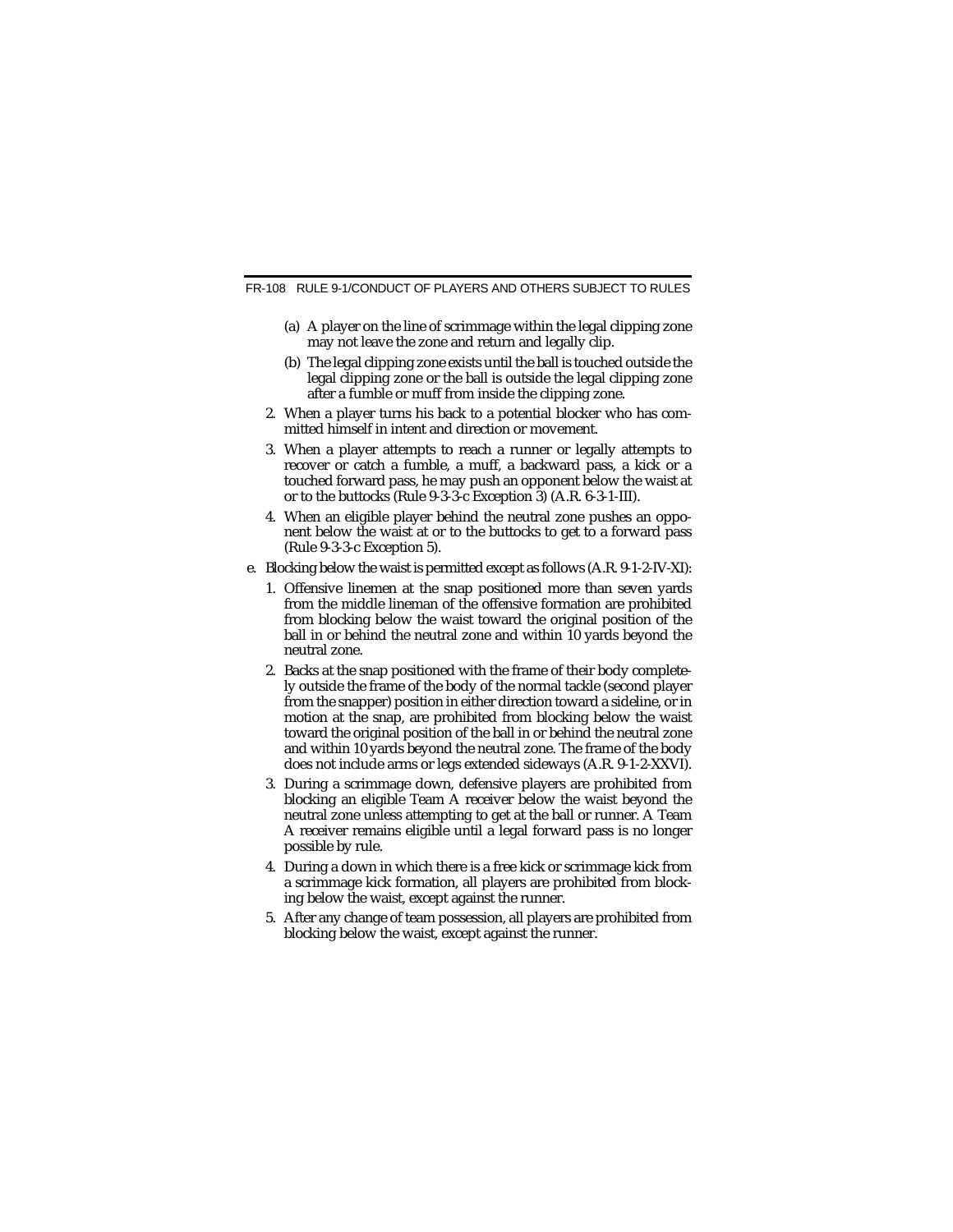- 6. A Team A player behind the neutral zone and in position to receive a backward pass shall not be blocked below the waist or contacted by way of a personal foul (A.R. 9-1-2-XXV).
- f. No player shall tackle or run into a receiver when a forward pass to him obviously is not catchable. This is a personal foul and not pass interference.
- g. There shall be no *piling* on, falling on or throwing the body on an opponent after the ball becomes dead (A.R. 9-1-2-XII).
- h. No opponent shall tackle or block the runner *when he is clearly out of bounds* or throw him to the ground after the ball becomes dead (A.R. 9- 1-2-XIII).
- i. There shall be no *hurdling* (*Exception:* The runner may hurdle an opponent.)
- j. No player shall run into or *throw himself* against an opponent obviously out of the play either before or after the ball is dead (A.R. 9-1-2-XIX and XX).
- k. No player shall continuously contact an opponent's helmet (including the face mask) with hand(s) or arm(s) (*Exception:* By or against the runner).
- l. No player intentionally shall use his helmet (including the face mask) to butt or ram an opponent (A.R. 9-1-2-XVI).
- m. There shall be no *spearing* (A.R. 9-1-2-XVII).
- n. No player intentionally shall strike a runner with the crown or the top of his helmet.
	- o. No defensive player shall charge into a passer or throw him to the ground when it is obvious the ball has been thrown. This is roughing the passer, and the penalty is added to the end of the last run when it ends beyond the neutral zone and there is no change of team possession during the down (**Exception:** A defensive player who is blocked by a Team A player[s] with a force so that he has no opportunity to avoid contact with the passer. However, this does not relieve the defensive player of responsibility for personal fouls as described in Rule 9-1-2-a.) (A.R. 2-30-4-I and II; A.R. 9-1-2-XIV, XXVII and XXVIII; and A.R. 10-2-2-XXXIII, XXXV and XXXVI).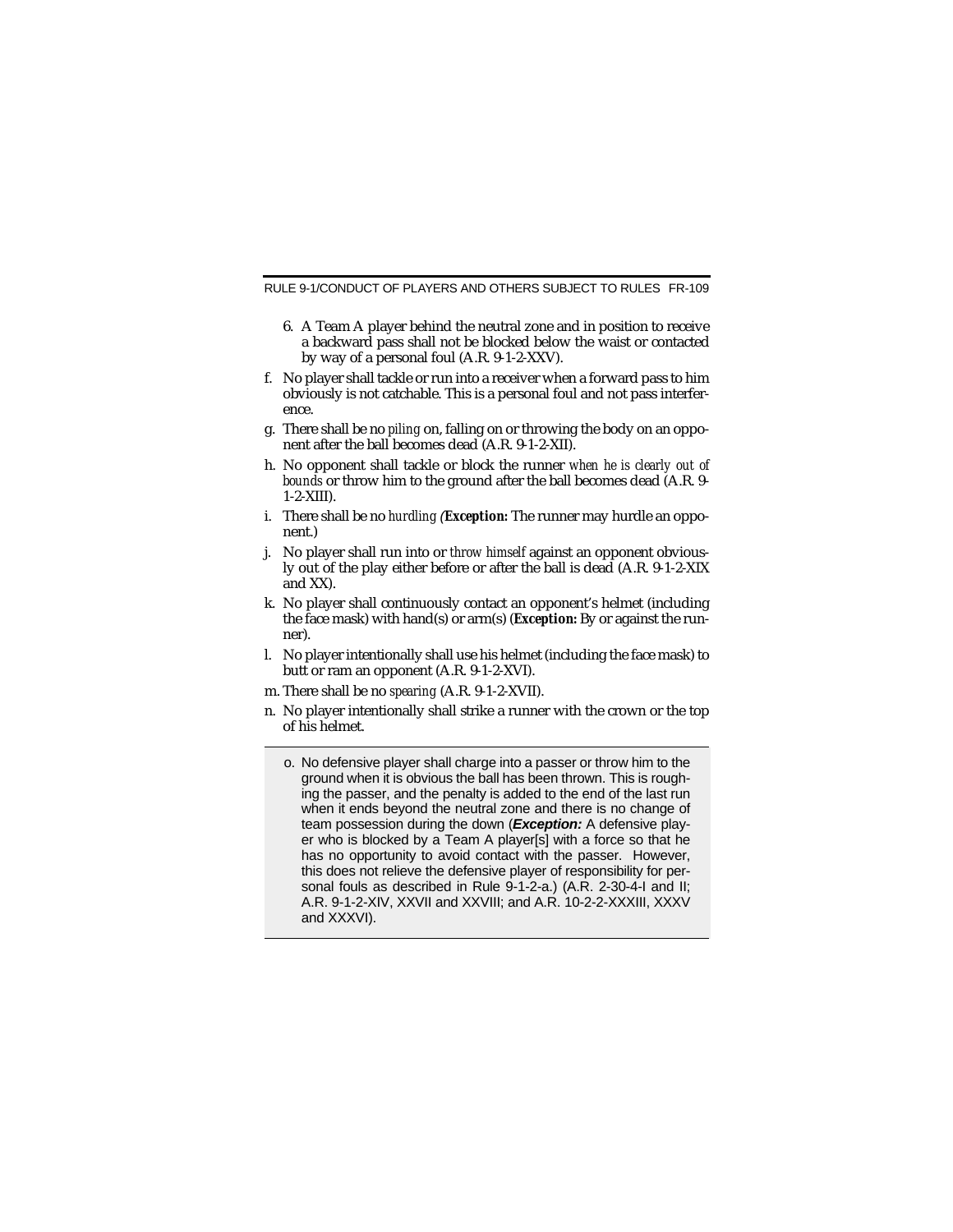- p. There shall be no chop blocking.
	- q. No defensive player, in an attempt to gain an advantage, may step, jump or stand on an opponent. No defensive player who runs forward from beyond the neutral zone and leaps in an obvious attempt to block a field goal or try may land on an opponent.
- r. When a team is in scrimmage kick formation, a defensive player may not initiate contact with the snapper until one second has elapsed after the snap (A.R. 9-1-2-XXII-XXIV).
- **PENALTY—15 yards from the basic spot or succeeding spot for deadball fouls and a first down for Team B fouls if the first down is not in conflict with other rules (***Exception:* **Offensive team personal fouls behind the neutral zone are enforced from the previous spot. Safety if the foul occurs behind Team A's goal line) [S7, S24, S34, S38, S39, S40, S41 or S46]. Flagrant offenders shall be disqualified [S47].**
- s. No player shall grasp the face mask or any helmet opening of an opponent. The open hand may be used legally on the mask (A.R. 9-1-2-XV).
- **PENALTY—Live-ball foul, basic spot. Defensive team: Five yards for incidental grasping (not an automatic first down) [S45]; 15 yards for twisting, turning or pulling; and a first down for Team B fouls if the first down is not in conflict with other rules. Offensive team: 15 yards from the basic spot (***Exception:* **Offensive team facemask fouls behind the neutral zone are enforced from the previous spot. Safety if the foul occurs behind Team A's goal line). All dead-ball fouls: 15 yards from the succeeding spot and a first down for a Team B foul if the first down is not in conflict with other rules [S7, S38 and S45]. Flagrant offenders shall be disqualified [S47]. When in question, it is twisting, turning or pulling.**

#### **Roughing or Running Into Kicker or Holder**

- ARTICLE 3. a. When it is obvious that a scrimmage kick will be made, no opponent shall run into or rough the kicker or the holder of a place kick (A.R. 5-2-2-I and A.R. 9-1-3-I, III and VI).
	- 1. Roughing is a personal foul that endangers the kicker or holder.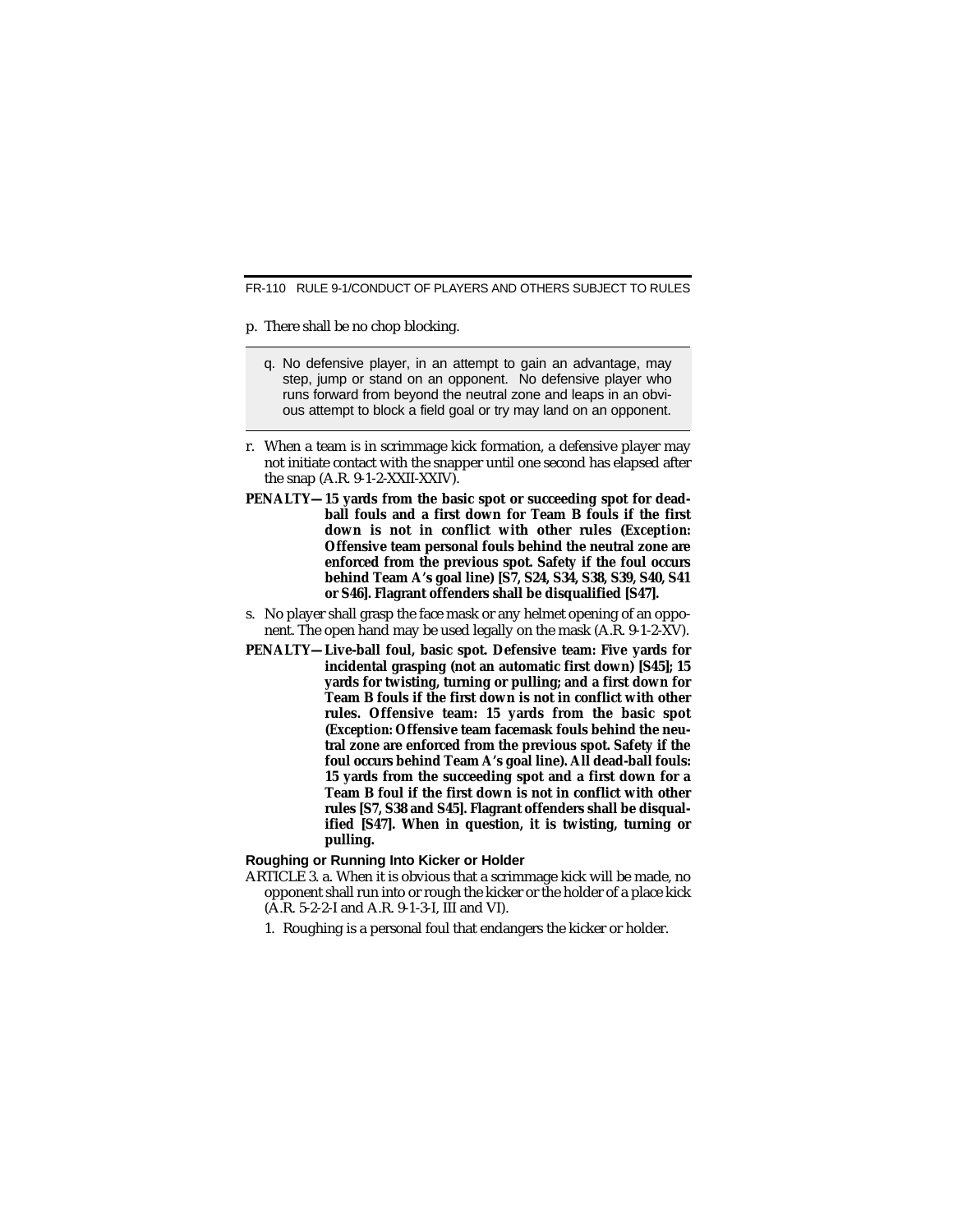- 2. Running into the kicker or holder is a foul that occurs when the kicker or holder is displaced from his kicking or holding position but is not roughed (A.R. 9-1-3-II).
- 3. Incidental contact with a kicker or holder is not a foul.
- 4. The kicker and holder must be protected from injury, but contact that occurs when or after a scrimmage kick has been touched is not roughing or running into the kicker or holder.
- 5. The kicker of a scrimmage kick loses protection as a kicker when he has had a reasonable time to regain his balance (A.R. 9-1-3-IV).
- 6. A defensive player legally blocked into the kicker or holder by a member of the kicking team is not exempt from fouls for running into or roughing the kicker or holder. A defensive player illegally blocked into the kicker or holder by a member of the kicking team is exempt from fouls for running into or roughing the kicker or holder.
- 7. When a player, other than one who blocks a scrimmage kick, runs into or roughs the kicker or holder, it is a foul.
- 8. When in question whether the foul is "running into'' or "roughing,'' the foul is "roughing.''

#### **PENALTY—Five yards from the previous spot for running into the kicker or holder [S30]. Fifteen yards from the previous spot and a first down for roughing the kicker or holder if the first down is not in conflict with other rules [S38 and S30]. Flagrant offenders shall be disqualified [S47].**

b. A kicker or holder simulating being roughed or run into by a defensive player commits an unsportsmanlike act (A.R. 9-1-3-V).

#### **PENALTY—15 yards from the previous spot [S27].**

c. The kicker of a free kick may not be blocked until he has advanced five yards beyond his restraining line or the kick has touched a player, an official or the ground.

#### **PENALTY—15 yards from the previous spot [S40].**

#### **Illegal Interference**

- ARTICLE 4. a. No substitute, coach, authorized attendant or any person subject to the rules, other than a player or official, may interfere in any way with the ball or a player while the ball is in play.
- **PENALTY—15 yards from the basic spot. The referee may enforce any penalty he considers equitable, including awarding a score [S27].**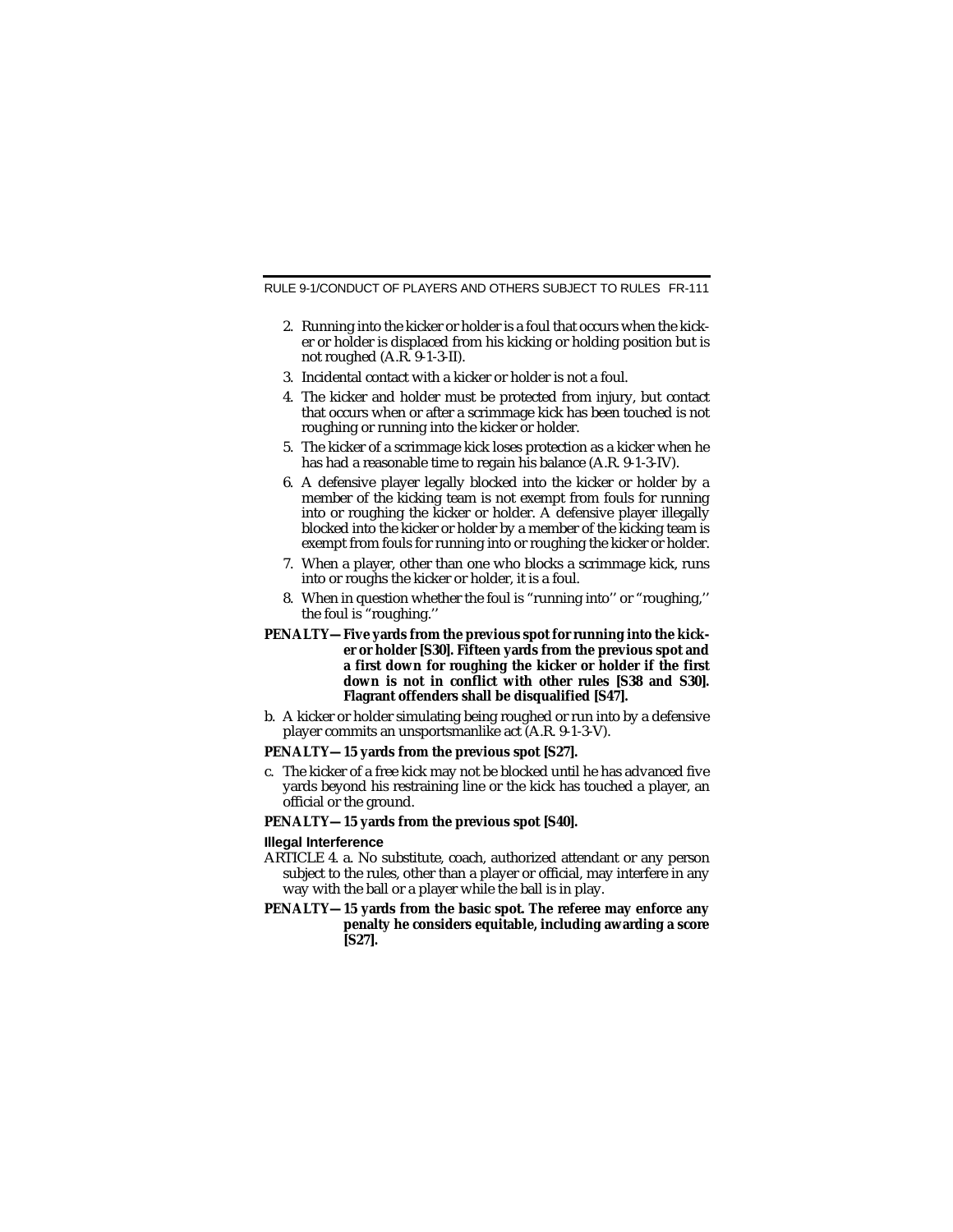b. Participation by 12 or more players is illegal participation (A.R. 9-1-4-I-VIII).

#### **PENALTY—15 yards from the previous spot [S28].**

- c. No person not subject to the rules may interfere in any way with the ball or a player while the ball is in play.
- d. When anything other than persons subject to the rules and those not subject to the rules interferes in any way with a player or the ball in play, it is illegal interference.

#### **PENALTY—The referee may replay the down or take any action he deems equitable, including awarding a score [S27].**

#### **Game Administration Interference**

- ARTICLE 5. a. While the ball is in play, coaches, substitutes and authorized attendants in the team area may not be between the sideline and coaching line.
- b. The procedure for enforcement of Rule 9-1-5-a is as follows:
	- 1. Any game official may stop the clock to give a sideline warning [S15].
	- 2. The head coach is informed by a game official that he is receiving a first or second warning because the area between the sideline and coaching line has been violated by coaches, players or persons authorized in the team area.
	- 3. Each official will record the time and period of each warning.
	- 4. After a second warning, a game official will notify the head coach that he has had two warnings and that the next infraction will result in a five-yard penalty.
	- 5. After a five-yard penalty, a game official will notify the head coach that he has had two warnings and a five-yard penalty, and will receive a 15-yard penalty for the next infraction.
- **PENALTY—Penalize as a dead-ball foul. Five yards from the succeeding spot after two official warnings from a game official and 15 yards from the succeeding spot for each additional foul [S7 and S29].**

### **SECTION 2. Noncontact Fouls**

#### **Unsportsmanlike Acts**

ARTICLE 1. There shall be no unsportsmanlike conduct or any act that interferes with orderly game administration on the part of players, substi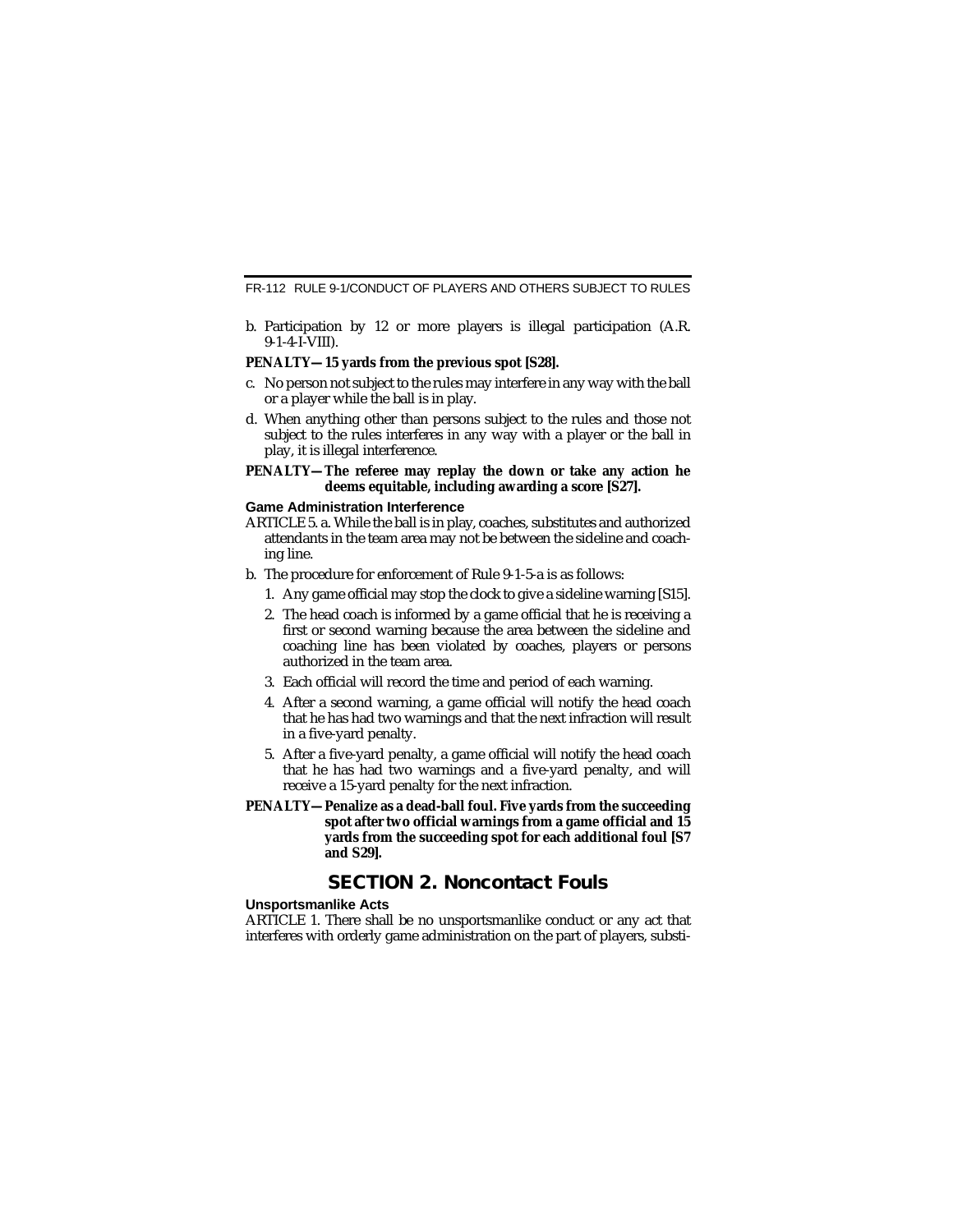tutes, coaches, authorized attendants or any other persons subject to the rules, before the game, during the game or between periods.

#### a. **Specifically prohibited acts and conduct include:**

- 1. No player, substitute, coach or other person subject to the rules shall use abusive, threatening or obscene language or gestures, or engage in such acts that provoke ill will or are demeaning to an opponent, to game officials or to the image of the game, including:
	- (a) Pointing the finger(s), hand(s), arm(s) or ball at an opponent, or imitating the slashing of the throat.
	- (b) Taunting, baiting or ridiculing an opponent verbally.
	- (c) Inciting an opponent or spectators in any other way.
	- (d) Any delayed, excessive, prolonged or choreographed act by which a player (or players) attempts to focus attention upon himself (or themselves).
	- (e) Obviously altering stride as an unopposed runner approaches the opponent's goal line, or diving into the end zone when unopposed.
	- (f) Removal of a player's helmet before he is in the team area (*Exceptions:* Team, media or injury timeouts; equipment adjustment; through play; between periods; and during a measurement for a first down).
- 2. After a score or any other play, the player in possession immediately must return the ball to an official or leave it near the dead-ball spot. This prohibits:
	- (a) Kicking, throwing, spinning or carrying (including off of the field) the ball any distance that requires an official to retrieve it.
	- (b) Spiking the ball to the ground [*Exception:* A forward pass to conserve time (Rule 7-3-2-d)].
	- (c) Throwing the ball high into the air.
	- (d) Any other unsportsmanlike act or actions that delay the game.
- **PENALTY—Dead-ball foul. 15 yards [S7, S27] from the succeeding spot. Flagrant offenders, if players or substitutes, shall be disqualified [S47]. If a player or an identified squad member in uniform commits two unsportsmanlike fouls in the same game, he shall be disqualified.**
- b. **Other prohibited acts include:**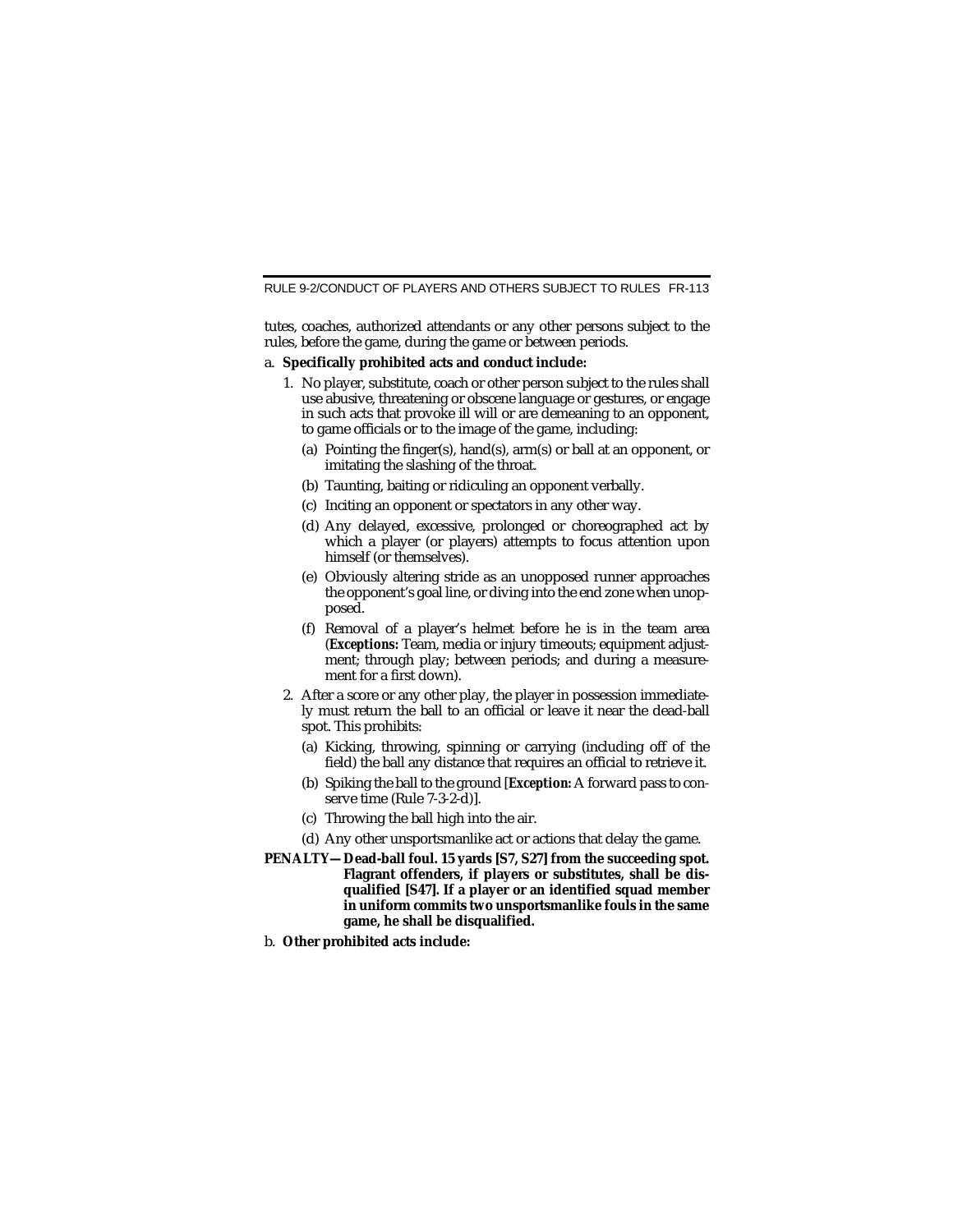- 1. During the game, coaches, substitutes and authorized attendants in the team area shall not be on the field of play or outside the 25-yard lines without permission from the referee unless legally entering or leaving the field (*Exceptions:* Rules 1-2-4-g and 3-3-8-c).
- 2. No disqualified person shall enter the field of play or end zones.
- 3. No person or mascot subject to the rules, except players, officials and eligible substitutes, shall be on the field of play or end zones during any period without permission from the referee. If a player is injured, attendants may come inbounds to attend him, but they must obtain recognition from an official.
- 4. No substitute(s) may enter the field of play or end zones for purposes other than replacing a player(s) or to fill a player vacancy(ies). This includes demonstrations after any play (A.R. 9-2-1-I).
- 5. Persons subject to the rules, including bands, shall not create any noise that prohibits a team from hearing its signals (Rule 1-1-6).

#### **PENALTY—Dead-ball foul. 15 yards [S7, S27] from the succeeding spot. Flagrant offenders, if players or substitutes, shall be disqualified [S47].**

#### **Unfair Tactics**

- ARTICLE 2. a. No player shall conceal the ball in or beneath his clothing or equipment or substitute any other article for the ball.
- b. No simulated replacements or substitutions may be used to confuse opponents. No tactic associated with substitutes or the substitution process may be used to confuse opponents (Rule 3-5-2-e) (A.R. 9-2-2-I-VII).
- c. No equipment may be used to confuse opponents (Rule 1-4-2-e).

#### **PENALTY—Live-ball foul. 15 yards from the previous spot [S27]. Flagrant offenders shall be disqualified [S47].**

- d. No player may play with cleats more than 1 ⁄2-inch in length (Rules 1-4- 5-e and f).
- **PENALTY—Disqualification for the remainder of the game and the team's next game [S27, S47]. Penalize as a dead-ball foul at the succeeding spot, and Team B fouls do not require a first down. Team timeout. VIOLATION—Rules 3-3-6 and 3-4-2 b [S23, S3 or S21]. If the disqualification occurs during the last game of a season, players with eligibility remaining**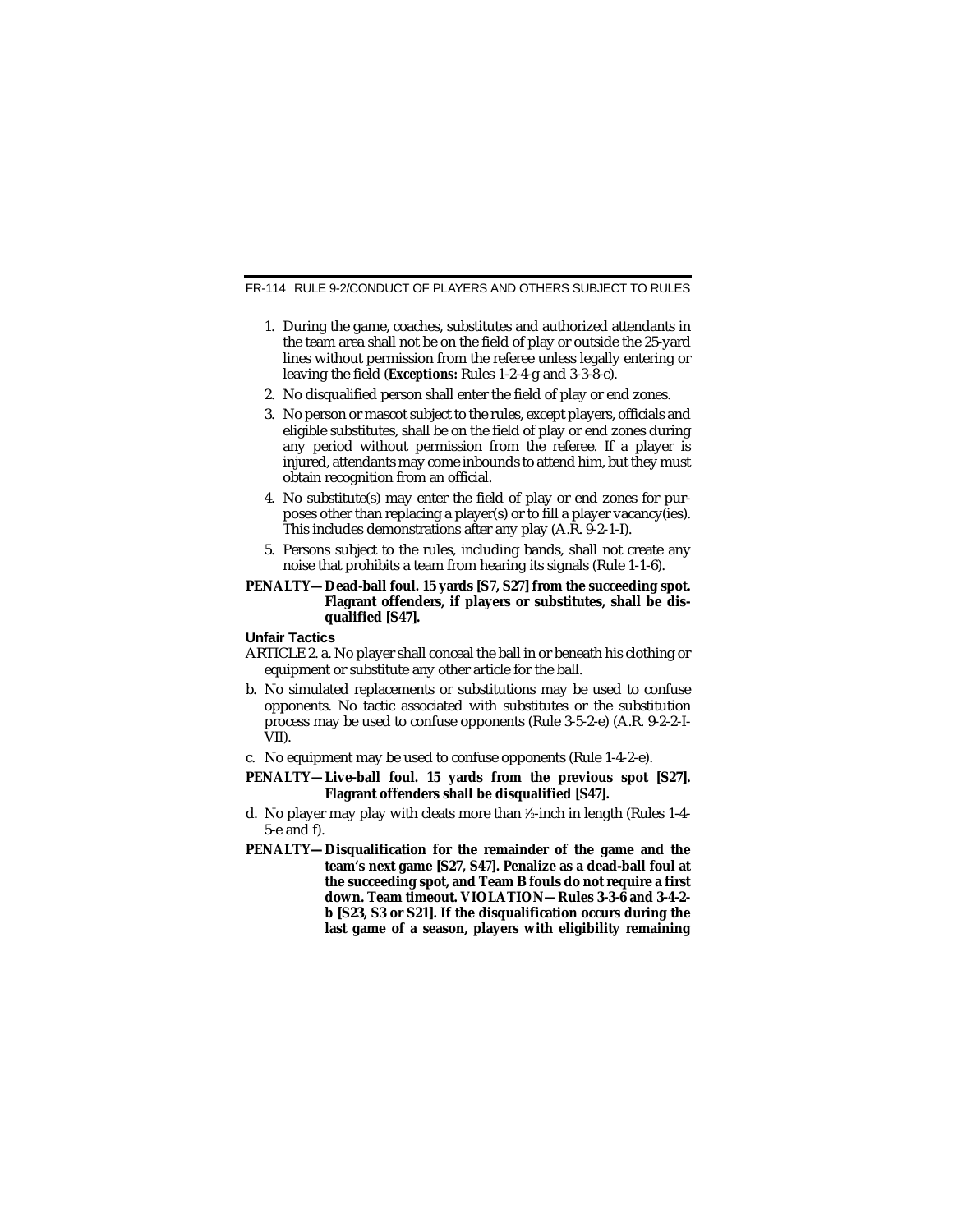#### **will serve the next-game disqualification during the first game of the next season for which they are eligible.**

e. The referee will notify (in writing) his assigning agent of all disqualifications for illegal cleats. The assigning agency becomes responsible for implementation of the penalty.

#### **Unfair Acts**

ARTICLE 3. The following are unfair acts:

- a. If a team refuses to play within two minutes after ordered to do so by the referee.
- b. If a team repeatedly commits fouls that can be penalized only by halving the distance to its goal line.
- c. If an obviously unfair act not specifically covered by the rules occurs during the game (A.R. 4-2-1-II).
- **PENALTY—The referee may take any action he considers equitable, including assessing a penalty, awarding a score, or suspending or forfeiting the game.**

#### **Contacting an Official**

ARTICLE 4. Intentionally contacting a game official physically during the game by persons subject to the rules is a foul.

**PENALTY—Penalize as a dead-ball foul. Fifteen yards from the succeeding spot and disqualification [S7, S27 and S47].**

## **SECTION 3. Blocking, Use of Hands or Arms**

#### **Who May Block**

ARTICLE 1. Players of either team may block opponents, provided it is not forward-pass interference, interference with the opportunity to catch a kick or a personal foul (*Exception:* Rule 6-1-2-h).

#### **Interfering for or Helping the Runner or Passer**

ARTICLE 2. a. The runner or passer may use his hand or arm to ward off or push opponents.

- b. The runner shall not grasp a teammate; and no other player of his team shall grasp, push, lift or charge into him to assist him in forward progress.
- c. Teammates of the runner or passer may interfere for him by blocking but shall not use interlocked interference by grasping or encircling one another in any manner while contacting an opponent.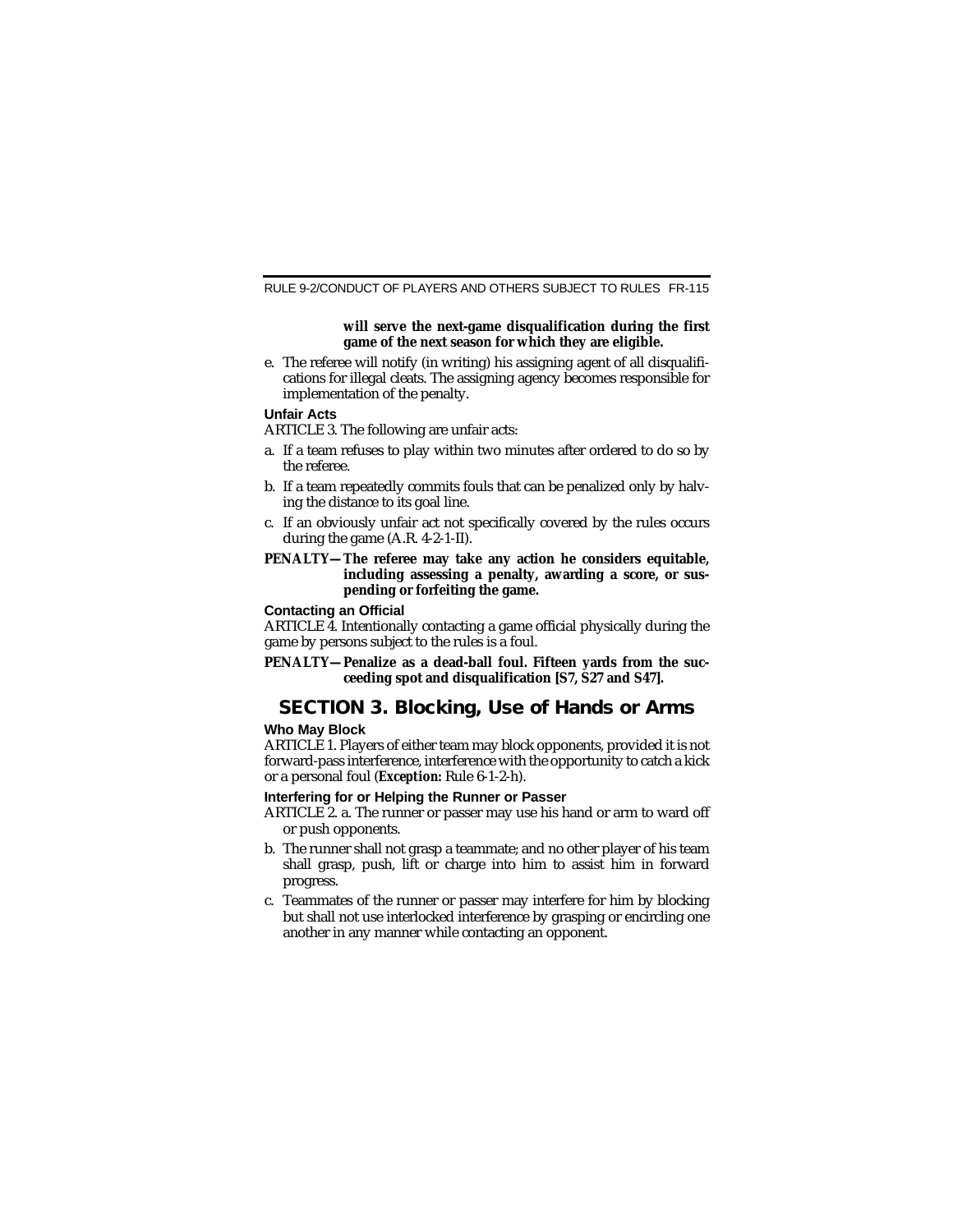#### **PENALTY—Five yards from the basic spot [S44].**

#### **Use of Hands or Arms by Offense**

- ARTICLE 3. a. A teammate of a runner or a passer legally may block with his shoulders, his hands, the outer surface of his arms or any other part of his body under the following provisions.
	- 1. The hand(s) shall be:
		- (a) In advance of the elbow.
		- (b) Inside the frame of the opponent's body (*Exception:* When the opponent turns his back to the blocker) (A.R. 9-3-3-VI and VII).
		- (c) At or below the shoulder(s) of the blocker and the opponent (*Exception:* When the opponent squats, ducks or submarines).
		- (d) Apart and never in a locked position.
	- 2. The hand(s) shall be open with the palm(s) facing the frame of the opponent or closed or cupped with the palms not facing the opponent (A.R. 9-3-3-I-IV and VI-VIII).

#### **PENALTY—10 yards from the basic spot (***Exception:* **Offensive team illegal use of hands fouls behind the neutral zone are enforced from the previous spot. Safety if the foul occurs behind Team A's goal line) [S42].**

- b. Holding or illegal obstruction by a teammate of the runner or passer applies to Rule 9-3-3-a:
	- 1. The hand(s) and arm(s) shall not be used to grasp, pull or encircle in any way that illegally impedes or illegally obstructs an opponent.
	- 2. The hand(s) or arm(s) shall not be used to hook, clamp or otherwise illegally impede or illegally obstruct an opponent (A.R. 9-3-3-I).
- **PENALTY—10 yards from the basic spot (***Exception:* **Offensive team holding fouls behind the neutral zone are enforced from the previous spot. Safety if the foul occurs behind Team A's goal line) [S42].**
- c. A block in the back is illegal (A.R. 9-1-2-XXI, A.R. 9-3-3-VII, A.R. 9-3-4-III and A.R. 10-2-2-XXXIV).

#### *Exceptions:*

1. When offensive players are on the line of scrimmage at the snap within a rectangular area centered on the middle lineman of the offensive formation and extending five yards laterally and three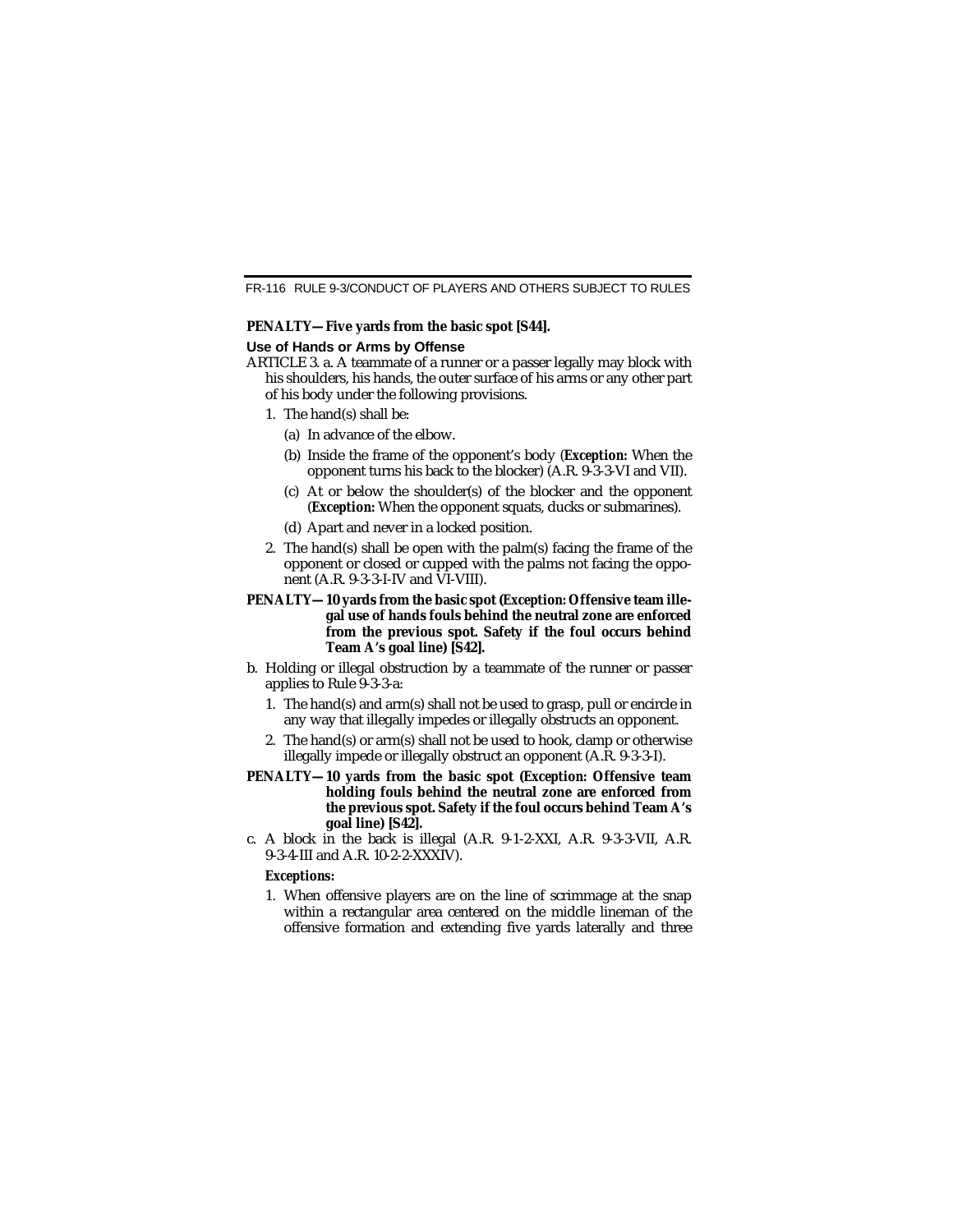yards longitudinally in each direction, they may legally block in the back in the rectangular area.

- (a) A player on the line of scrimmage within this blocking zone may not leave the zone and return and legally block in the back.
- (b) The blocking zone exists until the ball is touched outside the zone or the ball is outside the zone after a fumble or muff from inside the zone.
- 2. When a player turns his back to a potential blocker who has committed himself in intent and direction or movement.
- 3. When a player attempts to reach a runner or legally attempts to recover or catch a fumble, a muff, a backward pass, a kick or a touched forward pass, he may push an opponent in the back above the waist (Rule 9-1-2-d Exception 3) (A.R. 6-3-1-III).
- 4. When the opponent turns his back to the blocker under Rule 9-3-3-a-1-(b).
- 5. When an eligible player behind the neutral zone pushes an opponent in the back above the waist to get to a forward pass (Rule 9-1- 2-d Exception 4).

#### **PENALTY—10 yards from the basic spot (***Exception:* **Offensive team illegal block fouls behind the neutral zone are enforced from the previous spot. Safety if the foul occurs behind Team A's goal line) [S43].**

- d. The following acts by a teammate of the runner or passer are illegal:
	- 1. The fist(s) and arm(s) shall not be used to deliver a blow (Rule 9-1-2 a) (A.R. 9-3-3-IV).
	- 2. Continuous contact to an opponent's helmet (including the face mask) with hand(s) or arm(s) (Rule 9-1-2-k).

#### **PENALTY—15 yards from the basic spot (***Exception:* **Offensive team personal fouls behind the neutral zone are enforced from the previous spot. Safety if the foul occurs behind Team A's goal line) [S38]. Disqualification if flagrant [S47].**

- e. A player on the kicking team may:
	- 1. During a scrimmage kick play, use his hand(s) and/or arm(s) to ward off an opponent attempting to block him when he is beyond the neutral zone.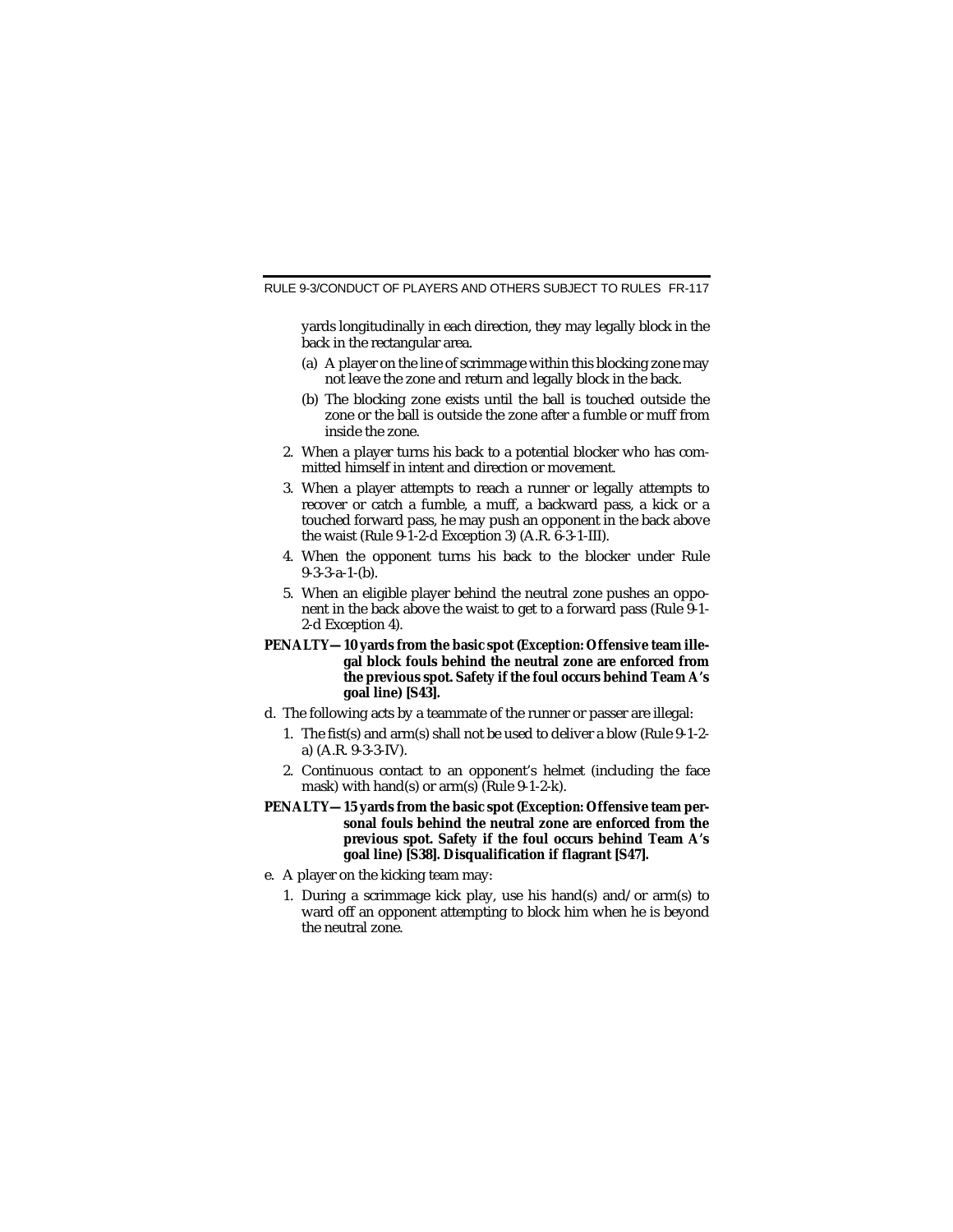- 2. During a free kick play, use his hand(s) and/or arm(s) to ward off an opponent who is attempting to block him.
- 3. During a scrimmage kick play or a free kick play, when he is eligible to touch the ball, legally use his hand(s) and/or arm(s) to push an opponent in an attempt to reach a loose ball.
- f. An eligible player of the passing team legally may use his hand(s) and/or arm(s) to ward off or push an opponent in an attempt to reach a loose ball after a legal forward pass has been touched by any player or official (Rules 7-3-5, 7-3-8, 7-3-9 and 7-3-11).

#### **Use of Hands or Arms by Defense**

- ARTICLE 4. a. Defensive players may use hands and arms to push, pull, ward off or lift offensive players when attempting to reach the runner.
- b. Defensive players may not use hands and arms to tackle, hold or otherwise illegally obstruct an opponent other than a runner.

#### **PENALTY—10 yards from the basic spot [S42].**

c. Defensive players may use hands and arms to push, pull, ward off or lift offensive players obviously attempting to block them. Defensive players may ward off or legally block an eligible pass receiver until that player occupies the same yard line as the defender or until the opponent could not possibly block him. Continuous contact is illegal (A.R. 9-3-4-I, II and IV).

#### **PENALTY—Five, 10 or 15 yards from the basic spot [S38, S42, S43 or S45].**

d. When no attempt is being made to get at the ball or the runner, defensive players must comply with Rules 9-3-3-a, b, c and d.

#### **PENALTY—Five, 10 or 15 yards from the basic spot [S38, S42, S43 or S45].**

e. When a legal forward pass crosses the neutral zone during a forwardpass play and a contact foul that is not pass interference is committed, the enforcement spot is the previous spot. This includes Rule 9-3-4-c (A.R. 7-3-9-II and A.R. 9-3-4-I and II).

#### **PENALTY—Five, 10 or 15 yards from the basic spot, plus first down if the foul occurred against an eligible receiver prior to the pass being touched [S38, S42, S43 or S45].**

f. A defensive player legally may use his hand or arm to ward off or block an opponent in an attempt to reach a loose ball (Rule 9-1-2-d Exceptions 3 and 4 and Rule 9-3-3-c Exceptions 3 and 5):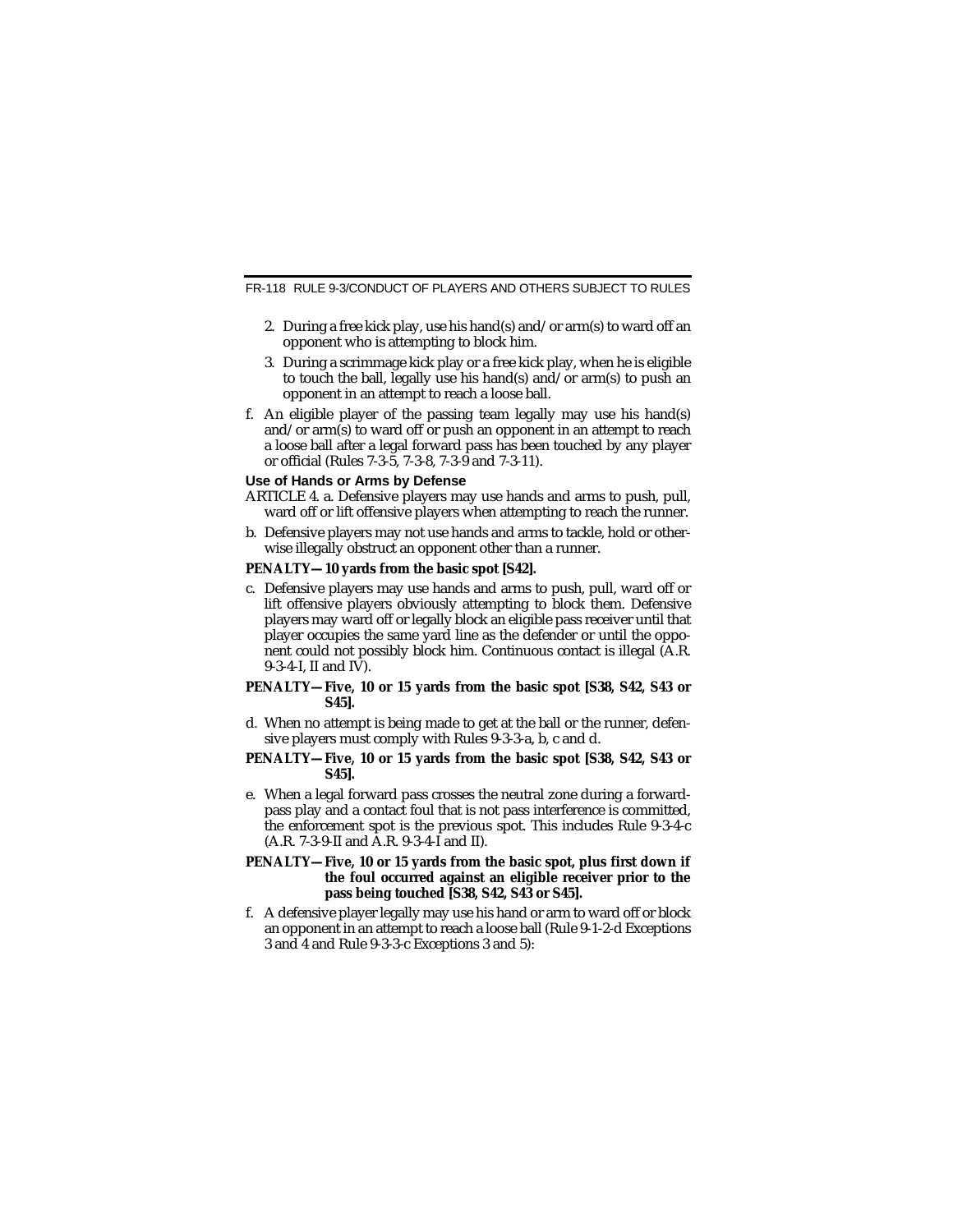- 1. During a backward pass, fumble or kick that he is eligible to touch.
- 2. During any forward pass that crossed the neutral zone and has been touched by any player or official.
- g. A defensive player may not continuously contact an opponent's helmet (including the face mask) with hand(s) or arm(s) (*Exception:* Against the runner).

#### **PENALTY—15 yards from the basic spot and a first down for Team B fouls if the first down is not in conflict with other rules [S38].**

#### **Player Restrictions**

ARTICLE 5. a. No player may position himself with his feet on the back or shoulders of a teammate before the snap.

#### **PENALTY—Dead-ball foul. 15 yards from the succeeding spot [S27].**

- b. No defensive player, in an attempt to block, bat or catch a kick, may:
	- 1. Step, jump or stand on a teammate.
	- 2. Place a hand(s) on a teammate to get leverage for additional height.
	- 3. Be picked up by a teammate.

#### **PENALTY—15 yards from the previous spot [S27].**

#### **When Ball Is Loose**

ARTICLE 6. When the ball is loose, no player shall hold an opponent, illegally block an opponent in the back, grasp an opponent's face mask or any helmet opening, illegally use his hands or commit a personal foul (A.R. 7- 3-9-II).

**PENALTY—Five, 10 or 15 yards from the basic spot (***Exception:* **These offensive team fouls behind the neutral zone are enforced from the previous spot. Safety if the foul occurs behind Team A's goal line) (Rules 10-2-2-c, d, e and f) [S38, S42, S43 or S45].**

## **SECTION 4. Batting and Kicking**

#### **Batting a Loose Ball**

- ARTICLE 1. a. While a pass is in flight, any player eligible to touch the ball may bat it in any direction (*Exception:* Rule 9-4-2).
- b. Any player may block a scrimmage kick in the field of play or the end zone.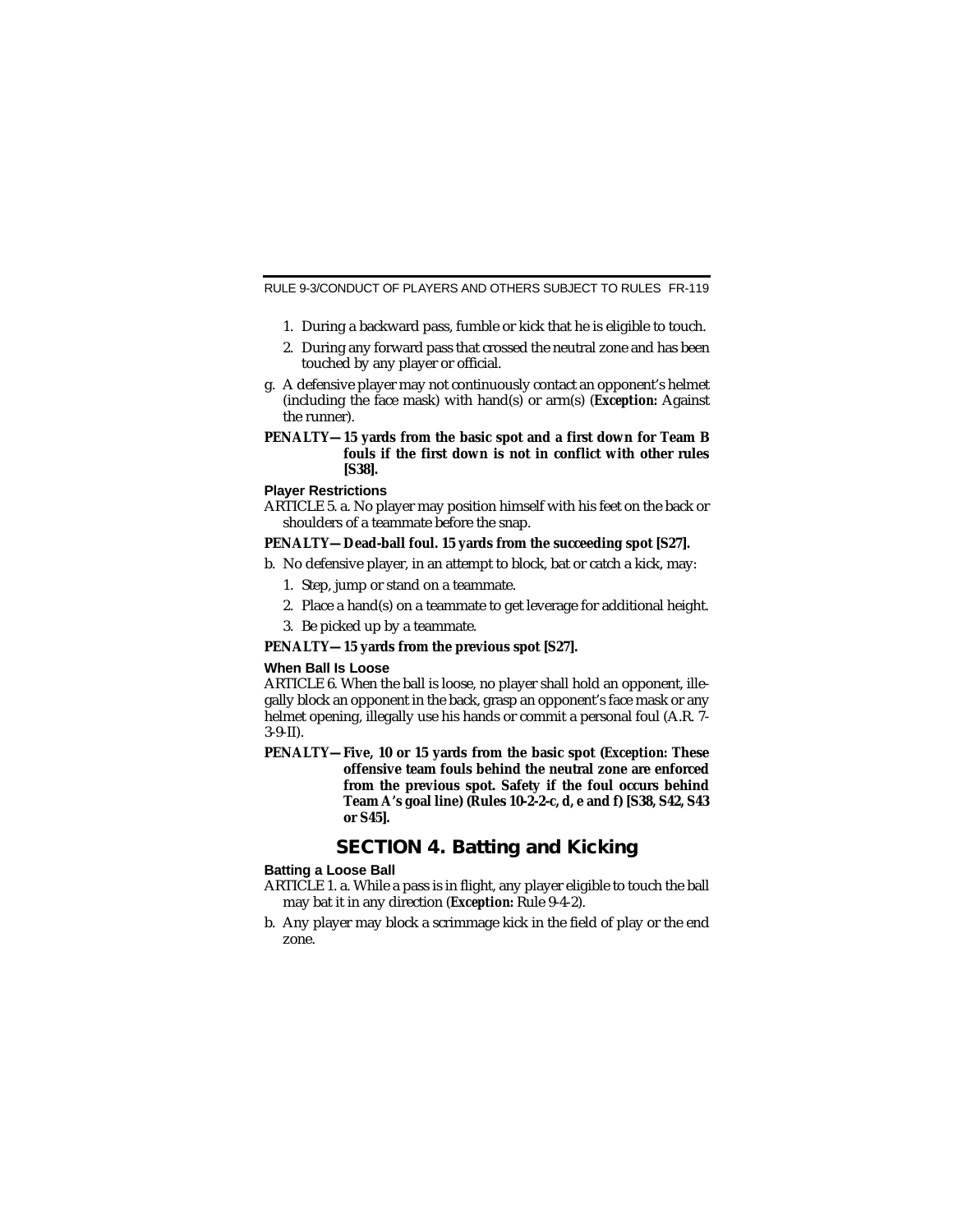FR-120 RULE 9-4/CONDUCT OF PLAYERS AND OTHERS SUBJECT TO RULES

- c. No player shall bat other loose balls forward in the field of play or in any direction if the ball is in the end zone (*Exception:* Rule 6-3-11) (A.R. 6-3-11-I, A.R. 9-4-1-I-XI and A.R. 10-2-2-IV).
- **PENALTY—15 yards from the basic spot and loss of down if the loss of down is not in conflict with other rules [S31 and S9] [***Exception:* **No loss of down if the foul occurs when a legal scrimmage kick is beyond the neutral zone (Rules 10-2-2-c, d, e and f)].**

#### **Batting a Backward Pass**

ARTICLE 2. A backward pass in flight shall not be batted forward by the passing team in an attempt to gain yardage.

**PENALTY—15 yards from the basic spot (Rule 10-2-2-c) [S31].**

#### **Batting Ball in Possession**

ARTICLE 3. A ball in player possession may not be batted forward by a player of that team.

**PENALTY—15 yards from the basic spot (Rule 10-2-2-c) [S31].**

#### **Illegally Kicking Ball**

ARTICLE 4. A player shall not kick a loose ball, a forward pass or a ball being held for a place kick by an opponent. These illegal acts do not change the status of the loose ball or forward pass; but if the player holding the ball for a place kick loses possession during a scrimmage down, it is a fumble and a loose ball; if during a free kick, the ball remains dead (A.R. 8-7-2-VII).

**PENALTY—15 yards from the basic spot and loss of down if the loss of down is not in conflict with other rules (Rules 10-2-2-c, d, e and f) [S31 and S9] (***Exception:* **No loss of down if the foul occurs when a legal scrimmage kick is beyond the neutral zone).**

### **SECTION 5. Fighting**

ARTICLE 1. a. Before the game, squad members in uniform or coaches shall not participate in a fight (Rule 2-32-1).

During the first half, players shall not participate in a fight.

**PENALTY—15 yards from the basic spot or the succeeding spot, first down for Team B fouls if the first down is not in conflict with other rules, and disqualification for the remainder of the game [S7, S27 or S38, and S47].**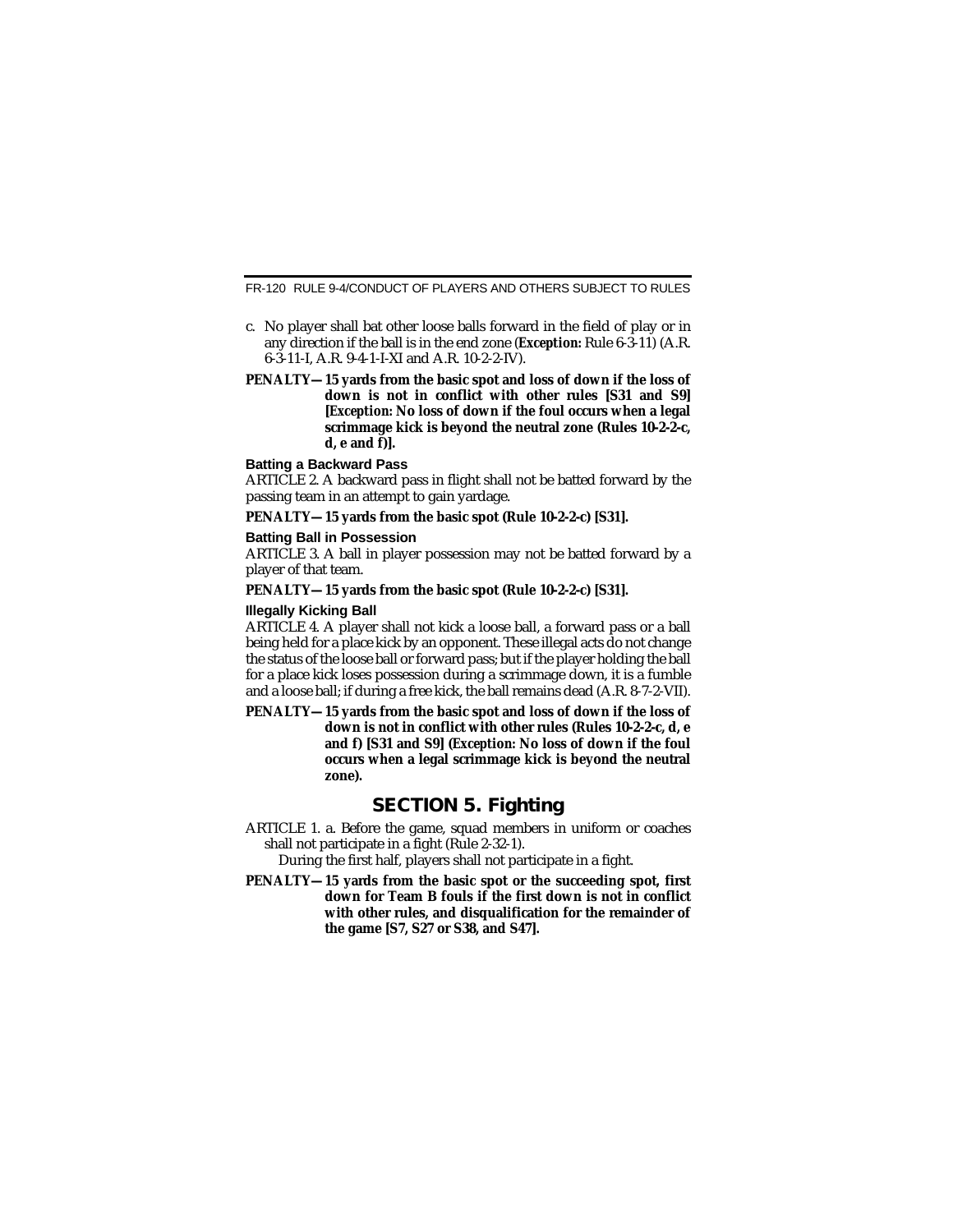RULE 9-5/CONDUCT OF PLAYERS AND OTHERS SUBJECT TO RULES FR-121

b. During the half-time intermission, squad members in uniform or coaches shall not participate in a fight.

During the second half, players shall not participate in a fight.

- **PENALTY—15 yards from the basic spot or the succeeding spot, first down for Team B fouls if the first down is not in conflict with other rules, and disqualification for the remainder of the game and the first half of the next game [S7, S27 or S38, and S47]. For fights that occur in the last game of a season, squad members in uniform, coaches and players with eligibility remaining will serve fight-related suspensions during the first game of the next season for which they are eligible.**
- c. During either half, coaches or substitutes shall not leave their team area to participate in a fight, nor shall they participate in a fight in their team area.
- **PENALTY—15 yards from the succeeding spot, first down for Team B fouls if the first down is not in conflict with other rules, and disqualification for the remainder of the game and for the next game [S7, S27 or S38, and S47]. For fights that occur in the last game of a season, coaches and substitutes with eligibility remaining will serve fight-related suspensions during the first game of the next season for which they are eligible.**
- ARTICLE 2. a. If the squad member, coach or player is disqualified for fighting a second time during that season, he shall be disqualified for that game and suspended for the remainder of the season.
- b. If a second fighting suspension occurs in the final game of a season, he shall be suspended for the first game of the next season for which he is eligible. This suspension is considered to be his first fight of that season.

ARTICLE 3. The referee will notify (in writing) his assigning agency of all disqualifications for fighting. The assigning agency becomes responsible for implementation of the penalty.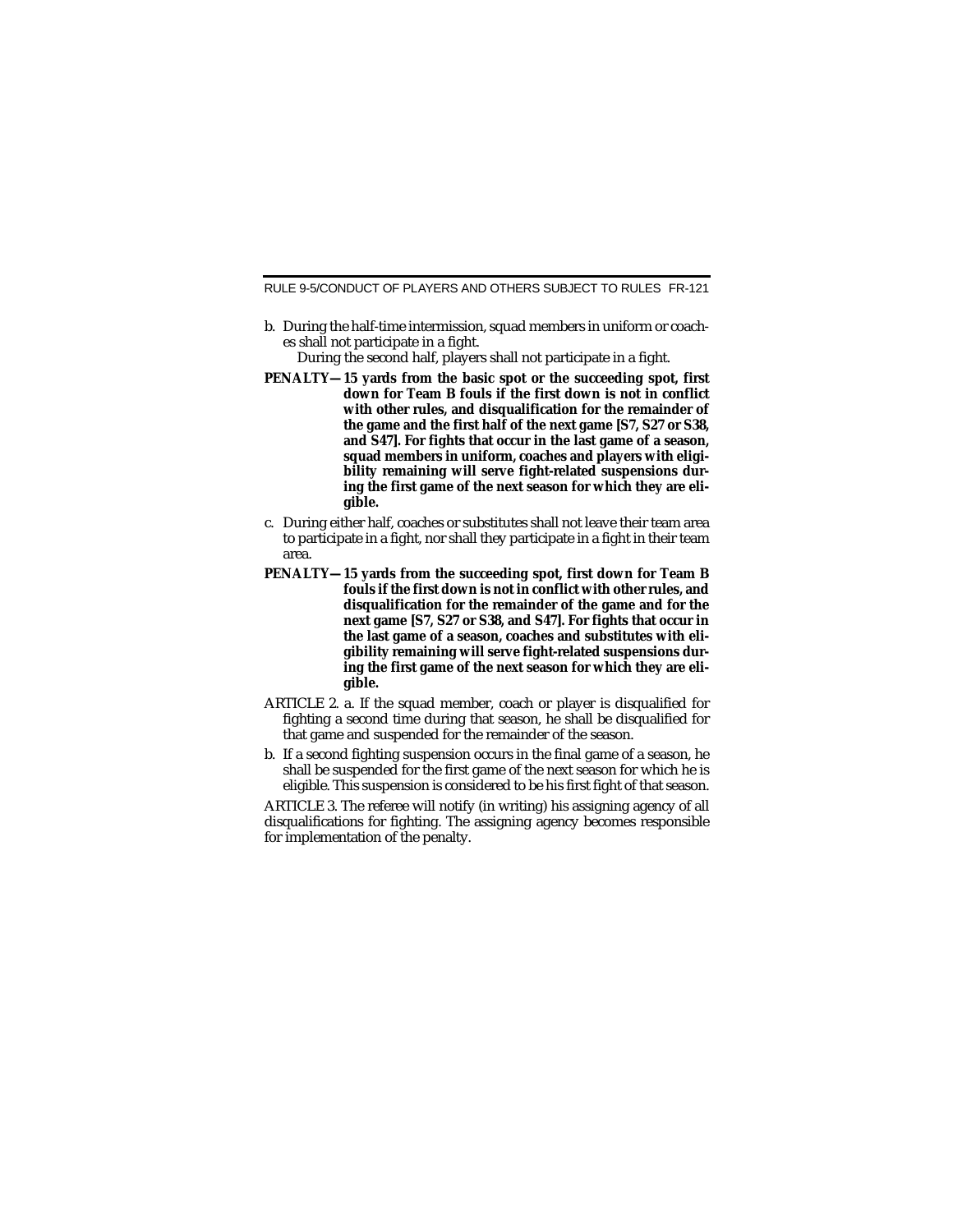## **RULE 10**

# **Penalty Enforcement**

## **SECTION 1. Penalties Completed**

#### **How and When Completed**

- ARTICLE 1. a. A penalty is completed when it is accepted, declined or canceled according to rule or when the choice is obvious to the referee.
- b. Any penalty may be declined, but a disqualified player must leave the game.
- c. When a foul is committed, the penalty shall be completed before the ball is declared ready for play for any ensuing down.
- d. Penalties as stated are not enforced if in conflict with other rules (A.R. 9-4-1-XI and A.R. 10-1-1-I).

#### **Simultaneous With Snap**

ARTICLE 2. A foul that occurs simultaneously with a snap or free kick is considered as occurring during that down (*Exception:* Rule 3-5-2-e).

#### **Live-Ball Fouls by the Same Team**

ARTICLE 3. When two or more live-ball fouls by the same team are reported to the referee, the referee shall explain the alternative penalties to the field captain of the offended team, who then may elect only one of these penalties [*Exception:* When a foul(s) for unsportsmanlike conduct (noncontact fouls) occurs, the penalty(ies) is administered from the succeeding spot as established by the acceptance or declination of the penalty for any other foul] (A.R. 10-1-3-I).

#### **Offsetting Fouls**

ARTICLE 4. If live-ball fouls by both teams are reported to the referee, each such foul is an offsetting foul, the penalties cancel each other, and the down is replayed  $(A.R. 10-1-4-II, IX and X)$ .

#### *Exceptions:*

1. When there is a change of team possession during a down or at the end of a down by rule, the team last gaining possession may decline offsetting fouls and thereby retain possession after completion of the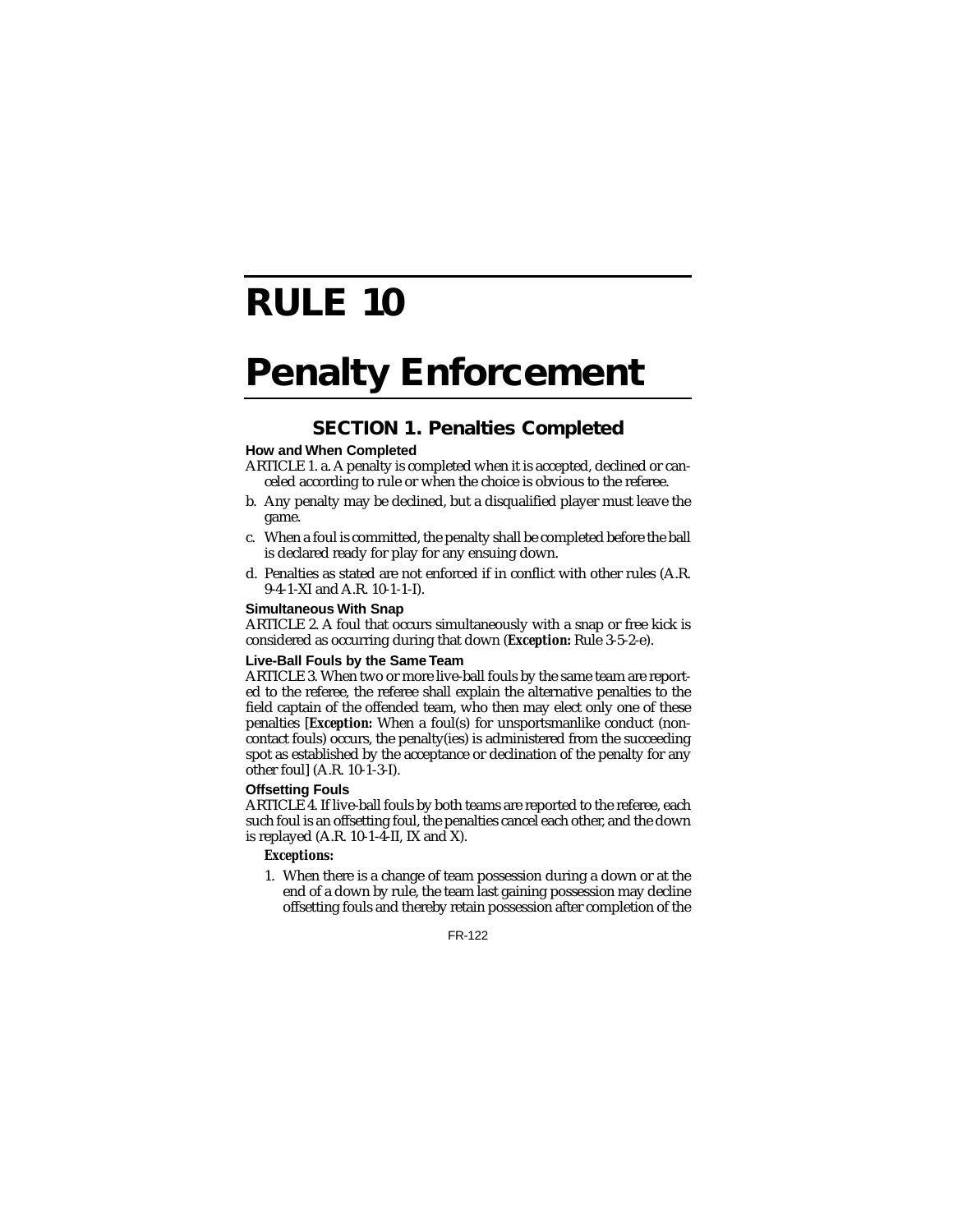penalty for its infraction if it had not fouled before last gaining possession (A.R. 10-1-4-I-VIII).

- 2. When Team B's foul calls for postscrimmage kick enforcement, Team B may decline offsetting fouls and accept postscrimmage kick enforcement.
- 3. When a live-ball foul is administered as a dead-ball foul, it does not offset and is enforced in order of occurrence.
- 4. Rule 8-3-4-c (during a try after Team B possession).

#### **Dead-Ball Fouls**

ARTICLE 5. Penalties for dead-ball fouls are administered separately and in order of occurrence (A.R. 10-1-5-I-VIII) [*Exception:* When unsportsmanlike or dead-ball personal fouls by both teams are reported to the referee and before any of the penalties have been completed or the order of occurrence cannot be determined, the fouls offset, the number or type of down established before the fouls occurred is unaffected, and the penalties are cancelled, except that any disqualified player must leave the game (Rules 5-2-6 and 10-2-2-a)].

#### **Live-Ball—Dead-Ball Fouls**

ARTICLE 6. When a live-ball foul by one team is followed by one or more dead-ball fouls (including live-ball fouls penalized as dead-ball fouls) by an opponent or by the same team, the penalties are administered separately and in the order of occurrence (A.R. 10-1-6-I-VII).

#### **Interval Fouls**

ARTICLE 7. Fouls that occur between the end of the fourth period and the start of the extra period for overtime are enforced from the 25-yard line, the spot of the first series (*Exception:* Rule 10-2-2-g) (A.R. 10-1-7-I and IV-XVIII).

### **SECTION 2. Enforcement Procedures**

#### **Spots**

ARTICLE 1. The enforcement spots are: the previous spot, the spot of the foul, the succeeding spot and the spot where the run or scrimmage kick ends.

#### **Procedures**

ARTICLE 2. The following procedures apply:

a. Dead ball—The enforcement spot for a foul committed when the ball is dead is the succeeding spot (A.R. 10-2-2-XI, XV, XVII and XXVI).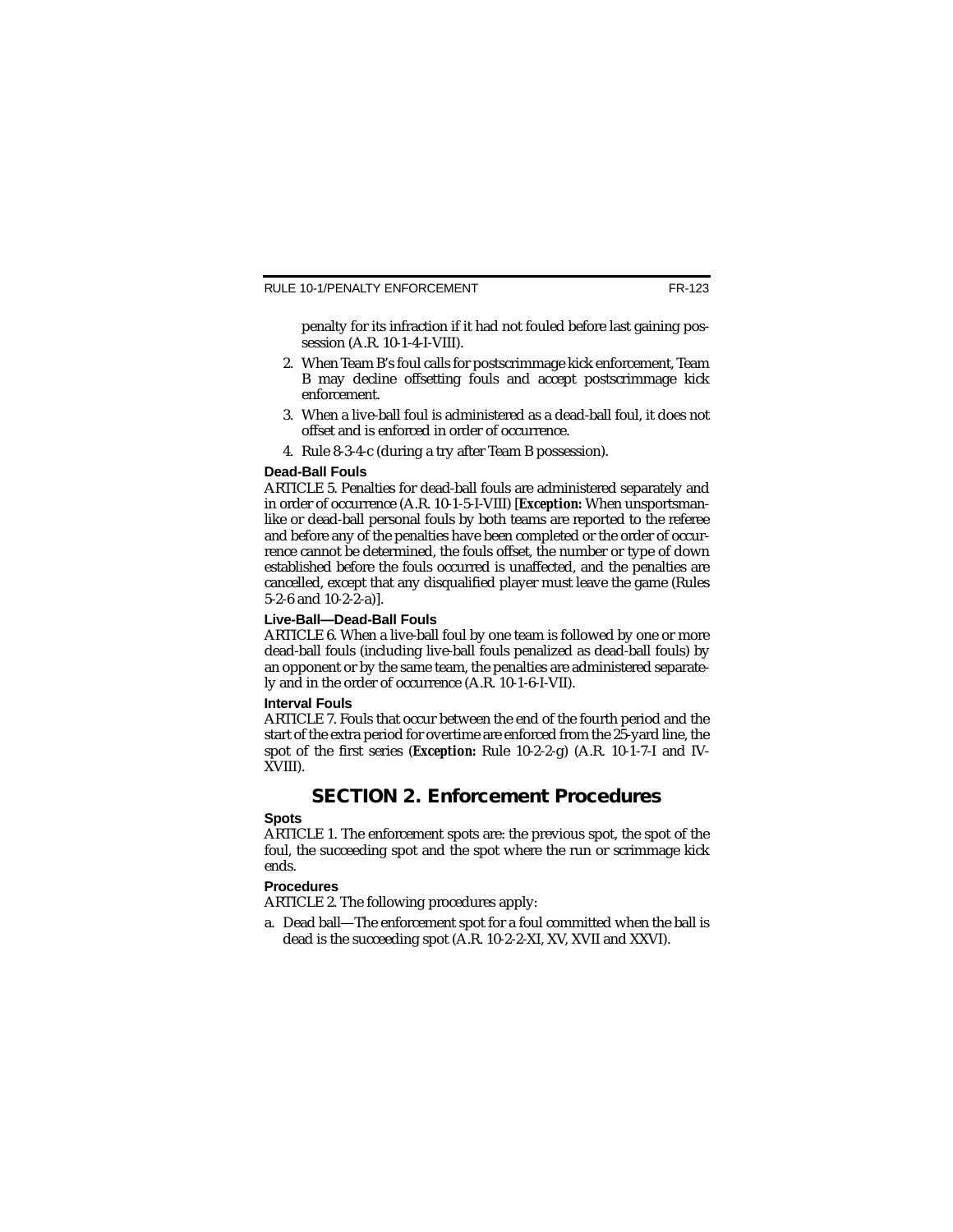FR-124

- b. Snap or free kick—The enforcement spot for fouls occurring simultaneously with a snap or free kick is the previous spot (A.R. 10-2-2-I).
- c. Running plays—The basic enforcement spots for fouls that occur during running plays in the field of play or end zone are as follows (A.R. 10-2-2-V-VII and XXXIV):
	- 1. When the run ends beyond the neutral zone, the basic enforcement spot is the end of the related run (*Exceptions:* Offensive team facemask, illegal use of hands, holding, illegal block and personal fouls, behind the neutral zone, are enforced from the previous spot. Safety if the foul occurs behind Team A's goal line) (Rules 2-25-10-a and 2- 30-4) (A.R. 10-2-2-XVI, XXVIII, XXIX, XXXI and XXXII).
	- 2. When the run ends behind the neutral zone before a change of team possession, the basic enforcement spot is the previous spot (*Exceptions:* Offensive team facemask, illegal use of hands, holding, illegal block and personal fouls, behind the neutral zone, are enforced from the previous spot. Safety if the foul occurs behind Team A's goal line) (Rules 2-25-10-b and 2-30-4) (A.R. 10-2-2-XXVII).
	- 3. When there is no neutral zone, the basic enforcement spot is the end of the related run (*Exception:* Rule 8-5-1 Exceptions) (Rules 2-25-10-c and 2-30-2, 3 and 4) (A.R. 10-2-2-X, XII and XXXVI).
- d. Pass plays—The basic enforcement spot for fouls during a legal forward pass play is the previous spot (Rules 2-25-10-d and 2-30-1).

#### *Exceptions:*

- 1. Team B pass interference spot fouls.
- 2. Roughing-the-passer enforcement on a completed forward pass from the end of the last run when that run ends beyond the neutral zone and there is no change of team possession during the down (A.R. 10-2-2-XXXIII and XXXV).
- 3. Illegal touching.
- 4. Enforce facemask, illegal use of hands, holding, illegal block and personal fouls, occurring behind the neutral zone by the offensive team from the previous spot (*Exception:* Safety if the foul occurs behind Team A's goal line).
- e. Kick plays—The basic enforcement spot for fouls that occur during a legal free or scrimmage kick play before possession is gained or regained or the ball is declared dead by rule is the previous spot (Rules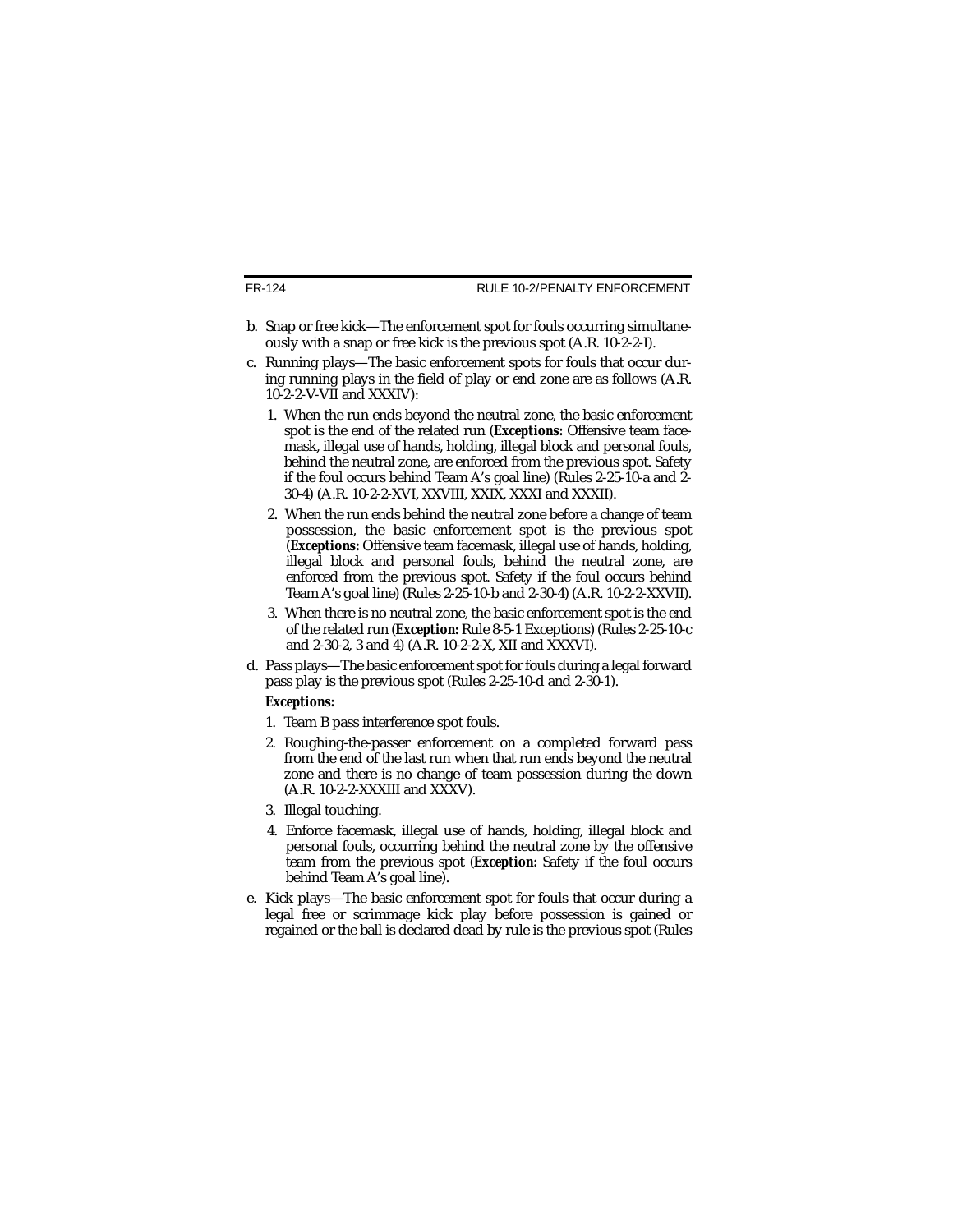2-25-10-e and 2-30-2 and 3) (A.R. 6-1-2-V and VI, 8-7-2-VII and A.R. 10- 2-2-II, III, VIII, XIII, XIV and XIX-XXI).

#### *Exceptions:*

- 1. Interference with the opportunity to make a catch—spot foul (Rule 6-4-1).
- 2. A block or foul after a valid or invalid signal for a fair catch by a Team B player who signaled for a fair catch during a free kick and had not touched the ball—spot foul (Rule 6-5-4).
- 3. **Postscrimmage kick enforcement:** The enforcement spot is the spot where the kick ends when Team B fouls occur (Rule 2-25-11):
	- (a) During scrimmage kick plays other than a try, and during extra periods.
	- (b) During a scrimmage kick play in which the ball crosses the neutral zone.
	- (c) Three yards or more beyond the neutral zone.
	- (d) Before the end of the kick (A.R. 10-2-2-IX, XXII and XXV).
	- (e) When Team A does not have possession of the ball when the down ends.

Team B fouls behind the postscrimmage kick spot are spot fouls.

- 4. Offensive team facemask, illegal use of hands, holding, illegal block and personal fouls, occurring behind the neutral zone, are enforced from the previous spot. Safety if the foul occurs behind Team A's goal line.
	- 5. Encroachment by Team A on a free kick may be enforced from the previous spot or from the spot where the dead ball belongs to Team B after Team B's run (Rule 6-1-2-a).

#### f. **Behind the goal line:**

- 1. The enforcement spot is the goal line for fouls by the opponents of the team in possession after a change of team possession (not on a try) in the field of play when the run ends behind the goal line (*Exception:* Rule 8-5-1 Exceptions).
- 2. The basic enforcement spot is the 20-yard line for fouls that occur after a change of team possession (not on a try) in the end zone and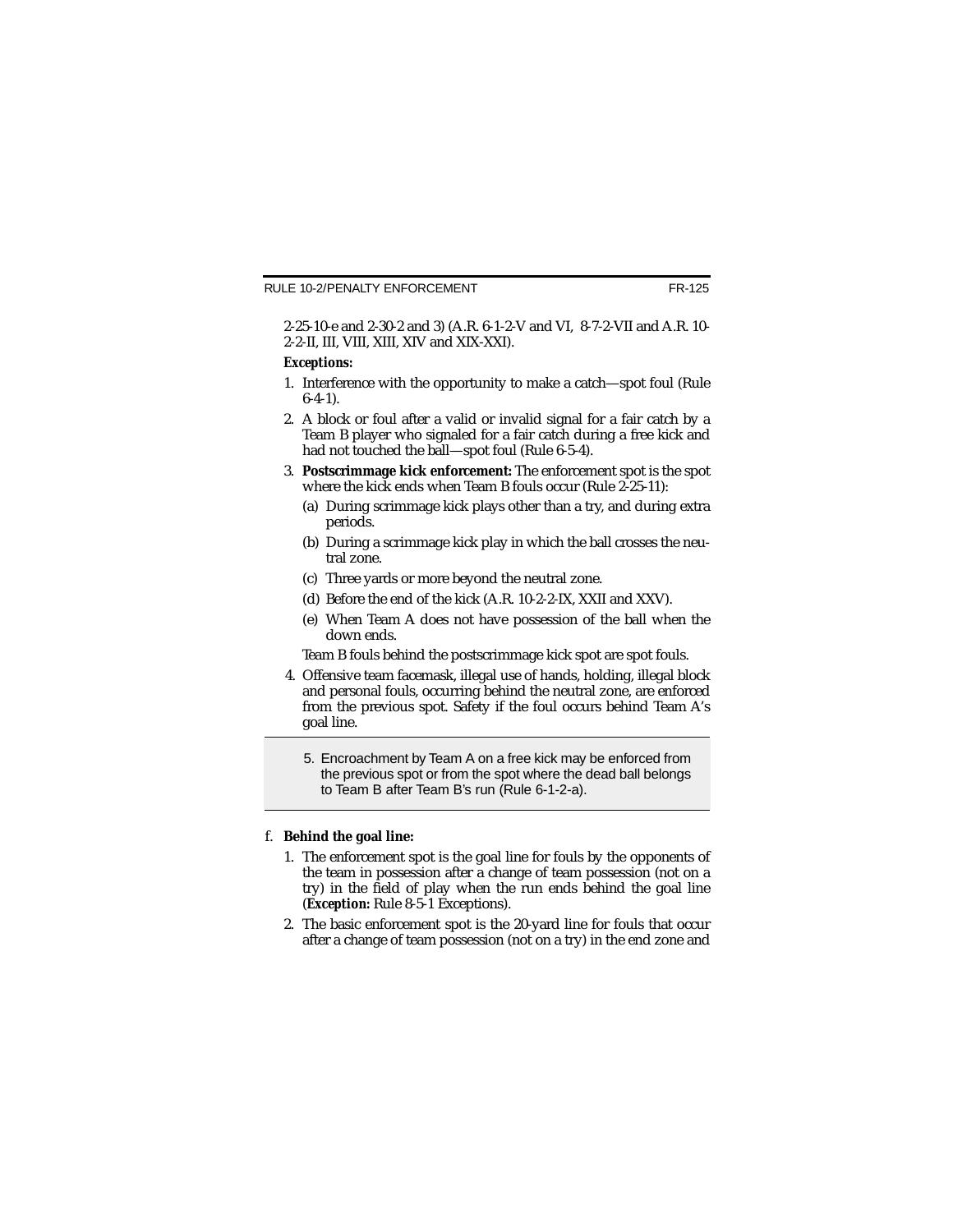the ball remains in the end zone where it is declared dead (A.R. 10-2-2-XXXVIII-XL).

3. The enforcement spot is the goal line for fouls by the opponents of the team in possession after a change of team possession in the end zone (not on a try) when the run ends behind the goal line and any subsequent loose ball is recovered in the field of play (A.R. 10-2-2-XLI).

#### g. **Fouls during or after a touchdown, field goal or try:**

- 1. Personal-foul penalties for fouls by opponents of the scoring team during a down that ends in a touchdown are penalized on the try or the succeeding kickoff. The captain of the offended team has the choice (A.R. 10-2-2-XLIII).
- 2. Defensive pass interference fouls on a try from the three-yard line are penalized one-half the distance to the goal line or, if the try is successful, the penalty is declined.
- 3. When a foul(s) occurs after a touchdown and before the ball is ready for play on the try or there was a live-ball foul penalized as a deadball foul on the touchdown play, enforcement is on the try or the succeeding kickoff. The captain of the offended team has the choice (A.R. 3-2-3-VI).
- 4. Live-ball fouls during field goal plays will be penalized by rule. To accept points on a successful field goal, Team A must decline Team B live-ball fouls. A successful field goal may be canceled and the penalty(ies) enforced by rule (*Exception:* Rule 10-2-2-e Exception 3). Live-ball fouls penalized as dead-ball fouls and dead-ball fouls after a field goal down will be enforced at the succeeding spot.
- 5. Fouls during and after a try down are penalized under Rules 8-3-3, 8-3-4 and 8-3-5 (A.R. 3-2-3-VII-VIII).
- h. Distance penalties for fouls by the receiving team may not extend the receiving team's restraining line behind its five-yard line. Penalties that place the restraining line of the receiving team behind its five-yard line are enforced from the next succeeding spot.

#### **Half-Distance Enforcement Procedures**

ARTICLE 3. No distance penalty, including tries from on or inside the three-yard line, shall exceed half the distance from the enforcement spot to the offending team's goal line *[Exceptions:* (1) Scrimmage downs, other than tries, under Rule 7-3-8 Penalty for Team B interference; and (2) on tries, defensive pass interference when the ball is snapped from outside the three-yard line].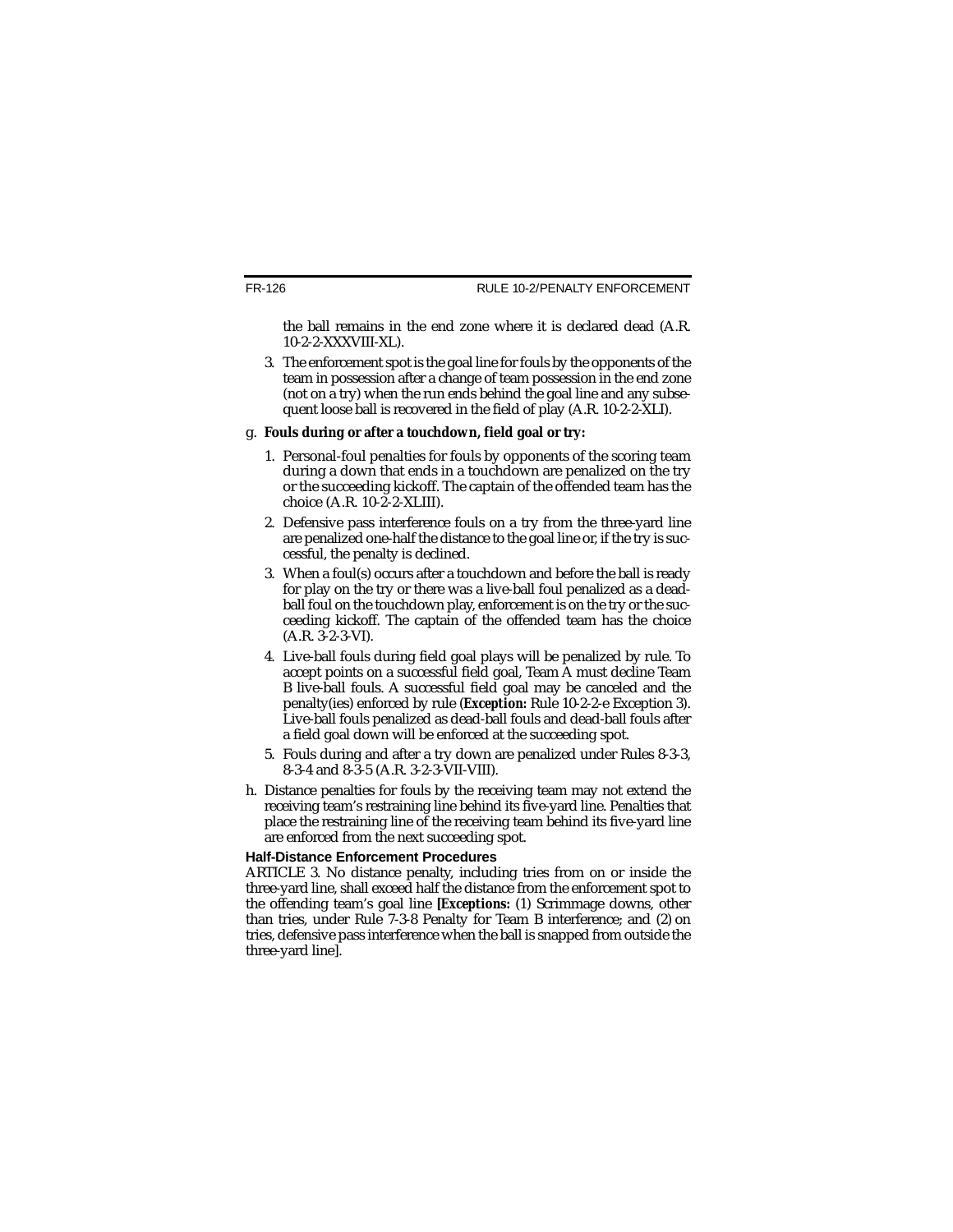# **RULE 11**

## **The Officials: Jurisdiction and Duties**

### **SECTION 1. General Duties**

#### **Jurisdiction of Officials**

ARTICLE 1. The officials' jurisdiction begins 60 minutes before the scheduled kickoff and ends when the referee declares the score final [S14].

#### **Number of Officials**

ARTICLE 2. The game shall be played under the supervision of four, five, six or seven officials.

- a. A four-man crew will consist of a referee, an umpire, a linesman and a line judge.
- b. A five-man crew will consist of a referee, an umpire, a linesman, a line judge and a back judge.
- c. A six-man crew will consist of a referee, an umpire, a linesman, a line judge, a field judge and a side judge.
- d. A seven-man crew will consist of a referee, an umpire, a linesman, a line judge, a back judge, a field judge and a side judge.

#### **Responsibilities**

- ARTICLE 3. a. Each official is responsible for knowing the yardage to gain and the number of the down, granting timeouts, declaring the ball dead, starting the clock on free kicks, determining scores, using proper signals, and mastering NCAA playing rules. Officials shall use the current Football Officials Manual published by the Collegiate Commissioners Association.
- b. Designated officials shall report the position or number of the player who fouled to the player's coach.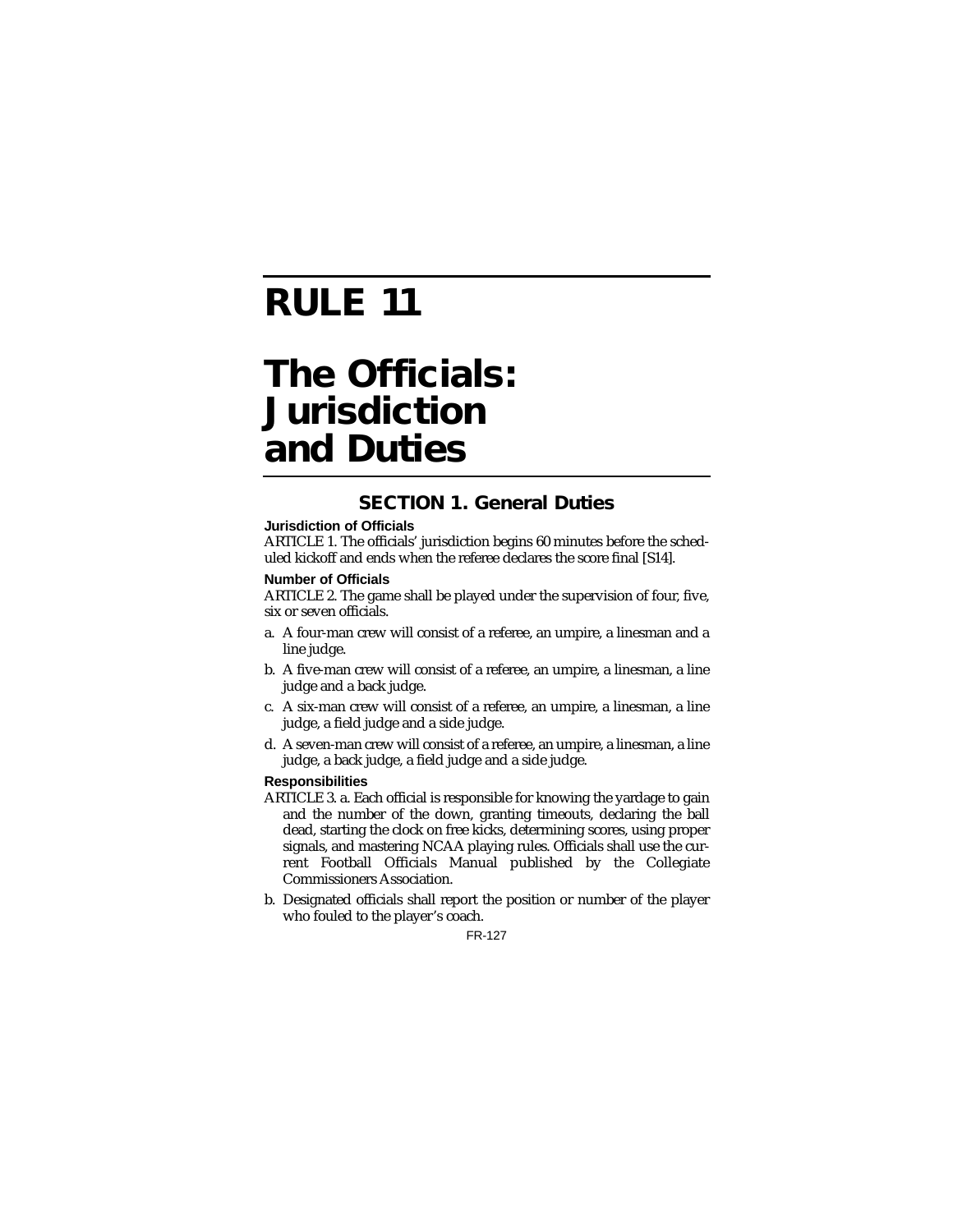RULE 11-1/THE OFFICIALS: JURISDICTION AND DUTIES

- c. All officials are responsible for decisions involving the application of a rule, its interpretation or enforcement.
- d. Officiating crew members are required to meet in their dressing quarters at least one hour and 45 minutes before game time for a discussion on rules and officiating mechanics.
- e. Each official shall drop a marker and record each foul he observes.
- f. Each official has specific duties but has equal jurisdiction in matters of judgment.

#### **Equipment**

ARTICLE 4. Officials shall wear a uniform prescribed in the current Football Officials Manual published by the Collegiate Commissioners Association. A prescribed uniform includes: a whistle, a marker to designate fouls, a marker to record important field locations, a game card for recording fouls and a down recorder.

## **SECTION 2. Referee**

#### **Basic Responsibilities**

- ARTICLE 1. a. The referee has general oversight and control of the game and will conduct a thorough pregame conference for the crew.
- b. The referee is the sole authority for the score, and his decisions upon rules and other matters pertaining to the game are final.
- c. The referee shall declare the ball ready for play after determining the officials are ready and shall direct the clock started on the ready for play or the snap. The referee shall time the 25-second count when it is not assigned to another official or an in-stadium timer. In addition, he will count the number of offensive players.
	- d. The referee shall administer penalties, being sure that both captains understand the procedure and outcome. He will check the umpire's penalty enforcement. The referee, if equipped with a microphone, shall announce the number of the player committing the foul.
- e. The referee tests and selects the game balls. He inspects the playing enclosure and reports irregularities to game management, coaches and other officials.

FR-128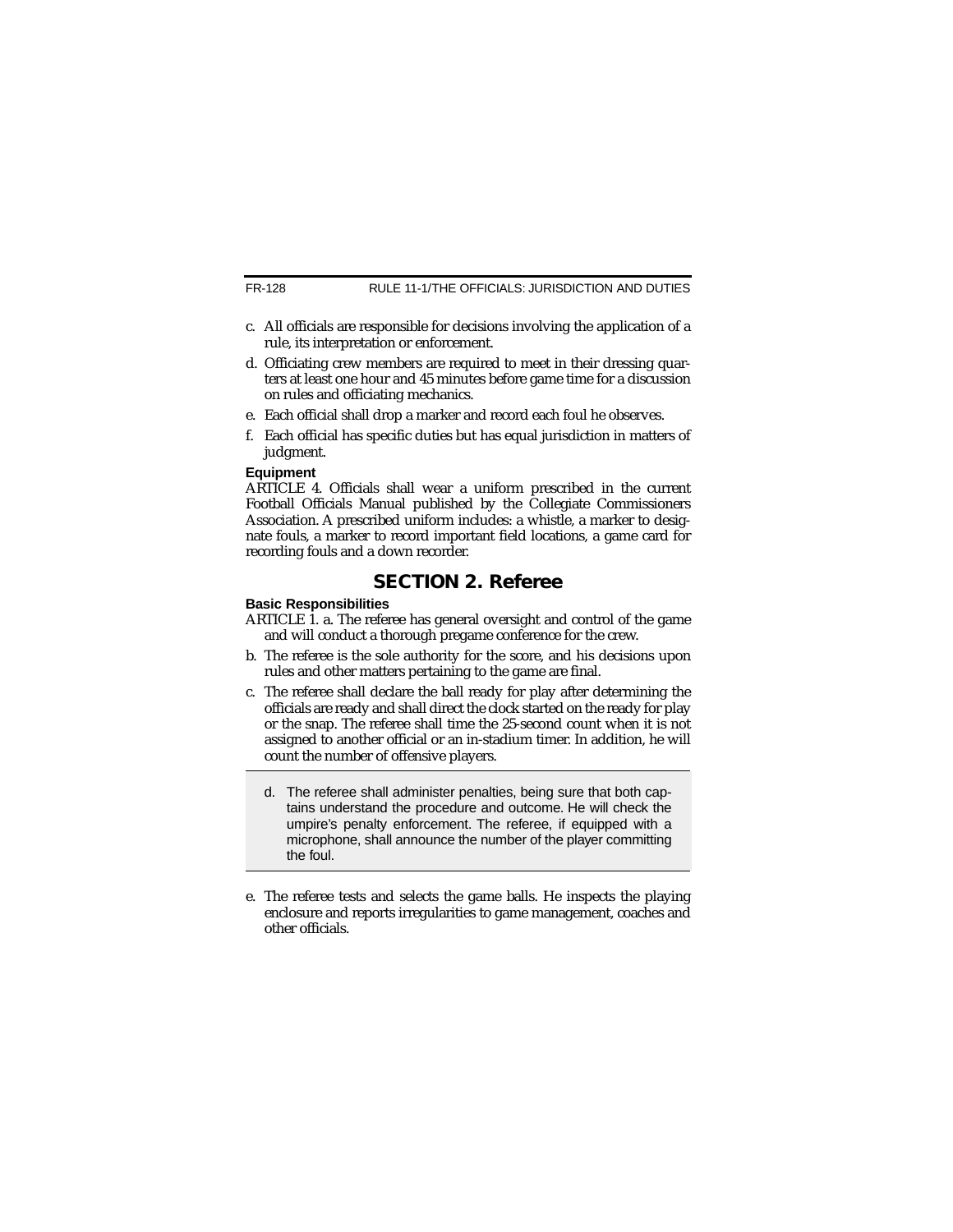RULE 11-2/THE OFFICIALS: JURISDICTION AND DUTIES

- f. The referee shall notify both head coaches if visual timing devices become inoperative and of any disqualifications.
- g. The referee shall observe the relative position of the ball and the line to gain and determine if a new series of downs is awarded.
- h. The referee is responsible for the number of timeouts charged to each team, and shall notify the field captain and head coach when that team has used its final timeout of a half or extra period.

#### **Position**

- ARTICLE 2. a. The initial position of the referee on scrimmage plays is behind and to the side of the offensive backfield, where he observes shifts, legality of blocking and play behind the neutral zone involving the ball. The referee is responsible for coverage of the quarterback and of the kicker and holder on scrimmage kicks.
- b. The position of the referee on free kicks is in the area of the deep receivers.

### **SECTION 3. Umpire**

#### **Basic Responsibilities**

ARTICLE 1. a. The umpire has jurisdiction over player equipment.

- b. The umpire is responsible for line play on both sides of the neutral zone, legality of linemen downfield, defensive signals, and whether passes and kicks cross the neutral zone. He also is responsible for the legality of the snap, counting offensive players and correctly enforcing penalties.
- c. The umpire will remind the referee of time remaining in each period.

#### **Position**

- ARTICLE 2. a. The initial position of the umpire on scrimmage plays is five to seven yards beyond the neutral zone, where he adjusts his position to prevent interference with player movement.
- b. The umpire's position on free kicks is with the kicker. As a member of a four-man crew, he is positioned on the press-box sideline on the kicker's restraining line.

### **SECTION 4. Linesman**

#### **Basic Responsibilities**

ARTICLE 1. a. The linesman is responsible for the operation of the line-togain indicator and down indicator. He instructs a crew consisting of a minimum of two assistants and a third person who operate the line-to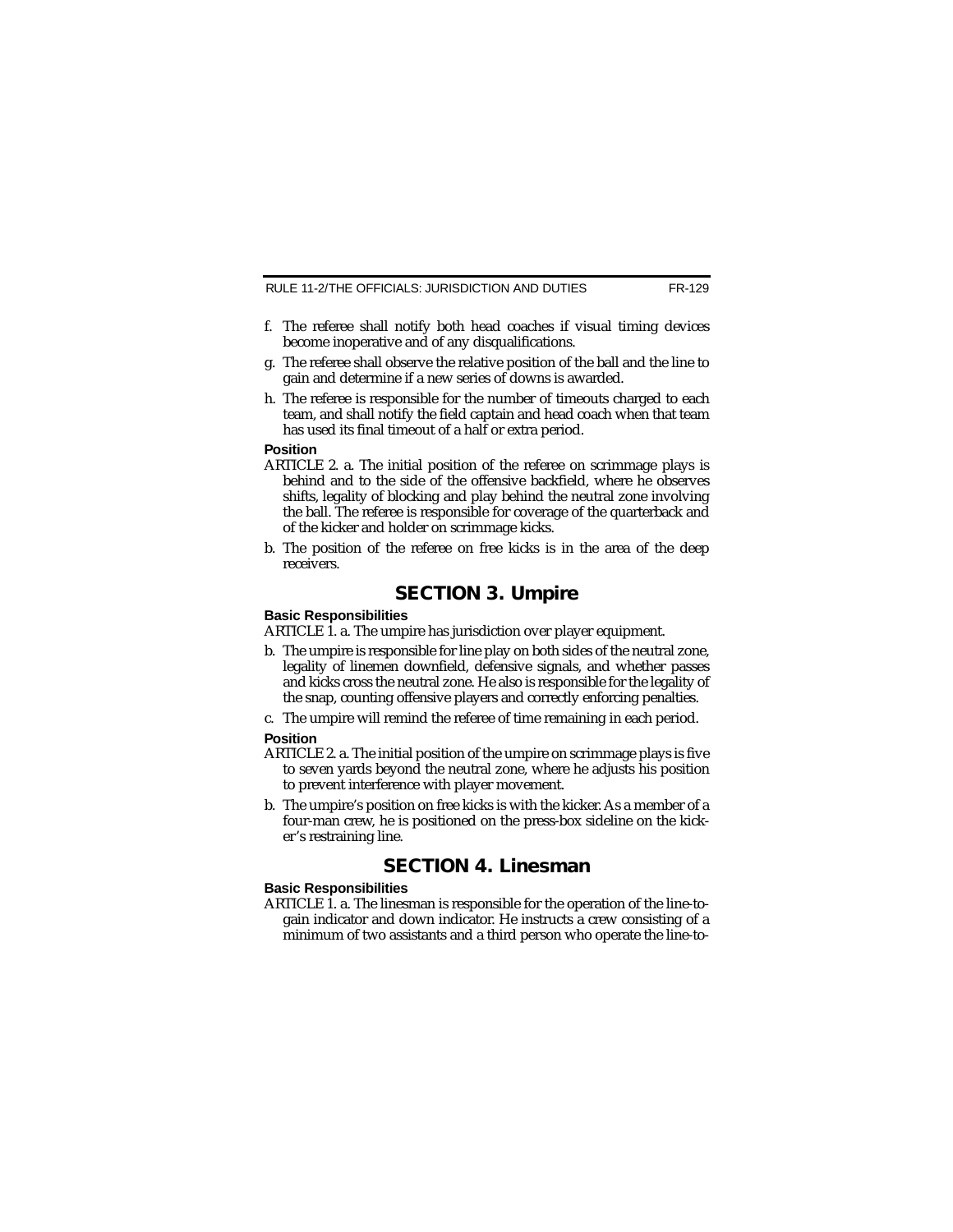gain and down indicators outside the sideline opposite the press box. The down indicator marks the football's position.

- b. The linesman has jurisdiction over the neutral zone and infractions of the scrimmage formation.
- c. The linesman indicates forward progress to the referee or umpire and keeps count of the downs.
- d. As the ball passes the neutral zone on his side of the field, the linesman determines the legality of play around the ball.

#### **Position**

- ARTICLE 2. a. On scrimmage plays, the linesman's initial position is in the neutral zone opposite the press box at the sideline.
- b. The initial position of the linesman on kickoffs in a six- or seven-man crew is at the goal line of the receiving team, opposite the press box. As a member of a four- or five-man crew, the linesman's position is at the receiving team's restraining line, opposite the press box.

## **SECTION 5. Line Judge**

#### **Basic Responsibilities**

- ARTICLE 1. a. The line judge has jurisdiction over the neutral zone and infractions of the scrimmage formation.
- b. The line judge instructs an optional alternate down-indicator operator who assists in marking the ball's position.
- c. When a member of a four-man crew, the line judge is responsible for timing the game, supervising the game clock operator and the ball persons, and counting defensive players.
- d. The line judge indicates forward progress to the umpire and referee.
- e. As the ball passes the neutral zone on his side of the field, the line judge determines legality of play around the ball.

#### **Position**

- ARTICLE 2. a. On scrimmage plays, the initial position of the line judge is in the neutral zone on the press-box side of the field at the sideline.
- b. As a member of a four-man crew, the line judge shall assume initial position 15 to 20 yards deep in the defensive backfield during scrimmage kick situations.
- c. The initial position of the line judge on kickoffs in a four-, six- or sevenman crew is at the goal line of the receiving team on the press- box side-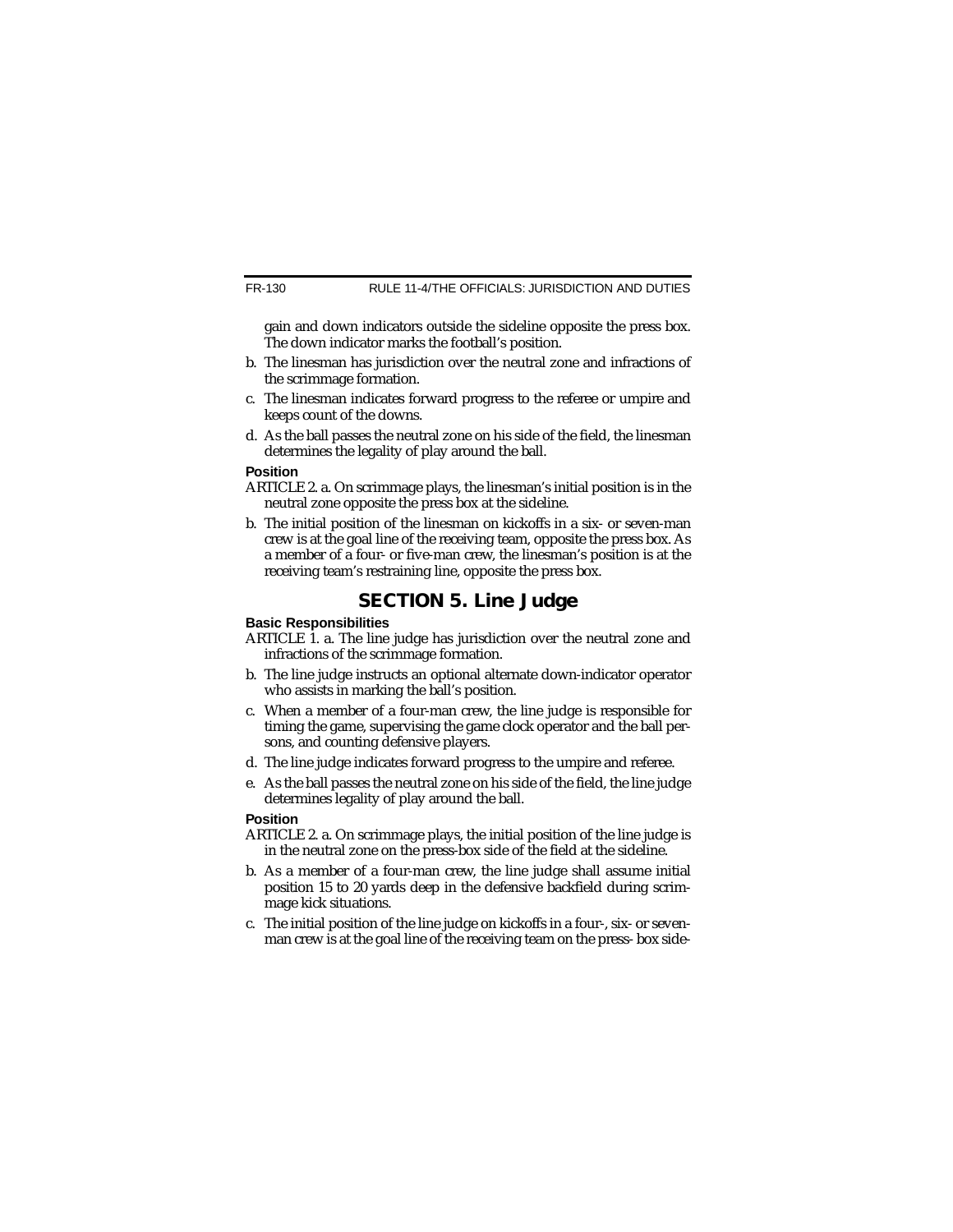line. As a member of a five-man crew, the line judge is positioned at the restraining line of the kicking team.

## **SECTION 6. Field Judge**

#### **Basic Responsibilities**

- ARTICLE 1. a. The field judge is responsible for observing eligible receivers, kicks and passes on his side of the field.
- b. The field judge is responsible for assisting the back judge in counting defensive players and ruling on the ball's status in his area.
- c. The field judge is responsible for the ball persons on his side of the field in a six- or seven-man crew.

#### **Position**

- ARTICLE 2. a. During scrimmage plays as a member of a six- or sevenman crew, the field judge is positioned approximately 20 yards behind the defensive side of the neutral zone on the press-box side of the field with his initial position at the sideline.
- b. On free kicks in a six- or seven-man crew, the field judge is positioned on the sideline at the receiving team's restraining line.

### **SECTION 7. Side Judge**

#### **Basic Responsibilities**

- ARTICLE 1. a. The side judge is responsible for timing the game and observing eligible receivers, kicks and passes on his side of the field.
- b. The side judge rules on the status of the ball in his area.
- c. The side judge is responsible for the ball persons on his side of the field in a six- or seven-man crew.

#### **Position**

- ARTICLE 2. a. On scrimmage plays, the side judge in a six- or seven-man crew is positioned approximately 20 yards deep on the defensive side of the neutral zone on the side of the field opposite the press box with his initial position at the sideline.
- b. On free kicks, the side judge in a seven-man crew is at the receiving team's restraining line on the linesman's sideline. In a six-man crew, the side judge is at the kicking team's restraining line.
- c. On try downs and field goals, the side judge in a seven-man crew assists the umpire by serving as a "double" umpire.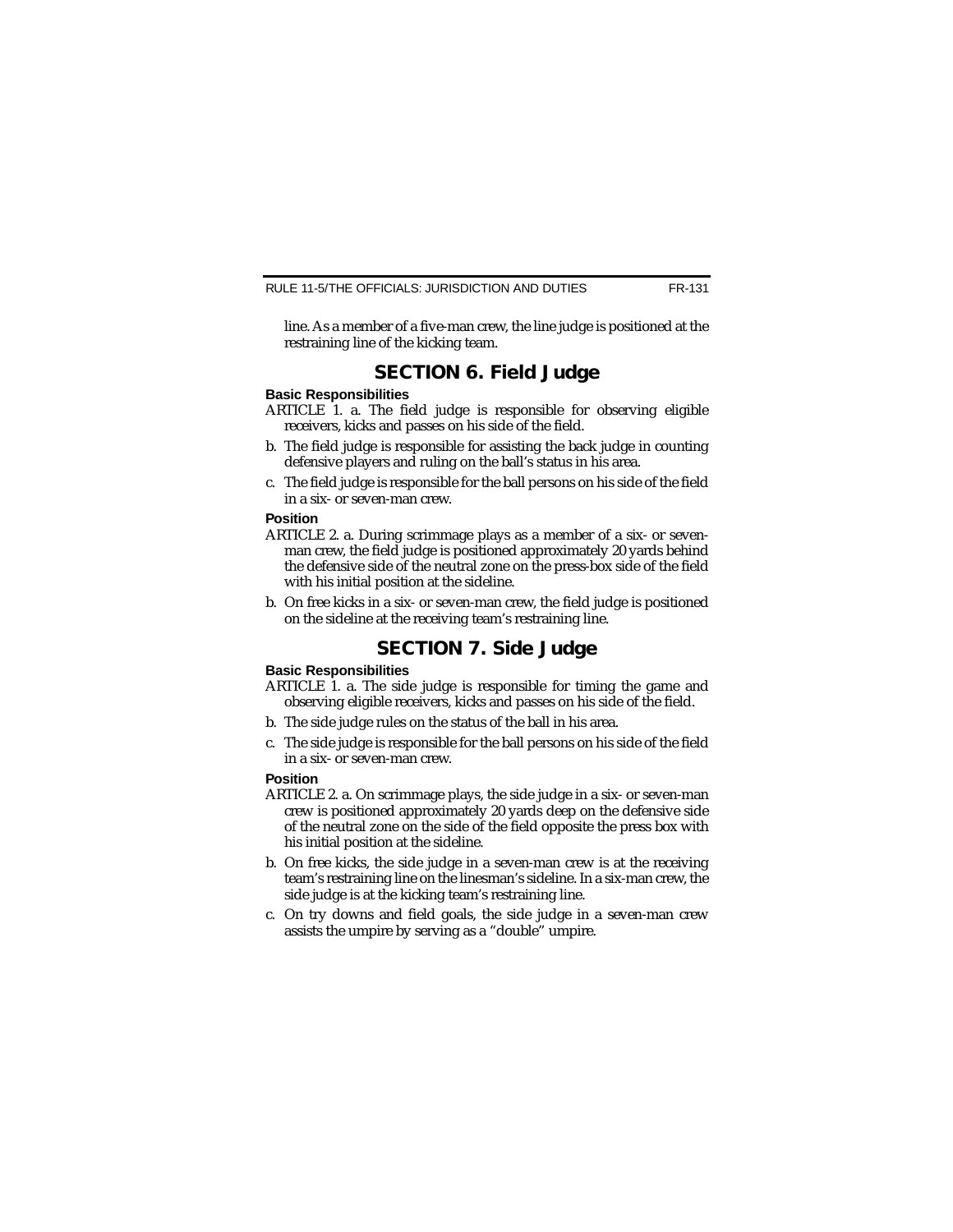## **SECTION 8. Back Judge**

#### **Basic Responsibilities**

- ARTICLE 1. a. The responsibilities of the back judge include counting the defensive team, timing the 25-second count, ruling on long passes and kicks, and the status of the ball in his area.
- b. The back judge observes eligible receivers leaving the neutral zone.
- c. The back judge has the responsibility for ball persons in a five-man crew.

#### **Position**

- ARTICLE 2. a. On scrimmage plays, the back judge in a five- or seven-man crew is positioned approximately 20 to 25 yards beyond the neutral zone and deeper than the defensive backfield. The lateral position is determined by the use of a field judge and side judge.
- b. On free kicks, the back judge in a seven-man crew is at the sideline on the restraining line of the kicking team on the press-box side. As a member of a five-man crew, he is positioned at the 10-yard line on the pressbox sideline.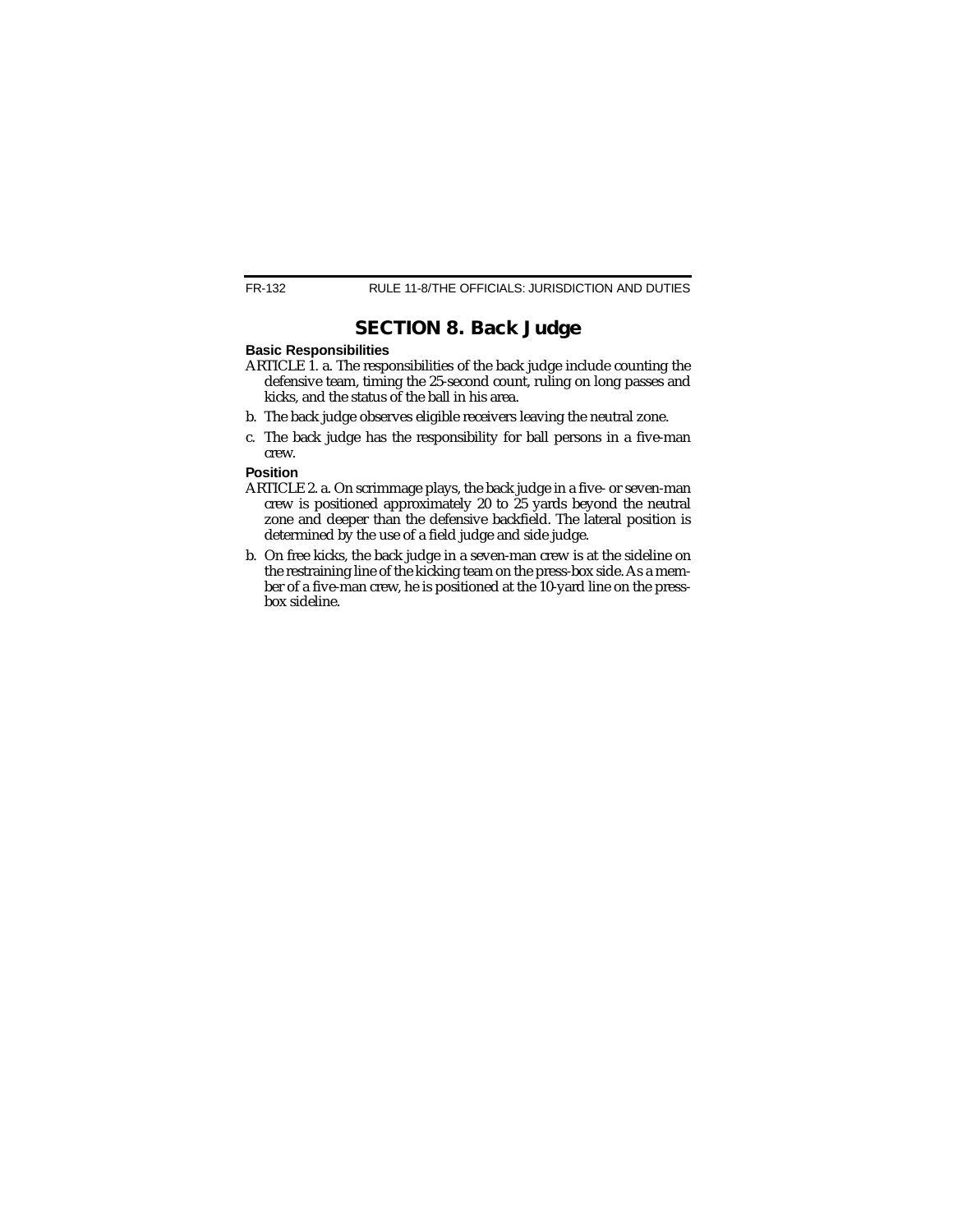## **Summary of Penalties**

**LEGEND:** "O'' refers to official's signal number (see pages FR-138 and 139); "R'' is the rule number; "S'' is the section number; "A'' is the article number; "P'' is the page number (FR- ).

#### **LOSS OF A DOWN**

|                                                                    |   |   |    | Р   |
|--------------------------------------------------------------------|---|---|----|-----|
| Illegal scrimmage kick [also loss of five yards]<br>.31*           | 6 |   | 10 | 85  |
| Illegally handing ball forward [also loss of five yards]<br>.35*   |   |   | 6  | 92  |
| Planned loose ball play [also loss of five yards]<br>.19*          |   |   |    | 92  |
| Intentionally throwing backward pass out of                        |   |   |    |     |
| .35*                                                               |   |   |    | 93  |
| lllegal forward pass by Team A [also loss of five yards]35*        |   |   |    | 95  |
| .36*                                                               |   | 3 |    | 95  |
| Forward pass illegally touched by player out of bounds 16*         |   | 3 |    | 96  |
| lllegally batting ball [also loss of 15 yards] (see exceptions)31* | 9 | 4 |    | 120 |
| lllegally kicking ball [also loss of 15 yards] (see exceptions)31* | 9 | 4 |    | 120 |

#### **LOSS OF FIVE YARDS**

|                                                                |   | 2 | 9              | 26 |
|----------------------------------------------------------------|---|---|----------------|----|
|                                                                |   |   |                | 29 |
|                                                                |   |   |                | 58 |
| Crowd noise                                                    | 3 | 3 | 3              | 67 |
|                                                                | 3 | 4 | 2              | 71 |
|                                                                | 3 |   |                | 71 |
|                                                                | 3 | 4 | $\mathbf{z}$   | 71 |
|                                                                | 3 | 4 | $\mathbf{z}$   | 71 |
|                                                                | 3 | 5 |                | 72 |
| Putting ball in play before declared ready for play21          |   |   | 4              | 75 |
|                                                                |   |   | 5              | 75 |
|                                                                | 6 |   |                | 81 |
|                                                                | 6 |   | 2              | 82 |
|                                                                | 6 |   | 2              | 82 |
| Team A player illegally goes out of bounds (free kick) 19      | 6 |   | 2              | 82 |
|                                                                | 6 | 2 |                | 83 |
| lllegal kick [also loss of down if by Team A] 31*              | 6 | 3 | 10             | 85 |
| Team A player illegally goes out of bounds (scrimmage kick) 19 | 6 | 3 | 12             | 85 |
|                                                                | 6 | 5 | $\overline{2}$ | 87 |
|                                                                |   |   |                | 88 |
|                                                                | 7 |   | 3              | 90 |
| Team A not within nine-yard marks after ready for play19       |   |   | 3              | 90 |
|                                                                | 7 |   | 3              | 90 |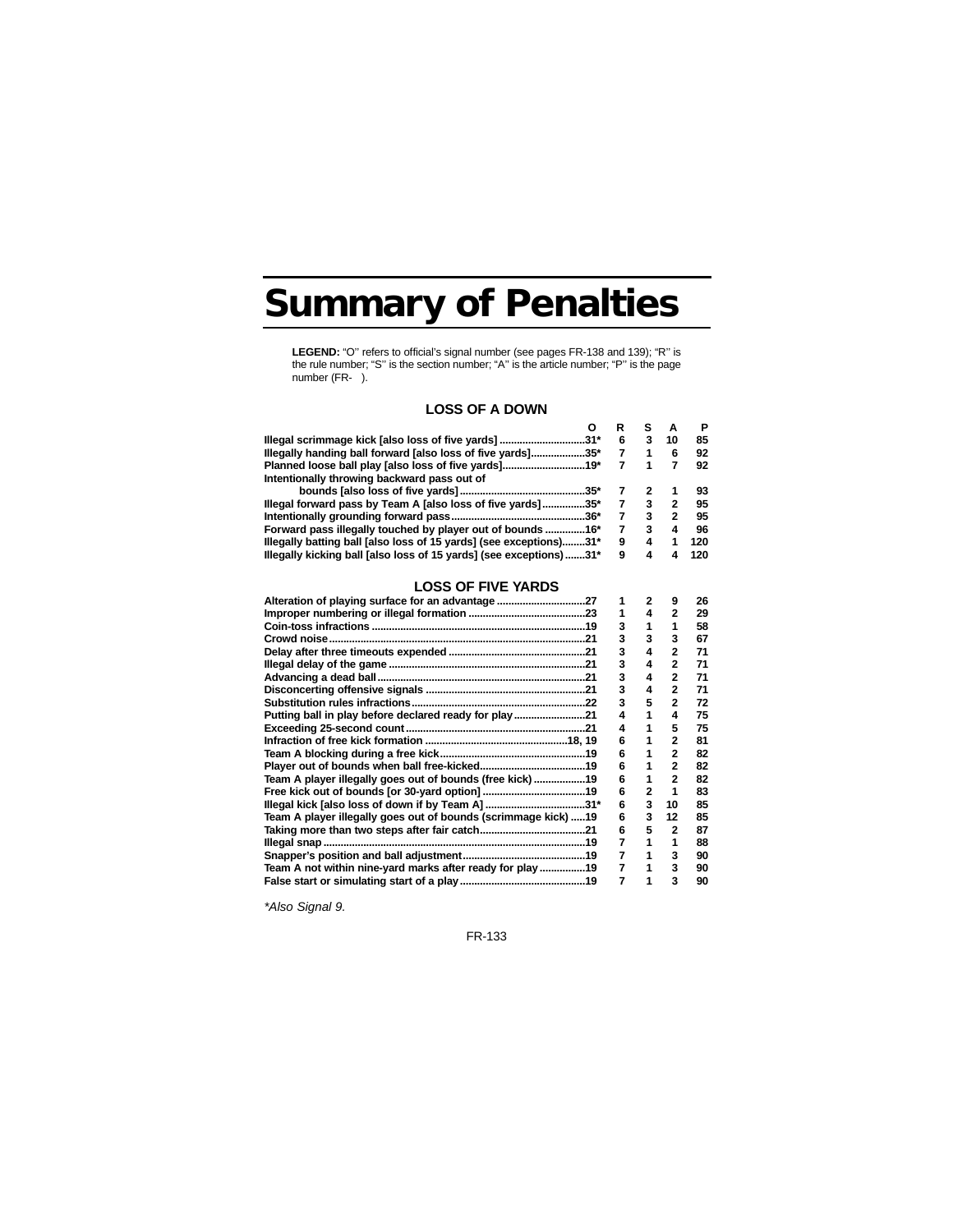#### SUMMARY OF PENALTIES

| О                                                                   | R | s           | А            | Р   |
|---------------------------------------------------------------------|---|-------------|--------------|-----|
|                                                                     | 7 |             | 3            | 90  |
|                                                                     | 7 |             | 3            | 90  |
|                                                                     | 7 |             | 3            | 90  |
|                                                                     | 7 | 1           | 3            | 90  |
|                                                                     | 7 |             | 4            | 91  |
|                                                                     | 7 |             | 5            | 92  |
|                                                                     | 7 | 1           | 5            | 92  |
|                                                                     | 7 | 1           | 5            | 92  |
| Illegally handing ball forward [also loss of down if by Team A] 35* | 7 |             | 6            | 92  |
|                                                                     | 7 |             | 7            | 92  |
| Intentionally throwing backward pass out of bounds                  |   |             |              |     |
|                                                                     | 7 | 2           | 1            | 93  |
|                                                                     | 7 | $2^{\circ}$ | 3            | 94  |
| Illegal forward pass [also loss of down if by Team A] 35*           | 7 | $3^{\circ}$ | $\mathbf{2}$ | 95  |
|                                                                     |   | 3           | 10           | 99  |
|                                                                     | 7 | 3           | 11           | 99  |
| Defensive grasping face mask or helmet opening of                   |   |             |              |     |
|                                                                     | 9 |             | 2            | 107 |
|                                                                     | 9 | 1           | 3            | 110 |
| Sideline-restraining line infraction [also 15 yards] 29             | 9 | 1           | 5            | 112 |
|                                                                     | 9 | 3           | 2            | 115 |
|                                                                     |   |             |              |     |

#### **LOSS OF 10 YARDS**

|   |              |    | 70    |
|---|--------------|----|-------|
| 9 | 3            | 3  | - 116 |
| 9 | 3            | з. | - 116 |
| 9 | 3            |    | 3 116 |
| 9 | 3            |    | 3 116 |
| 9 | 3            |    | 4 118 |
| 9 | $\mathbf{3}$ |    | 4 118 |
| 9 | $\mathbf{3}$ |    | 4 118 |
| 9 | 3            | -6 | 119   |

#### **LOSS OF 15 YARDS**

|                                                         |   |   | 28  |
|---------------------------------------------------------|---|---|-----|
|                                                         |   | 4 | 30  |
|                                                         |   | 4 | 36  |
|                                                         | з | 4 | 70  |
|                                                         | 3 | 5 | 72  |
|                                                         | 6 | 4 | 86  |
|                                                         | 6 | 5 | 87  |
|                                                         | 6 | 5 | 87  |
|                                                         |   | 3 | 97  |
|                                                         |   | 3 | 97  |
| Continuous contact to opponent's helmet [first down] 38 | 9 |   | 107 |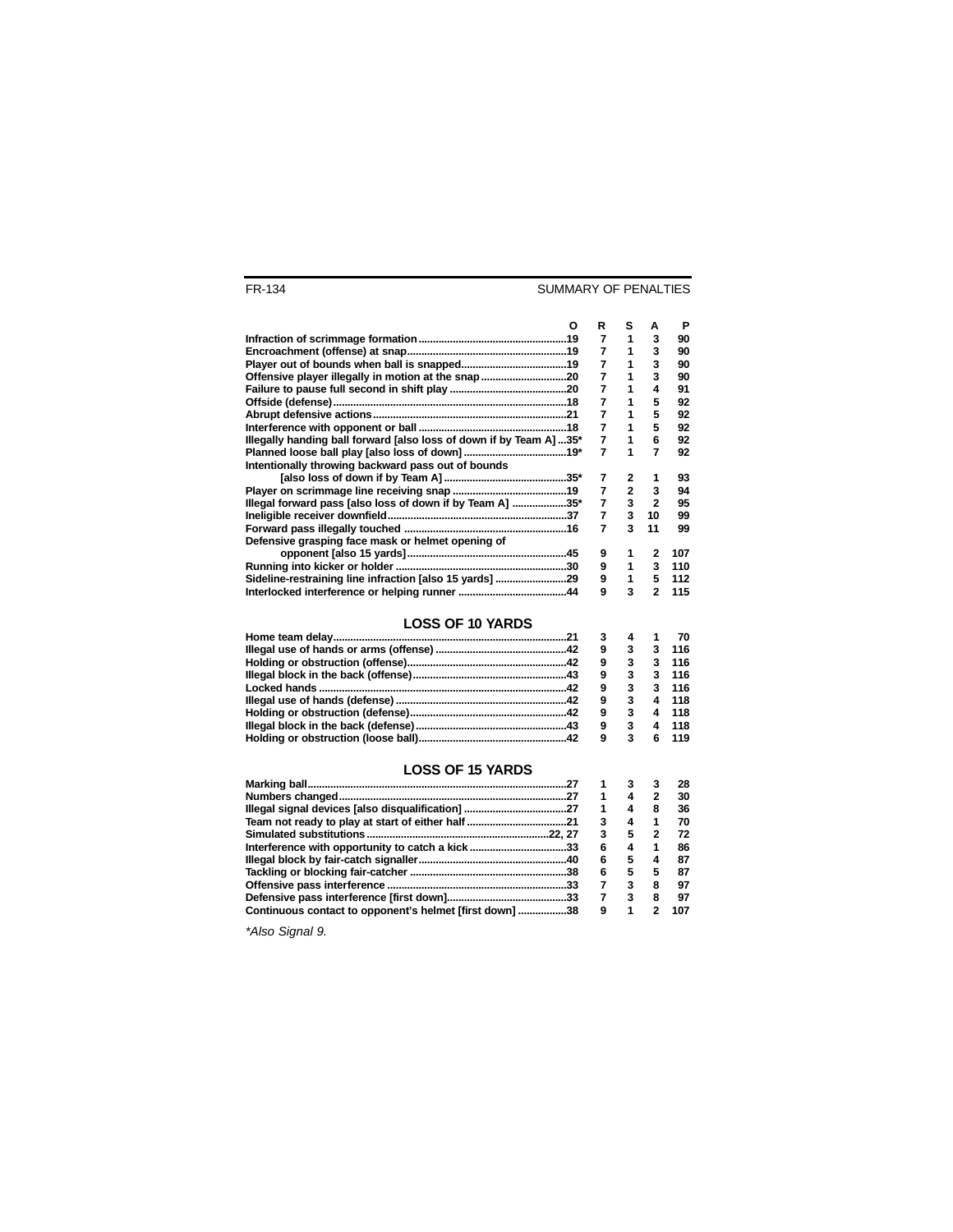#### SUMMARY OF PENALTIES

| O                                                               | R | s              | А                       | P   |
|-----------------------------------------------------------------|---|----------------|-------------------------|-----|
| Striking, kicking, kneeing, elbowing, etc. [first down]38       | 9 | 1              | $\mathbf{2}$            | 107 |
| Meeting with knee, striking with open hand, etc. [first down]38 | 9 | 1              | $\mathbf{2}$            | 107 |
|                                                                 | 9 | 1              | $\overline{2}$          | 107 |
|                                                                 | 9 | 1              | 2                       | 107 |
|                                                                 | 9 | 1              | $\overline{2}$          | 107 |
|                                                                 | 9 | 1              | $\overline{2}$          | 107 |
|                                                                 | 9 | 1              | $\mathbf{2}$            | 107 |
| Grasping face mask or helmet opening of opponent                |   |                |                         |     |
|                                                                 | 9 | 1              | $\mathbf 2$             | 107 |
| Offensive grasping of face mask or helmet                       |   |                |                         |     |
|                                                                 | 9 | 1              | 2                       | 107 |
|                                                                 | 9 | 1              | $\mathbf{2}$            | 107 |
|                                                                 | 9 | 1              | $\overline{2}$          | 107 |
|                                                                 | 9 | 1              | $\mathbf{2}$            | 107 |
|                                                                 | 9 | 1              | 2                       | 107 |
|                                                                 | 9 | 1              | $\overline{2}$          | 107 |
|                                                                 | 9 | 1              | $\overline{\mathbf{c}}$ | 107 |
|                                                                 | 9 | 1              | $\overline{2}$          | 107 |
| Running into opponent out of play [first down]38                | 9 | 1              | $\overline{2}$          | 107 |
| Stepping on opponent for an advantage [first down]38            | 9 | 1              | $\overline{\mathbf{c}}$ | 107 |
|                                                                 | 9 | 1              | $\overline{2}$          | 107 |
|                                                                 | 9 | 1              | 3                       | 110 |
| Roughing the kicker or holder [first down]38, 30                | 9 | 1              | 3                       | 110 |
|                                                                 | 9 | 1              | 3                       | 110 |
|                                                                 | 9 | 1              | 4                       | 111 |
|                                                                 | 9 | 1              | 4                       | 112 |
|                                                                 |   |                | 5                       |     |
| Sideline-restraining line infraction [also five yards]29        | 9 | 1              |                         | 112 |
|                                                                 | 9 | 2              | 1<br>1                  | 113 |
|                                                                 | 9 | $\mathbf 2$    |                         | 113 |
|                                                                 | 9 | $\overline{2}$ | 1                       | 113 |
|                                                                 | 9 | $\mathbf 2$    | 1                       | 113 |
|                                                                 | 9 | $\overline{2}$ | 1                       | 113 |
|                                                                 | 9 | $\mathbf 2$    | 1                       | 113 |
|                                                                 | 9 | $\overline{2}$ | 1                       | 113 |
|                                                                 | 9 | $\overline{2}$ | 1                       | 113 |
|                                                                 | 9 | $\mathbf 2$    | $\overline{2}$          | 114 |
|                                                                 | 9 | $\overline{2}$ | $\overline{2}$          | 114 |
|                                                                 | 9 | $\overline{2}$ | $\mathbf{2}$            | 114 |
| Intentionally contacting an official [also disqualification] 27 | 9 | $\overline{2}$ | 4                       | 115 |
|                                                                 | 9 | 3              | 5                       | 119 |
| lllegally batting loose ball [also loss of down] 31*            | 9 | 4              | 1                       | 120 |
|                                                                 | 9 |                | 4 1&2                   | 120 |
| Batting ball in possession by player in possession31            | 9 | 4              | 3                       | 120 |
|                                                                 | 9 | 4              | 4                       | 120 |
|                                                                 | 9 | 5              | 1                       | 120 |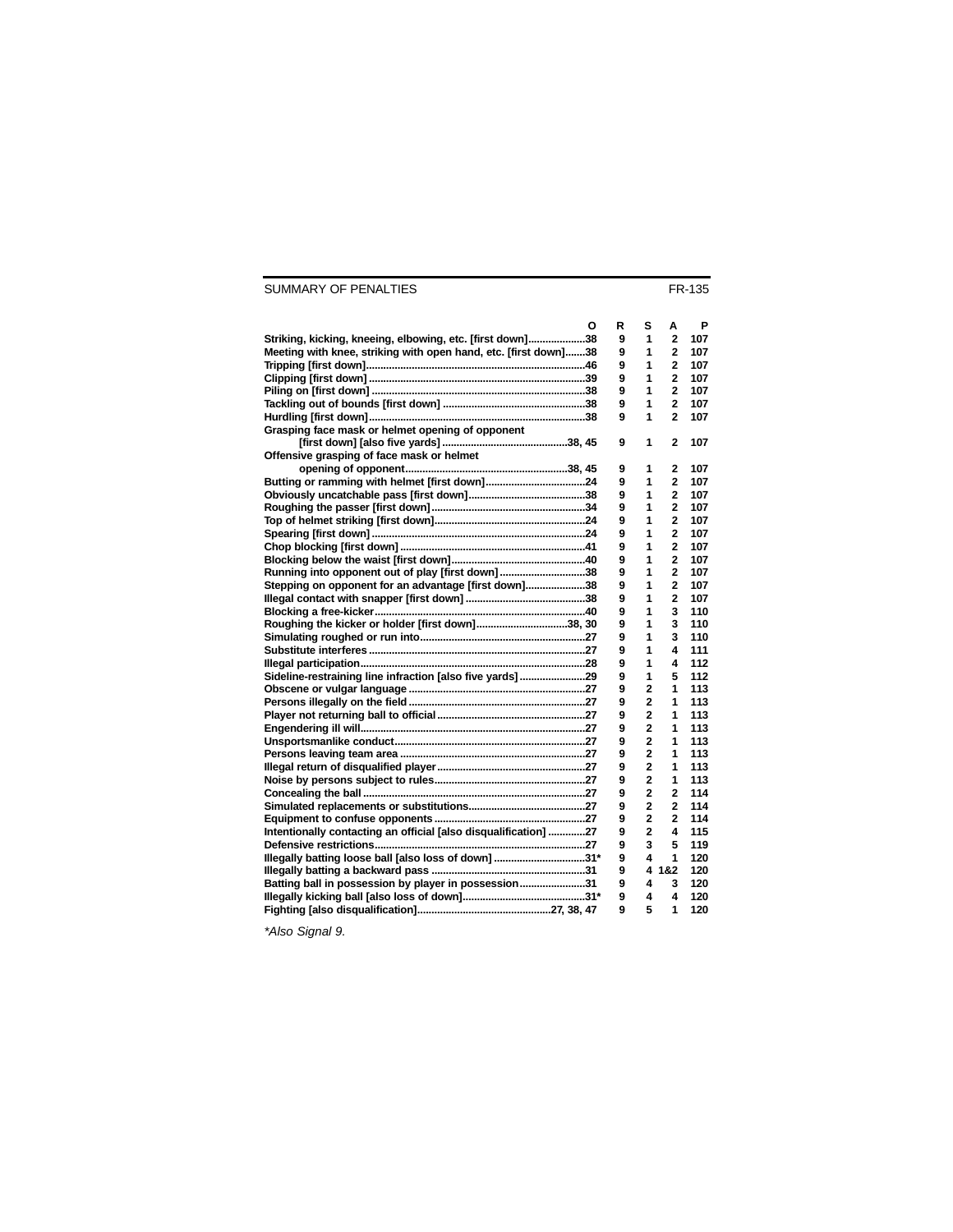#### **LOSS OF HALF DISTANCE TO GOAL LINE**

|                                                          | О  | R  | s              | А                       | Р   |
|----------------------------------------------------------|----|----|----------------|-------------------------|-----|
| If distance penalty exceeds half the distance (except on |    |    |                |                         |     |
|                                                          |    | 10 | $\overline{2}$ | 3                       | 126 |
|                                                          |    |    |                |                         |     |
|                                                          |    |    |                |                         |     |
| OFFENDED TEAM'S BALL AT SPOT OF FOUL                     |    |    |                |                         |     |
| Defensive pass interference (if less than a 15-yard      |    |    |                |                         |     |
|                                                          |    | 7  | 3              | 8                       | 97  |
|                                                          |    |    |                |                         |     |
|                                                          |    |    |                |                         |     |
| <b>CHARGED TIMEOUT FOR A VIOLATION</b>                   |    |    |                |                         |     |
|                                                          |    | 1  | 4              | 4                       | 31  |
|                                                          | 23 | 1  | 4              | 6                       | 35  |
|                                                          |    | 1  | 4              | 5                       | 35  |
|                                                          |    | 3  | 3              | 3                       | 67  |
|                                                          |    | 3  | 3              | 4                       | 68  |
|                                                          |    | 9  | $\overline{2}$ | $\overline{2}$          | 114 |
|                                                          |    |    |                |                         |     |
|                                                          |    |    |                |                         |     |
| <b>VIOLATION</b>                                         |    |    |                |                         |     |
|                                                          |    | 6  | 1              | 3                       | 82  |
|                                                          |    | 6  | 3              | $\overline{2}$          | 83  |
|                                                          |    | 6  | 3              | 11                      | 85  |
|                                                          |    |    |                |                         |     |
|                                                          |    |    |                |                         |     |
| <b>DISQUALIFICATION</b>                                  |    |    |                |                         |     |
|                                                          |    | 1  | 4              | 8                       | 36  |
|                                                          |    | 1  | 4              | 11                      | 37  |
|                                                          |    | 9  | 1              | 1                       | 107 |
|                                                          |    | 9  | $\overline{2}$ | 1                       | 113 |
|                                                          |    | 9  | $\overline{2}$ | $\mathbf{2}$            | 114 |
|                                                          |    | 9  | $\overline{2}$ | 4                       | 115 |
|                                                          |    | 9  | 5              | 1                       | 120 |
|                                                          |    |    |                |                         |     |
|                                                          |    |    |                |                         |     |
| <b>AUTOMATIC FIRST DOWNS (DEFENSIVE FOULS)</b>           |    |    |                |                         |     |
|                                                          |    | 7  | 3              | 8                       | 97  |
|                                                          |    | 9  | 1              | 2                       | 107 |
| Meeting with knee, striking with open hand, etc38        |    | 9  | 1              | $\overline{2}$          | 107 |
|                                                          |    | 9  | 1              | $\overline{2}$          | 107 |
|                                                          |    | 9  | 1              | $\overline{2}$          | 107 |
|                                                          |    | 9  | 1              | $\overline{2}$          | 107 |
|                                                          |    | 9  | 1              | 2                       | 107 |
|                                                          |    | 9  | 1              | $\mathbf{2}$            | 107 |
|                                                          |    | 9  | 1              | $\overline{2}$          | 107 |
|                                                          |    | 9  | 1              | $\overline{\mathbf{2}}$ | 107 |
|                                                          |    |    |                |                         |     |
|                                                          |    | 9  | 1              | $\overline{2}$          | 107 |
|                                                          |    | 9  | 1              | $\overline{2}$          | 107 |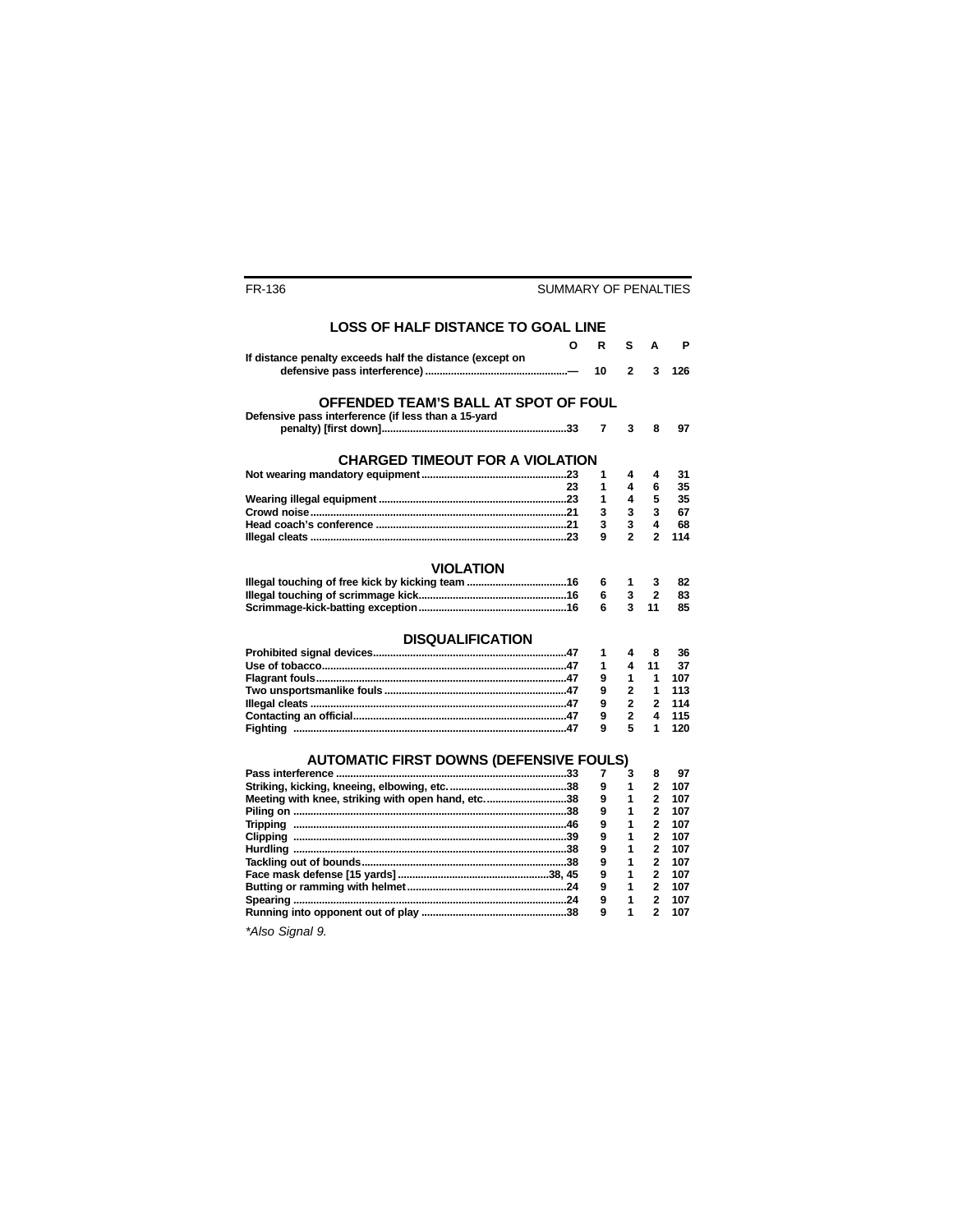#### SUMMARY OF PENALTIES FR-137

|     | R | s |   | Р   |
|-----|---|---|---|-----|
| .24 | 9 | 1 | 2 | 107 |
|     | 9 | 1 | 2 | 107 |
|     | 9 | 1 |   | 107 |
|     | 9 | 1 | 2 | 107 |
|     | 9 |   |   | 107 |
|     | 9 |   |   | 107 |
|     | 9 |   |   | 107 |
|     | 9 |   |   | 107 |
|     | 9 | 1 |   | 110 |
|     | 9 | 3 |   | 118 |
|     | 9 | 5 |   | 120 |

#### **WHEN-IN-QUESTION RULES**

|                                                          |   | 3  |   | 41  |
|----------------------------------------------------------|---|----|---|-----|
|                                                          |   | 3  | 3 | 41  |
|                                                          |   | 3  |   | 42  |
|                                                          |   | 10 |   | 44  |
|                                                          |   | 15 |   | 46  |
|                                                          |   | 19 | 2 | 48  |
|                                                          |   | 19 | 2 | 48  |
|                                                          |   | 19 |   | 49  |
|                                                          |   | 3  | 5 | 68  |
|                                                          |   |    | 3 | 74  |
|                                                          | 6 | 4  |   | 86  |
|                                                          |   | 3  |   | 95  |
|                                                          |   | з  | 8 | 97  |
|                                                          |   | 5  |   | 104 |
| Twisting, turning or pulling face mask (helmet opening)- |   |    |   | 107 |
|                                                          | 9 |    | з | 111 |
|                                                          |   |    |   |     |

#### **REFEREE'S DISCRETION**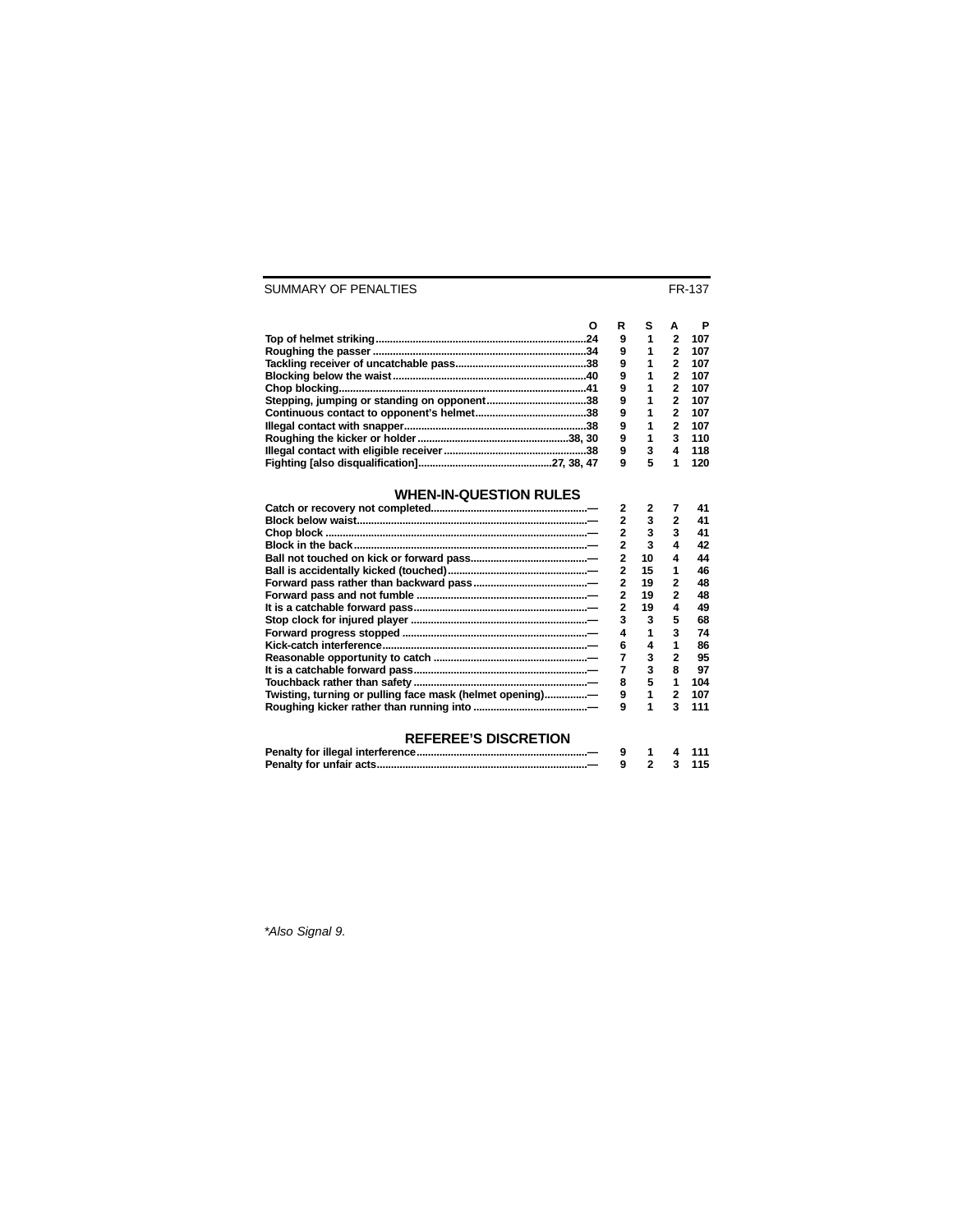## **Official Football Signals High School and College**



(NF) High School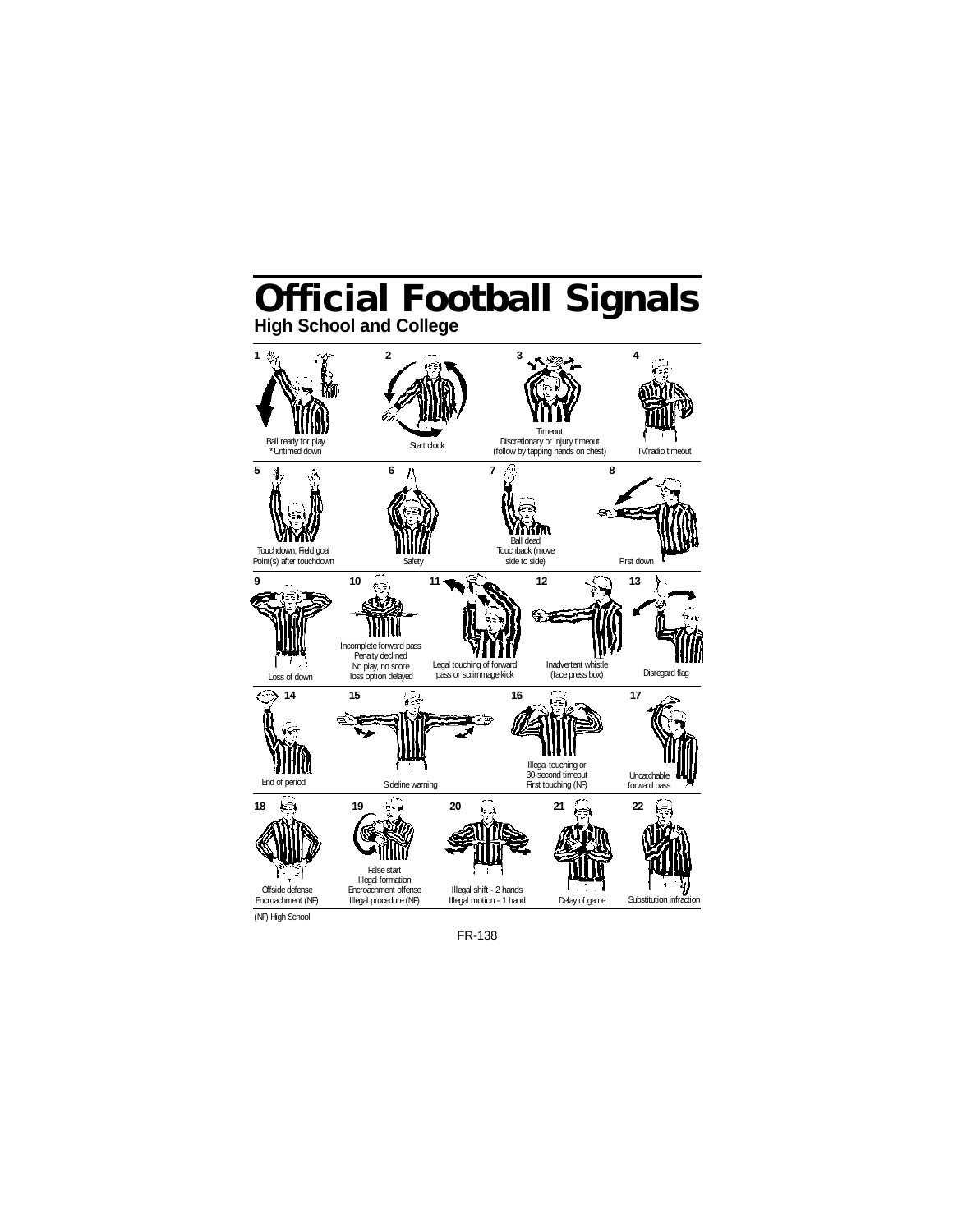

Note: Signal numbers 25 and 26 are for future expansion.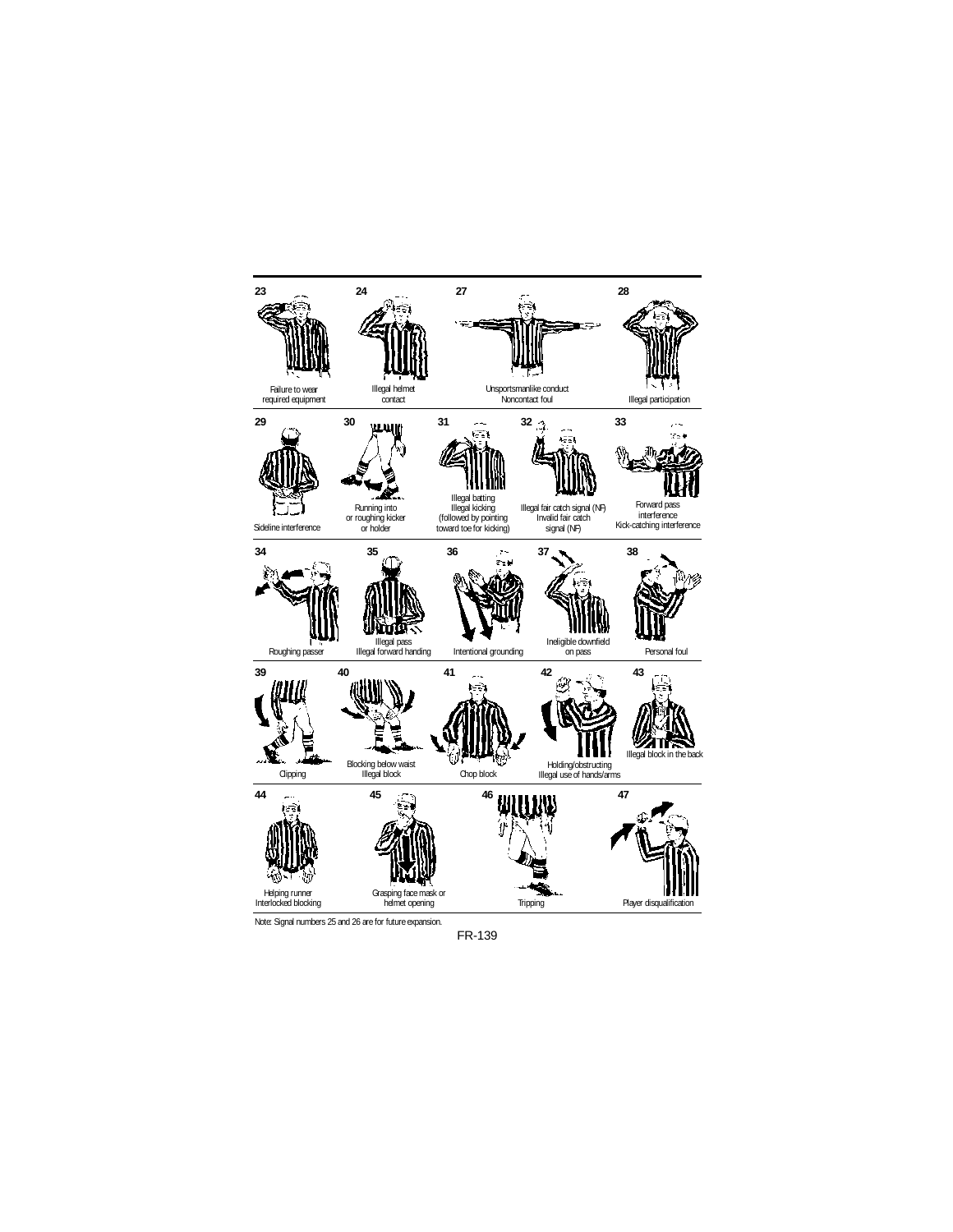# **Appendix A**

## **Guidelines for Game Officials to Use During a Serious On-Field Player Injury**

- 1. Players and coaches must go to and remain in the bench area. Direct players and coaches accordingly. Always ensure adequate lines of vision between the medical staffs and available emergency personnel.
- 2. Attempt to keep players a significant distance away from the seriously injured player or players.
- 3. Do not allow a player to roll an injured player over.
- 4. Do not allow players to assist a teammate who is lying on the field; i.e., removing the helmet or chin strap, or attempting to assist breathing by elevating the waist.
- 5. Do not allow players to pull an injured teammate or opponent from a pile.
- 6. Once the medical staff begins to assist an injured player, all members of the officiating crew should control the total playing field environment and team personnel, and allow the medical staff to perform services without interruption or interference.
- 7. Players and coaches should be appropriately controlled to avoid dictating medical services to the athletic trainers or team physicians, or taking up their time to perform such service.

**Note**: Officials should have a reasonable knowledge of the location of emergency personnel equipment at all stadiums.

(The NCAA Football Rules Committee expresses its appreciation to the National Football League for development of these guidelines.)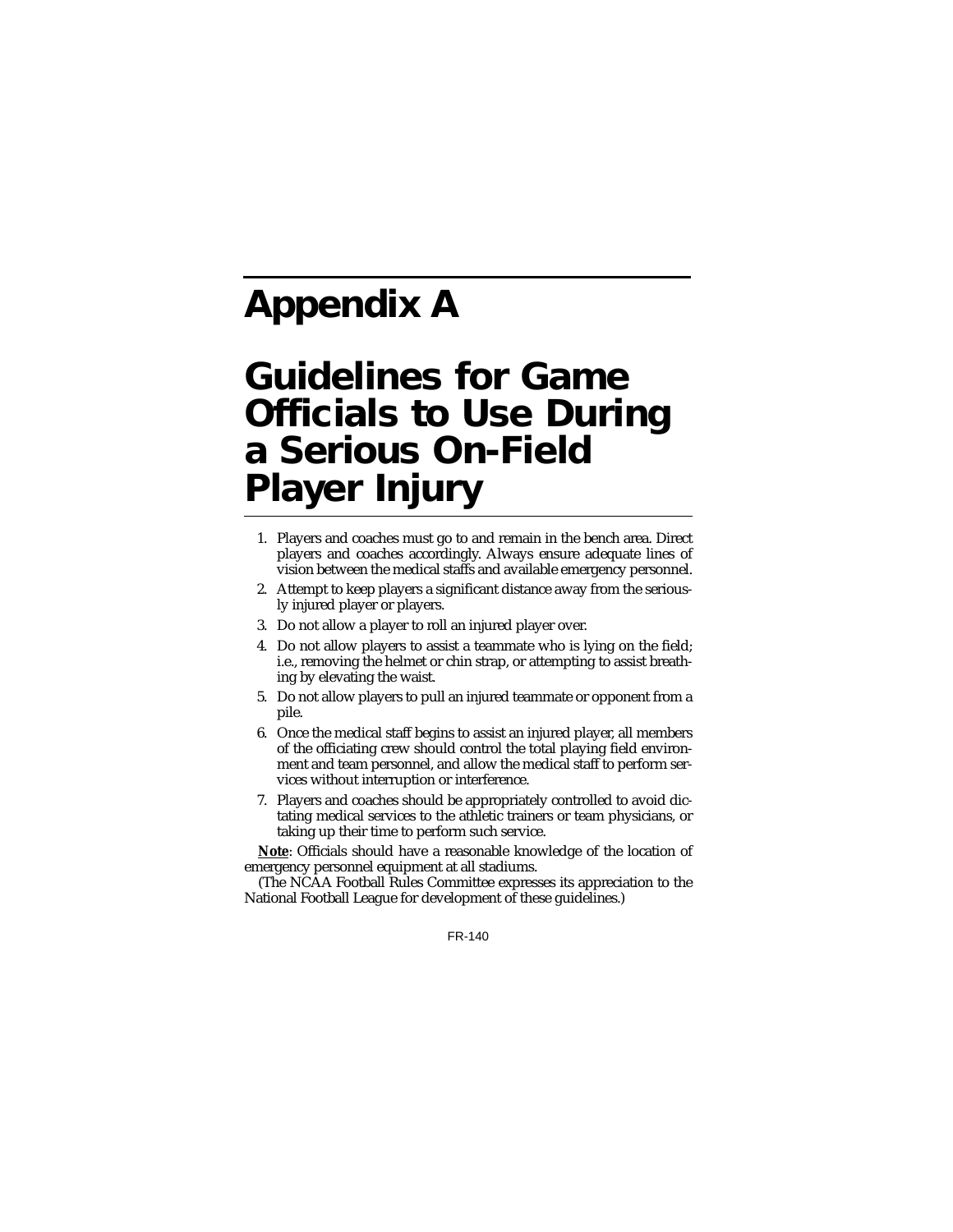# **Appendix B**

## **Procedure for Requesting Exception to Rule 1-4-5-s (Transparent Eye Shield)**

If an institution wishes to request an exception to Rule 1-4-5-s so that a player(s) may legally wear a nontransparent eye shield, it is asked to take the following steps:

- 1. Review the list of diagnoses that are likely to be not acceptable for an exception on the next page.
- 2. If you believe an exception is in order, call the national office staff liaison to the Football Rules Committee at 317/917-6222.
- 3. The staff liaison will send the institution an exception request form, which the institution must complete in its entirety (including all necessary signatures) and return to the staff liaison.
- 4. Once the institution has submitted all the necessary information, the staff liaison will forward the request to a member of the NCAA Committee on Competitive Safeguards and Medical Aspects of Sports. **Note:** Simply submitting the request does not guarantee that the player(s) will be permitted to wear a nontransparent eye shield.
- 5. The Committee on Competitive Safeguards and Medical Aspects of Sports representative will review the request. The representative will approve or deny the request, or may ask the institution for additional information.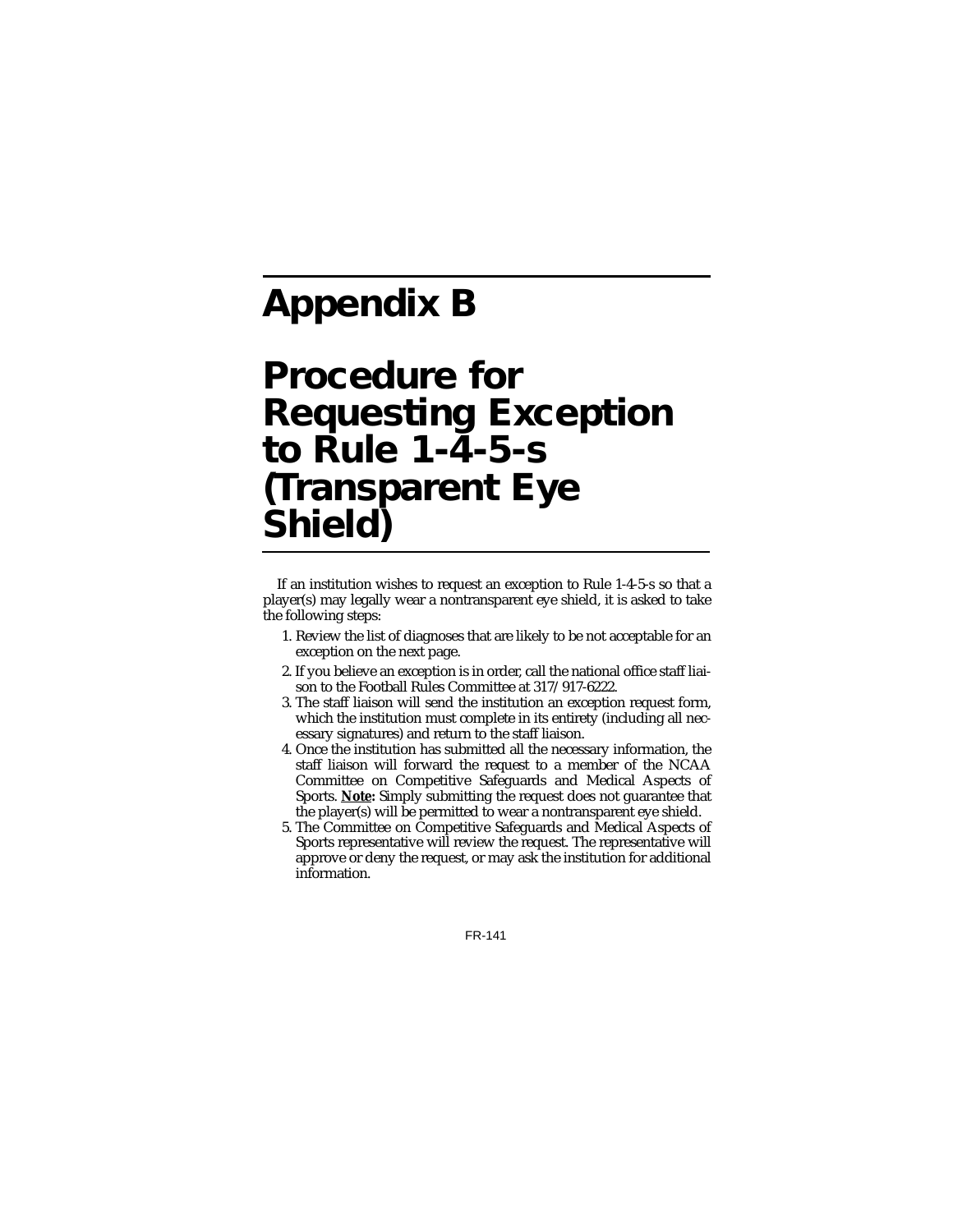- 6. The staff liaison will notify the institution in writing of the decision reached by the Committee on Competitive Safeguards and Medical Aspects of Sports representative.
- 7. If an exception is granted, the staff liaison will also notify the conference office of the institution, if applicable.
- 8. Approved exceptions are granted **only** for the season in which the request is made**.** Institutions must submit a request for each season in which the player(s) participates.

**Note:** An institution which has its initial request for an exception denied may submit the request again if it has additional information that might be useful to the Committee on Competitive Safeguards and Medical Aspects of Sports representative.

#### **Diagnoses Likely Not to be Acceptable for an Exception**

- Concussion or symptoms suggestive of concussion
- Post-concussive syndrome
- Headache without approvable underlying condition
- Migraine headache without acceptable treatment documentation
- Photophobia without approvable underlying medical and/or ocular condition
- Dry eye or tear film insufficiency
- Tearing
- Anisocoria
- Conjunctivitis
- Blepharitis
- Contact lens wear or overwear
- Need for a nontransparent eye shield without approvable condition
- Approvable condition based only on a normal eye examination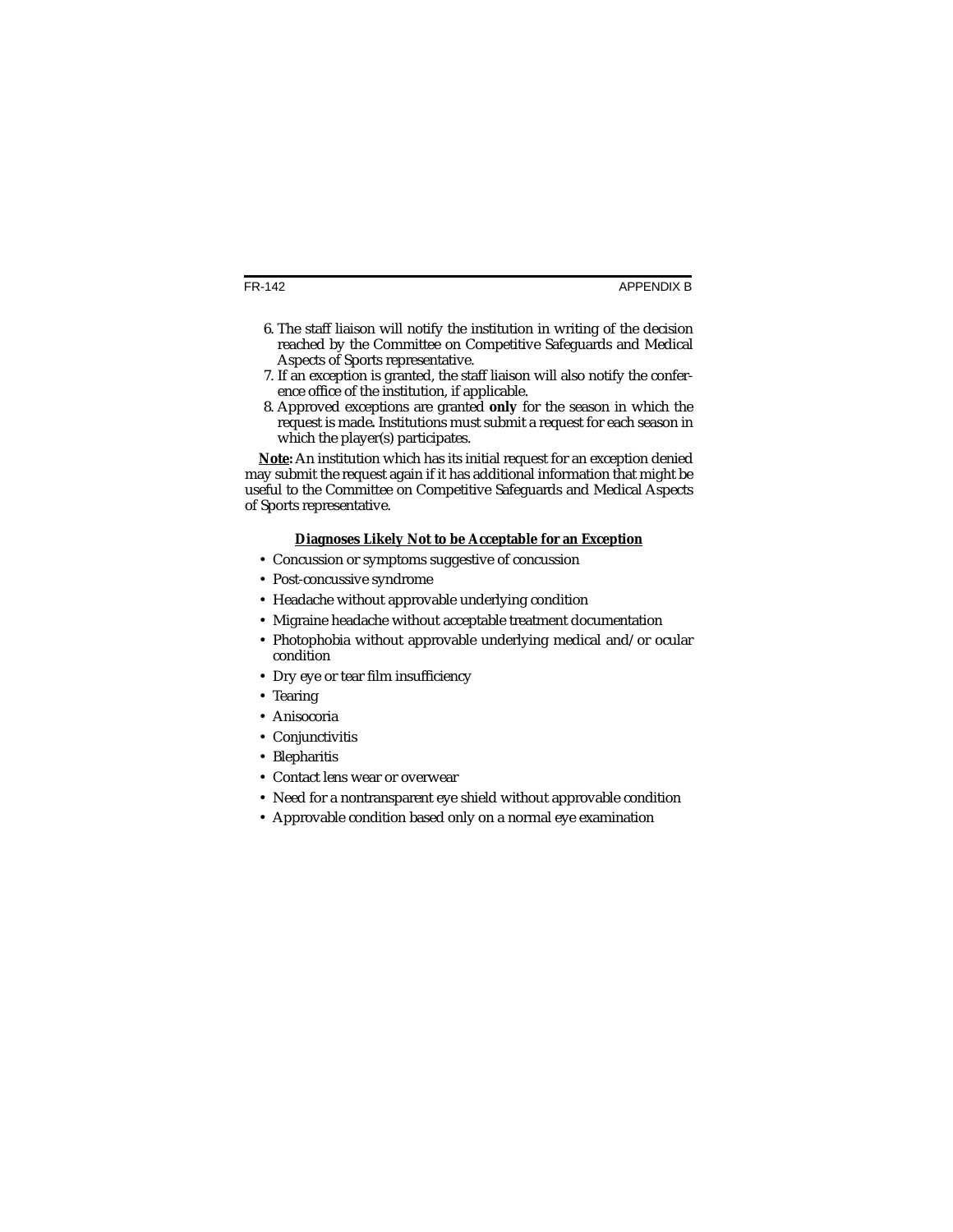# **Appendix C**

## **Guidelines for Game Officials and Game Management to Use Regarding Lightning**

The purpose of this appendix is to provide information to those responsible for making decisions about suspending and restarting games based on the presence of lightning.

1. National Severe Storms Laboratory (NSSL) staff strongly recommend that all individuals should have left the game site and reached a safe structure or location by the time the person monitoring the weather obtains a flash-to-bang (lightning-to-thunder) count of 30 seconds (equivalent to lightning being six miles away). This recommendation was developed as a practical way to make a judgment in situations where other resources such as technology and instrumentation are not available.

In addition, a smaller, but still real, risk exists with the presence of lightning at greater distances. Unfortunately, current science cannot predict where within the radius the next strike will occur.

- 2. The existence of blue sky and the absence of rain are not protection from lightning. Lightning can, and does, strike as far as 10 miles away from the rain shaft. It does not have to be raining for lightning to strike.
- 3. When considering resumption of a game, NSSL staff recommends that everyone ideally should wait at least 30 minutes after the last flash of lightning or sound of thunder before returning to the field of activity.
- 4. If available, electronic detection devices should be used as additional tools to determine the severity of the weather. However, such devices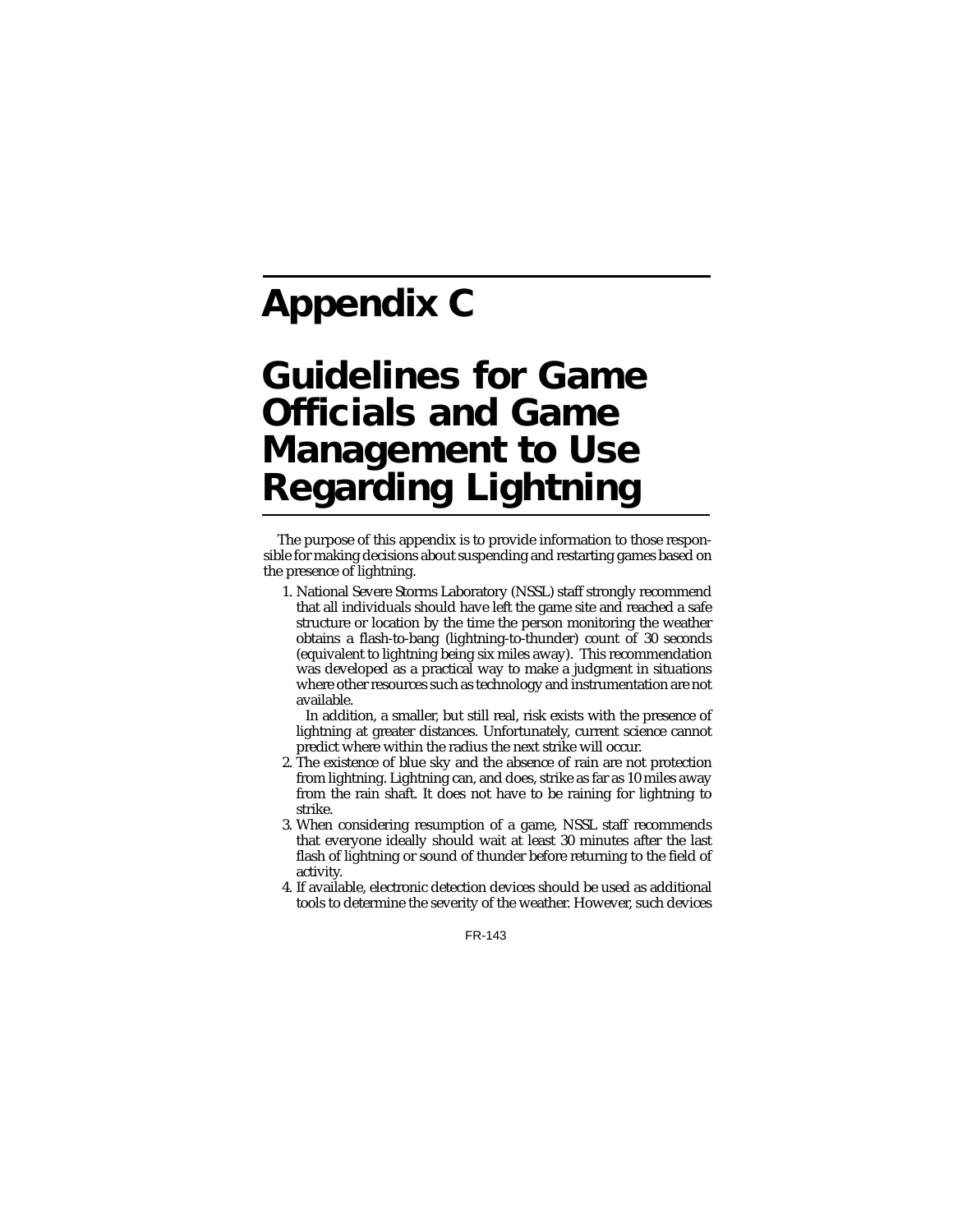should not be used as the sole source when considering terminating play.

(Information taken from the NCAA Sports Medicine Handbook and NCAA Championships Severe Weather Policy)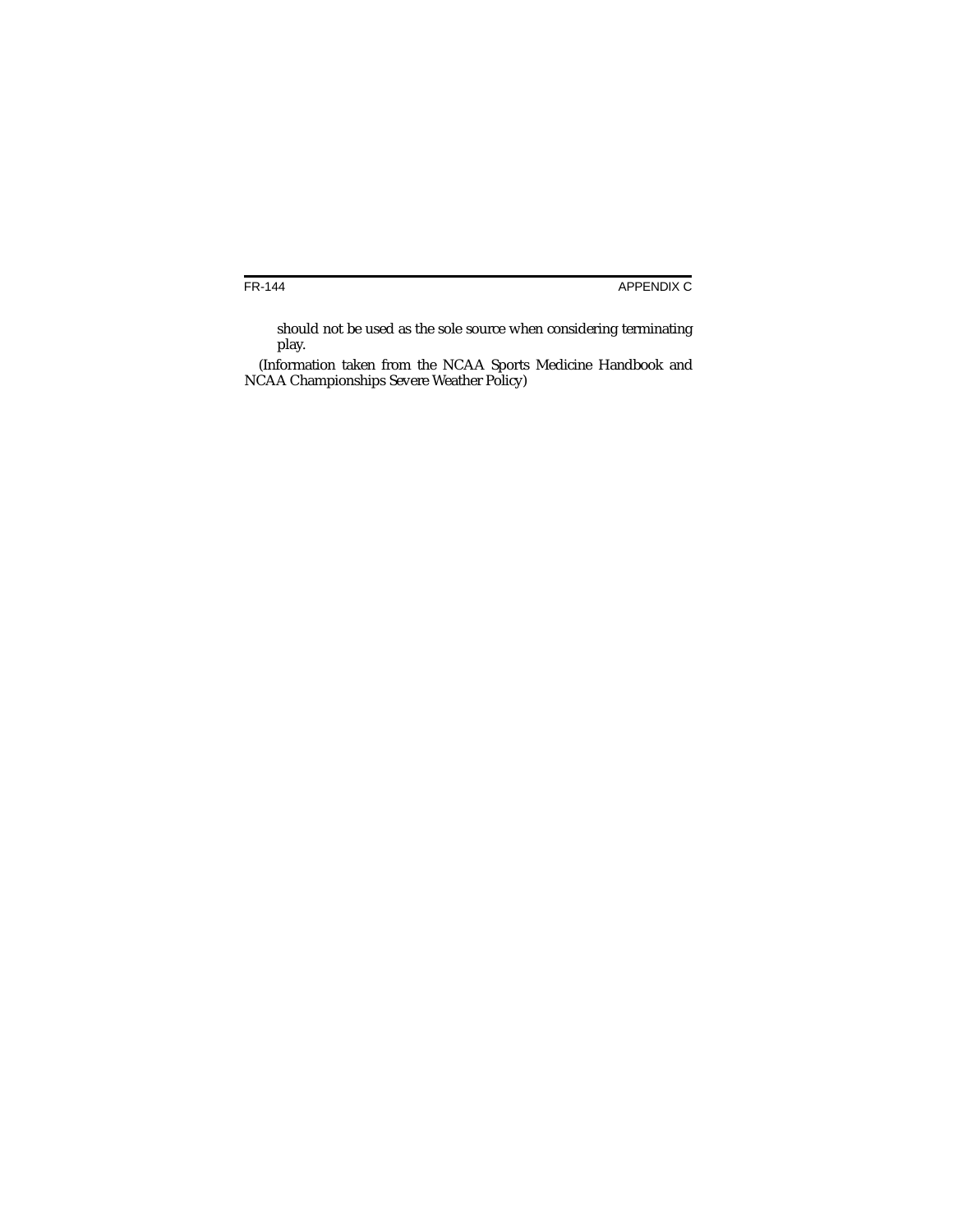## **Index to Rules**

|                                             | Rule           |                | Sec. Page |
|---------------------------------------------|----------------|----------------|-----------|
| Administrative rules                        |                |                | 16        |
| Advance of, defined                         | 2              | 8              | 43        |
|                                             | 1              | 2              | 23        |
|                                             | 1              | $\overline{2}$ | 25        |
|                                             |                |                |           |
|                                             | 1              | $\overline{2}$ | 26        |
| Approved Rulings                            | $\overline{2}$ | 1              | 39        |
|                                             | $\overline{2}$ | 27             | 53        |
| Back judge, duties                          | 11             | 8              | 132       |
|                                             |                |                |           |
| Backward, defined                           | 2              | 8              | 43        |
| Backward pass                               |                |                |           |
| Caught in flight                            | 7              | 2              | 93        |
|                                             | 2              | 19             | 48        |
| Out of bounds                               | 7              | 2              | 94        |
| Recovered on ground                         | 7              | $\overline{2}$ | 93        |
| Ball                                        |                |                |           |
|                                             | 1              |                | 28        |
|                                             |                | 3              |           |
|                                             | 1              | 3              | 27        |
|                                             | 1              | 3              | 28        |
| Return to official                          | 9              | 2              | 113       |
| Specifications                              | 1              | 3              | 27        |
|                                             | $\overline{2}$ | 25             | 52        |
| Batting                                     |                |                |           |
| Backward pass                               | 9              | 4              | 120       |
|                                             |                | 4              | 120       |
| Ball in possession                          | 9              |                |           |
|                                             | 2              | 10             | 44        |
|                                             | 9              | 4              | 119       |
| Behind, defined                             | 2              | 8              | 43        |
| Belongs to, defined                         | $\overline{2}$ | 2              | 40        |
| Beyond, defined                             | $\overline{2}$ | 8              | 43        |
| Bleeding players                            | 3              | 3              | 69        |
|                                             |                |                |           |
| Block in the back                           |                |                |           |
|                                             | 2              | 3              | 42        |
|                                             | 9              | 3              | 116       |
|                                             | 2              | 3              | 41        |
|                                             | 9              | 3              | 115       |
| Blocking below waist                        | 9              | 1              | 108       |
|                                             | 2              | 3              | 41        |
| Blocking scrimmage kick                     | 2              | 10             | 44        |
|                                             | 9              | 1              | 109       |
|                                             |                |                |           |
| Captains, team                              | 1              | 1              | 22        |
|                                             | 2              | 2              | 40        |
| Catchable forward pass                      | $\overline{c}$ | 19             | 49        |
|                                             |                |                |           |
| Charged timeouts                            |                |                |           |
|                                             | 3              | 3              | 69        |
| Must be granted                             | 3              | 3              | 68        |
| Notice to coach                             | 3              | 3              | 70        |
| 1 <sup>1</sup> / <sub>2</sub> -minute limit | 3              | 3              | 69        |
|                                             | 3              | 3              | 69        |
| 30-second warning                           | 3              | 3              | 70        |
|                                             |                |                |           |
| Chop block                                  |                |                |           |
|                                             | 2              | 3              | 41        |
|                                             | 9              | 1              | 110       |
|                                             |                |                |           |

|                                        | Rule           |                | Sec. Page |
|----------------------------------------|----------------|----------------|-----------|
| Clipping                               |                |                |           |
|                                        | 2              | 4              | 42        |
|                                        | 9              | 1              | 107       |
|                                        | 3              | 2              | 63        |
| Clock, when started                    | 3              | $\overline{c}$ | 63        |
| Clock, when stopped                    | 3              | $\overline{2}$ | 64        |
| Coaches' certification                 | 1              | 4              | 36        |
|                                        | 1              | $\overline{2}$ | 24        |
|                                        | 1              | 3              | 27        |
|                                        | 1              | 4              | 30        |
| Color of gloves<br>Colors, contrasting | 1              | 4              | 30        |
|                                        | 7              | 3              | 96        |
| Completed pass                         |                |                |           |
| Concealing ball                        | 9              | 2              | 114       |
| Conduct of players and others          | 9              |                | 107       |
|                                        |                |                | 17        |
| Conference, head coach's               | 3              | 3              | 68        |
| Continuity of downs                    | 5              | 1              | 78        |
|                                        | 3              | 3              | 66        |
|                                        | 3              | $\overline{c}$ | 62        |
| Dead ball                              |                |                |           |
| Becomes alive                          | 4              | 1              | 73        |
|                                        | 4              | 1              | 73        |
|                                        | 2              | $\overline{2}$ | 39        |
| Dead-ball spot                         | 2              | 25             | 50        |
| Declining penalties                    | 10             | 1              | 122       |
| Defensive team                         |                |                |           |
|                                        | 2              | 27             | 53        |
| Requirements                           | 7              | 1              | 91        |
|                                        | 2              |                | 39        |
| Delay of game                          | 3              | 4              | 70        |
| Delaying a half                        | 3              | 4              | 70        |
| Deliberately advancing                 |                |                |           |
|                                        | 2              | 5              | 42        |
|                                        | 3              | 4              | 71        |
|                                        | 7              | 1              | 91        |
| Disconcerting opponents                |                | 27             |           |
| Disqualified player                    | 2              | 1              | 55<br>107 |
| Disqualifying fouls                    | 9              | 1              |           |
| Distance gained                        | 5              |                | 78        |
| Down                                   |                |                |           |
|                                        | 2              | 6              | 42        |
|                                        | $\overline{2}$ | 6              | 42        |
| When started                           | 2              | 6              | 42        |
| Down after a foul                      | 5              | $\overline{2}$ | 77        |
|                                        | 2              | 15             | 46        |
| Eligible to catch                      |                |                |           |
| Backward pass                          | 7              | 2              | 93        |
|                                        | 6              | 1              | 82        |
|                                        | 7              | $\overline{2}$ | 93        |
|                                        | 7              | 3              | 94        |
|                                        | 7              | 3              | 95        |
| Scrimmage kick                         | 6              | 3              | 83        |
| Encroachment                           | $\overline{2}$ | 18             | 47        |
|                                        | 2              | 31             | 57        |
|                                        |                |                |           |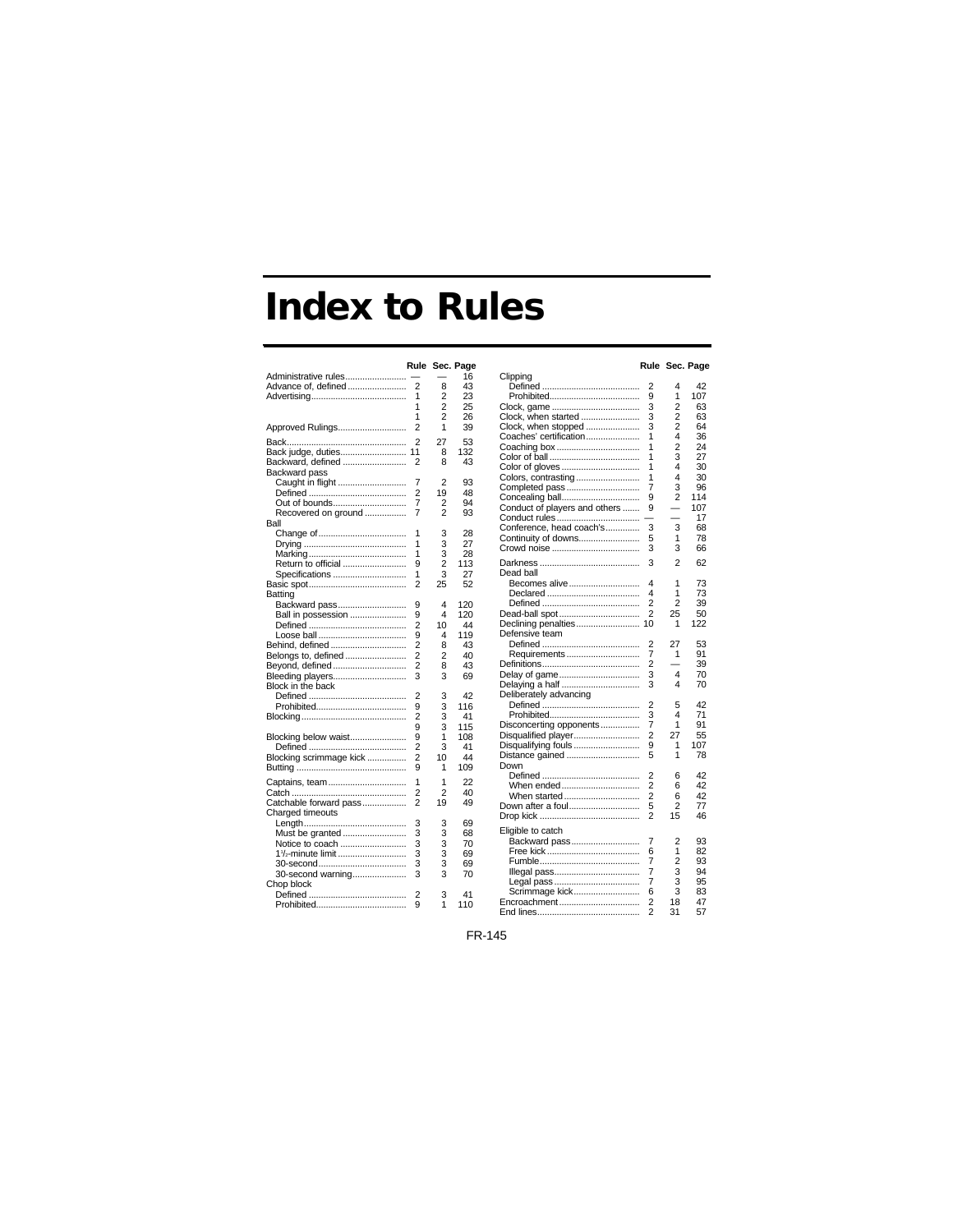#### FR-146 INDEX TO RULES

|                             | Rule                |                | Sec. Page |
|-----------------------------|---------------------|----------------|-----------|
|                             | 2                   | 31             | 57        |
| Enforcement spot            | $\overline{2}$      | 25             | 50        |
| Equipment, player           |                     |                |           |
| Contrasting colors          | 1                   | 4              | 30        |
| Enforcement                 | 1                   | 4              | 35        |
|                             | 1                   | 4              | 32        |
| Mandatory                   | 1                   | 4              | 30        |
| Repairs, replacement        | 1                   | 4              | 35        |
| Face mask                   |                     |                |           |
|                             | 1                   | 4              | 30        |
|                             | 9                   | 1              | 110       |
|                             | 9                   | 1              | 107       |
| Facsimile machines          | 1                   | 4              | 36        |
|                             | 6                   | 5              | 86        |
|                             | 2                   | 7              | 42        |
|                             | 2                   | 7              | 43        |
|                             | 7                   | 1              | 89        |
| Feigning a charge           | 7                   | 1              | 89        |
| Field, the                  |                     |                |           |
|                             |                     |                | 18        |
|                             | 1                   | $\overline{c}$ | 22        |
|                             | 1                   | 2              | 22        |
|                             | 1                   | $\overline{2}$ | 26        |
| Field areas                 |                     |                |           |
|                             | 2<br>2              | 31<br>31       | 57<br>56  |
|                             | 2                   | 31             | 57        |
| Playing enclosure           | $\overline{c}$      | 31             | 57        |
| Playing surface             | 2                   | 31             | 57        |
| Field equipment, prohibited | 1                   | 4              | 36        |
| Field goal                  |                     |                |           |
|                             | 2                   | 15             | 46        |
|                             | 8                   | 4              | 103       |
| Scoring value               | 8                   | 1              | 100       |
| Unsuccessful                | 8                   | 4              | 103       |
| When scored                 | 8                   | 4              | 103       |
| Field judge, duties         | 11                  | 6              | 131       |
|                             | 2                   | 31             | 57        |
| Fighting                    |                     |                |           |
|                             | 2                   | 32             | 57        |
|                             | 9                   | 5              | 120       |
| Fist, striking with         | 9                   | 1              | 107       |
| Football Code               |                     |                | 13        |
| Formation, free kick        | 6                   | 1              | 81        |
| Formation, scrimmage        | 7                   | 1              | 90        |
| Forward pass                |                     |                |           |
|                             | 2                   | 19             | 49        |
|                             | 7                   | 3              | 96        |
| Crosses neutral zone        | 2<br>$\overline{c}$ | 19<br>19       | 48<br>48  |
| Eligibility regained        | 7                   | 3              | 96        |
| Eligible receivers          | 7                   | 3              | 95        |
|                             | 7                   | 3              | 94        |
|                             | 7                   | 3              | 94        |
| Illegal contact             | 7                   | 3              | 96        |
| Illegally touched           | 7                   | 3              | 99        |
| Incompleted                 | 7                   | 3              | 96        |
| Ineligible receivers        | 7                   | 3              | 95        |
| Ineligibles downfield       | 7                   | 3              | 99        |
|                             |                     |                |           |

|                                      | Rule   |                | Sec. Page |
|--------------------------------------|--------|----------------|-----------|
| Interference                         | 7      | 3              | 96        |
|                                      | 7      | 3<br>1         | 94        |
| Uncatchable<br>Forward point, ball's | 9<br>4 | $\overline{2}$ | 109<br>76 |
| Forward progress                     | 2      | 8              | 43        |
|                                      | 5      | 1              | 78        |
| Fouls, defined                       | 2      | 9              | 43        |
| By same team                         | 10     | 1              | 122       |
|                                      | 10     | 1              | 122       |
| When penalized                       | 10     | 1              | 122       |
| When reported 10                     |        | 1              | 122       |
| Frame (of body)                      | 2      | 3              | 42        |
| Free kicks                           |        |                |           |
|                                      | 6      | 1              | 82        |
| Beyond goal lines                    | 6      | 1              | 83        |
|                                      | 2      | 15<br>1        | 46<br>82  |
| Forced touching                      | 6<br>6 | 1              | 81        |
| Illegally touched                    | 6      | 1              | 82        |
| Out of bounds                        | 6      | 2              | 83        |
| Restraining lines                    | 6      | 1              | 81        |
| Where kicked                         | 6      | 1              | 81        |
| Who may recover                      | 6      | 1              | 82        |
| Fumble                               |        |                |           |
| Caught in flight                     | 7      | 2              | 93        |
|                                      | 2      | 10             | 44        |
| Out of bounds                        | 7      | $\overline{2}$ | 94        |
| Recovered on ground                  | 7      | 2              | 93        |
| Who may recover                      | 7      | 2              | 93        |
| Game, description                    | 1      | 1              | 21        |
| Gloves, defined                      | 1      | 4              | 34        |
| Goal, choice of                      | 3      | 1              | 58        |
| Goal, defined                        | 1      | $\overline{2}$ | 25        |
| Goal lines                           |        |                |           |
|                                      | 2      | 11             | 44        |
|                                      | 1      | 1              | 21        |
| Handing ball forward                 |        |                |           |
|                                      | 7      | 1              | 92        |
| Beyond line                          | 7      | 1              | 92        |
|                                      | 2      | 12             | 45        |
| Hands and arms, use of               |        |                |           |
| When ball is in                      |        |                |           |
| possession                           | 9      | 3              | 115       |
|                                      | 2<br>9 | 11<br>3        | 45<br>115 |
|                                      | 2      | 27             | 53        |
| Holding                              |        |                |           |
|                                      | 9      | 3              | 118       |
|                                      | 9      | 3              | 116       |
|                                      | 2      | 13             | 45        |
|                                      | 2      | 14             | 45        |
| Illegal interference                 | 9      | 1              | 112       |
| Illegal participation                | 6      | 1              | 81        |
|                                      | 7      | 3              | 95        |
|                                      | 7      | 3              | 94        |
| Illegal use of hands and arms        |        |                |           |
| When ball is in                      |        |                |           |
| possession                           | 9      | 3              | 115       |
|                                      |        |                |           |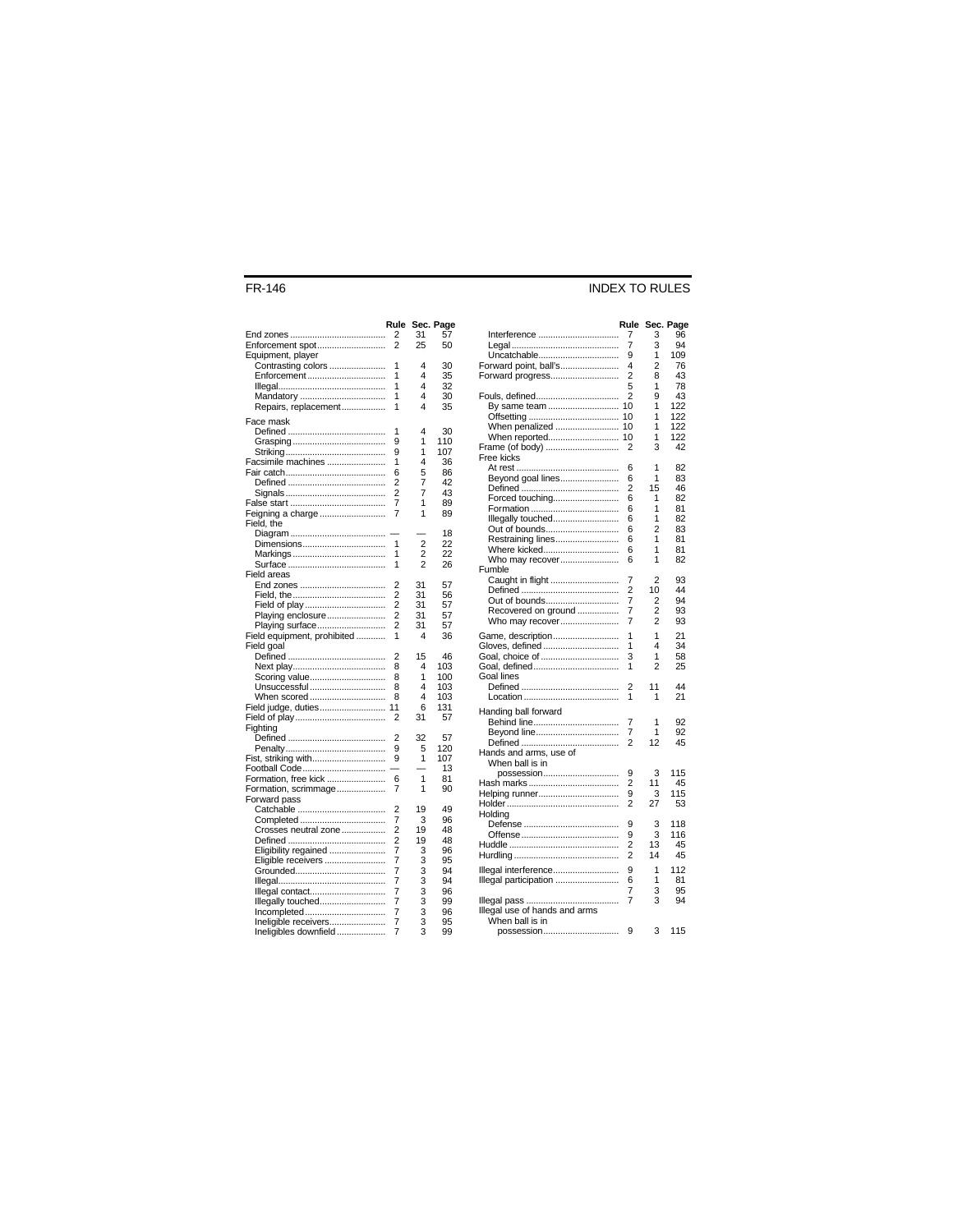#### INDEX TO RULES FR-147

|                           | Rule           |                     | Sec. Page |
|---------------------------|----------------|---------------------|-----------|
|                           | 8              | 7                   | 105       |
| Inbounds, persons         |                |                     |           |
|                           | 9              | 2                   | 114       |
| Inbounds lines            | 2              | 11                  | 45        |
| Inbounds spot             | 2              | 25                  | 51        |
| Incomplete pass           | 7              | 3                   | 96        |
| Injury timeouts           | 3              | 3                   | 68        |
| Intentional timeouts      | 3              | 3                   | 66        |
|                           | 2              | 2                   | 40        |
| Interference              |                |                     |           |
| Crowd noise               | 3              | 3                   | 66        |
| In neutral zone           | 7              | 1                   | 91        |
|                           | 7              | 1                   | 91        |
| With opportunity to       |                |                     |           |
|                           | 6              | 4                   | 85        |
|                           | 7              | 3                   | 96        |
| Interlocked interference  | 9              | 3                   | 115       |
| Intermissions             |                |                     |           |
|                           |                |                     |           |
| Between halves            | 3<br>3         | 2<br>$\overline{2}$ | 61<br>61  |
| Between periods           |                |                     |           |
| Collegiate games          | 3              | 2                   | 61        |
|                           | 1              | 4                   | 30        |
|                           | $\overline{c}$ | 15                  | 46        |
|                           | 2              | 27                  | 53        |
| Kicking a player          | 9              | 1                   | 107       |
| Kicking ball, illegally   | 9              | 4                   | 120       |
|                           | 2              | 15                  | 46        |
| Kicks, legal and illegal  | 2              | 15                  | 46        |
|                           | 9              | 1                   | 107       |
|                           |                |                     |           |
| Language, usage           | 9              | 2                   | 113       |
| Legal forward pass        | 7              | 3                   | 94        |
| Length of game            |                |                     |           |
|                           | 3              | 2                   | 61        |
|                           | 1              | 2                   | 23        |
| Line judge, duties        | 11             | 5                   | 130       |
|                           | 5              | 1                   | 77        |
|                           | 1              | $\overline{2}$      | 25        |
| Lineman                   |                |                     |           |
|                           | 2              | 27                  | 53        |
|                           | 2              | 27                  | 53        |
| Linesman, duties          | 11             | 4                   | 129       |
|                           | 2              | $\overline{2}$      | 39        |
| Live ball becomes dead    | 4              | 1                   | 73        |
|                           | 7              | 1                   | 90        |
|                           | 2              | $\overline{2}$      | 39        |
|                           | 7              | 1                   | 90        |
| Loss of a down            | 2              | 16                  | 47        |
|                           |                |                     |           |
|                           | 1              | 2                   | 26        |
| Measure to ball's forward |                |                     |           |
|                           | 5              | 1                   | 78        |
| Meeting with knee         | 9              | 1                   | 107       |
| Motion, illegal           | 7              | 1                   | 90        |
|                           | 2              | 10                  | 44        |
|                           | 2              | 17                  | 47        |
| Nine-yard marks           | 2              | 11                  | 45        |
| Noncontact fouls          | 9              | $\overline{c}$      | 112       |

|                                          | Rule                |                     | Sec. Page  |
|------------------------------------------|---------------------|---------------------|------------|
| Number of players<br>Numbering, players' | 1<br>1              | 1<br>4              | 21<br>29   |
| Offensive team                           | 1                   | 2                   | 26         |
| Requirements                             | 2<br>7              | 27<br>1             | 53<br>88   |
| <b>Officials</b><br>Code of signals      |                     |                     | 138        |
| Duties and jurisdiction                  | 11                  | 1<br>1              | 127<br>127 |
| Four required 11                         | 2                   | 18                  | 48         |
| Out of bounds                            | 4                   | 2                   | 75         |
| Forward point                            | 4                   | 2                   | 76         |
|                                          | 4<br>4              | $\overline{2}$<br>2 | 75<br>75   |
| Out-of-bounds lines                      | 2                   | 11                  | 45         |
| Out-of-bounds spot                       | 2                   | 25                  | 49         |
| Passes, defined                          | 2<br>2              | 27<br>19            | 54<br>48   |
| Penalties                                |                     |                     |            |
|                                          | 10                  | 1                   | 122        |
|                                          | 5<br>10             | $\overline{2}$<br>1 | 79<br>122  |
|                                          | 2                   | 20                  | 49         |
| Enforcement<br>Summary of                | 10                  | 2                   | 123<br>133 |
| Periods                                  |                     |                     |            |
|                                          | 3                   | 1                   | 59         |
| How started<br>Personal fouls            | 3<br>9              | 1<br>1              | 59<br>107  |
| Persons subject to rules                 | 1                   | 1                   | 22         |
| Phones, coaches'                         | 1<br>9              | 4<br>1              | 37<br>109  |
|                                          | 2                   | 15                  | 46         |
| Play classification                      |                     |                     |            |
| Forward pass                             | 2<br>$\overline{2}$ | 30<br>30            | 56<br>56   |
|                                          | 2                   | 30                  | 56         |
| Running play                             | 2                   | 30                  | 56         |
| Scrimmage kick<br>Player                 | 2                   | 30                  | 56         |
|                                          | 2                   | 27                  | 54         |
|                                          | $\overline{2}$      | 27                  | 54         |
|                                          | 2<br>2              | 27<br>27            | 55<br>55   |
| Players, by position                     | 1                   | 4                   | 29         |
| Playing time<br>Adjustments              | 3                   | 2                   | 62         |
|                                          | 3                   | $\overline{2}$      | 62         |
|                                          | 3                   | $\overline{2}$      | 61         |
|                                          | 3                   | 2                   | 63         |
| Points of Emphasis                       | 3                   | $\overline{2}$      | 62<br>9    |
| Possession after penalty                 | 5                   | $\overline{2}$      | 79         |
| Possession of ball                       | 2                   | 2                   | 40         |
| Postscrimmage kick spot<br>Previous spot | 2<br>2              | 25<br>25            | 53<br>50   |
|                                          | $\overline{c}$      | 15                  | 46         |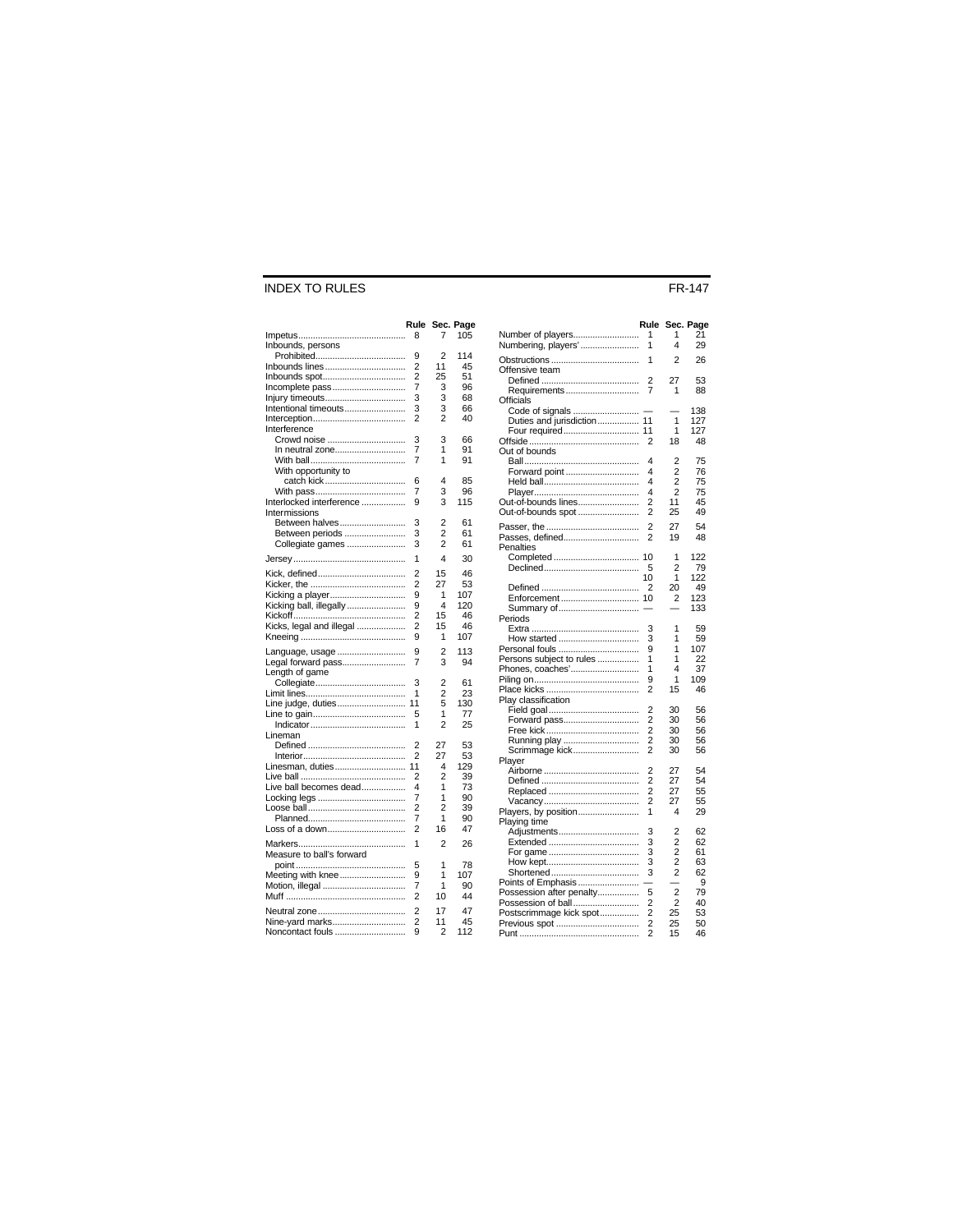#### FR-148 INDEX TO RULES

#### **Rule Sec. Page**

|                               |                |                | Rule Sec. Page |
|-------------------------------|----------------|----------------|----------------|
| Putting ball in play          |                |                |                |
| After field goal              | 8              | 4              | 103            |
|                               | 3              | 2              | 63             |
| After touchback               | 8              | 6              | 105            |
| After touchdown               | 8              | 3              | 101            |
|                               | 8              | 3              | 103            |
| After unsuccessful field goal | 8              | 4              | 103            |
| Before ready for play         | 4              | 1              | 75             |
|                               | 4              | 1              | 73             |
|                               | 1              | 2              | 25             |
| Ready for play                |                |                |                |
|                               | 2              | 2              | 40             |
|                               | 4              | 1              | 75             |
| 25-second clock               | 3              | 2              | 63             |
| Recovered, defined            | $\overline{c}$ | $\overline{c}$ | 40             |
| Referee, duties               | 11             | 2              | 128            |
| Regular penalties, defined    | 2              | 20             | 49             |
|                               | $\overline{2}$ | 11             | 44             |
|                               | 6              | 1              | 81             |
|                               | 2              | 15             | 47             |
| Roughing or running into the  |                |                |                |
| kicker or holder              | 9              | 1              | 110            |
| Roughing passer               | 9              | 1              | 109            |
|                               | $\overline{c}$ | 27             | 54             |
| Running into opponent         | 9              | 1              | 109            |
|                               |                |                |                |
| Safetv                        |                |                |                |
|                               | 8              | 5              | 104            |
| Initial impetus               | 8              | 7              | 106            |
|                               | 8              | 5              | 105            |
| Responsibility                | 8              | 7              | 105            |
| Scoring value                 | 8              | 1              | 100            |
| Score, referee sole authority | 11             | 2              | 128            |
| Scoring, extra periods        | 3              | 1              | 60             |
| Scoring values                |                |                |                |
|                               | 8              | 1              | 100            |
|                               | 8              | 1              | 100            |
| Touchdown                     | 8              | 1              | 100            |
|                               | 8              | 1              | 100            |
| Scrimmage                     |                |                |                |
|                               | $\overline{2}$ | 21             | 49             |
|                               | 7              | 1              | 90             |
| How started                   | 7              | 1              | 88             |
| Not outside an inbounds line  | 7              | 1              | 88             |
| Scrimmage kick                |                |                |                |
| Batting behind goal line      | 6              | 3              | 85             |
| Behind goal line              | 6              | 3              | 84             |
| Behind neutral zone           | 6              | 3              | 83             |
| Beyond neutral zone           | 6              | 3              | 83             |
|                               | $\overline{2}$ | 10             | 44             |
| Caught or recovered           | 6              | 3              | 84             |
|                               | 2              | 15             | 46             |
| Forced touching of            | 6              | 3              | 84             |
|                               | 2              | 15             | 47             |
| Illegally touched             | 6              | 3              | 83             |
|                               | 6              | 3              | 85             |
| Out of bounds                 | 6              | 3              | 84             |
| Postscrimmage kick            | 10             | $\overline{2}$ | 125            |
| Scrimmage line                | 2              | 21             | 49             |
| Selection of ball             | 1              | 3              | 27             |

| Series of downs                |                |          |          |
|--------------------------------|----------------|----------|----------|
| Continuity of downs            | 5              | 1        | 78       |
| When awarded                   | 5              | 1        | 77       |
| Shift, defined                 | 2              | 22       | 49       |
| Shift, one-second pause        | 7              | 1        | 90       |
| Side judge, duties             | 11             | 7        | 131      |
|                                | 1              | 2        | 22       |
| Signal devices, prohibited     | 1              | 4        | 36       |
| Signals for officials          |                |          | 138      |
|                                | 2              | 2        | 41       |
| Simultaneous catch or recovery |                |          |          |
| Snap; snapping                 |                |          |          |
| Ball must be still             | 7              | 1        | 88       |
|                                | 2              | 23       | 49       |
| Who may receive                | 7              | 1        | 90       |
|                                | 2              | 27       | 54       |
| Snapper, position              | 7              | 1        | 88       |
|                                | 2              | 24       | 50       |
|                                | 9              | 1        | 109      |
|                                | $\overline{2}$ | 25       | 50       |
| Spot where kick ends           | 2              | 25       | 51       |
|                                |                |          |          |
| Spot where run ends            | 2              | 25       | 51       |
|                                | $\overline{2}$ | 25       | 50       |
| Squad member                   | 2              | 27       | 55       |
| Striking with                  |                |          |          |
| Foot or lower leg              | 9              | 1        | 107      |
| Locked hands, elbows           | 9              | 1        | 107      |
| Side, back, heel of hand       | 9              | 1        | 107      |
|                                | 1              | 1        | 22       |
| Substitute, defined            | 2              | 27       | 55       |
|                                |                |          |          |
|                                |                |          |          |
| Substitutions                  |                |          |          |
|                                | 3              | 5        | 71       |
| Procedures                     | 3              | 4        | 71       |
|                                | 3              | 5        | 71       |
| Succeeding spot                | 2              | 25       | 50       |
| Summary of Penalties           |                |          | 133      |
|                                | 1              | 1        | 21       |
| Supervision of game            | 3              | 3        | 66       |
| Suspension of game             |                |          |          |
| Suspension of play             | 4              | 1        | 75       |
|                                | $\overline{2}$ | 26       | 53       |
| Team A: Team B                 | $\overline{2}$ | 27       | 53       |
|                                | 1              | 2        | 24       |
|                                | $\overline{2}$ | 15       | 46       |
|                                |                | 1        |          |
| Tiebreaker system              | 3              |          | 59       |
| Timeouts                       |                |          |          |
| Always charged                 | 3              | 3        | 64       |
| Charged team                   | 3              | 3        | 68       |
| Extra-period                   | 3              | 1        | 61       |
|                                | 1              | 4        | 35       |
|                                | 3              | 3        | 68       |
|                                | 3              | 3        | 69       |
|                                | 3              | 3        | 68       |
| Limitations (number)           | 3              |          | 70       |
| Notice to coach                |                | 3        |          |
|                                | 3              | 3        | 68       |
|                                | 3              | 3        | 65       |
|                                | 3              | 3        | 69       |
| When declared                  | 3              | 3        | 65       |
| Timing devices                 |                |          |          |
| Game clock<br>25-second clock  | 2<br>2         | 29<br>29 | 55<br>55 |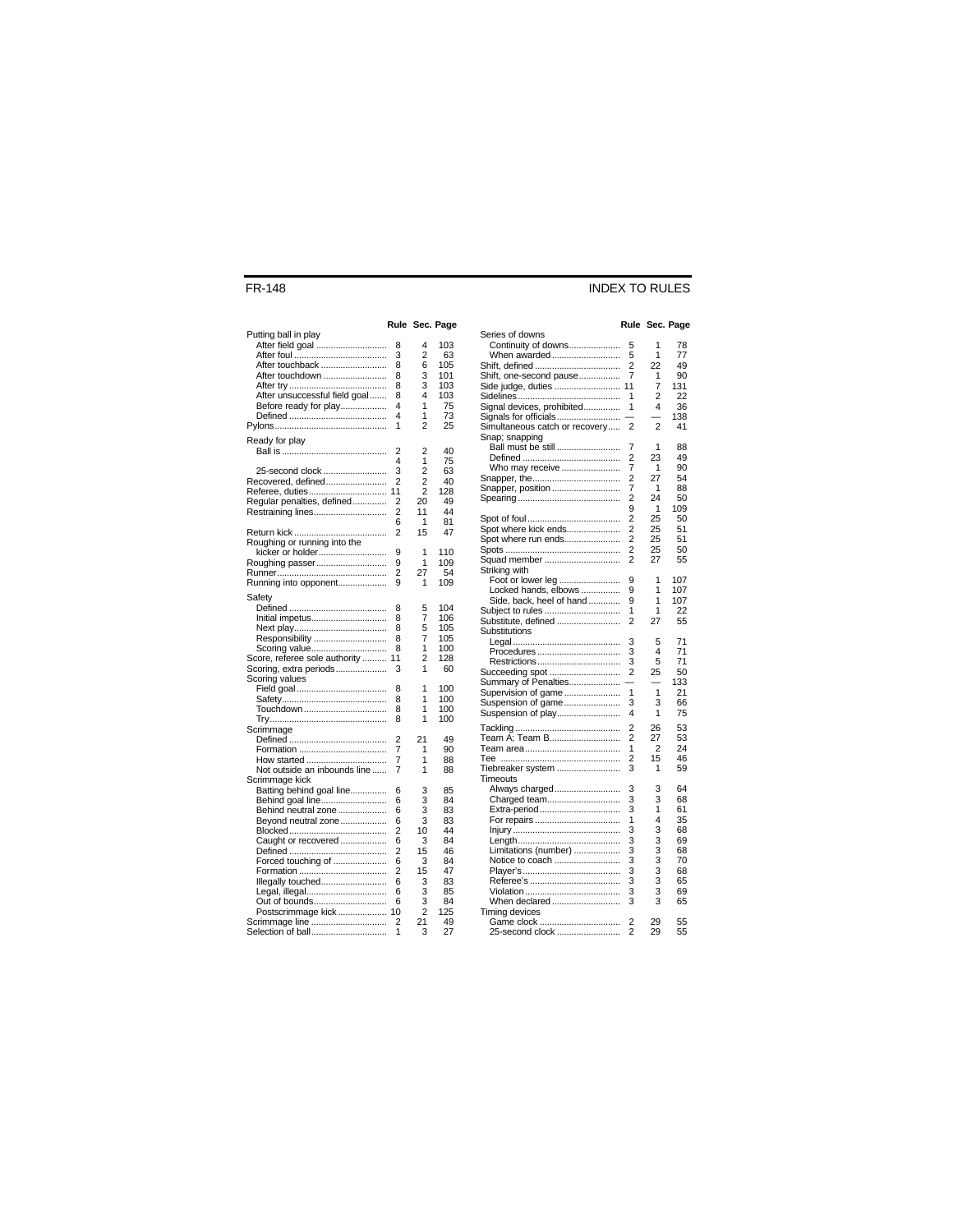#### INDEX TO RULES FR-149

|                   | Rule Sec. Page |                |     |
|-------------------|----------------|----------------|-----|
| Tobacco, use of   | 1              | 4              | 37  |
|                   | 3              | 1              | 58  |
| Touchback         |                |                |     |
|                   | 8              | 6              | 105 |
| Initial impetus   | 8              | 7              | 106 |
|                   | 8              | 6              | 105 |
| Responsibility    | 8              | $\overline{7}$ | 105 |
| Touchdown         |                |                |     |
|                   | 8              | 2              | 100 |
|                   | 8              | 3              | 101 |
| Scoring value     | 8              | 1              | 100 |
| Touching, defined | $\overline{2}$ | 10             | 44  |
|                   | $\overline{2}$ | 28             | 55  |
|                   | 9              | 1              | 107 |
| Try               |                |                |     |
|                   | 8              | 3              | 101 |
|                   | 8              | 3              | 103 |
|                   |                |                |     |

|                         |                | Rule Sec. Page |     |
|-------------------------|----------------|----------------|-----|
|                         | 8              | 3              | 102 |
| Scoring value           | 8              |                | 100 |
| 25-second count         | 4              | 1              | 75  |
|                         |                | 3              | 129 |
|                         |                | 4              | -71 |
| Unsportsmanlike conduct | 9              | 2              | 112 |
| Violation. defined      | $\overline{2}$ | 9              | 43  |
|                         |                |                | 137 |
|                         |                | 1              | 21  |
|                         |                | 11             | 44  |
| Yardage chain and down  |                |                |     |
| Ground marker           |                | $\overline{2}$ | 26  |
|                         |                | 2              | 25  |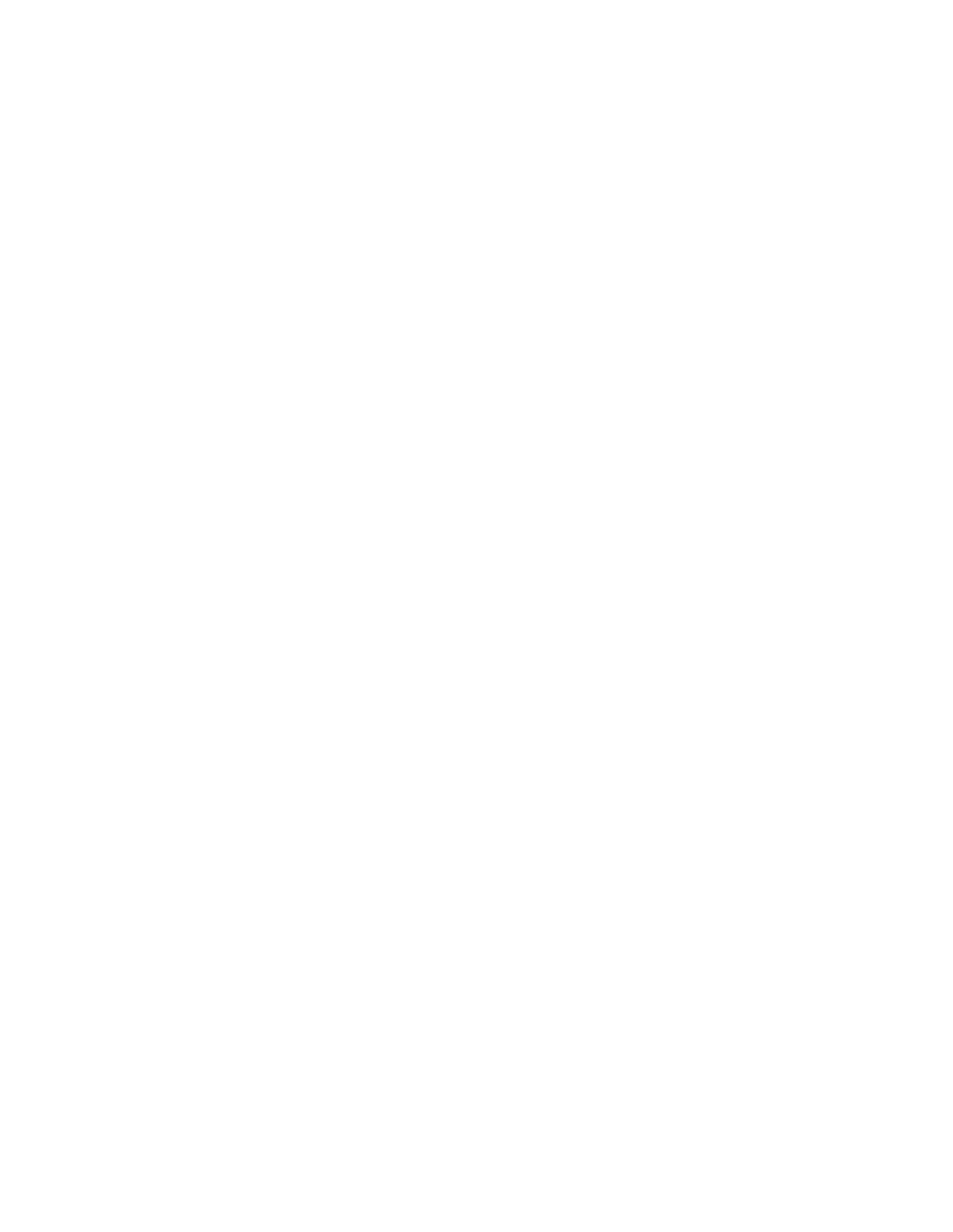## **Part II:**

## **Interpretations**

A rule interpretation, or approved ruling (A.R.), is an official decision on a given statement of facts. It serves to illustrate the spirit and application of the rule.

The NCAA Football Rules Recodification Committee of John Adams, Dotson Lewis, David Nelson and Jack Sprenger, under an NCAA Football Rules Committee resolution, reorganized the rules and interpretations in a three-year project that began in 1985.

The 1985 undertaking moved all interpretations tantamount to the rules into the rules, and the 1986 project classified all interpretations as approved rulings. This was the fourth recodification in 55 years. In 1930, 28 Roman numeral rules were reduced to 13 Arabic numeral rules and in 1949 to 10 rules. Rule 11 was added in 1986. The NCAA Official Football Rules Interpretations were adapted in 1961 from E. C. Krieger's "Questions and Answers on the Football Rules.''

The Football Code, which appears in the Official Football Rules, should be studied carefully so the accepted conduct and practices are understood by all persons associated with college football.

JOHN R. ADAMS, Secretary-Rules Editor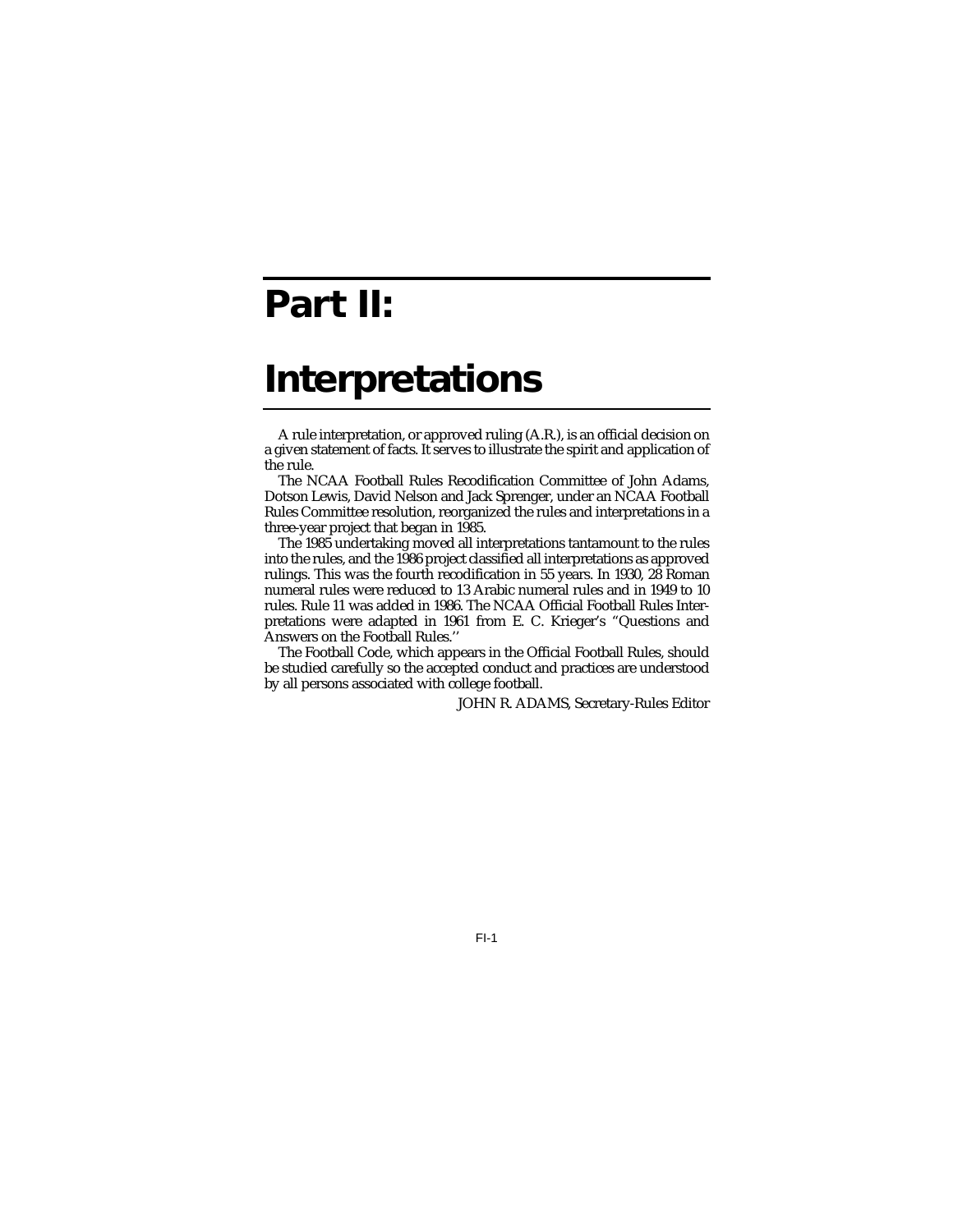## **Index to Interpretation Changes**

#### **NEW 2004 APPROVED RULINGS**

| $A.R. 6-1-2-V$ | $A.R. 9-1-2-XXVII$ | $A.R. 9-1-2-XXVIII$ |
|----------------|--------------------|---------------------|
| A.R. 6-1-2-VI  |                    |                     |

#### **APPROVED RULING EDITORIAL CHANGES**

| $A.R. 3-2-3-II$ | $A.R. 6-2-1-IV$ | A.R. 9-1-2-XXVI |
|-----------------|-----------------|-----------------|
| $A.R. 3-5-2-V$  | $A.R. 6-4-1-IV$ |                 |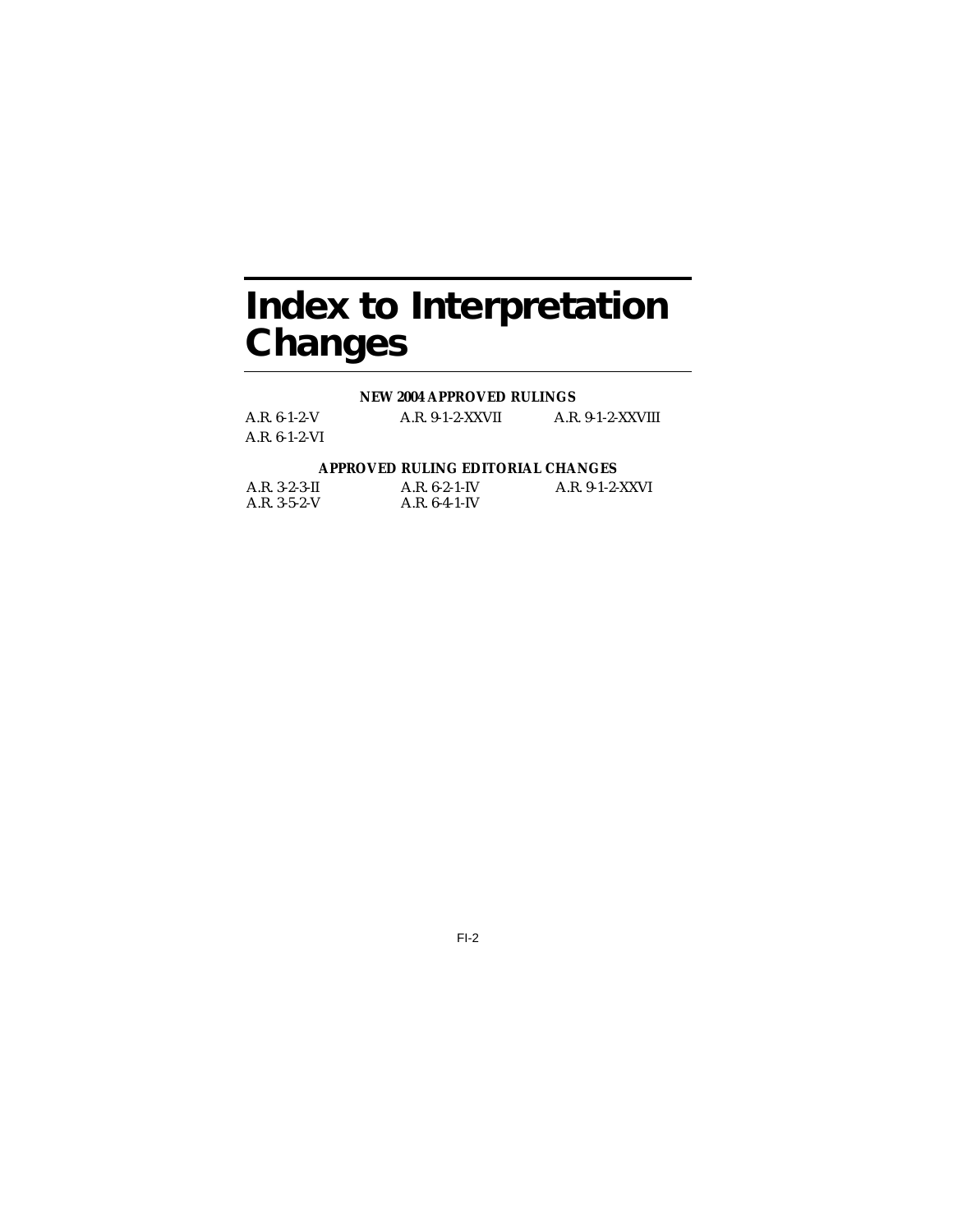# **RULE 1**

## **The Game, Field, Players and Equipment**

## **SECTION 3. The Ball**

#### **Administration and Enforcement—ARTICLE 2 Approved Ruling 1-3-2**

I. On fourth down, kicker A1 enters the field with an approved game ball and asks the referee to substitute it for the ball used during the previous down. **RULING:** Substitution of the ball is not permitted.

## **SECTION 4. Players and Playing Equipment**

#### **Players' Numbering—ARTICLE 2 Approved Ruling 1-4-2**

- I. Team A, with fourth and eight, sends two substitutes numbered 21 and 33 into the game as exceptions to the mandatory numbering, and they are positioned legally on their line of scrimmage between the end players on the line of scrimmage. After the ball is snapped, a Team A player, 15 yards deep in a scrimmage kick formation, throws a legal forward pass to an eligible receiver for a 10-yard gain. **RULING:** Legal play (*Note:* The same play from a field goal formation is legal).
- II. During a down, either team is discovered to have two players with identical numbers at the snap. **RULING:** Penalty—Five yards from the previous spot.
- III. A13 at the snap is wearing a number that has a dash between the 1 and 3. The number appears as 1-3. **RULING:** Penalty—Five yards from the previous spot.
- IV. A33, an exception to the mandatory numbering rule, assumes a position on the line of scrimmage next to end A88. Before the snap, A88 shifts to a backfield position with the flanker on the opposite side of the line shifting to an end position on the line. **RULING:** Since A33 is now an end, he is in an illegal position at the snap (live-ball foul).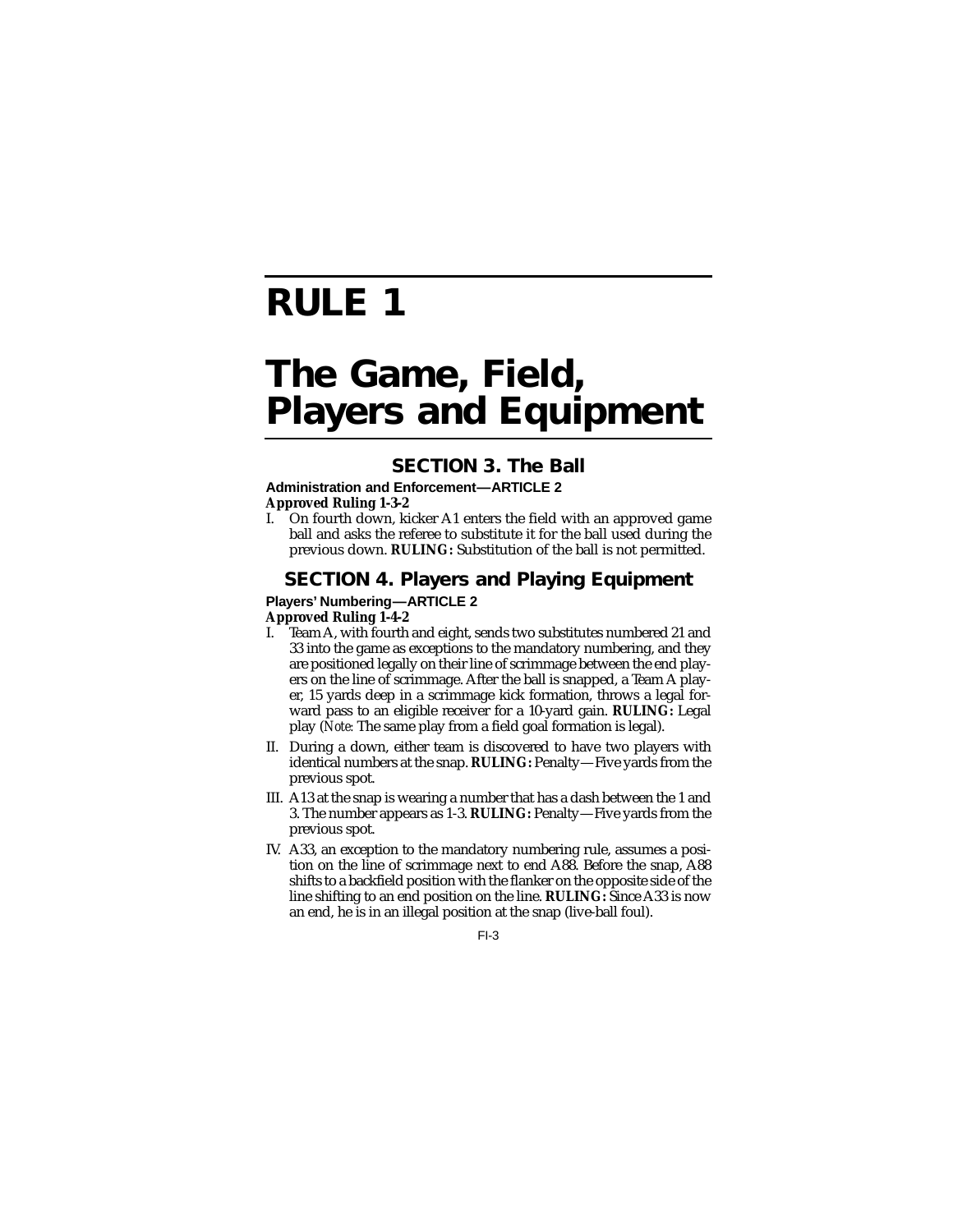V. A33, an exception to the mandatory numbering rule, assumes a position on the line of scrimmage to the left of snapper A85, who is on the end of the line. All other Team A players on the line are to A33's left. After a one-second stop, all players on the line except A85 legally shift to the other side of the ball, with A33 now positioned as an end. **RUL-ING:** If the ball is snapped with A33 in this position, it is a foul. A33 must be between the end players at the snap.

#### **Mandatory Equipment—ARTICLE 4 Approved Ruling 1-4-4**

I. A player or players of a team wear(s) tights (with stirrups) that cover their legs. **RULING:** Legal. All other squad members of this team also must wear tights or knee-length socks of the same color. All squad members of a team must wear socks or leg coverings that are identical in color, design and length. All squad members of a team may wear short socks of the same color, design and length.

## **Illegal Equipment—ARTICLE 5**

#### **Approved Ruling 1-4-5**

- I. A33 is wearing a bandanna under his helmet, with part of the bandanna protruding from underneath the back of the helmet. **RULING:** Illegal. Bandannas may be worn under the helmet as long as no part of the bandanna is visible when the helmet is in place. The visible bandanna is considered a uniform attachment.
- II. During a charged Team B timeout, B33 removes his helmet while on the field of play and is wearing a bandanna. **RULING**: Team B is charged with an additional timeout. If its timeouts are exhausted, Team B will be penalized five yards at the succeeding spot (Rule 3-3-6 and 3-4-2-b-2).

#### **Mandatory and Illegal Equipment Enforcement—ARTICLE 6 Approved Ruling 1-4-6**

I. During the 25-second count, an official identifies a player(s) who is obviously not wearing a mouthpiece. **RULING:** Even though the snap or free kick may be imminent, a timeout is charged to that player's team (Rule 3-3-6). If timeouts are exhausted, a five-yard penalty will be assessed (Rule 3-4-2-b). The clock will start on the snap after the fiveyard penalty unless an unfair timing advantage is possible (Rule 3-4-3). The player(s) may remain in the game if he (they) produces a legal mouthpiece and the game is not further delayed by that action.

 $FI-4$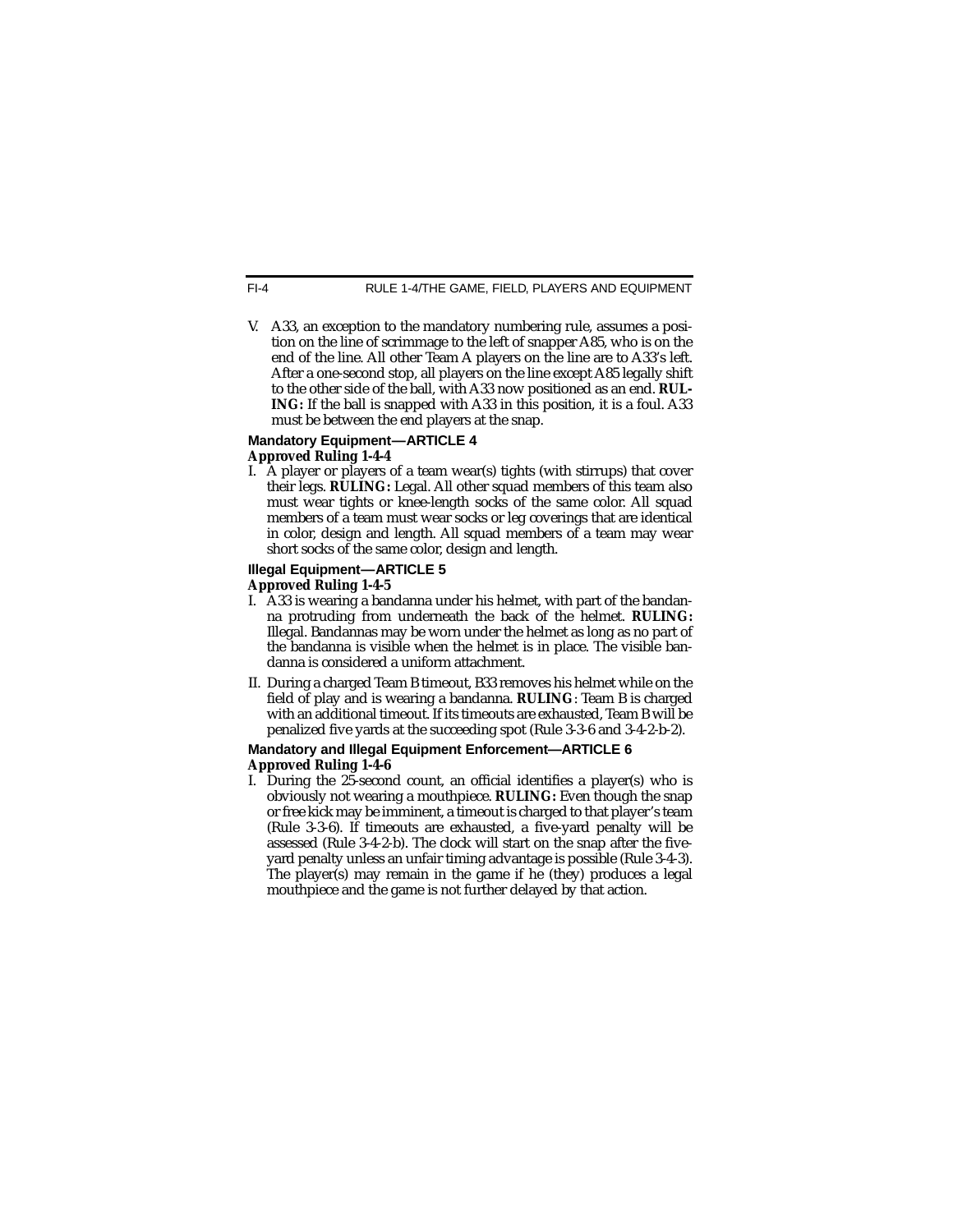# **RULE 2**

# **Definitions**

## **SECTION 2. The Ball: Live, Dead, Loose**

#### **Catch, Interception, Recovery—ARTICLE 7 Approved Ruling 2-2-7**

- I. B1 attempts to catch a punt (no fair catch signal) that crosses the neutral zone and strikes his shoulder (a muff) and bounces into the air. The ball does not touch the ground and airborne A1 receives the ball in flight and first returns to the ground out of bounds. **RULING:** Team B's ball at the spot where the ball crossed the sideline. First and 10.
- II. On third down, B1 blocks a Team A scrimmage kick that goes into the air and does not cross the neutral zone. The ball does not touch the ground and A1 jumps and receives the ball in flight and first returns to the ground out of bounds. **RULING:** Team B's ball at the spot where the ball crossed the sideline. First and 10.
- III. Airborne A3 receives a pass at Team A's 40-yard line. As he receives the ball, he is contacted by B1 and comes to the ground out of bounds with the ball at Team A's 37-yard line. **RULING:** Incomplete pass (Rule 7-3-7-a).
- IV. On second down, A1 fumbles the ball, which strikes the ground and bounces high in the air. B2 receives the ball while off the ground and returns to the ground out of bounds (a) in advance of the spot of the fumble or (b) behind the spot of the fumble. **RULING:** (a) Team A's ball at the spot of the fumble. (b) Team A's ball at the spot where the ball crossed the sideline (Rule 4-2-4-e).
- V. A1 fumbles the ball, which strikes the ground and bounces high into the air. B1 receives the ball while off the ground and returns to the ground inbounds. **RULING:** Team B's ball at the spot where Team B recovered the fumble; ball continues in play.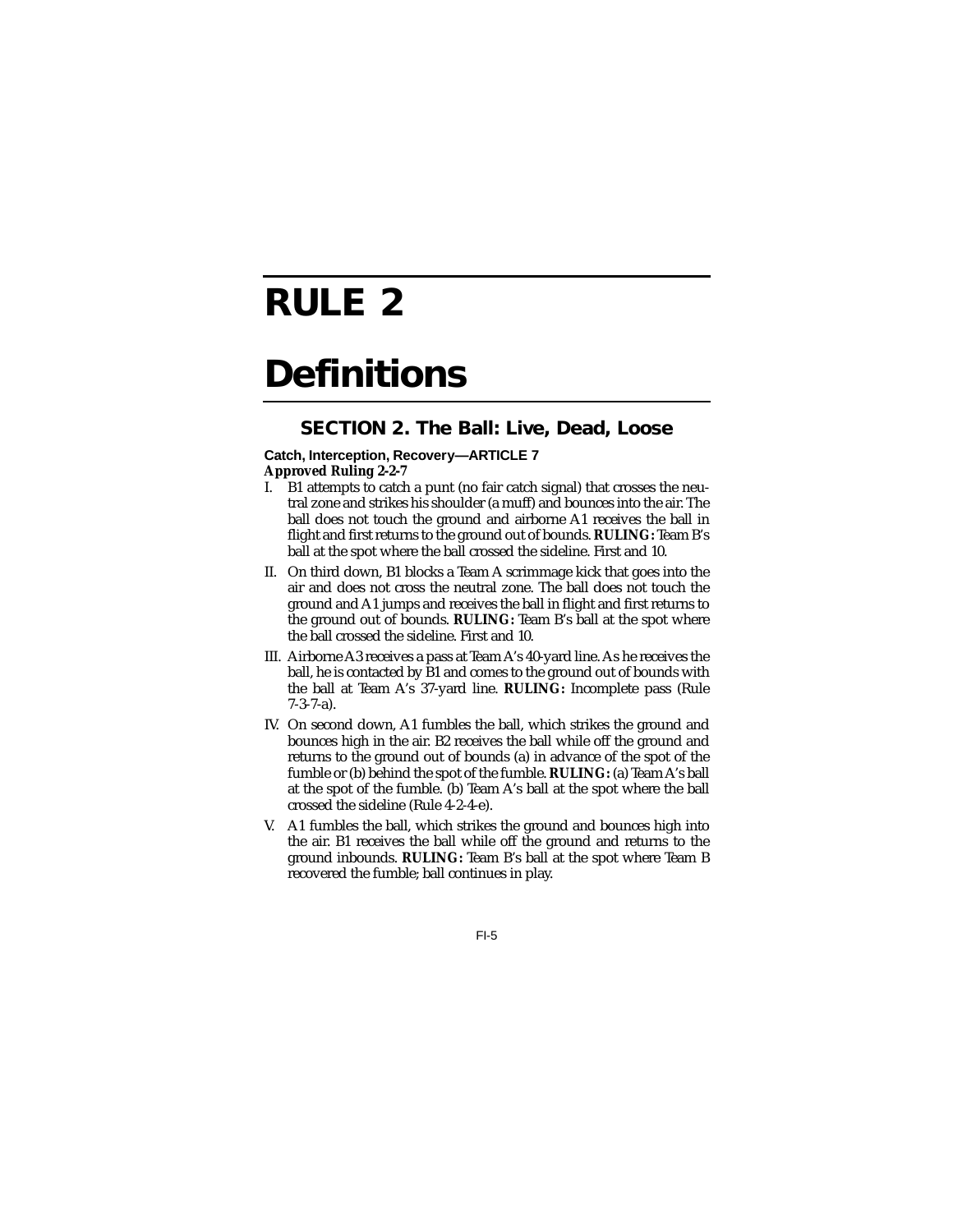## **SECTION 3. Blocking**

#### **Chop Block—ARTICLE 3 Approved Ruling 2-3-3**

I. On a forward pass play, A75 is blocking B66 behind the neutral zone. While A75 maintains contact, A47 subsequently blocks B66 at his thigh. **RULING:** Chop block. Previous-spot enforcement.

#### II. As the flow of the play moves to the left, right tackle A77 is disengaging from his contact with B50 when A27 blocks B50 at his knee. **RUL-ING:** Chop block. Basic-spot enforcement. Previous-spot enforcement if the foul occurs behind the neutral zone.

- III. Immediately following the snap, left guard A65 and left tackle A79 simultaneously block B66, who is in the neutral zone. (a) Both contacts are at the thigh. (b) One contact is at the waist and the other at the knee. **RULING:** (a) Legal blocks. (b) Legal blocks.
- IV. Tight end A87 and wingback A43 are leading the play when both simultaneously block linebacker B17, who is three yards beyond the neutral zone. (a) Both blocks are above the waist. (b) One block is above the waist and the other at the knee. **RULING:** (a) Legal blocks. (b) Chop block. Basic-spot enforcement.

## **SECTION 11. Lines**

### **Goal Lines—ARTICLE 1**

### **Approved Ruling 2-11-1**

I. Team A's untouched scrimmage kick strikes the ground in the field of play and breaks the plane of Team B's goal line. While the ball is in the air, A81, who is on the one-yard line, bats the ball into the field of play. **RULING:** Violation. Team B's option: touchback or possession of the ball where declared dead (*Exception:* Rule 8-4-2-b).

#### **Restraining Lines—ARTICLE 2 Approved Ruling 2-11-2**

I. A free kick breaks the plane of Team B's restraining line. While the ball is in the air, A1, who is behind Team B's restraining line, touches the ball. **RULING:** Legal touching (Rule 6-1-3-b).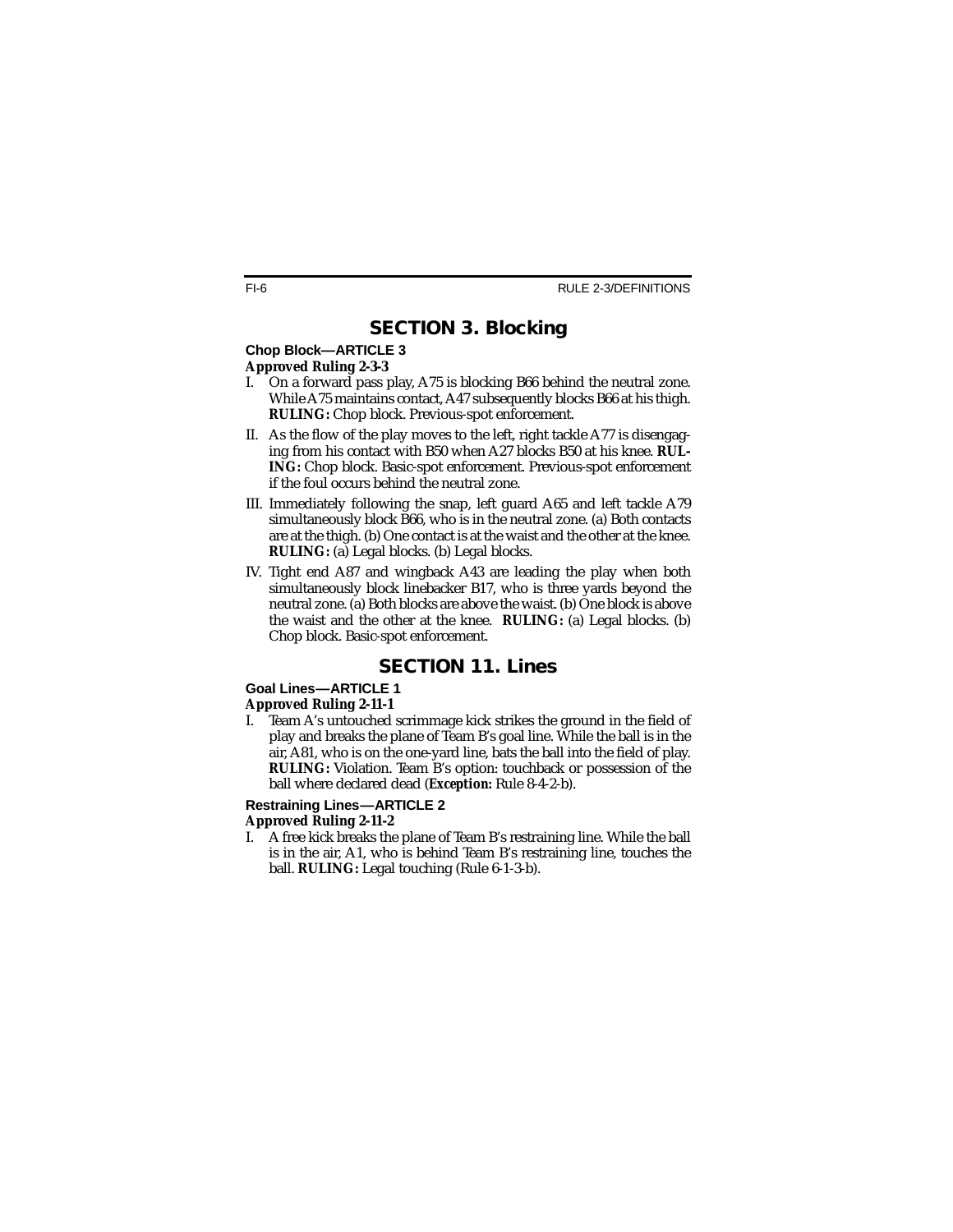## **SECTION 15. Kicks**

#### **Place Kick—ARTICLE 4 Approved Ruling 2-15-4**

I. On a free kick to start a game, the kicker uses the toe of a teammate for a tee or builds a tee with a mound of dirt or sod. **RULING:** Illegal kick. Dead-ball foul. Penalty—Five yards from the succeeding spot.

### **SECTION 19. Passes**

#### **Forward and Backward Pass-ARTICLE 2 Approved Ruling 2-19-2**

I. A1 intends to throw a forward pass, but B1 bats the ball from his hand before A1's arm starts forward. **RULING:** Fumble (Rule 2-10-1).

#### **Catchable Forward Pass—ARTICLE 4 Approved Ruling 2-19-4**

- I. A88, beyond the line of scrimmage, is maneuvering to catch a legal forward pass thrown directly to his position. Just before the ball reaches A88, defensive back B30 drives through A88's back. B12 then steps in front of A88 and intercepts the pass. **RULING:** Pass interference by B30, if the pass is ruled as catchable and the interception occurs after the block by B30.
- II. A88, beyond the line of scrimmage, is maneuvering to catch a legal forward pass thrown directly to his position. Just before the ball reaches A88, defensive back B30 drives through A88's back. B12 intercepts or touches the pass before the block by B30. **RULING:** Not pass interference. Even though the pass was thrown directly to A88's position, the touching voids pass interference, but another foul is possible (Rule 7-3- 8-a).

## **SECTION 23. Snapping the Ball**

#### **Approved Ruling 2-23-1**

I. Fourth and goal on Team B's five-yard line. A55's legal snap is muffed by A12 and (a) any player of Team A recovers and advances the ball into the end zone, or (b) a player of Team B recovers and advances the ball. **RULING:** (a) Touchdown. Since the snap becomes a backward pass, there is no restriction on a Team A player recovering and advancing the ball. (b) The snap is a backward pass and may be advanced by the defense.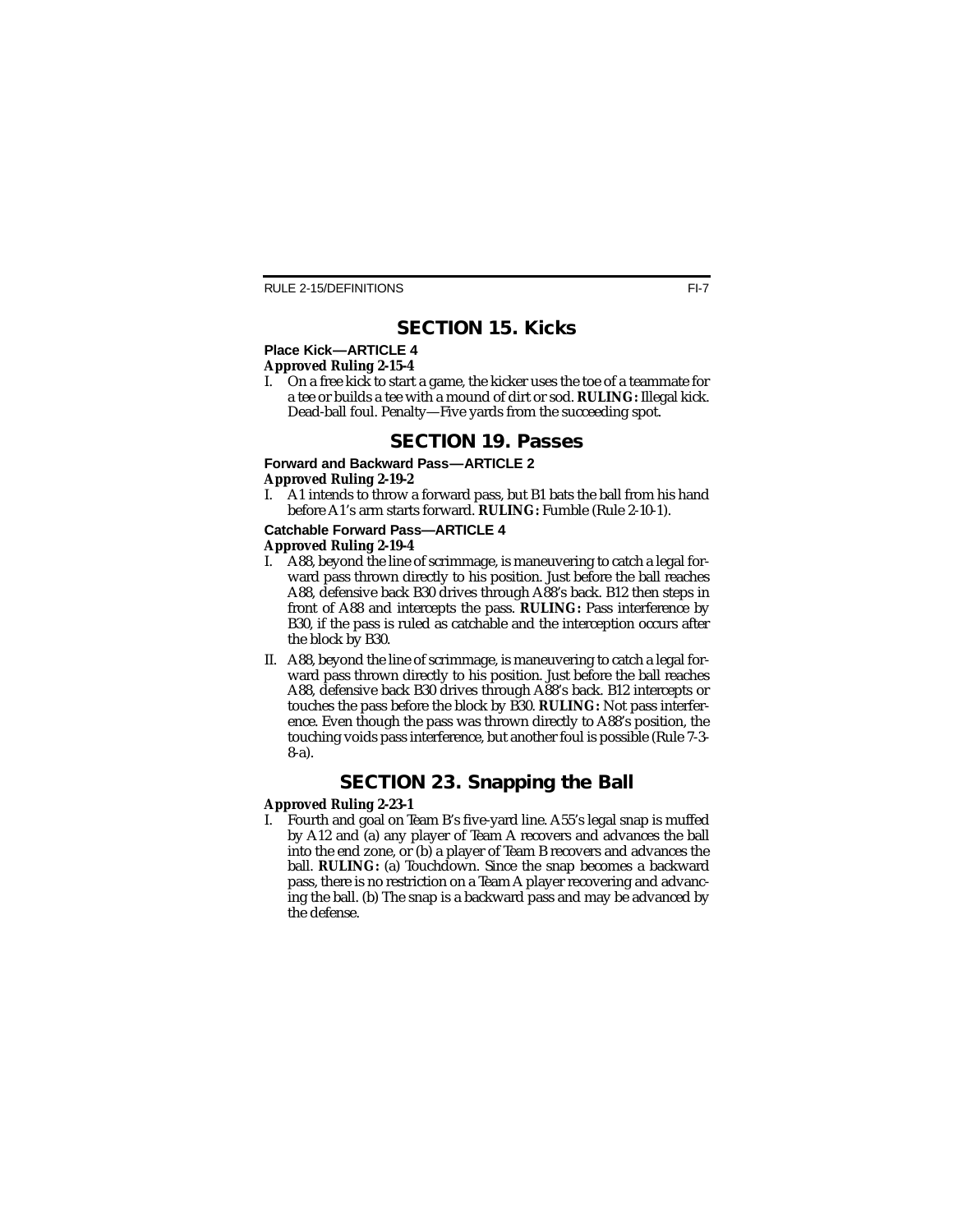## **SECTION 27. Team and Player Designations**

#### **Lineman and Back—ARTICLE 4 Approved Ruling 2-27-4**

I. A player between the snapper and the lineman adjacent to the snapper does not have his head breaking the plane of the line drawn through the waistline of the snapper but does break the plane of the line drawn through the rear-most part (other than the legs or feet) of the adjacent lineman. **RULING:** Illegal formation. Penalty—Five yards from the previous spot.

## **SECTION 30. Play Classification**

### **Running Play—ARTICLE 4**

#### **Approved Ruling 2-30-4**

- I. A21 catches a forward pass with his knees on the ground. The passer is roughed during the pass. **RULING:** A21's catch started a running play, which ended immediately. Penalize 15 yards from the end of the run, first down for Team A.
- II. Third and 10. A21 catches a forward pass and fumbles when tackled after gaining 10 yards. The fumble is recovered by grounded A24 five yards in advance of the fumble. During the pass, the passer is roughed. **RULING:** Penalize 15 yards from the spot of recovery by A24 (end of last run), first down for Team A.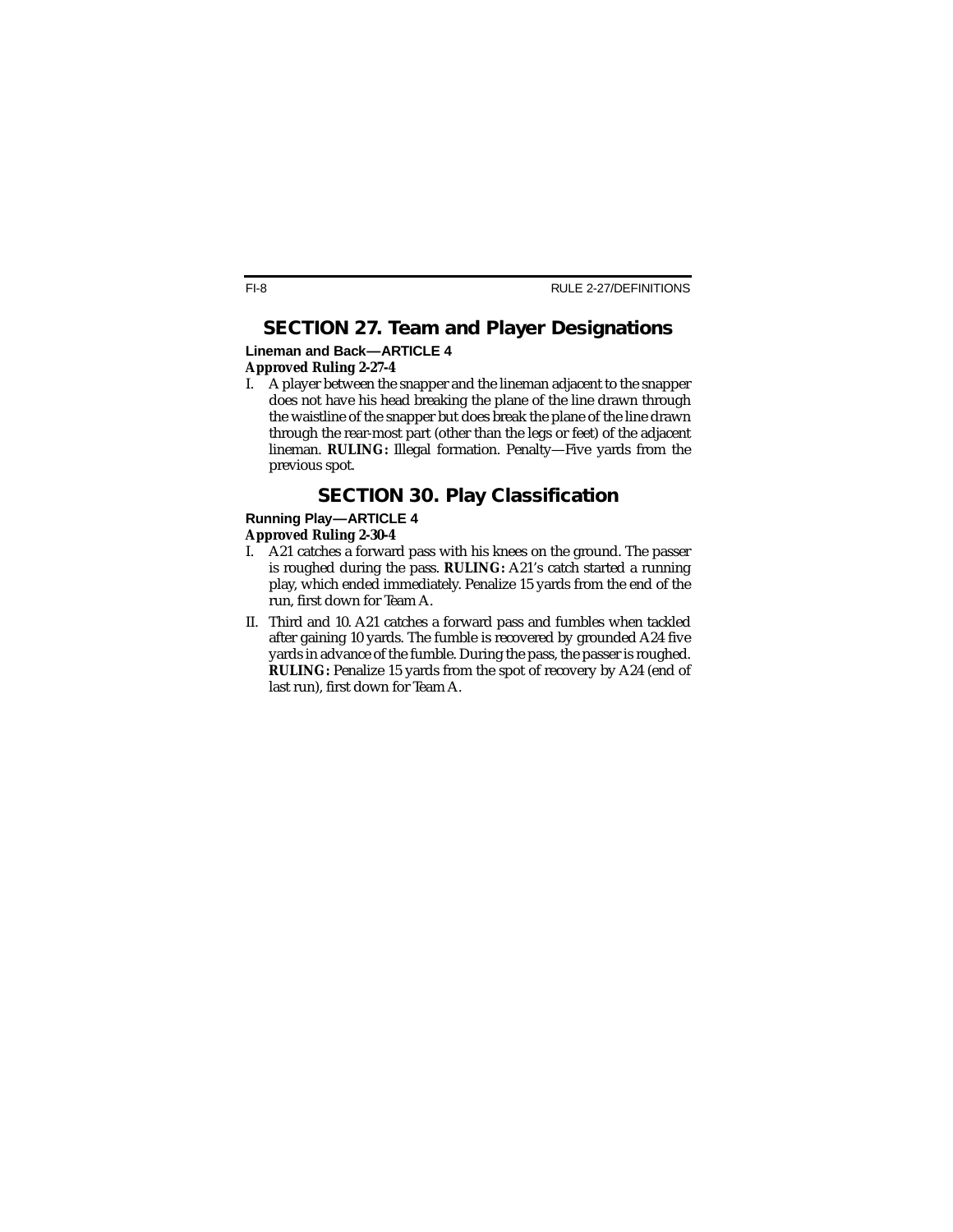## **RULE 3**

## **Periods, Time Factors and Substitutions**

### **SECTION 2. Playing Time and Intermissions Extension of Periods—ARTICLE 3**

#### **Approved Ruling 3-2-3**

- I. During the extension of a period after the ball is ready for play and before the snap, Team A commits a foul. **RULING:** Dead-ball foul. Team A is penalized for the foul and is entitled to complete the down.
- II. Time expires during Team A's free kick. A1 encroached on the kick. **RULING:** Penalty—Five yards from the previous spot, the end of Team B's run, or the touchback spot, and the period is extended. Repeat the free kick or Team B is awarded an untimed down.
- III. Time expires during Team A's attempted field goal. Team B was offside or committed another foul less than three yards beyond the neutral zone during the kick. **RULING:** Penalty—Five, 10 or 15 yards from the previous spot, the period is extended (Rule 10-2-2-e Exception 3).
- IV. A Team A player interferes with the opportunity to catch a kick (not a try) during a down in which time expires. **RULING:** Penalty—15 yards from the spot of the foul, the period is extended.
- V. Time expires during Team A's run for a touchdown after A70 fouls at the snap or clips during the down. **RULING:** Penalty—Five yards from the previous spot or 15 yards from the basic spot, the period is extended. Fifteen yards from the previous spot, if the foul occurs behind the neutral zone.
- VI. Team A scores a touchdown during a down in which time expires. After the touchdown, but before the try, either team fouls. **RULING:** The period is not extended other than for the try. The penalty may be enforced on the try or the succeeding kickoff.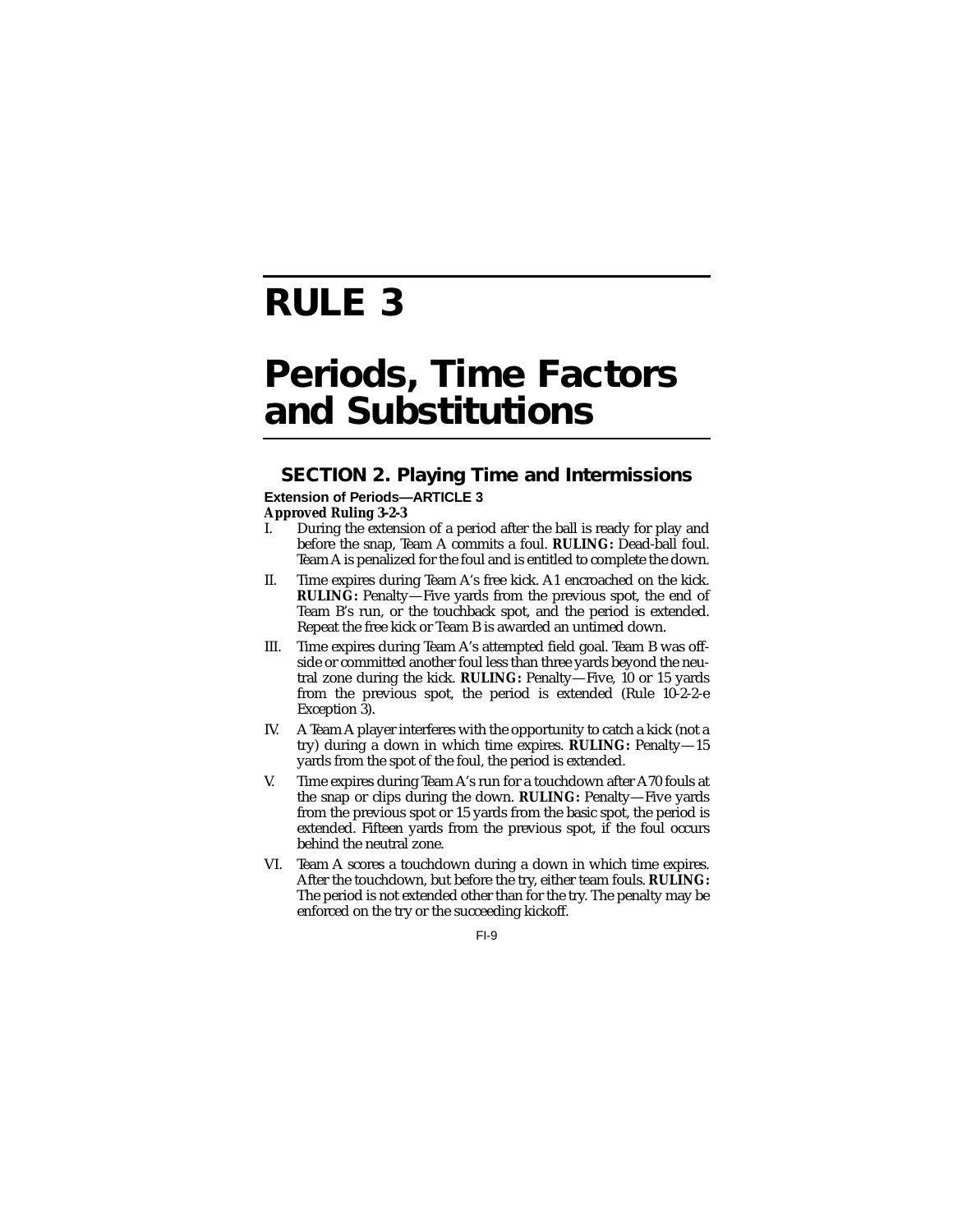RULE 3-2/PERIODS, TIME FACTORS AND SUBSTITUTIONS

- VII. Team A scores a touchdown during a down in which time expires. During Team A's successful try, Team B fouls. **RULING:** The period is not extended for the kickoff. Team A may accept the penalty and replay the try, or decline the penalty and accept the score. Personal fouls against the snapper (in a scrimmage kick formation), holder, kicker or passer may be enforced on the subsequent kickoff or succeeding spot in extra periods.
- VIII. Team A scores a touchdown during a down in which time expires. After the try ends, either team commits a dead-ball foul. **RULING:** The try may be repeated due to an accepted penalty for a live-ball foul that occurred during the try. The dead-ball foul penalty will then also be enforced on the replayed try. The period is not extended to enforce a dead-ball foul. If accepted, the penalty must be enforced on the kickoff to start the next period or at the succeeding spot in extra periods (Rule 8-3-5).

#### **When Clock Starts—ARTICLE 5 Approved Ruling 3-2-5**

- I. Team B makes a fair catch. **RULING:** Clock starts on the snap. The clock stopped at the end of a legal kick down.
- II. Fourth and six. Team A's running play, which ends inbounds, gains (a) eight yards or (b) five yards. B1 is offside during the play. **RULING:** (a) Team A's ball. First and 10. The clock starts on the ready-forplay signal. (b) Team A's ball. Fourth and one. The clock starts on the snap.
- III. Fourth and four. Team A's running play, which ends inbounds, gains (a) six yards or (b) three yards. B1 is offside during the play. **RULING:** (a) Team A's ball. First and 10. The clock starts on the ready-for- play signal. (b) Team A's ball. First and 10 after accepting the penalty. The clock starts on the snap.
- IV. Third and four. Team A's pass is intercepted by B1, who is downed inbounds. B2 was offside during the play. **RULING:** Team A's ball. First and 10. The clock starts on the snap since the clock was stopped to award Team B a first down.

#### **When Clock Stops—ARTICLE 6 Approved Ruling 3-2-6**

I. The ball is snapped before it is declared ready for play, or a false start occurs. **RULING:** The ball remains "dead,'' and "timeout'' and "no play'' signals should accompany immediate sounding of the whistle to

FI-10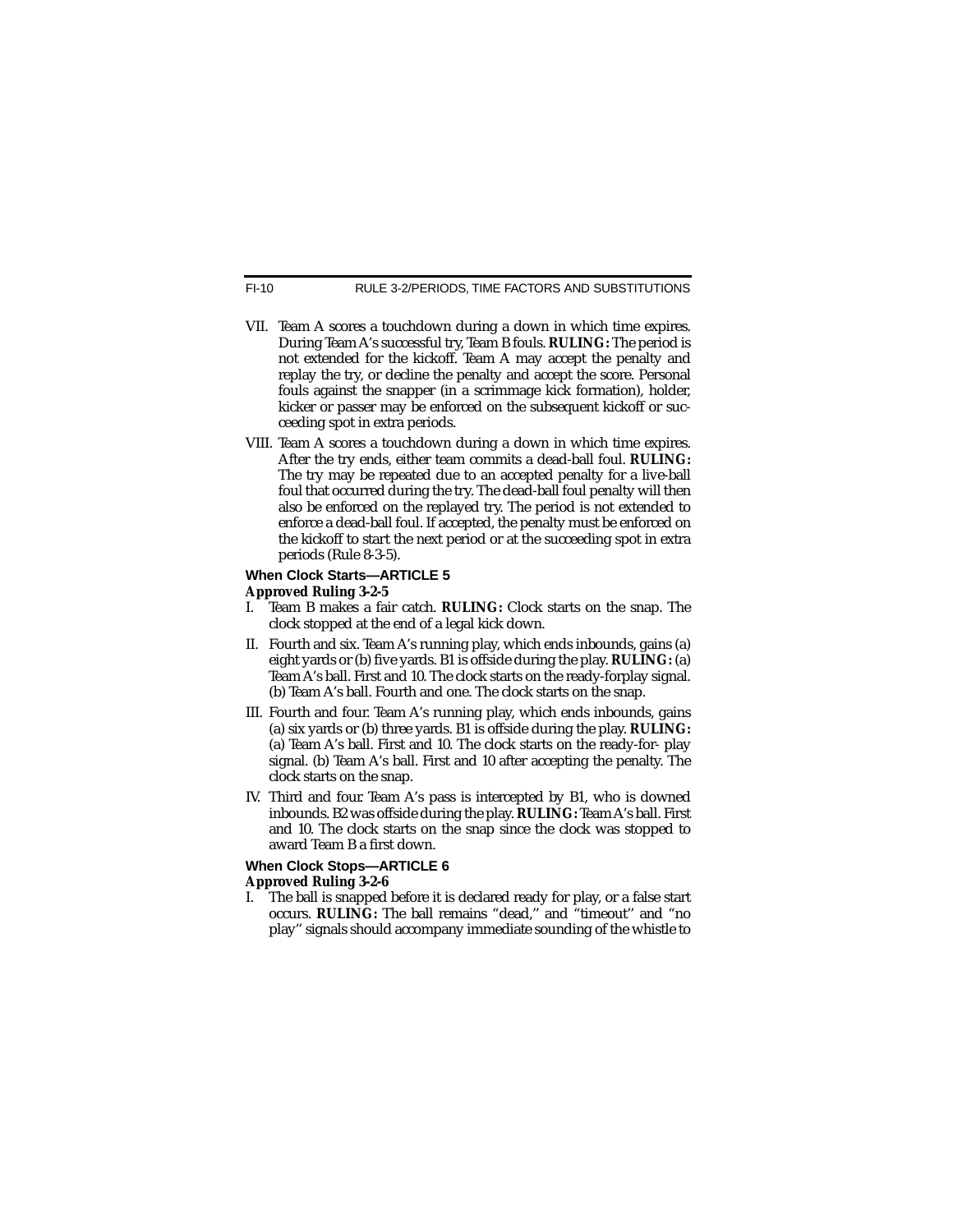prevent possible consumption of playing time or action during which injury or personal fouls might occur (Rules 4-1-1, 4-1-4 and 7-1-1).

### **SECTION 3. Timeouts**

#### **Timeout—ARTICLE 2 Approved Ruling 3-3-2**

- I. Neither team has been charged with a timeout when a field captain or an official designates an obviously injured player who is replaced. **RULING:** Referee's timeout.
- II.  $\,$  On third and 2  $\%$ , A45 fumbles a live ball after gaining three yards. The officials cannot determine who has recovered the fumble, so the line judge signals the clock to stop while the ball is being located. A45 is found to be in possession of the ball and (a) has not made his line to gain or (b) has made his line to gain. **RULING:** (a) The referee immediately will signal the clock to start. (b) The clock will start on the ready-for-play signal.
- III. On second and 14, A45 gains six yards and is downed with the ball in his possession. The linesman, mistaking the back stake of the line-togain chain for the front stake, erroneously signals the clock to stop. **RULING:** As soon as the error is detected by any official, the signal to start the clock shall be given by the game official detecting the error.
- IV. Team A fumbles or the ball is loose after a backward pass. Several players dive on the ball, creating a "pile.'' **RULING:** The covering official(s) shall stop the clock. Upon positive knowledge of who recovered, the referee will (a) if recovered by Team A, point in the possession direction and start the clock (if no first down), or (b) if recovered by Team B, point in the possession direction and start the clock on the snap.

#### **Referee's Discretionary Timeout—ARTICLE 3 Approved Ruling 3-3-3**

- I. The ball goes out of bounds after being declared dead in the field of play. **RULING:** The clock is stopped only if there is an unusual delay or unfair tactics are involved.
- II. A shoelace, padlace, jersey, number or equipment breaks or tears. **RUL-ING:** No referee's discretionary timeout permitted for repair or replacement.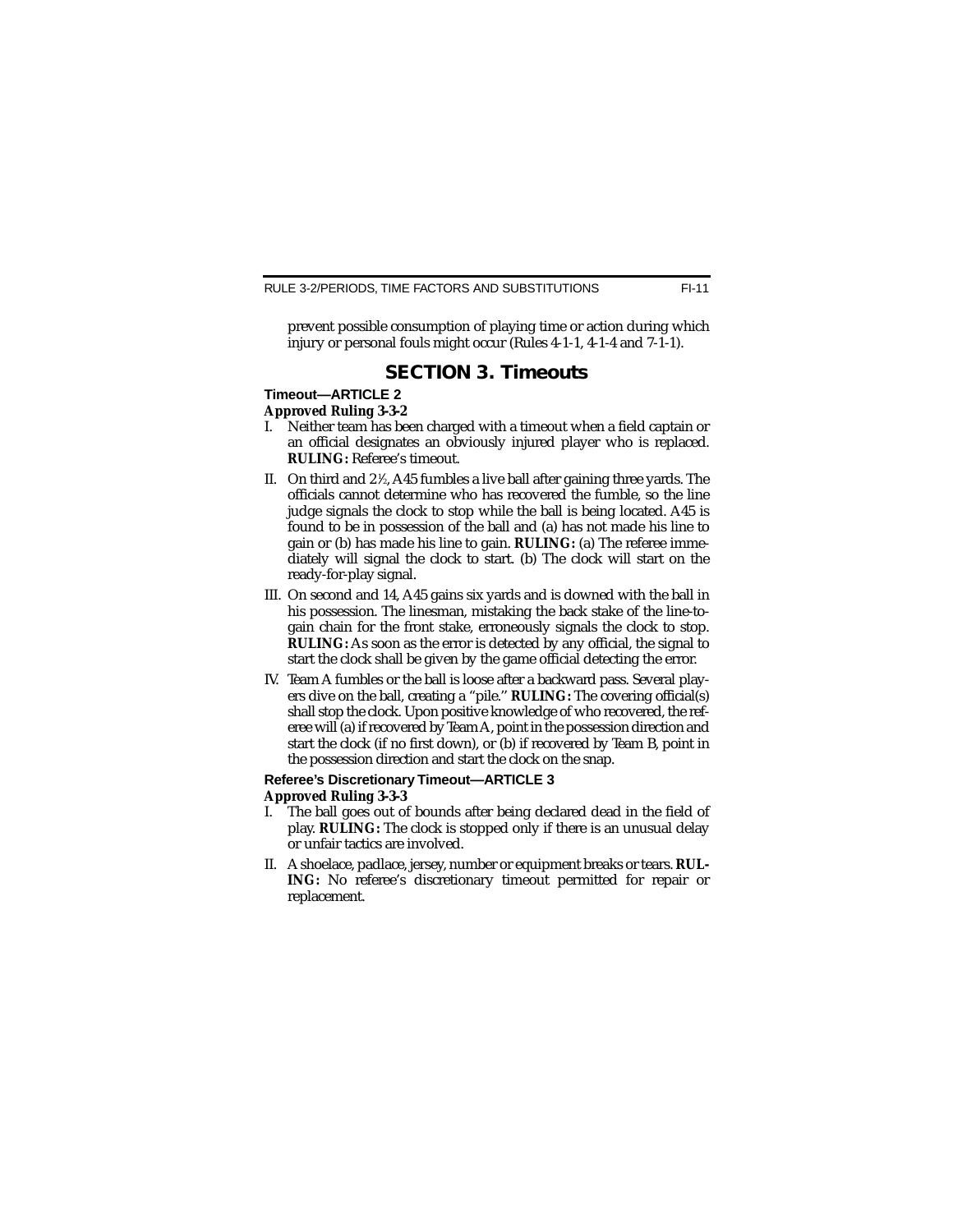#### **Charged Team Timeouts—ARTICLE 4 Approved Ruling 3-3-4**

- I. Before the snap, a Team B linebacker requests a timeout. **RULING:** Timeout request granted.
- II. Before the snap, the Team A quarterback requests a timeout. **RULING:** Timeout request granted.
- III. Before the snap, a legal substitute of either team running from the bench requests a timeout from any official before being within the nineyard marks. He does not request a timeout again before the ball is snapped. **RULING:** Timeout request not granted (Rule 7-1-3-a-2).
- IV. Before the snap, a legal substitute of either team running from the bench requests a timeout before being within the nine-yard marks. He then requests a timeout again after being within the nine-yard marks. **RULING:** Second timeout request granted (Rule 7-1-3-a-2).

### **Injury Timeout—ARTICLE 5**

#### **Approved Ruling 3-3-5**

- I. At the end of a play, with the game clock running, the referee notices that A22 is bleeding. **RULING:** The referee will stop the clock and declare an injury timeout. A22 will leave the field of play (including the end zone) for treatment by appropriate medical personnel.
- II. After being treated for a bleeding or oozing wound, A22 (A.R. 3-3-5-I) attempts to enter the game before the next snap. **RULING:** Unless the period has ended or Team A has taken a timeout, A22 must remain out of the game for one play.
- III. B52's jersey has blood spots on it. **RULING:** Unless the official determines that the jersey is saturated with blood, B52 may remain in the game. (*Note:* Saturated is defined as soaked with moisture or drenched. If blood has penetrated through a garment to the skin or can be transferred to another player or game official, the garment is saturated.)
- IV. An official notices that blood has soaked through B10's jersey. **RUL-ING:** B10 must leave the game until medical personnel have determined if the jersey must be replaced.
- V. B10 tackles A12. An official determines that B10's jersey is saturated with blood from a cut on A12's arm. **RULING:** Both players must leave the game—A12 for treatment of his open wound, B10 for a determination by medical personnel as to whether he has to replace his jersey.

FI-12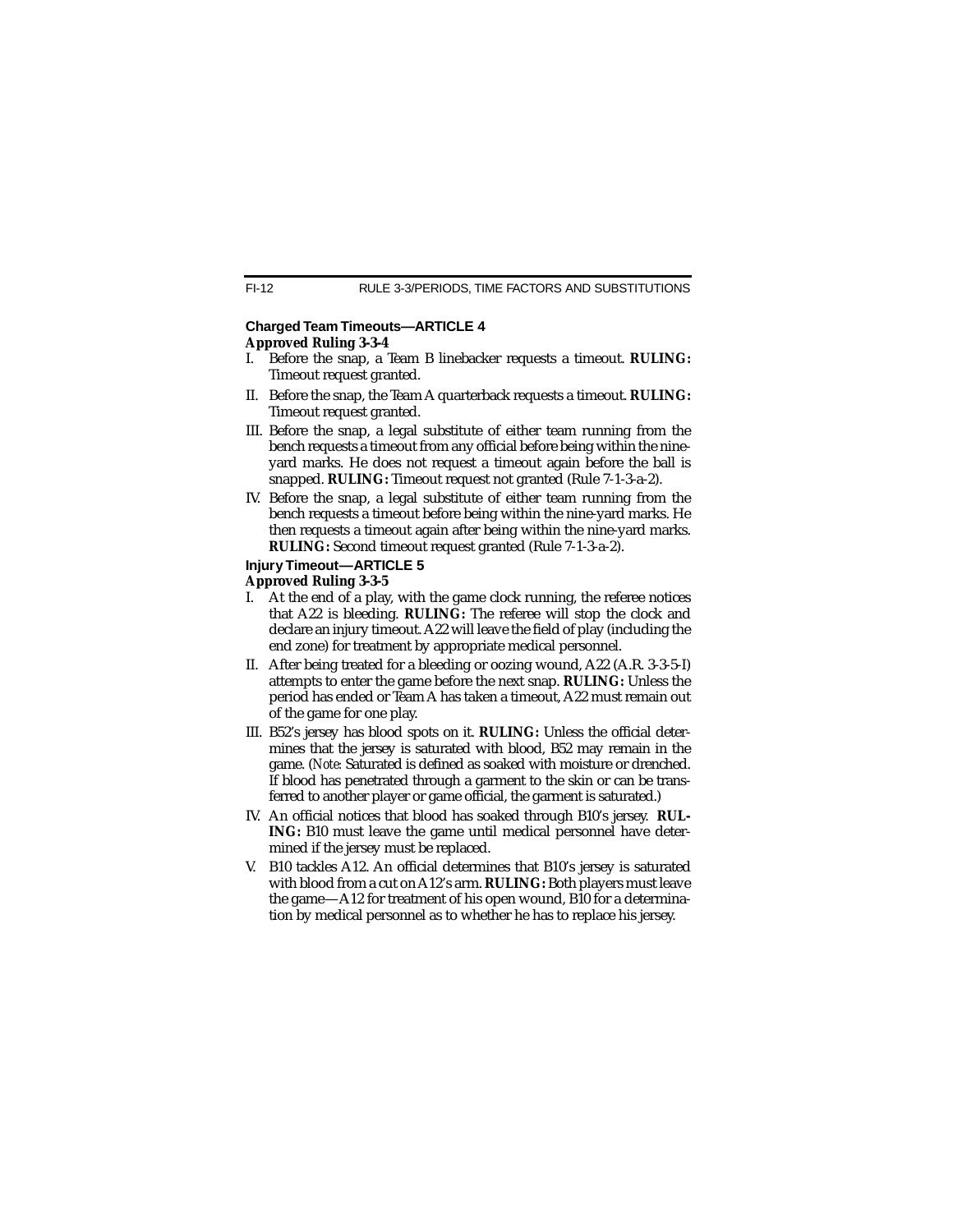RULE 3-3/PERIODS, TIME FACTORS AND SUBSTITUTIONS

- VI. During a dead-ball interval, A85 notices a bleeding cut on his arm. He voluntarily goes to the team area and is replaced by A88. **RULING:** This is a legal substitution and there is no variation in game timing. A85 may return to the game after the injury has been treated, but he must adhere to substitution rules.
- VII. During a dead-ball interval, A12 notices that he has a bleeding elbow and runs to the sideline adjacent to his team's bench. Medical personnel at the sideline bandage the elbow and approve A12's immediate return to the game. **RULING:** Legal. The starting of the 25-second count will not be delayed to accommodate A12's trip to the sideline.

### **SECTION 4. Delays**

#### **Illegal Delay of the Game—ARTICLE 2 Approved Ruling 3-4-2**

I. After any timeout, one of the teams is not ready to play. **RULING:** Illegal delay. Penalty—Five yards from the succeeding spot.

#### **Unfair Game-Clock Tactics—ARTICLE 3 Approved Ruling 3-4-3**

- I. In an attempt to consume time in the fourth period, Team A "stalls'' and exceeds the 25-second count. **RULING:** Penalty—Five yards from the succeeding spot. The clock starts on the snap.
- II. A Team B player, late in either half and with no timeouts remaining, crosses the neutral zone and touches a Team A player in an effort to conserve time. **RULING:** Penalty—Five yards from the succeeding spot. The clock starts on the ready-for-play signal.
- III. A runner, late in the second period, throws a backward pass out of bounds from behind or beyond the neutral zone to conserve time. **RULING:** Penalty—Five yards from the spot of the foul and loss of down. The clock starts on the ready-for-play signal.
- IV. A runner throws a forward pass while beyond the neutral zone to conserve time. **RULING:** Penalty—Five yards from the spot of the foul and loss of down. The clock starts on the ready-for-play signal (Rule 7- 3-2 Penalty).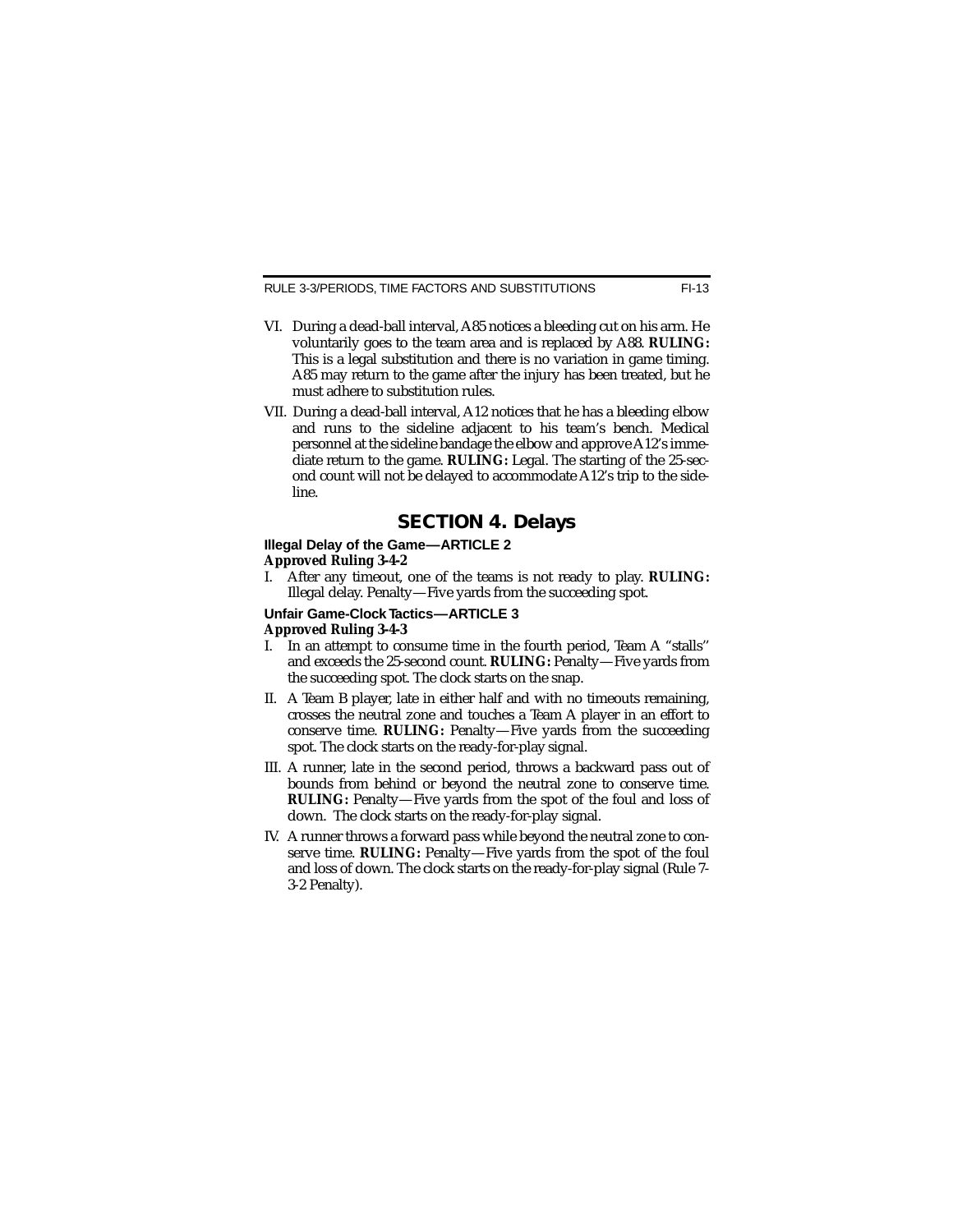## **SECTION 5. Substitutions**

#### **Legal Substitutions—ARTICLE 2 Approved Ruling 3-5-2**

- I. Any player(s), in excess of 11, obviously is withdrawing but has not reached a boundary line when the ball is put in play and he does not interfere with play or players. **RULING:** Penalty—Five yards from the previous spot.
- II. A1 enters from outside his team area. **RULING:** Illegal substitution. Dead-ball foul. Penalty—Five yards from the succeeding spot. Sound the whistle.
- III. After the ready-for-play signal, A33, an incoming substitute, enters the huddle or assumes a position in a formation and (a) after approximately two seconds, A34 leaves the huddle and departs the field of play at his sideline, or (b) after approximately four seconds, A34 leaves the huddle and departs the field of play at his sideline. **RUL-ING:** (a) Legal. (b) Foul. (*Note:*A departing player who leaves the huddle or his position within three seconds is considered to have left immediately.)
- IV. After the ready-for-play signal, substitute B12 enters the huddle or defensive formation and the departing player delays more than three seconds before leaving the huddle or formation and departing the field of play. **RULING:** Violation of the substitution rule. Dead-ball foul. (*Note:* The referee is not required to warn a departing player to leave the huddle immediately.)
- V. After a change of team possession or any timeout, the ball is declared ready for play. When Team A has completed its offensive formation, Team B must promptly position its personnel. Team B will be allowed time to complete substitutions. **RULING:** Either team is subject to a delay-of-game foul -- Team B for not completing its substitutions promptly (Rule 3-4-2-b-3) or Team A for causing the 25-second clock to expire. Penalty—Five yards from the succeeding spot.
- VI. On third down (no change of team possession), runner A27 goes out of bounds or Team A's legal forward pass falls incomplete. During this interval between downs, there is no other referee's timeout. Before the fourth-down snap, substitute B75 enters the game and then departs without remaining in the game for one play. **RULING:** Live-ball foul. Penalty—Five yards from the previous spot.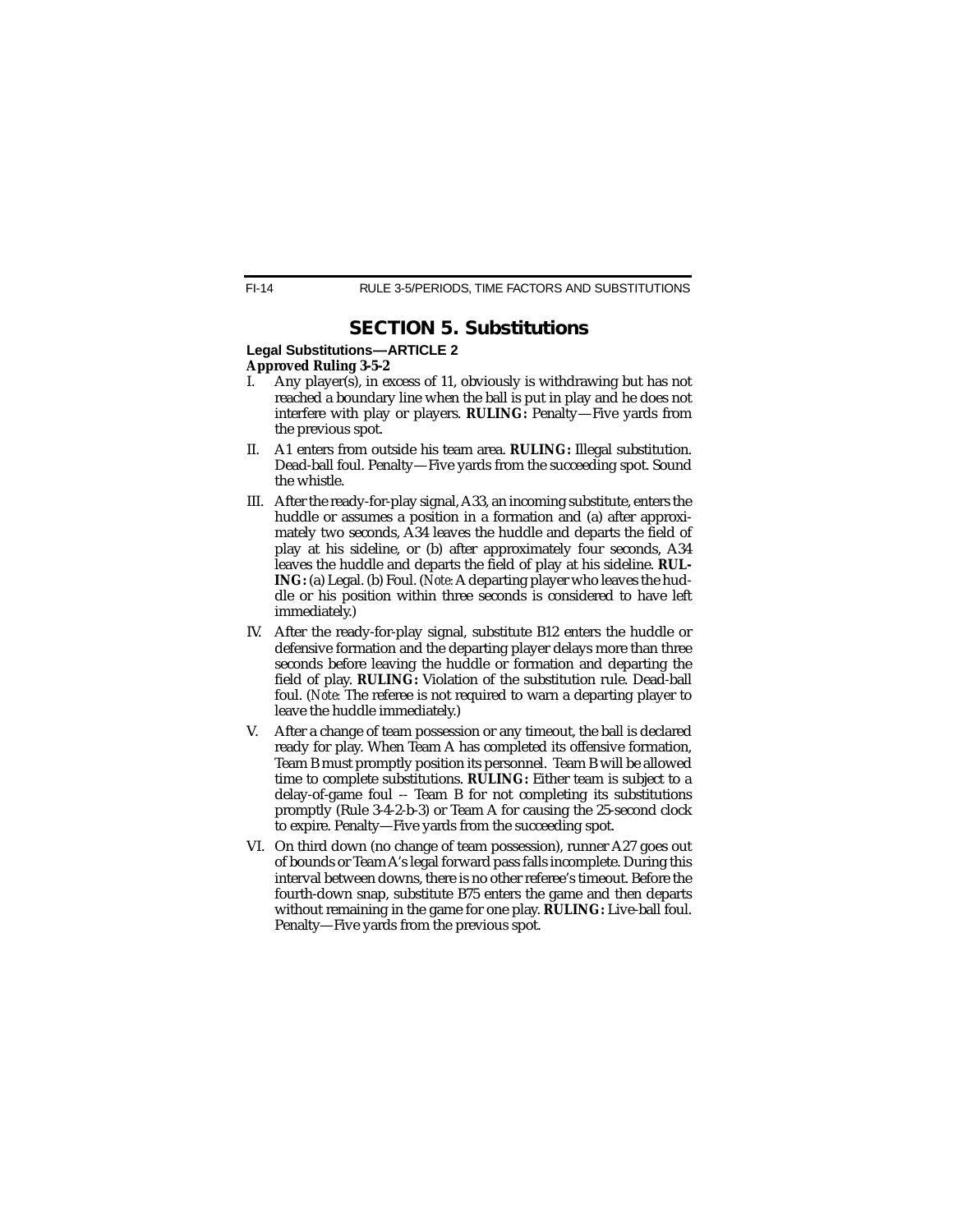RULE 3-5/PERIODS, TIME FACTORS AND SUBSTITUTIONS FI-15

- VII. Team A has 11 players in the huddle at the ready-for-play signal. A81 mistakenly thinks he has been replaced and runs to his team area. He is immediately sent back onto the field and assumes a position on the line of scrimmage near his sideline. The entire team has been stationary for one second prior to the snap and there has not been a referee's timeout. **RULING:** Live-ball foul. A player loses his status as a participant when he enters the team area while the ball is dead, and then must adhere to substitution rules. Penalty—Five yards from the previous spot or 15 yards from the previous spot, depending upon defensive coverage (Rules 3-5-2-d and 9-2-2-b).
- VIII.Team A has 11 players in its huddle when A27 approaches the huddle (within 10 yards) as it breaks. **RULING:** Dead-ball foul. Penalty—Five yards from the succeeding spot.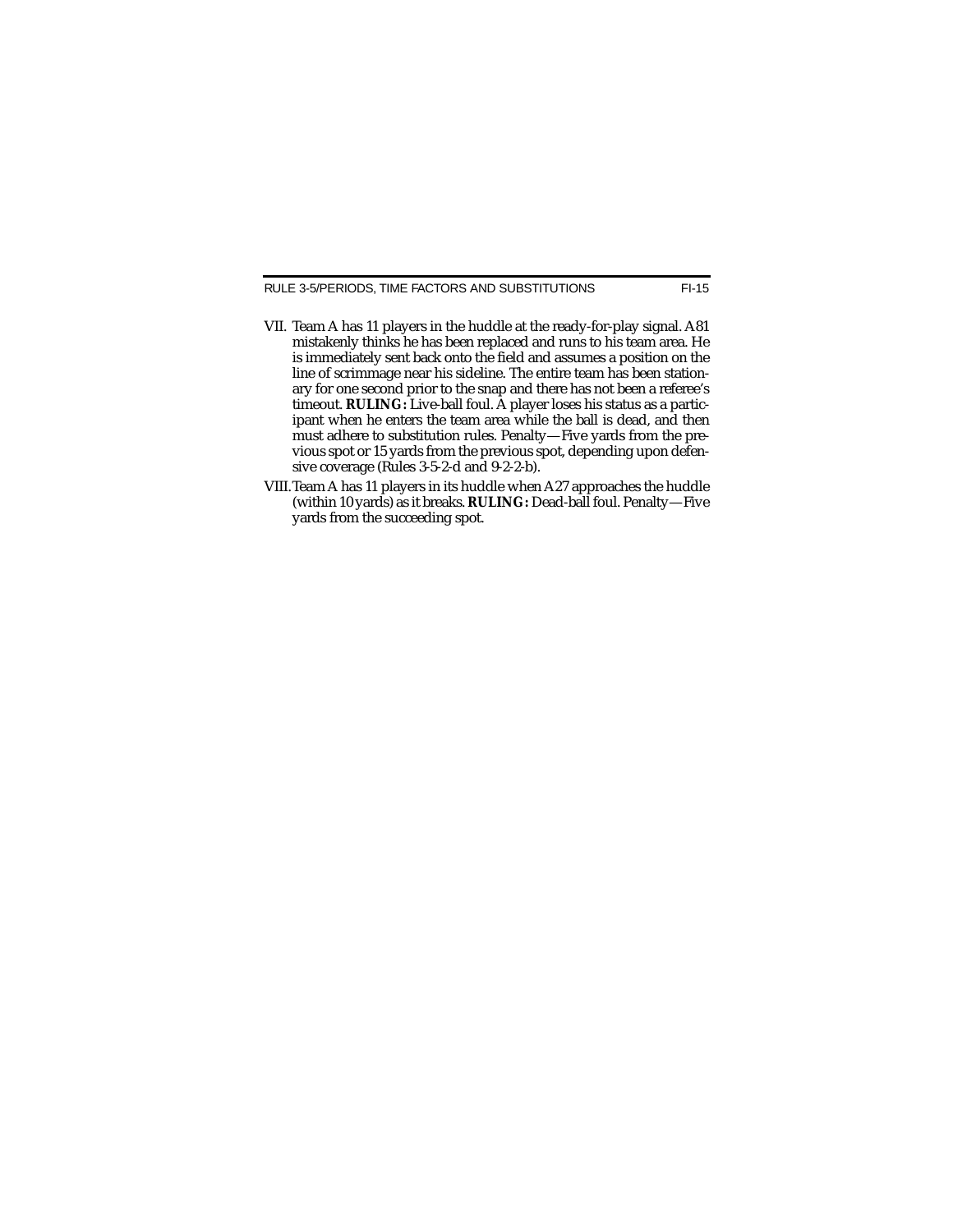# **RULE 4**

## **Ball in Play, Dead Ball, Out of Bounds**

## **SECTION 1. Ball in Play—Dead Ball**

### **Live Ball Becomes Dead—ARTICLE 2**

#### **Approved Ruling 4-1-2**

- I. Fourth and 16 at the 50-yard line, Team A kicks. B1 clips on Team B's 40 yard line, and B2 muffs the kick on the 25-yard line. While the ball is loose, an inadvertent whistle is sounded. **RULING:** If Team A accepts the penalty, penalize Team B from the 50-yard line. Team A's ball, first and 10 on the 35-yard line. If Team A declines the penalty, replay the down.
- II. Fourth and 16 at the 50-yard line. At the snap, B1 is offside. Team A advances the ball to the 30-yard line and fumbles. During the loose ball, an inadvertent whistle is sounded. **RULING:** Team A may refuse the penalty and put the ball in play on the 30-yard line, first and 10.

## **Ball Declared Dead—ARTICLE 3**

#### **Approved Ruling 4-1-3**

- I. While A1 is holding the ball for a place kick, a Team B player tackles him or plays the ball by (a) recovering a loose ball, (b) snatching it from A1 or (c) batting it from his hands. **RULING:** (a) The ball remains alive. (b) The ball remains alive. (c) Fumble, the batting by Team B is legal.
- II. A player, ineligible to touch a kick, catches or recovers it. **RULING:** The ball is dead, no exception for illegal possession.

#### **Ball Ready for Play—ARTICLE 4 Approved Ruling 4-1-4**

I. Snapper A1 snaps the ball before the official declares the ball ready for play. A2 muffs the snap and B1 recovers the ball. **RULING:** Dead-ball foul. Penalty—Five yards from the succeeding spot, Team A's ball. The ball does not become alive, and all action should be stopped immediately by the game officials.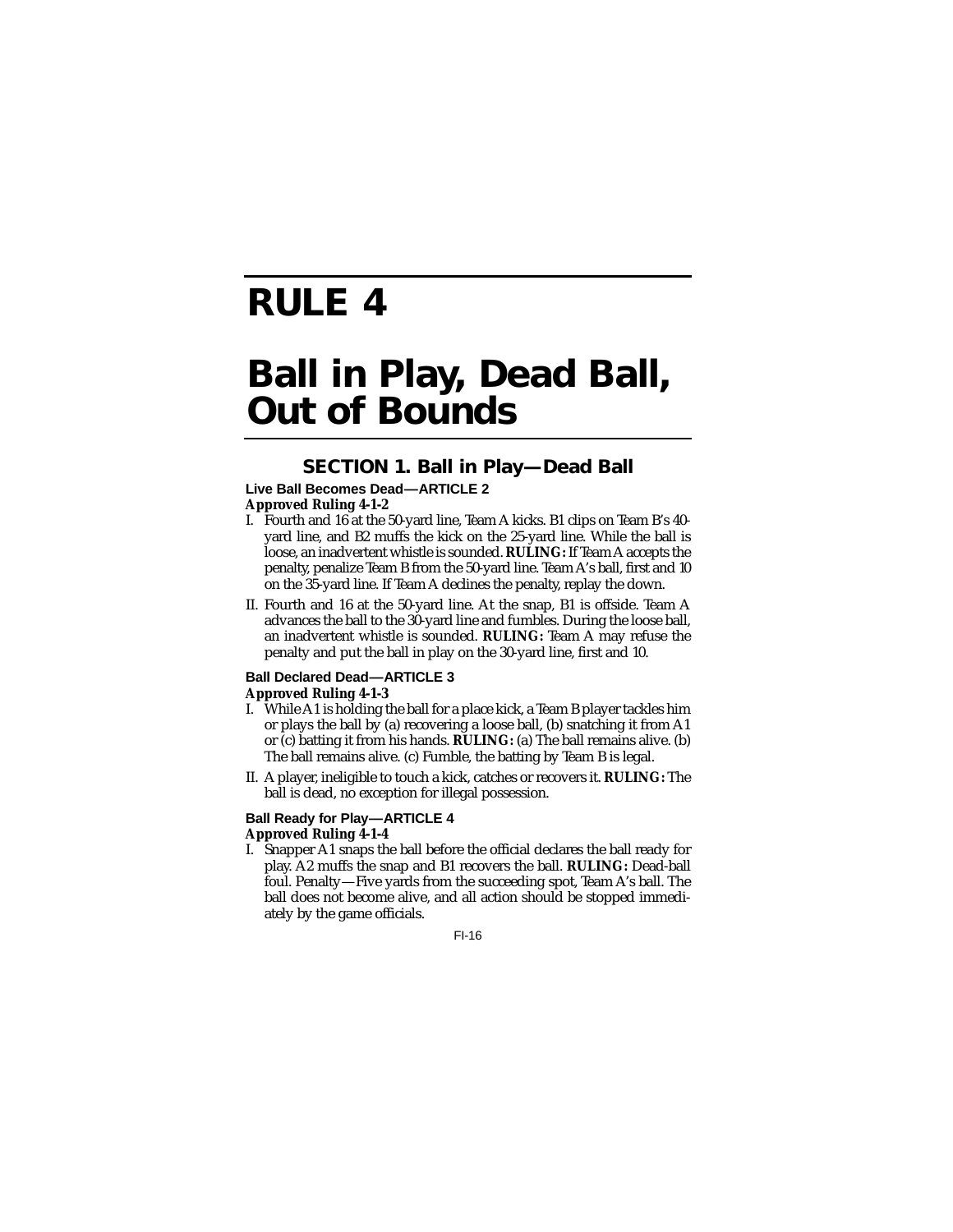II. Kicker A1 kicks off before the referee has declared the ball ready for play. **RULING:** Dead-ball foul. Penalty—Five yards from the succeeding spot. The ball does not become alive, and all action should be stopped immediately by the game officials.

### **SECTION 2. Out of Bounds**

#### **Player Out of Bounds—ARTICLE 1 Approved Ruling 4-2-1**

- I. An inbounds runner bumps into or is touched by a player or game official on the sideline. **RULING:** The runner is not out of bounds.
- II. Runner A1 is running inbounds near the sideline when he is contacted by a substitute of Team B, who is on the sideline. **RULING:** Rule 4-2-1 states a player is out of bounds when any part of his person touches anything other than a player or an official. Penalty—15 yards from the basic spot or other illegal-interference penalties (Rules 9-1-4-a and 9-2- 3).

#### **Out of Bounds at Forward Point—ARTICLE 4 Approved Ruling 4-2-4**

I. A player with one foot out of bounds behind a goal line touches a loose ball in the field of play. **RULING:** Ball is out of bounds and dead at its most forward point in the field of play. If this loose ball was an untouched free kick, it is a free kick out of bounds and a foul. Penalty— Five yards from the previous spot or Team B's ball 30 yards beyond Team A's free-kick line.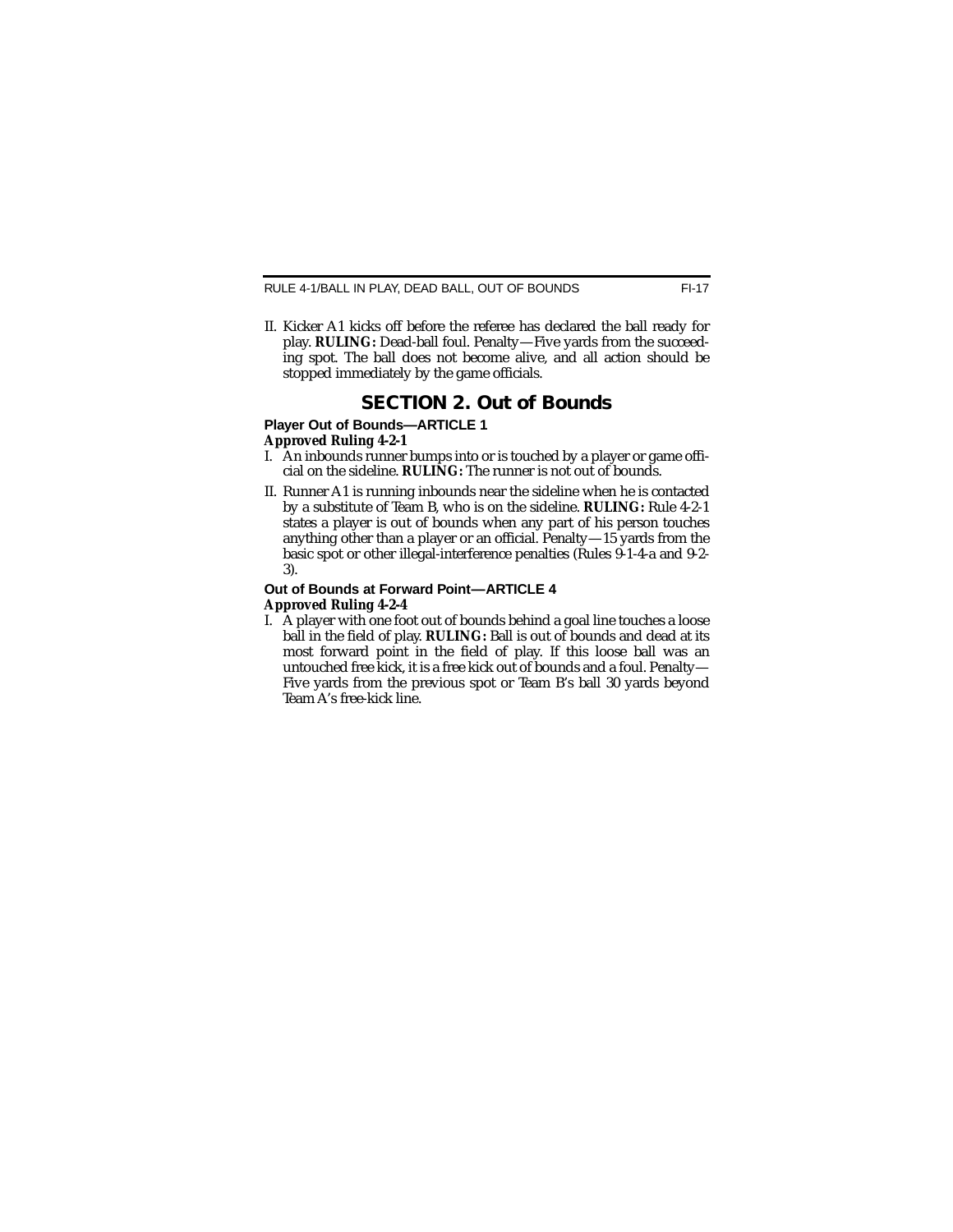# **RULE 5**

## **Series of Downs, Line to Gain**

### **SECTION 1. A Series: Started, Broken, Renewed**

#### **When to Award Series-ARTICLE 1 Approved Ruling 5-1-1**

After Team A's fourth-down fumble out of bounds between the goal lines, with the spot of the fumble short of the line to gain, the ball belongs to Team A at the spot of the fumble or out-of-bounds spot, but Team B is awarded a new series of downs. The clock starts on the snap.

#### **Forward Progress—ARTICLE 3 Approved Ruling 5-1-3**

- I. Airborne A1 receives a legal forward pass one yard within the opponent's end zone. As A1 receives the ball, he is contacted by B1 and first comes to the ground with the catch at the one-yard line, where the ball is declared dead. **RULING:** Touchdown (Rule 8-2-1-a).
- II. Airborne A1 receives a legal forward pass one yard within Team B's end zone. As A1 receives the ball, he is contacted by B1 and first comes to the ground, on his feet, with the catch at the one-yard line. After he regains his balance, he runs and is downed at Team B's five-yard line. **RULING:** Not a touchdown. Team A's ball at the spot where the ball is declared dead.
- III. Airborne A2 receives a legal forward pass at Team A's 35-yard line. As A2 receives the ball, he is contacted by B1 and first comes to the ground with the ball at Team A's 33-yard line, where the ball is declared dead. **RULING:** Team A's ball at the 35-yard line. This is the point of forward progress.
- IV. A4, with the ball breaking the plane of the 50-yard line while in his possession, dives over the 50-yard line, which is the line to gain for a first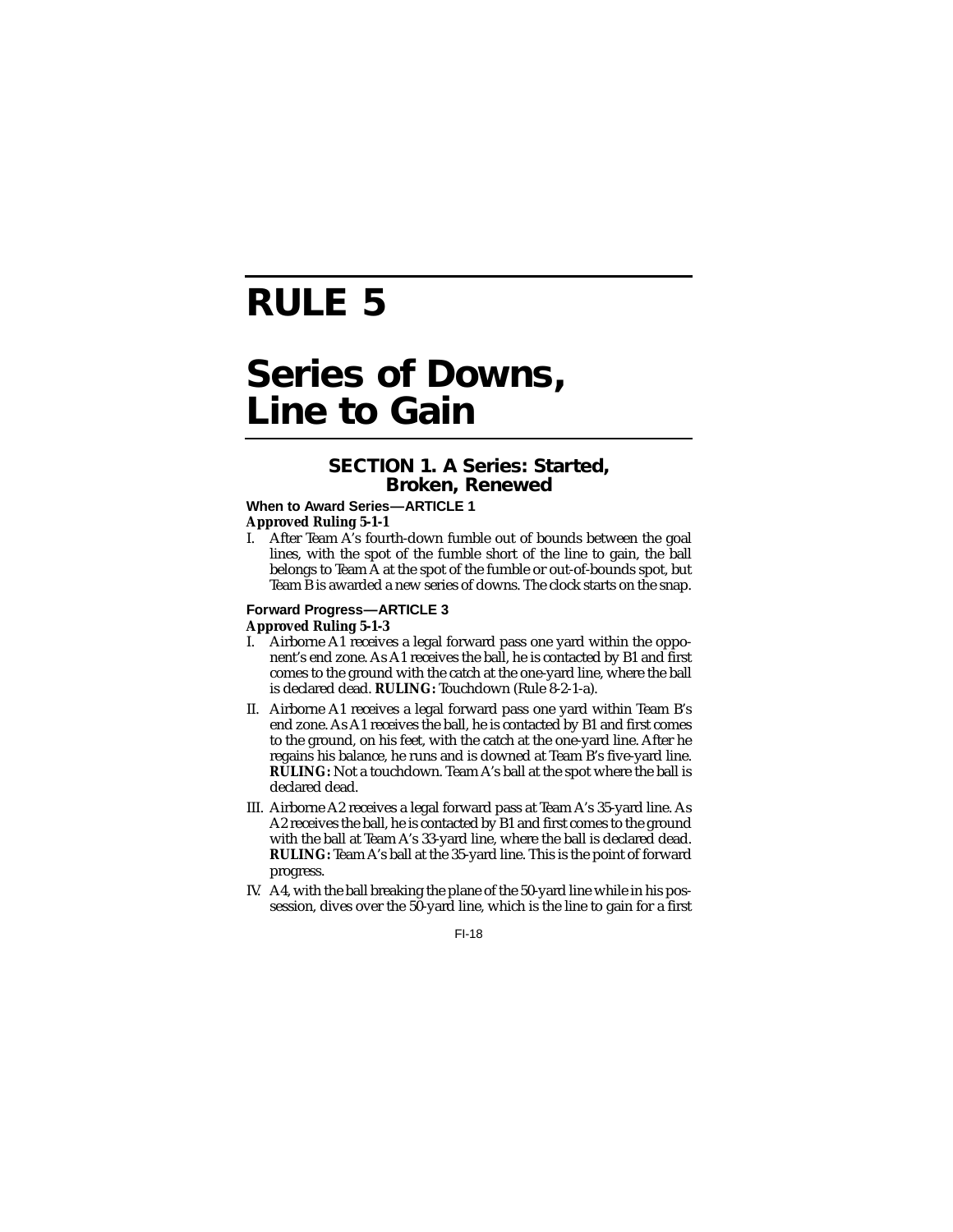down. He is knocked back to Team A's 49-yard line, where any part of his body except his hand or foot touches the ground. **RULING:** First down at forward progress spot (Rule 4-1-3-b).

- V. A6, with the ball in his possession and not controlled by an opponent, dives over the 50-yard line, which is the line to gain for a first down, and is forced back across the 50-yard line. A6 continues to run and is tackled at Team A's 49-yard line, where any part of his body except his hand or foot strikes the ground. **RULING:** No first down. The point of forward progress is Team A's 49-yard line.
- VI. A5, with the ball breaking the plane of the goal line while in his possession, dives over the goal line and is knocked back to the one-yard line, where any part of the runner's body except his hand or foot touches the ground. **RULING:** Touchdown.

### **SECTION 2. Down and Possession After a Penalty**

#### **Penalty Resulting in First Down—ARTICLE 2 Approved Ruling 5-2-2**

I. Fourth and 20 on the 50-yard line. Team B roughs the kicker. **RULING:** Penalty—15 yards from the previous spot. Team A's ball, first and 10 (Rule 9-1-3-a).

#### **Foul Before Change of Team Possession—ARTICLE 3 Approved Ruling 5-2-3**

- I. Team A's fourth-down legal forward pass touches an originally ineligible receiver who is illegally beyond the neutral zone in the field of play and then strikes the ground. **RULING:** Penalty—Five yards from the previous spot. Team B's ball, first and 10, if the penalty is declined (Rule 7-3-10).
- II. A Team A runner attempts a backward pass that is ruled forward and illegal. The pass strikes the ground. **RULING:** Penalty—Five yards from the spot where the pass was thrown and, unless thrown after a change of team possession, the scrimmage down counts (7-3-2-a).

#### **Foul After Change of Team Possession—ARTICLE 4 Approved Ruling 5-2-4**

I. Team B runs back Team A's kick or intercepted pass. During the run, a Team B player clips. **RULING:** Penalty—15 yards from the basic spot. Team B's ball, first and 10.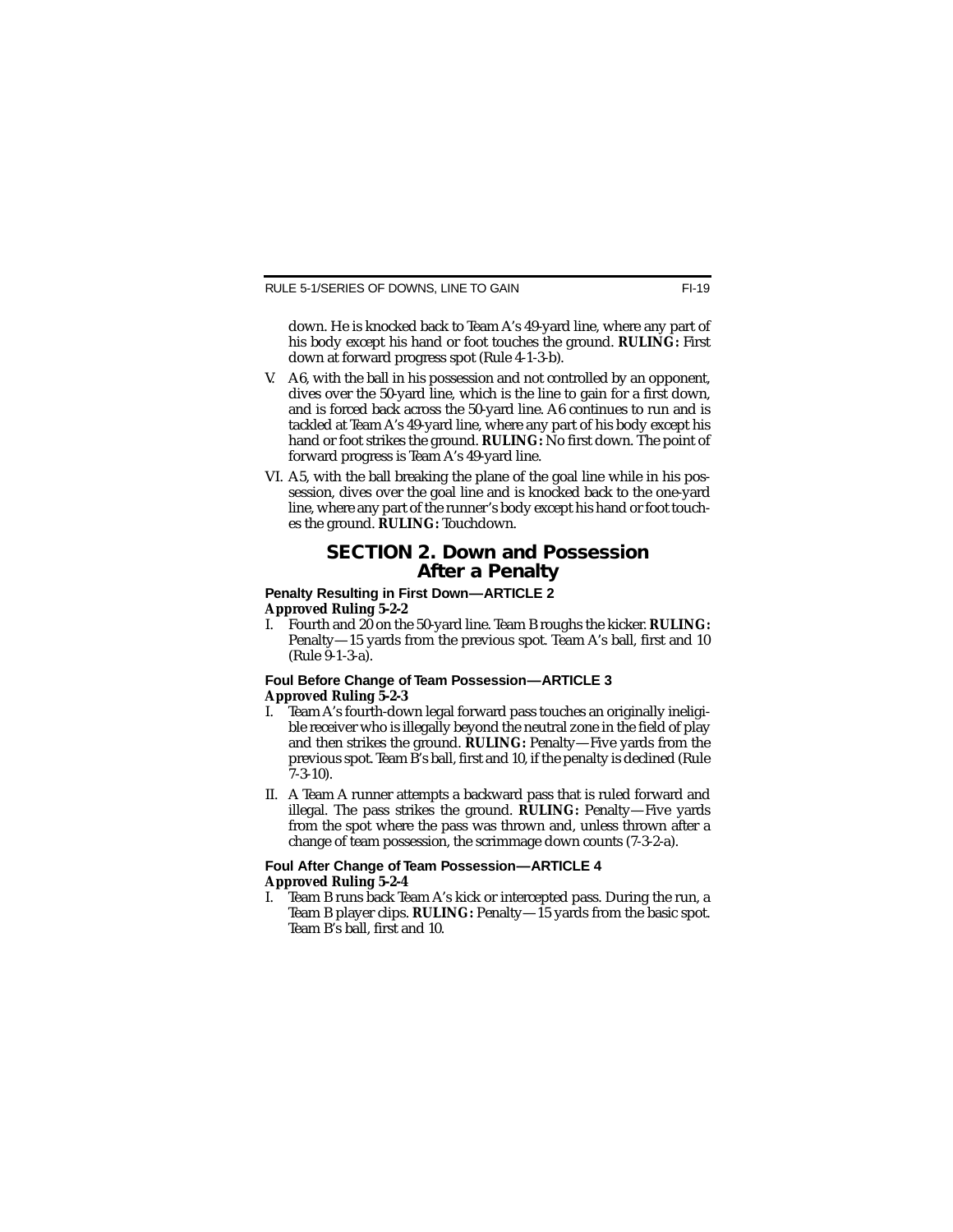### **Foul Between Downs—ARTICLE 6**

#### **Approved Ruling 5-2-6**

- I. Fourth and two on Team A's 35-yard line. A1 receives the snap and fumbles the ball on Team A's 38-yard line, with the ball going out of bounds on (a) Team A's 40-yard line or (b) Team A's 30-yard line. Immediately after the ball goes out of bounds, Team A commits a personal foul. **RULING:** (a) Team A's ball, first and 10 on Team A's 23-yard line. Start the clock on the ready-for-play signal. (b) Team B's ball, first and 10 on Team A's 15-yard line.
- II. First and 10 for Team A. A Team A runner gains seven yards, then deliberately advances the ball after it is declared dead. **RULING:** Delay of game. Penalty—Five yards from the succeeding spot. Second down for Team A (Rule 2-5-1).

#### **Foul Between Series-ARTICLE 7 Approved Ruling 5-2-7**

- I. Team A's punt goes out of bounds at Team B's 20-yard line, immediately after which a Team B player clips. **RULING:** First and 10 for Team B on its 10-yard line.
- II. Team A's ball on Team B's 30-yard line. Third and four. A Team A runner goes out of bounds on the 18-yard line. Team B commits a foul immediately after the ball is out of bounds. **RULING:** Team A's ball on the nine-yard line. First and goal.
- III. Team A's ball on Team A's 16-yard line. Fourth and four. A Team A runner goes out of bounds on the 18-yard line. A Team A player commits a foul immediately after the ball is out of bounds. **RULING:** Team B's ball on the nine-yard line. First and goal.
- IV. B20 intercepts a legal forward pass at the 50-yard line and returns the ball to Team A's 18-yard line, where he goes out of bounds. Immediately after the ball becomes dead, A55 commits a personal foul. **RULING:** Team B's ball on the nine-yard line. First and goal.
- V. On fourth and five, Team A gains six yards and is awarded a new series. After the ball is declared ready for play and before the snap, A55 commits (a) a personal foul or (b) a false start. **RULING:** (a) First and 25. (b) First and 15.
- VI. Team A's ball, third and four from the 50-yard line. After the ball is declared ready for play and before the snap, B60 charges across the neutral zone and contacts snapper A50. A61 then fouls B60. A61's foul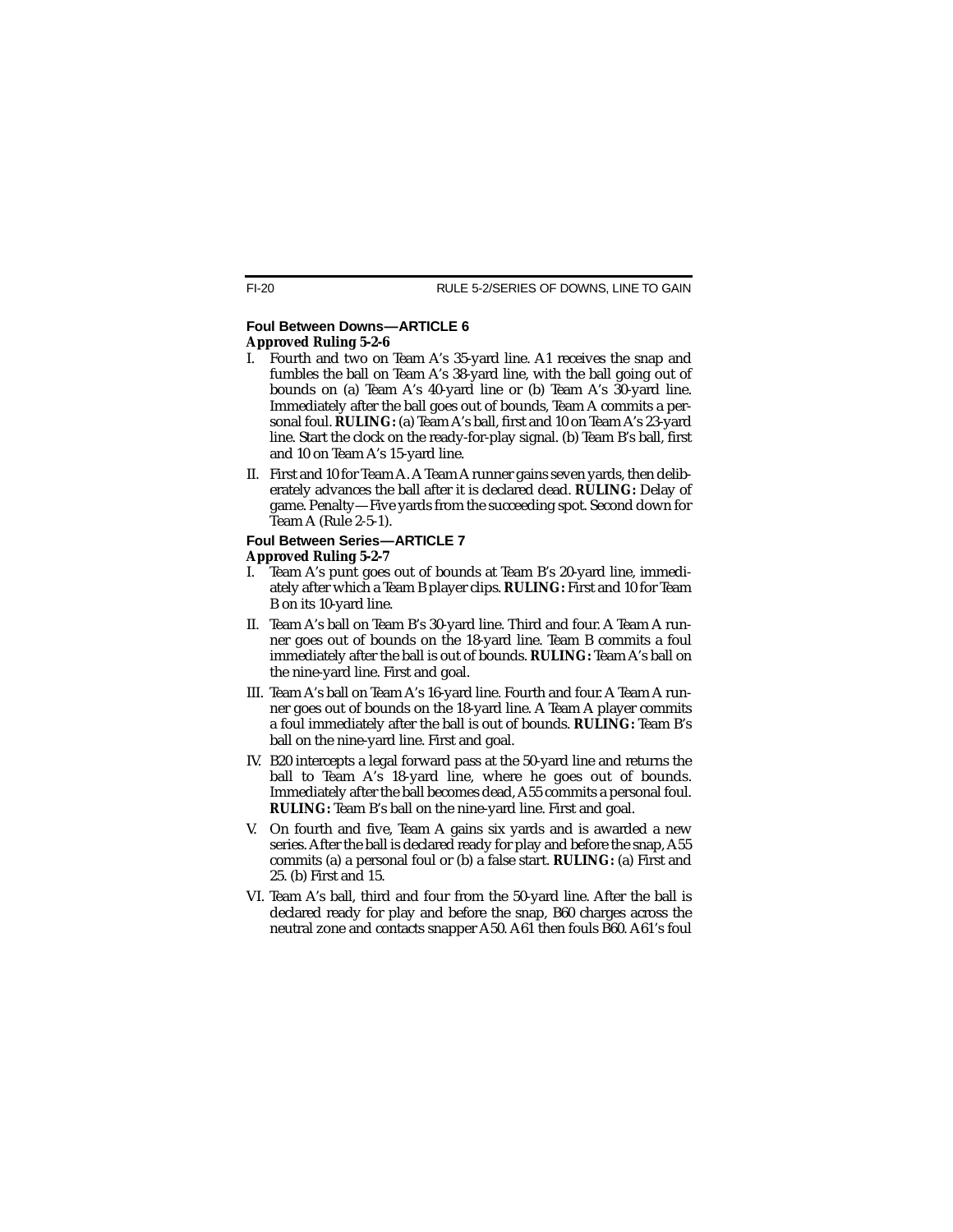is a personal foul. **RULING:** Penalize Team B five yards for B60's offside, then penalize Team A 15 yards and reset the line-to-gain indicator to indicate first and 10 from Team A's 40-yard line.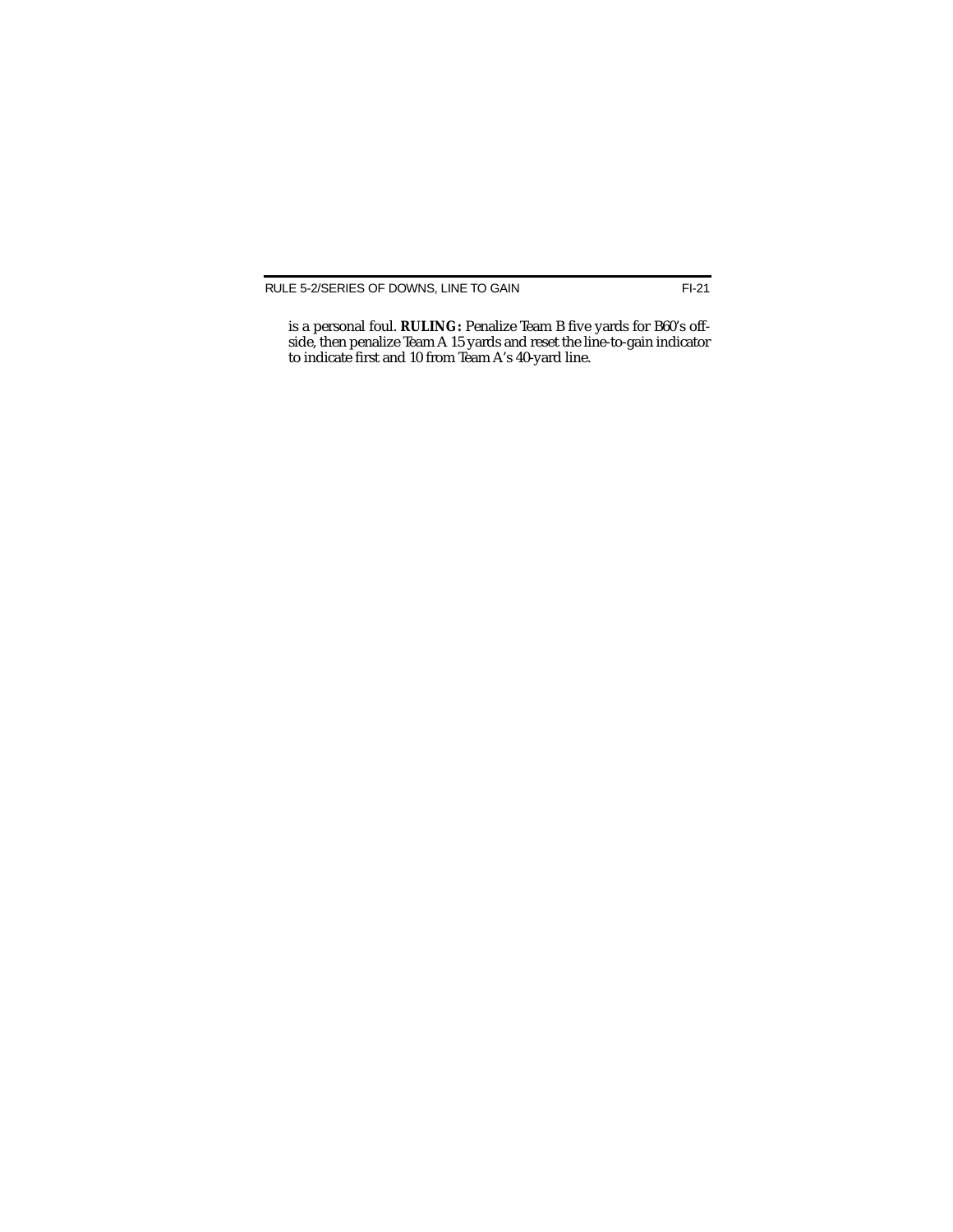## **RULE 6**

## **Kicks**

### **SECTION 1. Free Kicks**

### **Free Kick Formation—ARTICLE 2**

#### **Approved Ruling 6-1-2**

- I. The ball is kicked while teed illegally, punted on a kickoff or kicked from a spot between the inbounds line and the nearer sideline. **RUL-ING:** Illegal kick. Dead-ball foul. Penalty—Five yards from the succeeding spot (Rule 2-15-1-a).
- II. Kicker A11 places the ball on the tee in the center of the field for a free kick with four teammates to the left side of the ball and six teammates to the right side of the ball. The ball blows off the tee, and A55—who was lined up to the left of the ball—holds the ball on the tee for rightfooted kicker A11. No other Team A players move. When the ball is kicked by A11, A55 is to the kicker's right. **RULING:** Foul by Team A for illegal formation at the kick. Penalty—Five yards from the previous spot.
- III. Free-kicker A11 places the ball on the tee just inside the inbounds line on his right. All of his teammates line up to his left. At the ready for play, four Team A players who were on A11's left run to their right and are in the area to A11's right when he kicks the ball. **RULING:** Legal formation.
- IV. A11 places the ball on the tee for a free kick on the 35-yard line in the center of the field. A12 lines up near the ball. After the ready for play, A11 starts forward as if to kick the ball, and A12 suddenly crosses in front of him and kicks the ball. When the ball is kicked, A11 is directly behind the ball with three teammates on one side of the ball. A12 plants his nonkicking foot on the same side of the ball as his three teammates. **RULING:** Foul by Team A for illegal formation. Penalty—Five yards from the previous spot, and rekick if Team B chooses.
- V. Team A is encroaching during its free kick and B27 recovers the kick with his knee touching the ground. **RULING:** Foul by Team A for encroachment. The ball is dead at the spot of the recovery. Penalty— Team B may choose five yards from the previous spot and another free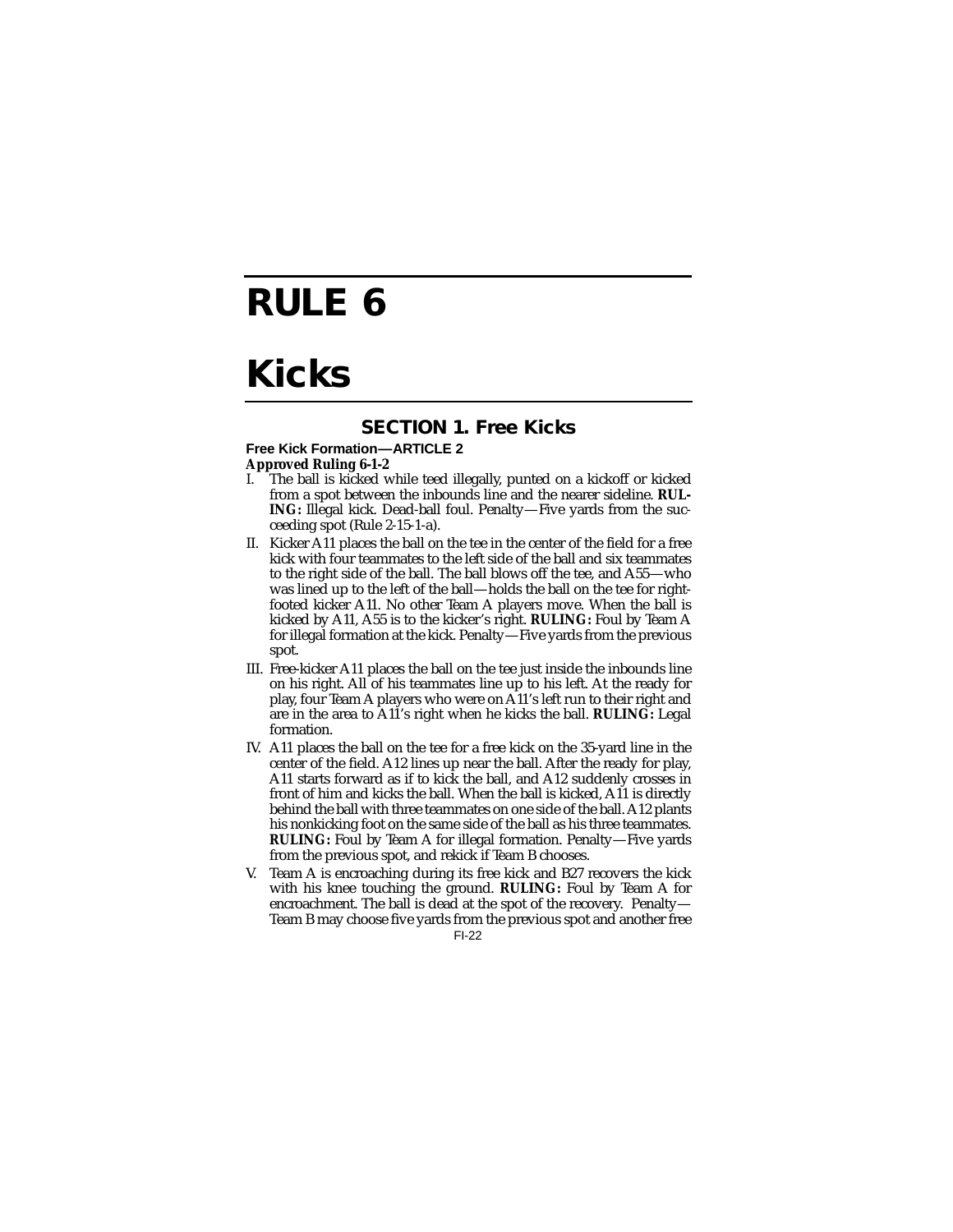kick, or five yards from the dead-ball spot with a first and 10. B27's recovery started a running play that ended immediately. This scenario also would have been valid if B27 had completed a fair catch.

VI. Team A is encroaching during its free kick and B37 fumbles while returning the kick. The ball is recovered by B45, who has a knee touching the ground. **RULING:** Foul by Team A for encroachment. The ball is dead at the spot of the recovery. Penalty—Team B may choose five yards from the previous spot and another free kick, or five yards from the spot of B45's recovery with a first and 10.

#### **Free Kick Recovery—ARTICLE 3 Approved Ruling 6-1-3**

I. A player of Team A illegally touches a free kick; then he or a teammate illegally recovers the kick. **RULING:** Unless canceled by an accepted penalty, Team B may elect to take the ball at any spot of illegal touching by Team A.

#### **Free Kick Caught or Recovered—ARTICLE 6 Approved Ruling 6-1-6**

I. A player of Team A recovers a rolling free kick beyond Team B's restraining line and makes a backward pass that goes out of bounds. **RULING:** The ball is dead and belongs to Team A where recovered (Rule 4-1-3-e).

## **SECTION 2. Free Kick Out of Bounds**

#### **Kicking Team—ARTICLE 1**

#### **Approved Ruling 6-2-1**

- I. A kickoff from Team A's 35-yard line goes out of bounds untouched by Team B, and no other foul (or violation) occurs. **RULING:** Team B may accept a five-yard penalty from the previous spot with Team A kicking from the 30-yard line, or Team B may put the ball in play at Team B's 35-yard line at the inbounds spot or at the inbounds spot where the ball went out of bounds.
- II. A kickoff from Team A's 35-yard line goes out of bounds untouched by Team B, and Team A has illegally touched the kick. **RULING:** Team B may snap at the spot of violation, accept a five-yard penalty from the previous spot with Team A kicking from the 30-yard line, or put the ball in play at Team B's 35-yard line at the inbounds spot or at the inbounds spot where the ball went out of bounds.
- III. A kickoff goes out of bounds after it has been touched by Team B, and no fouls occur. **RULING:** Team B snaps at the inbounds spot.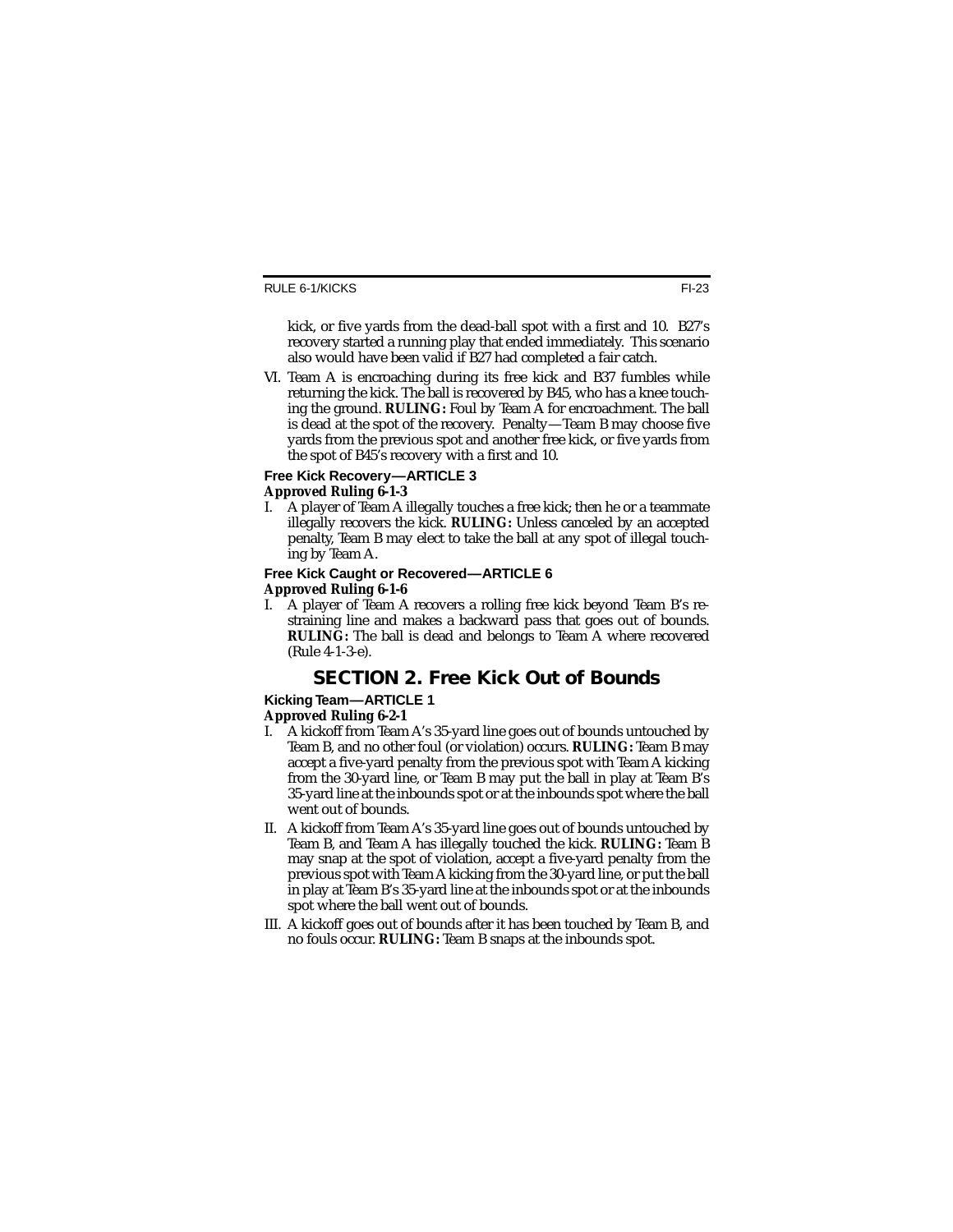IV. Team A encroaches or commits a substitution infraction, and the kickoff from the 35-yard line goes out of bounds after it has been touched by Team B. **RULING:** For the encroachment foul, Team B may snap at the inbounds spot or elect to have the kick repeated at Team A's 30 yard line. For the substitution infraction, Team B may refuse the penalty and snap at the inbounds spot or elect the five-yard penalty at the previous spot.

#### **Receiving Team—ARTICLE 2 Approved Ruling 6-2-2**

- I. A free kick from Team A's 35-yard line, untouched by Team B, goes out of bounds between the goal lines, and Team A encroached. **RULING:** Team B has the choice of Team A kicking again after a five-yard penalty or putting the ball in play on Team B's 35-yard line at the inbounds spot or at the inbounds spot where the ball went out of bounds.
- II. A free kick from Team A's 35-yard line, untouched by Team B, goes out of bounds between the goal lines, and Team A fouled after the ball went out of bounds. **RULING:** Team B has the choice of Team A kicking again after a five-yard and 15-yard penalty or putting the ball in play at the 50-yard line at the inbounds spot or 15 yards beyond the inbounds spot.
- III. A free kick in flight strikes a Team B player who is in his end zone, and the ball then goes out of bounds at the three-yard line. **RULING:** Team B's ball, first and 10, on the three-yard line at the inbounds spot.
- IV. Airborne B17 has leaped from inbounds and is the first player to touch Team A's free kick when he receives the ball. He subsequently lands out of bounds with the ball in his possession. **RULING:** Team B's ball, first and 10, where the ball crossed the sideline, at the inbounds spot.

## **SECTION 3. Scrimmage Kicks**

#### **Behind the Neutral Zone—ARTICLE 1 Approved Ruling 6-3-1**

- I. A Team A punt crosses the neutral zone, and the ball is touched (not blocked) by a Team B player and then rebounds behind the zone, where it is recovered by Team A in the field of play. **RULING:** The ball is dead and may not be advanced. First down for Team A (Rules 6-3-3 and 6-3-6-a).
- II. Team A's untouched kick goes beyond the neutral zone in flight, is blown back by the wind and first touches the ground, a player or an official behind the neutral zone. **RULING:** The kick is not considered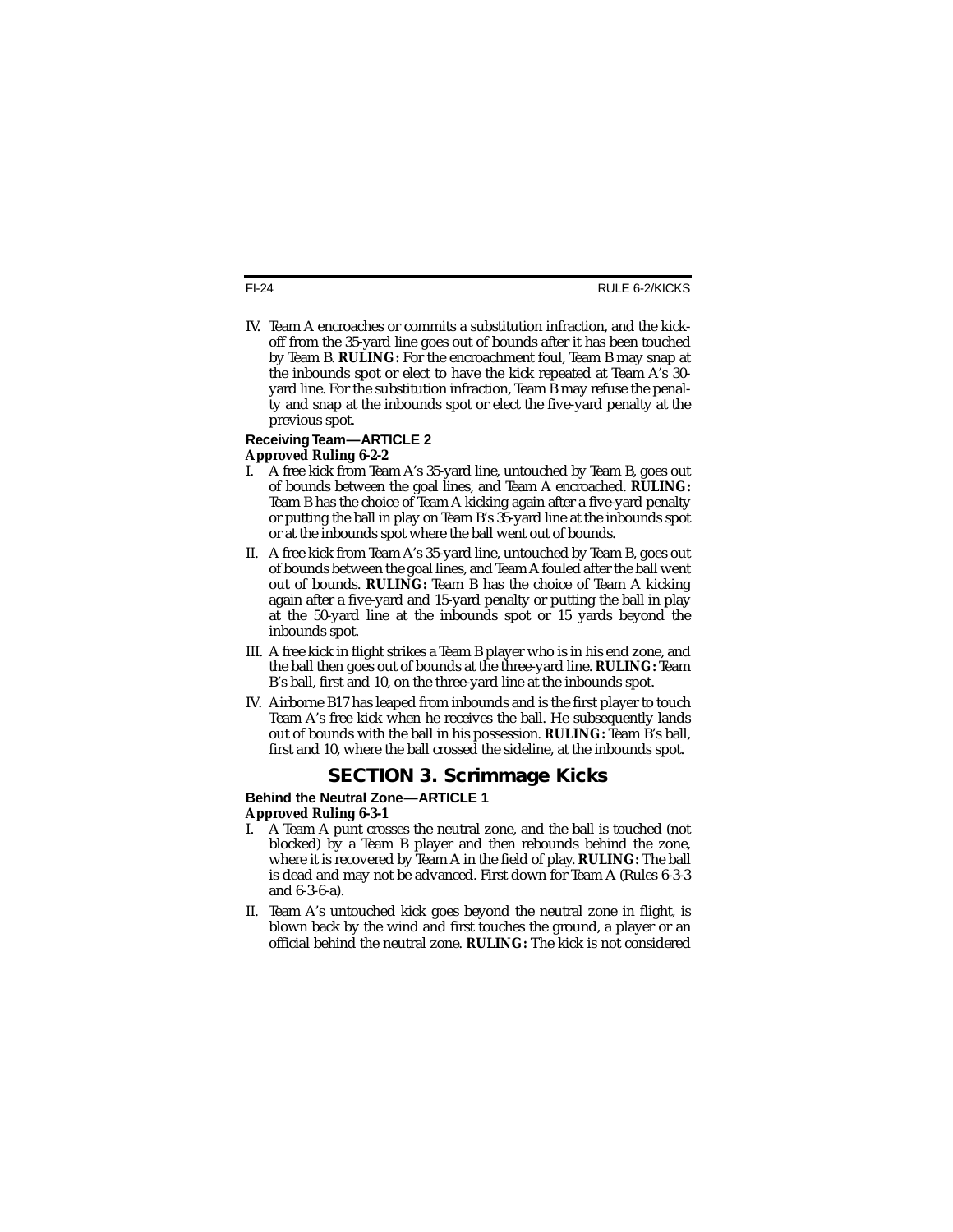to have crossed the neutral zone until it has touched the ground, a player, an official or anything beyond that zone. Any scrimmage kick may be advanced after catch or recovery by Team B, or after catch or recovery by Team A in or behind the neutral zone if the kick had not crossed the neutral zone (Rule 2-15-7).

- III. A1 interferes with B1's opportunity to catch a kick when a scrimmage kick fails to cross the neutral zone. **RULING:** Interference with the opportunity to catch a kick does not apply, and all players are eligible to touch, recover and advance the ball. Therefore, any player legally may push an opponent in an actual attempt to get at the ball; but no player may hold an opponent to prevent his reaching the ball or in an attempt to permit a teammate to reach it (Rules 9-1-2-d Exception 3 and 9-3-3-c Exception 3).
- IV. Team A's punt from behind its own goal line crosses the neutral zone into the field of play. It then strikes a Team B player and rebounds across Team A's goal line, where Team A falls on the ball. **RULING:** Safety (Rules 6-3-3, 6-3-6-a and 8-5-1-a).
- V. Team A's punt from behind its own goal line crosses the neutral zone into the field of play. It then strikes a Team B player and rebounds behind Team A's goal line, where Team A recovers the ball and advances to the one-yard line. **RULING:** Safety—Ball dead where recovered (Rules 6-3-3, 6-3-6-a and 8-5-1-a).

## **Beyond the Neutral Zone—ARTICLE 2**

#### **Approved Ruling 6-3-2**

- I. Team A illegally touches its kick; then after Team B has touched it, Team A recovers. **RULING:** Touching by Team A after Team B has touched the kick is legal; and, in order to get the ball, Team B must take it where Team A illegally touched it. Unless illegal touching is also illegal recovery by the kicking team and no fouls are involved, the receiving team may play the ball with the assurance that it later may elect the ball at any spot of illegal touching.
- II. During a scrimmage kick, A1 commits a touching violation, after which B1 recovers, advances and fumbles. A2 recovers the fumble and, during the advance, B2 holds, trips or slugs. **RULING:** Team A may have the ball where left by the penalty for Team B's foul; but declining the penalty permits Team B to have the ball by electing the touching violation.
- III. Players of both teams, attempting to recover a blocked kick behind Team A's scrimmage line, force the ball across the neutral zone. **RUL-**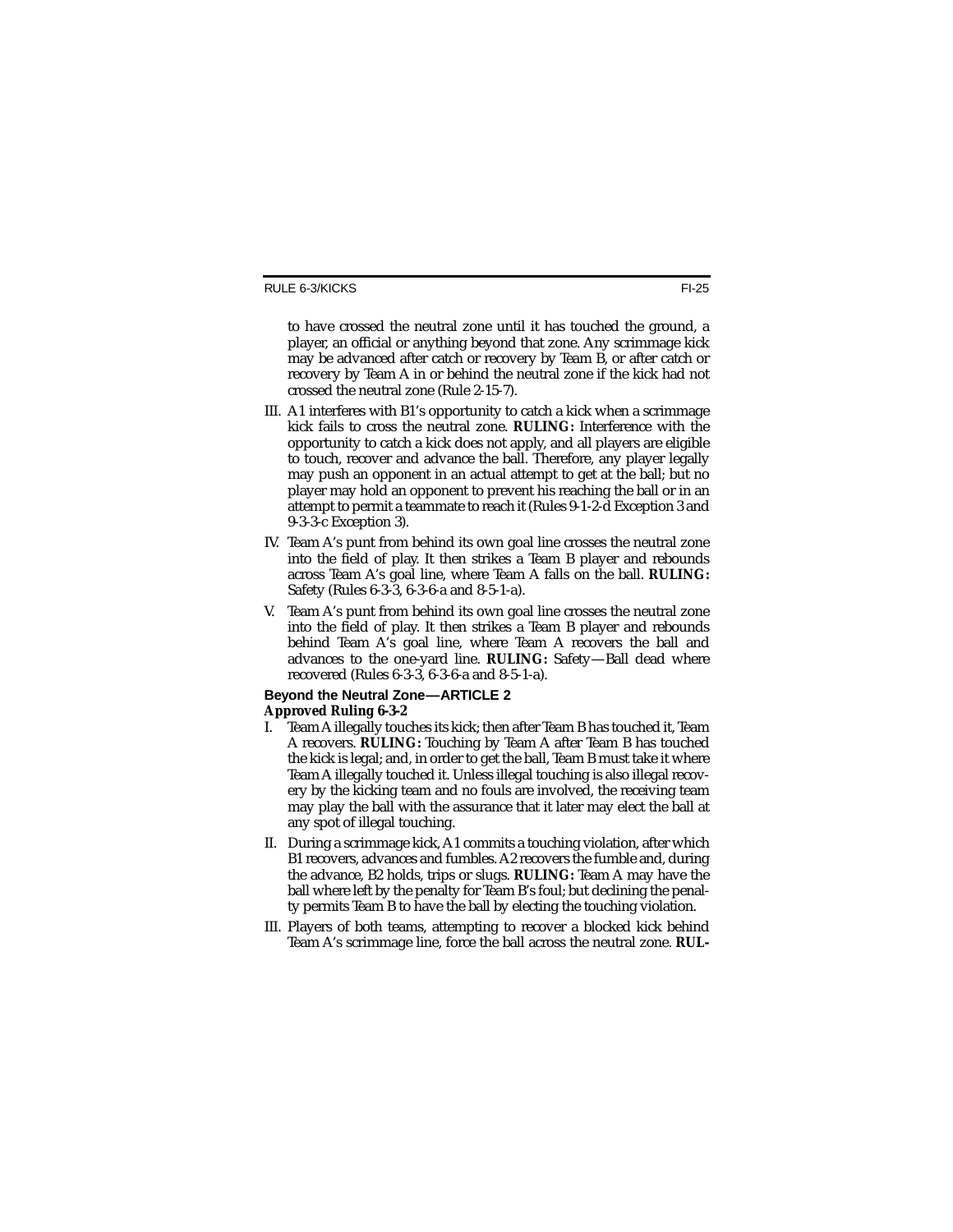RULE 6-3/KICKS

**ING:** After a scrimmage kick has crossed the neutral zone, no Team A player may touch the ball until it has been touched by an opponent.

- IV. Team A commits an illegal touching. **RULING:** Not a foul. Team B may choose to put the ball in play at the spot of illegal touching or where the ball is dead, including a touchback. If this was an unsuccessful field goal attempt and Team B did not touch the kick beyond the neutral zone, the options of Rule 8-4-2-b are available to the receiving team.
- V. Team A's punt is first touched by A80, then picked up by B40, who runs five yards and fumbles. A20 picks up the fumble and scores. During A20's run, B70 holds. **RULING:** Five- and 10-yard penalties are not administered on the try or the succeeding kickoff. Team B's foul is declined by rule. The ball belongs to Team B at the spot of illegal touching.
- VI. Team A's ball, fourth and 12 at Team A's 20-yard line. During Team A's scrimmage kick, B85 taunts A44. The ball is illegally touched by A20 at the 50-yard line and then recovered by B14, who advances the ball before fumbling at Team A's 25-yard line. A27 recovers the fumble and is downed immediately. **RULING:** Team A accepts the penalty. Team B's ball, first and 10 at Team B's 35-yard line following enforcement of the live-ball foul penalized as a dead-ball foul.

#### **Forced Touching Disregarded—ARTICLE 4 Approved Ruling 6-3-4**

- I. Team A's scrimmage kick is "at rest'' on the Team B two-yard line. Receiver B4 is blocked by A7 and forced to touch the ball. **RULING:** Touching by Team B is disregarded since B4 is deemed not to have touched the kick. A new impetus is not possible without contact of the ball by a player (Rule 8-7-1).
- II. Team A kicks from its own 30-yard line. The untouched kick has come to rest on Team B's three-yard line when A3 blocks B1 into the ball, which is forced through the end zone by Team B's contact with the ball. **RULING:** Touchback. Since Team A blocked Team B into the ball, Team B is not deemed to have touched the ball. Impetus cannot be charged to Team B (Rule 8-7-1).
- III. Team A's long field goal attempt is first touched when A1 legally bats the rolling ball into nearby B1. **RULING:** Team B is not deemed to have touched the ball (Rule 8-4-2-b).
- IV. Team A's untouched scrimmage kick is at rest on the Team B three-yard line when B22 blocks A80 into the ball, forcing it into the end zone where it touches the ground. **RULING:** Touchback—Ignore touching by A80. Neither team has touched the kicked ball (Rule 8-6-1-b).

FI-26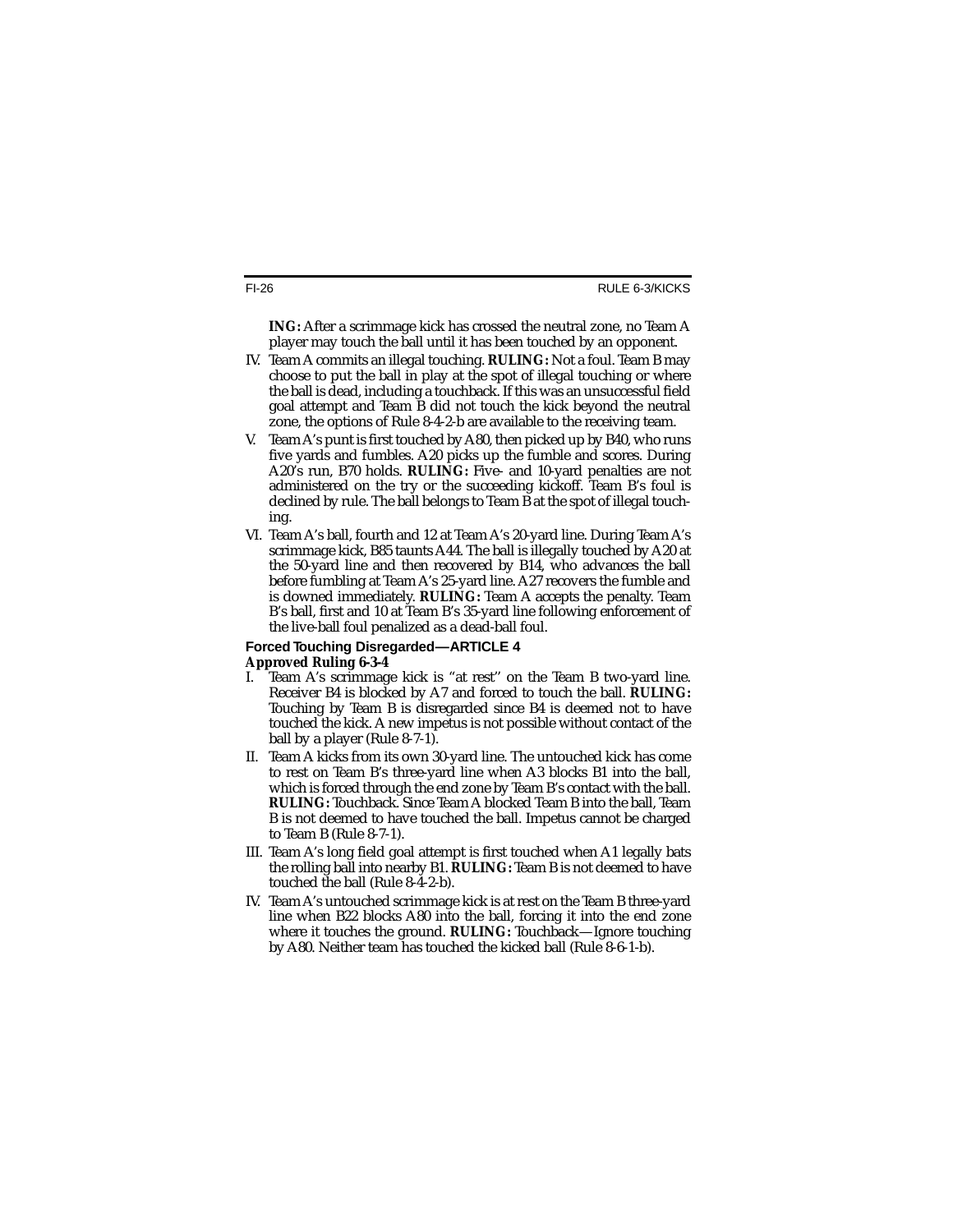#### **Touching Ground On or Behind Goal Line—ARTICLE 9 Approved Ruling 6-3-9**

- I. A Team A player illegally touches a punt and the ball then rolls into Team B's end zone, where Team B recovers and advances the ball into the field of play. **RULING:** The ball is dead when it strikes the ground in the end zone. Team B may choose a touchback or take the ball at the spot of Team A's illegal touching (Rule 4-1-3-c).
- II. Team A's scrimmage kick goes into Team B's end zone, and the ball is untouched by Team B beyond the neutral zone. Team B commits a personal foul after the ball touches the ground in the end zone. **RULING:** Team B's ball, first and 10 on the 10-yard line (*Exception:* Rule 8-4-2-b).
- III. Team A's scrimmage kick goes into Team B's end zone and the ball is untouched by Team B beyond the neutral zone, and Team A commits a personal foul after the ball touches the ground in the end zone. **RUL-ING:** Team B's ball, first and 10 on the 35-yard line. If the snap was outside the 20-yard line on an unsuccessful field goal attempt, the penalty is at the previous spot.
- IV. A Team B player touches a scrimmage kick in flight in Team B's end zone and downs the ball in the end zone. **RULING:** Touchback (Rule 8-6-1-a).
- V. A Team B player touches a scrimmage kick in flight in Team B's end zone and catches or recovers the ball and runs to Team A's end zone. **RULING:** Team B touchdown (Rule 6-3-5).
- VI. A Team B player touches a scrimmage kick in flight in Team B's end zone, and Team A downs the ball in the end zone. **RULING:** Team A touchdown (Rules 6-3-3 and 8-2-1-e).

#### **Loose Behind the Goal Line—ARTICLE 11 Approved Ruling 6-3-11**

I. Team A kicks from the 50-yard line. During the kick, B1 clips at Team B's 25-yard line. The untouched kick is batted backward out of bounds from the end zone by Team A and goes out of bounds on the two-yard line. **RULING:** Team B's ball, first and 10 on the 10-yard line.

## **SECTION 4. Opportunity to Catch a Kick**

## **Interference With Opportunity—ARTICLE 1**

### **Approved Ruling 6-4-1**

I. A Team A player catches a free kick, thus preventing an opponent from making the catch. **RULING:** Illegal interference. Penalty—15 yards from the spot of the foul.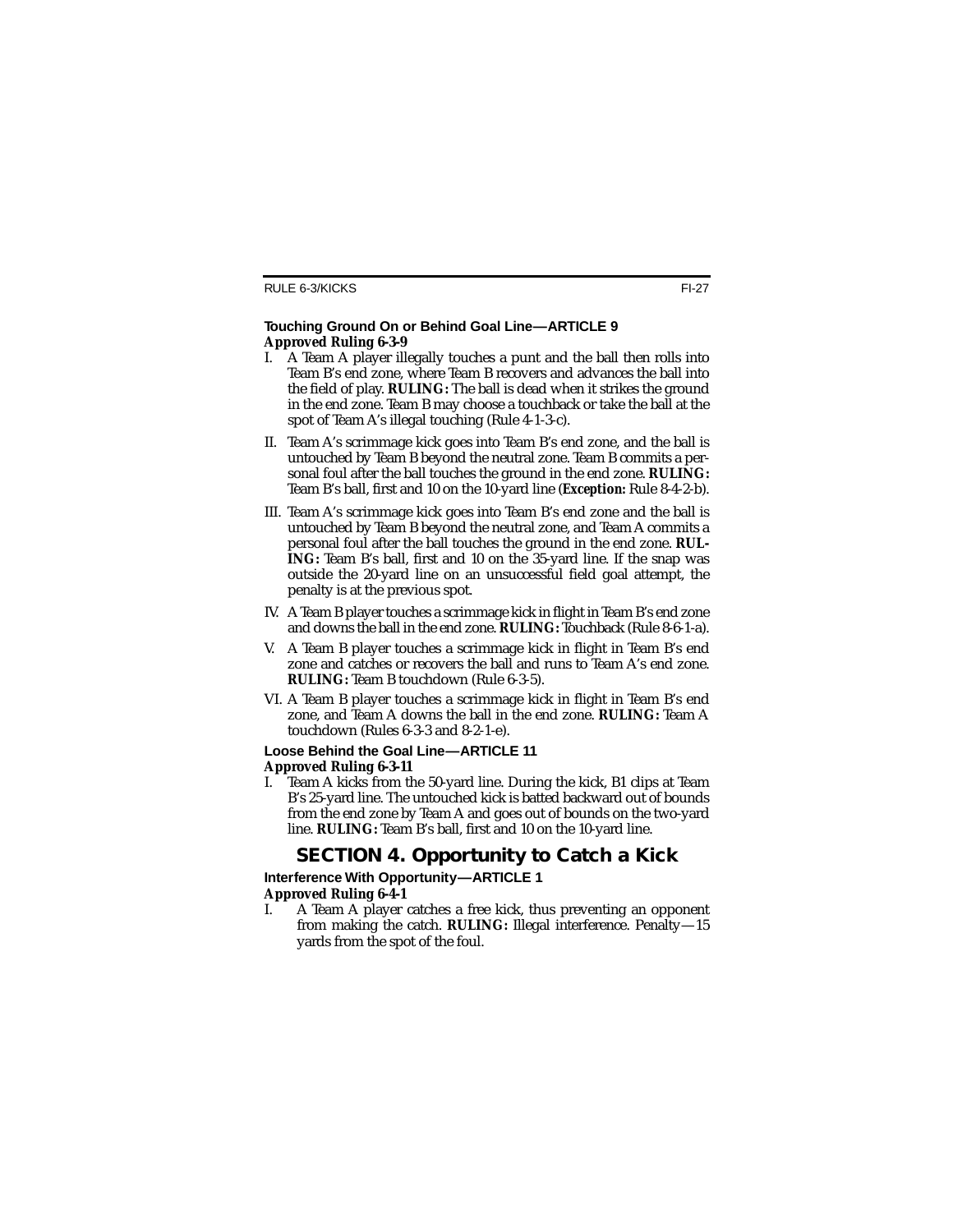FI-28 RULE 6-4/KICKS

- II. A Team B player, about to catch a scrimmage kick, is tackled before the ball arrives but catches the kick while he is falling. **RULING:** Illegal interference. Penalty—15 yards from the spot of the foul. Disqualification of the Team A player if the contact is flagrant. If the foul is between the goal lines, enforcement is from the spot of the foul and Team B puts the ball in play by a snap; if behind Team B's goal line, award a touchback and penalize from the succeeding spot. The ruling would be the same had the kick been muffed or fumbled. The ruling is also the same on an unsuccessful field goal attempt since Team B touched the ball beyond the line of scrimmage.
- III. A1 of the kicking team beyond the neutral zone is standing or running between a kick in flight and B1, and (a) A1 is struck by the ball while B1 is in a position to catch the ball; or (b) B1, in attempting to catch the ball, bumps into A1. **RULING:** Illegal interference. Penalty—(a) 15 yards for interference with the opportunity to catch the kick; or (b) 15 yards for interference with the opportunity to catch the kick.
- IV. A player of Team B, attempting to catch a kick (no fair catch signal), muffs the ball that is then touched by an opponent who was not interfering with the opportunity of the receiver when he was in position to make the catch. **RULING:** Not interference. Protection against interference with the opportunity to catch a kick ends when any player of Team B muffs the ball.
- V. A Team A player beyond the neutral zone first touches or catches a scrimmage kick that no receiver could have caught while it was in flight. **RULING:** Illegal touching but not interference.
- VI. On a scrimmage kick beyond the neutral zone, a Team A player stands in or runs through an area close to a Team B player who is in position to catch the ball and is deemed to have impeded the Team B player. **RULING:** Interference with the opportunity to catch a kick. Penalty— 15 yards from the spot of the foul, which is where the Team B player was positioned to catch the kick.
- VII. On a free kick, catch interference occurs. The ball subsequently goes out of bounds between the goal lines untouched by Team B. **RUL-ING:** Team B may elect the interference penalty or decline it and consider the kick out of bounds.
- VIII. B10 signals for a fair catch, muffs the ball and then catches it. **RUL-ING:** If B10 has an opportunity to catch the kick following the muff,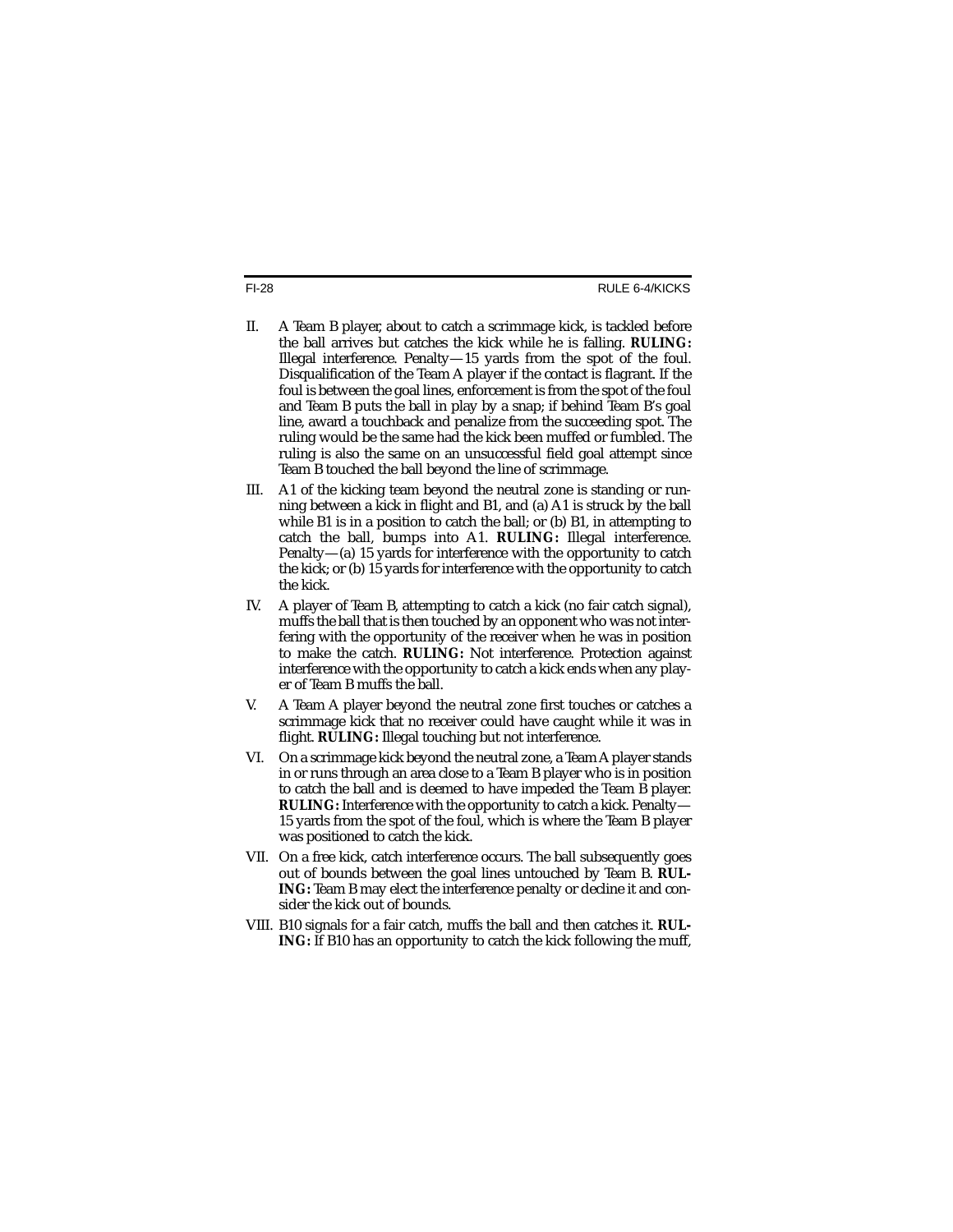he must be given an unimpeded opportunity to complete the catch. If B10 catches the muffed kick, the ball is dead where first touched by B10.

- IX. Team A's ball, fourth and 10 at the 50-yard line. B17 is at Team B's 20 yard line and in position to catch Team A's high scrimmage kick. During the downward flight of the ball, A37 contacts B17 viciously and flagrantly before he touches the ball. A37 did not alter his speed or make any attempt to elude B17. **RULING:** Team A personal foul, interference with the opportunity to catch a kick. Penalty—15 yards from the spot of the foul. A37 is disqualified.
- X. Team A's ball, fourth and 10 at the 50-yard line. Team A's windblown scrimmage kick is on its downward flight at Team B's 30-yard line. B18, who was at the 20-yard line, must detour around A92 at the 25 yard line to make the catch at the 30-yard line. **RULING:** Team A foul, interference with the opportunity to catch a kick. Penalty—15 yards from the spot of the foul, which is the 25-yard line.

## **SECTION 5. Fair Catch**

### **Dead Where Caught—ARTICLE 1**

## **Approved Ruling 6-5-1**

- After a valid or invalid signal, B1 muffs and B2, who did not signal, catches the kick. **RULING:** The ball is dead when and where caught.
- II. After a valid or invalid signal by both B1 and B2, one muffs the kick and the other catches it. **RULING:** Ball is dead. Team B's ball at the spot of the catch.
- III. B1 has a foot out of bounds when he gives a valid or invalid signal. He then catches the kick inbounds. **RULING:** There is no rule against a receiver going out of bounds during a kick. The signal is valid or invalid; the inbounds catch is legal, and the ball is dead.
- IV. Following his valid fair catch signal, B17 muffs the kick but still has a reasonable opportunity to catch the kick. **RULING:** After a valid fair catch signal, the unimpeded opportunity to complete the catch does not end when the kick is muffed. The player who signaled must be given a reasonable opportunity to catch the ball without being interfered with by members of the kicking team. An intentional muff forward prior to the catch is an illegal bat.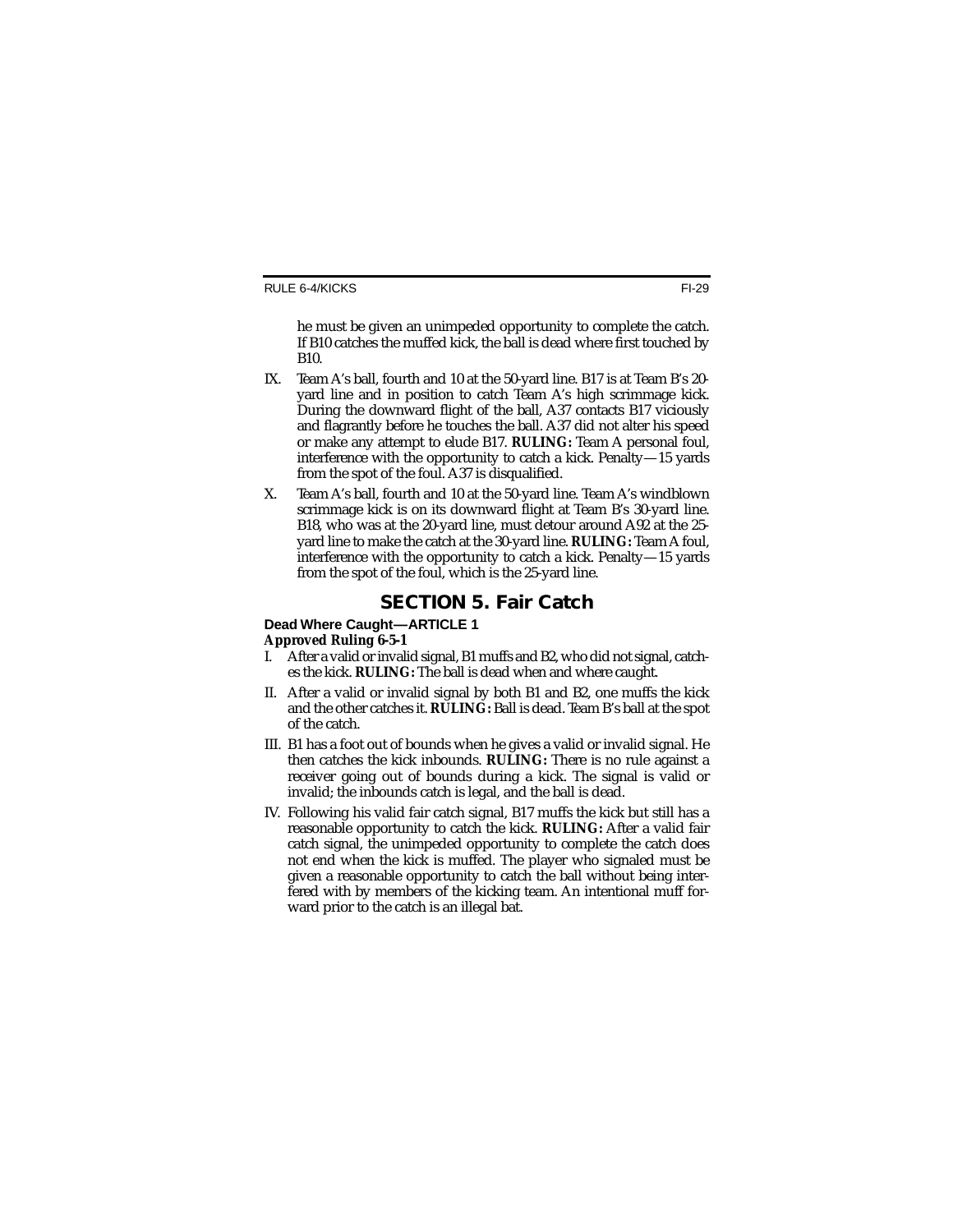## **No Advance—ARTICLE 2**

#### **Approved Ruling 6-5-2**

- I. A Team B player who has made a fair catch is tackled after he has carried the ball more than two steps. **RULING:** Foul by the catcher. Penalty—Five yards from the succeeding spot.
- II. B1 signals before a muff by B2, and then B1 catches or recovers the kick and advances. **RULING:** Advancing after the fair catch does not cancel the dead ball that is established when the ball is caught or recovered. Two steps are permitted to enable B1 to come to a stop or to regain balance. A third or subsequent step inbounds is subject to penalty from where the ball is caught or recovered. If B1 is tackled, the tackle is disregarded unless deemed unnecessarily rough or is so late that the tackler should know that there was no intention to advance. If the kick is caught or recovered by Team B in the end zone, it is a touchback. If B1 is tackled before completion of a third step, only the tackler has fouled.
- III. B1, who signaled for a fair catch, is on the run and off balance when he catches the ball, and his third step ends on or outside a boundary line. **RULING:** No advantage is gained by carrying a dead ball out of bounds. Therefore, the third step is disregarded and the ball is put in play at the succeeding spot, the spot of the catch.
- IV. Team A punts. B1, after signaling for a fair catch on his 20-yard line, deliberately lets the ball strike the ground, where B2 recovers the bouncing ball and advances to Team B's 35-yard line. **RULING:** The ball is dead at the spot of recovery. Advance is illegal. Penalty—Five yards from the succeeding spot, the spot of recovery. Team B's ball, first and 10 (Rule 5-2-7).

#### **Invalid Signals—ARTICLE 3 Approved Ruling 6-5-3**

- I. A1 or B1 signals for a fair catch beyond the neutral zone during a kick that does not cross the neutral zone. **RULING:** Not an invalid signal, and the ball remains alive (Rule 2-7-1-a).
- II. A1 signals for a fair catch beyond the neutral zone during a kick that crosses the neutral zone. **RULING:** Not an invalid signal (Rule 2-7-3).
- III. On a free kick, B17 makes an invalid signal for fair catch near the sideline, muffs, and the kick goes out of bounds. **RULING:** Team B's ball, first and 10 at the inbounds spot.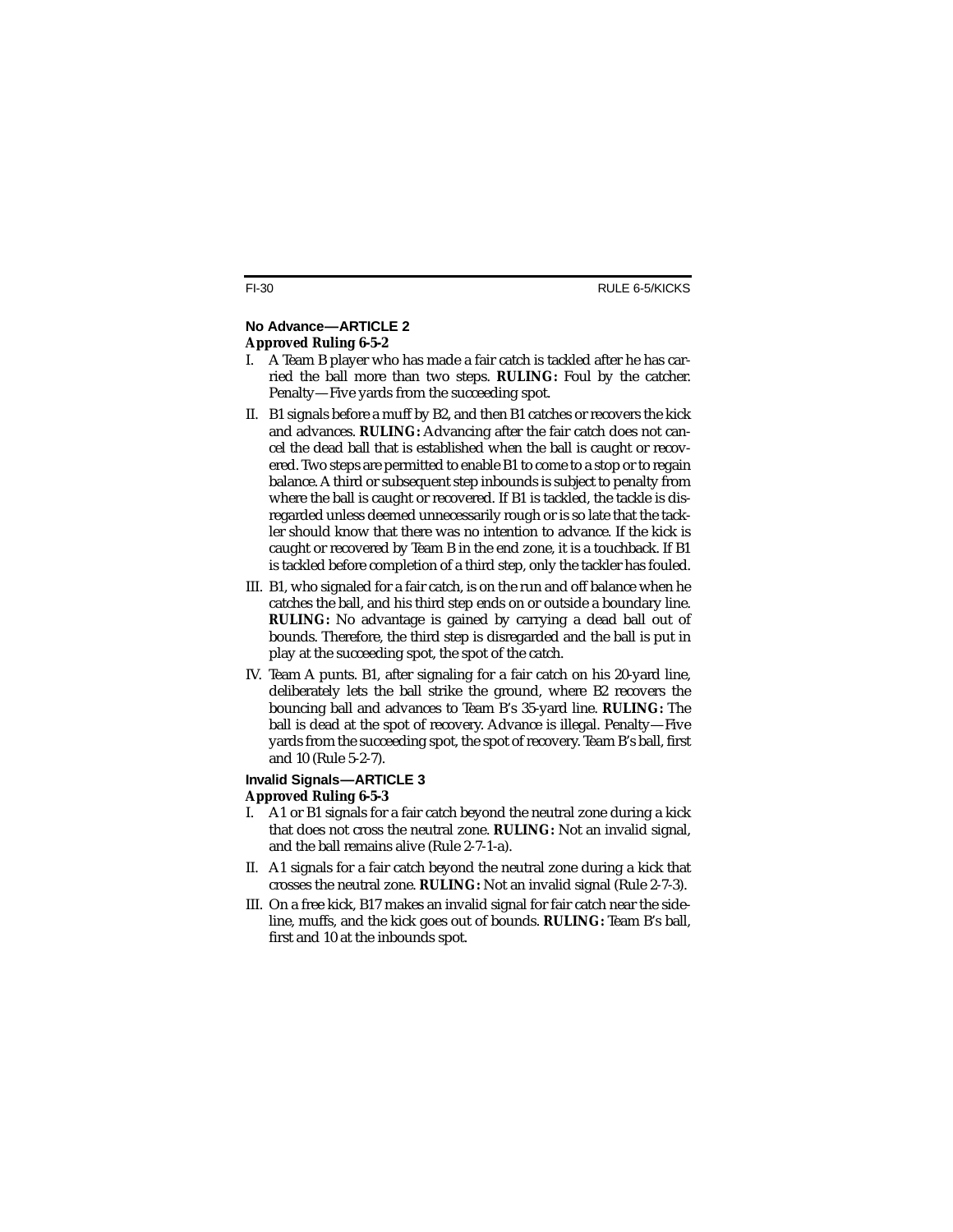#### RULE 6-5/KICKS

- IV. A scrimmage kick strikes the ground beyond the neutral zone and bounces high into the air, and B1 signals for a fair catch. **RULING:** Invalid signal. The ball is dead when recovered.
- V. B1 catches a scrimmage kick beyond the neutral zone and then signals for a fair catch. **RULING:** Invalid signal. The ball is dead where the signal first was given.
- VI. Team A's scrimmage kick is rolling beyond the neutral zone when B17 alerts his teammates to stay away from the ball by a "get away" signal at his waist or below. **RULING**: This is not an invalid signal and Team B may recover and advance until the ball is dead by rule.

#### **Illegal Block or Contact—ARTICLE 4**

#### **Approved Ruling 6-5-4**

- I. B1 signals and does not touch a punt, but while the untouched ball is loose in the field of play, he blocks an opponent (a) more than three yards beyond the neutral zone or (b) in the receiver's end zone. **RUL-ING:** (a) If the ball crosses the neutral zone and Team B has possession when the down ends, Team B is penalized 15 yards from the postscrimmage kick enforcement spot. (b) Safety. The ruling is the same on an unsuccessful field goal attempt.
- II. B1 signals at the 50-yard line and does not touch a punt. While the ball is rolling on the ground at Team B's 45-yard line, B1 illegally uses his hands in an attempt to get to the ball, and the ball is declared dead in Team B's possession. **RULING:** Penalty—15 yards from the postscrimmage kick enforcement spot. Team B retains the ball (Rule 10-2-2-e Exception 3).

#### **No Tackling—ARTICLE 5**

#### **Approved Ruling 6-5-5**

- I. B1 and B2 each signal. B1 muffs, and B2 is about to catch the kick when he is tackled by A1. **RULING:** Not interference, but holding. Penalty— 10 yards from the previous spot.
- II. A Team B player who has made a fair catch signal is tackled before he has carried the ball more than two steps. **RULING:** Foul by the tackler. Penalty—15 yards from the succeeding spot.
- III. The fair catch signal is by a teammate of B1, who catches the ball. **RUL-ING:** The ball is dead when and where caught. B1 is not entitled to catch protection but is entitled to the same protection he has after any other dead ball (Rule 6-5-1-c).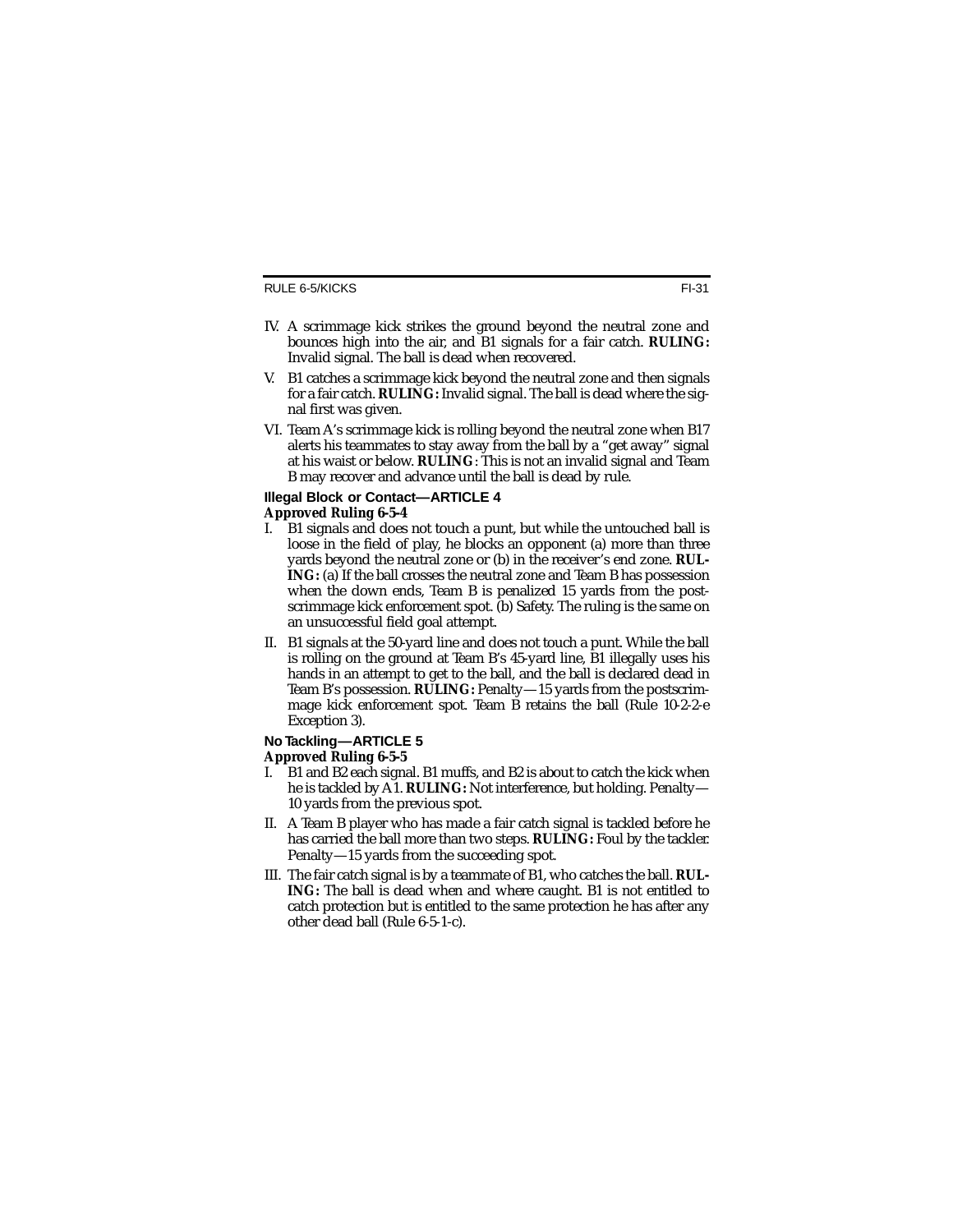# **RULE 7**

# **Snapping and Passing the Ball**

## **SECTION 1. The Scrimmage**

#### **Offensive Team Requirements—ARTICLE 3 Approved Ruling 7-1-3**

- I. A Team A player moves when the snap is started. **RULING:** Legal. A Team A player may start motion of any part of his body when the snap is started.
- II. A21 is legally on the end of the line of scrimmage next to A88, who is in the stance of a restricted lineman. Team A stops for one second while A21 and A88 are in the above positions, and then A21 moves to a legal backfield position and stops. Then A88 shifts to a wider position on the line. **RULING:** Legal if both A21 and A88 are stationary at the snap (Rules 2-22-1 and 7-1-4-a).
- III. A21 is legally on the end of the line of scrimmage next to A88, who is in the stance of a restricted lineman. Team A has stopped for one second when A21 leaves the line of scrimmage and goes in motion into the backfield. A88 shifts to a wider position on the line. **RULING:** A88 may break his three-point stance since he is now on the end of the line of scrimmage, but Team A must stop again for one second before the snap to make the play legal (Rule 7-1-4).
- IV. B71 crosses the neutral zone into the Team A backfield and does not threaten any Team A player. A23, legally in the backfield, intentionally reaches to contact B71. **RULING:** Team A foul, false start. Penalty— Five yards from the succeeding spot.
- V. Snapper A7 touches the ball and then releases it to communicate with teammate A1. **RULING:** The snapper may release the ball after touching to communicate with a teammate.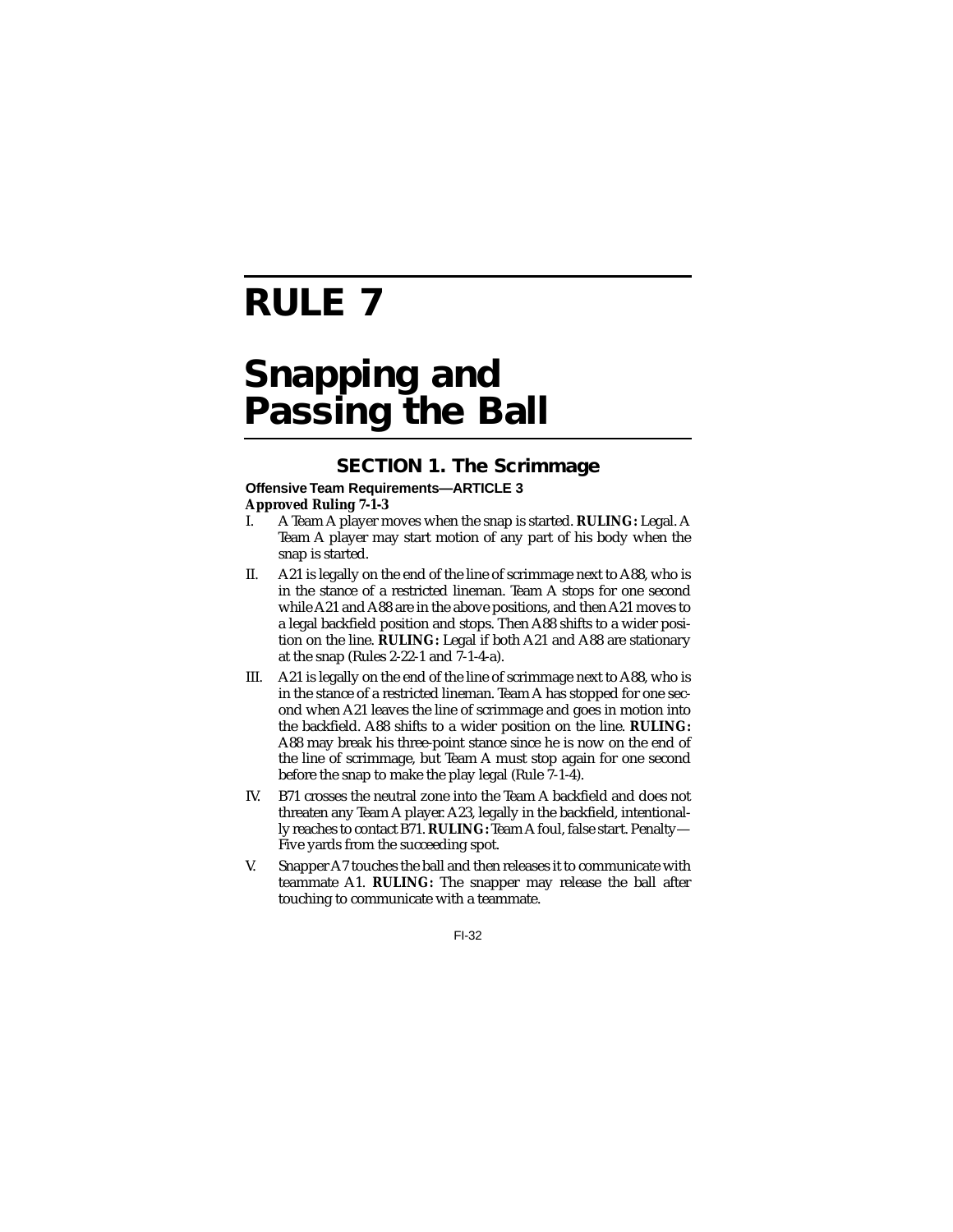RULE 7-1/SNAPPING AND PASSING THE BALL FI-33

- VI. Snapper A1 lifts or moves the ball forward before backward motion of the snap. B2 bats the ball, causing it to roll loose with B3 recovering. **RULING:** Team A foul, illegal snap, ball remains dead. Penalty— Five yards from the succeeding spot (Rule 4-1-1).
- VII. A73, a lineman between the snapper and the player on the end of the line who is restricted in the movement of his hand or hands, adjusts his feet and:
	- 1. Draws no reaction from B1. **RULING:** No foul.
	- 2. Draws a charge resulting in contact by B1. **RULING:** Dead ball. Team A foul. Penalty—Five yards from the succeeding spot.
	- 3. B1 contacts A73 with a delayed charge. **RULING:** Dead ball. Team B foul. Penalty—Five or 15 yards from the succeeding spot (Rules 7-1-5-a and 9-1-2-j).
- VIII. A66, a restricted lineman between the snapper and the player on the end of the line, or A72, a restricted player on the end of the line of scrimmage:
	- 1. Lifts a hand or hands from the ground immediately when threatened by B1, who is in the neutral zone. **RULING:** Blow the whistle immediately. Team B foul, offside. Penalty—Five yards from the succeeding spot.
	- 2. Lifts a hand or hands from the ground immediately when threatened by B1, who is in the neutral zone, and A66 or A72 is in or beyond the neutral zone. **RULING:** Blow the whistle immediately. Team B foul, offside. Penalty—Five yards from the succeeding spot.
	- 3. Lifts a hand or hands from the ground upon initial charge by B1, who (a) does not enter the neutral zone or (b) enters the neutral zone but does not threaten the position of A66 or A72. **RULING:** In both (a) and (b), blow the whistle immediately. Team A foul, false start. Penalty—Five yards from the succeeding spot.

*Note:* Before the snap, a Team B player who enters the neutral zone may threaten a maximum of three Team A linemen. If the Team B player enters the neutral zone directly toward a Team A lineman, then that Team A player and the two adjacent linemen are considered to be threatened. If the Team B player enters the neutral zone toward a gap between two Team A linemen, then only those two Team A players are considered to be threatened.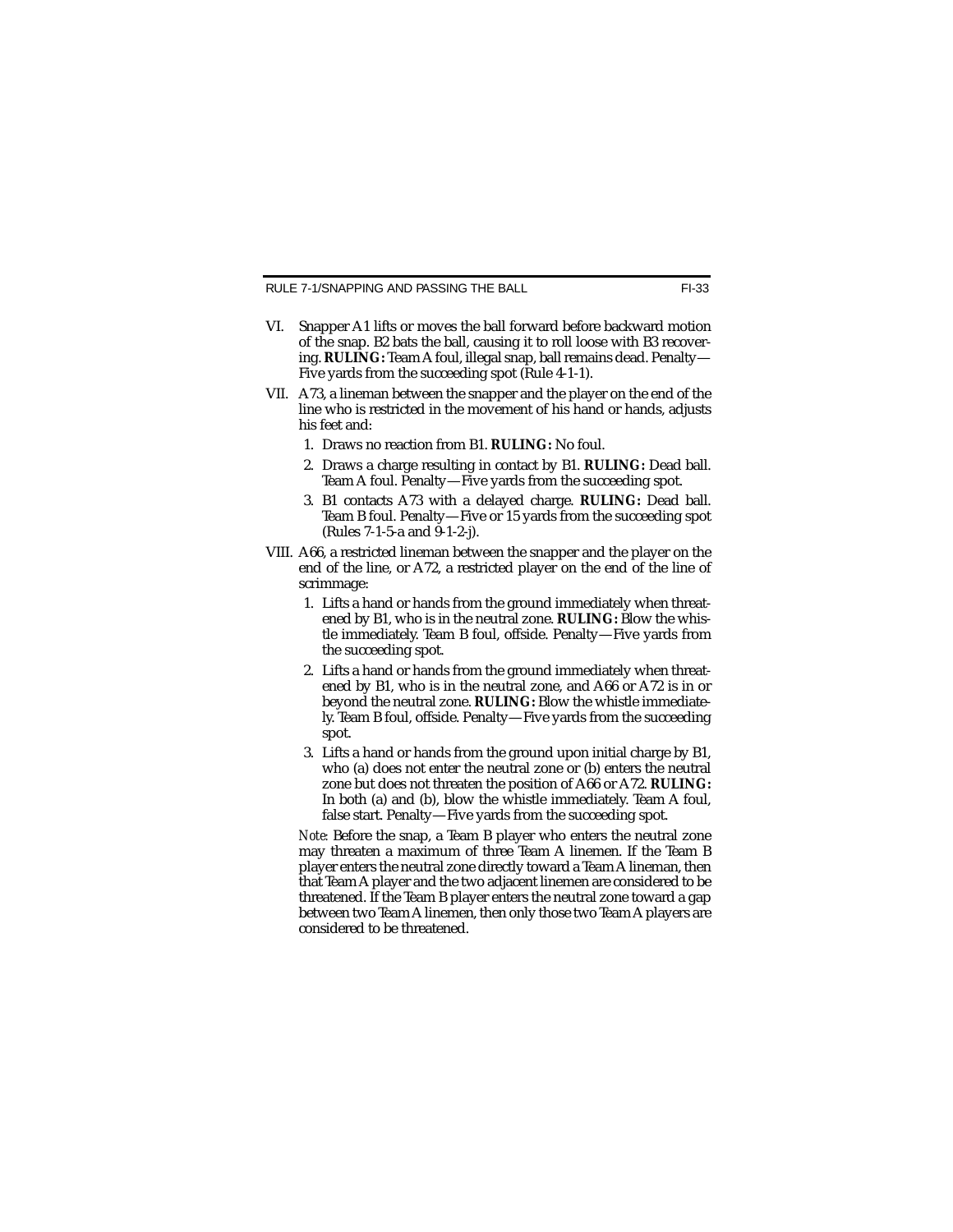RULE 7-1/SNAPPING AND PASSING THE BALL

- IX. A Team A player on the line of scrimmage whose hand(s) is not on or near the ground:
	- 1. Moves immediately into the neutral zone when threatened by B1, who is in the neutral zone. **RULING:** Blow the whistle immediately. Team B foul. Penalty—Five yards from the succeeding spot.
	- 2. Moves immediately, but not into the neutral zone, when threatened by B1, who is in the neutral zone. **RULING:** Blow the whistle immediately. Team B foul. Penalty—Five yards from the succeeding spot.
- X. Before the snap, A80 on the end of the line, a nonrestricted interior lineman or a back, misses the snap count and makes an abrupt movement that simulates the start of a play. No Team B player reacts. **RUL-ING:** Team A foul, false start. Dead-ball foul. Penalty—Five yards from the succeeding spot.
- XI. Before the snap, A80 on the end of the line, a nonrestricted interior lineman or a back, misses the snap count and makes a casual movement that is not abrupt, quick or jerky and does not simulate the start of a play. **RULING:** No foul by Team A.
- XII. A30, lined up legally as a back, starts in motion legally. He then turns so that he still is legally in motion but is facing his line of scrimmage using a "side-step" motion. At the snap, A30 is bent slightly forward at the waist and is either continuing his "side-step" motion or is "marking time" in place. **RULING:** Legal.
- XIII. A30, lined up legally as a back, starts in motion legally. He then turns so that he still is legally in motion but is facing his line of scrimmage using a "side-step" motion. At the snap, A30, still behind the neutral zone, is moving slightly forward from the waist up or his "side-step" motion has veered slightly toward the line of scrimmage. **RULING:** Illegal motion. Penalty—Five yards from the previous spot.
- XIV. A30, lined up legally as a back, starts in motion legally. He then turns so that he still is legally in motion but is facing his line of scrimmage using a "side-step" motion. At the snap, A30 has inadvertently moved forward while still facing his line of scrimmage with his sideways shuffling motion and is now moving along Team A's line of scrimmage. **RULING:** Illegal motion. Penalty—Five yards from the previous spot.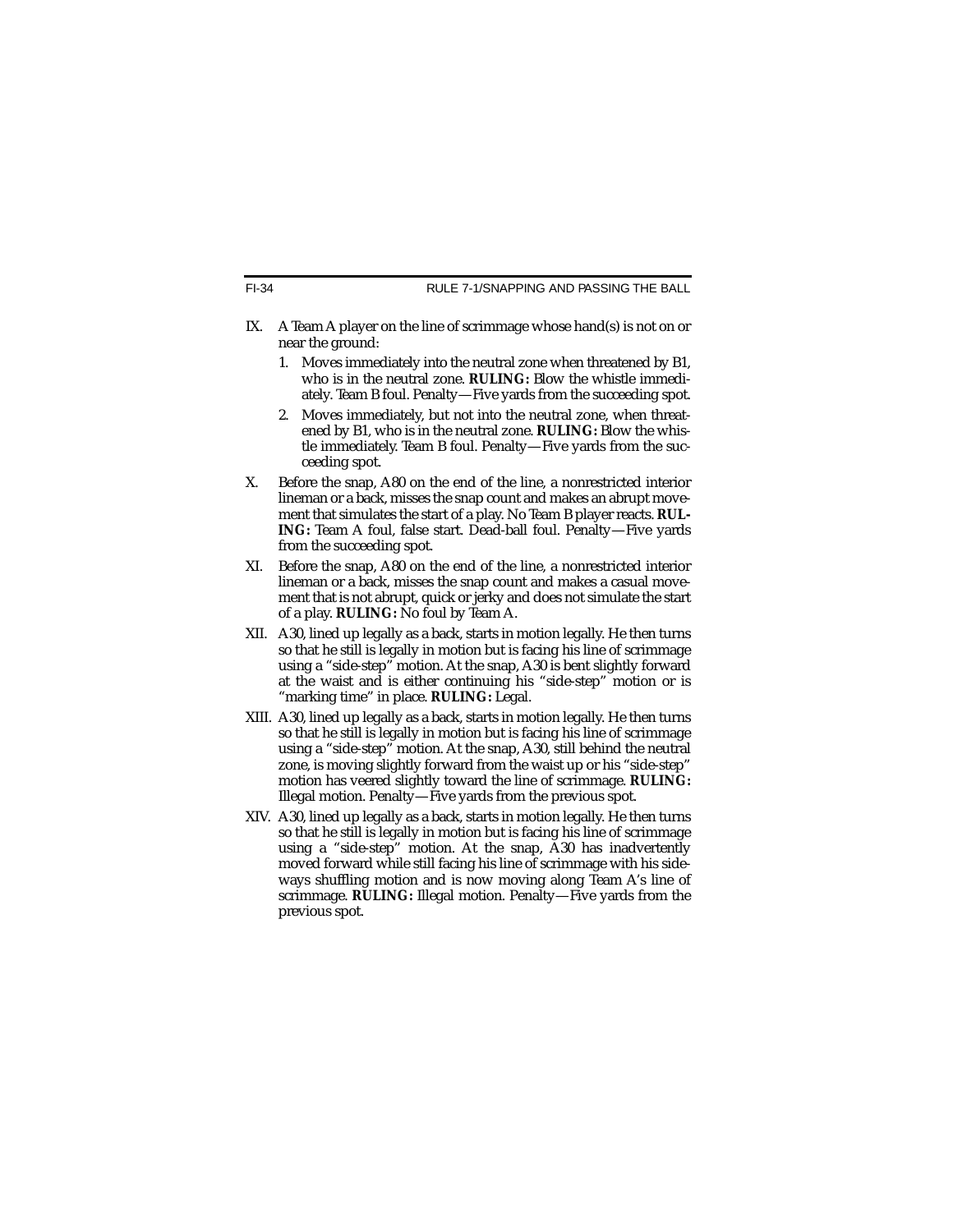#### **Shifts and False Starts—ARTICLE 4 Approved Ruling 7-1-4**

- I. After a huddle or shift, all Team A players come to a stop and remain stationary for one second. Then, before the snap, two or more simultaneously change their positions. **RULING:** All 11 Team A players must remain stationary for one second before the snap, otherwise it is an illegal shift. Penalty—Five yards from the previous spot (Rule 2-22-1).
- II. After a huddle or shift, Team A players take preliminary positions then advance or drop into final positions. **RULING:** Such movement constitutes a shift; players must hold their final positions for one second before the snap (Rule 2-22-1).
- III. Ten Team A players shift while A1 remains stationary. A1 then starts moving backward before one second elapses and the ball is snapped. **RULING:** If A1, who moved, did not halt with the other Team A players for one second before the snap, it is an illegal shift. Penalty—Five yards from the previous spot (Rule 2-22-1).
- IV. After the Team A players have stopped for one second, end A88 runs wide and stops, and before one second elapses, back A36 starts moving backward. **RULING:** Legal. But if back A36 starts before end A88 stops, the simultaneous movement of two players constitutes a shift, and all Team A players must be stationary for one second before the snap (Rule 2-22-1).

#### **Defensive Team Requirements—ARTICLE 5 Approved Ruling 7-1-5**

- I. Snapper A1 lifts the ball before backward passing it, B2 bats the ball away, and B3 recovers the ball. **RULING:** Team A foul, illegal snap. The ball is dead because it was not put in play by a legal snap. Penalty—Five yards from the succeeding spot. Team A retains possession.
- II. Snapper A1 legally begins the snap, but B2 bats the ball before A1 completes the snap, and B3 recovers the ball. **RULING:** Team B foul and the ball is dead. Penalty—Five yards from the succeeding spot. Team B may not touch the ball until it has been snapped. Team A retains possession.
- III. Prior to the snap, a Team B player crosses the neutral zone and continues his charge behind a Team A lineman and directly toward the quarterback or kicker. **RULING:** A Team B player who is on Team A's side of the neutral zone and is moving in a direct path toward the quarterback or kicker while he is behind an offensive lineman is considered to be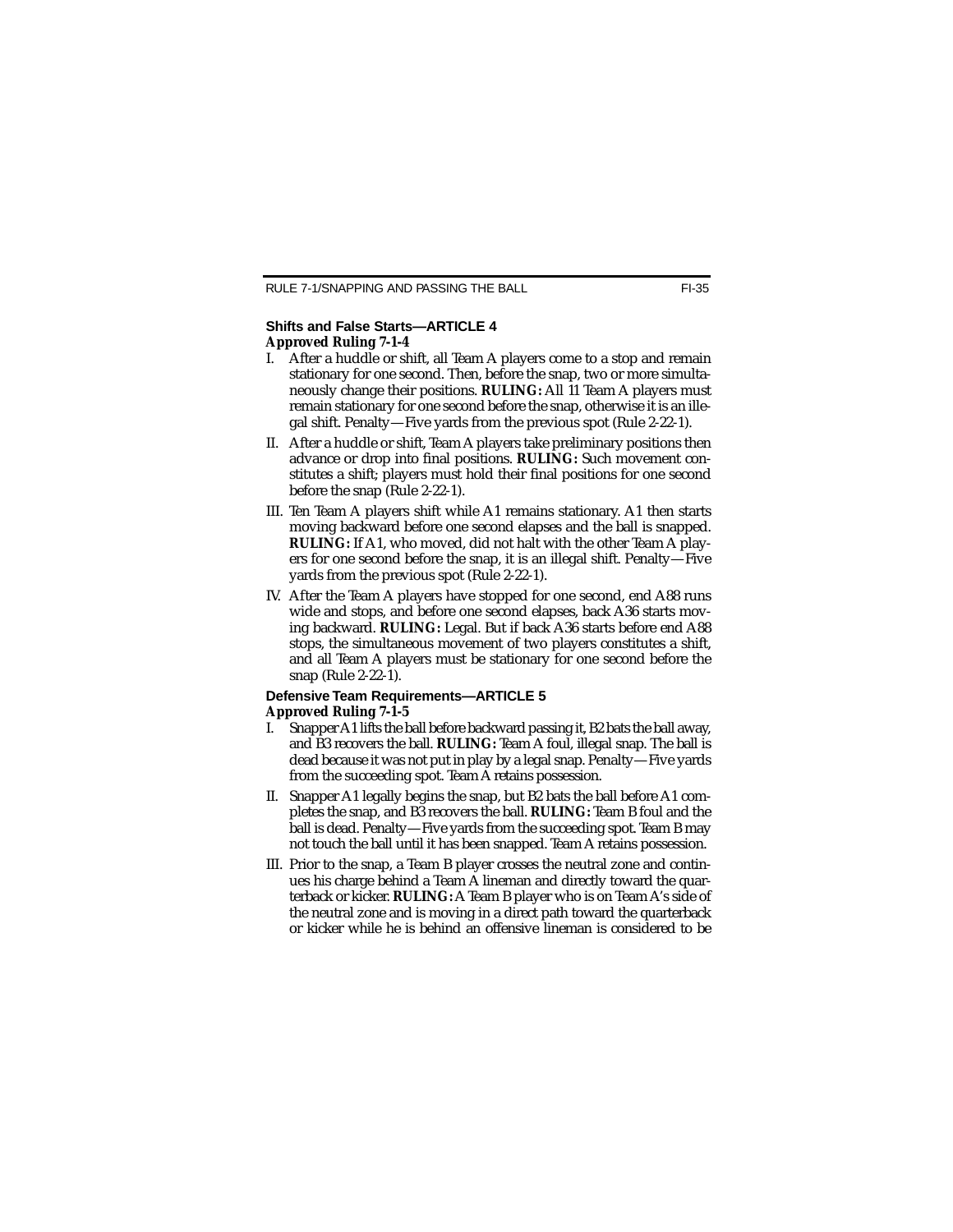interfering with Team A's formation. Penalty—Team B foul, offside. Dead ball. Five yards from the succeeding spot.

## **Handing the Ball Forward—ARTICLE 6 Approved Ruling 7-1-6**

A83, an eligible receiver, is the end on his line and adjacent to the snapper in an unbalanced "T'' formation. Quarterback A10 receives a handed snap and immediately conveys the ball to A83. **RULING:** If the movement of the ball is forward and it left A10's hand before having been touched by A83, it is a legal pass. A83 may have turned sufficiently to receive a backward pass or handoff (legal); but if the action immediately followed the snap, it is not likely that a handoff would have had time to comply with the "turn'' and "two yards behind the line'' requirement.

# **SECTION 2. Backward Pass and Fumble**

#### **Caught or Recovered—ARTICLE 2**

#### **Approved Ruling 7-2-2**

- I. An opponent snatches (steals) the ball from the runner in the field of play. **RULING:** Fumble; the ball continues in play (Rule 2-10-1).
- II. A player of the receiving team in the field of play catches a kick, then fumbles the ball. A player of the kicking team intercepts or recovers the fumbled ball. **RULING:** The ball continues in play.

## **Out of Bounds—ARTICLE 4**

#### **Approved Ruling 7-2-4**

I. B20 intercepts a legal forward pass (a) in his end zone, (b) on his threeyard line, and his momentum carries him into his end zone, or (c) in the field of play and retreats into his end zone. In each instance, B20 fumbles in the end zone and the ball rolls forward and out of bounds on Team B's two-yard line. **RULING:** The ball belongs to Team B at the spot of the fumble (Team B's end zone); (a) touchback, (b) Team B's ball at the three-yard line, and (c) safety (Rules 8-5-1 and 8-6-1).

## **SECTION 3. Forward Pass**

### **Illegal Forward Pass—ARTICLE 2**

#### **Approved Ruling 7-3-2**

I. Any time during the game, quarterback A10, who is not five yards toward a sideline from the position of the ball at the snap and is attempting to save yardage, intentionally throws a desperation forward

FI-36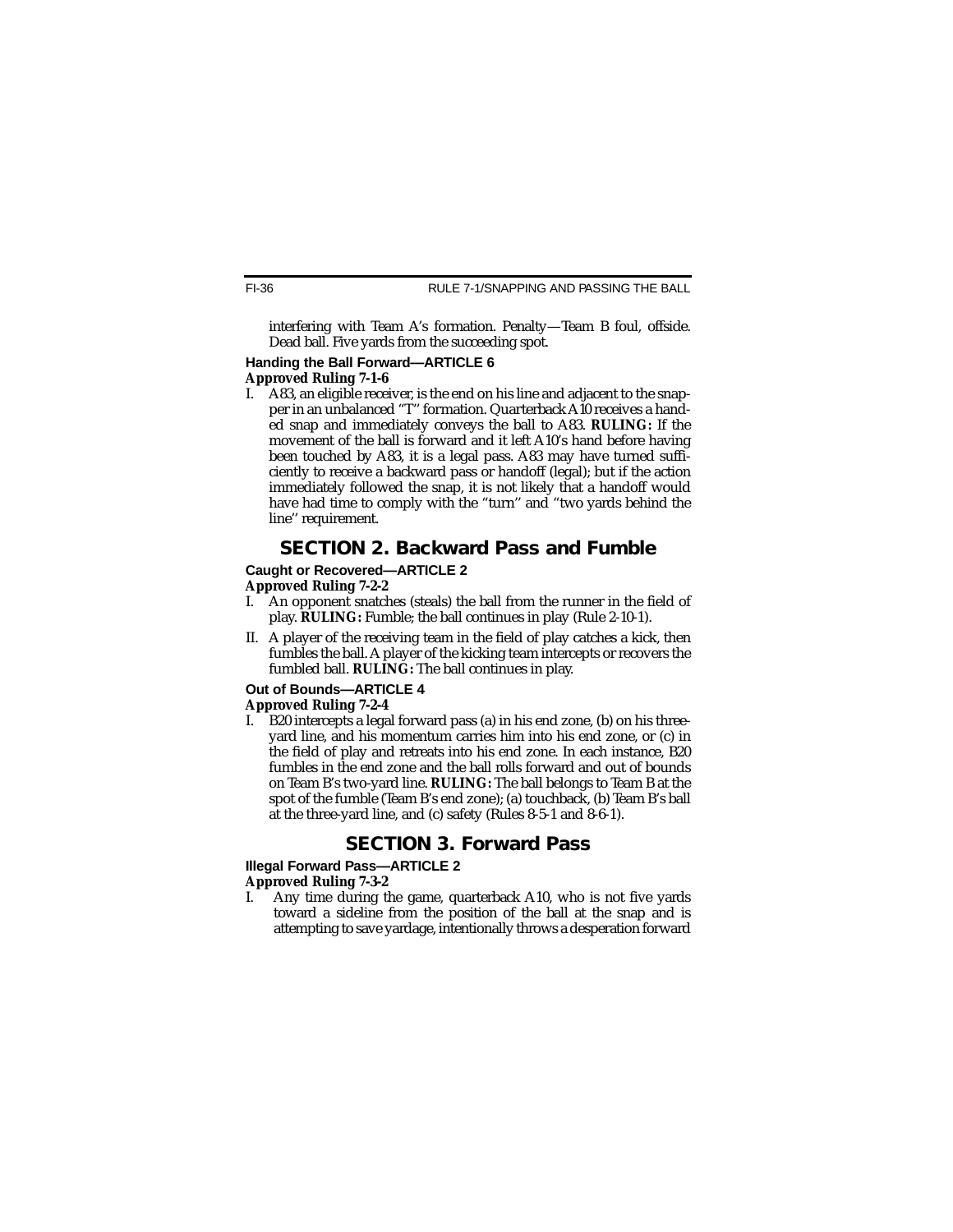pass that falls incomplete where no eligible Team A player has a reasonable opportunity to catch it. **RULING:** Intentional grounding. Penalty—Loss of down at the spot of the foul. The clock starts on the snap (Rule 3-2-5-a).

- II. In the closing minutes of either half, A10 is unable to locate an open receiver. To conserve time, he throws a forward pass that is incomplete where no eligible Team A player has a reasonable opportunity to catch it. **RULING:** Illegal pass. Penalty—Five yards and loss of down from the spot of the foul. The clock will start on the ready-for-play signal (Rule 3-2-5-a-8).
- III. On third down near the end of either half, potential field goal holder A4 muffs the snap and A4 or potential kicker A3 recovers the ball and immediately throws it forward to the ground. **RULING:** Illegal pass, not a valid attempt to conserve time.
- IV. The ball is snapped over the head of quarterback A12, who is in the "shotgun'' formation. A12 recovers the ball and immediately throws it forward to the ground. **RULING:** Illegal pass, not a valid attempt to conserve time.
- V. On third down near the end of the first half, A1 muffs the hand-to-hand snap, immediately recovers the ball and throws it forward into the ground. **RULING:** Illegal pass, not a valid attempt to conserve time.
- VI. On third down near the end of the half, A1 muffs the snap. A1 or A4 catches the muffed ball and immediately throws it forward into the ground. **RULING:** Legal play.
- VII. On third down near the end of the half, A1—positioned seven yards behind the snapper—catches the snap and immediately throws the ball forward to the ground. **RULING:** Legal play.
- VIII.With seconds remaining in a half and the ball declared ready for play, Team A quickly lines up and the ball is legally snapped to quarterback A12, who throws the ball forward directly to the ground. Team A's formation was not legal at the snap. When the ball becomes dead, two seconds show on the game clock. **RULING:** Illegal formation. Penalty— Five yards from the previous spot. The clock starts on the next snap.
- IX. Quarterback A10 sprints out and is five or more yards toward the sideline from the position of the ball at the snap when he throws a legal forward pass that lands beyond the neutral zone. **RULING:** It is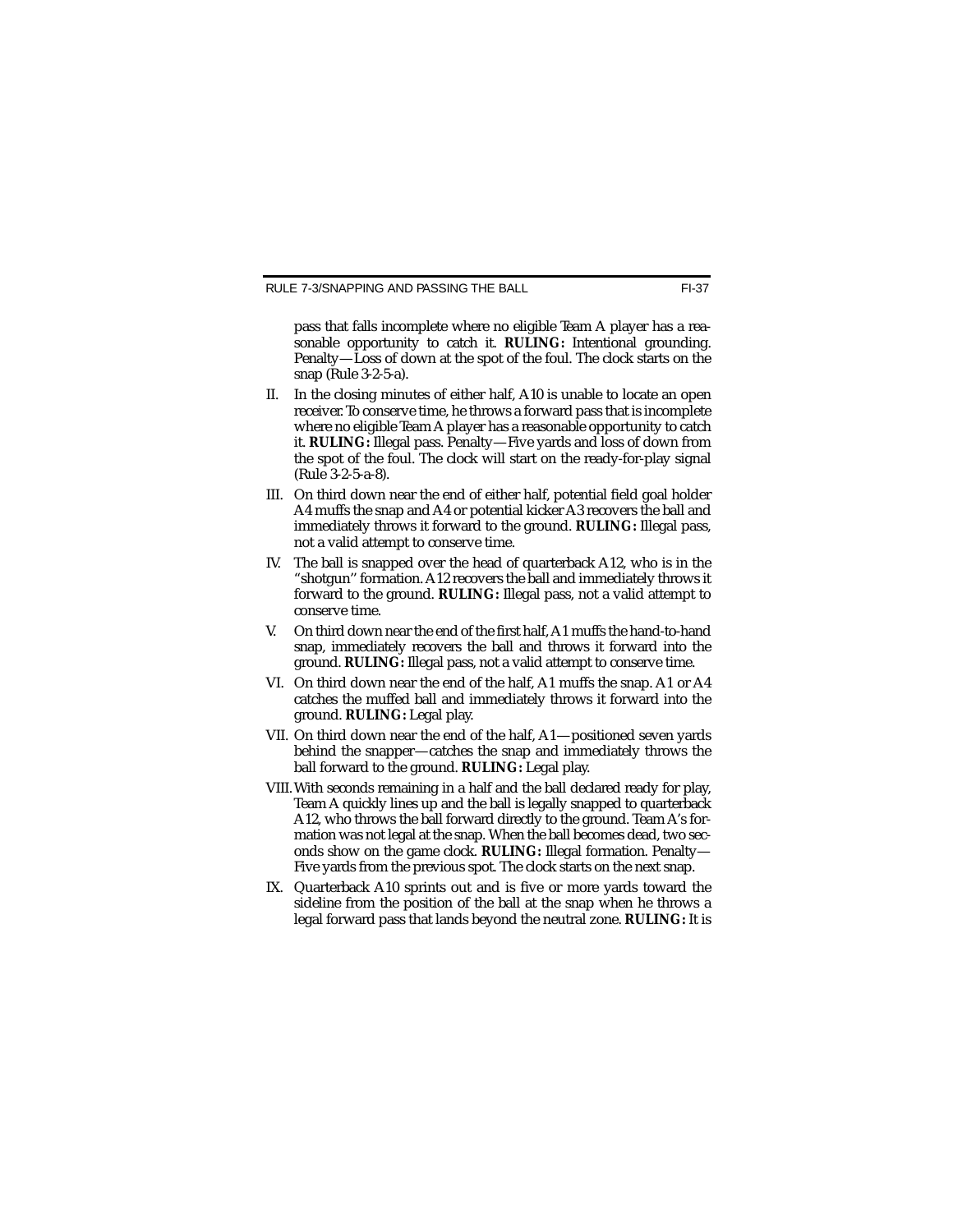not intentional grounding when a passer, who is five or more yards toward a sideline from the position of the ball at the snap, and facing loss of yardage, throws a forward pass that lands beyond the neutral zone, even if no eligible offensive player(s) has a reasonable opportunity to catch the ball (including if the ball lands out of bounds over a sideline [neutral zone extended] or endline).

#### **Eligibility to Touch Legal Pass—ARTICLE 3 Approved Ruling 7-3-3**

I. At the snap, tight end A85 is on the line of scrimmage. Flanker A23 is two yards outside of A85 and is neither on his line of scrimmage nor in the backfield. **RULING:** A23 is in an illegal position and is an ineligible pass receiver. A85 is an eligible pass receiver since he is on the end of the line of scrimmage (Rules 2-21-2 and 2-27-4).

#### **Eligibility Lost by Going Out of Bounds—ARTICLE 4 Approved Ruling 7-3-4**

- I. Eligible A88 goes out of bounds but does not touch the pass, which is legally completed to A80. **RULING:** Legal play.
- II. Eligible A88 voluntarily goes out of bounds, returns, and is the first player to touch the legal forward pass. This touching by A88 occurs in Team B's end zone. **RULING:** Illegal touching. Penalty—Loss of down at the previous spot.
- III. Eligible A88 voluntarily goes out of bounds during a down in which a legal forward pass is thrown. He returns to the field of play but does not touch the ball and is fouled by an opponent before the ball is touched by any player. **RULING:** Not pass interference—A88 is not eligible to catch a legal forward pass. Penalty—Five, 10 or 15 yards from the previous spot.
- IV. Wide receiver A88 is forced out of bounds by B1 and then runs 20 yards before returning to the field of play. A88 catches a legal pass in Team B's end zone. **RULING:** Loss of down at the previous spot due to A88's failure to return inbounds immediately.

#### **Eligibility Gained or Regained—ARTICLE 5 Approved Ruling 7-3-5**

I. Team B touches the legal forward pass near a sideline while A1 is out of bounds. A1 comes inbounds and touches the pass. **RULING:** Touching by Team B made all players eligible during the remainder of the down.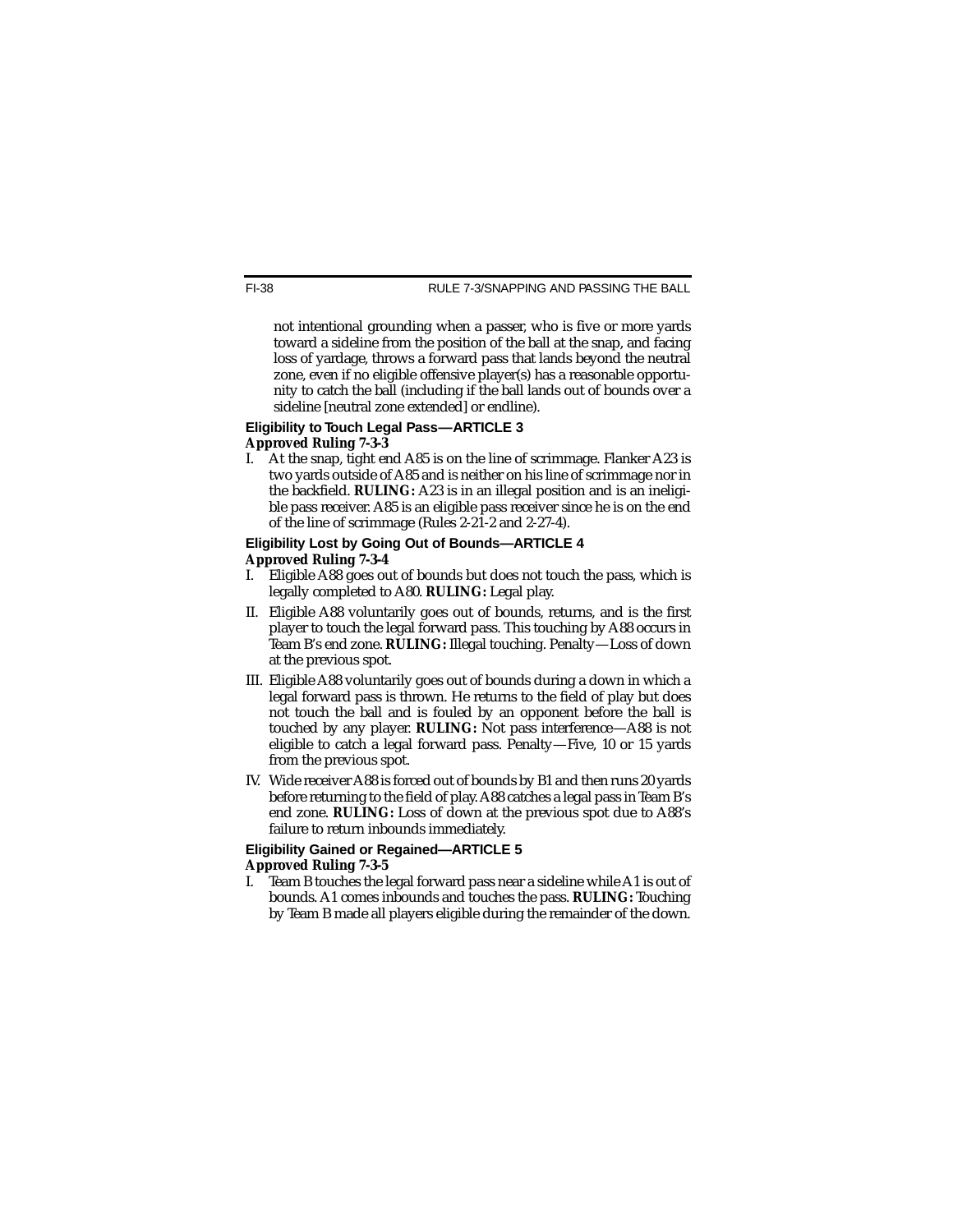### **Completed Pass—ARTICLE 6 Approved Ruling 7-3-6**

- Team A's legal forward pass is first touched by one of its eligible players, then caught by another. **RULING:** Completed pass.
- II. Two opposing players receive a legal forward pass while both are off the ground, and both players return to the ground inbounds at the same time. **RULING:** Simultaneous catch; the ball is awarded to the passing team (Rule 2-2-8).
- III. Two opposing players receive a ball while both are off the ground, and one player returns to the ground inbounds before the other. **RULING:** No simultaneous catch. The legal forward pass is completed or intercepted by the player who first returned to the ground (Rule 2-2-8).
- IV. An airborne player receives a legal forward pass. While still in the air, he is tackled by an opponent and obviously held for a moment before being carried in any direction. He then lands inbounds or out of bounds with the ball. **RULING:** Completed pass. The ball is dead at the yard line where the receiver/interceptor was held in a manner that prevented him from immediately returning to the ground (Rule 4-1-3-p).
- V. Airborne A80 receives a legal forward pass at his 30-yard line. While still in the air, he is tackled by B40 and driven forward to Team A's 34 yard line, where he is downed. **RULING:** Team A's ball at its 34-yard line (Rule 5-1-3-a).
- VI. Airborne A80 receives a legal forward pass at his 30-yard line. While still in the air, he is tackled by B40 and driven backward to Team A's 26 yard line, where the ball becomes dead. **RULING:** Team A's ball at the 30-yard line (Rule 5-1-3-a Exception).
- VII. A86 is legally forced out of bounds by B18 at Team B's two-yard line. A86, while attempting an immediate return to the field of play, leaps from out of bounds and is airborne as he receives A16's legal forward pass. He lands in Team B's end zone completing the catch. **RULING:** Touchdown (Rules 4-1-3-c, 4-2-3-a, 7-3-4 Exception and 8-2-1-b).
- VIII. B33 leaps from out of bounds and is airborne as he receives Team A's legal forward pass. He lands in the field of play (or Team B's end zone) completing the interception. **RULING:** B33 is a runner until he loses player possession or the ball becomes dead by rule. First and 10 for Team B (or possibly a touchback) (Rules 4-1-3-c, 4-2-3-a, 5-1-1-e and 7- 3-4).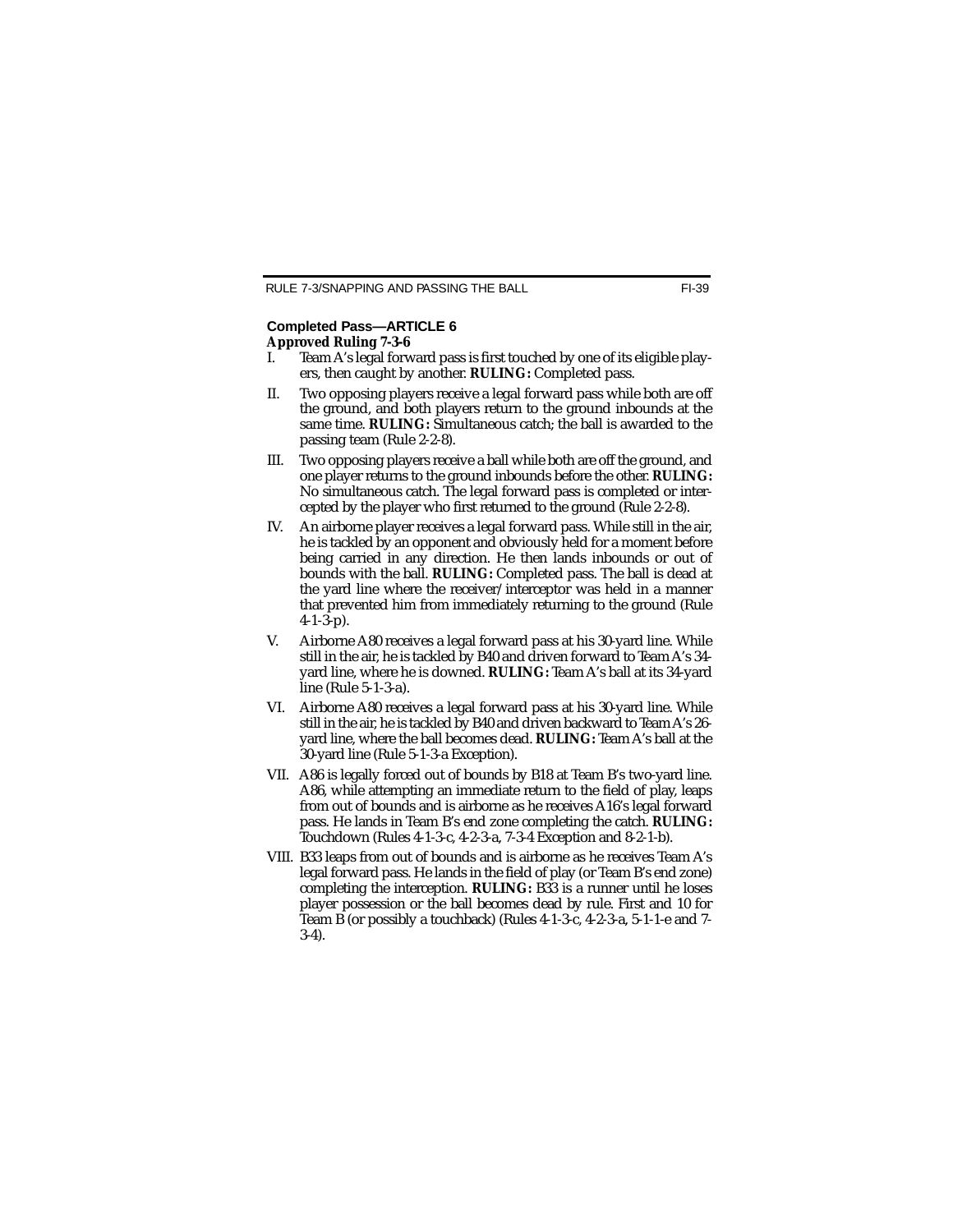- IX. A84 voluntarily goes out of bounds to elude B28. A84 leaps from out of bounds and is airborne as he receives A15's legal forward pass. He subsequently lands in the field of play completing the catch. **RULING:** A84 is a runner until he loses player possession or the ball becomes dead by rule. Loss of down at the previous spot (Rules 4-2-3-a and 7-3- 4).
- X. While airborne, eligible receiver A89 touches a forward pass when he propels it toward: (a) eligible receiver A80, who catches the pass; or (b) B27, who intercepts the pass. **RULING:** Legal play, and the ball remains live in both (a) and (b). A89 has batted a forward pass (Rules 2-2-7, 2-10-3 and 9-4-1-a).

#### **Incompleted Pass—ARTICLE 7 Approved Ruling 7-3-7**

- I. Eligible A88 touches a legal forward pass while he is contacting a boundary line. **RULING:** The ball is out of bounds, the pass is incomplete, and the down counts. Eligibility of the touching player does not affect this ruling.
- II. Third and nine on Team A's six-yard line. A1 intentionally grounds a forward pass in his end zone to save loss of yardage. **RULING:** Team B may accept a safety or it is Team A's ball, fourth and nine on the sixyard line. The clock starts on the snap.
- III. Fourth and nine on Team A's six-yard line. A1 intentionally grounds a forward pass in his end zone to save loss of yardage. **RULING:** Team B may accept a safety or it is Team B's ball, first and goal on the six-yard line.
- IV. Third and nine on Team A's six-yard line. A1 throws a second forward pass from his end zone. B2 intercepts and is downed on Team A's 20 yard line. **RULING:** Team B may accept a safety or take the result of the play (i.e., first down on Team A's 20-yard line).

#### **Illegal Contact and Pass Interference—ARTICLE 8 Approved Ruling 7-3-8**

I. A Team B player, defending against a legal forward pass beyond the neutral zone, has his back to the ball and is waving his arms in the face of an eligible player of Team A, who, in his attempt to catch the pass, bumps into the Team B player. **RULING:** Pass interference by the Team B player, first down. He was not making a bona fide attempt to catch or bat the pass.

FI-40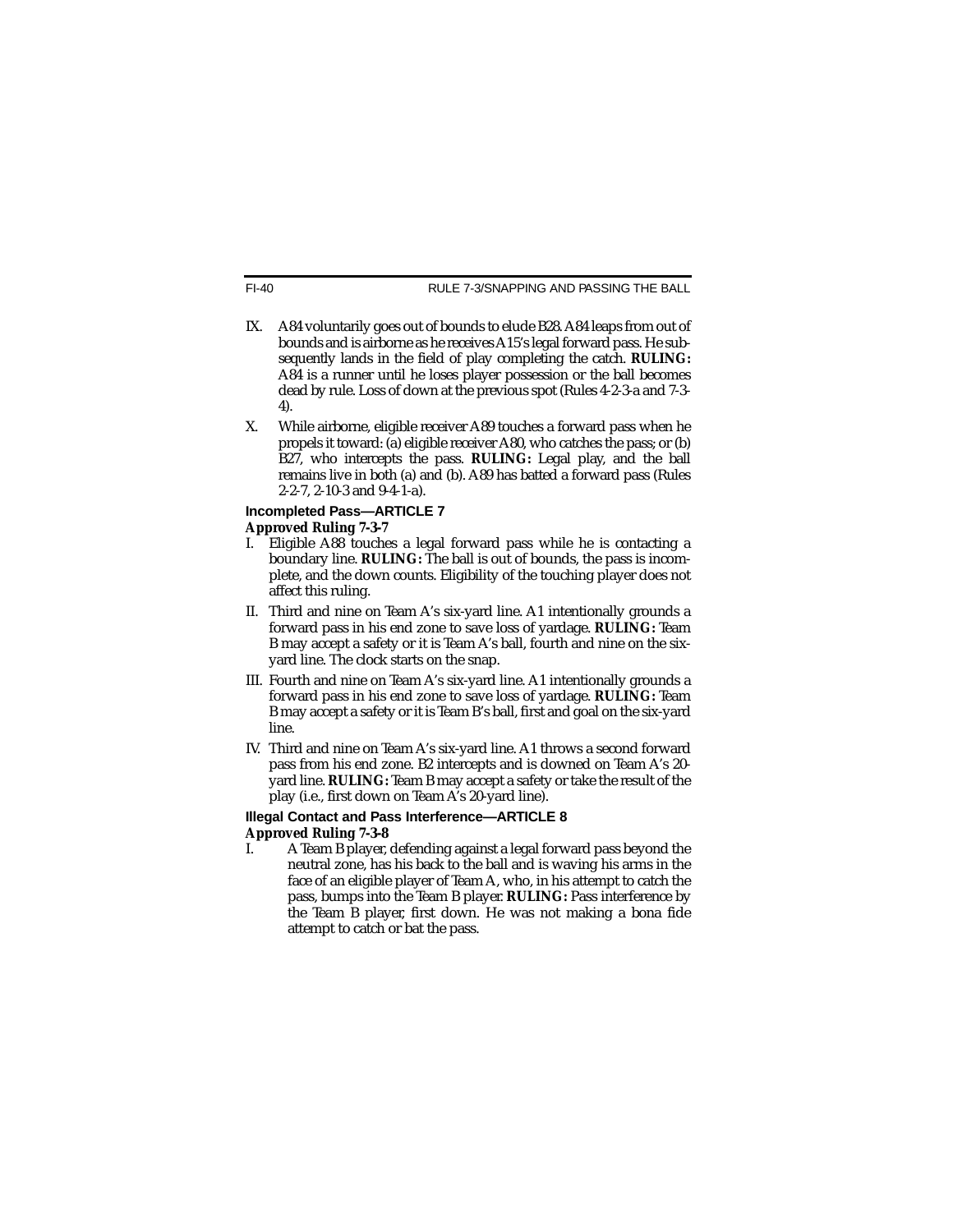RULE 7-3/SNAPPING AND PASSING THE BALL

- II. Wide receiver A80, 15 yards beyond the neutral zone, turns his back toward the neutral zone. The passer throws the ball over A80's hands, which are extended above his head. The ball is overthrown and beyond the receiver (uncatchable pass) when B2 intentionally contacts A80. **RULING:** Personal foul (Rule 9-1-2-f), not pass interference. Penalty—15 yards from the previous spot. Flagrant offenders shall be disqualified. First and 10 for Team A.
- III. Wide receiver A88, 15 yards beyond the neutral zone, runs a curl pattern and stops near the sideline. The passer throws the ball several yards over A88's hands, which are extended above his head (uncatchable pass) when B2 intentionally contacts A88. **RULING:** Personal foul (Rule 9-1-2-f), not pass interference. Penalty—15 yards from the previous spot. Flagrant offenders shall be disqualified. First and 10 for Team A.
- IV. A83, a wide receiver 10 yards from the nearest interior lineman, slants toward the middle of the field. Before the ball is thrown, B1, a backer, legally blocks him and knocks him down. **RULING:** Legal unless the block was below the waist (Rule 9-1-2-e-2).
- V. Before the ball is thrown, A88 is directly in front of B1, a backer, who legally pushes him with both hands and knocks him down. **RUL-ING:** Legal.
- VI. Team A lines up at the snap with A88 spread 10 yards wide and A44 four yards to his inside. Just before the Team A passer releases the ball, A88 contacts B1 five yards beyond the neutral zone. The pass is thrown to A44, who has moved in front and to the outside of the spot where A88 had contacted B1. **RULING:** Team A foul, offensive pass interference. Penalty—15 yards from the previous spot.
- VII. Before the ball is thrown, wide receiver A88 moves four yards downfield directly toward and in front of the defender, B1. At this spot, B1 pushes A88, who then uses his hands to contact B1. **RUL-ING:** Team A foul, offensive pass interference, if the legal forward pass is beyond the neutral zone. Penalty—15 yards from the previous spot.
- VIII. Before the ball is thrown, wide receiver A88 slants to the inside where B1, the backer, attempts to block him. A88 uses his hands to shove B1 away. **RULING:** Team A foul, offensive pass interference, if the legal forward pass crosses the neutral zone. If B1's initial con-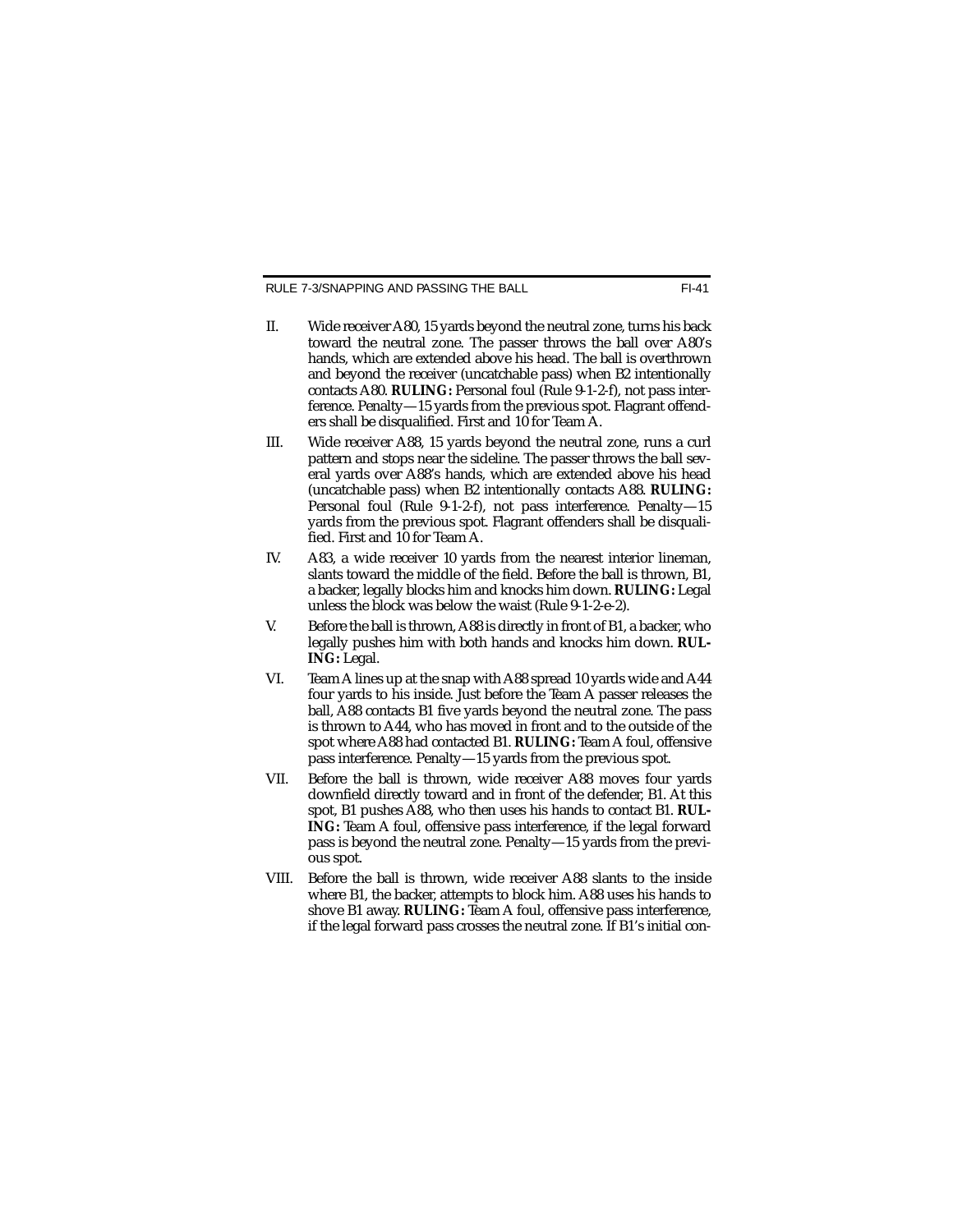tact was below the waist and beyond the neutral zone, Team B also has fouled and the live-ball fouls offset.

- IX. A88, an eligible receiver, curls and stops 10 yards beyond the neutral zone. After the ball, a catchable forward pass, is thrown and before it touches A88, B1 contacts A88 from the back or side with a tackle, grasp or push and the pass is incomplete. **RULING:** Team B foul, defensive pass interference. Penalty—Spot foul and first down.
- X. A88, a spread receiver, runs a 10-yard route and cuts 90 degrees to the sideline; and after the ball is thrown, B2 recovers and contacts A88 with a tackle, block, grasp or push before A88 touches the ball, a catchable forward pass. **RULING:** Team B foul, defensive pass interference. Penalty—Spot foul and first down.
- XI. A80, a tight end, runs 10 yards into the secondary and cuts toward the goal posts. B1 is one step behind and to the outside when he recovers. After the legal forward pass has been thrown, B1 contacts A80 with a tackle, block, grasp or push as the ball goes over A80's outstretched hands. **RULING:** Team B foul for defensive pass interference. Penalty—Spot foul and a first down if the infraction occurs less than 15 yards from the previous spot; 15-yard penalty from the previous spot and a first down if the foul is more than 15 yards beyond the neutral zone.
- XII. A88 and B2 are running closely together before or after the ball has been thrown. Either A88 or B2, or both, falls when their feet become entangled. Neither player was tripped intentionally. **RULING:** No foul.
- XIII. Before the pass is thrown, wide receiver A88 and defender B1 are running shoulder to shoulder and side by side 15 yards beyond the neutral zone. A88 is nearest to the sideline, and B1 is nearest to the hash mark. A88 breaks to the inside. B1 does not move, and A88 collides with him. **RULING:** No foul.
- XIV. Wide receiver A88 and defender B1 are running shoulder to shoulder and side by side 15 yards beyond the neutral zone. A88 is nearest to the sideline, and B1 is nearest to the hash mark. A legal forward pass is thrown toward the goal post. While the ball is in the air, A88 breaks to the inside toward a catchable forward pass. B1 does not move and makes no attempt to go for the pass, and A88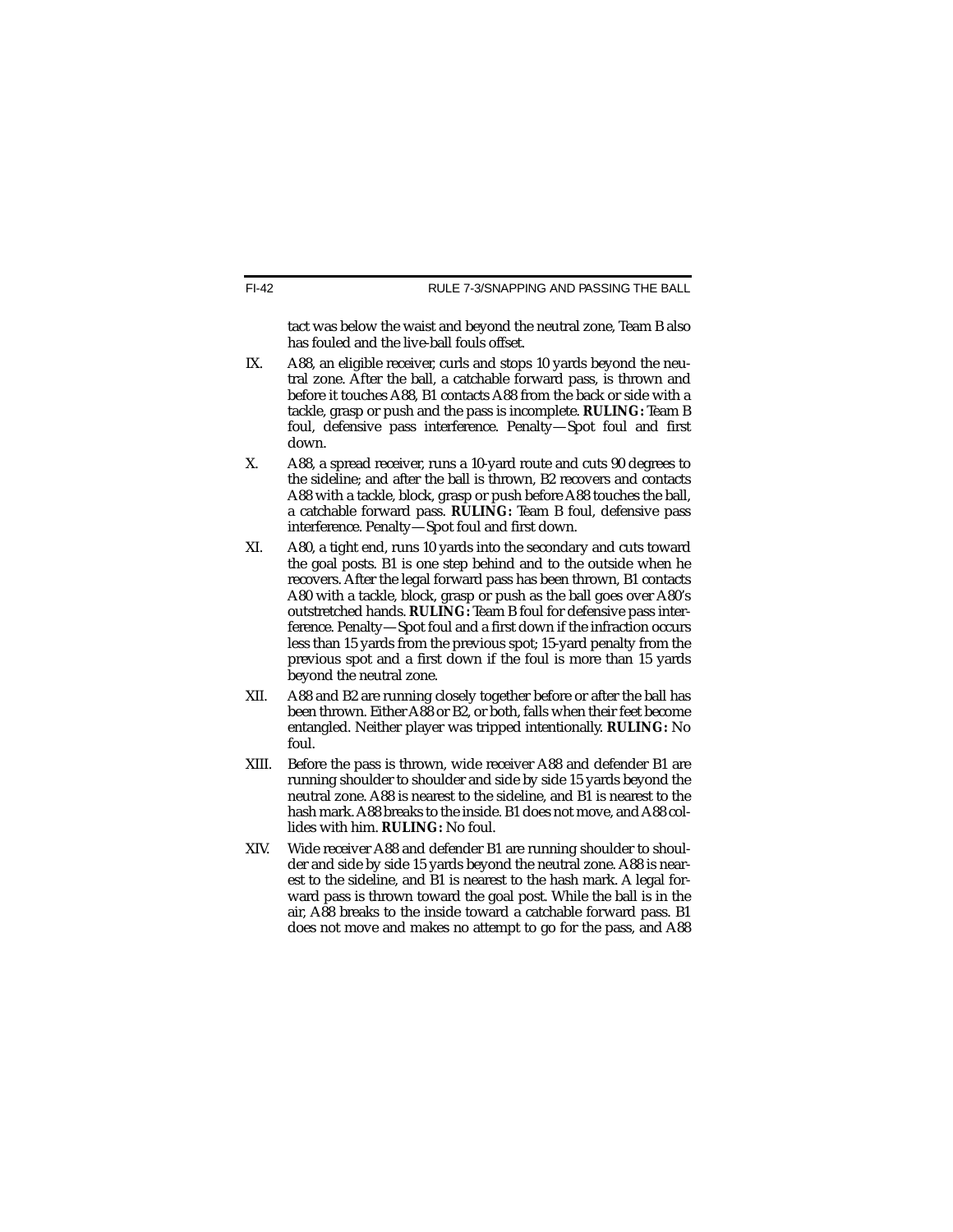collides with him. **RULING:** Team B foul, defensive pass interference. Penalty—15 yards from the previous spot and a first down.

- XV. A44, a slot back, runs a pattern 25 yards downfield toward the goal line pylon. B1, a safety, is positioned between A44 and the pylon when the ball is thrown. B1 obviously reduces his speed and collides with A44 before the catchable ball touches the ground. **RUL-ING:** Team B foul, defensive pass interference. Penalty—15 yards from the previous spot and first down.
- XVI. A80, a tight end, moves across the formation on a pass pattern at a depth of 25 yards where he contacts B1, a safety, before or after the ball has been thrown. A88, a wide receiver positioned on the opposite side from the tight end at the snap, crosses behind the contact of A80 and B1 and catches the legal forward pass. **RULING:** Team A foul, offensive pass interference. Penalty—15 yards from the previous spot.
- XVII. Fourth and goal for Team A on Team B's five-yard line. Team A's legal forward pass is incomplete, but Team B interfered on its oneyard line or in its end zone. **RULING:** First and goal for Team A on Team B's two-yard line.
- XVIII. A80 and B60 are attempting to catch a forward pass thrown toward A80's position, which is beyond the neutral zone. The pass is high and ruled uncatchable. As the ball passes overhead, A80 pushes B60 in the chest. **RULING:** Not offensive pass interference.
- XIX. On a legal forward pass beyond the neutral zone, A80 and B60 are attempting to catch the pass thrown to A80's position. A14, who is not attempting to catch the pass, blocks B65 downfield, either before the pass is thrown or while the uncatchable pass is in flight. **RUL-ING:** Team A foul, offensive pass interference. Penalty—15 yards from the previous spot.

#### **Contact Interference—ARTICLE 9**

#### **Approved Ruling 7-3-9**

I. A80, a tight end, goes downfield eight yards, stops and turns to catch a pass, and does not contact an opponent. A44, a wing back, goes downfield eight yards and cuts to the inside, causing B1, who is pursuing him, to contact A80 after the ball was thrown. **RULING:** No foul against B1 unless the ball, a catchable forward pass, is thrown to A80.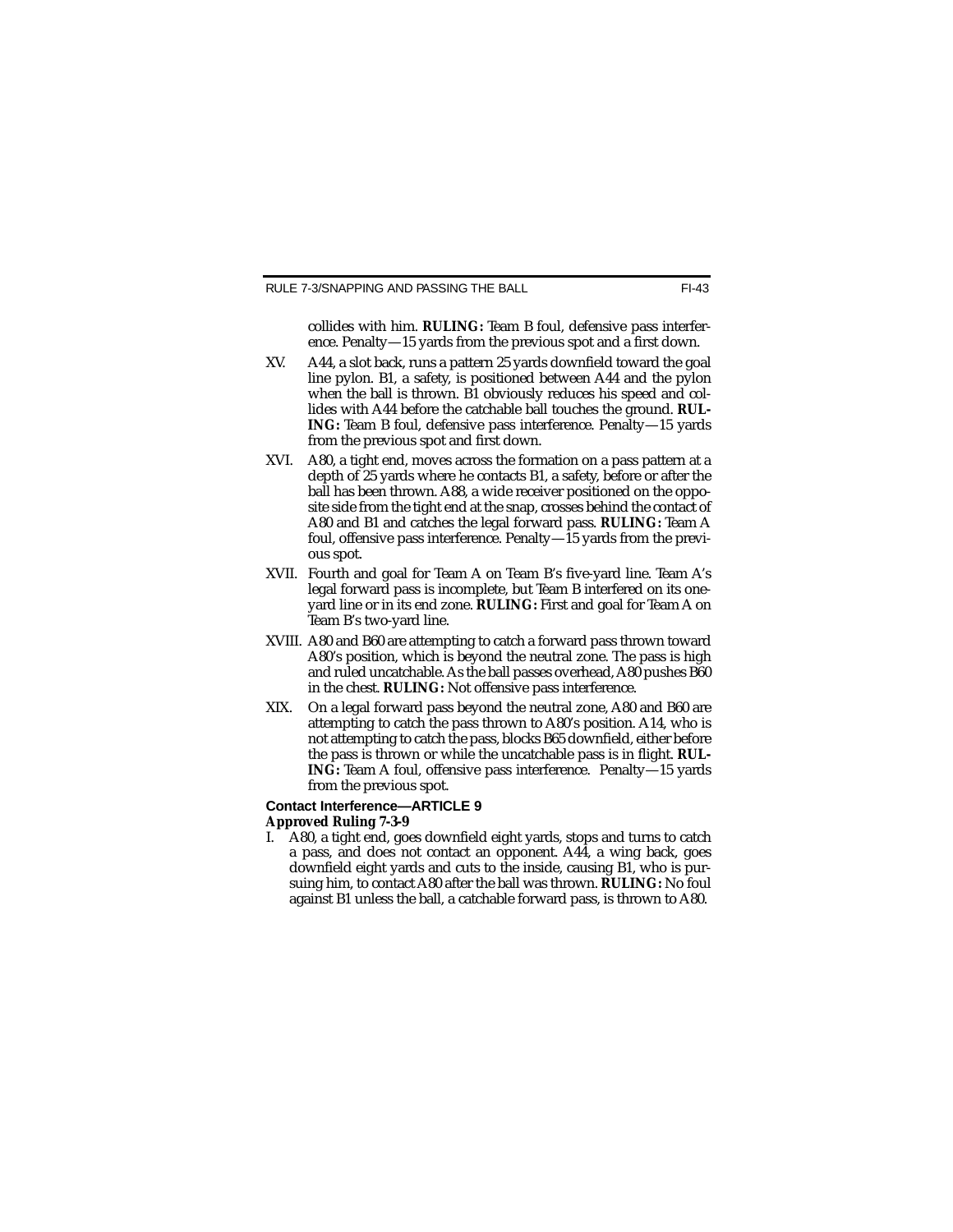RULE 7-3/SNAPPING AND PASSING THE BALL

II. A legal forward pass beyond the neutral zone is tipped or muffed by an eligible receiver of either team or glances off an official, and thereafter, while the pass is still in flight, either Team A or Team B holds or otherwise fouls an eligible opponent who is beyond the neutral zone. **RUL-ING:** Interference rules do not apply after the pass has been touched. Penalize as a foul during a loose ball. Penalty—Five, 10 or 15 yards from the previous spot (Rule 9-3-6).

#### **Ineligibles Downfield—ARTICLE 10 Approved Ruling 7-3-10**

- I. Ineligible lineman A70 crosses the neutral zone and does not make contact with an opponent. He circles toward the flank and returns across the neutral zone before A10 throws a legal forward pass that crosses the neutral zone. **RULING:** Ineligible downfield. Penalty—Five yards from the previous spot.
- II. Ineligible lineman A70 makes contact with an opponent within one yard of the neutral zone. A70 drives B4 more than three yards beyond the neutral zone and then circles back across the neutral zone before A1 throws a legal forward pass that crosses the neutral zone. **RULING:** Team A foul, ineligible downfield or offensive pass interference. Penalty—Five yards from the previous spot or 15 yards from the previous spot (Rule 7-3-8-b).

#### **Illegal Touching—ARTICLE 11 Approved Ruling 7-3-11**

- Late in the half, quarterback A10, who is not five yards toward a sideline from the position of the ball at the snap, throws a desperation pass to intentionally save yardage that falls incomplete after first touching ineligible A58. **RULING:** Penalty—Loss of down at the spot of the pass. The clock starts on the snap (Rule 7-3-2-d).
- II. An originally ineligible player of Team A intentionally first touches a legal forward pass inbounds. **RULING:** Illegal touching. The ball continues in play, but the foul is subject to penalty when the ball becomes dead. Penalty—Five yards from the previous spot (Rule 4-1-3).
- III. Team A snaps on its 10-yard line. A10 retreats and then passes forward to ineligible A70 who, while in his end zone, (a) touches the ball as he attempts to catch the pass, and the pass is incomplete; (b) catches the pass and is downed in the end zone; or (c) catches the pass and is downed after having advanced to his three-yard line. **RULING:** (a) Team B may elect the penalty to get the five yards or refuse the penal-

FI-44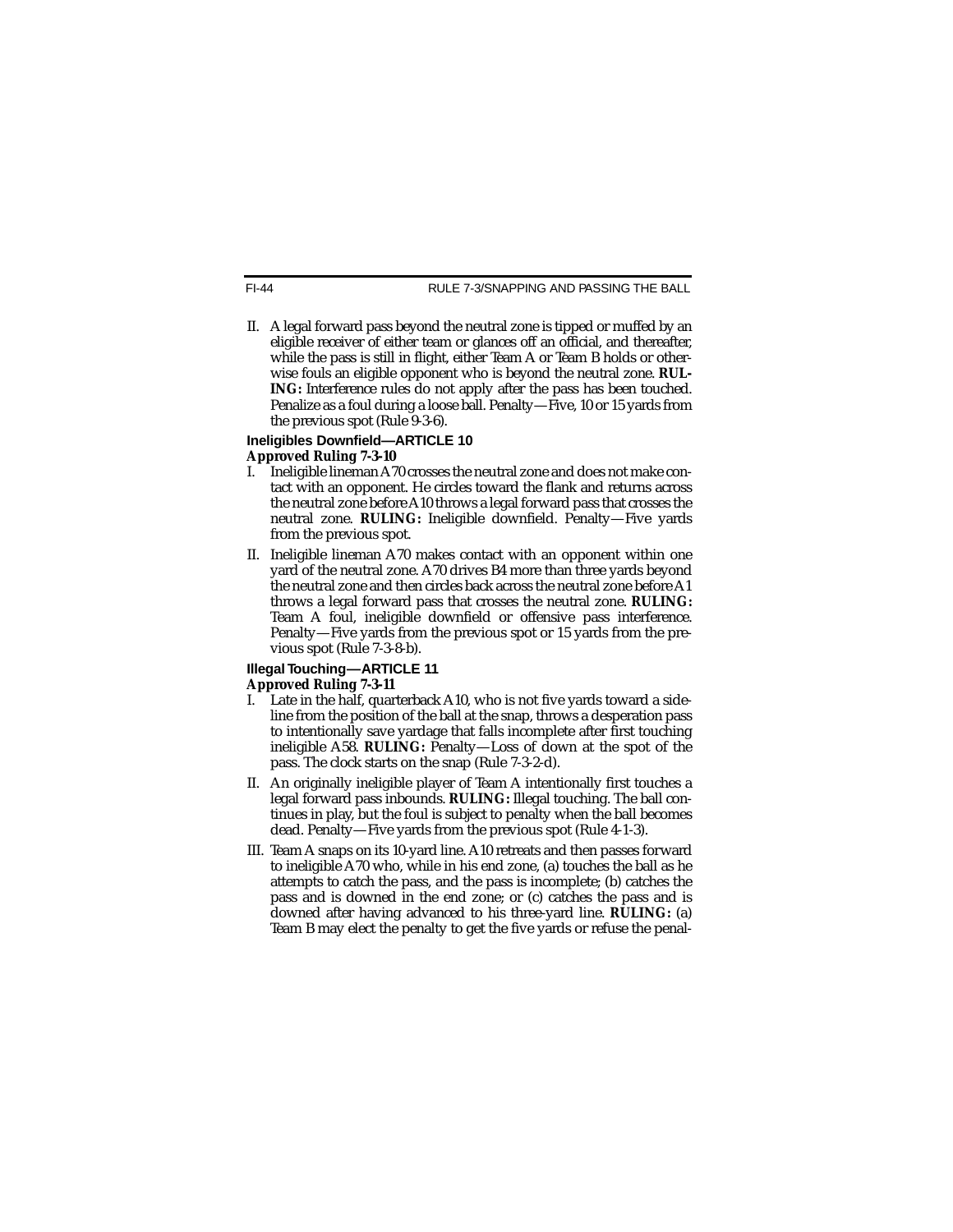ty so the down will count. (b) The ball is dead in the end zone with impetus by Team A, and Team B may elect the safety or the penalty at the previous spot. (c) The down counts if the penalty is refused and the dead-ball spot is more advantageous to Team B than the penalty [*Note:* (a), (b) and (c) could be intentional grounding depending on the location of an eligible Team A player or the location of A10 when the ball is thrown] (Rule 10-1-1-b). If intentional grounding is warranted, there is no illegal touching.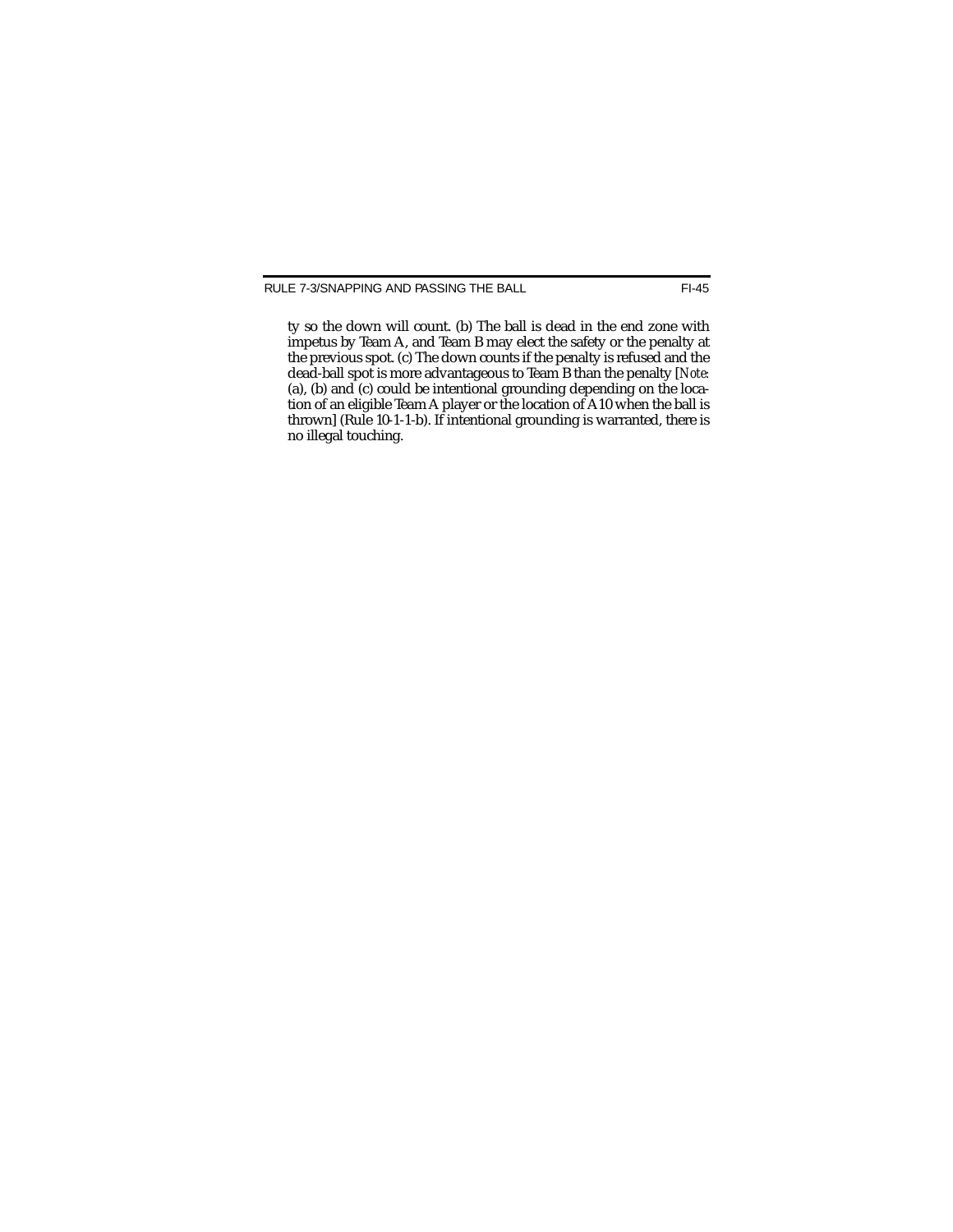# **RULE 8**

# **Scoring**

## **SECTION 2. Touchdown**

#### **How Scored—ARTICLE 1 Approved Ruling 8-2-1**

- I. The runner is thrown or falls to the ground on his opponent's one-yard line, but his momentum causes him to slide across the goal line. **RUL-ING:** Not a touchdown unless the ball's forward point was on, above or across the goal line when any part of the runner's body except his hand or foot struck the ground (Rules 4-1-3-b and 5-1-3).
- II. Runner A1, while attempting to score, strikes the pylon located on the right intersection of the goal line and sideline with his foot. He is carrying the ball in his right arm, which is extended over the sideline. **RULING:** Whether or not a touchdown is scored depends on the forward progress of the ball as related to the goal line when the ball becomes dead by rule (Rules 4-2-4-d and 5-1-3-a).
- III. Runner A1, advancing in the field of play, becomes airborne at the twoyard line. His first contact with the ground is out of bounds three yards beyond the goal line. The ball, in possession of the runner, passed over the pylon. **RULING:** Touchdown (Rule 4-2-4-e).
- IV. The ball, in possession of airborne runner A21, crosses the sideline above the one-yard line, penetrates the plane of the goal line extended and is then declared dead out of bounds in possession of A21. **RUL-ING:** Ball is declared out of bounds at the one-yard line (Rules 2-11-1 and 4-2-4-e).

### **SECTION 3. Try Down**

#### **How Scored—ARTICLE 1**

#### **Approved Ruling 8-3-1**

I. During a two-point try, after having obtained possession, Team B fumbles and Team A recovers in the Team B end zone. **RULING:** Team B can fumble after intercepting a pass, catching or recovering a fumble or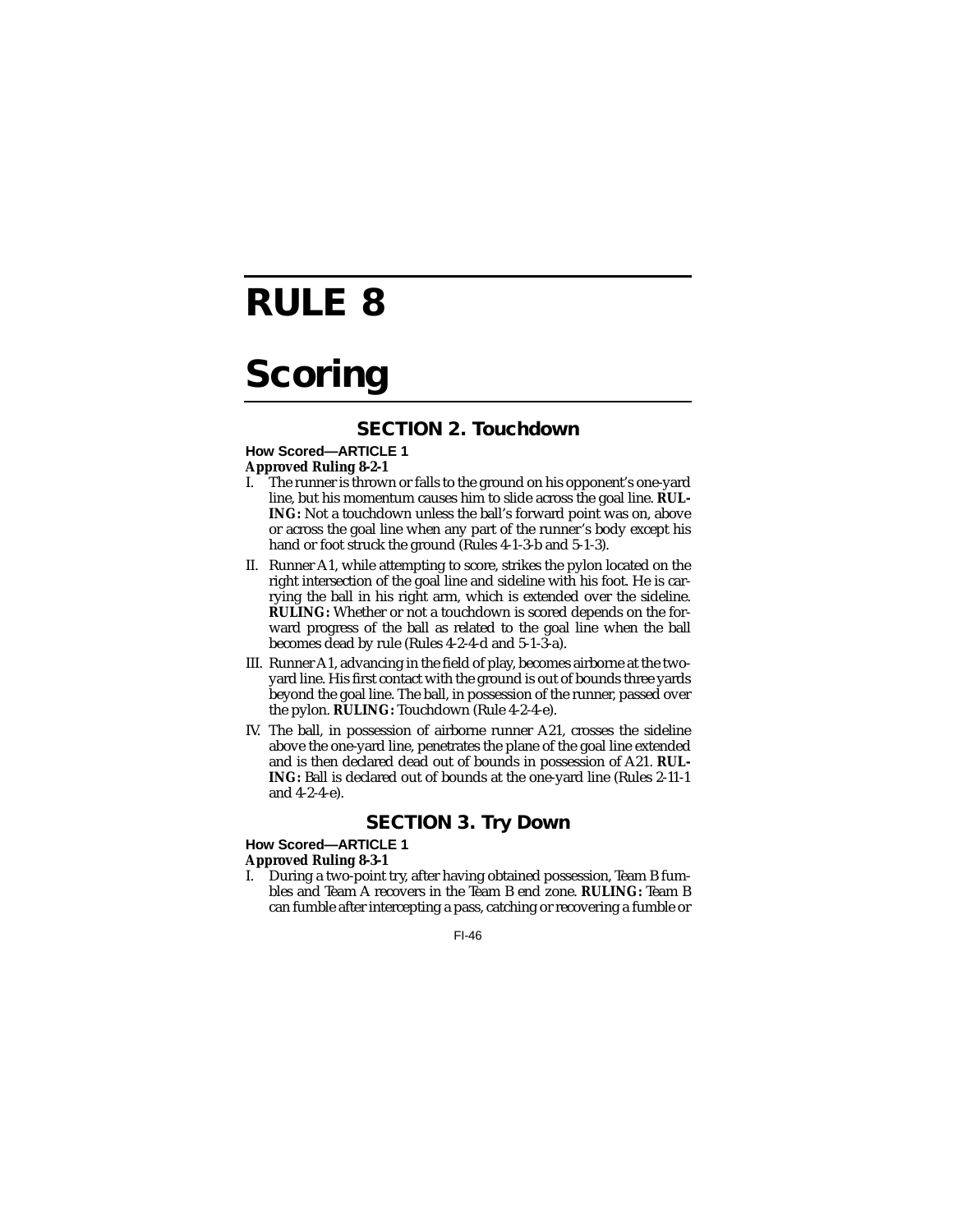recovering a backward pass. Touchdown. Award Team A two points (Rule 8-3-2-d-1).

- II. Team B intercepts Team A's legal forward pass (PAT attempt) and returns the ball for a touchdown. **RULING:** Award Team B two points. Team B will receive the next free kick, or extra-period rules govern (Rule 8-3-2-a).
- III. B19 is the first player beyond the neutral zone to touch Team A's blocked PAT kick when he muffs the kick in the end zone. A66 recovers in the end zone. **RULING:** Award Team A two points.

### **Opportunity to Score—ARTICLE 2 Approved Ruling 8-3-2**

- I. On a two-point try attempt, B2 adds new impetus to a Team A fumble that is recovered in the Team B end zone by Team B. **RULING:** One-point safety (Rules 8-3-1 and 8-5-1).
- II. On a two-point try attempt, B2 kicks a Team A fumble into the Team B end zone and Team B recovers. **RULING:** One-point safety or the option of accepting the penalty from the basic spot for illegally kicking the ball (Rules 8-3-1 and 8-3-3-b-1).
- III. On a one-point try attempt, B2 blocks A1's kick. The ball, which did not cross the neutral zone, is picked up by A2, and he advances the ball across Team B's goal line. **RULING:** Award Team A two points (Rule 8-3-1).
- IV. On a one-point try attempt, Team A's kick is blocked. A2 picks up the ball beyond the neutral zone in the field of play. **RULING:** The ball is dead where picked up by A2. The try is over.
- V. On a one-point try attempt, Team A's kick is blocked. The ball is advanced by runner B1 across Team A's goal line. **RULING:** Award Team B two points (Rule 8-3-1).
- VI. On a one-point try attempt, Team A's kick is blocked. The ball, untouched beyond the neutral zone, (a) is recovered by B3 on his oneyard line or (b) hits the ground in Team B's end zone. **RULING:** (a) B3 may advance the ball. (b) The ball is dead, the try is over (Rule 8-3-1).
- VII. On a one-point try attempt, Team A's kick is blocked. The ball is recovered by B3 and advanced across Team A's goal line. During B3's run, B4 clips. **RULING:** No score, the try is over, and the penalty is declined by rule (Rule 8-3-4-b).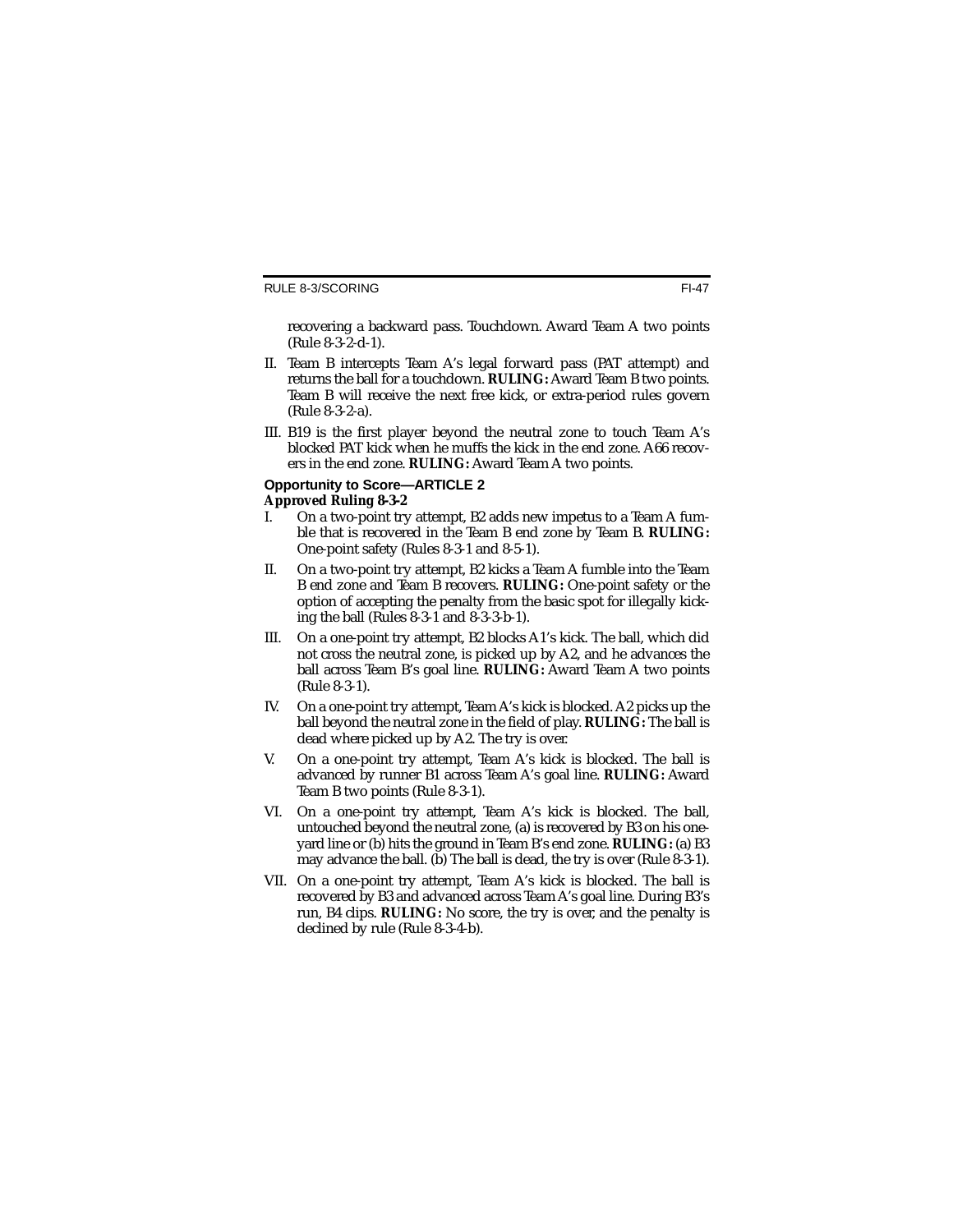- VIII. On a two-point try, B1 intercepts Team A's legal forward pass in his end zone. He runs the ball across Team A's goal line, and (a) there are no fouls during the run, (b) B3 clips during the run or (c) A2 fouls during the run. **RULING:** (a) Award Team B two points. (b) No score, the try is over, and the penalty is declined by rule. (c) Award Team B two points, and the penalty is declined by rule (Rules 8-3-1 and 8-3-4-a and b).
- IX. On a two-point try attempt, A1 muffs the hand-to-hand snap from the snapper and it is recovered by A2, who runs it into the opponent's end zone. **RULING:** Award Team A two points (Rule 2-10-2).
- X. On a one-point try attempt, A10 snaps the ball over the head of the holder or the holder muffs the ball. It is recovered by A3, who runs it into the end zone. **RULING:** Award Team A two points.
- XI. On a two-point try attempt, quarterback A2, running an option play, throws a backward pass that is muffed and recovered by A9, who runs it into the end zone. **RULING:** Award Team A two points.

#### **Fouls During a Try Before Team B Possession—ARTICLE 3 Approved Ruling 8-3-3**

- I. During a try attempt, Team A's legal kick, untouched and in the air, has crossed the neutral zone when a foul occurs. **RULING:** If the foul is by Team A and the try is unsuccessful, and Team B does not gain possession, the try ends. If the foul is by Team A and the try is successful, the penalty is at the previous spot. If the foul is by Team B and the try is successful, score the point unless Team A chooses to accept the penalty and attempt a two-point play. The try is exempt from postscrimmage kick enforcement. Personal fouls against the snapper, holder or kicker may be enforced on the subsequent kickoff or succeeding spot in extra periods. If unsuccessful, Team A may accept the penalty and the down will be replayed.
- II. Both teams foul during a try after playing time has expired, and Team B had not gained possession. **RULING:** Replay at the previous spot.
- III. During a try, Team A advances the ball into Team B's end zone or completes a pass there, but Team A fouls during the run or behind its line before the pass. **RULING:**Any replay is from the spot where the penalty leaves the ball. The privilege of replaying from any point between the inbounds lines applies only when a penalty is for a foul by Team B.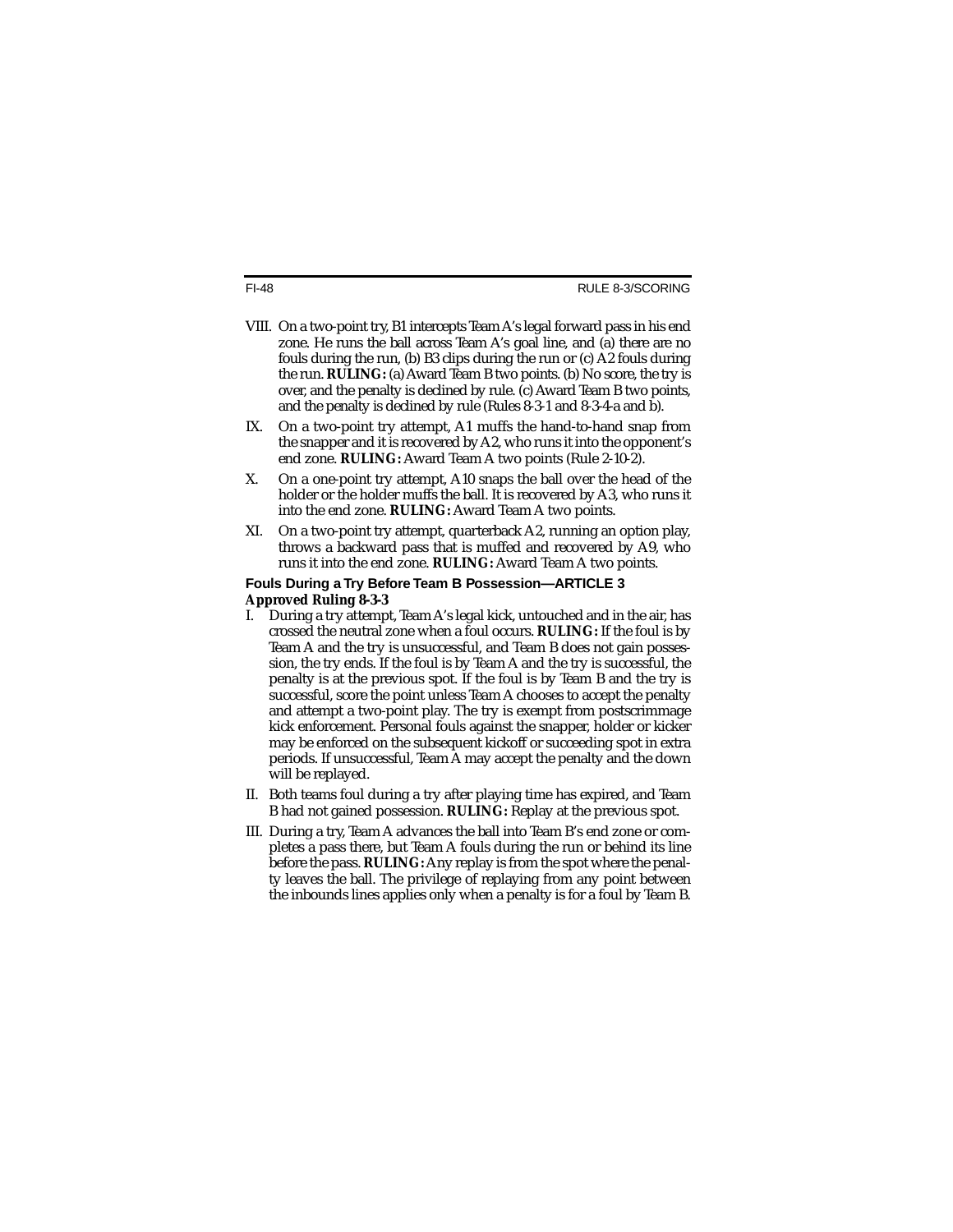#### **Fouls During a Try After Team B Possession—ARTICLE 4 Approved Ruling 8-3-4**

- I. B15 intercepts Team A's legal forward pass (PAT attempt) and is running at midfield when tackled by A19, who grasps B15's face mask. **RULING:** The try is ended, and the penalty is declined by rule.
- II. B1 intercepts Team A's legal forward pass and runs it to midfield. During the run of the interception, B2 clips in Team B's end zone. **RUL-ING:** The penalty is declined by rule.

## **SECTION 4. Field Goal**

#### **Next Play—ARTICLE 2**

#### **Approved Ruling 8-4-2**

- I. Fourth and eight on Team B's 40-yard line. Team A's attempted field goal is touched by B1 at Team B's 10-yard line and rolls out of the end zone. **RULING:** Touchback.
- II. Fourth and eight on Team B's 40-yard line. Team A's attempted field goal is touched and downed by Team B at the five-yard line. **RUL-ING:** Team B's ball at Team B's five-yard line.
- III. Fourth and eight on Team B's 40-yard line. Team A's untouched field goal attempt rolls dead on Team B's seven-yard line. **RULING:** Team B's ball at Team B's 40-yard line.
- IV. Fourth and eight on Team B's 40-yard line. Team A's untouched field goal attempt strikes the ground in the end zone and bounces out to the three-yard line, where it is touched by B1. **RULING:** Team B's ball at Team B's 40-yard line (Rule 6-3-9-a).
- V. Fourth and eight on Team B's 40-yard line. Team A's attempted field goal touches B1 at the 10-yard line and goes out of bounds at the fiveyard line. **RULING:** Team B's ball at Team B's five-yard line.
- VI. Fourth and eight on Team B's 40-yard line. Team A's field goal attempt is blocked or touched at the line of scrimmage and goes out of bounds, untouched beyond the neutral zone, at Team B's 25-yard line. **RULING:** Team B's ball at Team B's 40-yard line.
- VII. Fourth and eight on Team B's 40-yard line. Team A's attempted field goal strikes the ground at the three-yard line and bounces into the end zone, where it is received in the air and then downed by a Team B player. **RULING:** Team B's ball at the 20-yard line.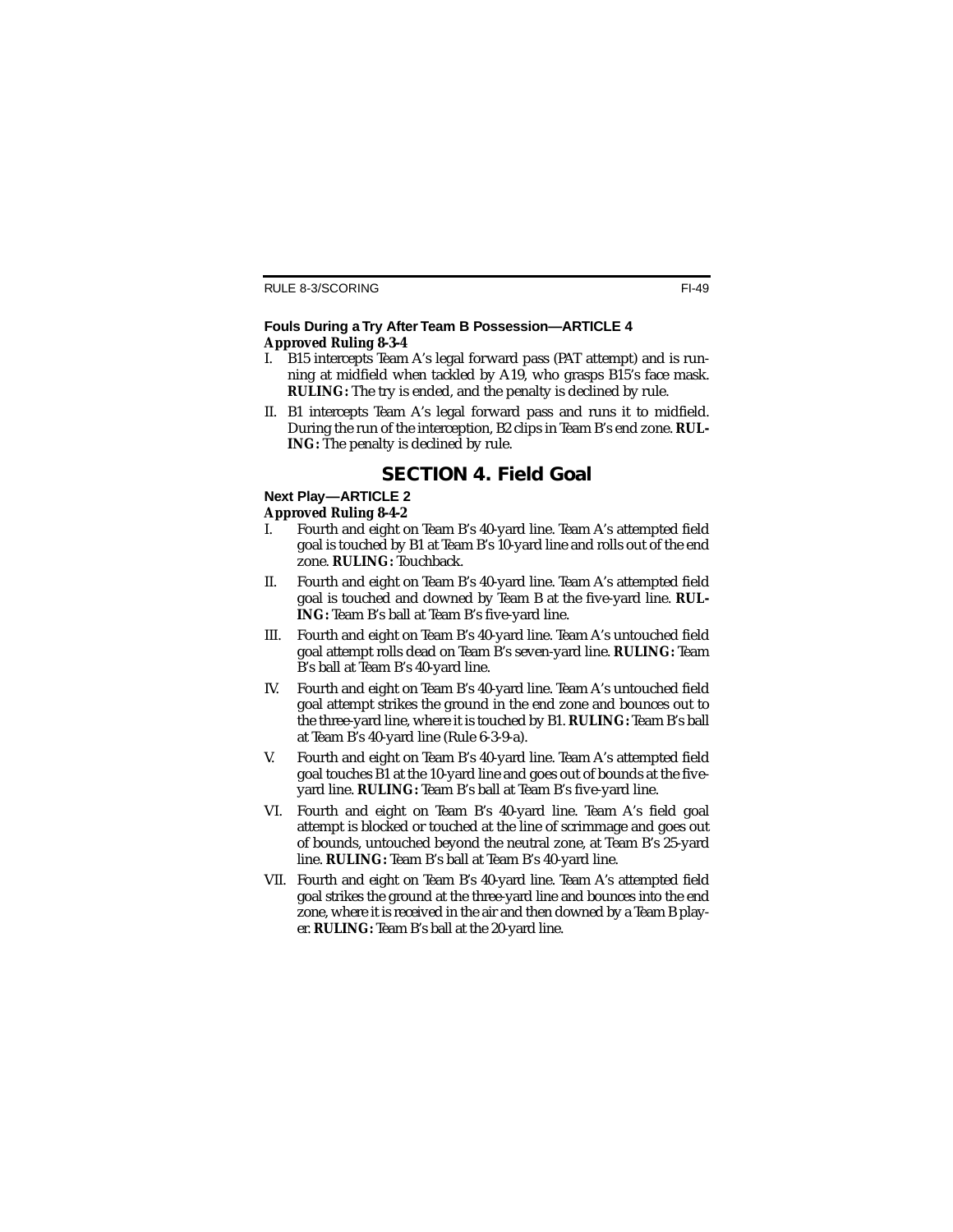- VIII. Fourth and eight on Team B's 18-yard line. Team A's unsuccessful field goal attempt goes out of the end zone. **RULING:** Team B's ball at the 20-yard line.
- IX. Team A's unsuccessful field goal attempt strikes the ground beyond the neutral zone and bounces back across the neutral zone, where it is recovered by B1 and advanced into the end zone. **RULING:** Touchdown (Rule 6-3-5).
- X. Fourth and six on Team B's 18-yard line. Team A's unsuccessful field goal attempt strikes the ground beyond the neutral zone and bounces back across the neutral zone to Team B's 28-yard line, where it goes out of bounds or is recovered and downed by either team. The kick is untouched beyond the neutral zone. **RULING:** Team B's ball, first and 10 at Team B's 28-yard line (Rules 6-3-5 and 6-3-7).

## **SECTION 5. Safety**

#### **How Scored—ARTICLE 1 Approved Ruling 8-5-1**

- I. A10, after receiving the snap in his own end zone, is downed with the ball resting on his goal line, its forward point being in the field of play. **RULING:** Safety. A part of the dead ball is on the runner's goal line.
- II. The ball is snapped to a Team A player who punts from his own end zone. The ball goes out of bounds behind the kicker's goal line. **RUL-ING:** Safety (Rule 8-7-1).
- III. A scrimmage kick fails to cross the neutral zone, or crosses the neutral zone and is first touched by Team B, or is untouched and then rebounds into the end zone, where it is declared dead in Team A's possession. **RULING:** Safety (Rule 8-7-2-a).
- IV. B1 intercepts a legal forward pass (not a try) deep in his end zone and advances but does not get out of the end zone, where he is downed. During the run, B2 clips A1 in the end zone. **RULING:** Safety. Enforce from the basic spot. The penalty leaves the ball in Team B's possession in the end zone.
- V. B1 intercepts a pass or fumble or catches a scrimmage or free kick between his five-yard line and the goal line, and his momentum carries him into the end zone. The ball is declared dead in Team B's possession in the end zone. **RULING:** Team B's ball at the spot where the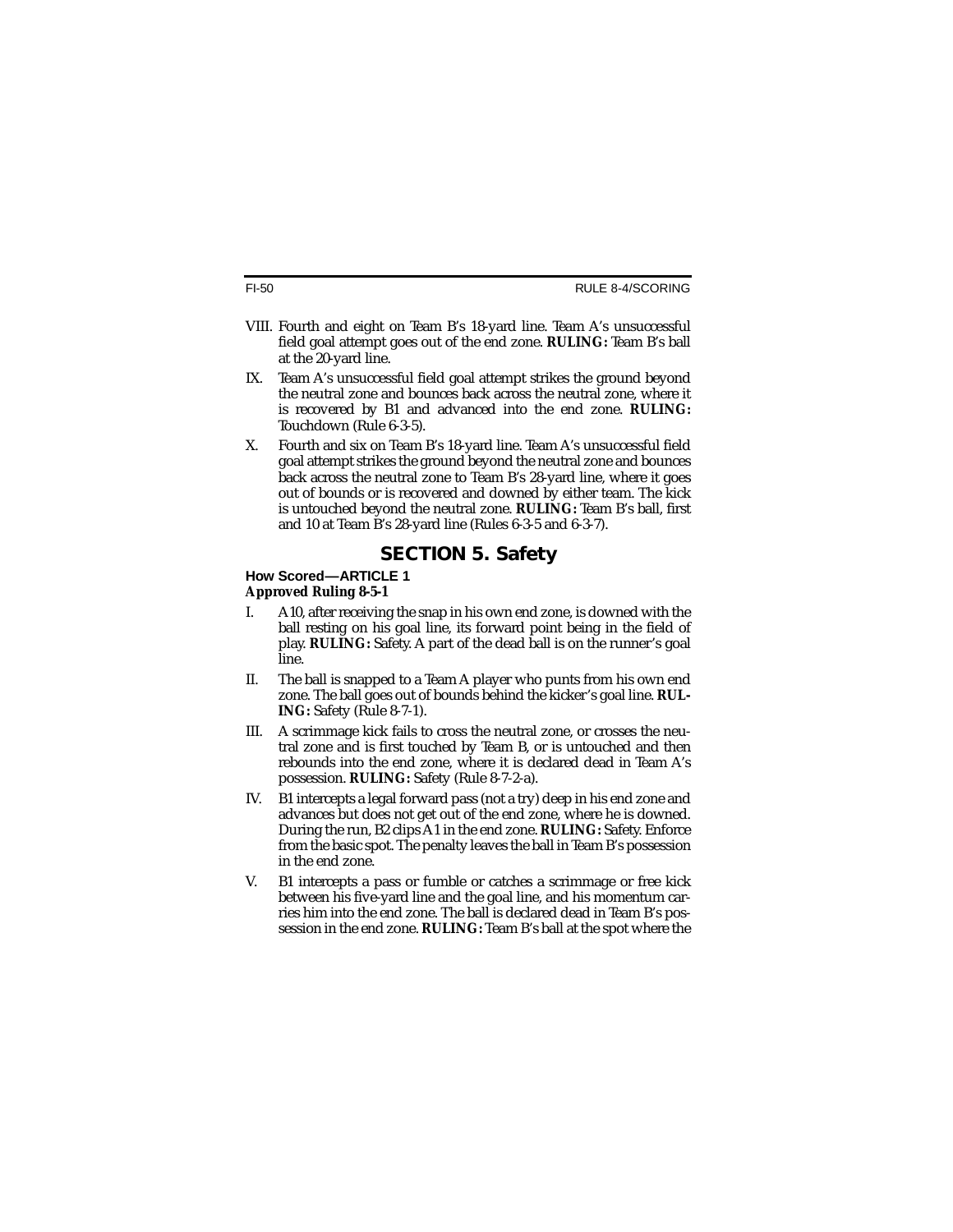pass or fumble was intercepted, or the kick was caught. The ruling is the same if B1 had recovered a fumble, a backward pass or a kick under similar circumstances.

- VI. B1 intercepts a pass or fumble or catches a scrimmage or free kick between his five-yard line and the goal line, and his momentum carries him into the end zone. B1 then advances into the field of play from the end zone. **RULING:** If the ball is declared dead in his possession, it is Team B's ball at the dead-ball spot.
- VII. B1 intercepts a pass or fumble or catches a scrimmage or free kick between his five-yard line and the goal line, and his momentum carries him into the end zone. Before the ball is declared dead, B2 clips in the end zone. B1 does not get out of the end zone, and the ball is declared dead. **RULING:** Safety. The basic spot of enforcement is from the end of the run where B1 gained possession between the fiveyard line and the goal line.
- VIII. Team A's fumble or backward pass strikes the ground. Team B muffs the ball in an attempt to recover, but it crosses Team A's goal line, where Team A falls on the ball or the ball goes out of bounds from the end zone. **RULING:** Safety. The impetus came from the fumble or pass (Rule 8-7-2-a).
- IX. Team A's backward pass or fumble strikes the ground and is dead in Team A's end zone in possession of Team A, or is muffed out of bounds from Team A's end zone. **RULING:** Safety. Team A's impetus caused the ball to be behind Team A's goal line. However, if either team forces the ball out of bounds from the end zone by kicking or batting it, the penalty is from the basic spot (Rule 8-7-2-b-1).
- X. Team A intends to punt from behind its goal line, but A36 muffs the ball. After recovering, the runner strikes the pylon at the intersection of the sideline and goal line. **RULING:** Safety, unless the entire ball is beyond the goal line as the runner contacts the sideline or pylon. The ball is dead at its most forward point when the runner contacts the pylon or sideline (Rules 2-31-3 and 4-2-4-d and e).
- XI. B40 intercepts a pass on Team B's four-yard line. His momentum is taking him into the end zone when he fumbles the ball on the oneyard line and (a) B40, the fumbler, recovers the fumble in the end zone, or (b) B45, a teammate of the fumbler, recovers the fumble in the end zone. **RULING:** Safety in both (a) and (b).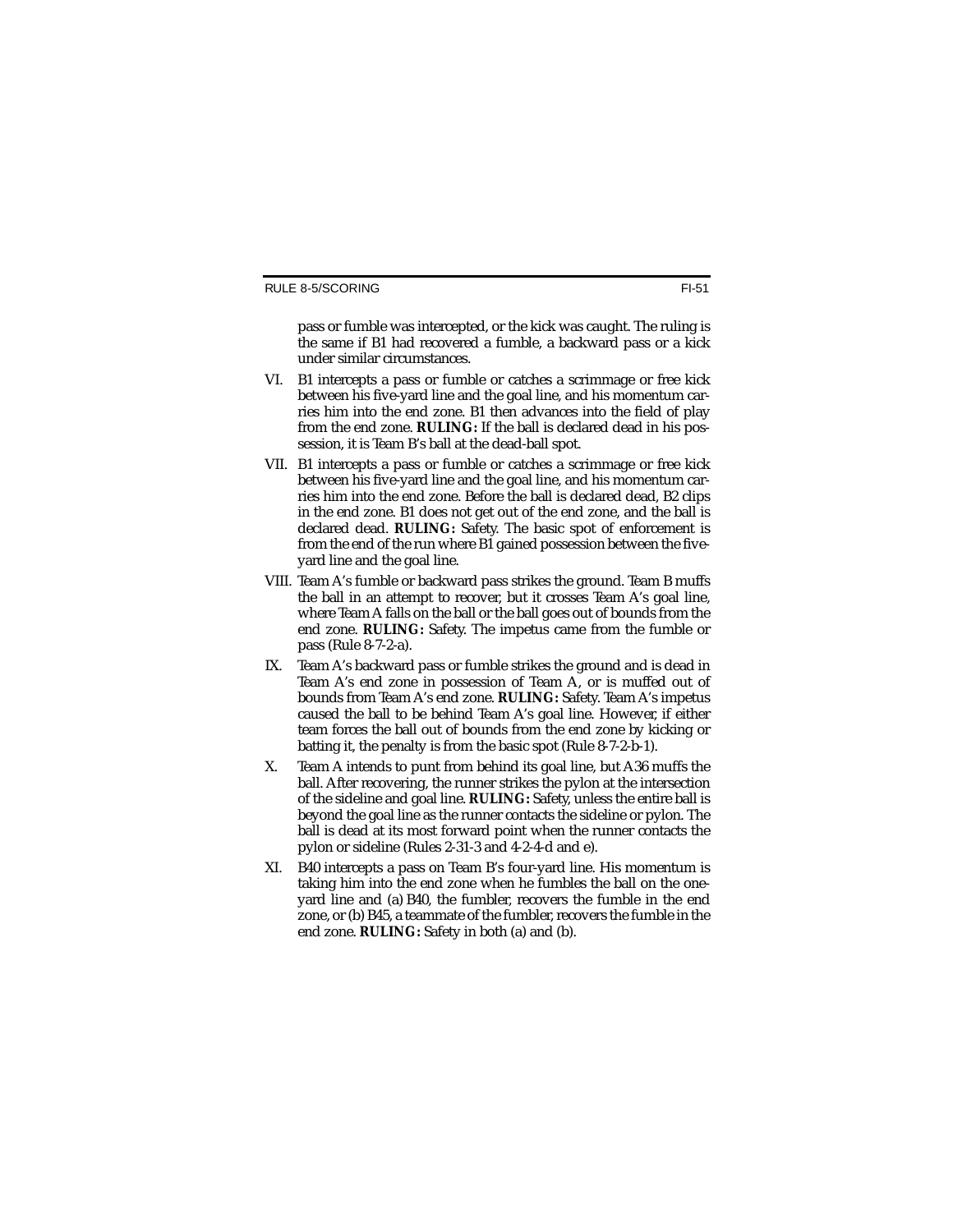## **SECTION 6. Touchback**

## When Declared-ARTICLE 1

#### **Approved Ruling 8-6-1**

- I. Team A's fumble strikes the pylon at the intersection of Team B's goal line and sideline. **RULING:** Team B's ball at the 20-yard line (Rule 7-2-4-b).
- II. B1 intercepts Team A's legal forward pass in his own end zone, after which A1 snatches the ball from his hand while in Team B's end zone. **RULING:** Touchdown. The ball is not automatically dead when intercepted. However, if in the judgment of the official there is perceptible time during which the Team B player made no attempt to advance after the interception, declaring a touchback is justified.

## **SECTION 7. Responsibility and Impetus**

### **Initial Impetus—ARTICLE 2 Approved Ruling 8-7-2**

- I. A fumble occurring in the field of play crosses the goal line and is recovered in the end zone. **RULING:** The impetus is charged to the player who fumbled.
- II. A Team B player intercepts a legal forward pass in his own end zone, attempts to run it out, but is tackled and downed behind his goal line. **RULING:** Touchback (Rule 8-6-1-a).
- III. A Team B player catches a kick in his end zone, then fumbles and, in attempting to recover the ball, muffs it out of bounds behind his own goal line. **RULING:** Touchback (Rule 8-6-1-a).
- IV. Runner A1, advancing toward Team B's goal line, fumbles when B1 bats the ball from his hand or tackles him from the rear. In either case, A1 loses possession short of the goal line, and the ball goes into Team B's end zone, where Team B recovers. **RULING:** Touchback. Impetus is charged to the fumble by Team A (Rule 8-6-1-a).
- V. Any Team A kick strikes the ground and, after a Team B player bats the ball, it crosses Team B's goal line, where Team B recovers it or it goes out of bounds. **RULING:** Safety. Batting the kick is considered to have destroyed the impetus of the kick and imparted a new impetus. However, merely touching or deflecting the kick, or being struck by it, does not destroy the impetus of the kick (Rule 8-5-1-a).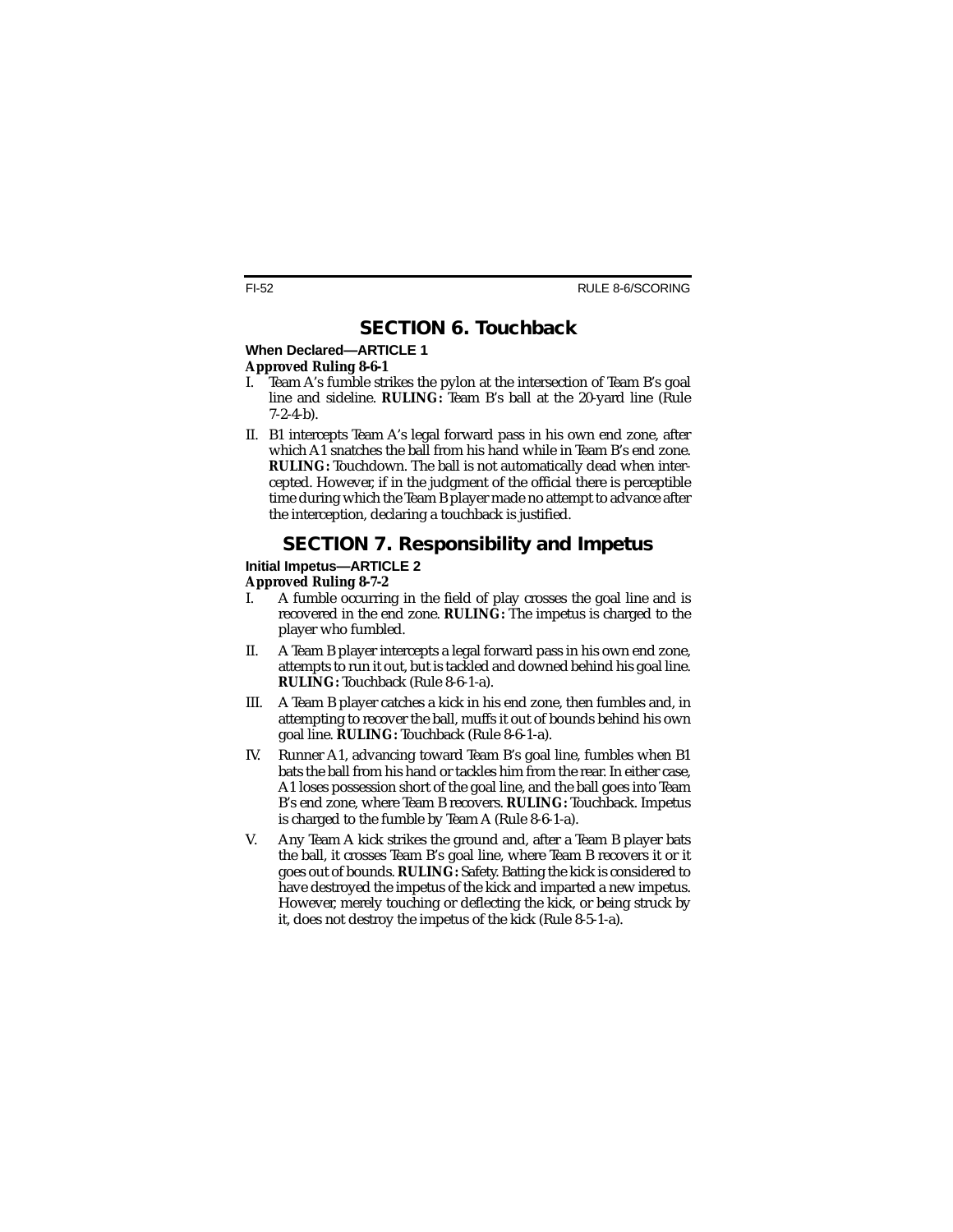#### RULE 8-7/SCORING

- VI. Team A punts. The ball is touched by Team B (no impetus added) and crosses Team B's goal line. Then Team B falls on the ball or the ball goes out of bounds from the end zone. **RULING:** Touchback. The same ruling applies if a kick in flight strikes Team B or merely is deflected by an attempted catch. Team B may recover and advance, and it is a touchback if a Team B player is downed in the end zone or goes out of bounds behind the goal line (Rule 8-6-1-a).
- VII. Team A free kicks from its 35-yard line. The ball is rolling on the ground on Team B's three-yard line when B10 kicks the ball, forcing it out of bounds in the end zone. **RULING:** Safety or Team A's ball on the 50-yard line, where the free kick will be repeated (Rules 9-4-4 and  $10-2-2-e$ ).
- VIII. Fourth and five on Team B's 20-yard line. A30 fumbles at Team B's 16 yard line. The ball rolls to the 10-yard line where B40, attempting to recover the loose ball (either at rest or still rolling), muffs it out of bounds at (a) Team B's five-yard line or (b) Team B's 18-yard line. **RULING:** In either instance, it is a fumble out of bounds. Since Team A did not make the line to gain before the fumble, it is Team B's ball, first and 10, at (a) Team B's 16-yard line or (b) Team B's 18-yard line (Rules 5-1-4-f and 7-2-4-b).
- IX. Fourth and five on Team B's 20-yard line. A30 fumbles at Team B's 16 yard line. The ball rolls to the 10-yard line (either at rest or still rolling), where B40 bats the loose ball (a) backward and out of bounds at Team B's five-yard line or (b) forward and out of bounds at Team B's 18-yard line. **RULING:** In each instance, it is a fumble out of bounds. In (a), the bat is legal and it is Team B's ball, first and 10 at Team B's 16-yard line, since Team A did not make a first down. In (b), illegal batting, penalize Team B from the spot of the fumble, Team A's ball first and goal (Rules 5-1-4-f and 7-2-4-b). The clock starts on the snap in both situations.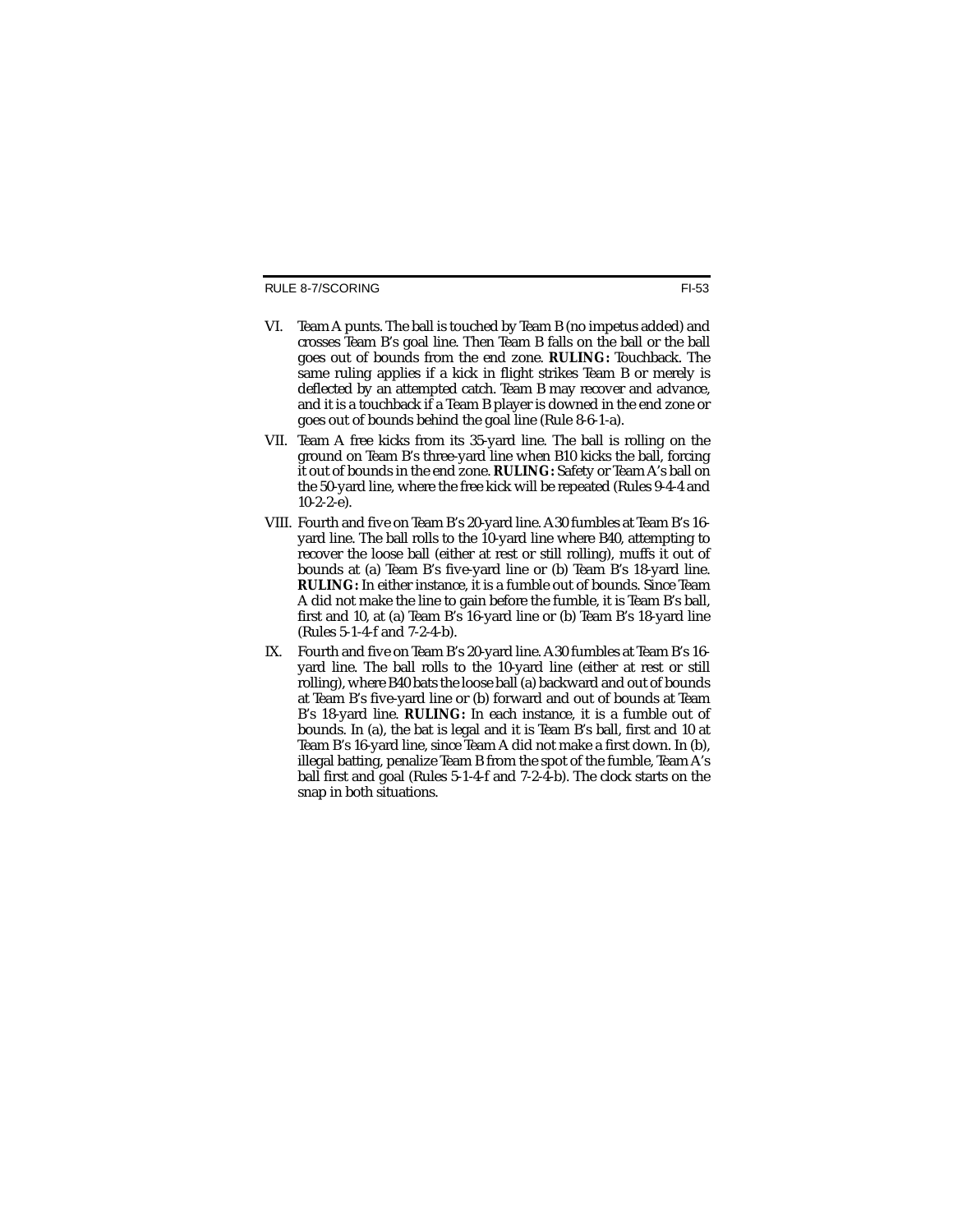# **RULE 9**

# **Conduct of Players and Others Subject to Rules**

### **SECTION 1. Contact and Interference Fouls**

### **Persons Subject to the Rules Restrictions—ARTICLE 2 Approved Ruling 9-1-2**

- A player (a) intentionally strikes an opponent with the knee or (b) projects the knee before contact with an opponent (most apt to occur when the player is meeting a blocker). **RULING:** (a) Personal foul, "kneeing.'' Penalty—15 yards from the basic spot, or from the previous spot if foul by Team A occurs behind the neutral zone. First down if by Team B. Disqualify if flagrant. (b) Personal foul, "meeting with the knee.'' Penalty—15 yards from the basic spot, or from the previous spot if foul by Team A occurs behind the neutral zone. First down if by Team B. Disqualify if flagrant. In both situations, safety if the foul by Team A occurs behind Team A's goal line.
- II. A Team B player uses an extended forearm to strike a blow to the helmet of the runner while attempting to tackle. **RULING:** Personal foul. Penalty—15 yards from the basic spot and first down. Disqualify if flagrant.
- III. When two players of opposing teams fall to the ground, the body of one lies across the back of the legs of the other. **RULING:** Not necessarily a violation of the clipping rule. No official should declare a clipping foul unless he observes the block from its inception.
- IV. A1, an end, is positioned 11 yards to the outside of the middle lineman of the offensive formation at the snap. B2 is between the original position of A1 and the sideline. A1 blocks B2 away from the position of the ball at the snap. The block by A1 is below the waist. **RULING:** Legal block (Rule 2-23-1-i).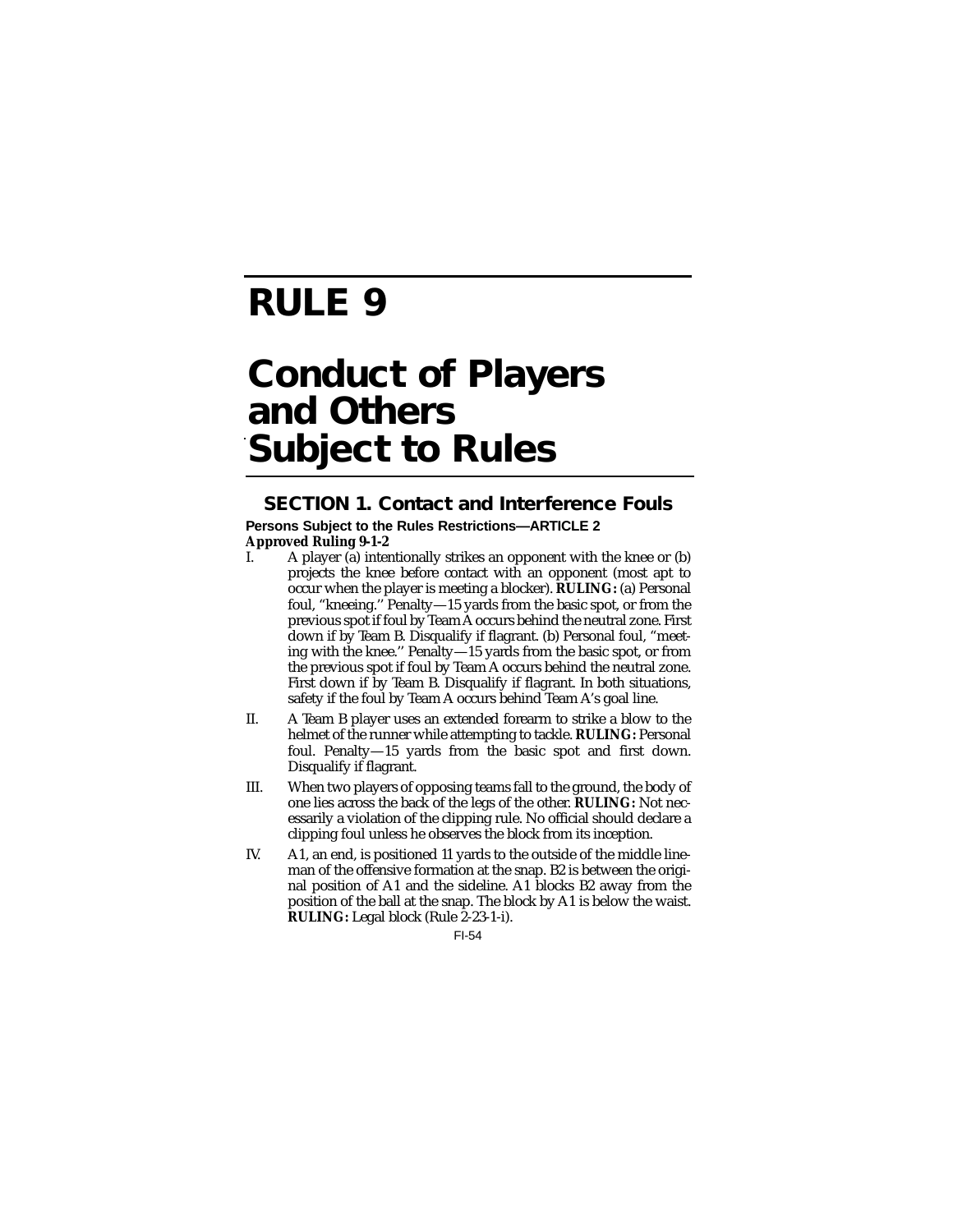- V. A1, a quarterback, at the snap is forced to run out of his protecting pocket and scramble back and forth across the field. A2, a wide receiver positioned 12 yards outside the middle lineman of the offensive formation, moves downfield and then returns toward the neutral zone. A2 then blocks B2 at the neutral zone and below the waist toward the ball at the snap. **RULING:** Illegal block. Penalty— 15 yards from the basic spot (Rule 2-23-1-i).
- VI. On a run or pass option play, A2, a wide receiver, at the snap is positioned 12 yards outside the middle lineman of the offensive formation. He moves downfield and then returns toward the neutral zone. A2 then blocks B2 eight yards beyond the neutral zone and below the waist toward the ball at the snap. **RULING:** Illegal block. Penalty—15 yards from the basic spot (Rule 2-23-1-i).
- VII. A1, a flanker positioned to the left side of a formation, runs a deep reverse to the right side after receiving the ball from a teammate. A2, a spread end, at the snap is positioned 10 yards outside the middle lineman of the offensive formation on the right side of the formation. A2 blocks B2, a defensive end. The block by A2 occurs behind the neutral zone. The block by A2 is below the waist and toward the ball at the snap. **RULING:** Illegal block. Penalty—15 yards from the previous spot (Rule 2-23-1-i).
- VIII. A1, a flanker positioned to the left side of a formation, runs a deep reverse to the right side after receiving the ball from a teammate. A2, a spread end, at the snap is positioned 10 yards outside the middle lineman of the offensive formation on the right side of the formation. A2 blocks B2, a defensive end, toward the ball. The block by A2 occurs one yard beyond the neutral zone. The block by A2 is below the waist. **RULING:** Illegal block. Penalty—15 yards from the basic spot (Rule 2-23-1-i).
- IX. A1, a wing back positioned 10 yards outside the middle lineman of the offensive formation, goes in motion toward the ball before the snap. At the snap, his motion has carried him past the snapper. After the snap, A1 blocks B2. The block by A1 is below the waist away from the ball at the snap. **RULING:** Legal block (Rule 2-23-1-i).
- X. A2, a flanker, at the snap is positioned 10 yards outside the middle lineman of the offensive formation. He moves toward the sideline and blocks a defensive halfback below the waist. **RULING:** Legal block (Rule 2-23-1-i).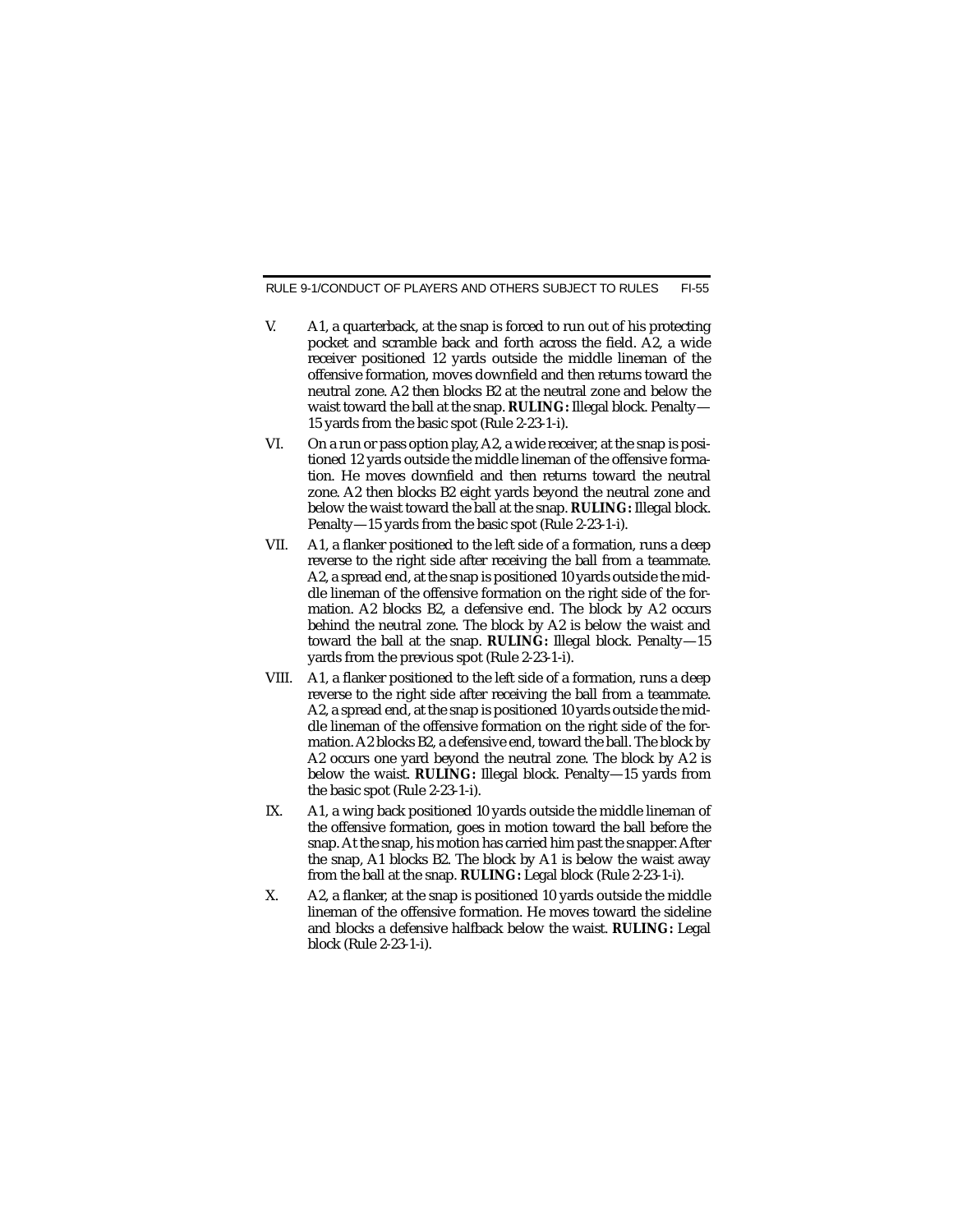- XI. A1, a wing back, at the snap is positioned 10 yards outside the middle lineman of the offensive formation and five yards behind the neutral zone. After the snap, A1 blocks B2 toward the ball at the snap. The block by A1 is below the waist and behind the neutral zone. **RULING:** Illegal block. Penalty—15 yards from the previous spot (Rule 2-23-1-i). Safety if the foul occurs behind Team A's goal line.
- XII. After the ball is dead, a player throws himself on a prostrate opponent who does not have the ball. **RULING:** Personal foul. Penalty— 15 yards from the succeeding spot and first down if by a Team B player and not in conflict with other rules. "Piling on'' applies to a runner or to any other opponent who is prostrate when the ball becomes dead.
- XIII. After the ball is dead, a player forces an obviously stopped runner or other opponent backward several yards and grounds him roughly. **RULING:** Personal foul. Penalty—15 yards from the succeeding spot and first down if by a Team B player and not in conflict with other rules.
- XIV. A defensive player charges into the passer, who is standing still or fading back after the ball obviously has been thrown. **RULING:** Roughing the passer. Penalty—15 yards from the basic spot and first down or the penalty will be added to the end of the last run under certain circumstances.
- XV. A defensive player, during a live ball, twists, turns or pulls the face mask or any opening of the opponent's helmet. **RULING:** Personal foul. Penalty—15 yards from the previous or basic spot and first down.
- XVI. A player, during a live ball, intentionally rams an opponent with his helmet or face mask. **RULING:** Personal foul. Penalty—15 yards from the basic spot, or from the previous spot if foul by Team A occurs behind the neutral zone. First down if by Team B. Safety if the foul by Team A occurs behind Team A's goal line.
- XVII. B2, a defensive back, spears A1 while A2 is running with the ball. **RULING:** Personal foul. Penalty—15 yards from the basic spot and first down.
- XVIII. A1, a runner, strikes tackler B6 with his extended forearm just before being tackled. **RULING:** Personal foul. Penalty—15 yards from the basic spot, or from the previous spot if foul occurs behind the neutral zone. Disqualification if flagrant. Safety if the foul occurs behind Team A's goal line.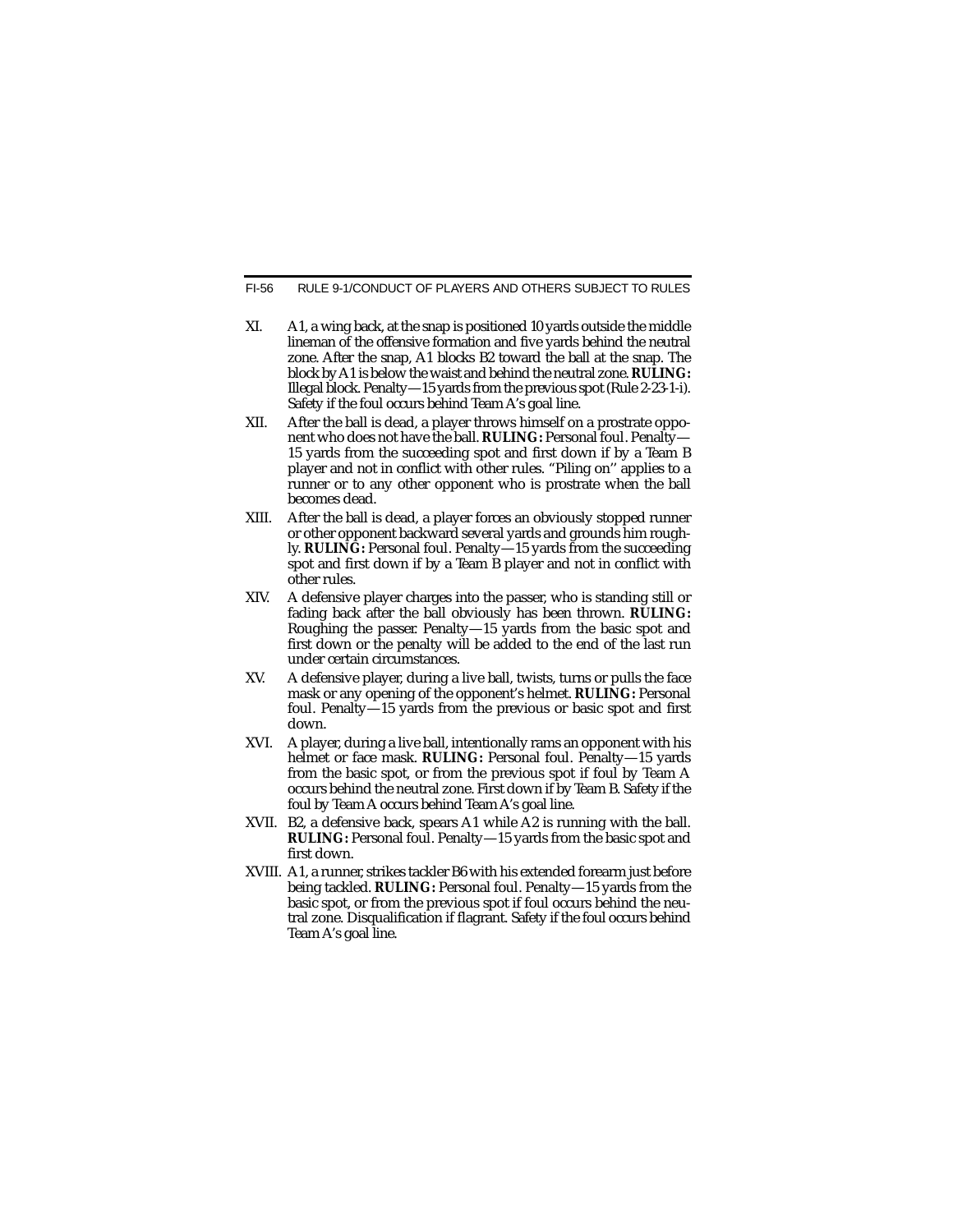- XIX. A21 catches a legal forward pass for a touchdown. Clearly after the score, A21 is tackled by B40. **RULING:** Dead-ball foul. Penalty enforced on the try down or the succeeding kickoff. No Team B player shall tackle or run into any player who has obviously scored (Rule 4-1-3-c).
- XX. On the return of a scrimmage kick, B2 is tackled and the ball becomes dead on Team B's 30-yard line. After the ball becomes dead, B6 vigorously pushes A2 in the back above the waist. **RUL-ING:** Dead ball, personal foul. Penalty—15 yards from the succeeding spot. Team B's ball, first and 10 on Team B's 15-yard line.
- XXI. A6 is advancing the ball. During the run, A12 vigorously blocks B2 with a rough push in the back above the waist. **RULING:** Illegal block in the back. Penalty—10 yards from the basic spot.
- XXII.  $\,$  A10 is in a shotgun-type formation  $7\%$  yards behind the snapper, who has his head down and is looking backward through his legs. Immediately after the snap, nose guard B55 charges directly at the snapper and contacts him by pushing him backward. **RULING:** Legal. The snapper is not afforded any special protection because it was not reasonably obvious that a kick might be attempted (Rule 2- 15-10). The snapper does have the usual protection against any personal foul for unnecessary roughness.
- XXIII. Team A is in an obvious scrimmage kick formation. Immediately after the snap, nose guard B55 charges directly at the snapper, contacts him, and drives him backward. The ball is snapped to an upback three yards behind the scrimmage line or to the potential kicker, who instead runs with or passes the ball. **RULING:** Foul. The snapper may not be contacted until one second has elapsed after the snap when Team A is in a scrimmage kick formation and it is reasonably obvious that a kick might be attempted.
- XXIV. Immediately after the snap, with Team A in an obvious scrimmage kick formation, noseguard B71 attempts to "shoot the gap" between the snapper and the adjacent lineman. B71's initial legal contact is with the lineman next to the snapper. **RULING:** Legal. Incidental contact with the snapper after this initial legal contact will not be a foul (Rule 2-15-10).
- XXV. The player in position to receive a backward pass during a downthe-line option play is blocked by B55. **RULING:** Legal. A block below the waist, a block in the back, holding, or any personal foul against this player is illegal.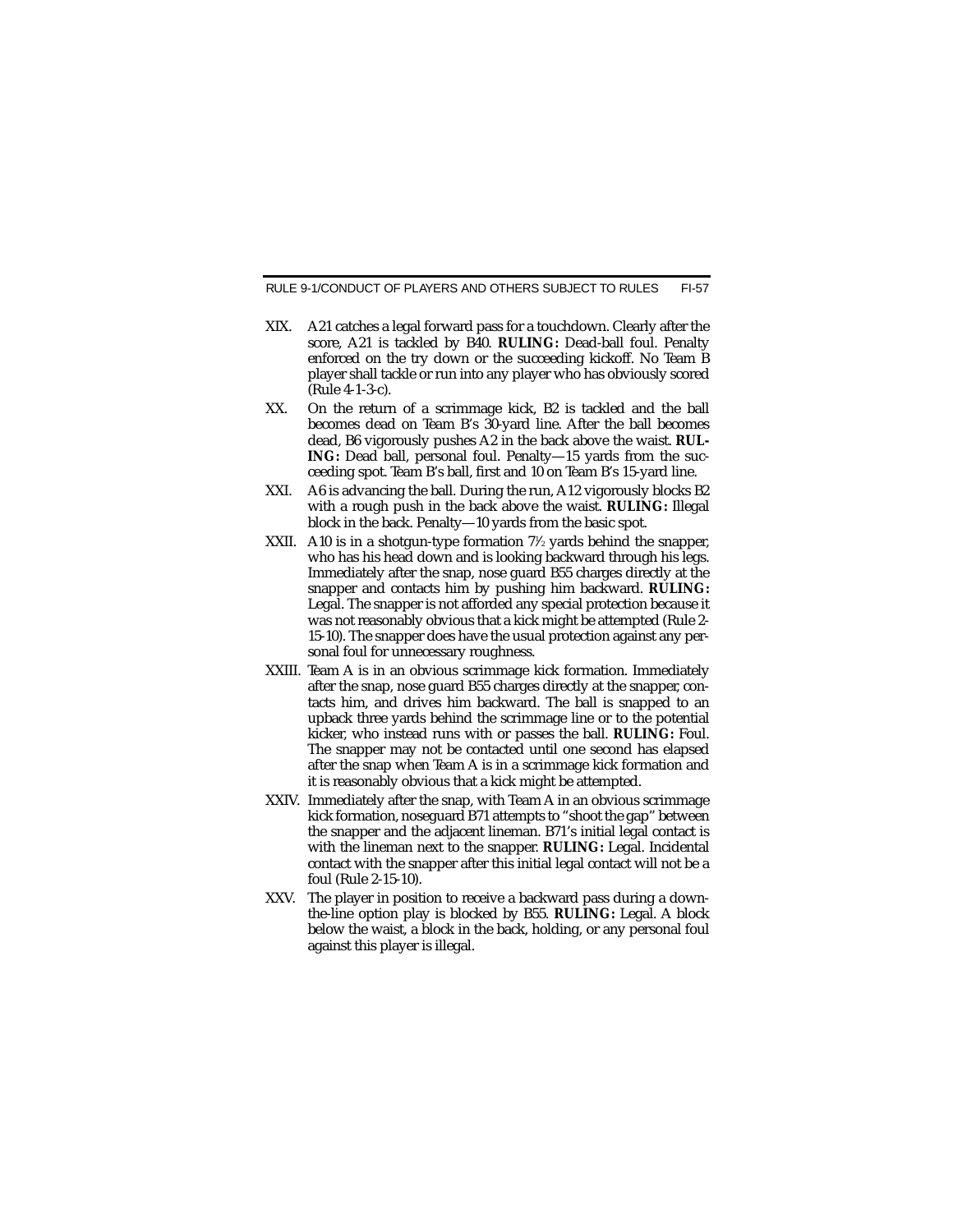- XXVI. Team A is in an unbalanced line scrimmage formation or any other unusual alignment at the snap. Back A27 is a potential blocker. **RULING:** If the frame of A27's body is positioned completely outside the frame of the body of the second player from the snapper, he is prohibited from blocking below the waist toward the original position of the ball in or behind the neutral zone, and within 10 yards beyond the neutral zone. If there is no Team A player occupying the normal tackle position, the blocking status of A27 must be determined by approximating this distance from the snapper.
- XXVII. As passer A9 releases the ball, B73 has one foot on the ground before his momentum carries him into A9. **RULING:** This is not a foul, since B73 may make direct contact with the passer only through the defender's first step after A9's release of the ball. B73 must be making an attempt to avoid contact and must be 'easing up' or have been blocked into A9 to avoid a foul. This does not relieve B73 of responsibility to avoid helmet-to-helmet contact or any other foul listed in Rule 9-1-2-a.
- XXVIII. After passer A17 releases the ball, B68 takes two strides and charges into A17, showing no attempt to avoid contact. **RULING:** Roughing the passer. The passer is a defenseless player who is vulnerable to injury and must be fully protected. After taking two strides, B68 should be aware that A17 has released the ball and be able to avoid contacting him.

#### **Roughing or Running Into Kicker or Holder—ARTICLE 3 Approved Ruling 9-1-3**

- I. A1 plans to punt from behind his line of scrimmage but misses the ball, after which he is contacted by B1. **RULING:** Team A fumble. There is no kicker until the ball is actually kicked, and B1 therefore is not guilty of roughing the kicker.
- II. A1 kicks the ball, after which B1, unable to stop his attempt to block the kick, runs into the kicker or holder. **RULING:** Penalty—Five yards from the previous spot. Roughing and 15 yards and first down if in question as to whether the foul is "running into'' or "roughing.''
- III. A1, from a nonscrimmage kick formation, makes a quick, unexpected kick so suddenly that B1 cannot avoid contact. **RULING:** This is not roughing or running into the kicker since the rule applies only when it is reasonably obvious that a kick will be made.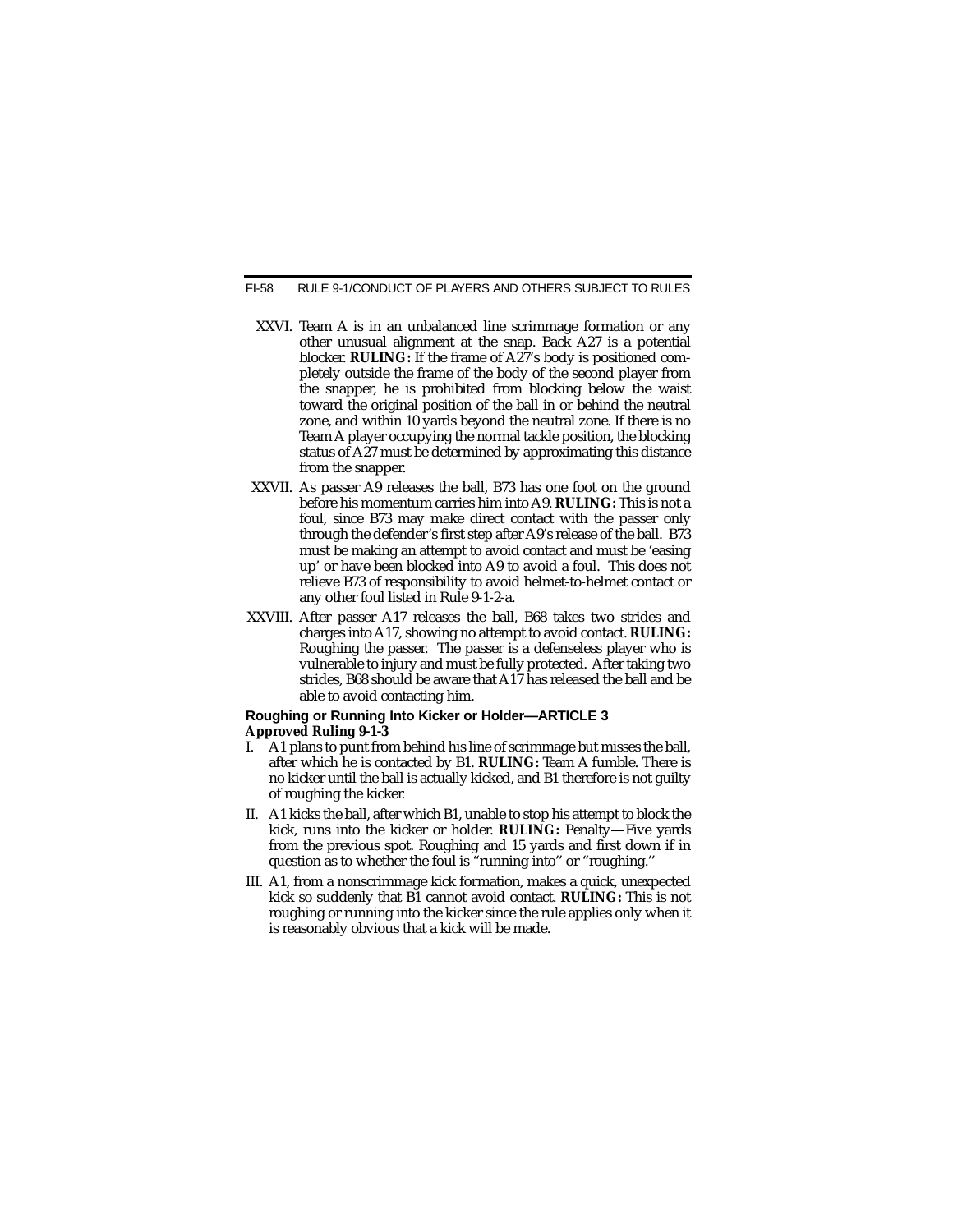- IV. B1 runs into player A1, who has kicked the ball and has had a reasonable time to regain his balance. **RULING:** Not a foul by B1 unless ruled as running into or throwing himself against an opponent obviously out of the play (Rule 9-1-2-j).
- V. After B1 runs into the kicker, kicker A25 simulates being roughed. **RULING:** Offsetting fouls.
- VI. Kicker A1, in a scrimmage kick formation, moves laterally two or three steps to recover a faulty snap, or recovers a snap that went over his head and then kicks the ball. He is contacted by B2 in an unsuccessful attempt to block the kick. **RULING:** A1 does not automatically lose his protection in either case. A1 is entitled to protection as in any other kicking situation. When it becomes obvious that A1 intends to kick (in a normal punting position), defensive players must avoid him.

#### **Illegal Interference—ARTICLE 4 Approved Ruling 9-1-4**

- I. Team A, with 12 men on the field of play, snaps at its 40-yard line and throws a complete or incomplete forward pass. **RULING:** Illegal participation. Penalty—15 yards from the previous spot.
- II. Team A, with 12 men on the field of play, snaps at its 40-yard line and punts the ball, which goes out of bounds at Team B's 10-yard line. **RULING:** Illegal participation. Penalty—15 yards from the previous spot, with Team A retaining the ball.
- III. Team A, with 12 men on the field of play, snaps the ball at its 40-yard line. The play makes 10 yards to midfield. **RULING:** Illegal participation. Penalty—15 yards from the previous spot.
- IV. Team B has 12 men on the field of play when Team A snaps at its 40 yard line and punts the ball, which goes out of bounds at Team B's 10-yard line. **RULING:** Illegal participation on Team B. Penalty—15 yards from the previous spot.
- V. With fourth and 30 on Team A's 40-yard line, A1's scrimmage kick is out of bounds at Team B's four-yard line. Team B has 12 players participating. **RULING:** Illegal participation on Team B. Penalty—15 yards from the previous spot but it is not an automatic first down. Fourth and 15. The clock starts on the snap.
- VI. Team B, with 11 players on the field of play, is setting up its defense. The ball is ready for play, and A13 is about to start calling snap signals. Two seconds before the snap, B54 enters from the team area to play defensive linebacker. Team B's coach has sent B54 into the game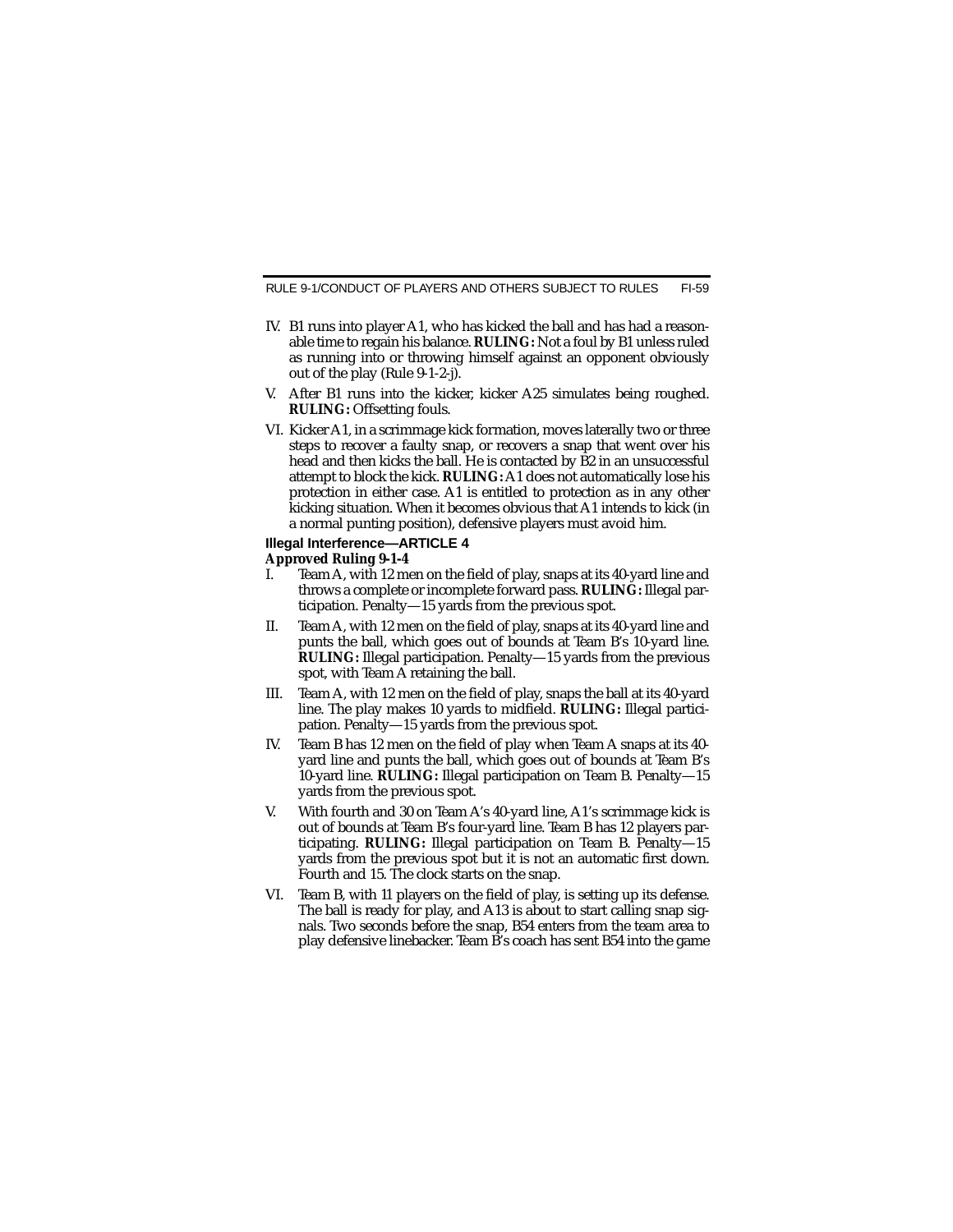without realizing that he already has 11 players on the field. **RUL-ING:** Allow the ball to be snapped. Illegal participation on Team B. Penalty—15 yards from the previous spot. (*Note:* This is not a violation of Rule 3-5-2-c.)

- VII. At the end of third down, Team B sends in its kick-return team. The responsible officials count the Team B players and are positive that Team B has 12 players on the field of play. After approximately four seconds, the officials sound their whistles and drop their penalty markers. **RULING:** Dead-ball foul, substitution violation. Penalty— Five yards from the succeeding spot.
- VIII. At the end of third down, Team B sends in its kick-return team. The responsible officials count the Team B players and it appears that Team B has 12 players on the field of play. While the officials are attempting to recount the players, the ball is snapped. At the end of the down, the officials recount the Team B players and are positive that Team B had 12 players participate during the down. **RULING:** Illegal participation on Team B. Penalty—15 yards from the previous spot. (*Note:* If the officials are not positive that a team has violated Rule 3-5-2-c, they should not sound their whistles and penalize the team five yards for a substitution violation.)

### **SECTION 2. Noncontact Fouls**

#### **Unsportsmanlike Acts—ARTICLE 1**

#### **Approved Ruling 9-2-1**

I. Team B scores a touchdown on a kickoff return, and substitutes from the Team B area, with no intention of entering the game, run to the end zone to congratulate the runner. **RULING:** Unsportsmanlike act. Penalty—15 yards, enforced on the try or the succeeding kickoff.

#### **Unfair Tactics—ARTICLE 2 Approved Ruling 9-2-2**

I. After the ball is declared ready for play, Team A goes into a formation with two players split wide on both sides of the snapper and two other Team A linemen adjacent to the snapper, with seven men all legally on the scrimmage line. All four backfield players are legally in the backfield. Team A sends in two substitutes, who take positions on the line of scrimmage adjacent to the two split offensive linemen on the opposite side of the field of play from their team bench. This leaves Team A with nine players on the line of scrimmage and four backfield players all legally in position. Immediately and before the snap, two Team A linemen nearest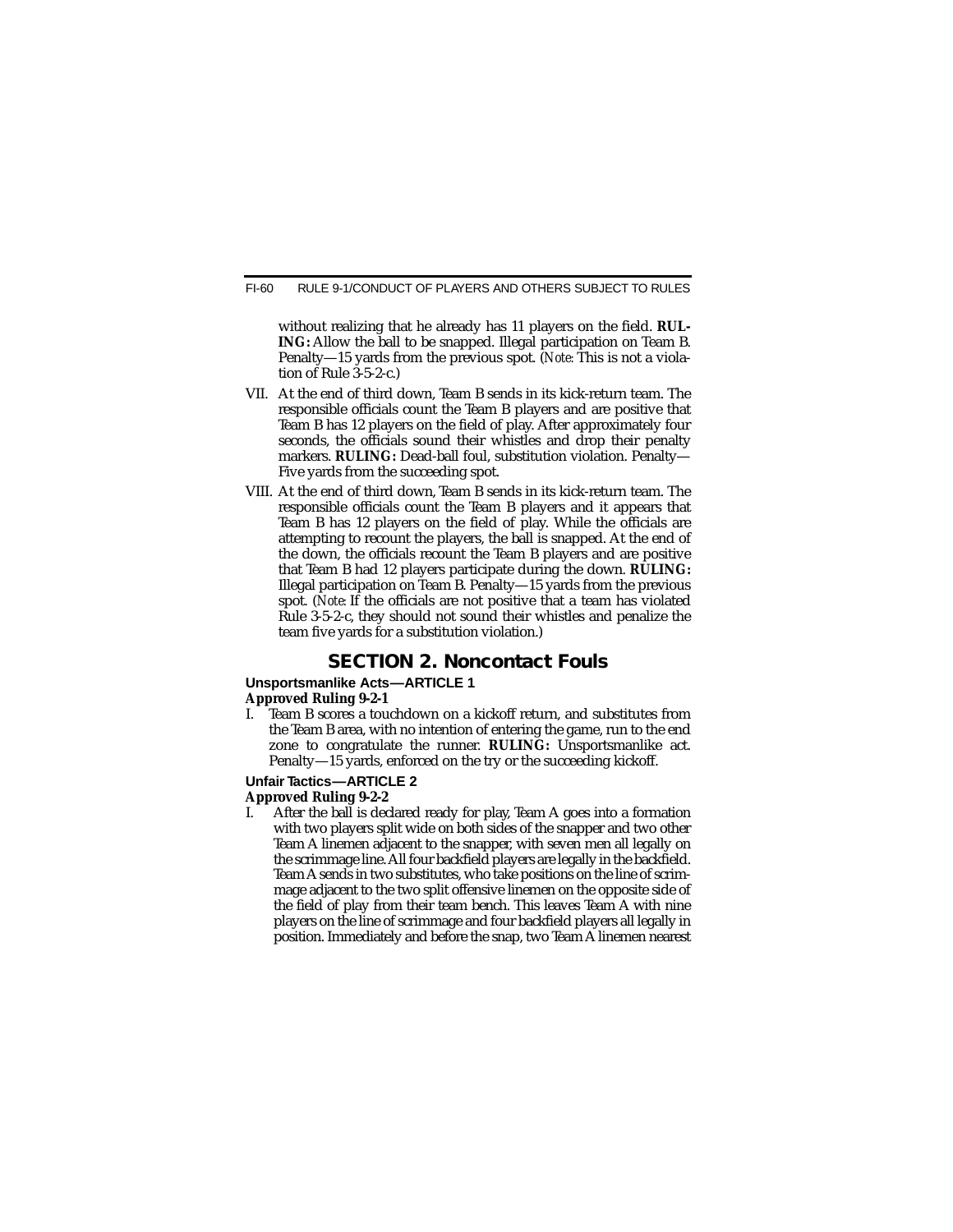their team's bench leave the field of play and are off at the snap. Seven players are on the line of scrimmage, five of whom are Team A linemen numbered 50 to 79. **RULING:** Penalty—15 yards from the previous spot. This is a simulated replacement of a player to confuse the opponents.

- II. On fourth down at Team B's 12-yard line, A1 enters the field of play with a kicking shoe while his 11 teammates are in the huddle. A1 kneels and measures the distance from the neutral zone to the kicking spot. While his teammates are leaving the huddle, A1 leaves the field of play with the shoe. Team A quickly runs a play from scrimmage. **RULING:** Team A foul. Penalty—15 yards from the previous spot. There shall be no simulated replacement of a player to confuse the opponents, and a player who communicates must remain in the game for one down.
- III. A1 leaves the field of play during a down. Team A huddles with 10 players. Substitute A12 enters, and A2 simulates leaving the field but sets near the sideline for a "hide-out'' pass. **RULING:** Penalty—15 yards from the previous spot. This is a simulated replacement of a player to confuse opponents.
- IV. Between scrimmage downs, one or more Team B substitutes enter the field of play. Before the snap for the next down, more than 11 Team B players intentionally stay on the field of play as long as possible (over three seconds) to disguise the defensive personnel, the type of defense and the pass coverage. **RULING:** Dead-ball foul on Team B, illegal substitution. Penalty—Five yards from the succeeding spot (Rule 3-5-  $2-c$ ).
- V. While a team is legally set to attempt a field goal, the potential holder for the kick goes toward his team area asking for a shoe. A shoe is thrown on the field and the player, in motion toward his team area, turns toward the goal line. The ball is snapped to the player in the kicking position, who throws a pass to the player who had turned upfield after asking for a shoe. **RULING:** Penalty—15 yards from the previous spot.
- VI. Team A, with 12 players in the vicinity of the huddle (within 10 yards), breaks the huddle and two players start toward the sideline and Team A's bench. **RULING:** Dead-ball foul. Penalty—Five yards from the succeeding spot.
- VII. Team A is lined up in scrimmage kick formation and has been set for one second. One of the offensive backs shouts to and motions to A40,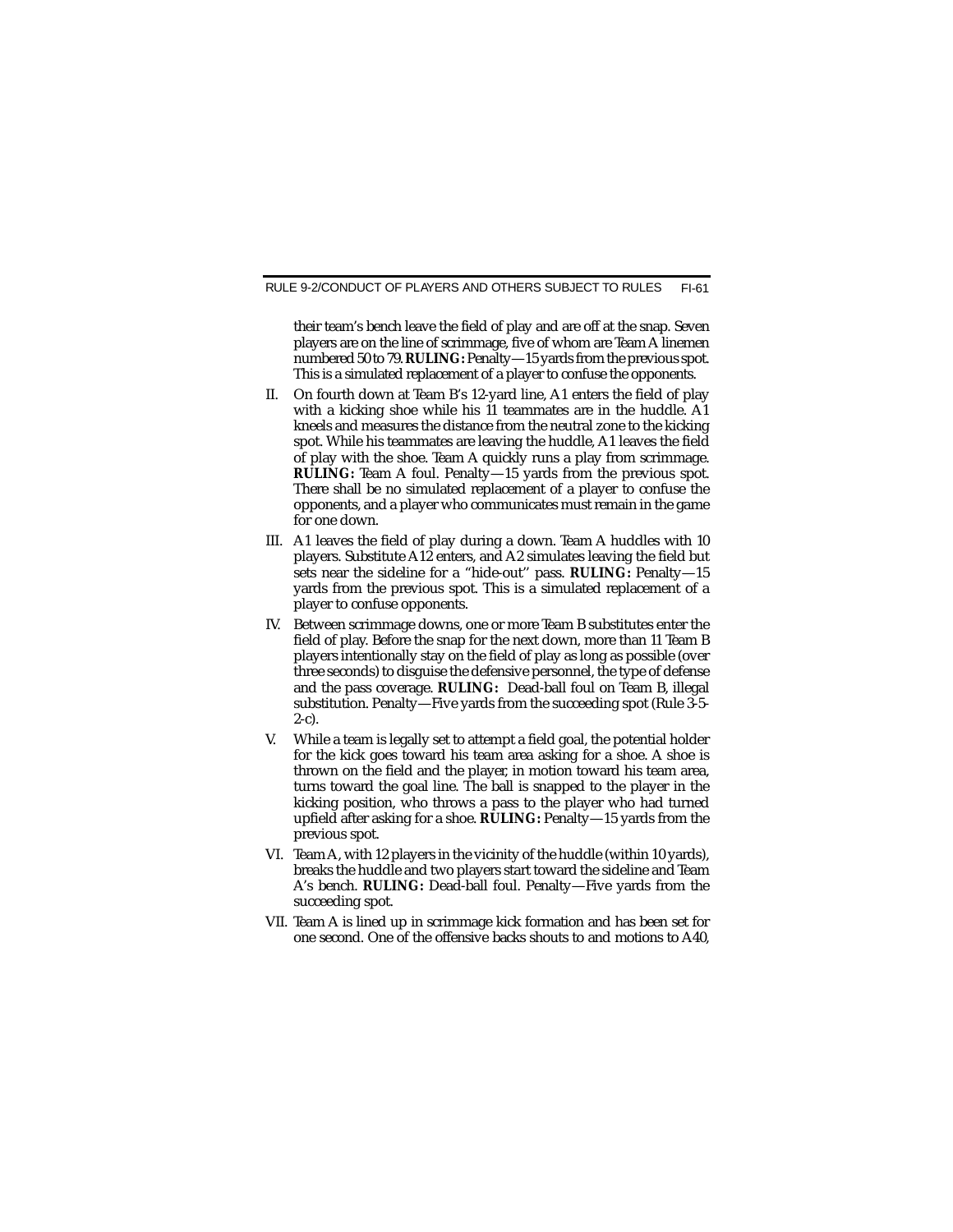the blocker on the right wing, to get off the field. At the snap, A40 is in legal motion toward his sideline. A40 turns downfield and becomes a pass receiver. **RULING:** Penalty—15 yards from the previous spot. This is a tactic associated with the substitution process to deceive opponents.

## **SECTION 3. Blocking, Use of Hand and Arm**

#### **Use of Hands or Arms by Offense—ARTICLE 3 Approved Ruling 9-3-3**

- I. While a legal forward pass is in flight, a Team A player behind his scrimmage line holds an opponent. **RULING:** If the pass is completed, incompleted or intercepted, the penalty is 10 yards from the previous spot. Safety if the foul occurs behind Team A's goal line.
- II. A teammate of the passer or runner, while charging across the neutral zone, contacts an opponent with his hands and arms not parallel to the ground or his hands cupped or closed but with the palms not facing the opponent. **RULING:** Legal use of hands.
- III. A teammate of the passer or runner, behind the neutral zone, has his arms parallel to the ground and contacts an opponent above the shoulders. **RULING:** Illegal use of hands. Penalty—10 yards or 15 yards for personal foul, previous-spot enforcement. Safety if the foul occurs behind Team A's goal line.
- IV. A teammate of the passer or runner delivers a blow with the hand(s) closed to an opponent below the shoulders. **RULING:** Personal foul. Penalty—15 yards, basic-spot enforcement, or previous-spot enforcement if foul occurs behind the neutral zone. Safety if the foul occurs behind Team A's goal line.
- V. A2's hands contact defensive player B2 in a legal block. B2 spins to avoid blocker A2, whose hands then contact B2's back. **RULING:** Legal block.
- VI. A2's hands contact defensive player B2's back when B2 spins to avoid A2. A2 keeps his hands on B2's back while B2 advances toward the passer. **RULING:** Legal block.
- VII. A2's hands contact defensive player B2 when B2 spins to avoid blocker A2, whose hands then contact B2's back. After A2's hands lose contact with B2, A2 advances and pushes B2 in the back. **RULING:** Illegal block in the back. Penalty—10 yards, basic-spot enforcement, or previous-spot enforcement if foul occurs behind the neutral zone (Rule 2-3-4). Safety if the foul occurs behind Team A's goal line.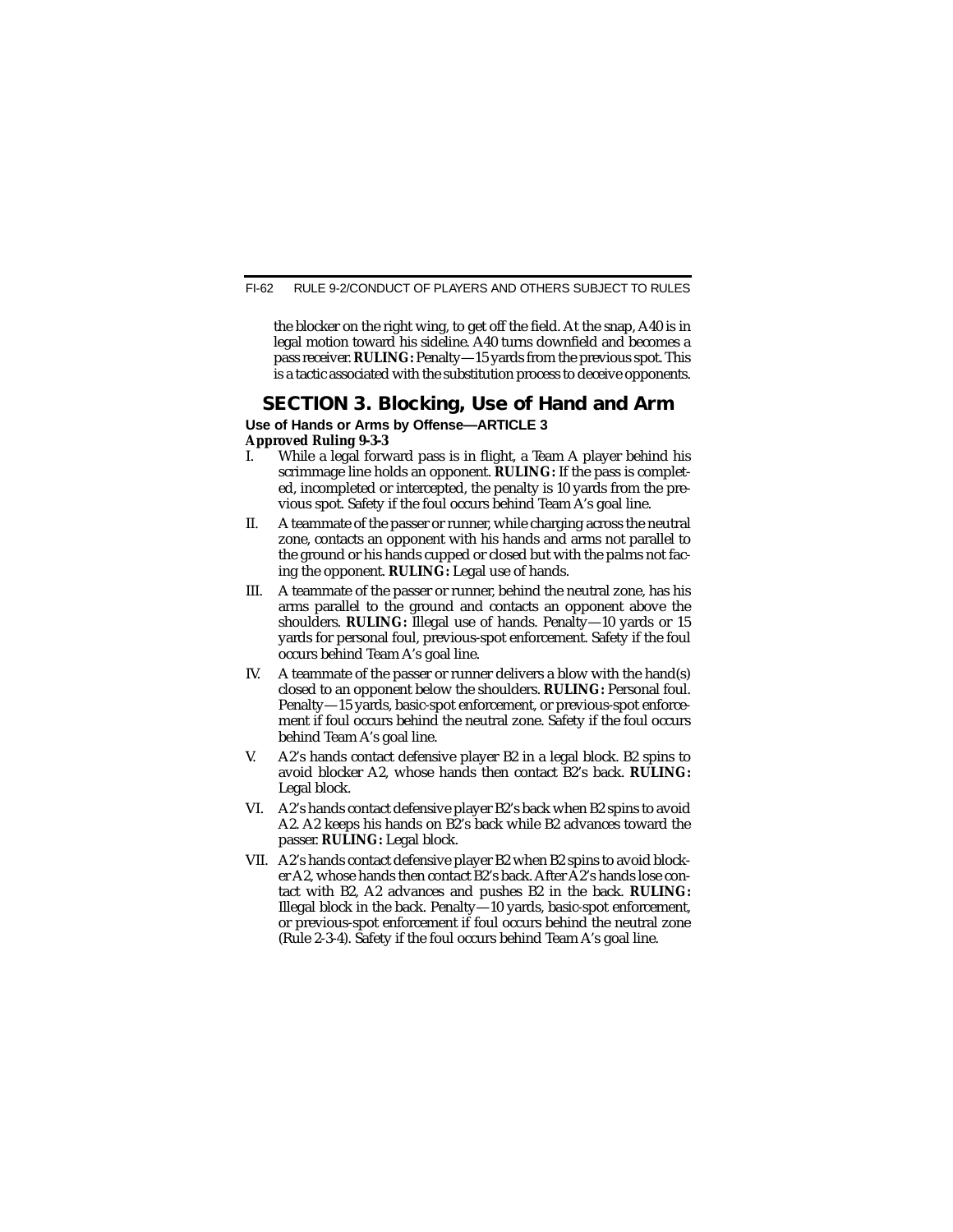VIII. A1 in, beyond or behind the neutral zone contacts an opponent with an open hand or with hands closed or cupped and palms not facing the opponent. **RULING:** Legal block.

#### **Use of Hands or Arms by Defense—ARTICLE 4 Approved Ruling 9-3-4**

- I. During a legal forward pass that crosses the neutral zone, B1 holds eligible A1, who is beyond or behind the neutral zone. The pass is not catchable by A1. **RULING:** Team B foul, holding. Penalty—10 yards and first down, basic-spot enforcement.
- II. Before a legal forward pass, which crosses the neutral zone, is thrown, Team B holds eligible A1, who is beyond the neutral zone. **RULING:** Team B foul, holding. Penalty—10 yards and first down, basic-spot enforcement.
- III. B20 intercepts A10's legal forward pass on his 10-yard line. During the runback, B40 pushes A80 in the back above the waist at Team B's 24 yard line. B20's run ends at the 50-yard line. **RULING:** Team B foul, illegal block in the back. Penalty—10 yards from the spot of the foul. Team B's ball, first and 10 from its 14-yard line.
- IV. B50, in an attempt to reach the kicker, pulls lineman A60 by the shoulders and (a) releases A60 as he goes by or (b) continues to hold A60. **RULING:** (a) Legal. (b) Holding. Penalty—10 yards, previous-spot enforcement.

## **SECTION 4. Batting and Kicking**

#### **Batting a Loose Ball—ARTICLE 1**

#### **Approved Ruling 9-4-1**

- I. Team A attempts a field goal from Team B's 30-yard line. A Team B player in the end zone leaps above the crossbar and bats the ball in flight. The ball goes out of bounds in the end zone. **RULING:** Foul, safety.
- II. Team A attempts a field goal from Team B's 30-yard line. A Team B player in the end zone leaps above the crossbar and bats the ball in flight. The ball goes into the end zone and is recovered by Team A. **RULING:** Foul, touchdown.
- III. Team A attempts a field goal from Team B's 30-yard line. A Team B player in the end zone leaps above the crossbar and bats the ball in flight. The ball goes into the end zone and is recovered by Team B. **RULING:** Foul, safety.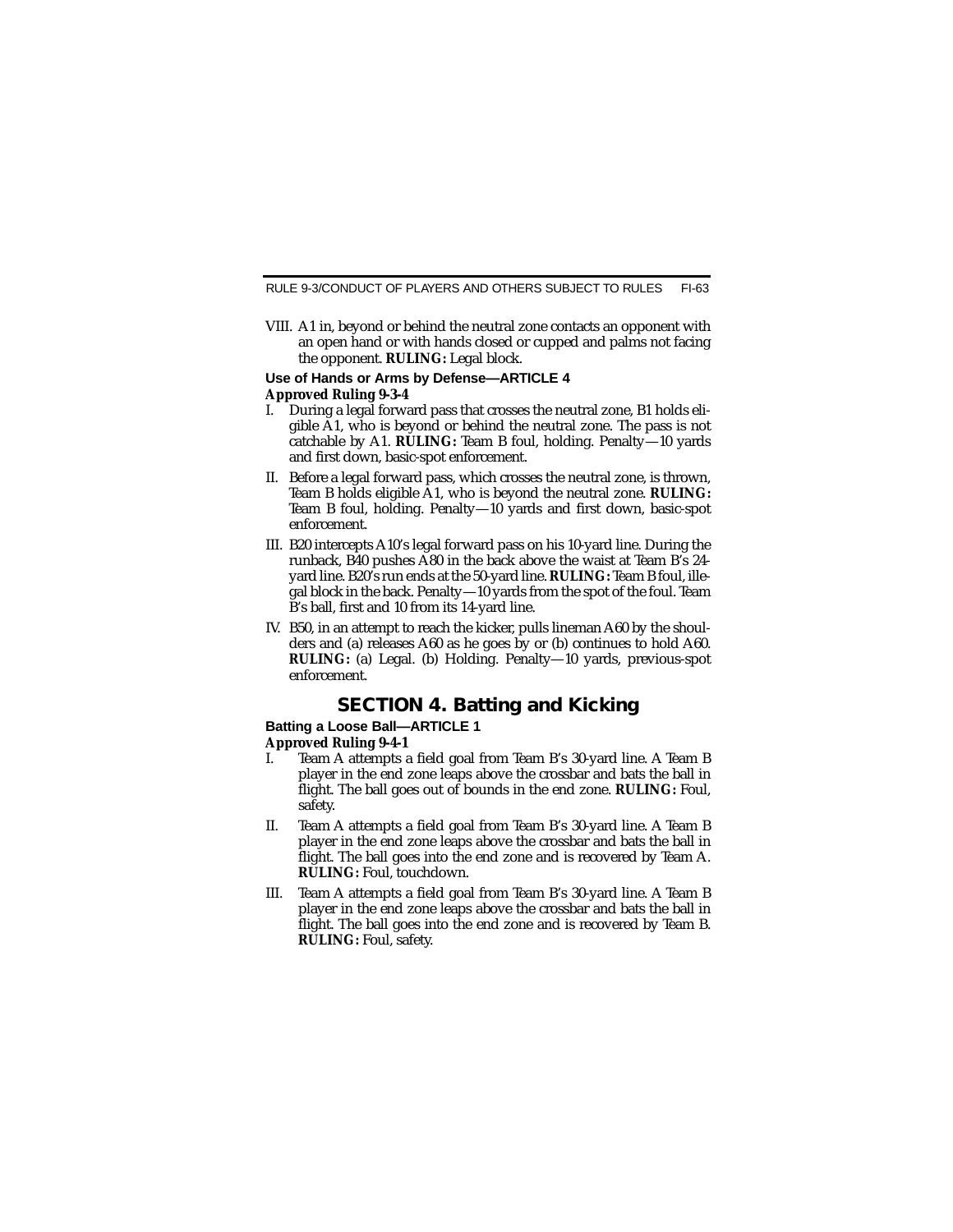- IV. Team A attempts a field goal from Team B's 30-yard line. A Team B player in the end zone leaps above the crossbar and bats the ball in flight. The ball goes into the field of play. **RULING:** Foul, safety. The ball remains alive, and Team A may elect the result of the play. If Team A recovers, does not score and accepts the penalty, enforcement is at the previous spot.
- V. Team A attempts a conversion on the try with a kick from placement. A Team B player in the end zone leaps above the crossbar and bats the ball in flight. The ball goes out of bounds in the end zone. **RULING:** Foul, half the distance from the previous spot, PAT exception [Rule 10-2-2-e Exception 3-(a)].
- VI. Team A attempts a conversion on the try with a kick from placement. A Team B player in the end zone leaps above the crossbar and bats the ball in flight. The ball goes into the end zone and is recovered by Team A. **RULING:** Foul, award Team A two points.
- VII. Team A attempts a field goal, and B23, in the end zone, goes above the crossbar and catches the ball. **RULING:** Legal play.
- VIII. Team A's fumble in flight is batted forward by B1, and the ball goes out of bounds behind Team A's goal line. **RULING:** Batting a fumble in flight does not add a new impetus. Basic-spot enforcement.
- IX. Team A's backward pass in flight is batted by B1, and the ball goes out of bounds behind Team A's goal line. **RULING:** Safety. A pass may be batted in any direction and the impetus is charged to Team A's pass (Rule 8-5-1-a).
- X. A free kick is muffed in flight by a Team B player in his end zone. While the ball is loose in the end zone, a Team B player bats the ball out of the end zone. **RULING:** Illegally batting a kick in the end zone. Penalty—15 yards from the previous spot.
- XI. After intercepting Team A's legal forward pass on Team B's 20-yard line, B1 fumbles at Team B's 38-yard line and B2 illegally bats the loose ball at Team B's 30-yard line. The ball goes forward and out of bounds. **RULING:** Team B foul. Penalty—15 yards from the spot of the foul. Team B's ball, first and 10 at the 15-yard line. No loss of down is included in the penalty since Team B is awarded a new series after the penalty enforcement (Rule 5-1-1-e-1).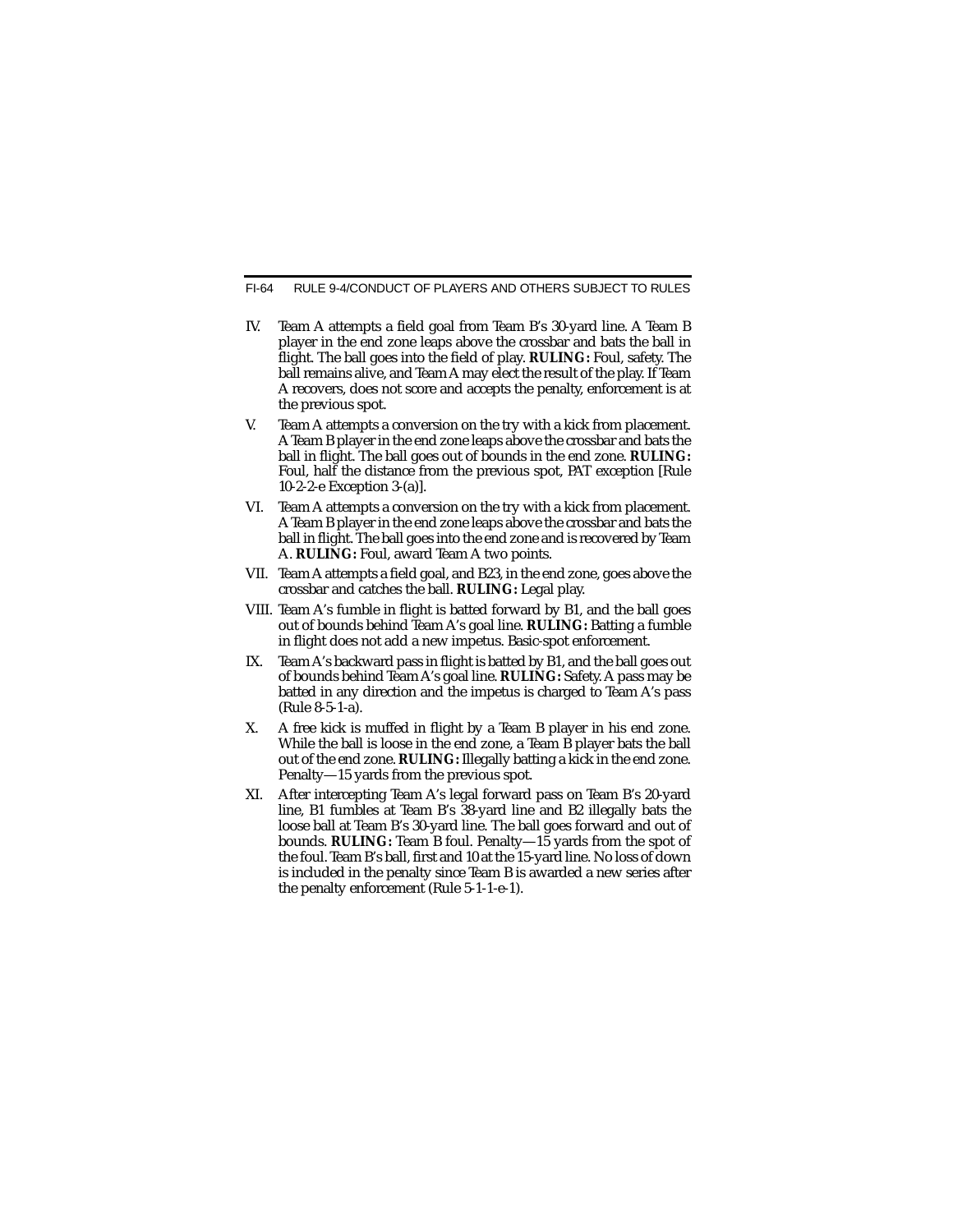# **RULE 10**

# **Penalty Enforcement**

## **SECTION 1. Penalties Completed**

#### **How and When Completed—ARTICLE 1 Approved Ruling 10-1-1**

I. B1 blocks below the waist while the ball is in the air during a free kick. **RULING:** Penalty—15 yards from the previous spot. The penalty does not include a first down for Team B's foul since by rule Team A will kick again after the yardage enforcement.

#### **Live-Ball Fouls by the Same Team—ARTICLE 3 Approved Ruling 10-1-3**

I. Team A commits two or more live-ball fouls during a down. **RULING:** Team B may choose one of the penalties or decline all of them (*Exception:* Live-ball fouls penalized as dead-ball fouls may be penalized separately).

#### **Offsetting Fouls—ARTICLE 4 Approved Ruling 10-1-4**

- I. Team A punts and is illegally in motion at the snap. The untouched ball goes out of bounds between the goal lines, after which Team B commits a personal foul. **RULING:** If Team B elects to replay the down, Team A will be penalized five yards at the previous spot followed by a 15-yard penalty against Team B. Team B's foul shall award an automatic first down. Team B could refuse the Team A illegal motion and receive the ball first and 10 after a 15-yard penalty from the out-of-bounds spot.
- II. On a Team A kickoff, Team B fouls before the untouched ball goes out of bounds between the goal lines. **RULING:** Offsetting fouls.
- III. On a Team A kickoff from its 35-yard line, Team B fouls after the untouched ball goes out of bounds between the goal lines. **RULING:** Team B may elect a replay with Team A free-kicking at Team A's 45 yard line. If Team B retains the ball, it will be after a 15-yard penalty from its 35-yard line or from the out-of-bounds spot, first and 10 (Rule  $10-1-6$ ).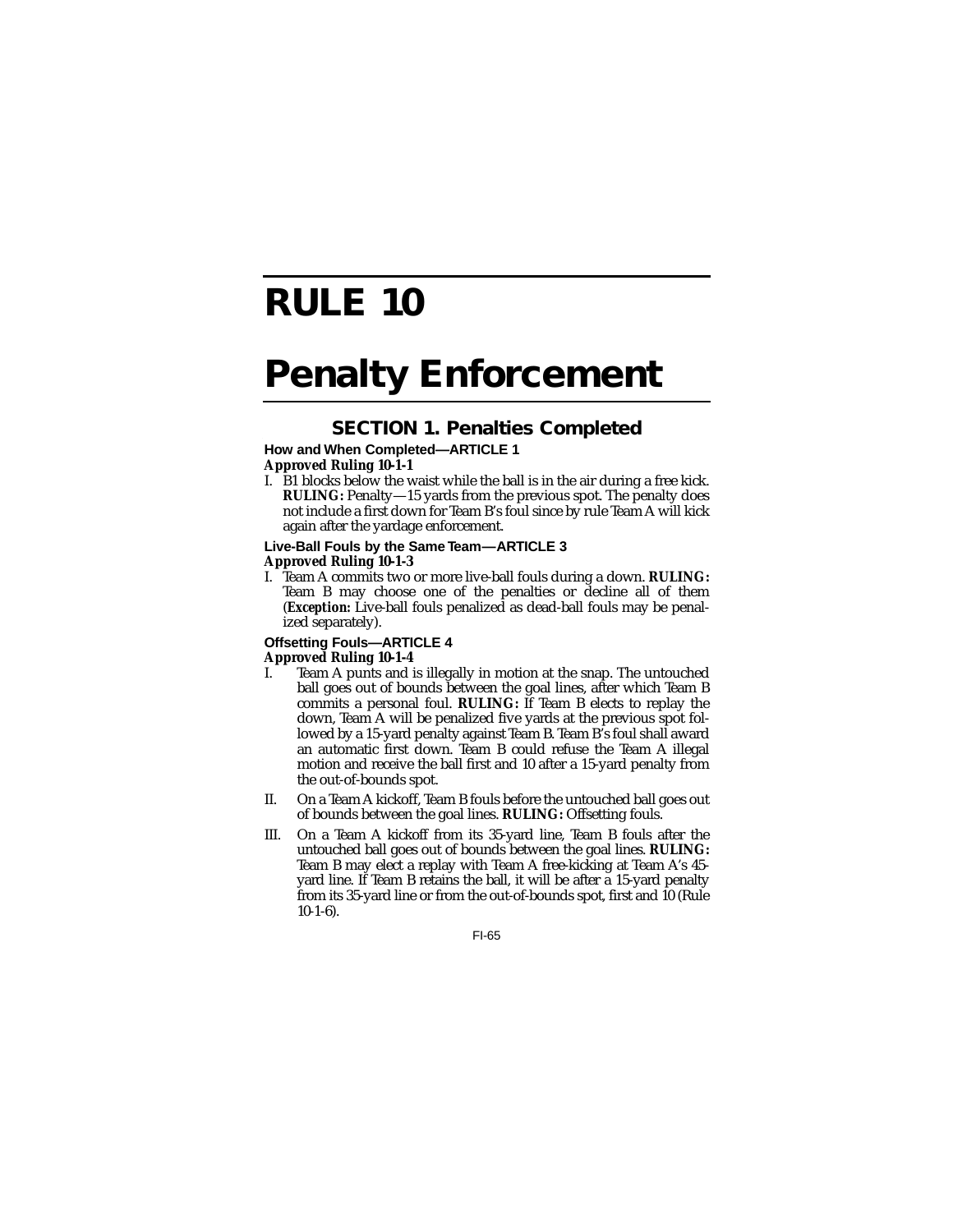- IV. A1's forward pass is intercepted by B1, who advances and fumbles. B2 picks up the ball and advances five more yards. Team A fouls during or after the down, and Team B fouls during the advance by B1. **RULING:** If Team A's foul was a live-ball foul, Team B may select offsetting fouls and replay the down or select an option to retain the ball with Team B's foul enforced. If the Team A foul was a dead-ball foul, Team B must retain the ball after enforcement of both penalties.
- V. A1's forward pass is intercepted by B1, who advances and fumbles. B2 picks up the ball and advances five more yards. Team A fouls during or after the down, and Team B fouls during the fumble while the ball is loose. **RULING:** If Team A's foul was a live-ball foul, Team B may select offsetting fouls and replay the down or select an option to retain the ball with Team B's foul enforced. If the Team A foul was a dead-ball foul, Team B must retain the ball after enforcement of both penalties.
- VI. A1's forward pass is intercepted by B1, who advances and fumbles. B2 picks up the ball and advances five more yards. Team A fouls during or after the down, and Team B fouls during the advance by B2. **RULING:** If Team A's foul was a live-ball foul, Team B may select offsetting fouls and replay the down or select an option to retain the ball with Team B's foul enforced. If the Team A foul was a dead-ball foul, Team B must retain the ball after enforcement of both penalties.
- VII. During a fourth down, a Team A player is in motion illegally, and immediately after the ball is declared dead short of the distance to be gained for a first down, a Team B player fouls. **RULING:** If Team B declines the penalty for Team A's foul, it will be Team B's ball first and 10 after enforcement of the penalty for Team B's foul. If Team B accepts the penalty for Team A's foul, Team A would be penalized five yards, then Team B's foul would be penalized. Team B's foul results in a first down for Team A if it was a personal foul.
- VIII. Team A punts and commits a touching violation. B1 clips during the runback of the punt, which is fumbled by B2. A1 recovers the fumble, and A2 fouls after the ball is dead. **RULING:** Team A is the team last in possession and had not fouled before the change of possession. If Team A does not accept Team B's foul, Team B would have the ball at the point of the violation, along with the option of accepting enforcement of Team A's dead-ball foul. If Team A accepts the Team B foul, the ball will belong to Team B after enforcement of the live-ball foul followed by the dead-ball foul.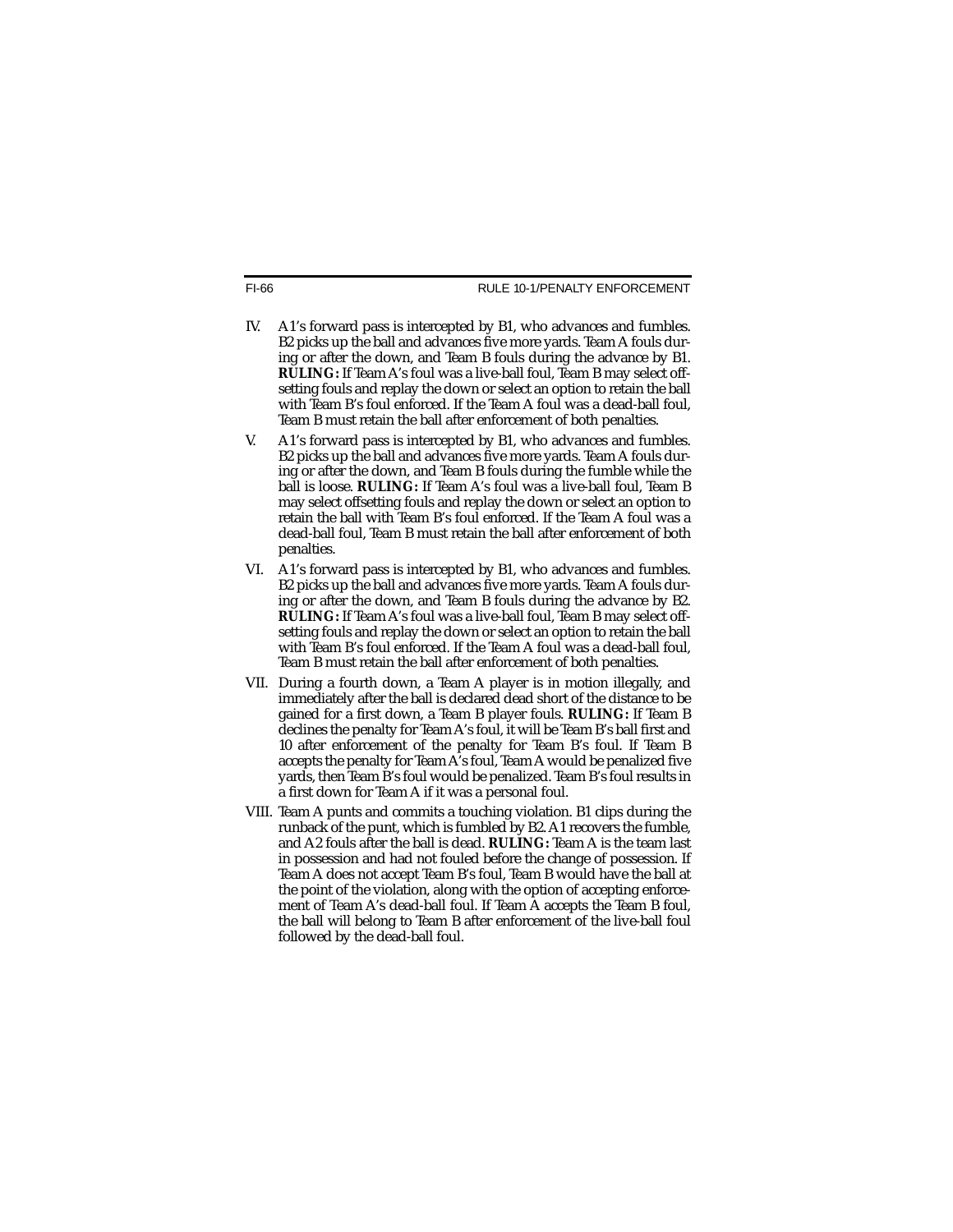- IX. B1 holds eligible A1 beyond the neutral zone before or during the flight of Team A's legal forward pass. During the down, eligible A2 voluntarily goes out of bounds but returns and is the first inbounds player to touch the pass. **RULING:** Offsetting fouls.
- X. A1 receives the snap in his end zone. Team B was offside, and A1 stepped on the end line before the snap and received the ball when out of bounds. **RULING:** Team A's foul, out of bounds at the snap, offsets Team B's offside, and the down is repeated [*Note:* If Team B had not been offside, Team B could elect the penalty for Team A's foul or a safety (Rule 8-5-1-a)].

#### **Dead-Ball Fouls—ARTICLE 5 Approved Ruling 10-1-5**

- I. A1 is downed beyond the line to gain. B1 piles on. The referee checks for other fouls, and when he has completed the penalty, A2 slugs B2. **RULING:** Disqualify A2 for fighting. A2's foul does not offset B1's foul. Unless one enforcement is within 30 yards of a goal and toward that goal, the ball will be at the same point it would have been if the fouls had canceled each other. First and 10 for Team A (Rule 9-1-2-g).
- II. Fair-catcher B1 is tackled by A1 after B1 has taken more than two steps, and A2 piles on B1. **RULING:** Penalize Team B five yards at the spot of the catch and then Team A 15 yards in the opposite direction. First and 10 for Team B (Rule 6-5-2).
- III. With fourth and eight, Team A gains four yards and the ball is declared dead, after which B1 is called for piling on. **RULING:** Team B personal foul. Penalty—15 yards from the succeeding spot. First and 10 for Team B (Rule 5-1-1-c).
- IV. A1 is tackled on third down behind the neutral zone by B1. After the ball is dead, B2 piles on A1. **RULING:** Team B personal foul. Penalty—15 yards from the succeeding spot. First and 10 for Team A (Rule 9-1-2-g).
- V. On third down, A1 gains 20 yards, is downed, then deliberately continues to advance, and B1 piles on him. **RULING:** Penalize Team Afive yards from the dead-ball spot, followed by a 15-yard penalty against Team B. First and 10 for Team A (Rule 9-1-2-g).
- VI. A personal or disqualifying personal foul occurs during action after a snap that was made before the ball was declared ready. **RULING:** Every effort should be made to prevent any such premature snap and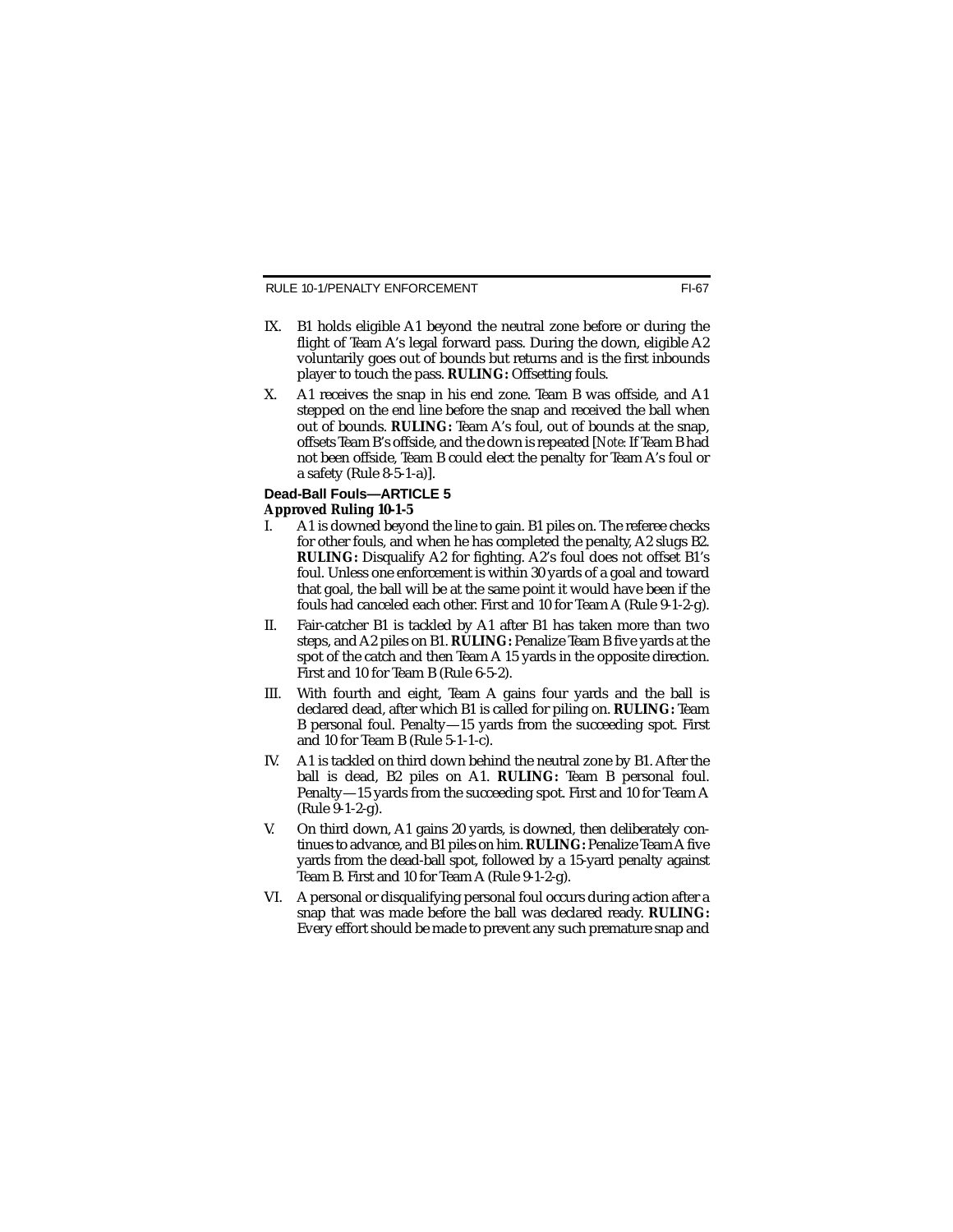resulting action; but if such a foul does occur, it is between downs. If by Team A, both dead-ball fouls will be enforced. If the second foul was by Team B, both fouls will be enforced, with a probable net of 10 yards for Team A. Team B's foul would be an automatic first down.

- VII. Second and goal at the three-yard line. Runner A14 is downed at the one-yard line and then B67 piles on. A14 retaliates by slugging B67. **RULING**: The penalties cancel since neither has been completed. A14 is disqualified for fighting. Third and goal (Rule 10-1-1).
- VIII. Runner B17 taunts pursuing A55 prior to scoring a touchdown on an intercepted pass. After B17 crosses the goal line, he is tackled by A55 five yards into the end zone. **RULING**: The penalties cancel since neither has been completed. The try will be at the three-yard line (Rule 10-1-1).

#### **Live-Ball—Dead-Ball Fouls—ARTICLE 6 Approved Ruling 10-1-6**

- I. Team A fouls during a down and after the down ends. **RULING:** Team B may choose both penalties, choose one penalty or decline both.
- II. On fourth and two, A1 is illegally in motion at the snap, and runner A2 gains one yard and then deliberately continues to advance. **RULING:** If Team B accepts both penalties, it will be fourth and 12 for Team A. If Team B accepts only the delay penalty, it will be first and 10 for Team B since Team A failed in its bid for a first down (Rule 5-1-4-f).
- III. With second and five, Team A is illegally in motion at the snap. After the ball becomes dead, a Team B player is disqualified for fighting after striking an opponent. **RULING:** It is Team A's ball after a fiveyard penalty against Team A from the previous spot and a 15-yard penalty against Team B from the succeeding spot. Team A will have a first down because of the disqualifying contact foul for fighting.
- IV. B1 fouls during a down before B2 intercepts a legal forward pass. After the ball is declared dead, A1 piles on. **RULING:** Team A retains the ball after penalizing Team B. Team A then will be penalized for the dead-ball foul (Rule 5-2-3).
- V. Offsetting fouls have been reported, and the ball is being taken to the spot of the ensuing down when a player fouls. **RULING:** Penalties for the offsetting fouls canceled each other when reported to the referee and were completed at that time (Rules 10-1-1 and 4). The subsequent foul is considered separately as in the case of any other single foul between downs (Rule 5-2-3).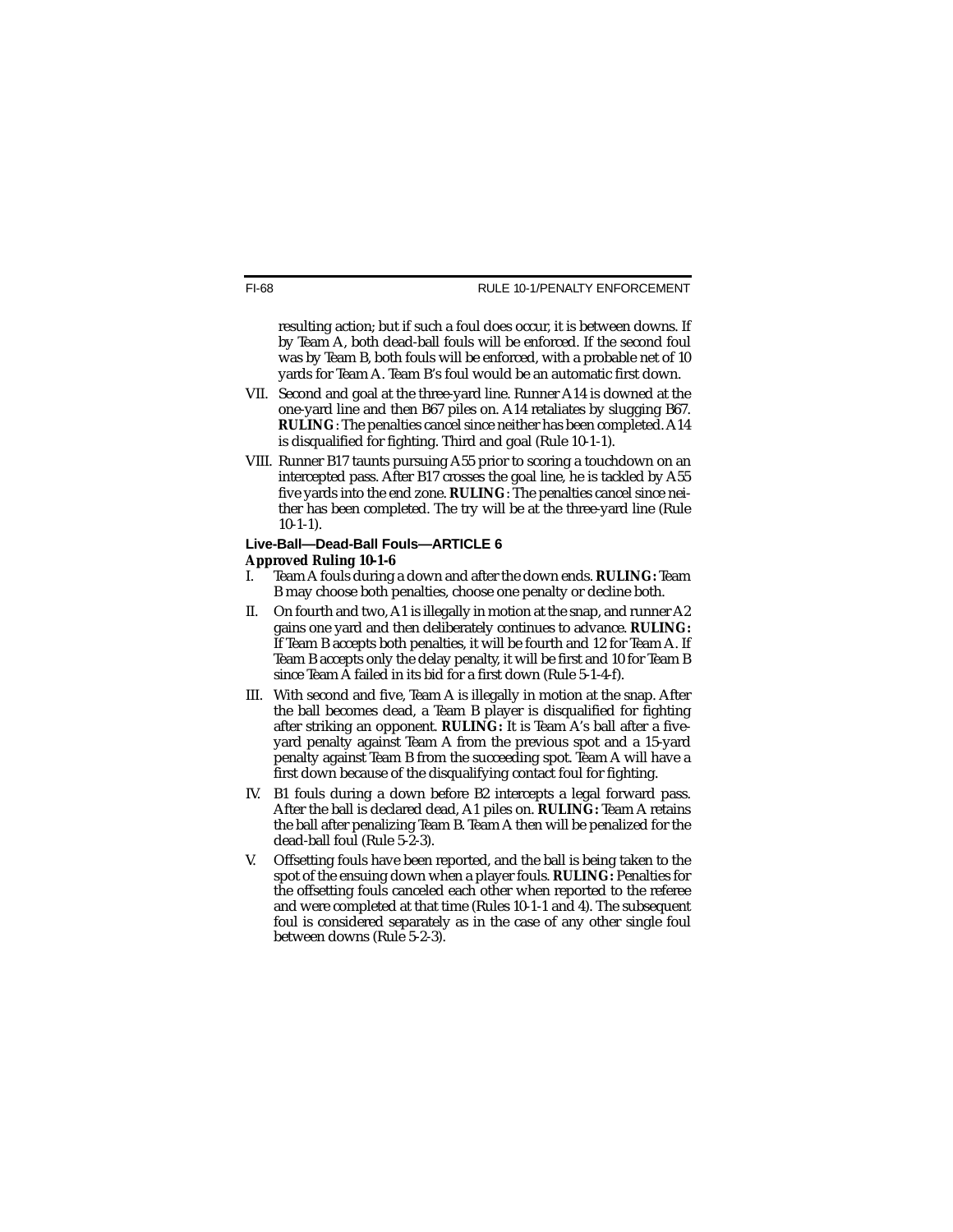RULE 10-1/PENALTY ENFORCEMENT

- VI. Team B is offside on the snap at its three-yard line (not a try) and Team A throws a legal forward pass into Team B's end zone. Team B intercepts and runs 101 yards to Team A's end zone, after which Team A clips. **RULING:** Repeat the down with Team A putting the ball in play at the Team B 16 <sup>1</sup> ⁄2-yard line.
- VII. No fouls have occurred when Team B intercepts Team A's legal forward pass. On the runback, a Team B player clips. When the ball becomes dead, a Team A player piles on. **RULING:** Penalize Team B's clipping foul, followed by a penalty for Team A's piling foul. The yardages will cancel unless one enforcement spot was inside the 30 yard line and enforcement was toward that goal.

#### **Interval Fouls—ARTICLE 7 Approved Ruling 10-1-7**

- **Fouls during a touchdown or field goal by Team A:**<br>Learn B clips after the spap in the field of play of Team B clips after the snap in the field of play or the end zone. **RUL**-**ING:** Team A has the option of penalizing Team B on the try or the succeeding kickoff, if the foul occurs during the down ending in a touchdown (Rule 10-2-2-g).
- II. Team A commits a contact foul in the field of play. **RULING:** No score. Penalize Team A according to rule.
- III. Team A fouls in the end zone during the run. **RULING:** No score. Penalize Team A from the goal line (basic spot).
- IV. Team B commits a personal foul during a down when Team A scores a touchdown, and then Team A fouls after the score and before the ready-for-play signal on the try. **RULING:** Allow the score. Team A has the option of penalizing Team B on the try or the succeeding kickoff. Team B then also has the option of penalizing Team A on the try or the succeeding kickoff. The yardage assessed for the liveball/dead-ball fouls may offset (Rule 10-2-2-g).
- V. Team B holds during Team A's touchdown run. Team A fouls after the score. **RULING:** Allow the score. Team B has the option of penalizing Team A on the try or the succeeding kickoff (Rule 10-2-2 g).
- VI. A Team B player slugs an opponent during or after Team A's touchdown run. Team B is offside on the successful try. **RULING:** Allow the touchdown. Disqualify the Team B player for fighting. Team Ahas the option of penalizing Team B on the try or the succeeding kickoff. After the successful try, Team A has the option of repeating the try with the offside penalty enforced on the try (Rules 10-2-2-g-1 and 3).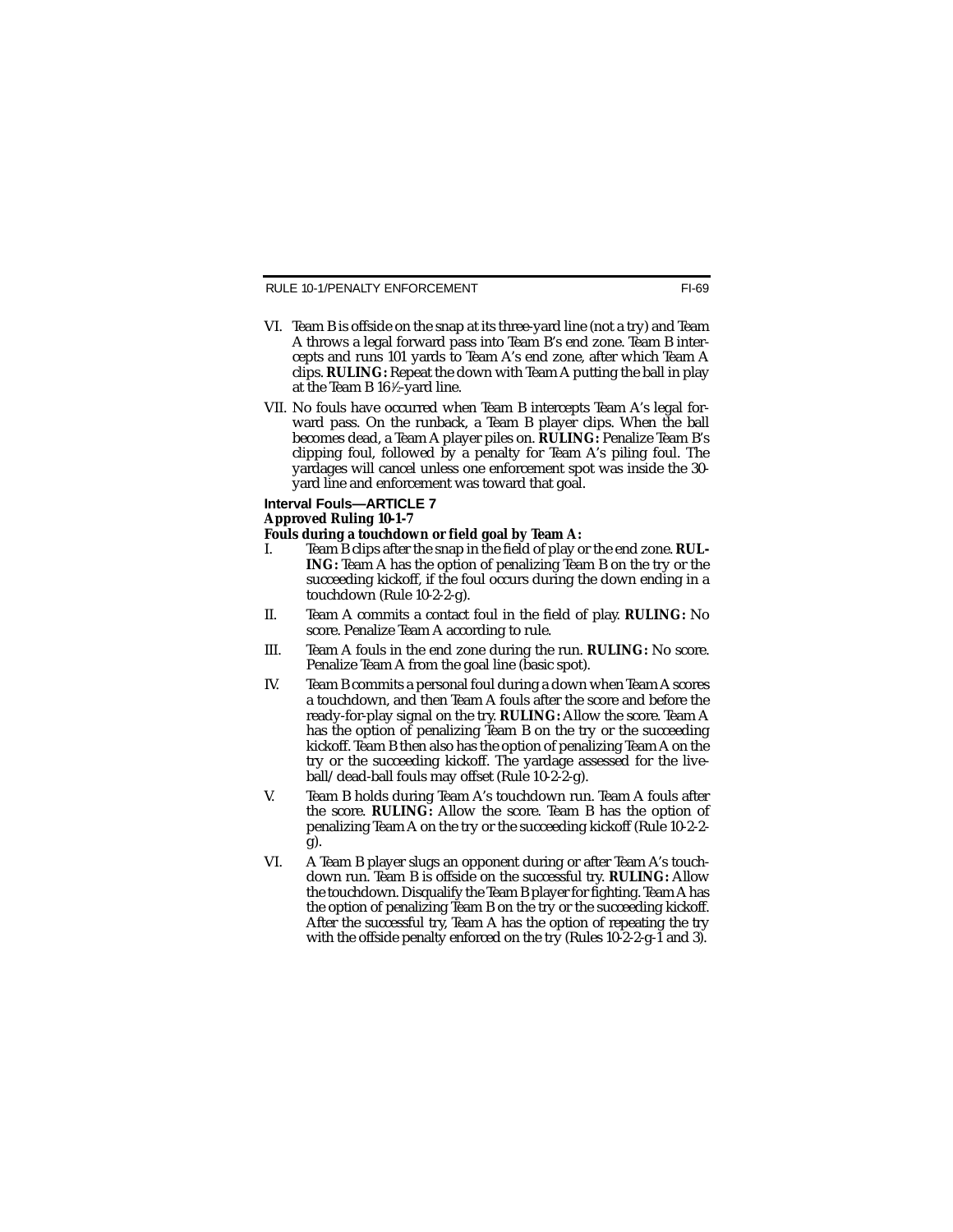- VII. Team B commits a 15-yard face-mask foul during or after Team A's touchdown pass. Team B fouls on Team A's successful try. Team B fouls after the try. **RULING:** Allow the touchdown. Team A has the option of penalizing Team B on the try or the succeeding kickoff. After the successful try, Team A has the option of repeating the try with the penalty enforced on the try. Personal fouls against the snapper (in a scrimmage kick formation), holder, kicker or passer may be enforced on the subsequent kickoff or succeeding spot in extra periods. For Team B's foul after the try, the penalty may be enforced on the kickoff or succeeding spot in extra periods, unless the try is repeated, in which case it must be enforced on the repeated try (Rules 8-3-5, 10-1-6 and 10-2-2-g).
- VIII. Team B fouls against the passer during a completed touchdown pass play. **RULING:** Allow the touchdown. Team A has the option of penalizing Team B on the try or the succeeding kickoff.
- IX. Team B is offside during a successful field goal down. **RULING:** Team A has the option of declining the field goal with the penalty from the previous spot or accepting the points.

### **Fouls after a touchdown by Team A:**

- X. Team A fouls after it scores a touchdown, and Team B fouls on the successful try. **RULING:** Allow the touchdown. Team B has the option of penalizing Team A on the try or the succeeding kickoff. Team A then has the option of penalizing Team B on a replay of the try. Personal fouls against the snapper (in a scrimmage kick formation), holder, kicker or passer may be enforced on the subsequent kickoff or succeeding spot in extra periods. Yardages assessed on the succeeding kickoff may offset.
- XI. Team A fouls after it scores a touchdown, and Team B fouls after a successful try. **RULING:** Allow the score. Team B has the option of penalizing Team A on the try or the succeeding kickoff. For the foul after the try, Team B is penalized on the kickoff or from the succeeding spot in extra periods. No option on the enforcement spot for a dead-ball foul after a try.

**Fouls during a try with no change of team possession (this does not include live-ball fouls enforced as dead-ball fouls or loss-of-down fouls):**

XII. Team A fouls during a successful try. **RULING:** The penalty is enforced, and the try is repeated (Rule 8-3-3).

FI-70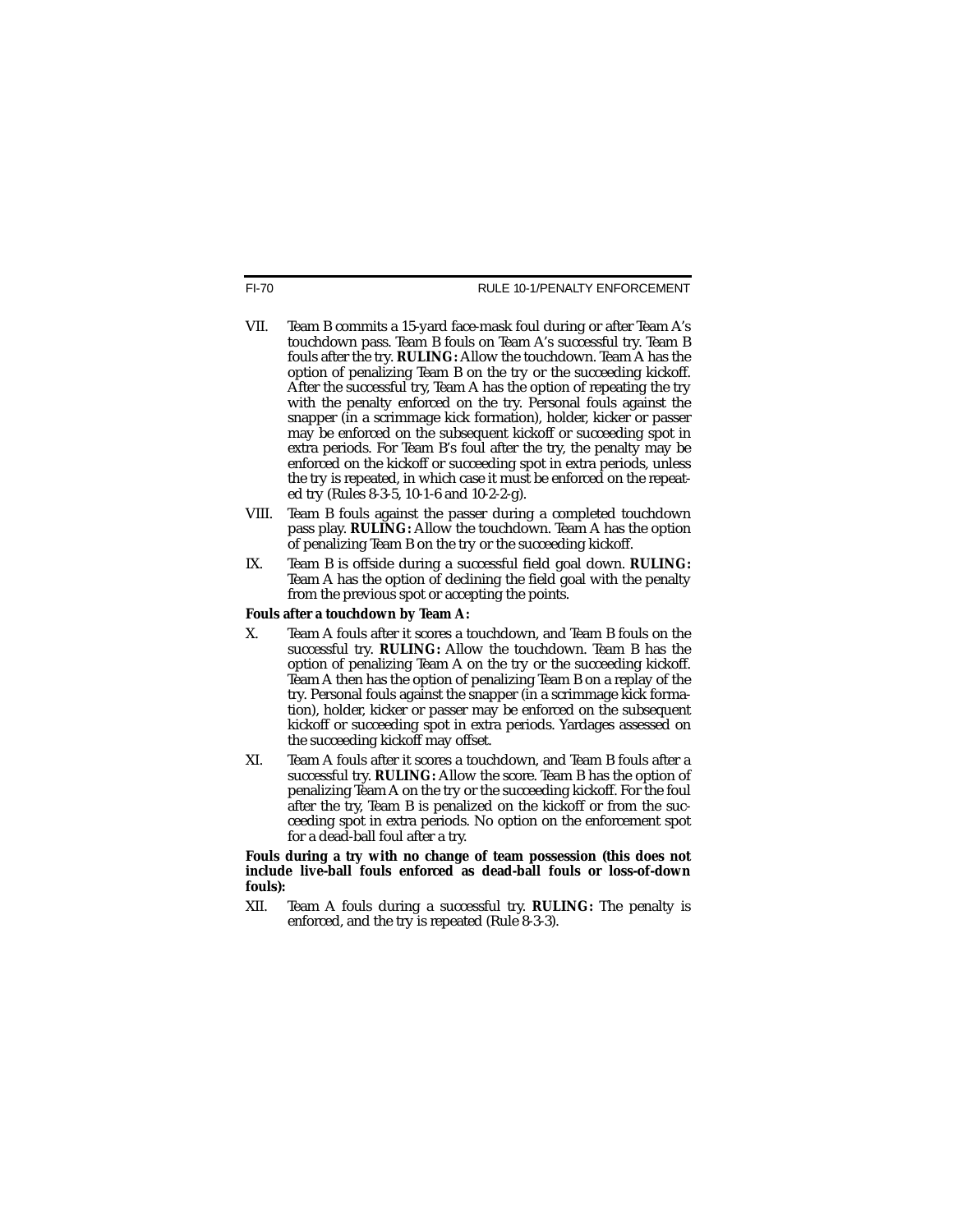RULE 10-1/PENALTY ENFORCEMENT

- XIII. Team A fouls during an unsuccessful try. **RULING:** The penalty is obviously declined (Rule 8-3-3).
- XIV. Team B fouls during an unsuccessful try. **RULING:** Team B is penalized, and the try is repeated. The PAT is exempt from Rule 10-2-2-e Exception 3.
- XV. Team B fouls during a successful try. **RULING:** Replay the down after enforcement or the penalty is declined by rule. Personal fouls against the snapper (in a scrimmage kick formation), holder, kicker or passer may be enforced on the subsequent kickoff or succeeding spot in extra periods (Rule 8-3-3).
- XVI. Both Team A and Team B foul during a try. **RULING:** The try is repeated at the previous spot (Rule 8-3-3).
- XVII. During a successful kick try from the three-yard line, Team B is offside. After the ball is dead, Team B commits a personal foul. **RULING:** Team Ahas the option of replaying the try with the Team B penalties enforced or declining the offside penalty and accepting the point (Rule 10-1-6). Team B's dead-ball foul is then penalized on the kickoff or from the succeeding spot in extra periods.
- XVIII. During an unsuccessful kick try from the three-yard line, Team A commits an illegal-motion foul. After the ball becomes dead, Team B fouls. **RULING:** Team B obviously will refuse the penalty for the Team A foul. Team B is penalized on the kickoff or from the succeeding spot in extra periods.

#### **Fouls after a try and before the succeeding kickoff:**

- XIX. Either team fouls. **RULING:** Enforce the penalty on the kickoff unless the try is the last down of the game.
- XX. Both teams foul before either foul is completed. **RULING:** The fouls cancel.
- XXI. The penalty for Team B's foul after a successful try is accepted and will be enforced on the free kick; then:
	- 1. Team A fouls after the try. **RULING:** Penalize the fouls in the order of their occurrence on the kickoff.
	- 2. Team B fouls after the try. **RULING:** Penalize both Team B fouls in the order of their occurrence on the kickoff.
	- 3. Both teams foul before either foul is completed. **RULING:** These fouls cancel. Team B's original foul is penalized on the kickoff.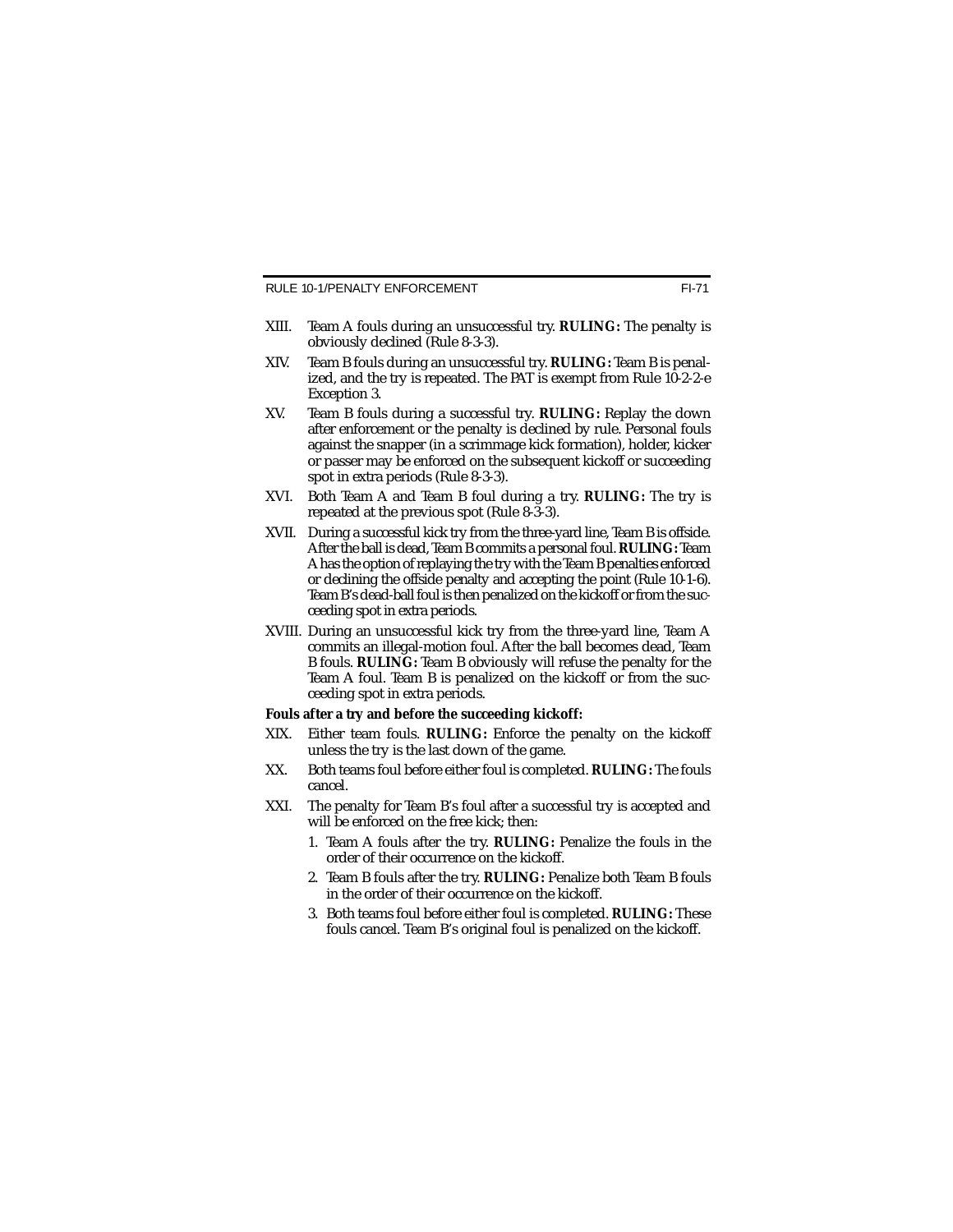## **SECTION 2. Enforcement Procedures**

# **Procedures—ARTICLE 2**

# **Approved Ruling 10-2-2**

- Team A's ball on Team B's three-yard line, fourth down, the line to gain is the one-half-yard line. Team A gains two yards, and Team B was offside. **RULING:** Fourth down for Team A on the 1 1 ⁄2-yard line. Team A loses part of its advance but salvages the down.
- II. On a free kick that does not go out of bounds, either team commits a personal foul before the ball is legally touched. **RULING:** Penalty—15 yards from the previous spot, repeat the kick.
- III. A kickoff untouched by Team B goes out of bounds after illegal touching by Team A. Team A commits a personal or holding foul during the kick. **RULING:** Team B may snap at the spot of the illegal touching violation; accept a five-, 10- or 15-yard penalty from the previous spot; or put the ball in play 30 yards beyond Team A's free kick line or at the inbounds spot where the ball went out of bounds.
- IV. A fumble or backward pass is loose in Team A's end zone, where the ball is kicked or batted illegally by Team A. **RULING:** Penalty—A safety if accepted (Rule 8-5-1-b).
- V. A Team A player clips behind Team B's goal line when a fumbled ball is in the end zone. **RULING:** Penalty—15 yards from the basic spot.
- VI. A Team A player commits an illegal block in the back behind Team B's goal line when a fumbled ball is in the field of play. **RULING:** Penalty—10 yards from the basic spot.
- VII. A Team A player clips behind Team B's goal line before a fumbled ball in the field of play goes out of bounds between the goal lines. **RULING:** Penalty—15 yards from the basic spot.
- VIII. A Team A player clips behind Team B's goal line when a Team A scrimmage kick has touched a Team B player in the field of play and is not in possession or dead. **RULING:** Penalty—15 yards from the basic spot.
- IX. Either team fouls after the ball has been touched and before possession beyond the neutral zone during a scrimmage kick. The foul is more than three yards beyond the neutral zone, and Team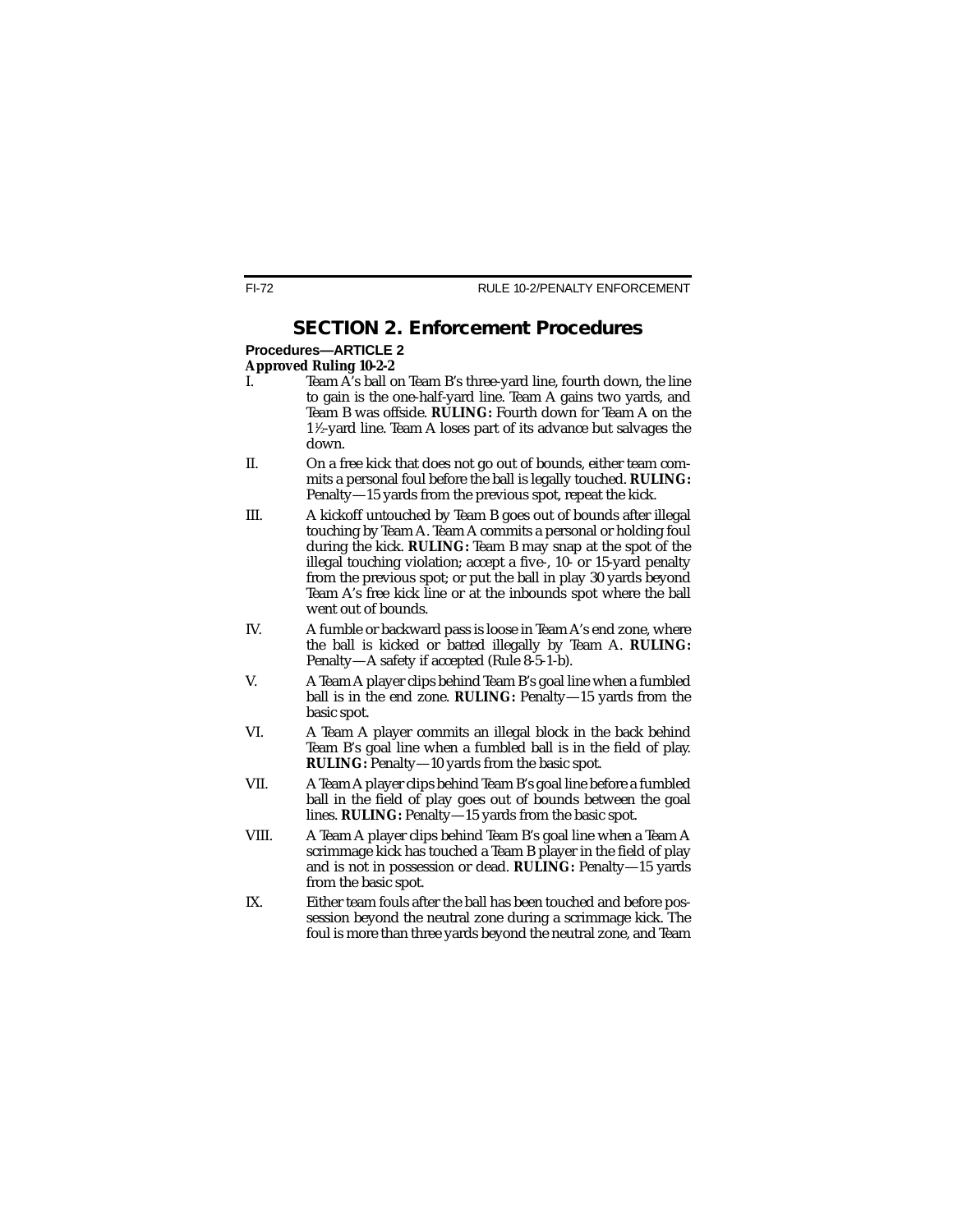A does not have possession when the down ends. **RULING:** Enforcement for Team B's foul will be at the postscrimmage kick enforcement spot. Team B's ball, first and 10. Enforcement for Team A's foul is at the previous spot.

- X. Team A's punt from its end zone is returned to Team A's 30-yard line. Team A clips Team B at a spot behind Team A's goal line while the punt receiver of Team B is still a runner. **RULING:** Penalty—15 yards from the basic spot (Team A's 30-yard line).
- XI. Team A's punt from its end zone is returned to Team A's 30-yard line. Team A clips Team B at a spot behind Team A's goal line after the ball has become dead in Team B's possession. **RULING:** Penalty—15 yards from the succeeding spot.
- XII. Team A's punt from its end zone is returned to Team A's 30-yard line. Team A clips Team B at a spot behind Team A's goal line after Team B has fumbled and the ball is loose. **RULING:** Penalty—15 yards from the basic spot (the spot of the fumble), Team B's ball.
- XIII. Team A's untouched punt from its end zone goes out of bounds at Team A's 40-yard line. A2, in his end zone, clips Team B before the ball is kicked. **RULING:** Penalty—Safety (Rule 9-1-2 Penalty).
- XIV. Team A's untouched punt from its end zone goes out of bounds at Team A's 40-yard line. A2, in his end zone, clips Team B during the kick. **RULING:** Penalty—Safety (Rule 9-1-2 Penalty).
- XV. Team A's untouched punt from its end zone goes out of bounds at Team A's 40-yard line. A2, in his end zone, clips Team B after the ball is out of bounds. **RULING:** Penalty—15 yards from the succeeding spot. First and 10 for Team B on Team A's 25-yard line.
- XVI. Team A snaps at its one-yard line, and A1 advances and is downed on his five-yard line. Team B commits a personal foul in the end zone while the ball is in play. **RULING:** Penalty—15 yards from the basic spot (five-yard line).
- XVII. Team A snaps at its one-yard line, and A1 advances and is downed on his five-yard line. Team B fouls in the end zone after the ball is dead. **RULING:** Penalty—15 yards from the succeeding spot.
- XVIII. A1, on his 40-yard line, punts from behind the neutral zone. B1 holds A2 behind the neutral zone before the kick has been made. **RULING:** Penalty—10 yards from the previous spot.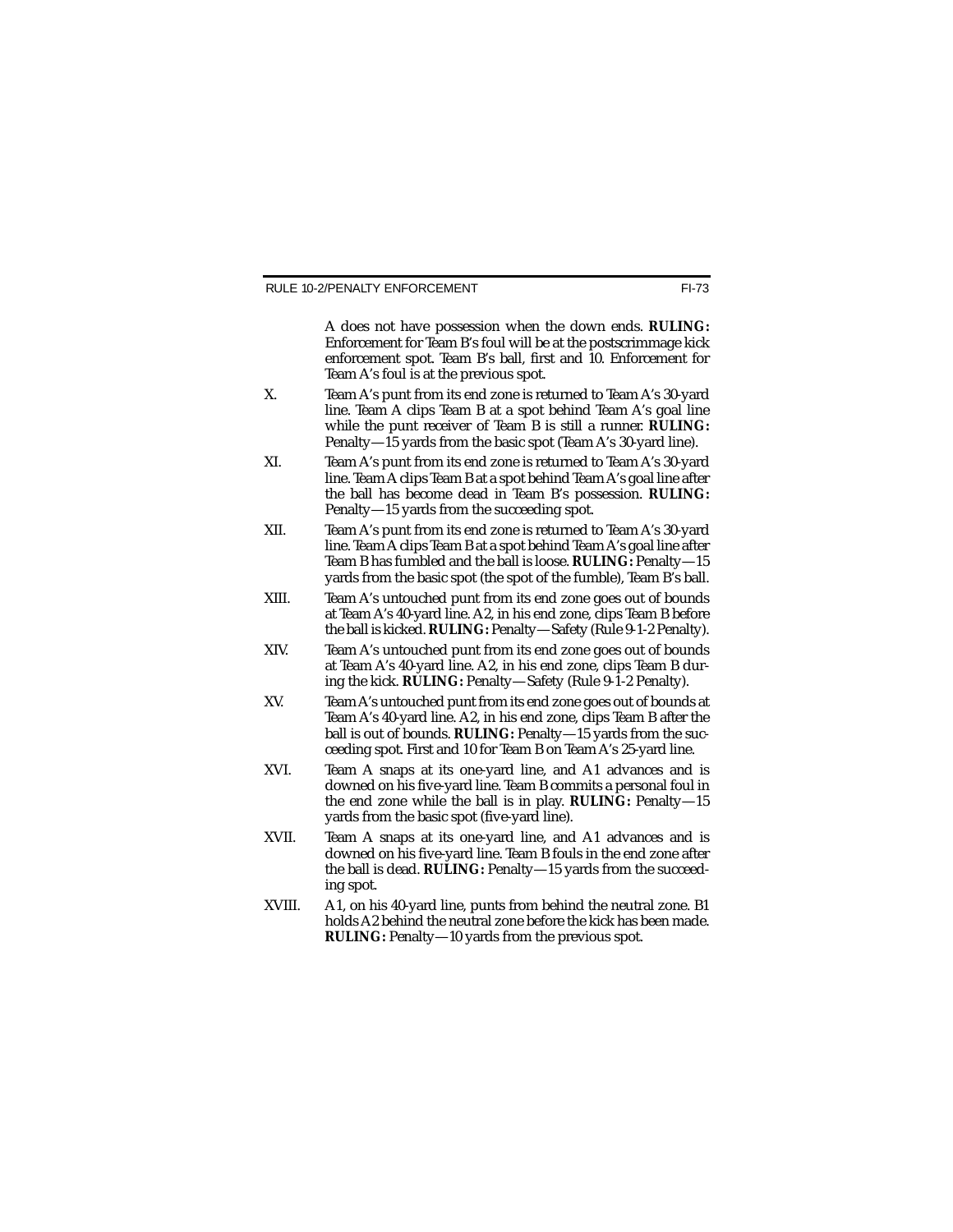| $FI-74$ | RULE 10-2/PENALTY ENFORCEMENT                                                                                                                                                                                                                                                                                                                                                                                                                                                                                                                                                                                                                                                                                                     |
|---------|-----------------------------------------------------------------------------------------------------------------------------------------------------------------------------------------------------------------------------------------------------------------------------------------------------------------------------------------------------------------------------------------------------------------------------------------------------------------------------------------------------------------------------------------------------------------------------------------------------------------------------------------------------------------------------------------------------------------------------------|
| XIX.    | A1, on his 40-yard line, punts from behind the neutral zone. B1<br>holds A2 behind the neutral zone after the kick crosses the<br>neutral zone and before it has touched Team B. RULING:<br>Penalty-10 yards from the previous spot. Team A's ball.                                                                                                                                                                                                                                                                                                                                                                                                                                                                               |
| XX.     | A1, on his 40-yard line, punts from behind his neutral zone. B1<br>holds A2 behind the neutral zone after the kick has been touched<br>by Team B beyond the neutral zone and is still loose. RULING:<br>Penalty-10 yards from the previous spot. Team A's ball.                                                                                                                                                                                                                                                                                                                                                                                                                                                                   |
| XXI.    | After Team A's free kick, the ball remains inbounds and Team B<br>holds. RULING: Penalty-10 yards from the previous spot, and<br>Team A repeats the free kick.                                                                                                                                                                                                                                                                                                                                                                                                                                                                                                                                                                    |
| XXII.   | Team A's kick from behind the neutral zone crosses the neutral<br>zone (untouched by Team B after the ball is blocked or touched<br>on or behind the line) and rebounds behind the neutral zone<br>before clipping or holding by Team B occurs. The ball is loose at<br>the time of the foul. RULING: If the holding or clipping<br>occurred more than three yards beyond the neutral zone, Team B<br>has possession when the down ends and the foul is accepted,<br>enforcement will be at the postscrimmage kick enforcement spot<br>with a first and 10 for Team B. If the holding or clipping occurred<br>less than three yards beyond the neutral zone, Team A retains the<br>ball after the penalty from the previous spot. |
| XXIII.  | Team A's kick from behind its line is blocked behind the neutral<br>zone before clipping or holding by Team B occurs beyond the<br>neutral zone. The ball never crosses the neutral zone during the<br>play. RULING: Rule 10-2-2-e Exception 3 applies only to a scrim-<br>mage kick that crosses the neutral zone. Team A's ball after the<br>penalty from the previous spot.                                                                                                                                                                                                                                                                                                                                                    |
| XXIV.   | Team A's successful field goal attempt is snapped from Team B's<br>30-yard line, and a Team B player fouls at the 20-yard line dur-<br>ing the kick. RULING: The kick is successful. Team A does not<br>have an option of accepting the penalty and replaying the down.<br>The penalty is declined by rule (Rule 8-4-2-a).                                                                                                                                                                                                                                                                                                                                                                                                        |
| XXV.    | Team A's untouched, unsuccessful field goal attempt is snapped<br>from Team B's 30-yard line, and a Team B player fouls at the 15-<br>yard line during the kick. <b>RULING</b> : Team B's ball. The post-<br>scrimmage kick spot is at the 30-yard line and the enforcement is<br>from the 15-yard line, the spot of the foul, with no possible<br>replay (Rules 2-25-9 Exception 2 and 8-4-2-b).                                                                                                                                                                                                                                                                                                                                 |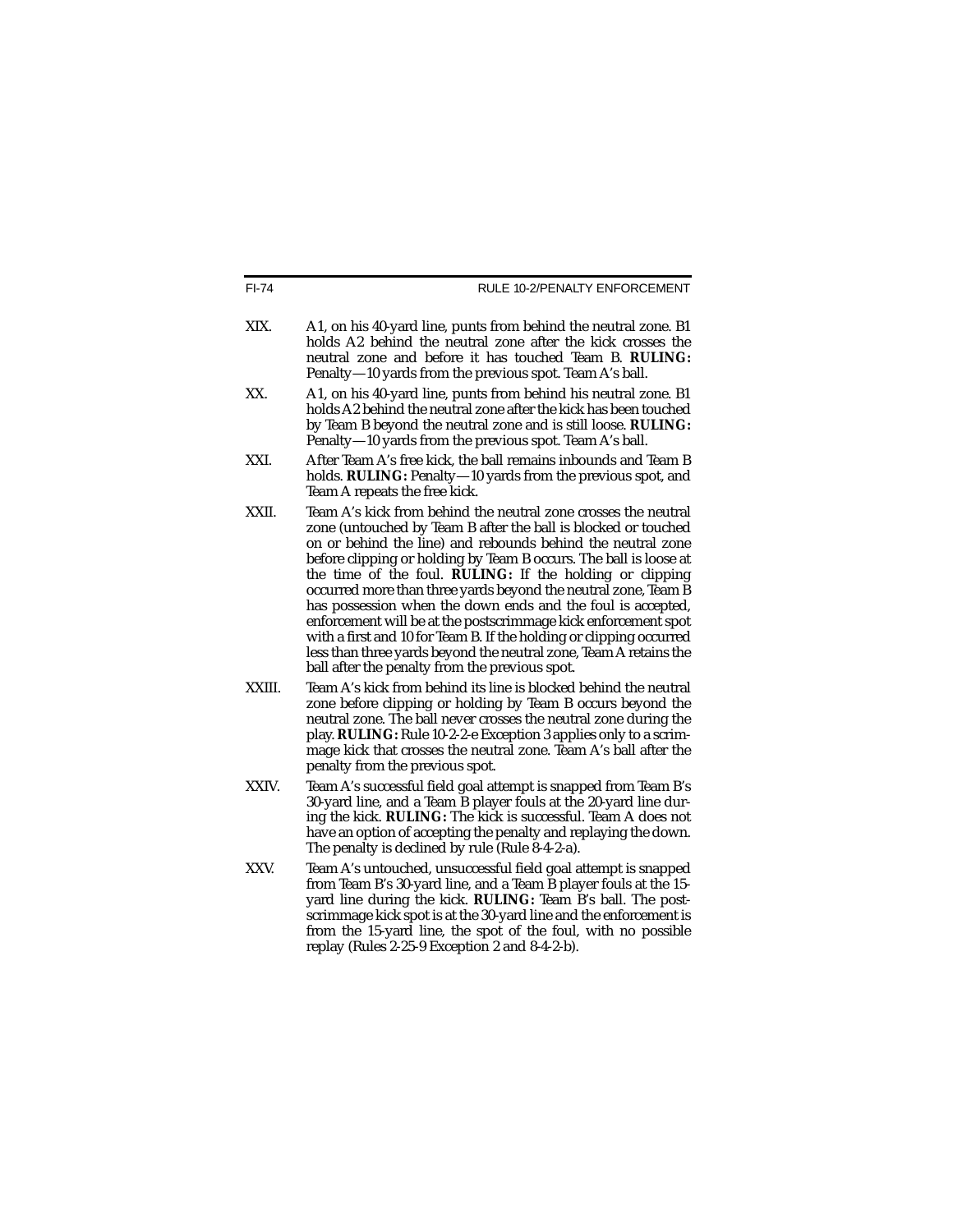- XXVI. Second and goal. After A1 is downed on the three-yard line, a Team B player slugs a Team A player at a spot behind Team B's goal line. **RULING:** First down for Team A on Team B's 1½-yard line. The Team B player is disqualified for fighting.
- XXVII. Fourth and goal. B1 fouls eligible A3 in Team B's end zone while A1 attempts to locate a receiver, and A1 is then downed behind his line. **RULING:** Not interference since the ball was not thrown. Penalize B1's foul from the basic spot.
- XXVIII. While A1 advances the ball 30 yards beyond the neutral zone, a Team B player fouls 10 yards beyond the neutral zone. A1, after advancing 30 yards, fumbles the ball and it is recovered by a Team B player, who runs the ball across Team A's goal line. **RUL-ING:** Penalize Team B from the basic spot, which is the spot of the fumble. Team A retains possession of the ball.
- XXIX. Team A puts the ball in play on Team A's 40-yard line, first and 10. A1 advances the ball to Team B's 40-yard line, where he is downed. On the advance by A1, B1 clips on Team A's 45-yard line. **RULING:** Penalty—Team A's ball, first and 10, on Team B's 25-yard line.
- XXX. Team A puts the ball in play on Team A's 40-yard line, first and 10. A1 runs the ball across Team B's goal line. On the advance by A1, B1 clips on Team B's 30-yard line. **RULING:** Penalty—Half the distance to the goal line on the try, or the 15-yard penalty on the succeeding kickoff.
- XXXI. On first and 10 from Team A's 40-yard line, A1 advances to Team B's 40-yard line, where he fumbles. B1 recovers and returns the ball across Team A's goal line. During A1's run from scrimmage, B2 commits a personal foul on the 50-yard line. **RULING:** Penalty—15 yards from the basic spot (end of the related run, Team B's 40-yard line) and first down for Team A.
- XXXII. Team A puts the ball in play on Team A's 40-yard line, first and 10. A1 advances the ball to Team B's 40-yard line, where he is downed. On the advance of A1, B1 clips on Team A's 30-yard line. **RULING:** Penalty—Team A's ball, first and 10, on Team B's 25-yard line.
- XXXIII. A legal forward pass is completed behind the neutral zone, and the receiver avoids tacklers for a considerable time but finally is downed beyond the neutral zone. The player who passed the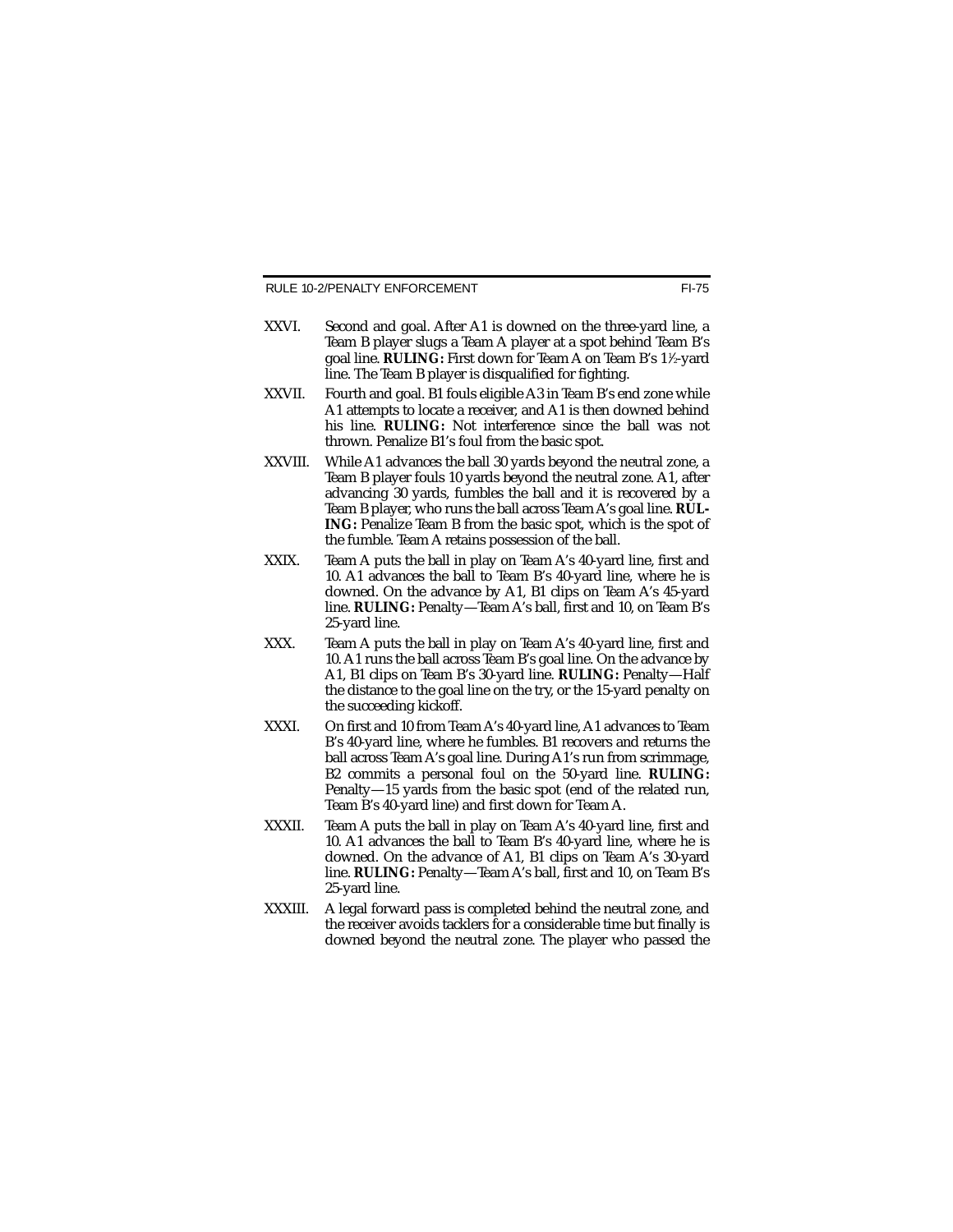ball is roughed behind the neutral zone while the pass is in flight. **RULING:** Penalty—15 yards from the end of the run and a first down (Rule 2-27-5).

- XXXIV. After a scrimmage kick, during the runback B40 blocks A80 in the back above the waist at Team B's 25-yard line. Team B's runner is downed with the ball in his possession at Team B's 40-yard line. **RULING:** Team B foul, illegal block in the back. Penalty— 10 yards from the spot of the foul. Team B's ball, first and 10, from its 15-yard line.
- XXXV. Team B intercepts, and the player who threw the legal forward pass is fouled before the interception. **RULING:** Team A's ball, first down after the penalty from the previous spot (Rules 2-27-5 and 9-1-2-o).
- XXXVI. Team B intercepts, and the player who threw the legal forward pass is fouled while Team B is advancing. **RULING:** Team B's ball, first down, after the penalty from the basic spot (Rules 2-27-5 and 9-1- 2).
- XXXVII. On a legal forward pass behind the neutral zone, eligible A1 "has position" on B1 and is about to touch the pass when B1 pushes A1 and the pass is incomplete. **RULING:** Legal. Interference rules do not apply behind the neutral zone (Rules 7-3-9-d, 9-1-2 d Exception 4 and 9-3-3-c Exception 5).
- XXXVIII. B1 intercepts a legal forward pass (not a try) deep in his end zone and advances but does not get out of the end zone, where he is downed. During the run, B2 clips A1 on the 14-yard line. **RUL-ING:** The 20-yard line is the basic spot. Penalize Team B from the 14-yard line to the seven-yard line. First and 10 (Rule 8-6-1-a).
- XXXIX. B1 intercepts a legal forward pass (not a try) deep in his end zone and advances but does not get out of the end zone, where he is downed. During the run, B2 clips A1 on the 25-yard line. **RUL-ING:** The 20-yard line is the basic spot. Penalize Team B from the 20-yard line to the 10-yard line. First and 10 (Rule 8-6-1-a).
- XL. B1 intercepts a legal forward pass (not a try) deep in his end zone and advances but does not get out of the end zone, where he is downed. During the run, B2 clips A1 in the end zone. **RULING:** The 20-yard line is the basic spot—Safety.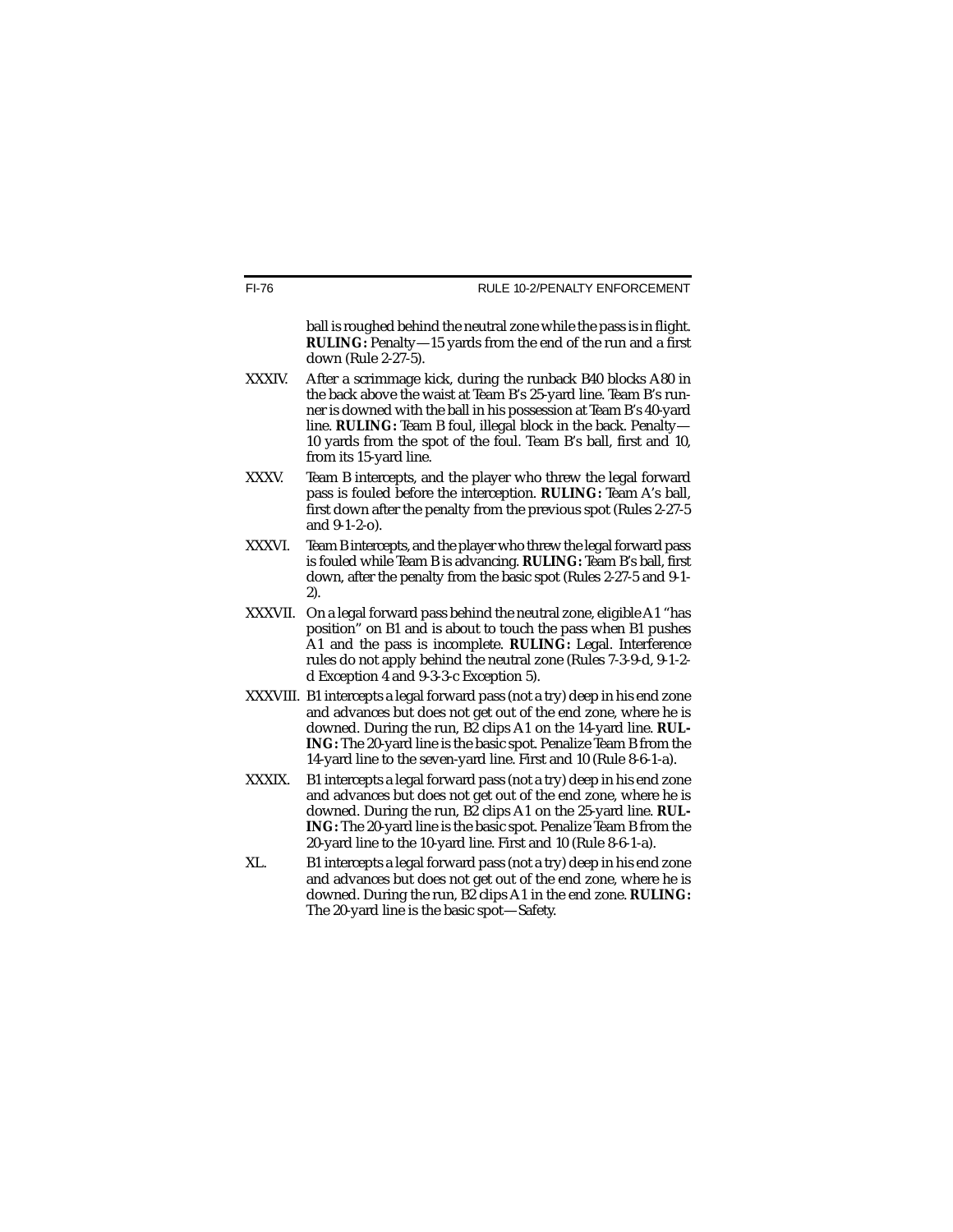- XLI. B17 intercepts a legal forward pass (not a try) deep in his end zone and, as he attempts to run the ball out of the end zone, A19 clips in the end zone. After the foul and before B17 leaves the end zone, B17 fumbles with A26 recovering on the two-yard line. **RULING:** Penalize from the goal line with Team B retaining possession of the ball.
- XLII. After a safety, Team A punts the ball at Team A's 20-yard line. The ball goes out of bounds untouched by Team B. **RULING:** Team B captain has the choice of Team A kicking again from Team A's 15 yard line or of putting the ball in play at the 50-yard line on the inbounds line or at the inbounds spot.
- XLIII. During A27's touchdown run, B19 incidentally grasps A27's facemask. **RULING:** The try will be from the three-yard line since "incidental grasping" does not qualify as a personal foul.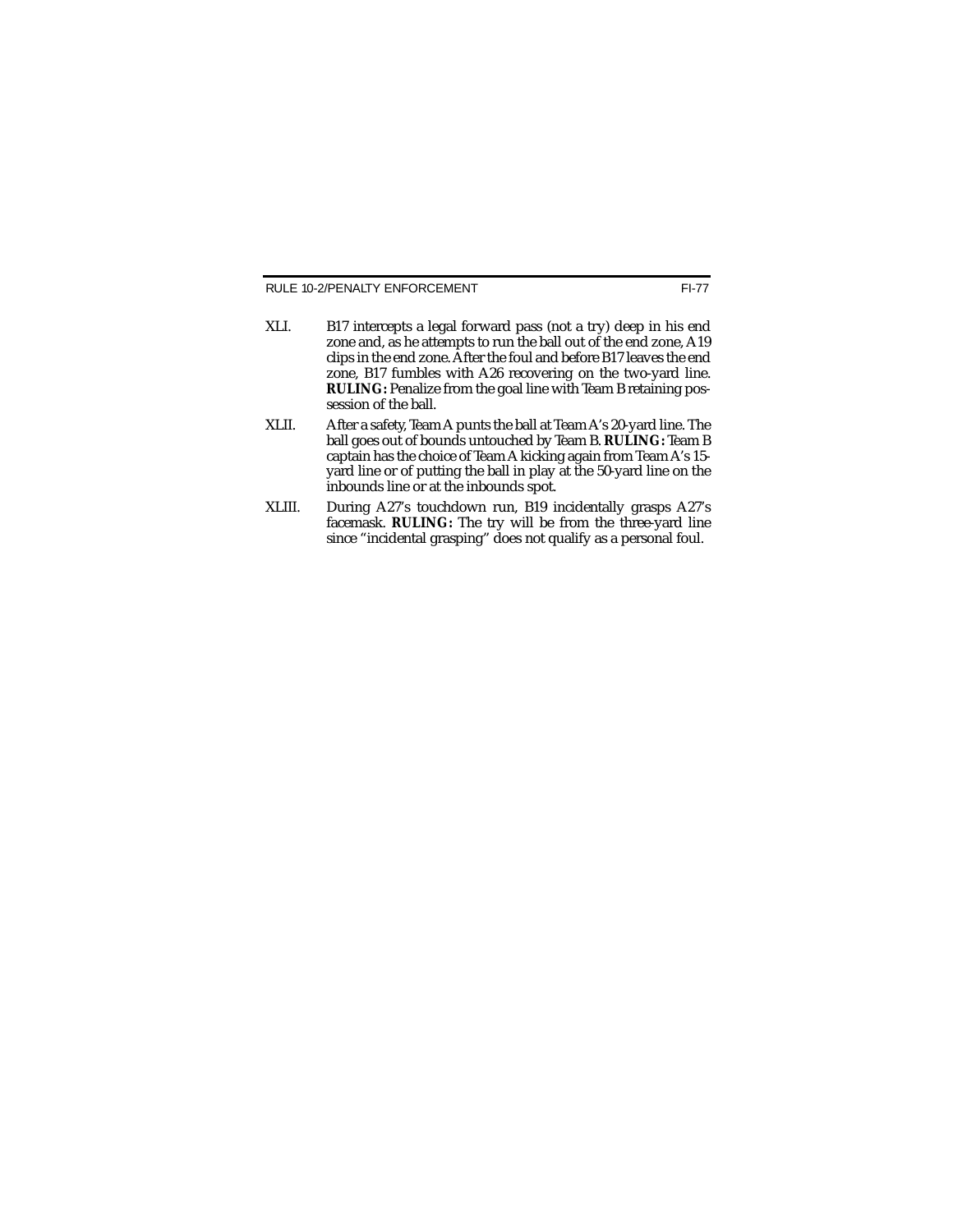# **Index to Interpretations**

| A.R.         | TITLE<br><b>PAGE</b>                        |                |
|--------------|---------------------------------------------|----------------|
| $1 - 3 - 2$  |                                             | 3              |
| $1 - 4 - 2$  |                                             | 3              |
| $1 - 4 - 4$  |                                             | $\overline{4}$ |
| $1 - 4 - 5$  |                                             | 4              |
| $1 - 4 - 6$  | Mandatory and Illegal Equipment Enforcement | $\overline{4}$ |
| $2 - 2 - 7$  |                                             | $\overline{5}$ |
| $2 - 3 - 3$  |                                             | 6              |
| $2 - 11 - 1$ |                                             | 6              |
| $2 - 11 - 2$ |                                             | 6              |
| $2 - 15 - 4$ |                                             | 7              |
| $2 - 19 - 2$ |                                             | 7              |
| $2 - 19 - 4$ |                                             | 7              |
| $2 - 23 - 1$ |                                             | $\mathcal I$   |
| $2 - 27 - 4$ |                                             | 8              |
| $2 - 30 - 4$ |                                             | 8              |
| $3 - 2 - 3$  |                                             | 9              |
| $3 - 2 - 5$  |                                             |                |
| $3 - 2 - 6$  |                                             |                |
| $3 - 3 - 2$  |                                             |                |
| $3 - 3 - 3$  |                                             |                |
| $3 - 3 - 4$  |                                             |                |
| $3 - 3 - 5$  |                                             |                |
| $3-4-2$      |                                             |                |
| $3-4-3$      |                                             |                |
| $3 - 5 - 2$  |                                             |                |
| $4 - 1 - 2$  |                                             |                |
| $4 - 1 - 3$  |                                             |                |
| $4 - 1 - 4$  |                                             |                |
| $4 - 2 - 1$  |                                             |                |
| $4 - 2 - 4$  |                                             |                |
| $5 - 1 - 1$  |                                             |                |
| $5 - 1 - 3$  |                                             |                |
| $5 - 2 - 2$  |                                             |                |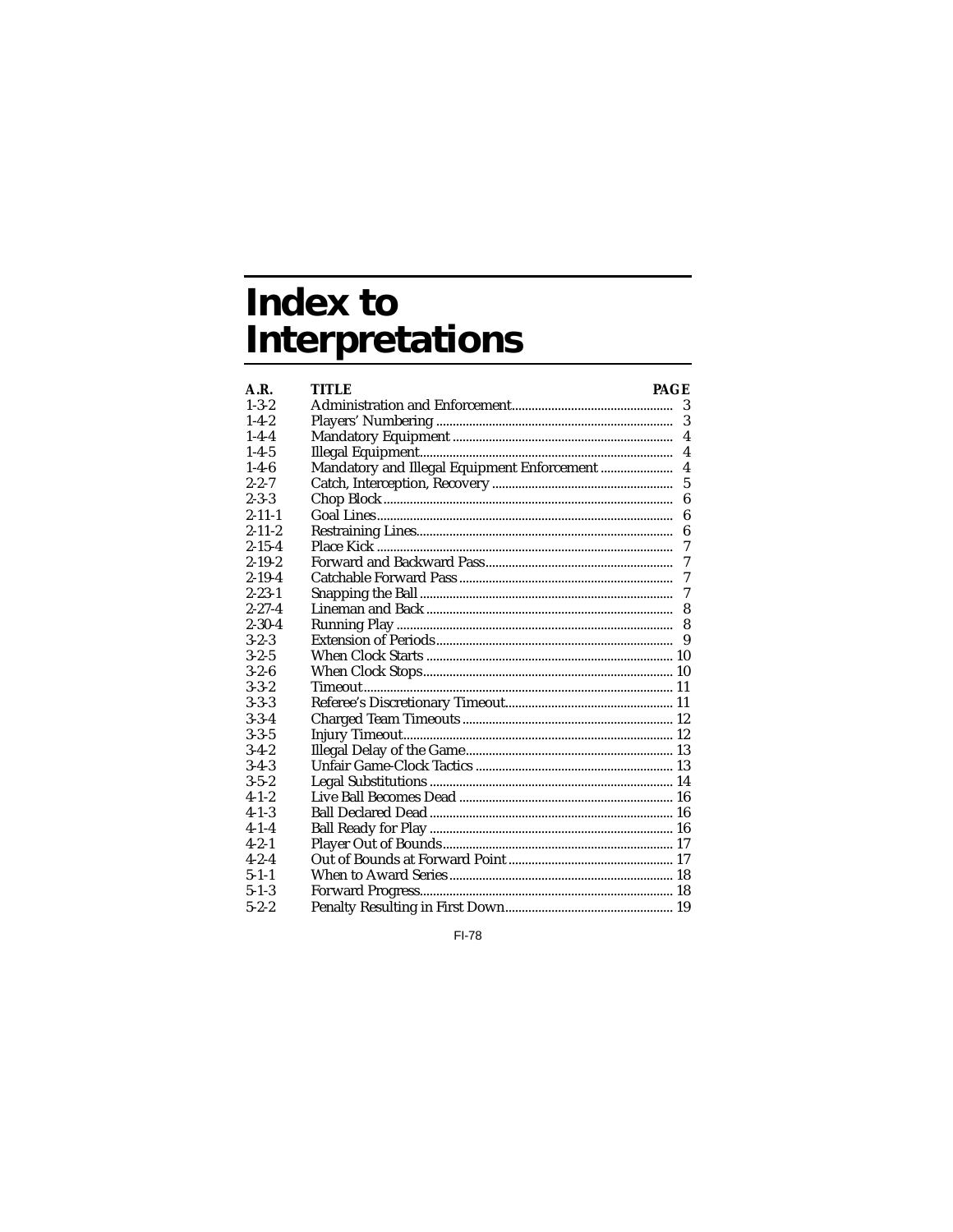| A.R.         | TITLE                                     | <b>PAGE</b> |
|--------------|-------------------------------------------|-------------|
| $5 - 2 - 3$  |                                           |             |
| $5 - 2 - 4$  |                                           |             |
| $5 - 2 - 6$  |                                           |             |
| $5 - 2 - 7$  |                                           |             |
| $6 - 1 - 2$  |                                           |             |
| $6 - 1 - 3$  |                                           |             |
| $6 - 1 - 6$  |                                           |             |
| $6 - 2 - 1$  |                                           |             |
| $6 - 2 - 2$  |                                           |             |
| $6 - 3 - 1$  |                                           |             |
| $6 - 3 - 2$  |                                           |             |
| $6 - 3 - 4$  |                                           |             |
| $6 - 3 - 9$  | Touching Ground On or Behind Goal Line 27 |             |
| $6 - 3 - 11$ |                                           |             |
| $6 - 4 - 1$  |                                           |             |
| $6 - 5 - 1$  |                                           |             |
| $6 - 5 - 2$  |                                           |             |
| $6 - 5 - 3$  |                                           |             |
| $6 - 5 - 4$  |                                           |             |
| $6 - 5 - 5$  |                                           |             |
| $7 - 1 - 3$  |                                           |             |
| $7 - 1 - 4$  |                                           |             |
| $7 - 1 - 5$  |                                           |             |
| $7 - 1 - 6$  |                                           |             |
| $7 - 2 - 2$  |                                           |             |
| $7 - 2 - 4$  |                                           |             |
| $7 - 3 - 2$  |                                           |             |
| $7 - 3 - 3$  |                                           |             |
| $7 - 3 - 4$  |                                           |             |
| $7 - 3 - 5$  |                                           |             |
| $7 - 3 - 6$  |                                           |             |
| $7 - 3 - 7$  |                                           |             |
| $7 - 3 - 8$  |                                           |             |
| 7-3-9        |                                           |             |
| $7 - 3 - 10$ |                                           |             |
| $7 - 3 - 11$ |                                           |             |
| $8 - 2 - 1$  |                                           |             |
| $8 - 3 - 1$  |                                           |             |
|              |                                           |             |